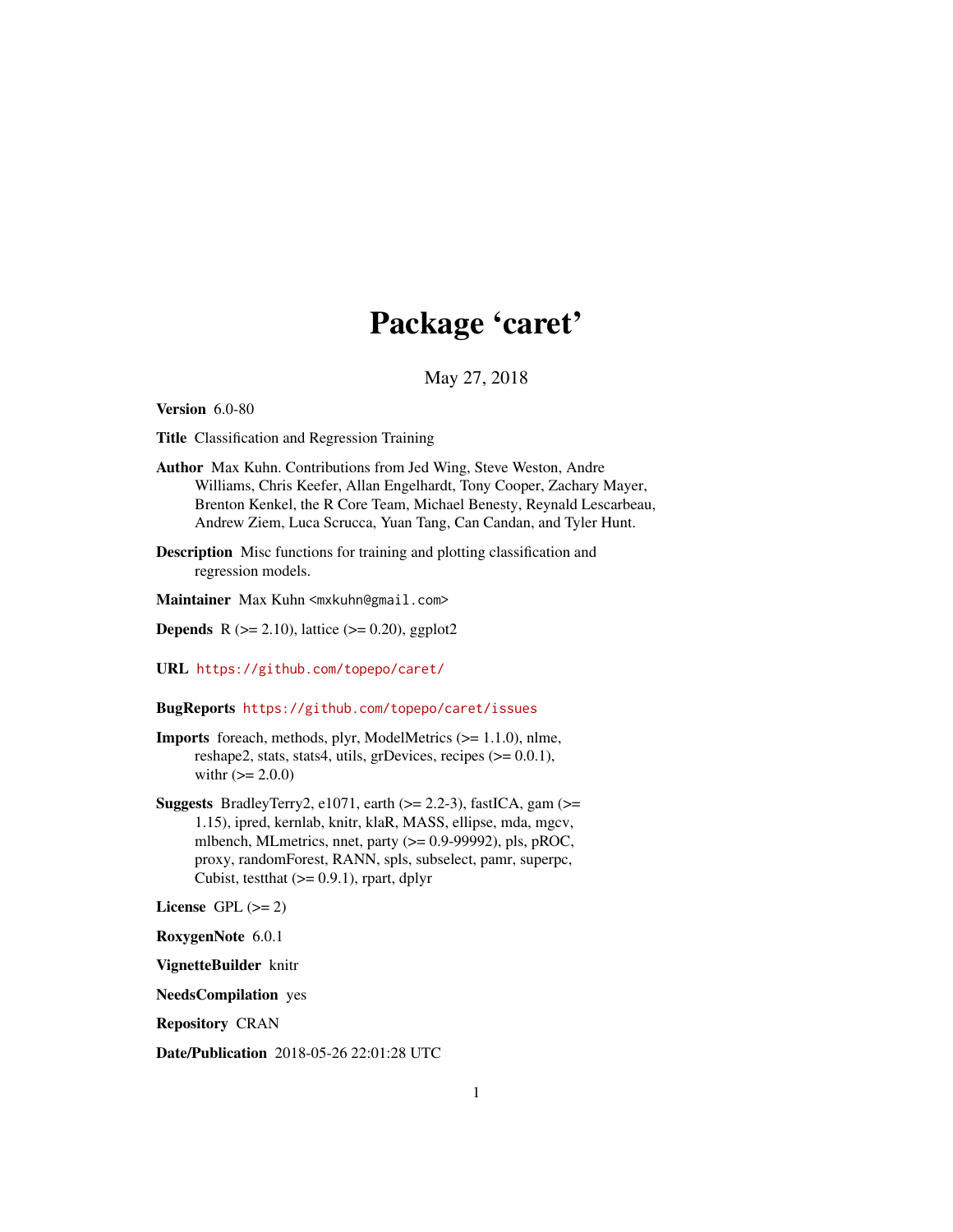# R topics documented:

|           | $\overline{4}$ |
|-----------|----------------|
|           | 5              |
|           | $\overline{7}$ |
|           | 10             |
|           | 12             |
|           | 14             |
|           | 14             |
|           | 16             |
|           | 19             |
| cars      | 20             |
|           | 20             |
|           | 22             |
|           | 25             |
|           | 27             |
|           | 27             |
|           | 30             |
|           | 32             |
|           | 34             |
|           | 34             |
|           | 37             |
|           | 38             |
|           | 39             |
|           | 40             |
|           | 43             |
|           | 46             |
|           | 47             |
|           | 48             |
|           | 50             |
|           | 51             |
|           | 52             |
|           | 55             |
|           | 58             |
|           | 60             |
|           | 60             |
|           | 61             |
|           | 62             |
|           | 64             |
|           | 66             |
|           | 68             |
|           | 68             |
|           | 70             |
|           | 72             |
| lift      | 73             |
| maxDissim | 76             |
| mdrr.     | 78             |
|           | 79             |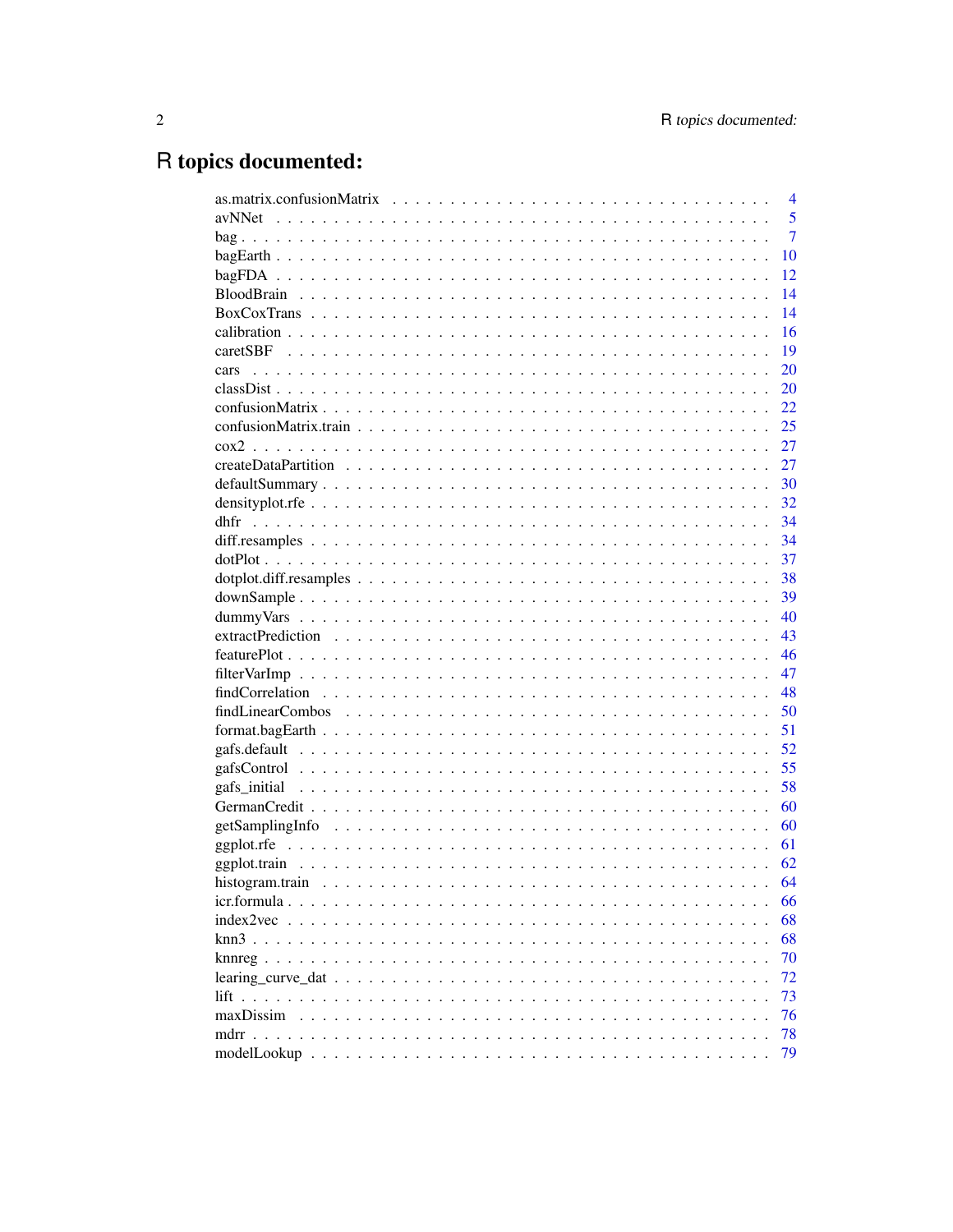|             | 81 |
|-------------|----|
|             | 83 |
|             | 86 |
| oil         | 88 |
|             | 88 |
|             | 91 |
|             | 92 |
|             |    |
|             |    |
|             |    |
|             |    |
|             |    |
|             |    |
|             |    |
|             |    |
|             |    |
|             |    |
|             |    |
|             |    |
|             |    |
|             |    |
|             |    |
|             |    |
|             |    |
|             |    |
|             |    |
|             |    |
|             |    |
|             |    |
|             |    |
|             |    |
|             |    |
|             |    |
|             |    |
|             |    |
| scat        |    |
|             |    |
| SLC14 1     |    |
|             |    |
|             |    |
|             |    |
|             |    |
| train       |    |
|             |    |
|             |    |
| update.safs |    |
|             |    |
|             |    |
|             |    |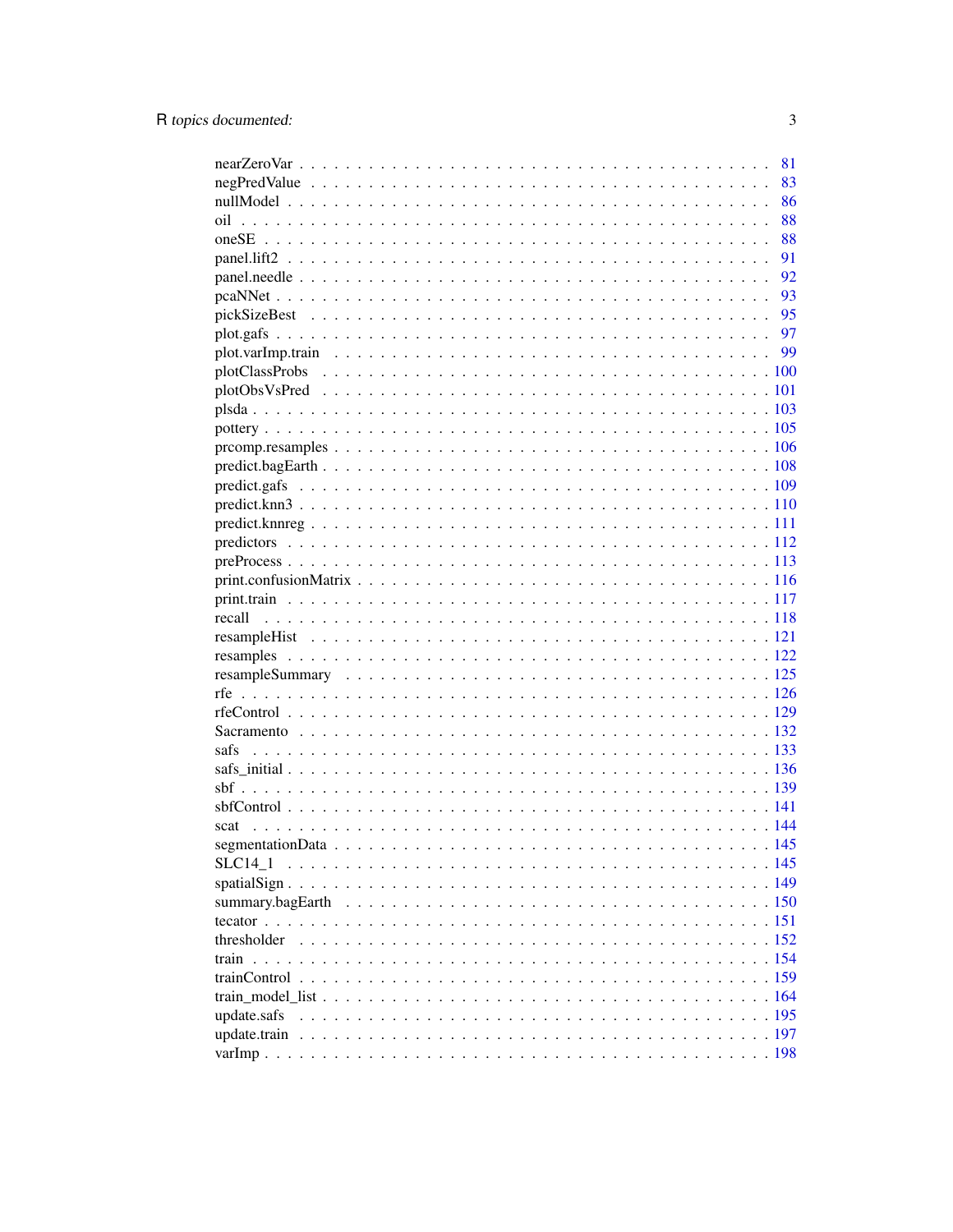<span id="page-3-0"></span>

| Index |  |  |  | 208 |
|-------|--|--|--|-----|
|       |  |  |  |     |
|       |  |  |  |     |
|       |  |  |  |     |
|       |  |  |  |     |

#### <span id="page-3-2"></span>as.matrix.confusionMatrix

*Confusion matrix as a table*

## <span id="page-3-1"></span>Description

Conversion functions for class confusionMatrix

## Usage

```
## S3 method for class 'confusionMatrix'
as.matrix(x, what = "xtabs", \dots)
```
# Arguments

| X        | an object of class confusion Matrix                               |
|----------|-------------------------------------------------------------------|
| what     | data to convert to matrix. Either "xtabs", "overall" or "classes" |
| $\cdots$ | not currently used                                                |

# Details

For as.table, the cross-tabulations are saved. For as.matrix, the three object types are saved in matrix format.

# Value

A matrix or table

# Author(s)

Max Kuhn

```
###################
## 2 class example
lvs <- c("normal", "abnormal")
truth <- factor(rep(lvs, times = c(86, 258)),
               levels = rev(lvs)pred <- factor(
              c(
                 rep(lvs, times = c(54, 32)),
```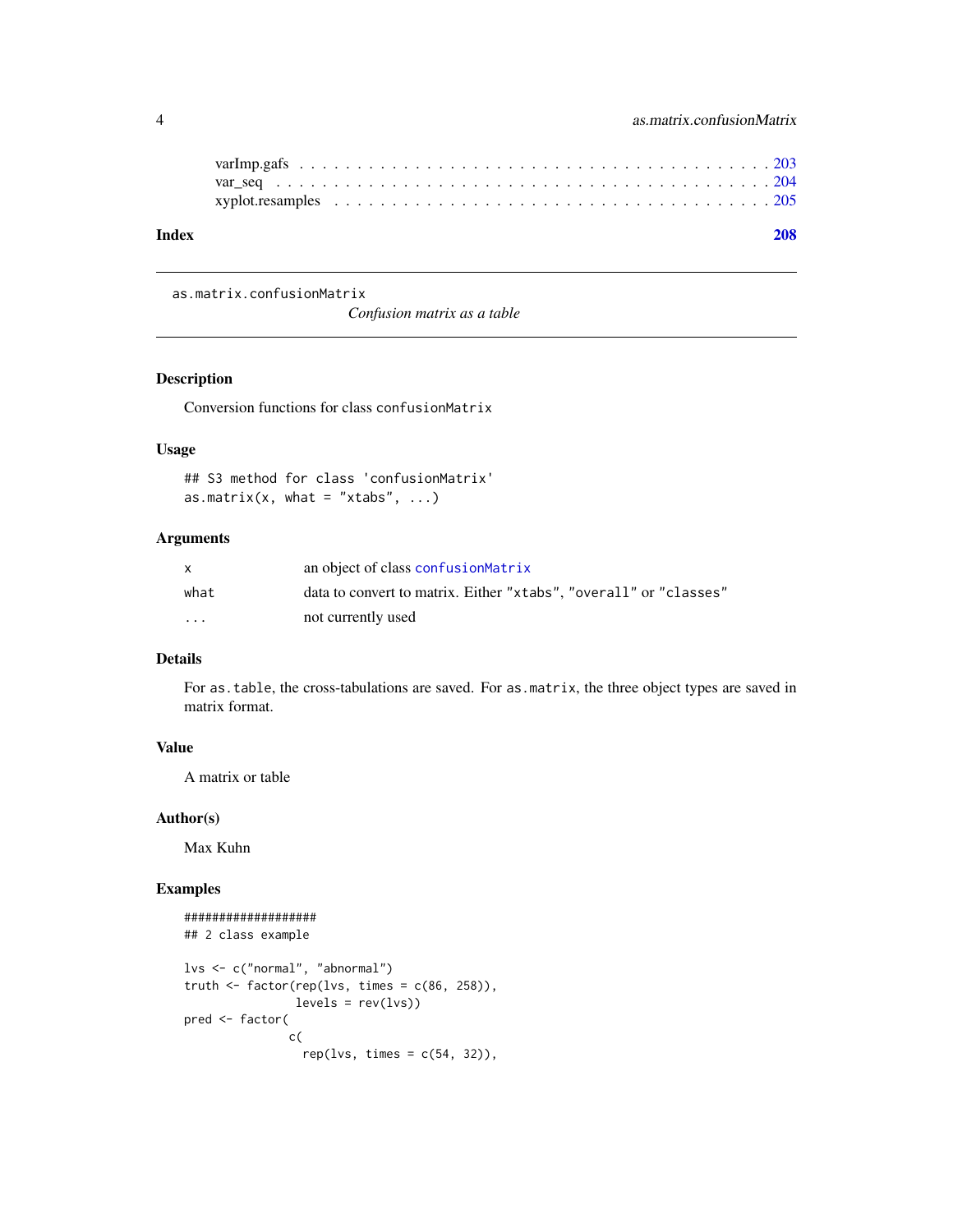#### <span id="page-4-0"></span> $a v NNet$  5

```
rep(lvs, times = c(27, 231))),levels = rev(lvs)xtab <- table(pred, truth)
results <- confusionMatrix(xtab)
as.table(results)
as.matrix(results)
as.matrix(results, what = "overall")
as.matrix(results, what = "classes")
###################
## 3 class example
xtab <- confusionMatrix(iris$Species, sample(iris$Species))
as.matrix(xtab)
```
avNNet *Neural Networks Using Model Averaging*

# Description

Aggregate several neural network models

#### Usage

```
avNNet(x, \ldots)## S3 method for class 'formula'
avNNet(formula, data, weights, ..., repeats = 5,
 bag = FALSE, allowParallel = TRUE, seeds = sample.int(1e+05, repeats),
  subset, na.action, contrasts = NULL)
## Default S3 method:
avNNet(x, y, repeats = 5, bag = FALSE,allowParallel = TRUE, seeds = sample.int(1e+05, repeats), \dots)
## S3 method for class 'avNNet'
print(x, \ldots)## S3 method for class 'avNNet'
predict(object, newdata, type = c("raw", "class", "prob"),
  ...)
```
## Arguments

x matrix or data frame of x values for examples.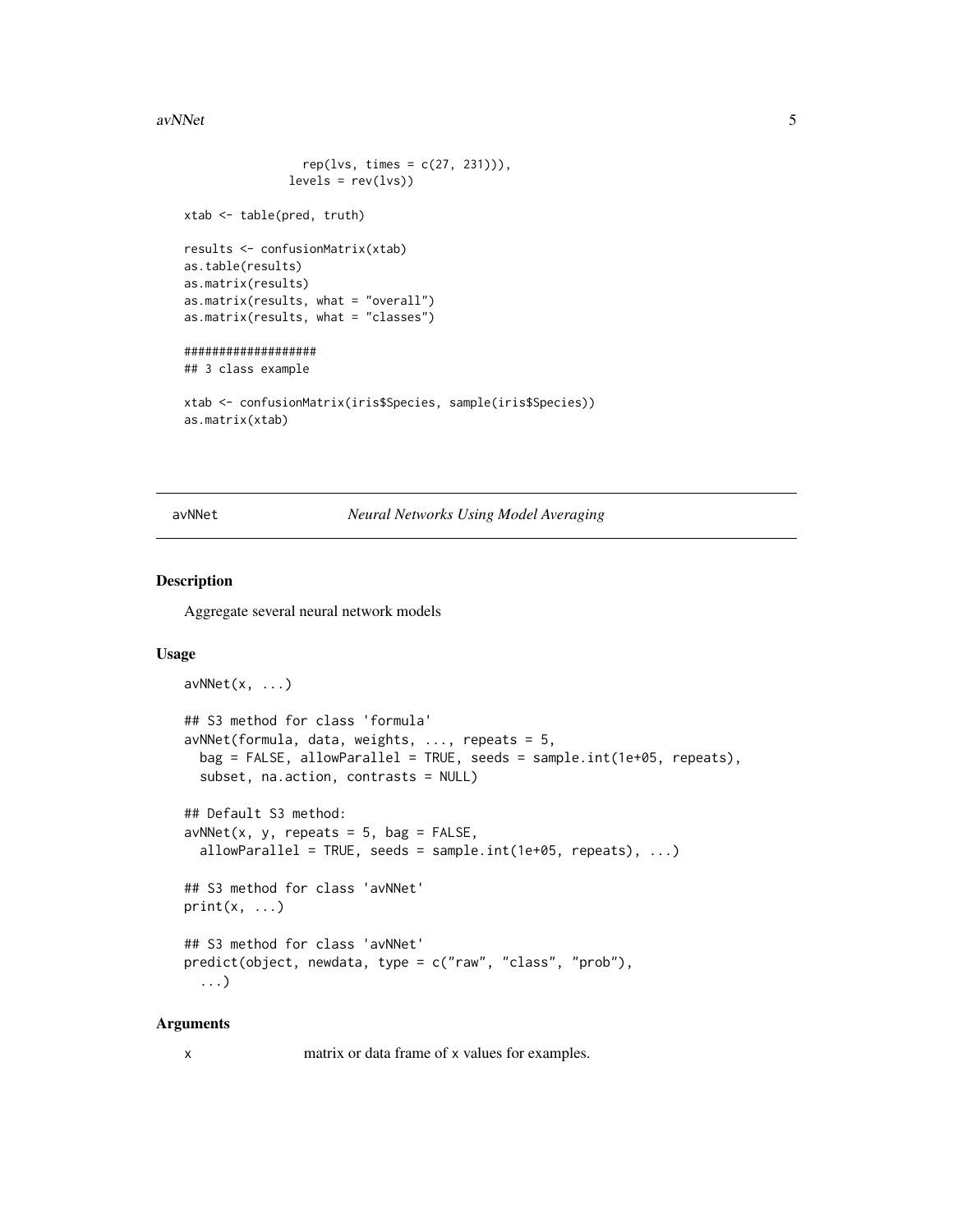| .             | arguments passed to nnet                                                                                                                                                                                                                                                           |
|---------------|------------------------------------------------------------------------------------------------------------------------------------------------------------------------------------------------------------------------------------------------------------------------------------|
| formula       | A formula of the form class $\sim x1 + x2 + $                                                                                                                                                                                                                                      |
| data          | Data frame from which variables specified in formula are preferentially to be<br>taken.                                                                                                                                                                                            |
| weights       | (case) weights for each example – if missing defaults to 1.                                                                                                                                                                                                                        |
| repeats       | the number of neural networks with different random number seeds                                                                                                                                                                                                                   |
| bag           | a logical for bagging for each repeat                                                                                                                                                                                                                                              |
| allowParallel | if a parallel backend is loaded and available, should the function use it?                                                                                                                                                                                                         |
| seeds         | random number seeds that can be set prior to bagging (if done) and network<br>creation. This helps maintain reproducibility when models are run in parallel.                                                                                                                       |
| subset        | An index vector specifying the cases to be used in the training sample. (NOTE:<br>If given, this argument must be named.)                                                                                                                                                          |
| na.action     | A function to specify the action to be taken if NAs are found. The default action<br>is for the procedure to fail. An alternative is na.omit, which leads to rejection<br>of cases with missing values on any required variable. (NOTE: If given, this<br>argument must be named.) |
| contrasts     | a list of contrasts to be used for some or all of the factors appearing as variables<br>in the model formula.                                                                                                                                                                      |
| У             | matrix or data frame of target values for examples.                                                                                                                                                                                                                                |
| object        | an object of class avNNet as returned by avNNet.                                                                                                                                                                                                                                   |
| newdata       | matrix or data frame of test examples. A vector is considered to be a row vector<br>comprising a single case.                                                                                                                                                                      |
| type          | Type of output, either: raw for the raw outputs, code for the predicted class or<br>prob for the class probabilities.                                                                                                                                                              |

# Details

Following Ripley (1996), the same neural network model is fit using different random number seeds. All the resulting models are used for prediction. For regression, the output from each network are averaged. For classification, the model scores are first averaged, then translated to predicted classes. Bagging can also be used to create the models.

If a parallel backend is registered, the foreach package is used to train the networks in parallel.

# Value

For avNNet, an object of "avNNet" or "avNNet.formula". Items of interest in #' the output are:

| model   | a list of the models generated from nnet                                            |
|---------|-------------------------------------------------------------------------------------|
| repeats | an echo of the model input                                                          |
| names   | if any predictors had only one distinct value, this is a character string of the #' |
|         | remaining columns. Otherwise a value of NULL                                        |

# Author(s)

These are heavily based on the nnet code from Brian Ripley.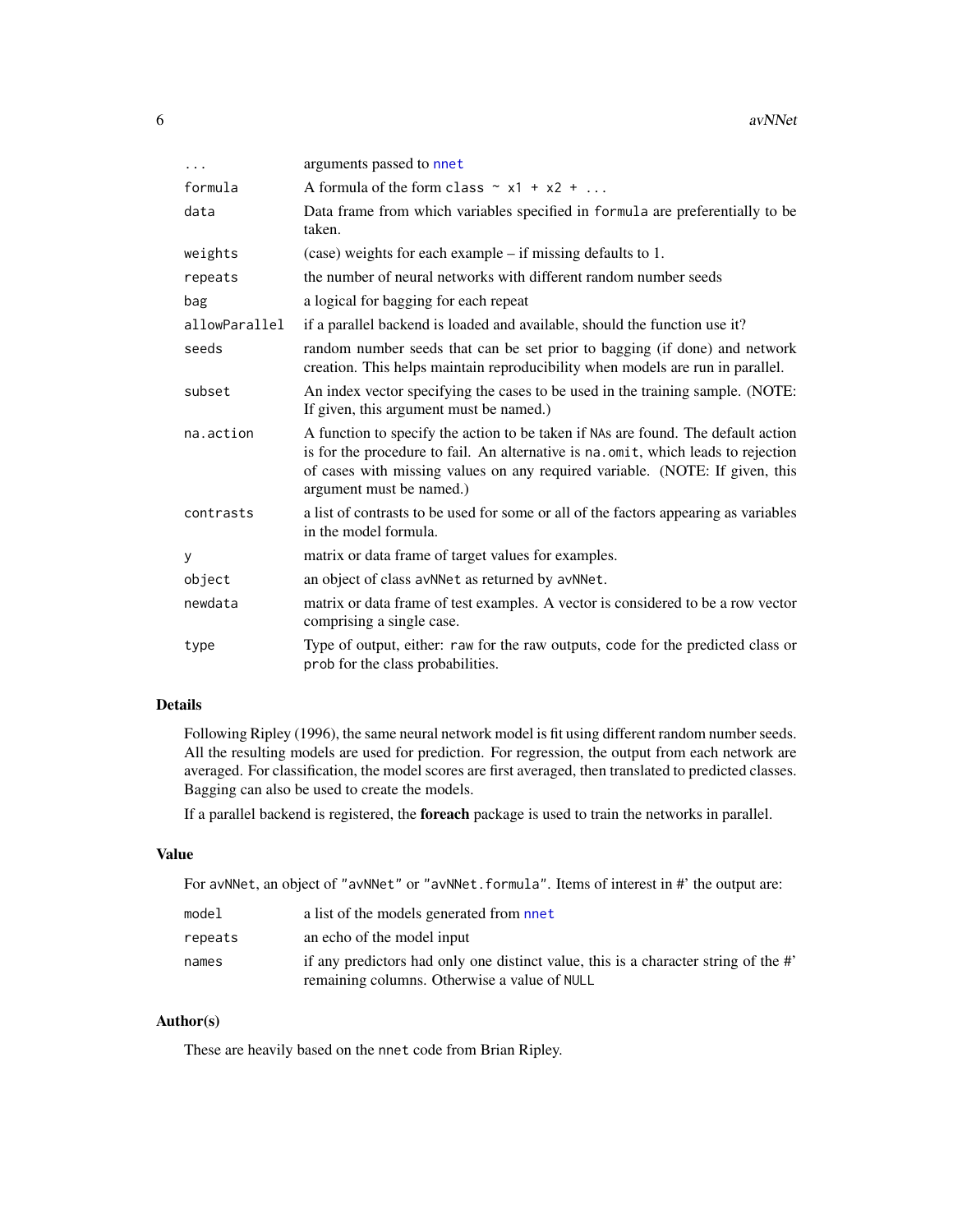<span id="page-6-0"></span>bag and the state of the state of the state of the state of the state of the state of the state of the state o

## References

Ripley, B. D. (1996) *Pattern Recognition and Neural Networks.* Cambridge.

#### See Also

[nnet](#page-0-0), [preProcess](#page-112-1)

# Examples

```
data(BloodBrain)
## Not run:
modelFit <- avNNet(bbbDescr, logBBB, size = 5, linout = TRUE, trace = FALSE)
modelFit
predict(modelFit, bbbDescr)
## End(Not run)
```
# bag *A General Framework For Bagging*

# Description

bag provides a framework for bagging classification or regression models. The user can provide their own functions for model building, prediction and aggregation of predictions (see Details below).

#### Usage

```
bag(x, \ldots)bagControl(fit = NULL, predict = NULL, aggregate = NULL,
  downSample = FALSE, oob = TRUE, allowParallel = TRUE)
## Default S3 method:
bag(x, y, B = 10, vars = ncol(x), bagControl = NULL,
  ...)
## S3 method for class 'bag'
predict(object, newdata = NULL, ...)
## S3 method for class 'bag'
print(x, \ldots)## S3 method for class 'bag'
summary(object, ...)
```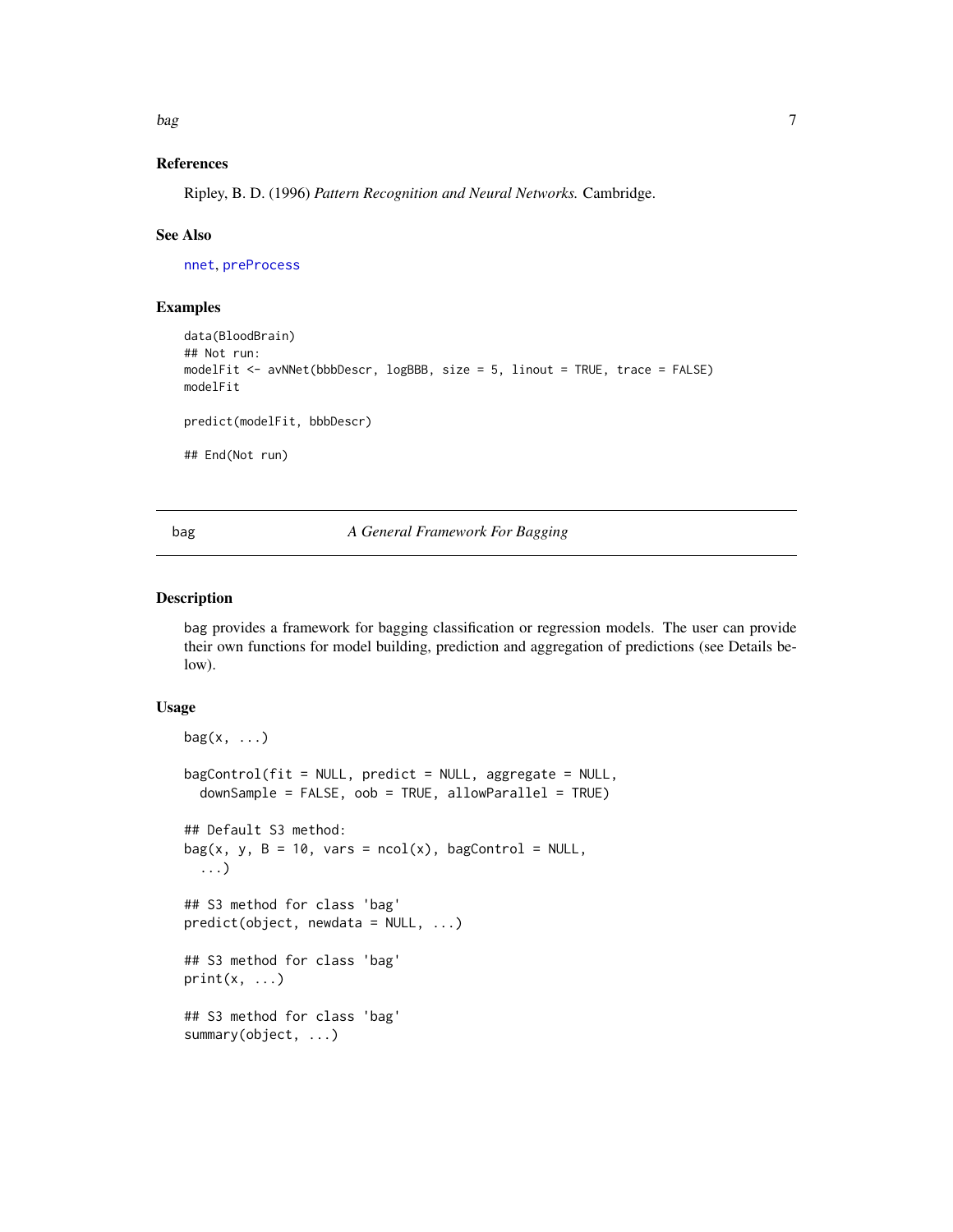```
## S3 method for class 'summary.bag'
print(x, digits = max(3, getOption("digits") - 3), \ldots)
ldaBag
plsBag
nbBag
ctreeBag
svmBag
```
nnetBag

# Arguments

| X             | a matrix or data frame of predictors                                                                                                                                                                                                                                                                                                                                                          |
|---------------|-----------------------------------------------------------------------------------------------------------------------------------------------------------------------------------------------------------------------------------------------------------------------------------------------------------------------------------------------------------------------------------------------|
| .             | arguments to pass to the model function                                                                                                                                                                                                                                                                                                                                                       |
| fit           | a function that has arguments x, y and  and produces a model object #'<br>that can later be used for prediction. Example functions are found in 1daBag,<br>plsBag, #' nbBag, svmBag and nnetBag.                                                                                                                                                                                              |
| predict       | a function that generates predictions for each sub-model. The function should<br>have #' arguments object and x. The output of the function can be any type<br>of object (see the #' example below where posterior probabilities are gener-<br>ated. Example functions are found in 1daBag#', p1sBag, nbBag, svmBag and<br>nnetBag.)                                                          |
| aggregate     | a function with arguments x and type. The function that takes the output #' of<br>the predict function and reduces the bagged predictions to a single prediction<br>per sample. #' the type argument can be used to switch between predicting<br>classes or class probabilities for #' classification models. Example functions are<br>found in 1daBag, plsBag, nbBag, #' svmBag and nnetBag. |
| downSample    | logical: for classification, should the data set be randomly sampled so that each<br>#' class has the same number of samples as the smallest class?                                                                                                                                                                                                                                           |
| oob           | logical: should out-of-bag statistics be computed and the predictions retained?                                                                                                                                                                                                                                                                                                               |
| allowParallel | a parallel backend is loaded and available, should the function use it?                                                                                                                                                                                                                                                                                                                       |
| y             | a vector of outcomes                                                                                                                                                                                                                                                                                                                                                                          |
| Β             | the number of bootstrap samples to train over.                                                                                                                                                                                                                                                                                                                                                |
| vars          | an integer. If this argument is not NULL, a random sample of size vars is taken<br>of the predictors in each bagging iteration. If NULL, all predictors are used.                                                                                                                                                                                                                             |
| bagControl    | a list of options.                                                                                                                                                                                                                                                                                                                                                                            |
| object        | an object of class bag.                                                                                                                                                                                                                                                                                                                                                                       |
| newdata       | a matrix or data frame of samples for prediction. Note that this argument must<br>have a non-null value                                                                                                                                                                                                                                                                                       |
| digits        | minimal number of significant digits.                                                                                                                                                                                                                                                                                                                                                         |

8 bag and the state of the state of the state of the state of the state of the state of the state of the state of the state of the state of the state of the state of the state of the state of the state of the state of the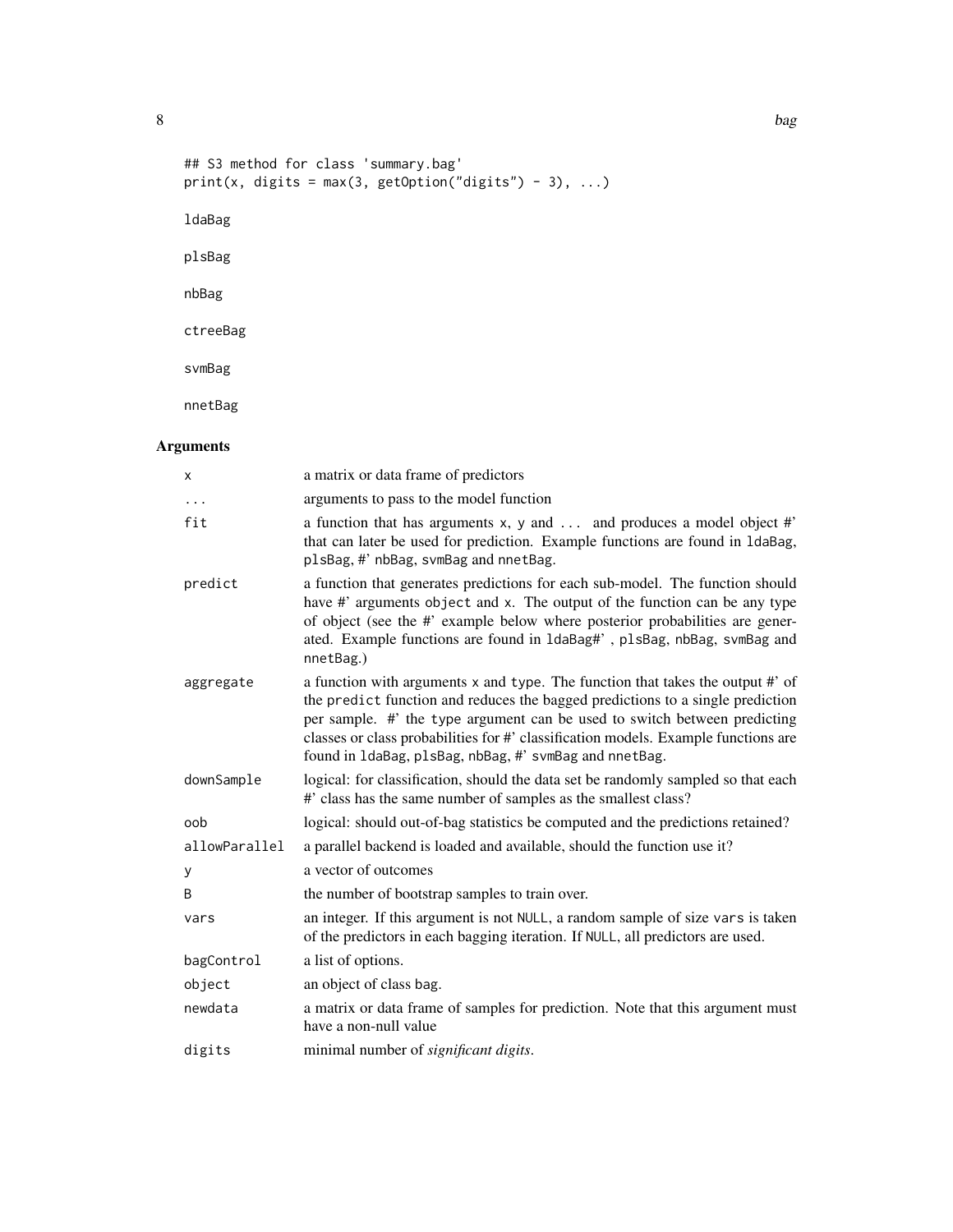#### bag bag and the set of the set of the set of the set of the set of the set of the set of the set of the set of

# Format

An object of class list of length 3.

# Details

The function is basically a framework where users can plug in any model in to assess the effect of bagging. Examples functions can be found in ldaBag, plsBag , nbBag, svmBag and nnetBag. Each has elements fit, pred and aggregate.

One note: when vars is not NULL, the sub-setting occurs prior to the fit and #' predict functions are called. In this way, the user probably does not need to account for the #' change in predictors in their functions.

When using bag with [train](#page-153-1), classification models should use type = "prob"  $\#$ " inside of the predict function so that predict.train(object, newdata, type = "prob") will #' work.

If a parallel backend is registered, the foreach package is used to train the models in parallel.

## Value

bag produces an object of class bag with elements

| fits         | a list with two sub-objects: the fit object has the actual model fit for that #'<br>bagged samples and the vars object is either NULL or a vector of integers corre-<br>sponding to which predictors were sampled for that model |
|--------------|----------------------------------------------------------------------------------------------------------------------------------------------------------------------------------------------------------------------------------|
| control      | a mirror of the arguments passed into bagControl                                                                                                                                                                                 |
| call         | the call                                                                                                                                                                                                                         |
| <sub>B</sub> | the number of bagging iterations                                                                                                                                                                                                 |
| dims         | the dimensions of the training set                                                                                                                                                                                               |

## Author(s)

Max Kuhn

#### Examples

```
## A simple example of bagging conditional inference regression trees:
data(BloodBrain)
```

```
## treebag <- bag(bbbDescr, logBBB, B = 10,
## bagControl = bagControl(fit = ctreeBag$fit,
## predict = ctreeBag$pred,
## aggregate = ctreeBag$aggregate))
```
## An example of pooling posterior probabilities to generate class predictions data(mdrr)

## remove some zero variance predictors and linear dependencies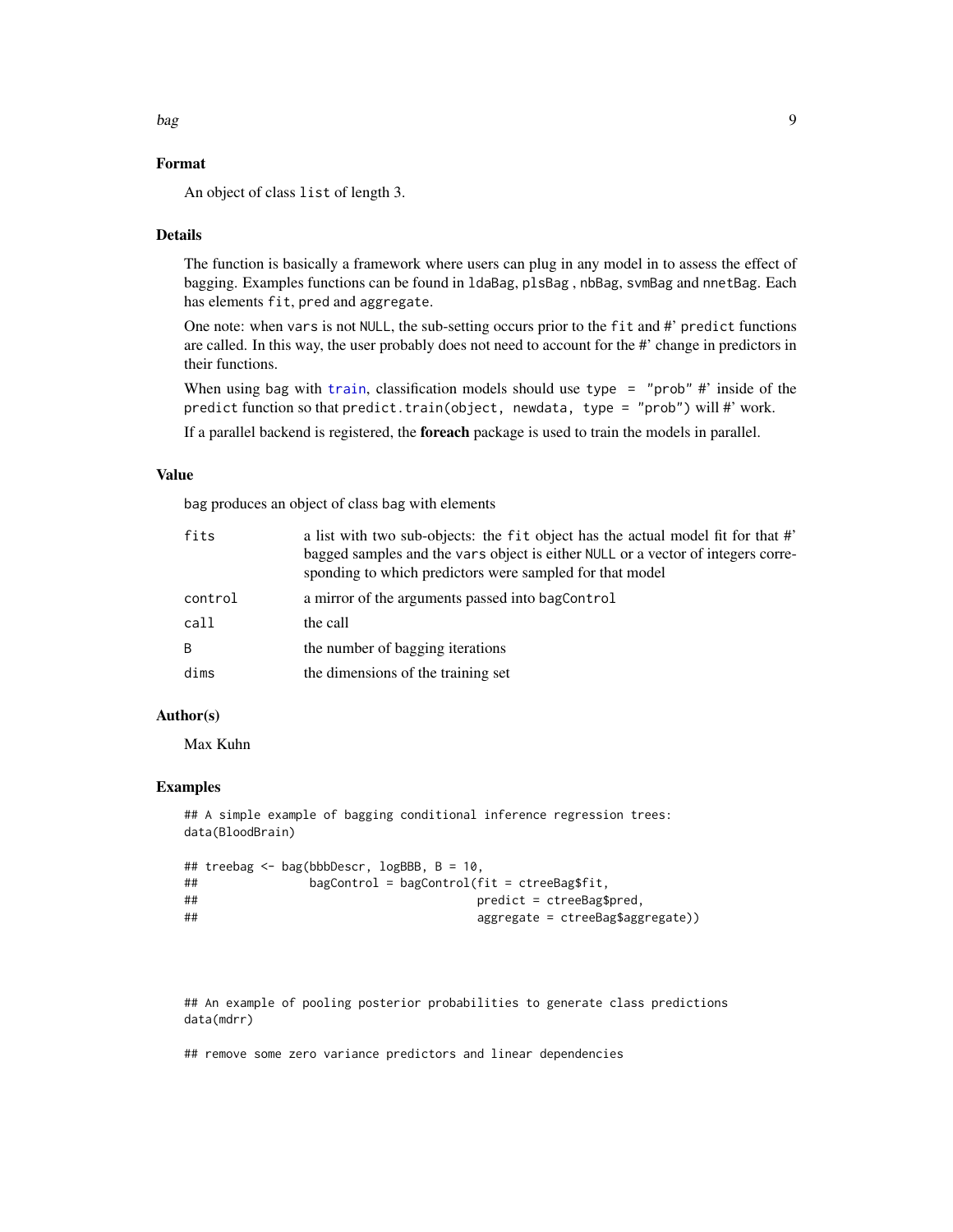```
mdrrDescr <- mdrrDescr[, -nearZeroVar(mdrrDescr)]
mdrrDescr <- mdrrDescr[, -findCorrelation(cor(mdrrDescr), .95)]
## basicLDA <- train(mdrrDescr, mdrrClass, "lda")
## bagLDA2 <- train(mdrrDescr, mdrrClass,
## "bag",
## B = 10,
## bagControl = bagControl(fit = ldaBag$fit,
## predict = ldaBag$pred,
## aggregate = ldaBag$aggregate),
## tuneGrid = data.frame(vars = c((1:10)*10 , ncol(mdrrDescr))))
```

| <b>Bagged Earth</b><br>bagEarth |
|---------------------------------|
|---------------------------------|

#### Description

A bagging wrapper for multivariate adaptive regression splines (MARS) via the earth function

#### Usage

```
bagEarth(x, \ldots)## Default S3 method:
bagEarth(x, y, weights = NULL, B = 50, summary = mean,
  keepX = TRUE, ...)## S3 method for class 'formula'
bagEarth(formula, data = NULL, B = 50, summary = mean,
 keepX = TRUE, ..., subset, weights = NULL, na. action = na. omit)## S3 method for class 'bagEarth'
print(x, \ldots)
```
# Arguments

| $\mathsf{x}$ | matrix or data frame of 'x' values for examples.                                                |
|--------------|-------------------------------------------------------------------------------------------------|
| $\cdots$     | arguments passed to the earth function                                                          |
| У            | matrix or data frame of numeric values outcomes.                                                |
| weights      | (case) weights for each example - if missing defaults to 1.                                     |
| B            | the number of bootstrap samples                                                                 |
| summary      | a function with a single argument specifying how the bagged predictions should<br>be summarized |
| keepX        | a logical: should the original training data be kept?                                           |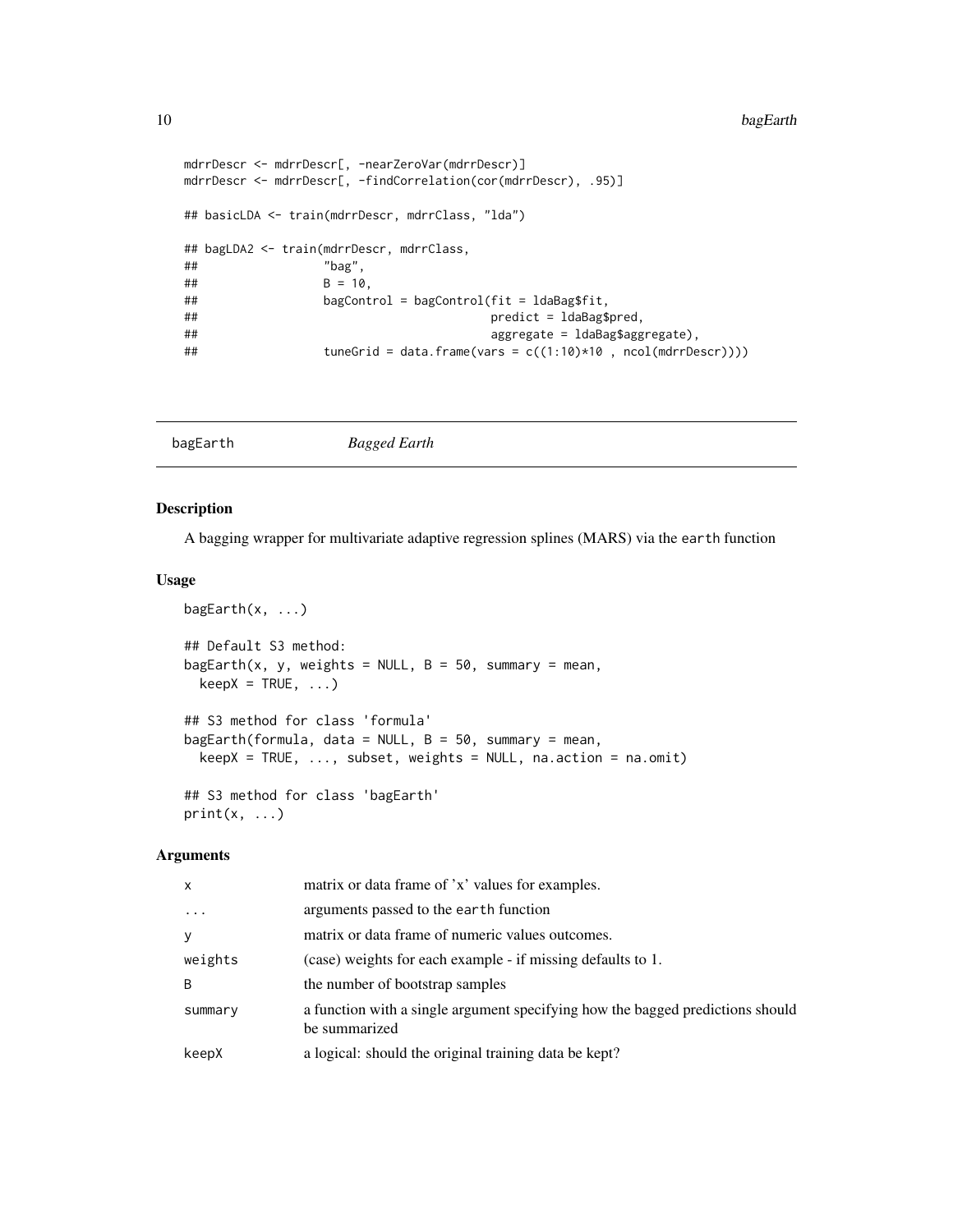#### bagEarth 11

| formula   | A formula of the form $y \sim x1 + x2 + $                                                                                                                                                                                                                                             |
|-----------|---------------------------------------------------------------------------------------------------------------------------------------------------------------------------------------------------------------------------------------------------------------------------------------|
| data      | Data frame from which variables specified in 'formula' are preferentially to be<br>taken.                                                                                                                                                                                             |
| subset    | An index vector specifying the cases to be used in the training sample. (NOTE:<br>If given, this argument must be named.)                                                                                                                                                             |
| na.action | A function to specify the action to be taken if 'NA's are found. The default action<br>is for the procedure to fail. An alternative is national, which leads to rejection<br>of cases with missing values on any required variable. (NOTE: If given, this<br>argument must be named.) |

# Details

The function computes a Earth model for each bootstap sample.

# Value

A list with elements

| fit  | a list of B Earth fits                                         |
|------|----------------------------------------------------------------|
| B.   | the number of bootstrap samples                                |
| call | the function call                                              |
| x    | either NULL or the value of x, depending on the value of keepX |
| oob  | a matrix of performance estimates for each bootstrap sample    |

# Author(s)

Max Kuhn (bagEarth.formula is based on Ripley's nnet.formula)

# References

J. Friedman, "Multivariate Adaptive Regression Splines" (with discussion) (1991). Annals of Statistics, 19/1, 1-141.

# See Also

[earth](#page-0-0), [predict.bagEarth](#page-107-1)

# Examples

```
## Not run:
library(mda)
library(earth)
data(trees)
fit1 <- earth(x = \text{trees}[,-3], y = \text{trees}[,3])
set.seed(2189)
fit2 <- bagEarth(x = trees[,-3], y = trees[,3], B = 10)
```
## End(Not run)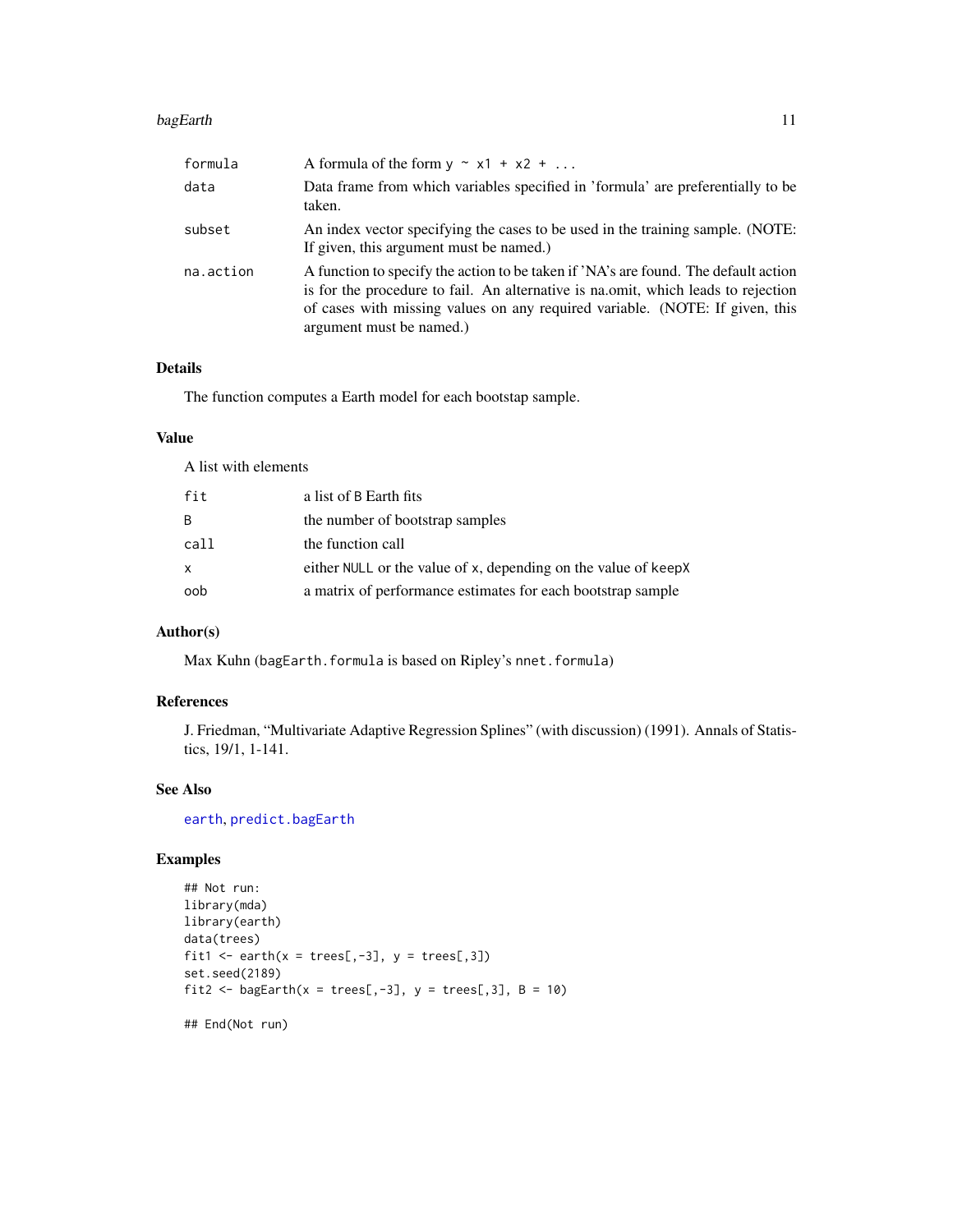<span id="page-11-0"></span>

# Description

A bagging wrapper for flexible discriminant analysis (FDA) using multivariate adaptive regression splines (MARS) basis functions

# Usage

```
bagFDA(x, \ldots)## Default S3 method:
bagFDA(x, y, weights = NULL, B = 50, keepX = TRUE, ...)
## S3 method for class 'formula'
bagFDA(formula, data = NULL, B = 50, keepX = TRUE, ...,
  subset, weights = NULL, na.action = na.omit)
## S3 method for class 'bagFDA'
print(x, \ldots)
```
# Arguments

| $\mathsf{x}$ | matrix or data frame of 'x' values for examples.                                                                                                                                                                                                                                      |
|--------------|---------------------------------------------------------------------------------------------------------------------------------------------------------------------------------------------------------------------------------------------------------------------------------------|
| .            | arguments passed to the mars function                                                                                                                                                                                                                                                 |
| y            | matrix or data frame of numeric values outcomes.                                                                                                                                                                                                                                      |
| weights      | (case) weights for each example - if missing defaults to 1.                                                                                                                                                                                                                           |
| B            | the number of bootstrap samples                                                                                                                                                                                                                                                       |
| keepX        | a logical: should the original training data be kept?                                                                                                                                                                                                                                 |
| formula      | A formula of the form $y \sim x1 + x2 + $                                                                                                                                                                                                                                             |
| data         | Data frame from which variables specified in 'formula' are preferentially to be<br>taken.                                                                                                                                                                                             |
| subset       | An index vector specifying the cases to be used in the training sample. (NOTE:<br>If given, this argument must be named.)                                                                                                                                                             |
| na.action    | A function to specify the action to be taken if 'NA's are found. The default action<br>is for the procedure to fail. An alternative is national, which leads to rejection<br>of cases with missing values on any required variable. (NOTE: If given, this<br>argument must be named.) |

# Details

The function computes a FDA model for each bootstap sample.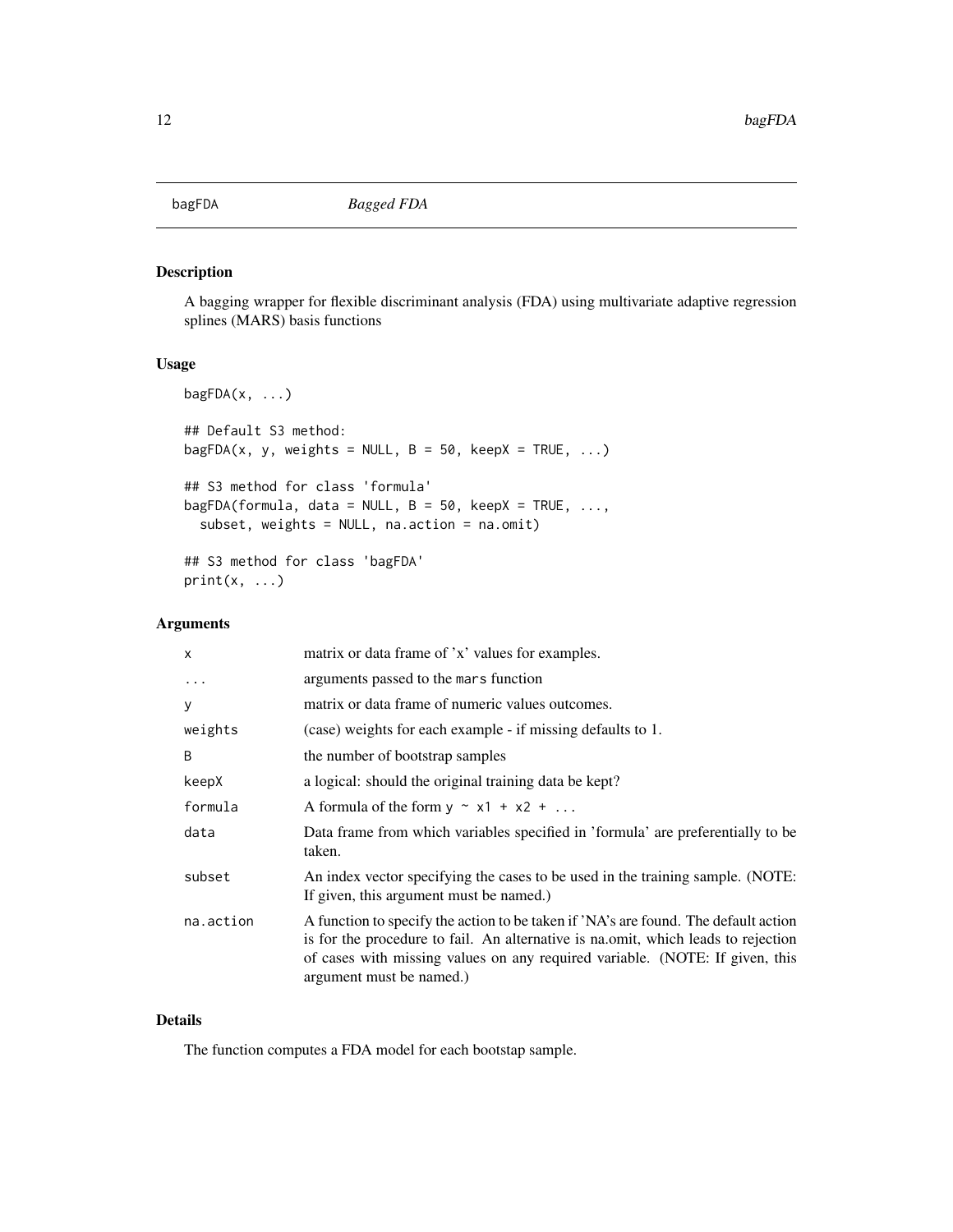#### $bagFDA$  13

# Value

A list with elements

| fit  | a list of B FDA fits                                           |
|------|----------------------------------------------------------------|
| B    | the number of bootstrap samples                                |
| call | the function call                                              |
| X.   | either NULL or the value of x, depending on the value of keepX |
| oob  | a matrix of performance estimates for each bootstrap sample    |

## Author(s)

Max Kuhn (bagFDA.formula is based on Ripley's nnet.formula)

# References

J. Friedman, "Multivariate Adaptive Regression Splines" (with discussion) (1991). Annals of Statistics, 19/1, 1-141.

# See Also

[fda](#page-0-0), [predict.bagFDA](#page-107-2)

```
library(mlbench)
library(earth)
data(Glass)
set.seed(36)
inTrain <- sample(1:dim(Glass)[1], 150)
trainData <- Glass[ inTrain, ]
testData <- Glass[-inTrain, ]
set.seed(3577)
baggedFit <- bagFDA(Type ~ ., trainData)
confusionMatrix(data = predict(baggedFit, testData[, -10]),
                reference = testData[, 10])
```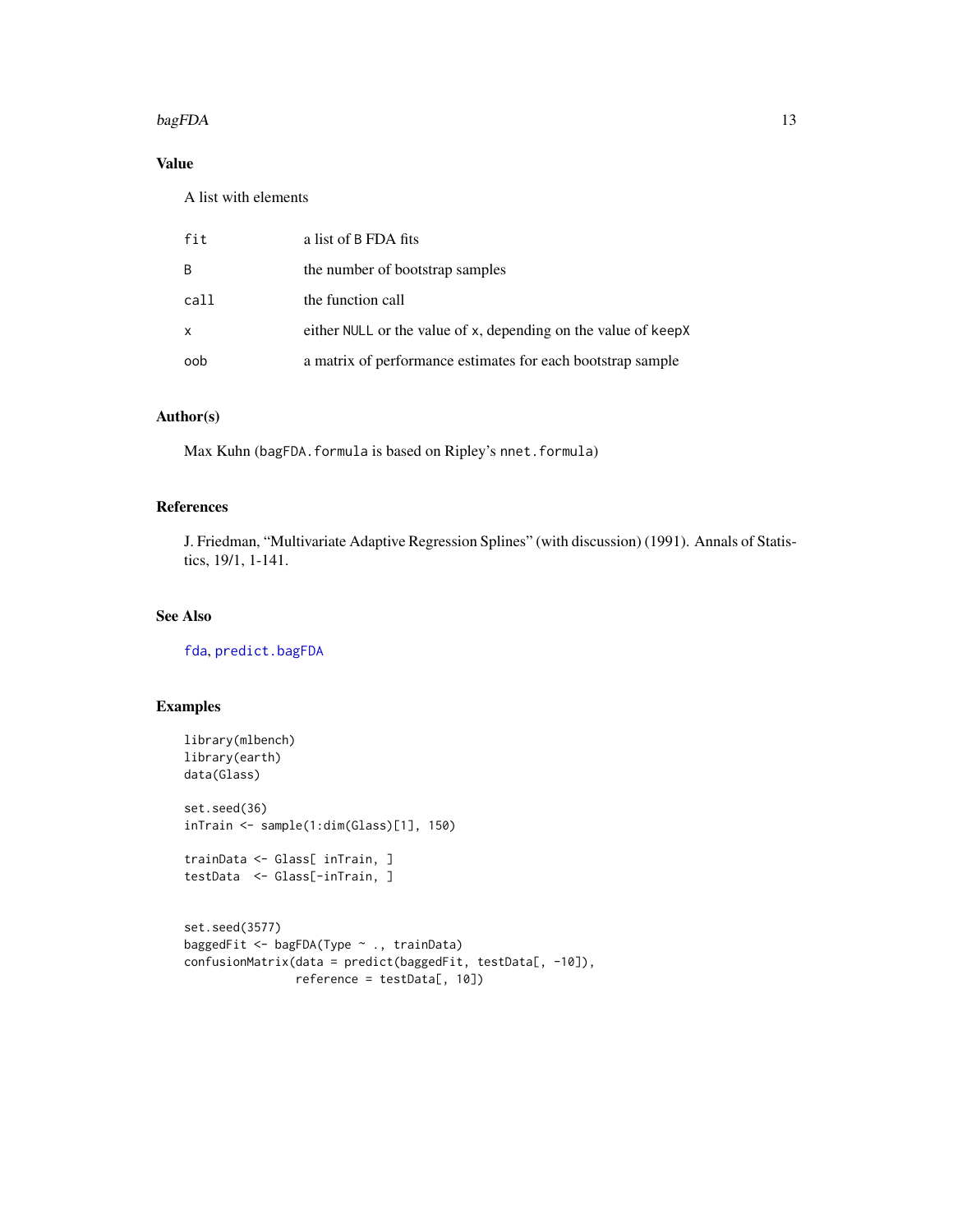<span id="page-13-0"></span>

#### Description

Mente and Lombardo (2005) develop models to predict the log of the ratio of the concentration of a compound in the brain and the concentration in blood. For each compound, they computed three sets of molecular descriptors: MOE 2D, rule-of-five and Charge Polar Surface Area (CPSA). In all, 134 descriptors were calculated. Included in this package are 208 non-proprietary literature compounds. The vector logBBB contains the concentration ratio and the data fame bbbDescr contains the descriptor values.

# Value

| bbbDescr | data frame of chemical descriptors |
|----------|------------------------------------|
| logBBB   | vector of assay results            |

## Source

Mente, S.R. and Lombardo, F. (2005). A recursive-partitioning model for blood-brain barrier permeation, *Journal of Computer-Aided Molecular Design*, Vol. 19, pg. 465-481.

| BoxCoxTrans | <b>Box-Cox and Exponential Transformations</b> |  |
|-------------|------------------------------------------------|--|
|             |                                                |  |

## Description

These classes can be used to estimate transformations and apply them to existing and future data

#### Usage

```
BoxCoxTrans(y, ...)
## Default S3 method:
BoxCoxTrans(y, x = rep(1, length(y)), fudge = 0.2,
 numUnique = 3, na.rm = FALSE, ...)## S3 method for class 'BoxCoxTrans'
print(x, newdata, digits = 3, ...)
## S3 method for class 'BoxCoxTrans'
predict(object, newdata, ...)
```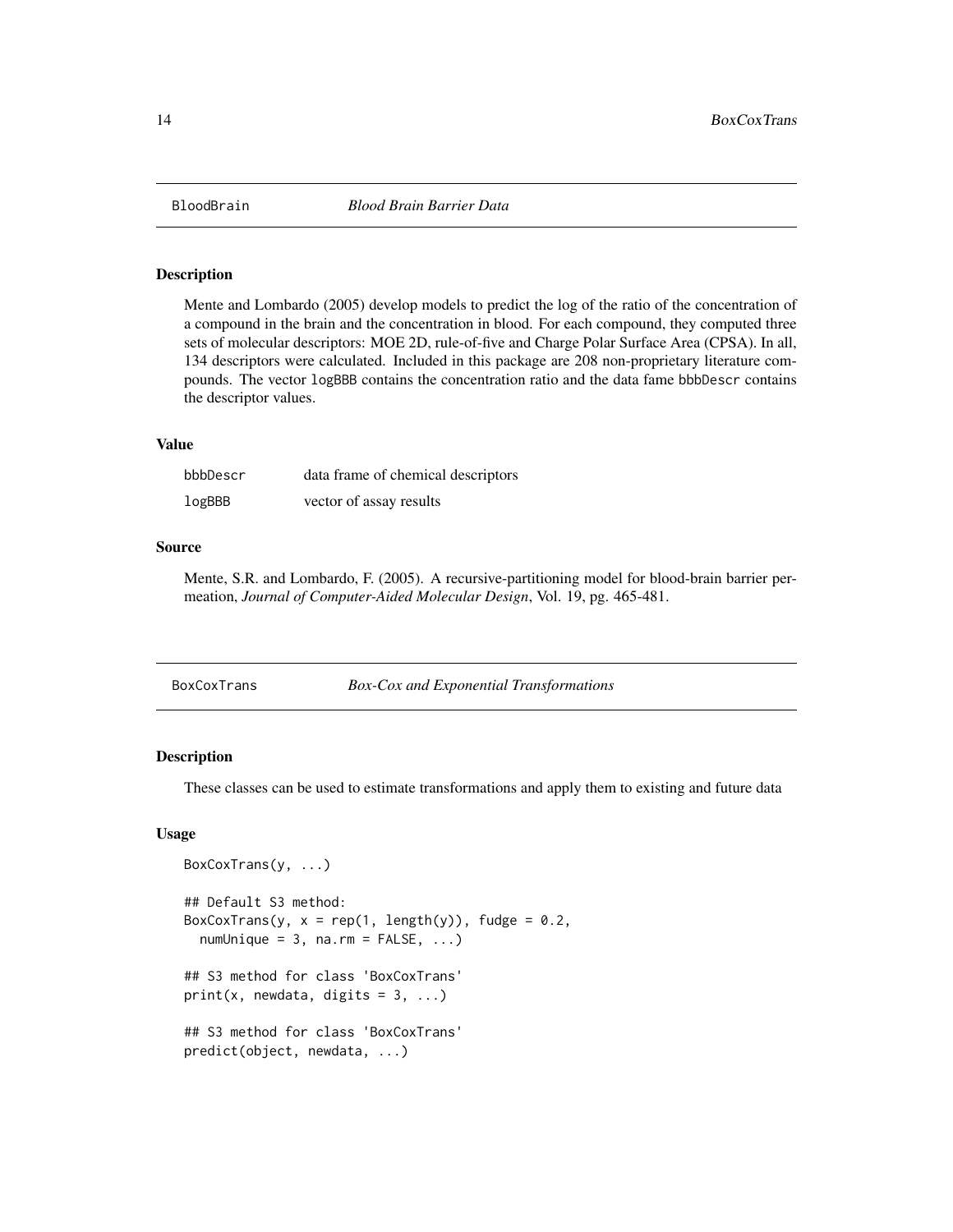## BoxCoxTrans 15

# Arguments

| у           | a numeric vector of data to be transformed. For BoxCoxTrans, the data must be<br>strictly positive.                                             |
|-------------|-------------------------------------------------------------------------------------------------------------------------------------------------|
| $\cdot$     | for BoxCoxTrans: options to pass to boxcox. plotit should not be passed<br>through. For predict. BoxCoxTrans, additional arguments are ignored. |
| x           | an optional dependent variable to be used in a linear model.                                                                                    |
| fudge       | a tolerance value: lambda values within $+/-$ fudge will be coerced to 0 and within<br>1+/-fudge will be coerced to 1.                          |
| numUnique   | how many unique values should y have to estimate the transformation?                                                                            |
| $na$ . $rm$ | a logical value indicating whether NA values should be stripped from y and x<br>before the computation proceeds.                                |
| newdata     | a numeric vector of values to transform.                                                                                                        |
| digits      | minimal number of significant digits.                                                                                                           |
| object      | an object of class BoxCoxTrans or expoTrans.                                                                                                    |

## Details

BoxCoxTrans function is basically a wrapper for the [boxcox](#page-0-0) function in the MASS library. It can be used to estimate the transformation and apply it to new data.

expoTrans estimates the exponential transformation of Manly (1976) but assumes a common mean for the data. The transformation parameter is estimated by directly maximizing the likelihood.

If any( $y \le 0$ ) or if length(unique(y)) < numUnique, lambda is not estimated and no transformation is applied.

## Value

Both functions returns a list of class of either BoxCoxTrans or expoTrans with elements

| lambda                                    | estimated transformation value                |
|-------------------------------------------|-----------------------------------------------|
| fudge                                     | value of fudge                                |
| n                                         | number of data points used to estimate lambda |
| summary                                   | the results of summary $(y)$                  |
| ratio                                     | max(y)/min(y)                                 |
| skewness                                  | sample skewness statistic                     |
| $\sim$ $\sim$ $\sim$ $\sim$ $\sim$ $\sim$ |                                               |

BoxCoxTrans also returns:

fudge value of fudge

The predict functions returns numeric vectors of transformed values

# Author(s)

Max Author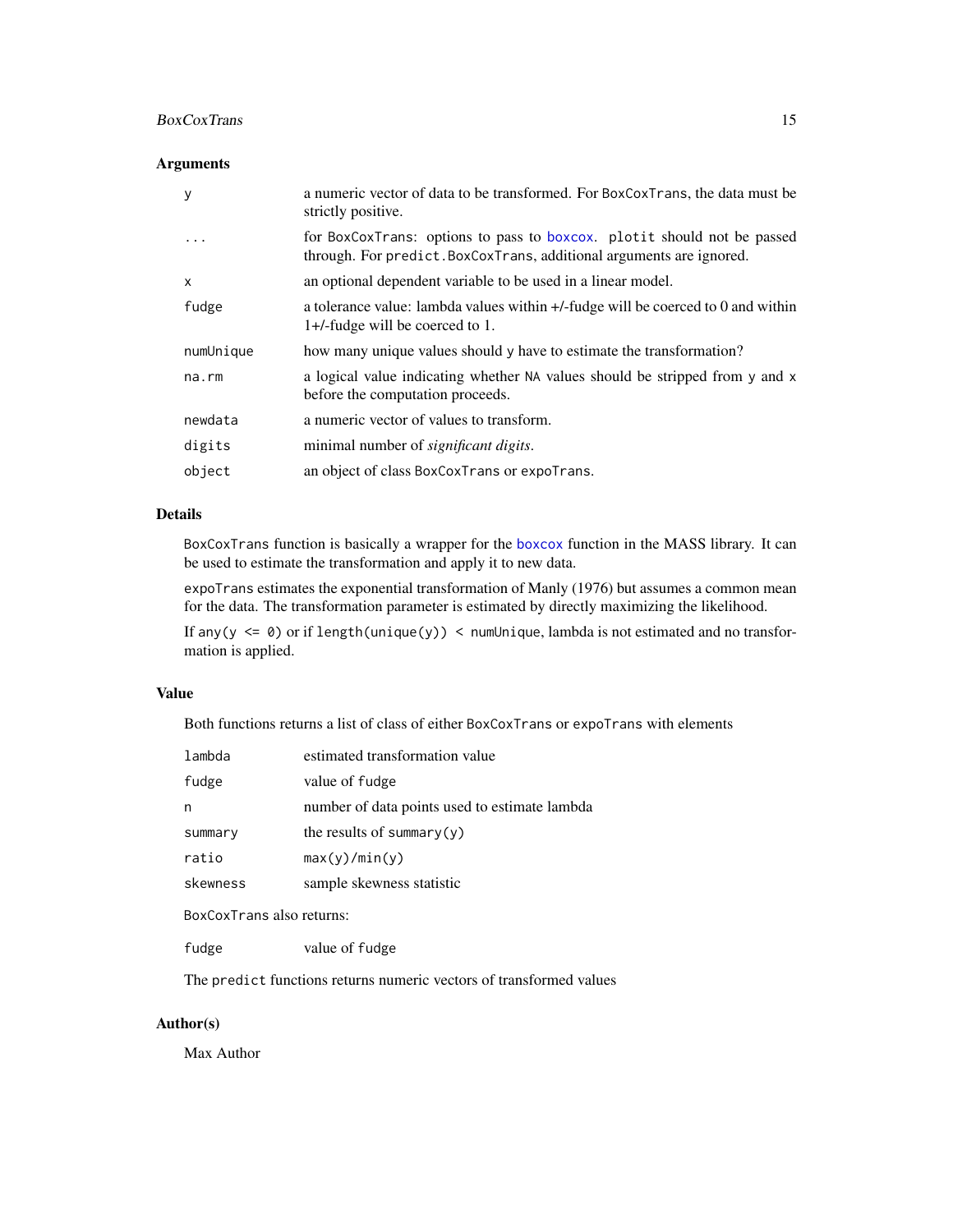#### <span id="page-15-0"></span>References

Box, G. E. P. and Cox, D. R. (1964) An analysis of transformations (with discussion). Journal of the Royal Statistical Society B, 26, 211-252. Manly, B. L. (1976) Exponential data transformations. The Statistician, 25, 37 - 42.

#### See Also

[boxcox](#page-0-0), [preProcess](#page-112-1), [optim](#page-0-0)

# Examples

data(BloodBrain)

```
ratio <- exp(logBBB)
bc <- BoxCoxTrans(ratio)
bc
predict(bc, ratio[1:5])
ratio[5] <- NA
bc2 <- BoxCoxTrans(ratio, bbbDescr$tpsa, na.rm = TRUE)
bc2
manly <- expoTrans(ratio)
manly
```
### calibration *Probability Calibration Plot*

#### <span id="page-15-1"></span>Description

For classification models, this function creates a 'calibration plot' that describes how consistent model probabilities are with observed event rates.

# Usage

```
calibration(x, ...)
## Default S3 method:
calibration(x, ...)
## S3 method for class 'formula'
calibration(x, data = NULL, class = NULL, cuts = 11,
  subset = TRUE, lattice.options = NULL, ...)
## S3 method for class 'calibration'
print(x, \ldots)
```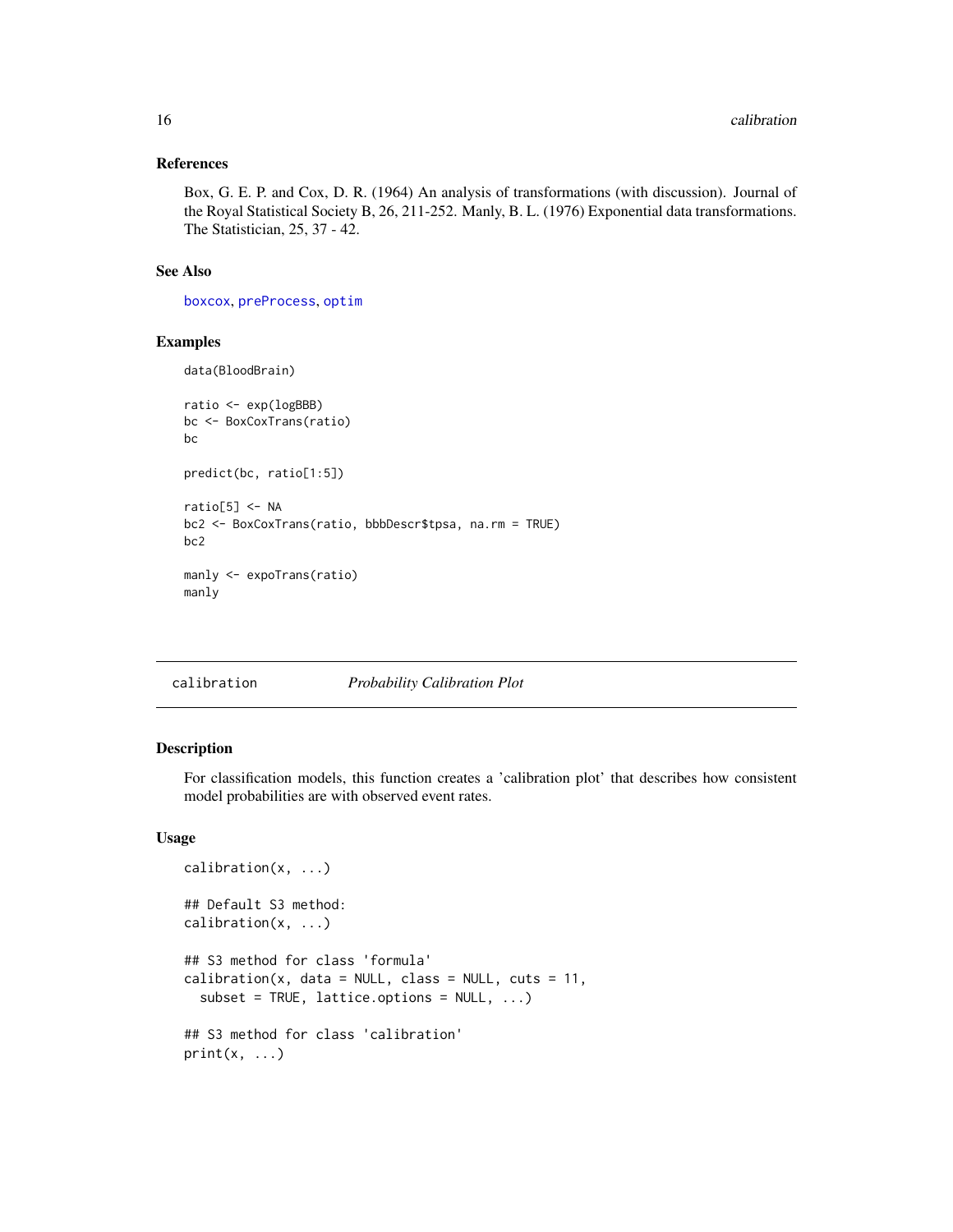```
## S3 method for class 'calibration'
xyplot(x, data = NULL, ...)## S3 method for class 'calibration'
ggplot(data, ..., bwidth = 2, dwidth = 3)
```
# Arguments

| X               | a lattice formula (see xyplot for syntax) where the left -hand side of the<br>formula is a factor class variable of the observed outcome and the right-hand side<br>specifies one or model columns corresponding to a numeric ranking variable for<br>a model (e.g. class probabilities). The classification variable should have two<br>levels.                                                                                                                                                               |
|-----------------|----------------------------------------------------------------------------------------------------------------------------------------------------------------------------------------------------------------------------------------------------------------------------------------------------------------------------------------------------------------------------------------------------------------------------------------------------------------------------------------------------------------|
| $\cdots$        | options to pass through to xyplot or the panel function (not used in calibration. formula).                                                                                                                                                                                                                                                                                                                                                                                                                    |
| data            | For calibration. formula, a data frame (or more precisely, anything that is a<br>valid envir argument in eval, e.g., a list or an environment) containing val-<br>ues for any variables in the formula, as well as groups and subset if ap-<br>plicable. If not found in data, or if data is unspecified, the variables are<br>looked for in the environment of the formula. This argument is not used for<br>xyplot.calibration. For ggplot.calibration, data should be an object of class<br>"calibration"." |
| class           | a character string for the class of interest                                                                                                                                                                                                                                                                                                                                                                                                                                                                   |
| cuts            | If a single number this indicates the number of splits of the data are used to<br>create the plot. By default, it uses as many cuts as there are rows in data. If a<br>vector, these are the actual cuts that will be used.                                                                                                                                                                                                                                                                                    |
| subset          | An expression that evaluates to a logical or integer indexing vector. It is evalu-<br>ated in data. Only the resulting rows of data are used for the plot.                                                                                                                                                                                                                                                                                                                                                     |
| lattice.options |                                                                                                                                                                                                                                                                                                                                                                                                                                                                                                                |
|                 | A list that could be supplied to lattice.options                                                                                                                                                                                                                                                                                                                                                                                                                                                               |
|                 | bwidth, dwidth a numeric value for the confidence interval bar width and dodge width, respec-<br>tively. In the latter case, a dodge is only used when multiple models are specified<br>in the formula.                                                                                                                                                                                                                                                                                                        |
|                 |                                                                                                                                                                                                                                                                                                                                                                                                                                                                                                                |

# Details

calibration.formula is used to process the data and xyplot.calibration is used to create the plot.

To construct the calibration plot, the following steps are used for each model:

- 1. The data are split into cuts 1 roughly equal groups by their class probabilities
- 2. the number of samples with true results equal to class are determined
- 3. the event rate is determined for each bin

xyplot.calibration produces a plot of the observed event rate by the mid-point of the bins.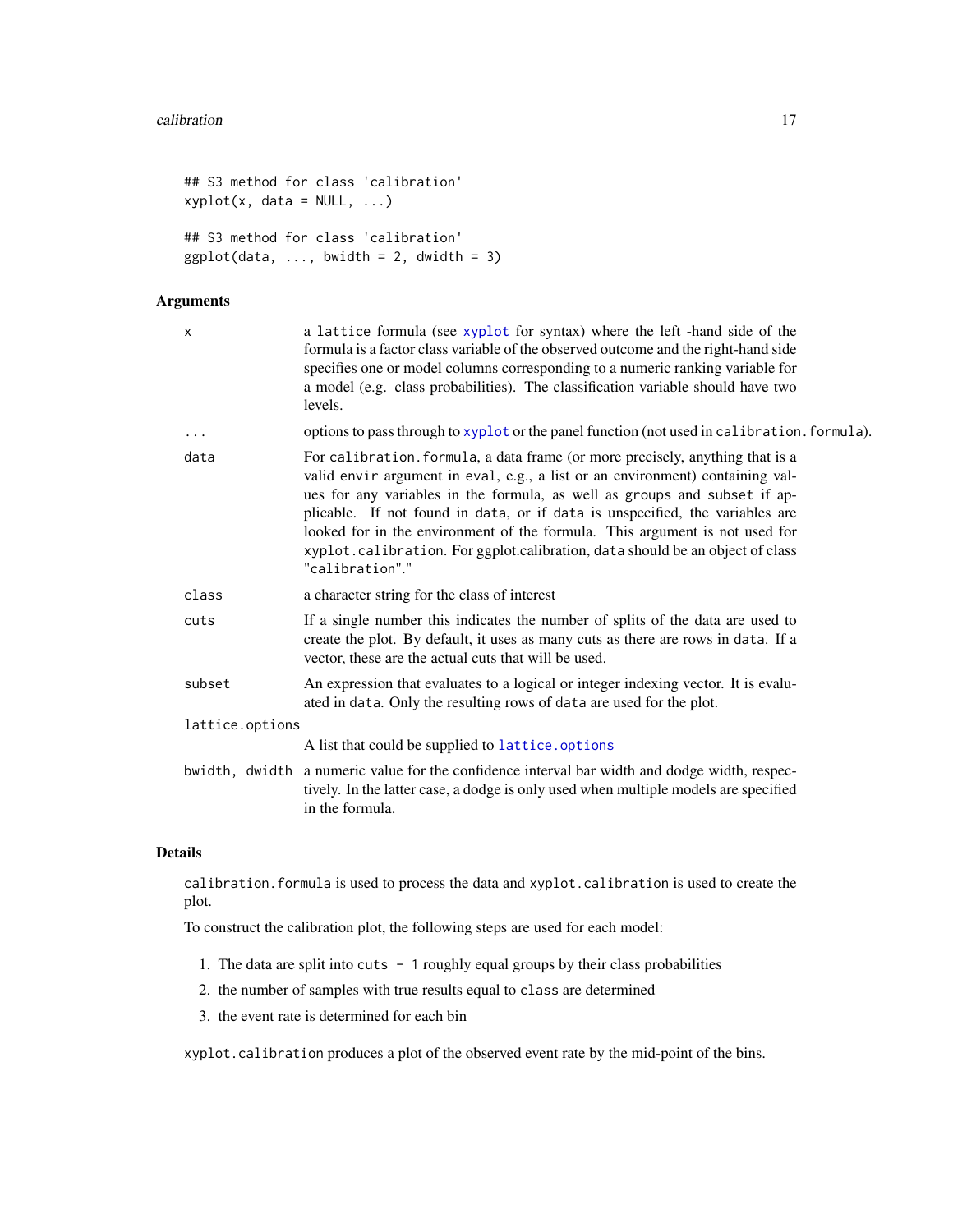This implementation uses the **lattice** function [xyplot](#page-0-0), so plot elements can be changed via panel functions, [trellis.par.set](#page-0-0) or other means. calibration uses the panel function [panel.calibration](#page-15-1) by default, but it can be changed by passing that argument into xyplot.calibration.

The following elements are set by default in the plot but can be changed by passing new values into xyplot.calibration: xlab = "Bin Midpoint", ylab = "Observed Event Percentage", type = "o", ylim = extendrange(c(0, 100)), xlim = extendrange(c(0, 100)) and panel = panel.calibration

For the ggplot method, confidence intervals on the estimated proportions (from [binom.test](#page-0-0)) are also shown.

## Value

calibration.formula returns a list with elements:

| data                                        | the data used for plotting           |
|---------------------------------------------|--------------------------------------|
| cuts                                        | the number of cuts                   |
| class                                       | the event class                      |
| probNames                                   | the names of the model probabilities |
| xyplot.calibration returns a lattice object |                                      |

#### Author(s)

Max Kuhn, some lattice code and documentation by Deepayan Sarkar

## See Also

[xyplot](#page-0-0), [trellis.par.set](#page-0-0)

```
## Not run:
data(mdrr)
mdrrDescr <- mdrrDescr[, -nearZeroVar(mdrrDescr)]
mdrrDescr <- mdrrDescr[, -findCorrelation(cor(mdrrDescr), .5)]
inTrain <- createDataPartition(mdrrClass)
trainX <- mdrrDescr[inTrain[[1]], ]
trainY <- mdrrClass[inTrain[[1]]]
testX <- mdrrDescr[-inTrain[[1]], ]
testY <- mdrrClass[-inTrain[[1]]]
library(MASS)
ldaFit <- lda(trainX, trainY)
qdaFit <- qda(trainX, trainY)
testProbs <- data.frame(obs = testY,
                        lda = predict(ldaFit, testX)$posterior[,1],
```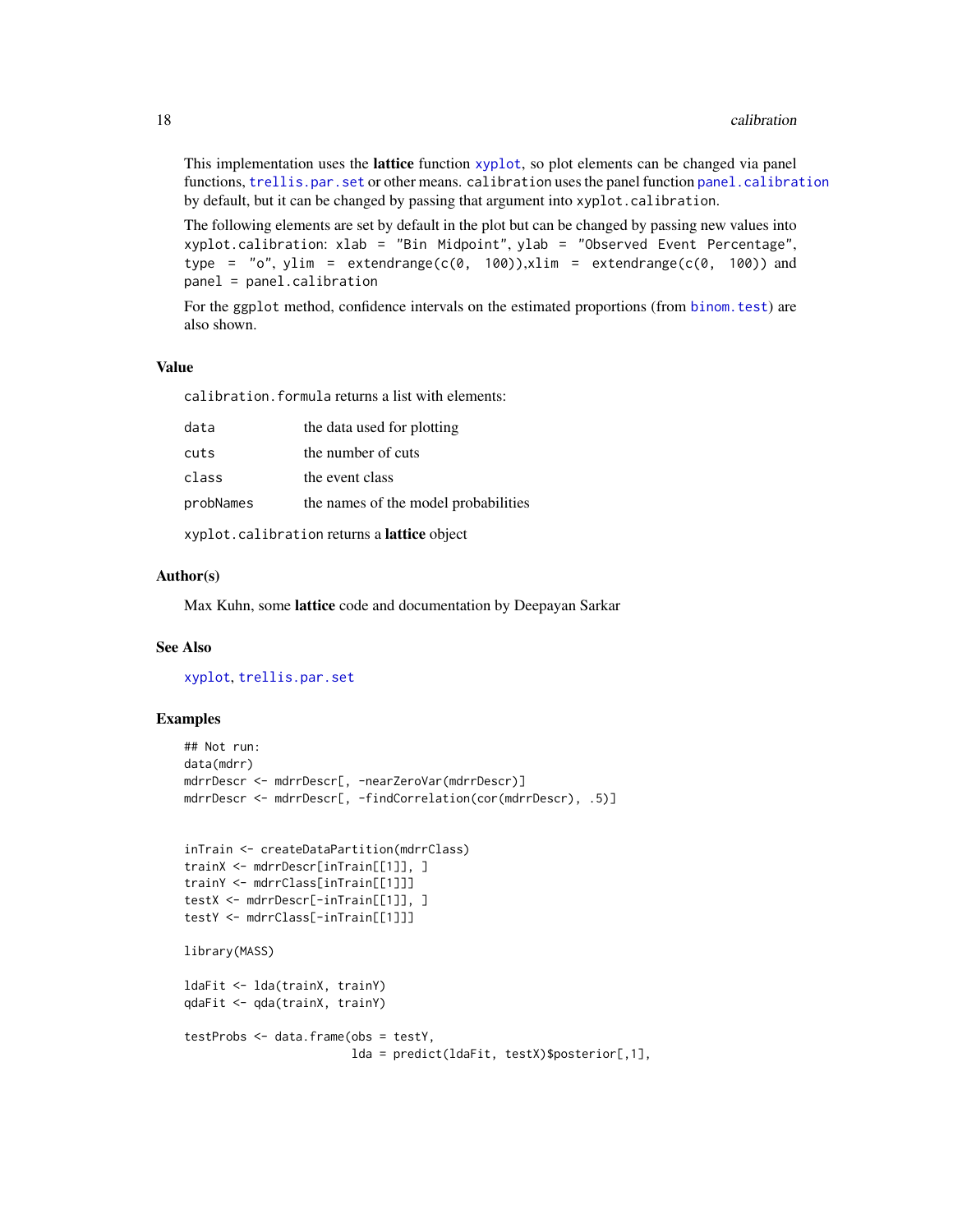#### <span id="page-18-0"></span> $careSBF$  19

```
qda = predict(qdaFit, testX)$posterior[,1])
```

```
calibration(obs \sim lda + qda, data = testProbs)
calPlotData \leq calibration(obs \sim lda + qda, data = testProbs)
calPlotData
xyplot(calPlotData, auto.key = list(columns = 2))
## End(Not run)
```
caretSBF *Selection By Filtering (SBF) Helper Functions*

#### Description

Ancillary functions for univariate feature selection

#### Usage

caretSBF

```
anovaScores(x, y)
```
gamScores(x, y)

#### Arguments

| $\mathbf{x}$ | a matrix or data frame of numeric predictors |
|--------------|----------------------------------------------|
|              | a numeric or factor vector of outcomes       |

#### Format

An object of class list of length 5.

#### Details

More details on these functions can be found at [http://topepo.github.io/caret/feature-sele](http://topepo.github.io/caret/feature-selection-using-univariate-filters.html)ction-using-univaria [html](http://topepo.github.io/caret/feature-selection-using-univariate-filters.html).

This page documents the functions that are used in selection by filtering (SBF). The functions described here are passed to the algorithm via the functions argument of [sbfControl](#page-140-1).

See [sbfControl](#page-140-1) for details on how these functions should be defined.

anovaScores and gamScores are two examples of univariate filtering functions. anovaScores fits a simple linear model between a single feature and the outcome, then the p-value for the whole model F-test is returned. gamScores fits a generalized additive model between a single predictor and the outcome using a smoothing spline basis function. A p-value is generated using the whole model test from [summary.Gam](#page-0-0) and is returned.

If a particular model fails for lm or gam, a p-value of 1 is returned.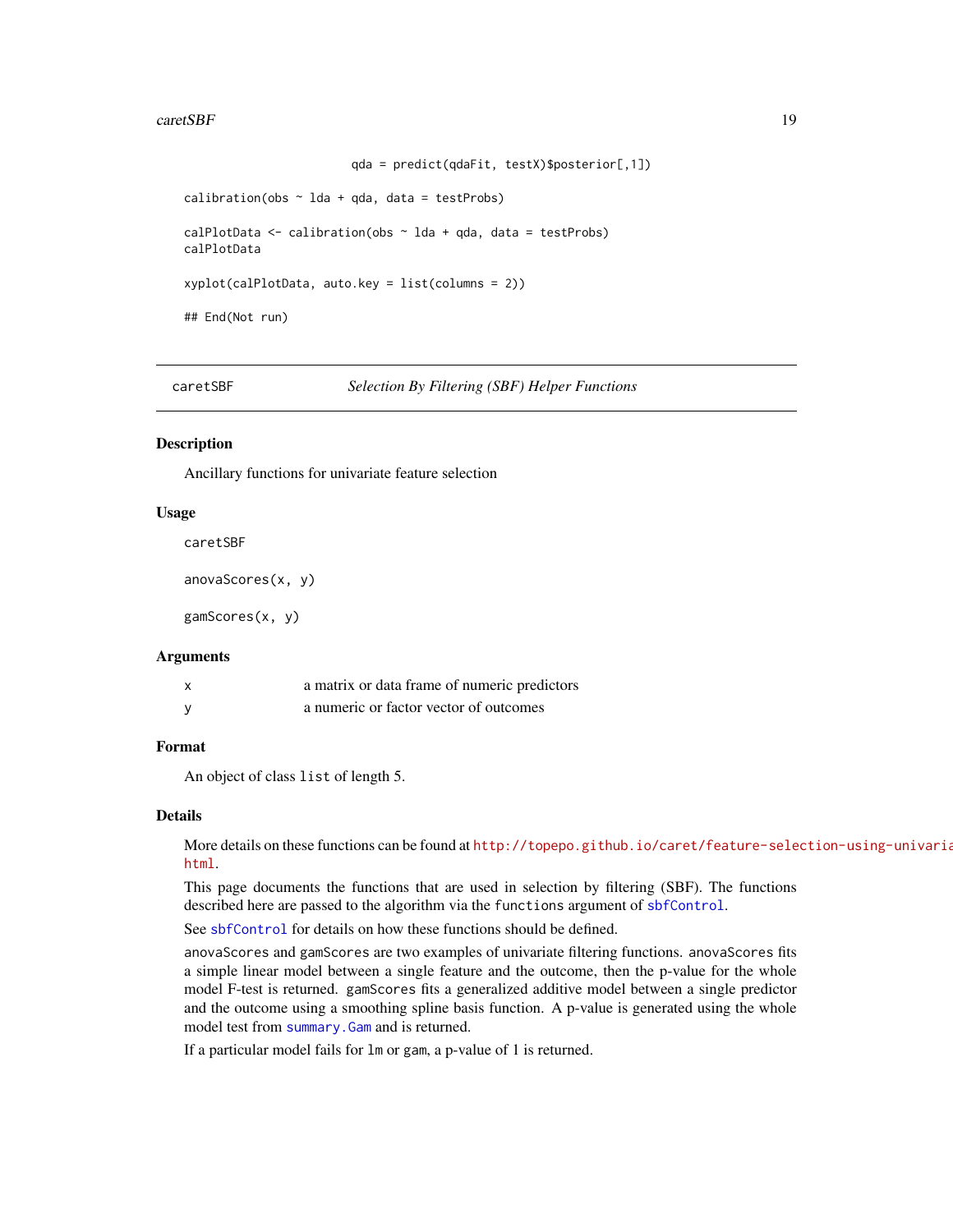#### Author(s)

Max Kuhn

#### See Also

[sbfControl](#page-140-1), [sbf](#page-138-1), [summary.Gam](#page-0-0)

cars *Kelly Blue Book resale data for 2005 model year GM cars*

#### **Description**

Kuiper (2008) collected data on Kelly Blue Book resale data for 804 GM cars (2005 model year).

#### Value

cars data frame of the suggested retail price (column Price) and various characteristics of each car (columns Mileage, Cylinder, Doors, Cruise, Sound, Leather, Buick, Cadillac, Chevy, Pontiac, Saab, Saturn, convertible, coupe, hatchback, sedan and wagon)

#### Source

Kuiper, S. (2008). Introduction to Multiple Regression: How Much Is Your Car Worth?, *Journal of Statistics Education*, Vol. 16 [www.amstat.org/publications/jse/v16n3/datasets.kuiper.](www.amstat.org/publications/jse/v16n3/datasets.kuiper.html) [html](www.amstat.org/publications/jse/v16n3/datasets.kuiper.html).

classDist *Compute and predict the distances to class centroids*

#### Description

This function computes the class centroids and covariance matrix for a training set for determining Mahalanobis distances of samples to each class centroid.

#### Usage

```
classDist(x, ...)
## Default S3 method:
classDist(x, y, groups = 5, pca = FALSE, keep = NULL,...)
## S3 method for class 'classDist'
predict(object, newdata, trans = log, ...)
```
<span id="page-19-0"></span>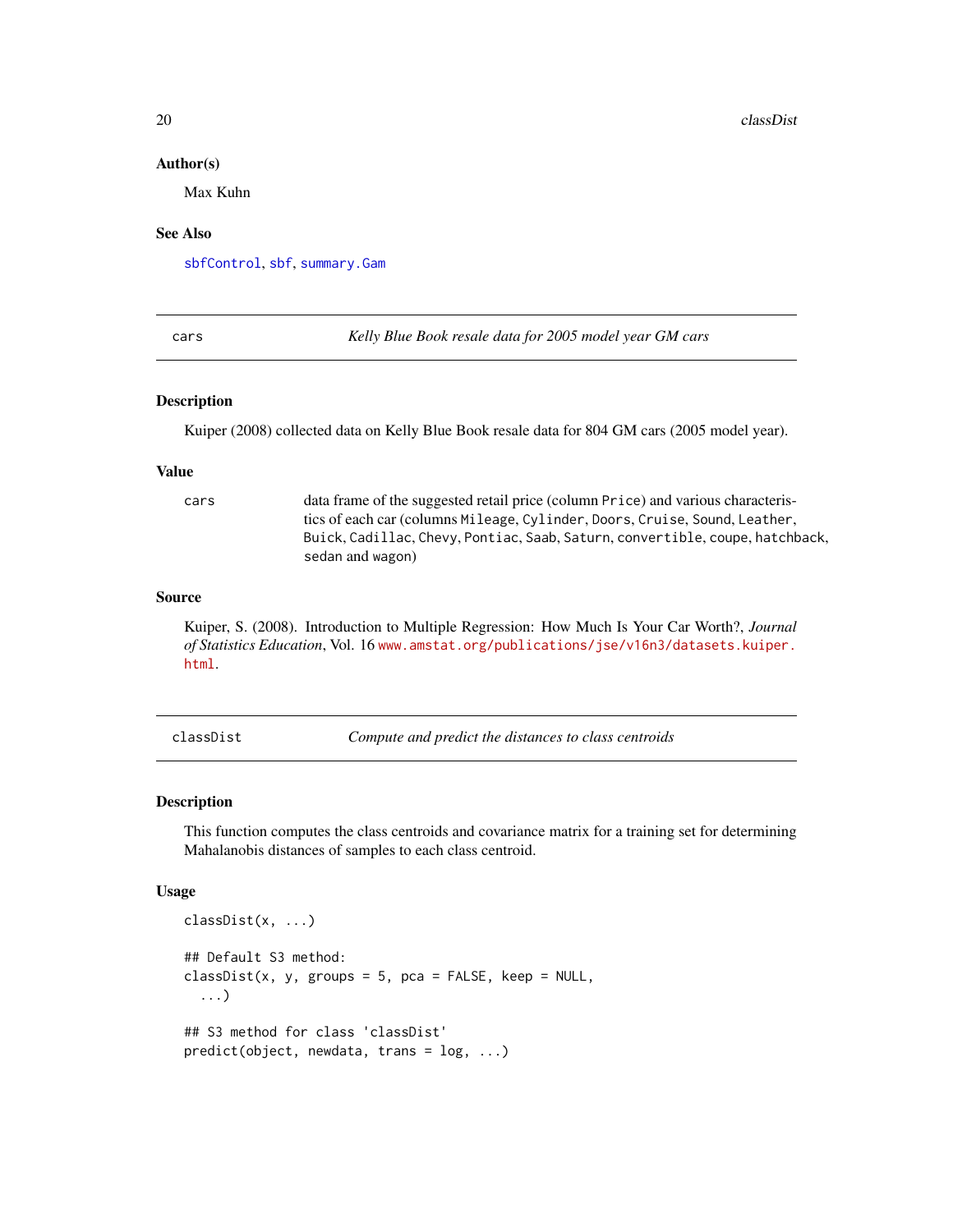#### classDist 21

## Arguments

| $\mathsf{x}$ | a matrix or data frame of predictor variables                                                                                                              |
|--------------|------------------------------------------------------------------------------------------------------------------------------------------------------------|
| $\cdot$      | optional arguments to pass (not currently used)                                                                                                            |
| y            | a numeric or factor vector of class labels                                                                                                                 |
| groups       | an integer for the number of bins for splitting a numeric outcome                                                                                          |
| pca          | a logical: should principal components analysis be applied to the dataset prior<br>to splitting the data by class?                                         |
| keep         | an integer for the number of PCA components that should by used to predict new<br>samples (NULL uses all within a tolerance of sqrt(.Machine\$double.eps)) |
| object       | an object of class classDist                                                                                                                               |
| newdata      | a matrix or data frame. If vars was previously specified, these columns should<br>be in newdata                                                            |
| trans        | an optional function that can be applied to each class distance. $trans = NULL$<br>will not apply a function                                               |

# Details

For factor outcomes, the data are split into groups for each class and the mean and covariance matrix are calculated. These are then used to compute Mahalanobis distances to the class centers (using predict.classDist The function will check for non-singular matrices.

For numeric outcomes, the data are split into roughly equal sized bins based on groups. Percentiles are used to split the data.

## Value

for classDist, an object of class classDist with elements:

| values  | a list with elements for each class. Each element contains a mean vector for the<br>class centroid and the inverse of the class covariance matrix |
|---------|---------------------------------------------------------------------------------------------------------------------------------------------------|
| classes | a character vector of class labels                                                                                                                |
| pca     | the results of $\frac{1}{2}$ prcomp when $\frac{1}{2}$ = TRUE                                                                                     |
| call    | the function call                                                                                                                                 |
| р       | the number of variables                                                                                                                           |
| n       | a vector of samples sizes per class                                                                                                               |
|         |                                                                                                                                                   |

For predict.classDist, a matrix with columns for each class. The columns names are the names of the class with the prefix dist.. In the case of numeric y, the class labels are the percentiles. For example, of groups = 9, the variable names would be dist.11.11, dist.22.22, etc.

## Author(s)

Max Kuhn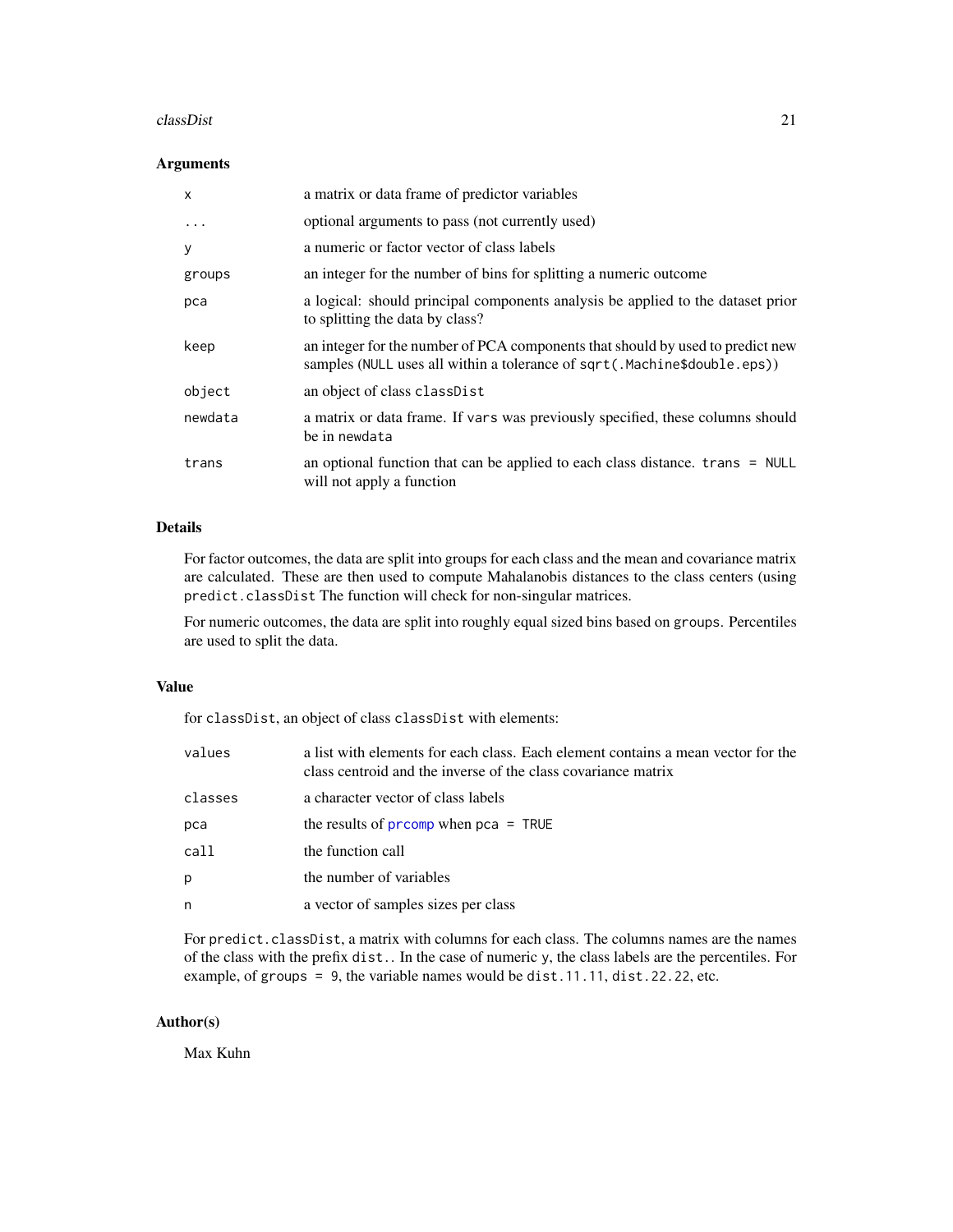#### <span id="page-21-0"></span>References

Forina et al. CAIMAN brothers: A family of powerful classification and class modeling techniques. Chemometrics and Intelligent Laboratory Systems (2009) vol. 96 (2) pp. 239-245

# See Also

[mahalanobis](#page-0-0)

#### Examples

```
trainSet <- sample(1:150, 100)
distData <- classDist(iris[trainSet, 1:4],
                      iris$Species[trainSet])
newDist <- predict(distData,
                   iris[-trainSet, 1:4])
splom(newDist, groups = iris$Species[-trainSet])
```
<span id="page-21-1"></span>confusionMatrix *Create a confusion matrix*

# Description

Calculates a cross-tabulation of observed and predicted classes with associated statistics.

## Usage

```
confusionMatrix(data, ...)
## Default S3 method:
confusionMatrix(data, reference, positive = NULL,
  dnn = c("Prediction", "Reference"), prevalence = NULL,
 mode = "sens\_spec", ...)## S3 method for class 'table'
confusionMatrix(data, positive = NULL, prevalence = NULL,
 mode = "sens\_spec", ...)
```
### Arguments

| data                    | a factor of predicted classes (for the default method) or an object of class table. |
|-------------------------|-------------------------------------------------------------------------------------|
| $\cdot$ $\cdot$ $\cdot$ | options to be passed to table. NOTE: do not include dnn here                        |
| reference               | a factor of classes to be used as the true results                                  |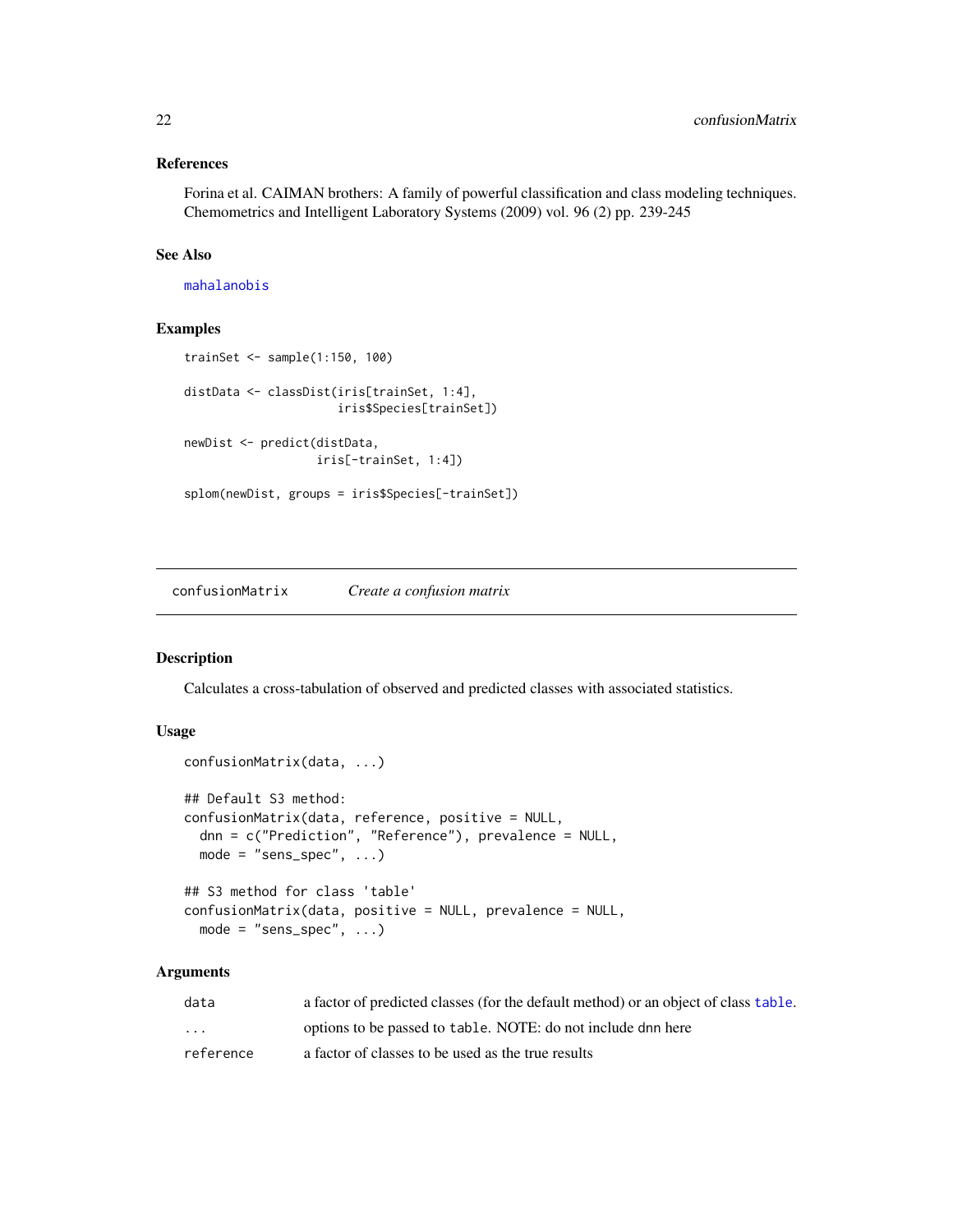# confusionMatrix 23

| positive   | an optional character string for the factor level that corresponds to a "positive"<br>result (if that makes sense for your data). If there are only two factor levels, the<br>first level will be used as the "positive" result. When mode $=$ "prec_recall",<br>positive is the same value used for relevant for functions precision, recall,<br>and F_meas.table. |
|------------|---------------------------------------------------------------------------------------------------------------------------------------------------------------------------------------------------------------------------------------------------------------------------------------------------------------------------------------------------------------------|
| dnn        | a character vector of dimnames for the table                                                                                                                                                                                                                                                                                                                        |
| prevalence | a numeric value or matrix for the rate of the "positive" class of the data. When<br>data has two levels, prevalence should be a single numeric value. Otherwise,<br>it should be a vector of numeric values with elements for each class. The vector<br>should have names corresponding to the classes.                                                             |
| mode       | a single character string either "sens_spec", "prec_recall", or "everything"                                                                                                                                                                                                                                                                                        |

## Details

The functions requires that the factors have exactly the same levels.

For two class problems, the sensitivity, specificity, positive predictive value and negative predictive value is calculated using the positive argument. Also, the prevalence of the "event" is computed from the data (unless passed in as an argument), the detection rate (the rate of true events also predicted to be events) and the detection prevalence (the prevalence of predicted events).

Suppose a 2x2 table with notation

|           | Reference    |          |
|-----------|--------------|----------|
| Predicted | Event        | No Event |
| Event     |              | R        |
| No Event  | $\mathbf{C}$ | D        |

The formulas used here are:

 $Sensitivity = A/(A+C)$  $Specificity = D/(B+D)$  $Prevalence = (A+C)/(A+B+C+D)$ 

P P V = (sensitivity∗prevalence)/((sensitivity∗prevalence)+((1−specif icity)∗(1−prevalence)))

 $NPV = (specificity * (1-prevalence)) / (((1-sensitivity) * prevalence) + ((specificity) * (1-prevalence)))$ 

 $DetectionRate = A/(A+B+C+D)$ 

$$
Detection Prevalence = (A + B)/(A + B + C + D)
$$

 $Balanced Accuracy = (sensitivity + specificity)/2$ 

 $Precision = A/(A + B)$ 

$$
Recall = A/(A + C)
$$
  

$$
F1 = (1 + beta2) * precision * recall/((beta2 * precision) + recall)
$$

where beta = 1 for this function.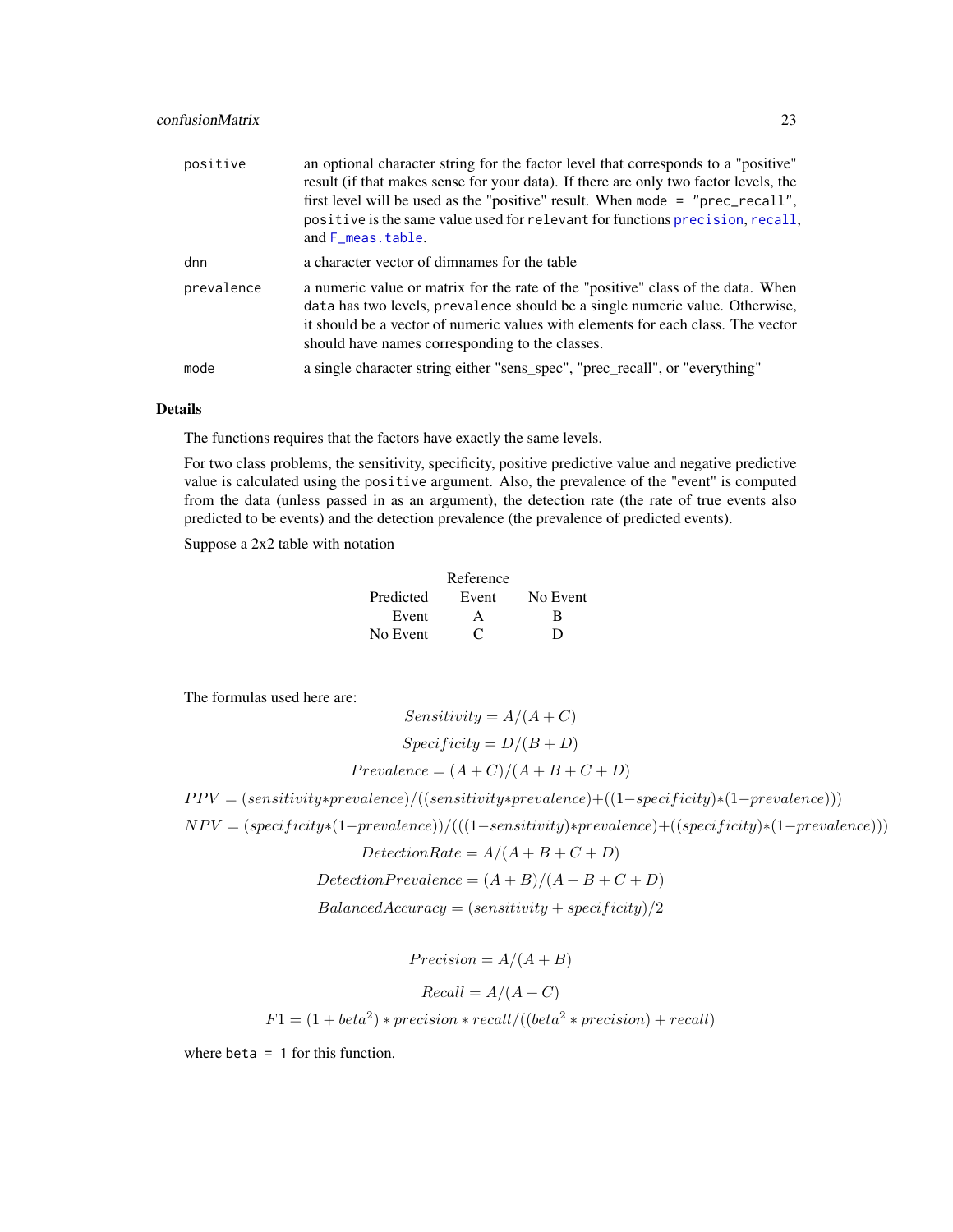See the references for discussions of the first five formulas.

For more than two classes, these results are calculated comparing each factor level to the remaining levels (i.e. a "one versus all" approach).

The overall accuracy and unweighted Kappa statistic are calculated. A p-value from McNemar's test is also computed using [mcnemar.test](#page-0-0) (which can produce NA values with sparse tables).

The overall accuracy rate is computed along with a 95 percent confidence interval for this rate (using [binom.test](#page-0-0)) and a one-sided test to see if the accuracy is better than the "no information rate," which is taken to be the largest class percentage in the data.

#### Value

a list with elements

| table    | the results of table on data and reference                                                                                                                                                                                                                                              |
|----------|-----------------------------------------------------------------------------------------------------------------------------------------------------------------------------------------------------------------------------------------------------------------------------------------|
| positive | the positive result level                                                                                                                                                                                                                                                               |
| overall  | a numeric vector with overall accuracy and Kappa statistic values                                                                                                                                                                                                                       |
| byClass  | the sensitivity, specificity, positive predictive value, negative predictive value,<br>precision, recall, F1, prevalence, detection rate, detection prevalence and bal-<br>anced accuracy for each class. For two class systems, this is calculated once<br>using the positive argument |

#### **Note**

If the reference and data factors have the same levels, but in the incorrect order, the function will reorder them to the order of the data and issue a warning.

## Author(s)

Max Kuhn

## References

Kuhn, M. (2008), "Building predictive models in R using the caret package, " *Journal of Statistical Software*, (<http://www.jstatsoft.org/article/view/v028i05/v28i05.pdf>).

Altman, D.G., Bland, J.M. (1994) "Diagnostic tests 1: sensitivity and specificity," *British Medical Journal*, vol 308, 1552.

Altman, D.G., Bland, J.M. (1994) "Diagnostic tests 2: predictive values," *British Medical Journal*, vol 309, 102.

Velez, D.R., et. al. (2008) "A balanced accuracy function for epistasis modeling in imbalanced datasets using multifactor dimensionality reduction.," *Genetic Epidemiology*, vol 4, 306.

#### See Also

[as.table.confusionMatrix](#page-3-1), [as.matrix.confusionMatrix](#page-3-2), [sensitivity](#page-82-1), [specificity](#page-82-1), [posPredValue](#page-82-1), [negPredValue](#page-82-2), [print.confusionMatrix](#page-115-1), [binom.test](#page-0-0)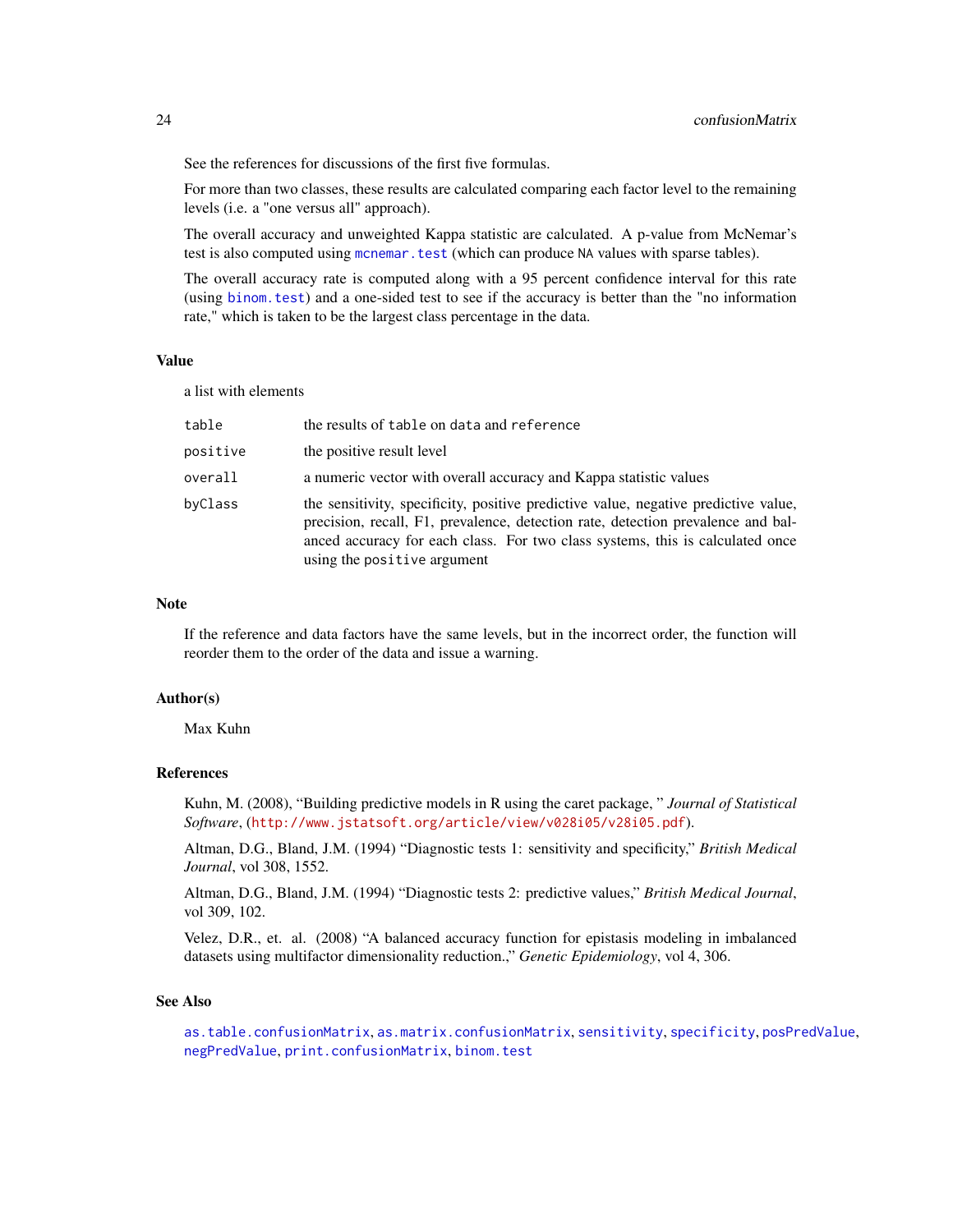## <span id="page-24-0"></span>confusionMatrix.train 25

## Examples

```
###################
## 2 class example
lvs <- c("normal", "abnormal")
truth \leq factor(rep(lvs, times = c(86, 258)),
                levels = rev(lvs)pred <- factor(
               c(
                 rep(lvs, times = c(54, 32)),rep(lvs, times = c(27, 231))),levels = rev(lvs)xtab <- table(pred, truth)
confusionMatrix(xtab)
confusionMatrix(pred, truth)
confusionMatrix(xtab, prevalence = 0.25)
###################
## 3 class example
confusionMatrix(iris$Species, sample(iris$Species))
newPrior <- c(.05, .8, .15)
names(newPrior) <- levels(iris$Species)
confusionMatrix(iris$Species, sample(iris$Species))
```
confusionMatrix.train *Estimate a Resampled Confusion Matrix*

#### Description

Using a [train](#page-153-1), [rfe](#page-125-1), [sbf](#page-138-1) object, determine a confusion matrix based on the resampling procedure

# Usage

```
## S3 method for class 'train'
confusionMatrix(data, norm = "overall",
  dnn = c("Prediction", "Reference"), ...)
```
#### Arguments

data An object of class [train](#page-153-1), [rfe](#page-125-1), [sbf](#page-138-1) that did not use out-of-bag resampling or leave-one-out cross-validation.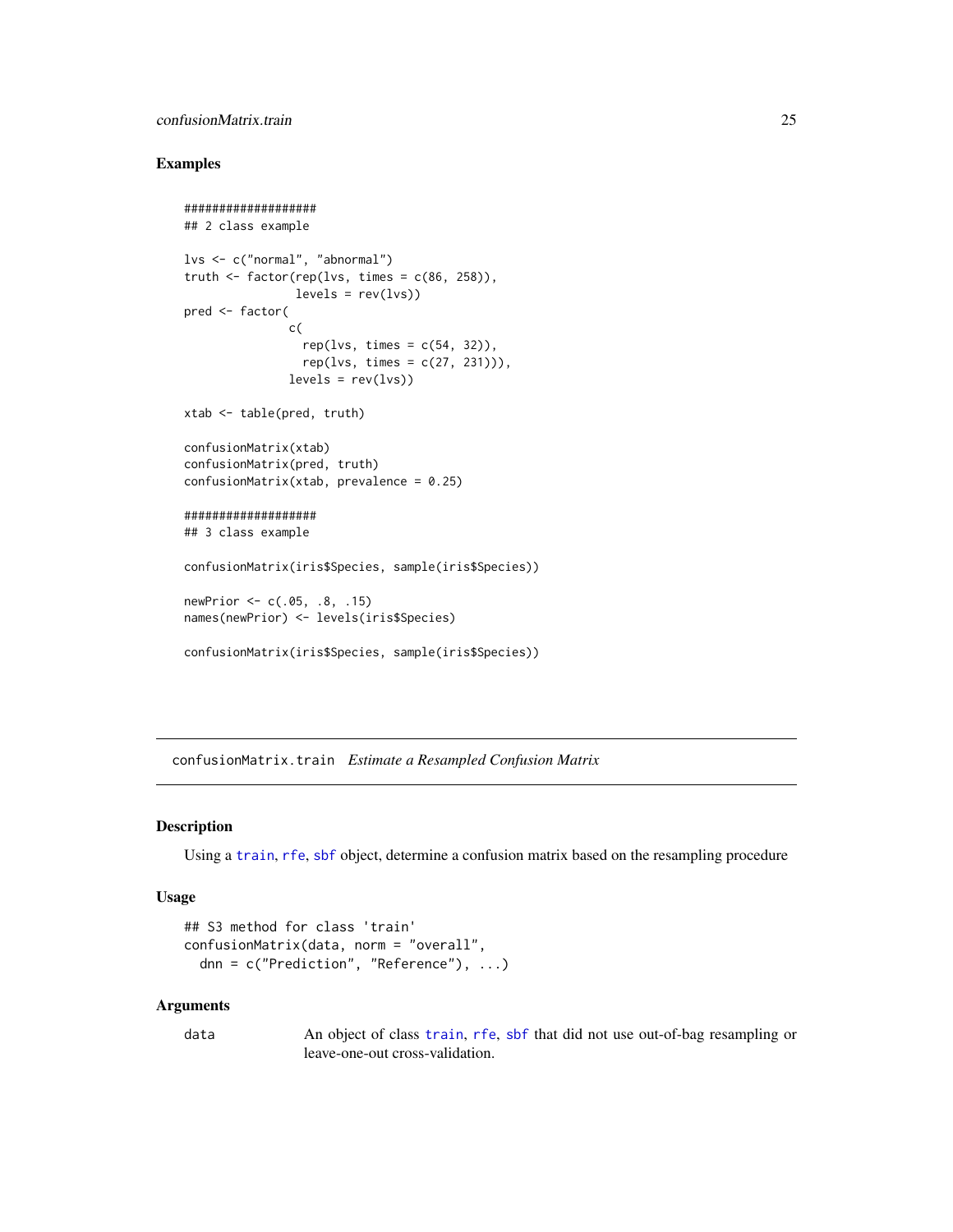| norm                    | A character string indicating how the table entries should be normalized. Valid<br>values are "none", "overall" or "average". |
|-------------------------|-------------------------------------------------------------------------------------------------------------------------------|
| dnn                     | A character vector of dimnames for the table                                                                                  |
| $\cdot$ $\cdot$ $\cdot$ | not used here                                                                                                                 |
|                         |                                                                                                                               |

# Details

When [train](#page-153-1) is used for tuning a model, it tracks the confusion matrix cell entries for the holdout samples. These can be aggregated and used for diagnostic purposes. For [train](#page-153-1), the matrix is estimated for the final model tuning parameters determined by [train](#page-153-1). For [rfe](#page-125-1), the matrix is associated with the optimal number of variables.

There are several ways to show the table entries. Using norm = "none" will show the aggregated counts of samples on each of the cells (across all resamples). For norm = "average", the average number of cell counts across resamples is computed (this can help evaluate how many holdout samples there were on average). The default is norm = "overall", which is equivalento to "average" but in percentages.

# Value

a list of class confusionMatrix.train, confusionMatrix.rfe or confusionMatrix.sbf with elements

| table | the normalized matrix                                                                                               |  |
|-------|---------------------------------------------------------------------------------------------------------------------|--|
| norm  | an echo fo the call                                                                                                 |  |
| text  | a character string with details about the resampling procedure (e.g. "Boot-<br>strapped (25 reps) Confusion Matrix" |  |

# Author(s)

Max Kuhn

# See Also

[confusionMatrix](#page-21-1), [train](#page-153-1), [rfe](#page-125-1), [sbf](#page-138-1), [trainControl](#page-158-1)

```
data(iris)
TrainData <- iris[,1:4]
TrainClasses <- iris[,5]
knnFit <- train(TrainData, TrainClasses,
                method = "knn",
                preProcess = c("center", "scale"),
                tuneLength = 10,
                trControl = trainControl(method = "cv"))
confusionMatrix(knnFit)
```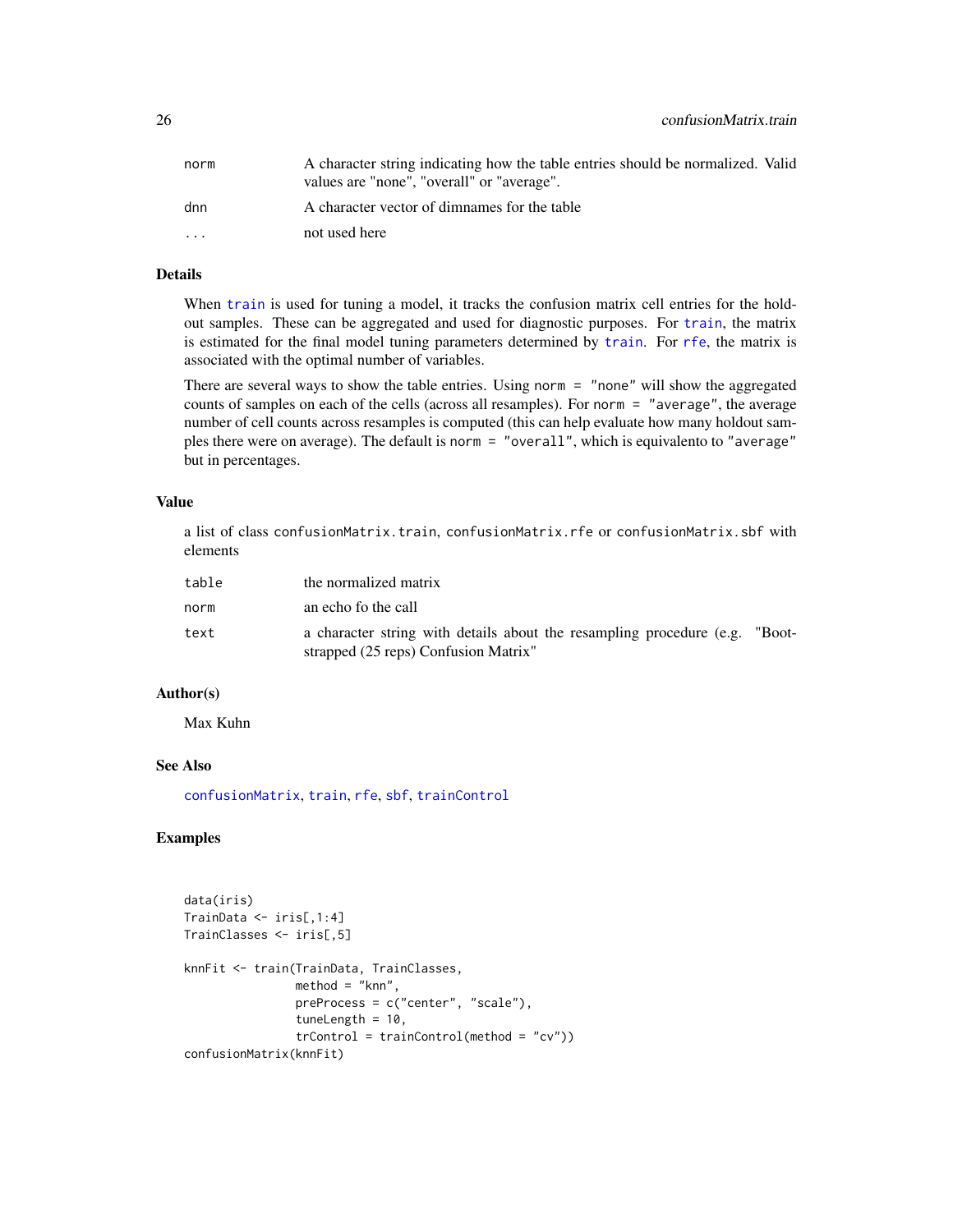```
confusionMatrix(knnFit, "average")
confusionMatrix(knnFit, "none")
```
#### cox2 *COX-2 Activity Data*

## Description

From Sutherland, O'Brien, and Weaver (2003): "A set of 467 cyclooxygenase-2 (COX-2) inhibitors has been assembled from the published work of a single research group, with in vitro activities against human recombinant enzyme expressed as IC50 values ranging from 1 nM to >100 uM (53 compounds have indeterminate IC50 values)."

## Details

The data are in the Supplemental Data file for the article.

A set of 255 descriptors (MOE2D and QikProp) were generated. To classify the data, we used a cutoff of \$2^2.5\$ to determine activity

## Value

| cox2Descr | the descriptors                                                                |
|-----------|--------------------------------------------------------------------------------|
| cox2IC50  | the IC50 data used to determine activity                                       |
| cox2Class | the categorical outcome ("Active" or "Inactive") based on the \$2^2.5\$ cutoff |

#### Source

Sutherland, J. J., O'Brien, L. A. and Weaver, D. F. (2003). Spline-Fitting with a Genetic Algorithm: A Method for Developing Classification Structure-Activity Relationships, *Journal of Chemical Information and Computer Sciences*, Vol. 43, pg. 1906–1915.

createDataPartition *Data Splitting functions*

#### Description

A series of test/training partitions are created using createDataPartition while createResample creates one or more bootstrap samples. createFolds splits the data into k groups while createTimeSlices creates cross-validation split for series data. groupKFold splits the data based on a grouping factor.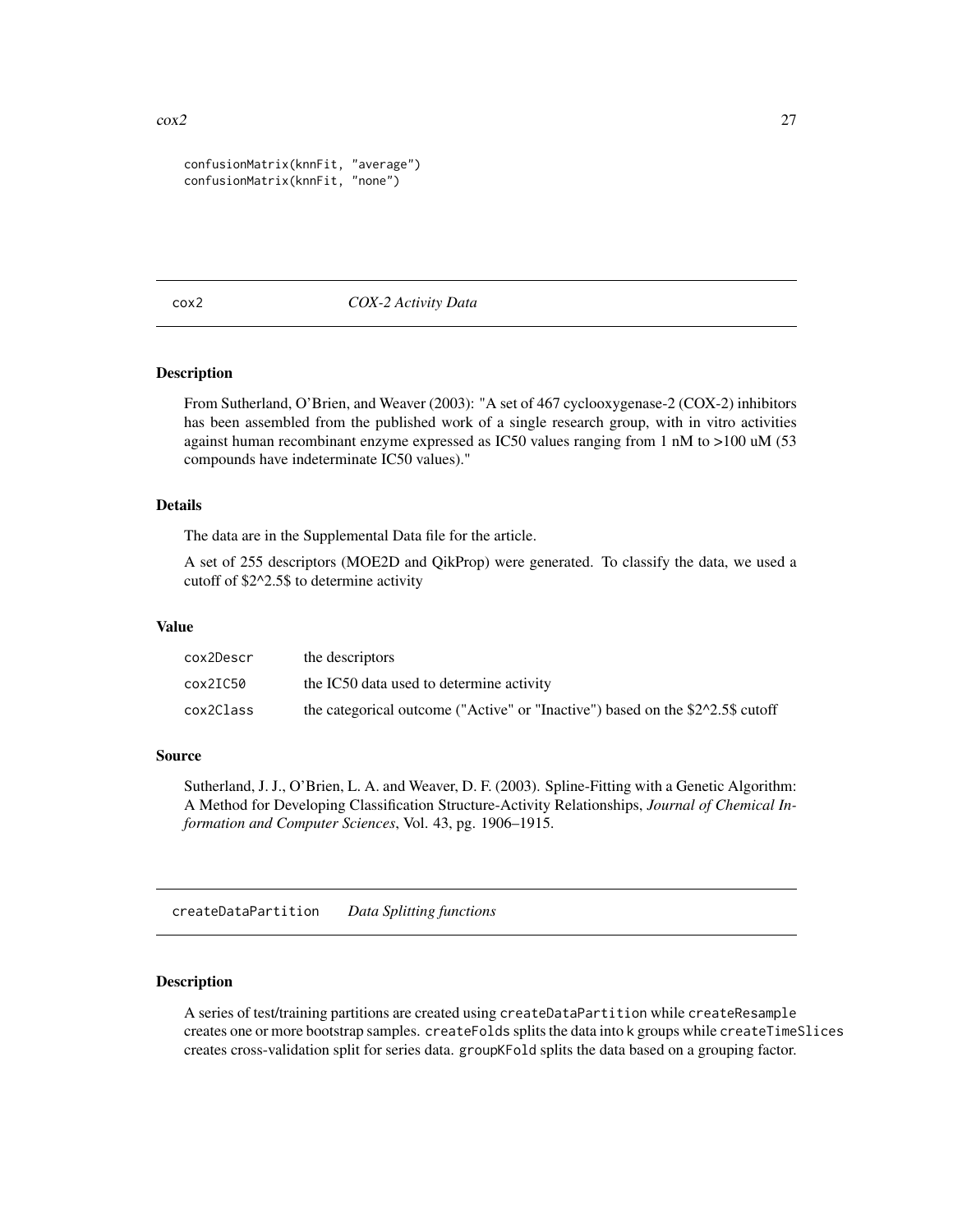#### Usage

```
createDataPartition(y, times = 1, p = 0.5, list = TRUE, groups = min(5,
  length(y))createFolds(y, k = 10, list = TRUE, returnTrain = FALSE)
createMultiFolds(y, k = 10, times = 5)createTimeSlices(y, initialWindow, horizon = 1, fixedWindow = TRUE,
  skip = 0)
groupKFold(group, k = length(unique(group)))
createResample(y, times = 10, list = TRUE)
```
#### Arguments

| У             | a vector of outcomes. For createTimeSlices, these should be in chronological<br>order.                                                                                              |
|---------------|-------------------------------------------------------------------------------------------------------------------------------------------------------------------------------------|
| times         | the number of partitions to create                                                                                                                                                  |
| p             | the percentage of data that goes to training                                                                                                                                        |
| list          | logical - should the results be in a list (TRUE) or a matrix with the number of<br>rows equal to floor( $p * length(y)$ ) and times columns.                                        |
| groups        | for numeric y, the number of breaks in the quantiles (see below)                                                                                                                    |
| k             | an integer for the number of folds.                                                                                                                                                 |
| returnTrain   | a logical. When true, the values returned are the sample positions corresponding<br>to the data used during training. This argument only works in conjunction with<br>$list = TRUE$ |
| initialWindow | The initial number of consecutive values in each training set sample                                                                                                                |
| horizon       | the number of consecutive values in test set sample                                                                                                                                 |
| fixedWindow   | logical, if FALSE, all training samples start at 1                                                                                                                                  |
| skip          | integer, how many (if any) resamples to skip to thin the total amount                                                                                                               |
| group         | a vector of groups whose length matches the number of rows in the overall data<br>set.                                                                                              |

## Details

For bootstrap samples, simple random sampling is used.

For other data splitting, the random sampling is done within the levels of y when y is a factor in an attempt to balance the class distributions within the splits.

For numeric y, the sample is split into groups sections based on percentiles and sampling is done within these subgroups. For createDataPartition, the number of percentiles is set via the groups argument. For createFolds and createMultiFolds, the number of groups is set dynamically based on the sample size and k. For smaller samples sizes, these two functions may not do stratified splitting and, at most, will split the data into quartiles.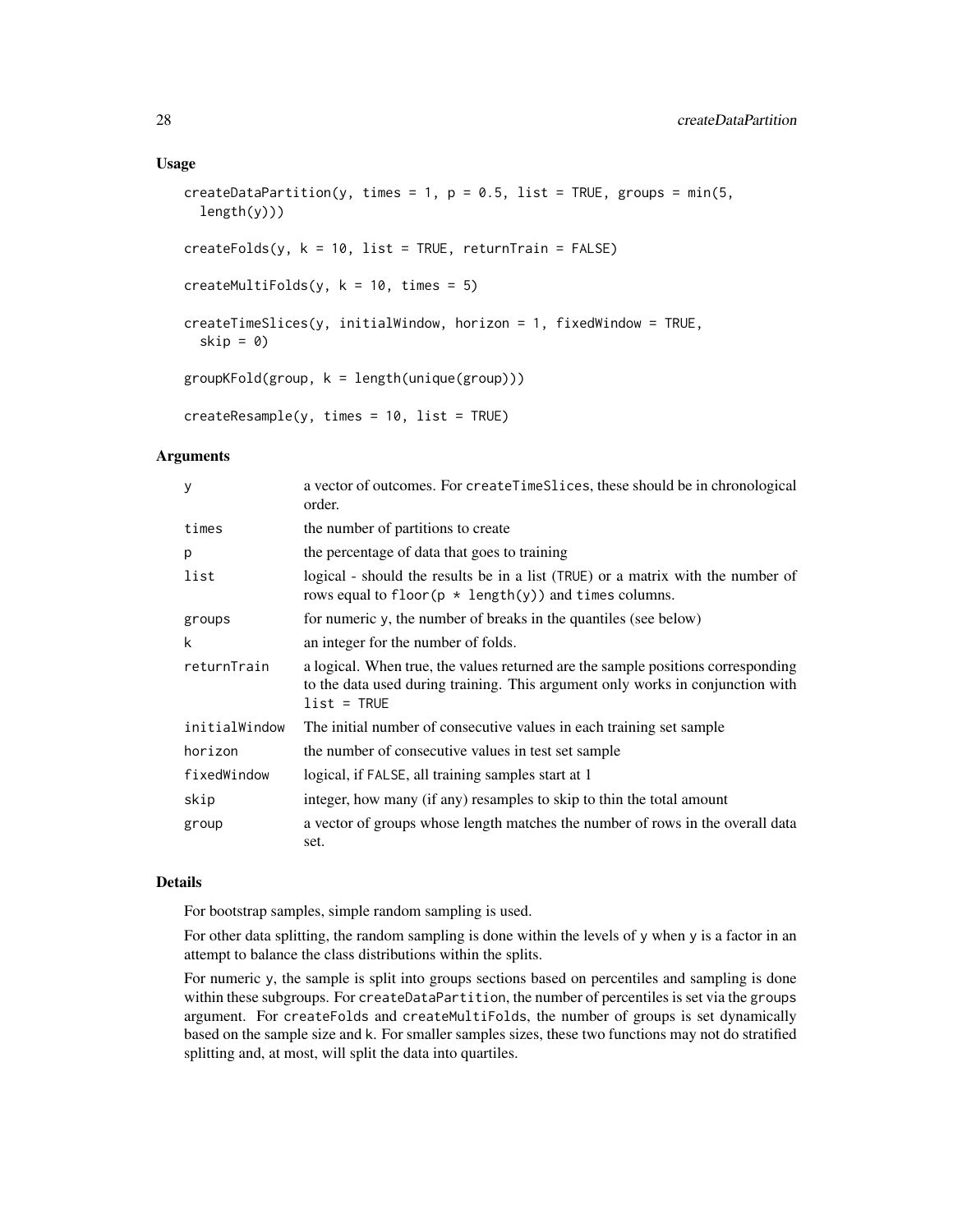## createDataPartition 29

Also, for createDataPartition, very small class sizes  $\left( \leq 3 \right)$  the classes may not show up in both the training and test data

For multiple k-fold cross-validation, completely independent folds are created. The names of the list objects will denote the fold membership using the pattern "Foldi.Repj" meaning the ith section (of k) of the jth cross-validation set (of times). Note that this function calls createFolds with list = TRUE and returnTrain = TRUE.

Hyndman and Athanasopoulos (2013)) discuss rolling forecasting origin techniques that move the training and test sets in time. createTimeSlices can create the indices for this type of splitting.

For Group k-fold cross-validation, the data are split such that no group is contained in both the modeling and holdout sets. One or more group could be left out, depending on the value of k.

#### Value

A list or matrix of row position integers corresponding to the training data. For createTimeSlices subsamples are named by the end index of each training subsample.

#### Author(s)

Max Kuhn, createTimeSlices by Tony Cooper

#### References

```
http://topepo.github.io/caret/data-splitting.html
```
Hyndman and Athanasopoulos (2013), Forecasting: principles and practice. [https://www.otexts.](https://www.otexts.org/fpp) [org/fpp](https://www.otexts.org/fpp)

```
data(oil)
createDataPartition(oilType, 2)
x \leq - rgamma(50, 3, .5)
inA <- createDataPartition(x, list = FALSE)
plot(density(x[inA]))
rug(x[inA])
points(density(x[-inA]), type = "l", col = 4)
rug(x[-inA], col = 4)createResample(oilType, 2)
createFolds(oilType, 10)
createFolds(oilType, 5, FALSE)
createFolds(rnorm(21))
createTimeSlices(1:9, 5, 1, fixedWindow = FALSE)
createTimeSlices(1:9, 5, 1, fixedWindow = TRUE)
```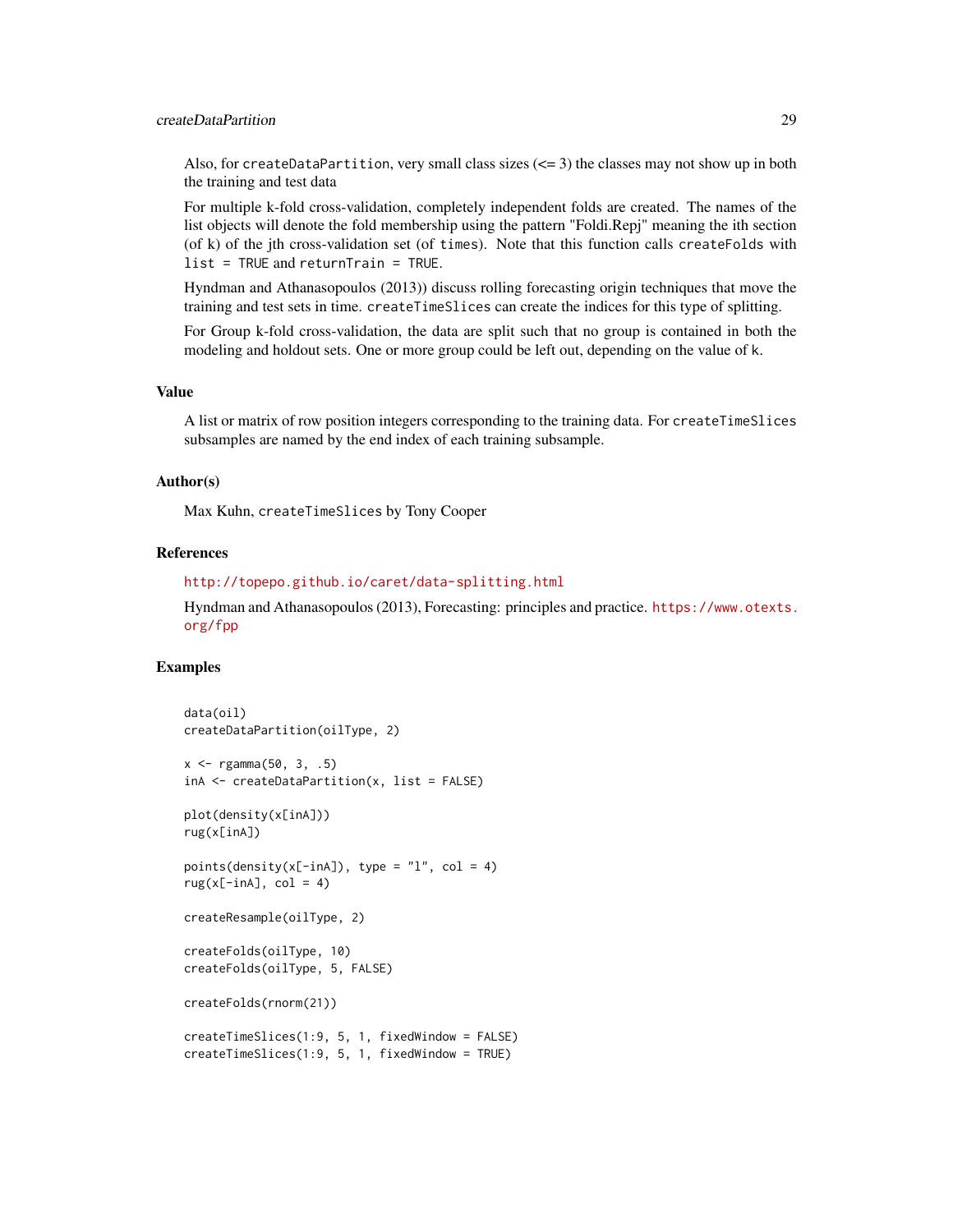```
createTimeSlices(1:9, 5, 3, fixedWindow = TRUE)
createTimeSlices(1:9, 5, 3, fixedWindow = FALSE)
createTimeSlices(1:15, 5, 3)
createTimeSlices(1:15, 5, 3, skip = 2)
createTimeSlices(1:15, 5, 3, skip = 3)
set.seed(131)
groups <- sort(sample(letters[1:4], size = 20, replace = TRUE))
table(groups)
folds <- groupKFold(groups)
lapply(folds, function(x, y) table(y[x]), y = groups)
```
defaultSummary *Calculates performance across resamples*

## Description

Given two numeric vectors of data, the mean squared error and R-squared are calculated. For two factors, the overall agreement rate and Kappa are determined.

## Usage

```
defaultSummary(data, lev = NULL, model = NULL)
postResample(pred, obs)
twoClassSummary(data, lev = NULL, model = NULL)
mnLogLoss(data, lev = NULL, model = NULL)
multiClassSummary(data, lev = NULL, model = NULL)
prSummary(data, lev = NULL, model = NULL)
```
# Arguments

| data  | a data frame with columns obs and pred for the observed and predicted out-<br>comes. For metrics that rely on class probabilities, such as two Class Summary,<br>columns should also include predicted probabilities for each class. See the<br>classProbs argument to trainControl. |
|-------|--------------------------------------------------------------------------------------------------------------------------------------------------------------------------------------------------------------------------------------------------------------------------------------|
| lev   | a character vector of factors levels for the response. In regression cases, this<br>would be NULL.                                                                                                                                                                                   |
| model | a character string for the model name (as taken from the method argument of<br>train.                                                                                                                                                                                                |
| pred  | A vector of numeric data (could be a factor)                                                                                                                                                                                                                                         |
| obs   | A vector of numeric data (could be a factor)                                                                                                                                                                                                                                         |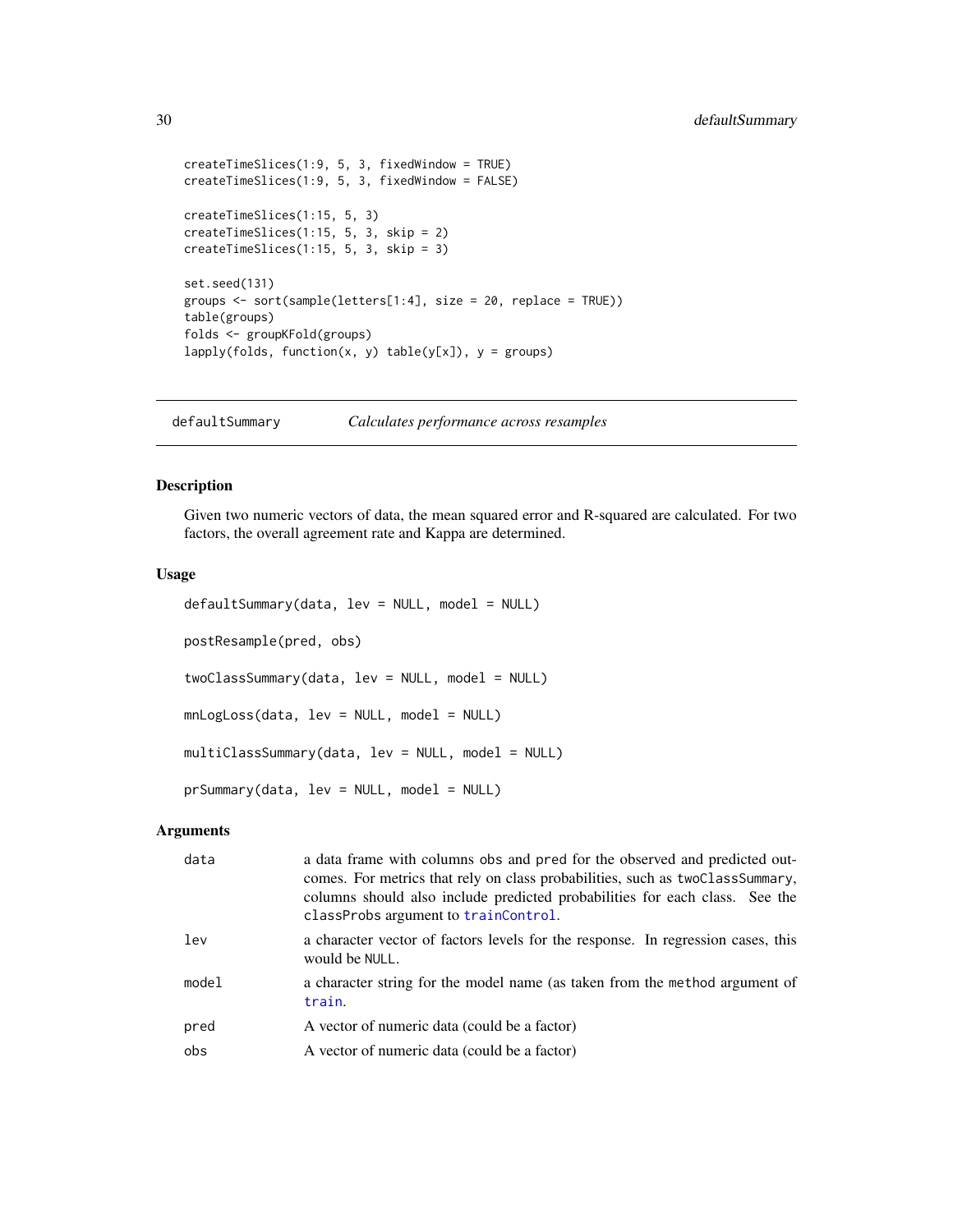#### defaultSummary 31

#### Details

postResample is meant to be used with apply across a matrix. For numeric data the code checks to see if the standard deviation of either vector is zero. If so, the correlation between those samples is assigned a value of zero. NA values are ignored everywhere.

Note that many models have more predictors (or parameters) than data points, so the typical mean squared error denominator  $(n - p)$  does not apply. Root mean squared error is calculated using sqrt(mean((pred - obs)^2. Also,  $R^2$  is calculated wither using as the square of the correlation between the observed and predicted outcomes when form = "corr". when form = "traditional",

$$
R^{2} = 1 - \frac{\sum (y_{i} - \hat{y}_{i})^{2}}{\sum (y_{i} - \bar{y}_{i})^{2}}
$$

. Mean absolute error is calculated using mean(abs(pred-obs)).

defaultSummary is the default function to compute performance metrics in [train](#page-153-1). It is a wrapper around postResample. The first argument is data, which is data.frame with columns named obs and pred for the observed and predicted outcome values (either numeric data for regression or character values for classification). The second argument is lev, a character string that has the outcome factor levels or NULL for a regression model. The third parameter is model, which can be used if a summary metric is specific to a model function. If other columns from the data are required to compute the summary statistics, but should not be used in the model, the recipe method for [train](#page-153-1) can be used.

twoClassSummary computes sensitivity, specificity and the area under the ROC curve. mnLogLoss computes the minus log-likelihood of the multinomial distribution (without the constant term):

$$
-logLoss = \frac{-1}{n} \sum_{i=1}^{n} \sum_{j=1}^{C} y_{ij} \log(p_{ij})
$$

where the y values are binary indicators for the classes and p are the predicted class probabilities.

prSummary (for precision and recall) computes values for the default 0.50 probability cutoff as well as the area under the precision-recall curve across all cutoffs and is labelled as "AUC" in the output. If assumes that the first level of the factor variables corresponds to a relevant result but the lev argument can be used to change this.

multiClassSummary computes some overall measures of for performance (e.g. overall accuracy and the Kappa statistic) and several averages of statistics calculated from "one-versus-all" configurations. For example, if there are three classes, three sets of sensitivity values are determined and the average is reported with the name ("Mean\_Sensitivity"). The same is true for a number of statistics generated by [confusionMatrix](#page-21-1). With two classes, the basic sensitivity is reported with the name "Sensitivity".

To use twoClassSummary and/or mnLogLoss, the classProbs argument of [trainControl](#page-158-1) should be TRUE. multiClassSummary can be used without class probabilities but some statistics (e.g. overall log loss and the average of per-class area under the ROC curves) will not be in the result set.

Other functions can be used via the summaryFunction argument of [trainControl](#page-158-1). Custom functions must have the same arguments asdefaultSummary.

The function getTrainPerf returns a one row data frame with the resampling results for the chosen model. The statistics will have the prefix "Train" (i.e. "TrainROC"). There is also a column called "method" that echoes the argument of the call to [trainControl](#page-158-1) of the same name.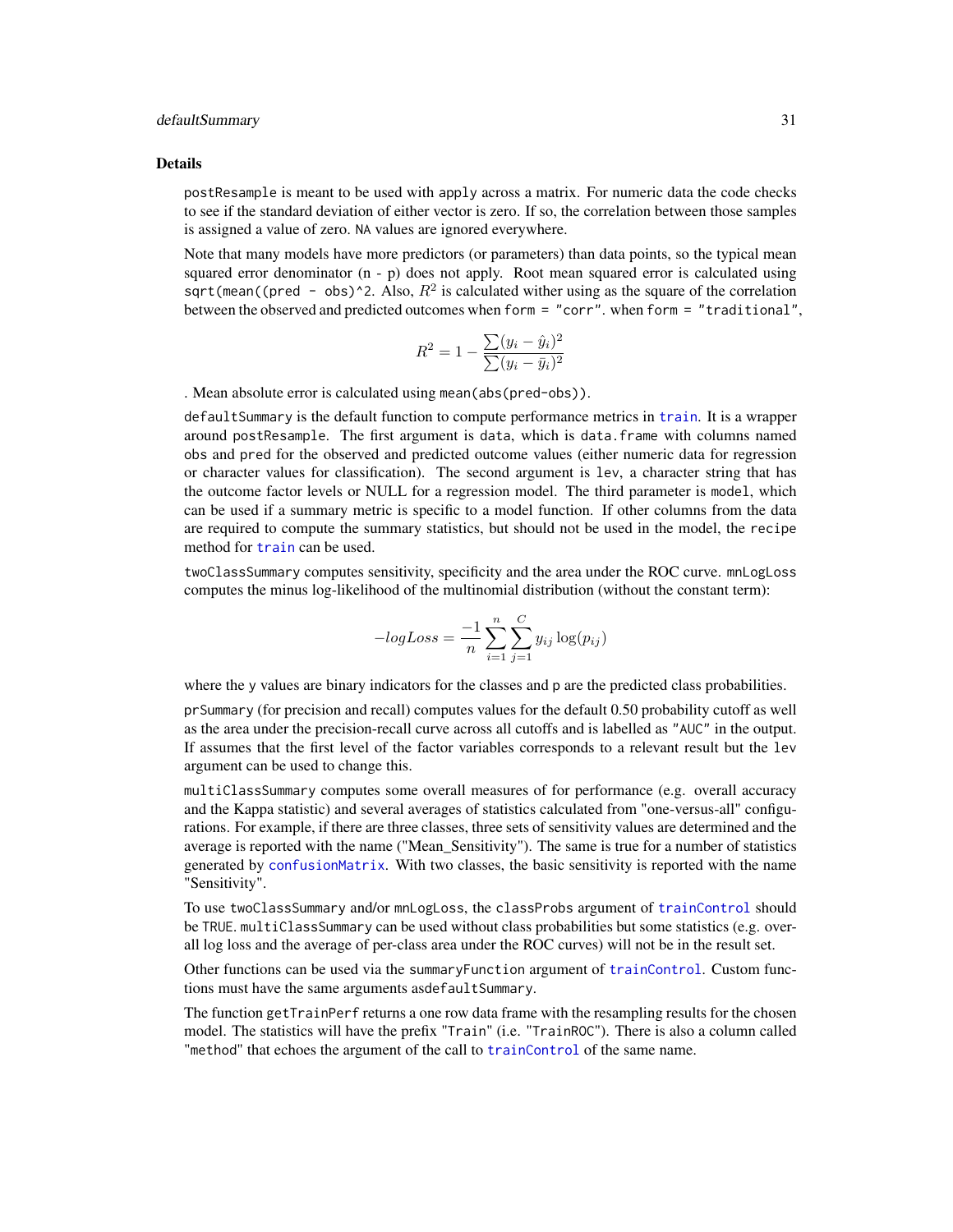# <span id="page-31-0"></span>Value

A vector of performance estimates.

## Author(s)

Max Kuhn, Zachary Mayer

# References

Kvalseth. Cautionary note about  $R^2$ . American Statistician (1985) vol. 39 (4) pp. 279-285

## See Also

[trainControl](#page-158-1)

#### Examples

```
predicted <- matrix(rnorm(50), ncol = 5)
observed <- rnorm(10)
apply(predicted, 2, postResample, obs = observed)
classes <- c("class1", "class2")
set.seed(1)
dat <- data.frame(obs = factor(sample(classes, 50, replace = TRUE)),
                  pred = factor(sample(classes, 50, replace = TRUE)),
                  class1 = runif(50)dat$class2 <- 1 - dat$class1
defaultSummary(dat, lev = classes)
twoClassSummary(dat, lev = classes)
prSummary(dat, lev = classes)
mnLogLoss(dat, lev = classes)
```

| densityplot.rfe | Lattice functions for plotting resampling results of recursive feature |
|-----------------|------------------------------------------------------------------------|
|                 | selection                                                              |

#### Description

A set of lattice functions are provided to plot the resampled performance estimates (e.g. classification accuracy, RMSE) over different subset sizes.

# Usage

```
## S3 method for class 'rfe'
densityplot(x, data = NULL, metric = x$metric, ...)
```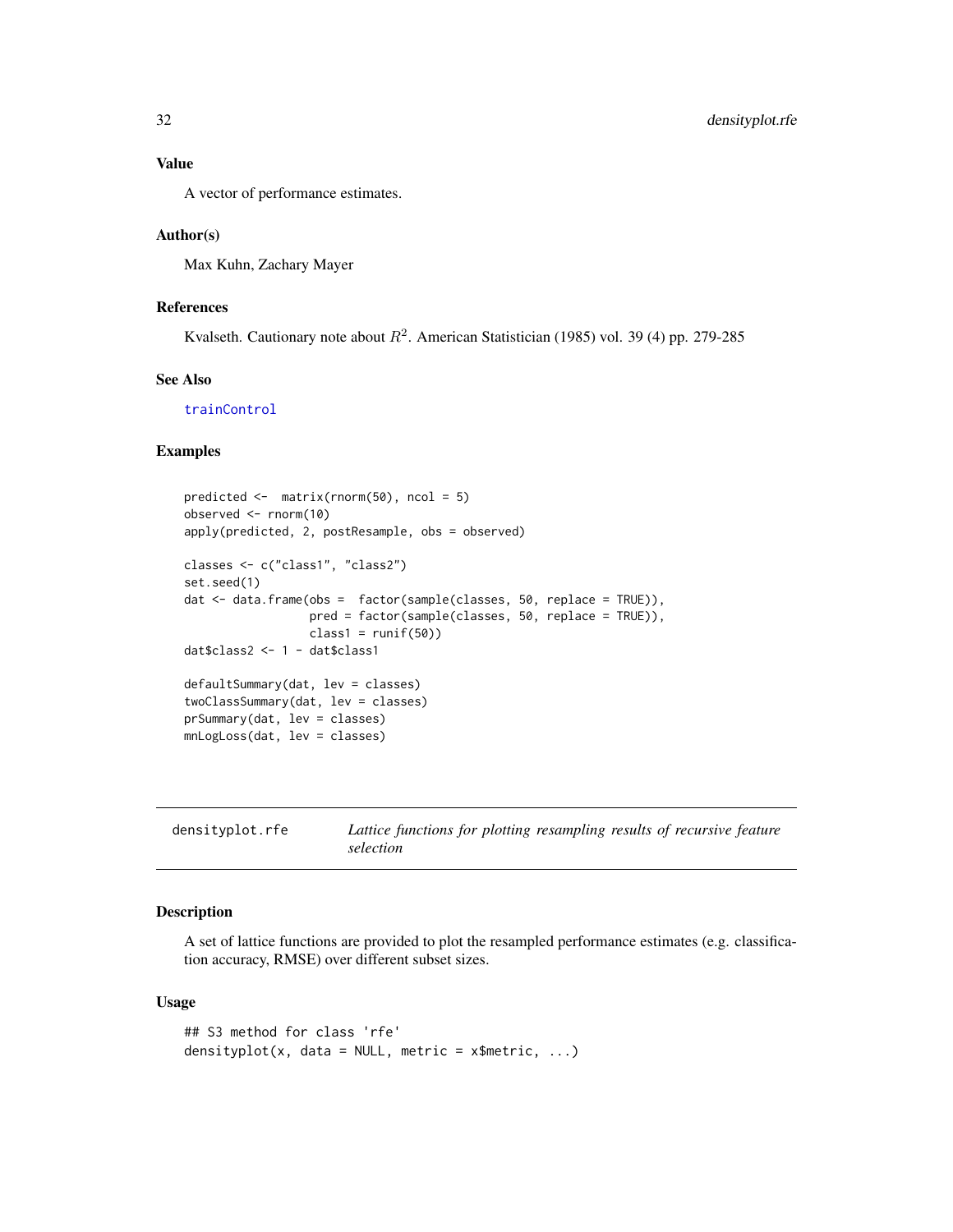# densityplot.rfe 33

### Arguments

| $\mathsf{x}$ | An object produced by rfe                                                        |
|--------------|----------------------------------------------------------------------------------|
| data         | This argument is not used                                                        |
| metric       | A character string specifying the single performance metric that will be plotted |
| $\cdot$      | arguments to pass to either histogram, densityplot, xyplot or stripplot          |

# Details

By default, only the resampling results for the optimal model are saved in the rfe object. The function [rfeControl](#page-128-1) can be used to save all the results using the returnResamp argument.

If leave-one-out or out-of-bag resampling was specified, plots cannot be produced (see the method argument of [rfeControl](#page-128-1))

## Value

A lattice plot object

### Author(s)

Max Kuhn

# See Also

[rfe](#page-125-1), [rfeControl](#page-128-1), [histogram](#page-0-0), [densityplot](#page-0-0), [xyplot](#page-0-0), [stripplot](#page-0-0)

```
## Not run:
library(mlbench)
n < - 100p \le -40sigma <- 1
set.seed(1)
sim <- mlbench.friedman1(n, sd = sigma)
x \le cbind(sim$x, matrix(rnorm(n * p), nrow = n))
y \le -\sin\frac{\pi}{2}ycolnames(x) <- paste("var", 1:ncol(x), sep = "")
normalization <- preProcess(x)
x <- predict(normalization, x)
x \leftarrow as.data-frame(x)subsets <- c(10, 15, 20, 25)
ctrl <- rfeControl(
                    functions = lmFuncs,
                    method = "cv",verbose = FALSE,
                    returnResamp = "all")
```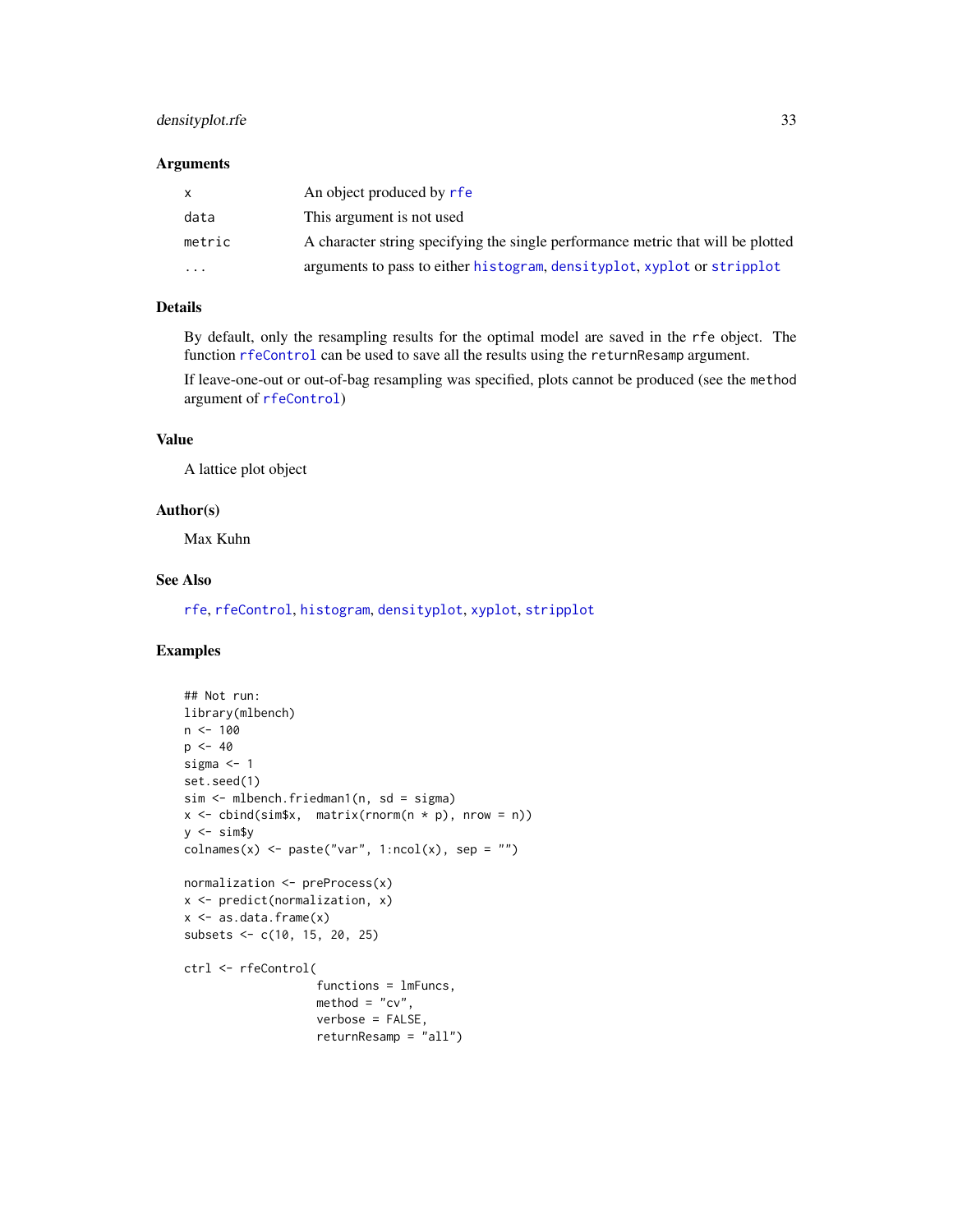```
lmProfitle < -rfe(x, y,sizes = subsets,
                 rfeControl = ctrl)
xyplot(lmProfile)
stripplot(lmProfile)
histogram(lmProfile)
densityplot(lmProfile)
## End(Not run)
```
dhfr *Dihydrofolate Reductase Inhibitors Data*

# Description

Sutherland and Weaver (2004) discuss QSAR models for dihydrofolate reductase (DHFR) inhibition. This data set contains values for 325 compounds. For each compound, 228 molecular descriptors have been calculated. Additionally, each samples is designated as "active" or "inactive".

#### Details

The data frame dhfr contains a column called Y with the outcome classification. The remainder of the columns are molecular descriptor values.

## Value

dhfr data frame of chemical descriptors and the activity values

#### Source

Sutherland, J.J. and Weaver, D.F. (2004). Three-dimensional quantitative structure-activity and structure-selectivity relationships of dihydrofolate reductase inhibitors, *Journal of Computer-Aided Molecular Design*, Vol. 18, pg. 309–331.

diff.resamples *Inferential Assessments About Model Performance*

# Description

Methods for making inferences about differences between models

<span id="page-33-0"></span>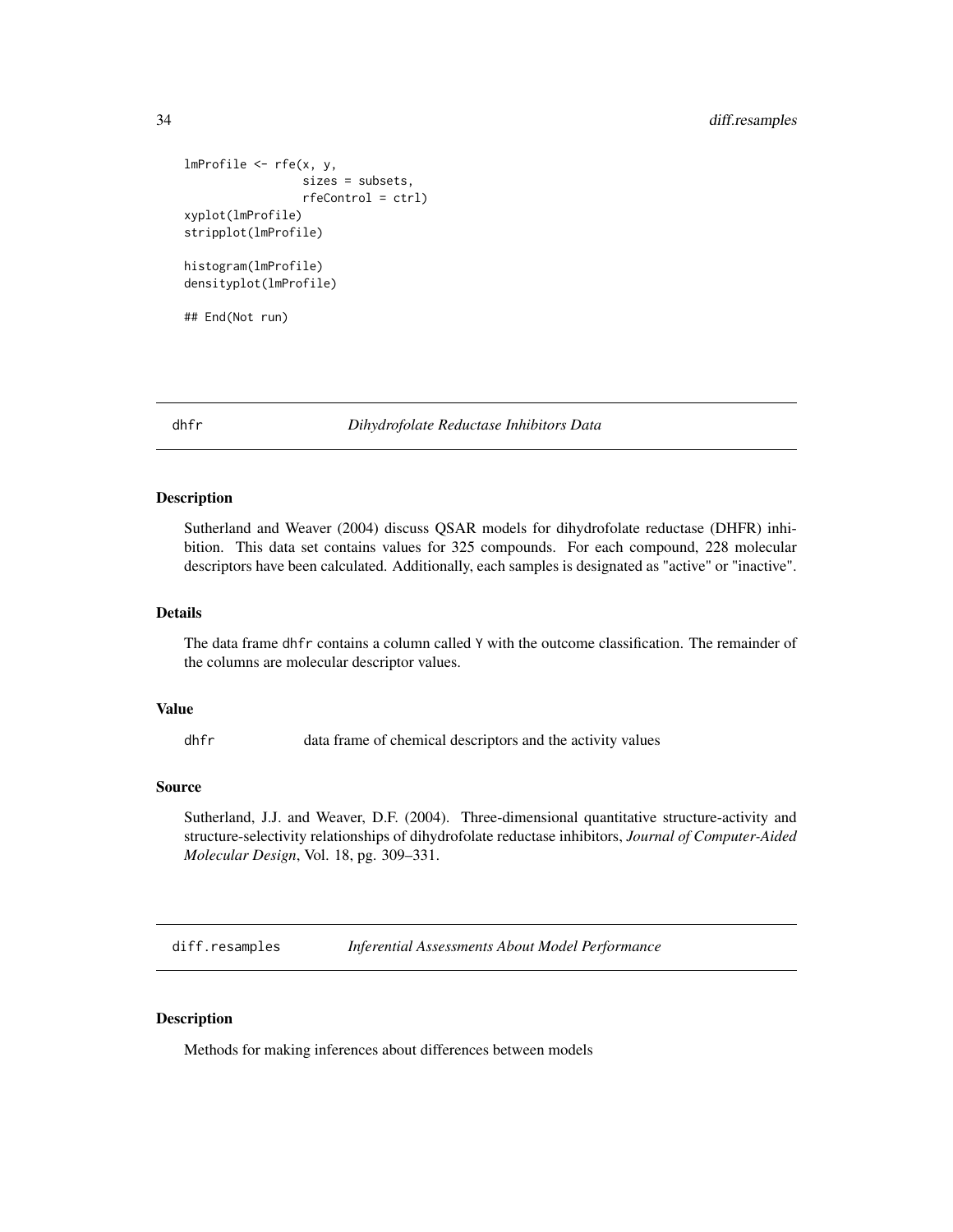# diff.resamples 35

## Usage

```
## S3 method for class 'resamples'
diff(x, models = x$models, metric = x$metrics,
  test = t.test, conflevel = 0.95, adjustment = "bonferroni", ...)
## S3 method for class 'diff.resamples'
summary(object, digits = max(3, getOption("digits") -
 3), ...)
compare_models(a, b, metric = a$metric[1])
```
# Arguments

| x          | an object generated by resamples                                                                                         |
|------------|--------------------------------------------------------------------------------------------------------------------------|
| models     | a character string for which models to compare                                                                           |
| metric     | a character string for which metrics to compare                                                                          |
| test       | a function to compute differences. The output of this function should have scalar<br>outputs called estimate and p.value |
| confLevel  | confidence level to use for dotplot.diff.resamples. See Details below.                                                   |
| adjustment | any p-value adjustment method to pass to p. adjust.                                                                      |
| $\ddots$ . | further arguments to pass to test                                                                                        |
| object     | a object generated by diff. resamples                                                                                    |
| digits     | the number of significant differences to display when printing                                                           |
| a, b       | two objects of class train, sbf or rfe with a common set of resampling indices<br>in the control object.                 |

## Details

The ideas and methods here are based on Hothorn et al. (2005) and Eugster et al. (2008).

For each metric, all pair-wise differences are computed and tested to assess if the difference is equal to zero.

When a Bonferroni correction is used, the confidence level is changed from conflevel to  $1 - ((1 - \text{confLevel})/p)$ here p is the number of pair-wise comparisons are being made. For other correction methods, no such change is used.

compare\_models is a shorthand function to compare two models using a single metric. It returns the results of [t.test](#page-0-0) on the differences.

# Value

An object of class "diff.resamples" with elements:

| call       | the call                                                                                                                  |
|------------|---------------------------------------------------------------------------------------------------------------------------|
| difs       | a list for each metric being compared. Each list contains a matrix with differ-<br>ences in columns and resamples in rows |
| statistics | a list of results generated by test                                                                                       |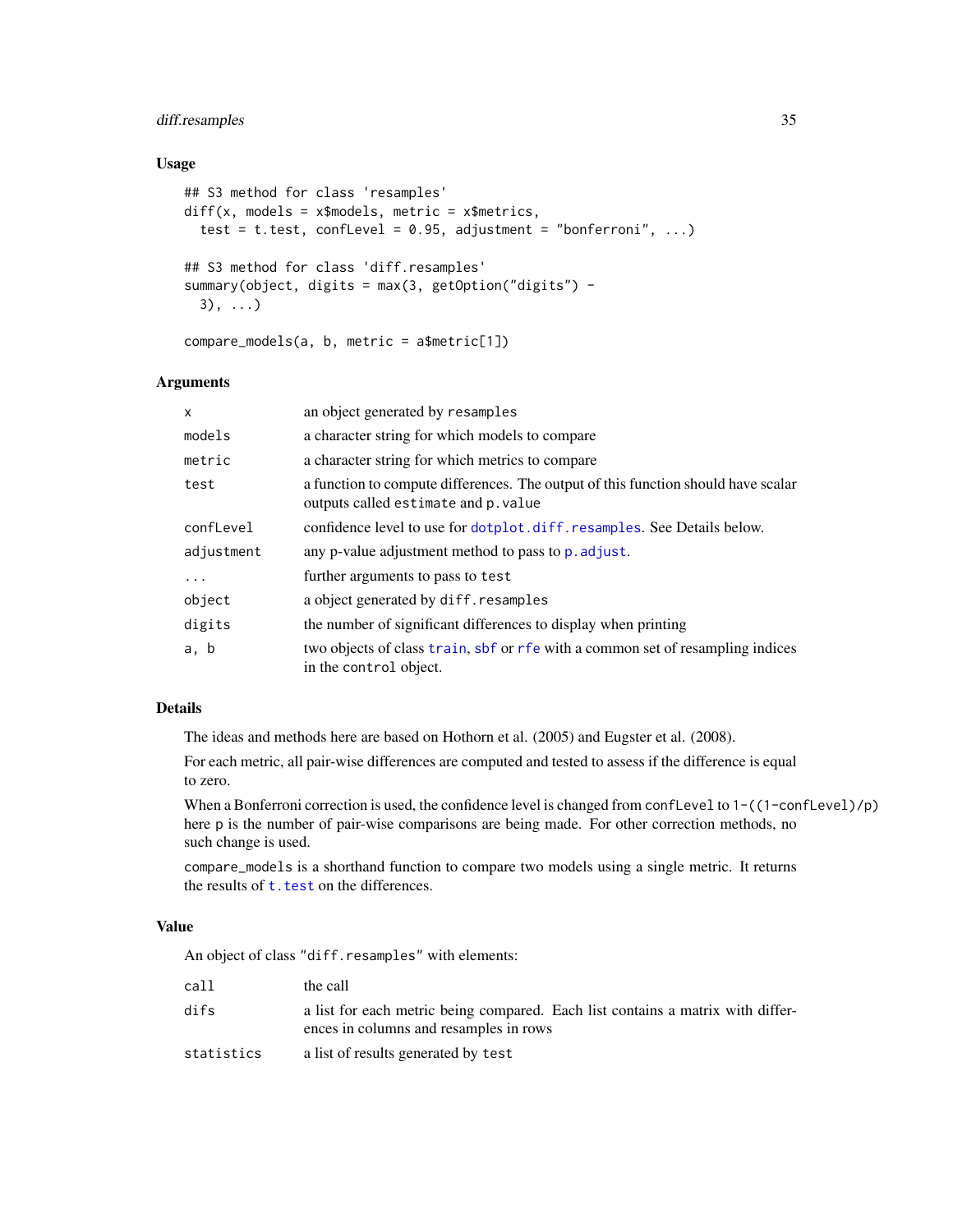| adjustment | the p-value adjustment used                                |
|------------|------------------------------------------------------------|
| models     | a character string for which models were compared.         |
| metrics    | a character string of performance metrics that were used   |
| or         | An object of class "summary.diff.resamples" with elements: |
| call       | the call                                                   |
| table      | a list of tables that show the differences and p-values    |
|            |                                                            |

...or (for compare\_models) an object of class htest resulting from [t.test](#page-0-0).

## Author(s)

Max Kuhn

# References

Hothorn et al. The design and analysis of benchmark experiments. Journal of Computational and Graphical Statistics (2005) vol. 14 (3) pp. 675-699

Eugster et al. Exploratory and inferential analysis of benchmark experiments. Ludwigs-Maximilians-Universitat Munchen, Department of Statistics, Tech. Rep (2008) vol. 30

# See Also

[resamples](#page-121-1), [dotplot.diff.resamples](#page-37-1), [densityplot.diff.resamples](#page-37-2), [bwplot.diff.resamples](#page-37-2), [levelplot.diff.resamples](#page-37-2)

```
## Not run:
#load(url("http://topepo.github.io/caret/exampleModels.RData"))
resamps <- resamples(list(CART = rpartFit,
                          CondInfTree = ctreeFit,
                          MARS = earthFit))
difs <- diff(resamps)
difs
summary(difs)
compare_models(rpartFit, ctreeFit)
## End(Not run)
```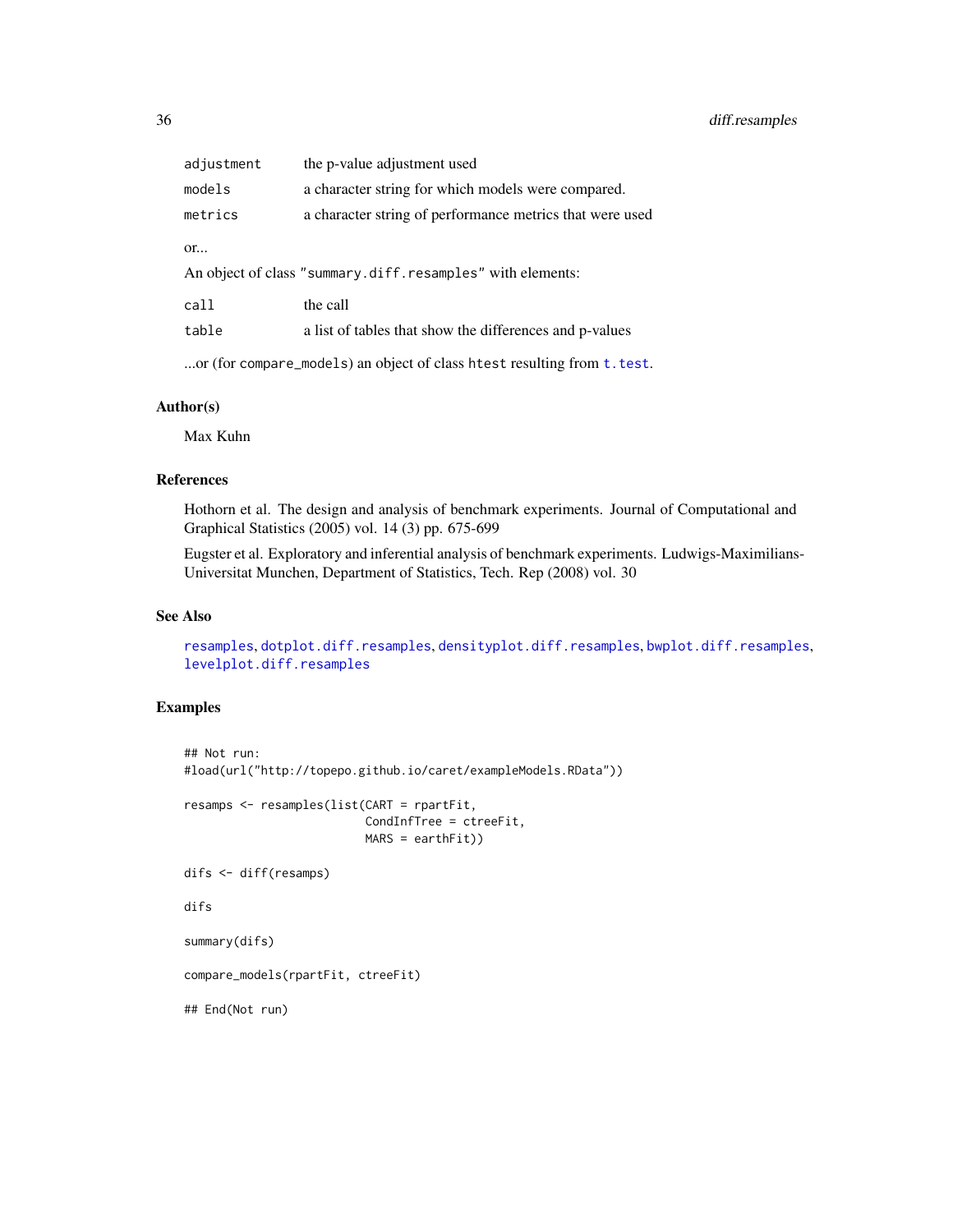# Description

A lattice [dotplot](#page-0-0) is created from an object of class varImp.train.

# Usage

 $dot(Plot(x, top = min(20, dim(x$simple) [1]), ...)$ 

# Arguments

| X   | an object of class varImp.train  |
|-----|----------------------------------|
| top | the number of predictors to plot |
| .   | options passed to dotplot        |

## Value

an object of class trellis.

# Author(s)

Max Kuhn

# See Also

[varImp](#page-197-0), [dotplot](#page-0-0)

```
data(iris)
TrainData <- iris[,1:4]
TrainClasses <- iris[,5]
knnFit <- train(TrainData, TrainClasses, "knn")
knnImp <- varImp(knnFit)
dotPlot(knnImp)
```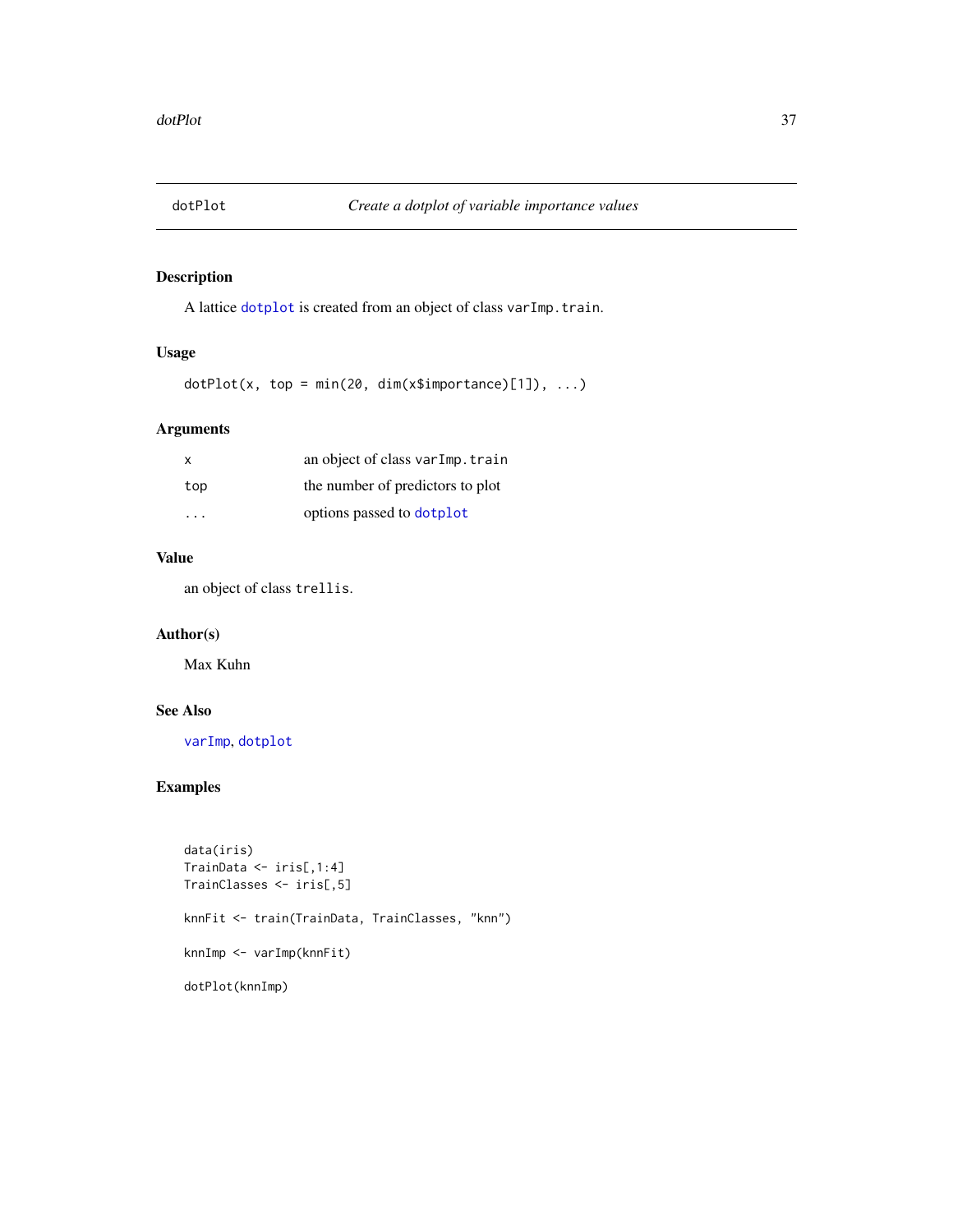```
dotplot.diff.resamples
```
*Lattice Functions for Visualizing Resampling Differences*

# Description

Lattice functions for visualizing resampling result differences between models

### Usage

## S3 method for class 'diff.resamples'  $dot(x, data = NULL, metric = x$metric[1], ...)$ 

# Arguments

| x.     | an object generated by diff. resamples                                                                                                                    |
|--------|-----------------------------------------------------------------------------------------------------------------------------------------------------------|
| data   | Not used                                                                                                                                                  |
| metric | a character string for which metrics to plot. Note: dotplot and levelplot<br>require exactly two models whereas the other methods can plot more than two. |
| .      | further arguments to pass to either densityplot, dotplot or levelplot                                                                                     |

## Details

densityplot and bwplot display univariate visualizations of the resampling distributions. levelplot displays the matrix of pair-wide comparisons. dotplot shows the differences along with their associated confidence intervals.

### Value

a lattice object

#### Author(s)

Max Kuhn

### See Also

[resamples](#page-121-0), [diff.resamples](#page-33-0), [bwplot](#page-0-0), [densityplot](#page-0-0), [xyplot](#page-0-0), [splom](#page-0-0)

```
## Not run:
#load(url("http://topepo.github.io/caret/exampleModels.RData"))
resamps <- resamples(list(CART = rpartFit,
                          CondInfTree = ctreeFit,
                          MARS = earthFit))
```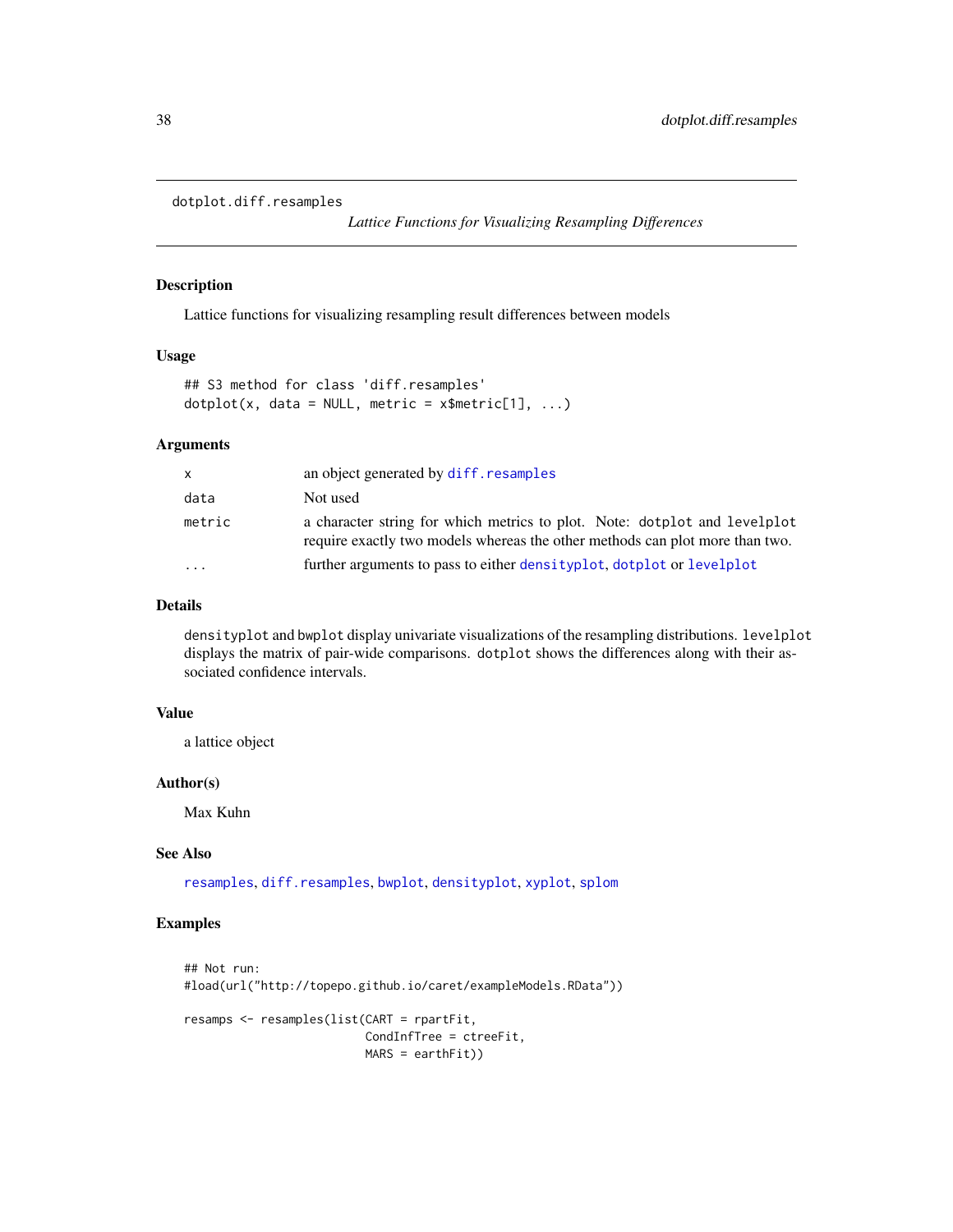# downSample 39

```
difs <- diff(resamps)
dotplot(difs)
densityplot(difs,
            metric = "RMSE",
            auto.key = TRUE,
            pch = "|")
bwplot(difs,
       metric = "RMSE")
levelplot(difs, what = "differences")
## End(Not run)
```
downSample *Down- and Up-Sampling Imbalanced Data*

# Description

downSample will randomly sample a data set so that all classes have the same frequency as the minority class. upSample samples with replacement to make the class distributions equal

# Usage

 $downSample(x, y, list = FALSE, yname = "Class")$ 

## Arguments

| $\mathsf{x}$ | a matrix or data frame of predictor variables                                                                             |
|--------------|---------------------------------------------------------------------------------------------------------------------------|
| <b>y</b>     | a factor variable with the class memberships                                                                              |
| list         | should the function return $list(x, y)$ or bind x and y together? If TRUE, the<br>output will be coerced to a data frame. |
| yname        | if $list = FALSE$ , a label for the class column                                                                          |

## Details

Simple random sampling is used to down-sample for the majority class(es). Note that the minority class data are left intact and that the samples will be re-ordered in the down-sampled version.

For up-sampling, all the original data are left intact and additional samples are added to the minority classes with replacement.

### Value

Either a data frame or a list with elements x and y.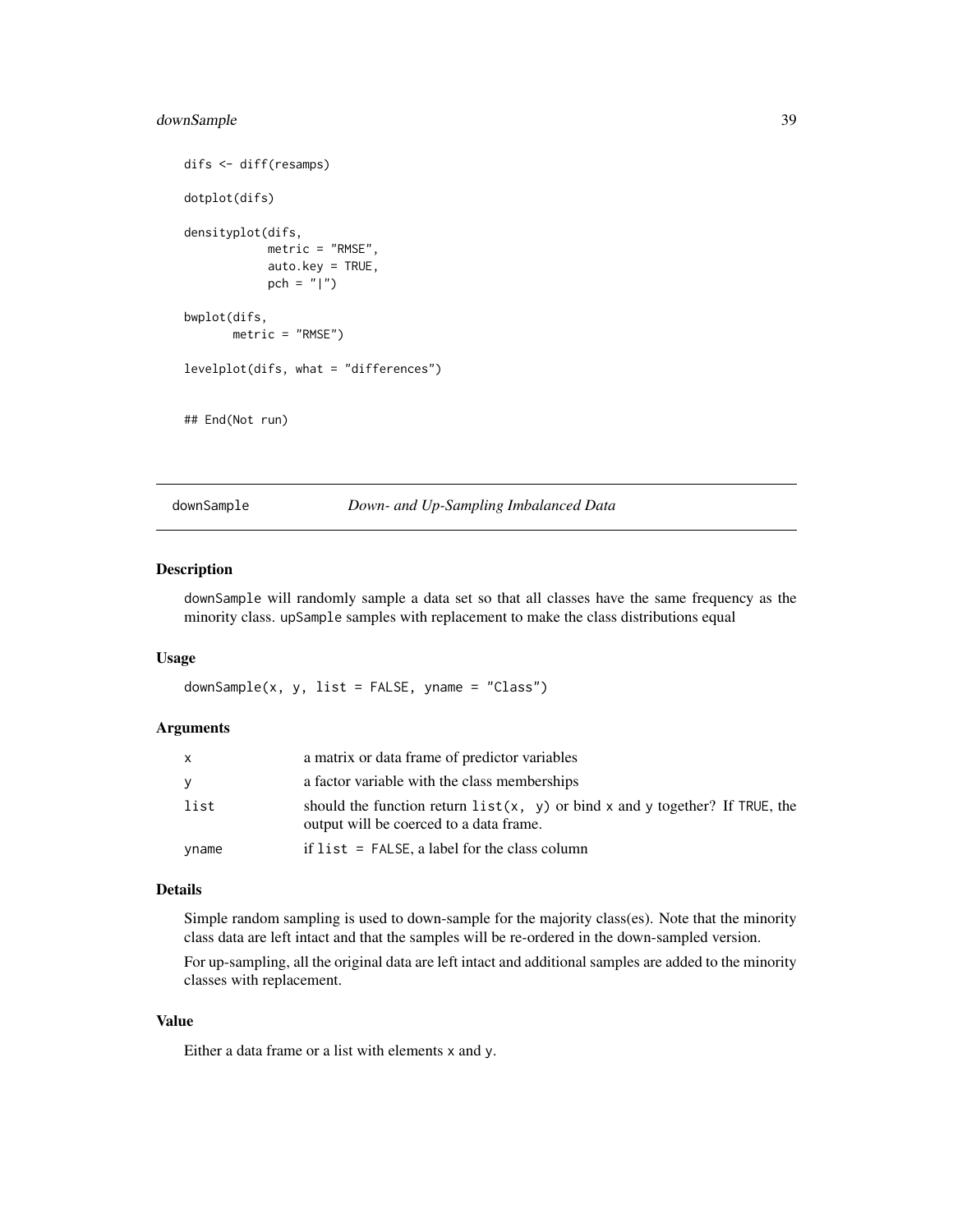## Author(s)

Max Kuhn

# Examples

## A ridiculous example... data(oil) table(oilType) downSample(fattyAcids, oilType)

upSample(fattyAcids, oilType)

dummyVars *Create A Full Set of Dummy Variables*

## Description

dummyVars creates a full set of dummy variables (i.e. less than full rank parameterization)

# Usage

```
dummyVars(formula, ...)
## Default S3 method:
dummyVars(formula, data, sep = ".", levelsOnly = FALSE,
  fullRank = FALSE, ...)## S3 method for class 'dummyVars'
print(x, \ldots)## S3 method for class 'dummyVars'
predict(object, newdata, na.action = na.pass, ...)
contr.ltfr(n, contrasts = TRUE, sparse = FALSE)
class2ind(x, drop2nd = FALSE)
```
## Arguments

| formula                 | An appropriate R model formula, see References     |
|-------------------------|----------------------------------------------------|
| $\cdot$ $\cdot$ $\cdot$ | additional arguments to be passed to other methods |
| data                    | A data frame with the predictors of interest       |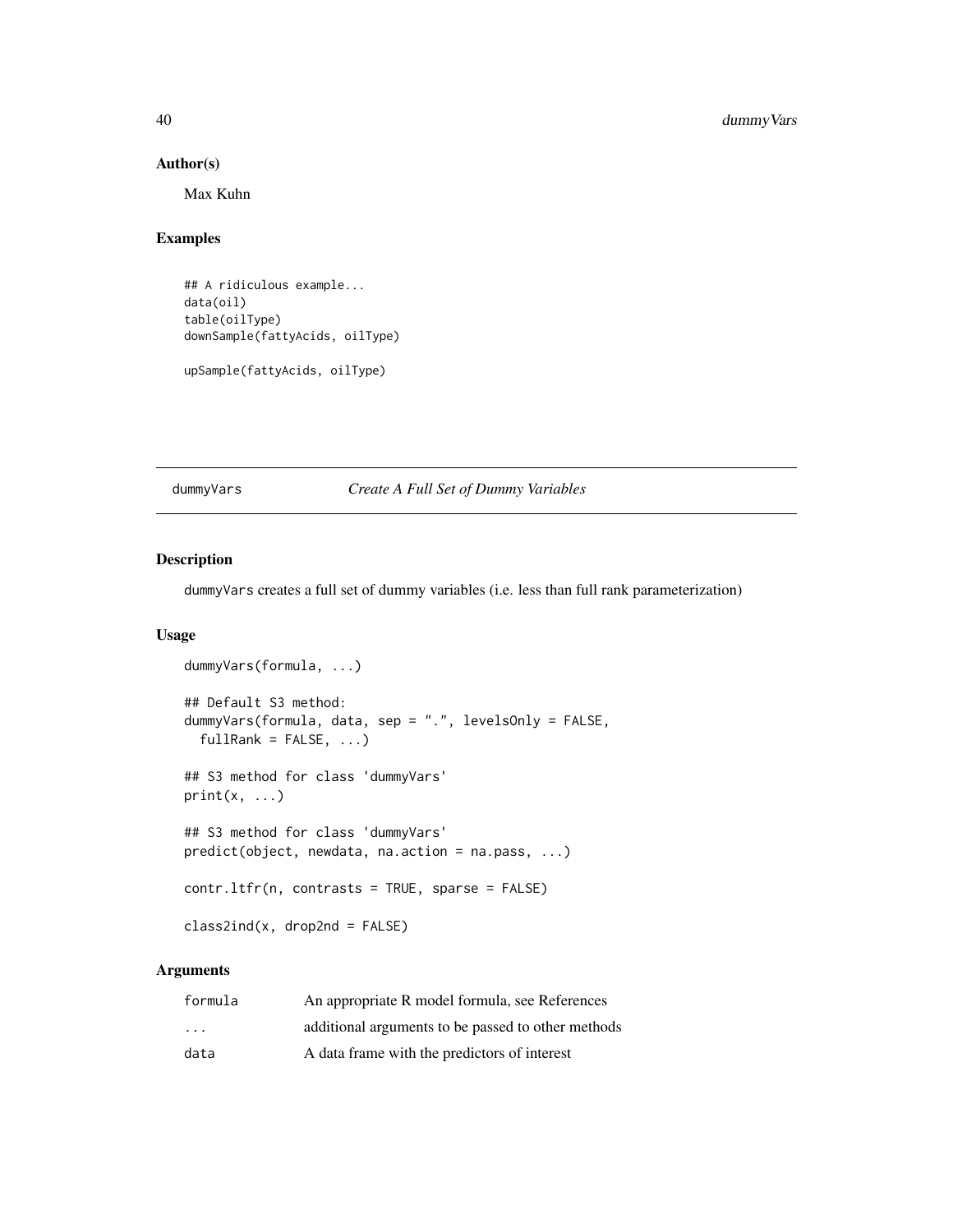# dummyVars 41

| sep        | An optional separator between factor variable names and their levels. Use sep = NULL<br>for no separator (i.e. normal behavior of model matrix as shown in the Details<br>section)                                                   |
|------------|--------------------------------------------------------------------------------------------------------------------------------------------------------------------------------------------------------------------------------------|
| levelsOnly | A logical; TRUE means to completely remove the variable names from the col-<br>umn names                                                                                                                                             |
| fullRank   | A logical; should a full rank or less than full rank parameterization be used? If<br>TRUE, factors are encoded to be consistent with model matrix and the resulting<br>there are no linear dependencies induced between the columns. |
| $\times$   | A factor vector.                                                                                                                                                                                                                     |
| object     | An object of class dummy Vars                                                                                                                                                                                                        |
| newdata    | A data frame with the required columns                                                                                                                                                                                               |
| na.action  | A function determining what should be done with missing values in newdata.<br>The default is to predict NA.                                                                                                                          |
| n          | A vector of levels for a factor, or the number of levels.                                                                                                                                                                            |
| contrasts  | A logical indicating whether contrasts should be computed.                                                                                                                                                                           |
| sparse     | A logical indicating if the result should be sparse.                                                                                                                                                                                 |
| drop2nd    | A logical: if the factor has two levels, should a single binary vector be returned?                                                                                                                                                  |

## Details

Most of the [contrasts](#page-0-0) functions in R produce full rank parameterizations of the predictor data. For example, [contr.treatment](#page-0-0) creates a reference cell in the data and defines dummy variables for all factor levels except those in the reference cell. For example, if a factor with 5 levels is used in a model formula alone, [contr.treatment](#page-0-0) creates columns for the intercept and all the factor levels except the first level of the factor. For the data in the Example section below, this would produce:

| (Intercept) dayTue dayWed dayThu dayFri daySat daySun |  |  |  |
|-------------------------------------------------------|--|--|--|
|                                                       |  |  |  |
|                                                       |  |  |  |
|                                                       |  |  |  |
|                                                       |  |  |  |
|                                                       |  |  |  |
|                                                       |  |  |  |
|                                                       |  |  |  |
|                                                       |  |  |  |
|                                                       |  |  |  |

In some situations, there may be a need for dummy variables for all the levels of the factor. For the same example:

| dayMon dayTue dayWed dayThu dayFri daySat daySun |  |  |  |
|--------------------------------------------------|--|--|--|
|                                                  |  |  |  |
|                                                  |  |  |  |
|                                                  |  |  |  |
|                                                  |  |  |  |
|                                                  |  |  |  |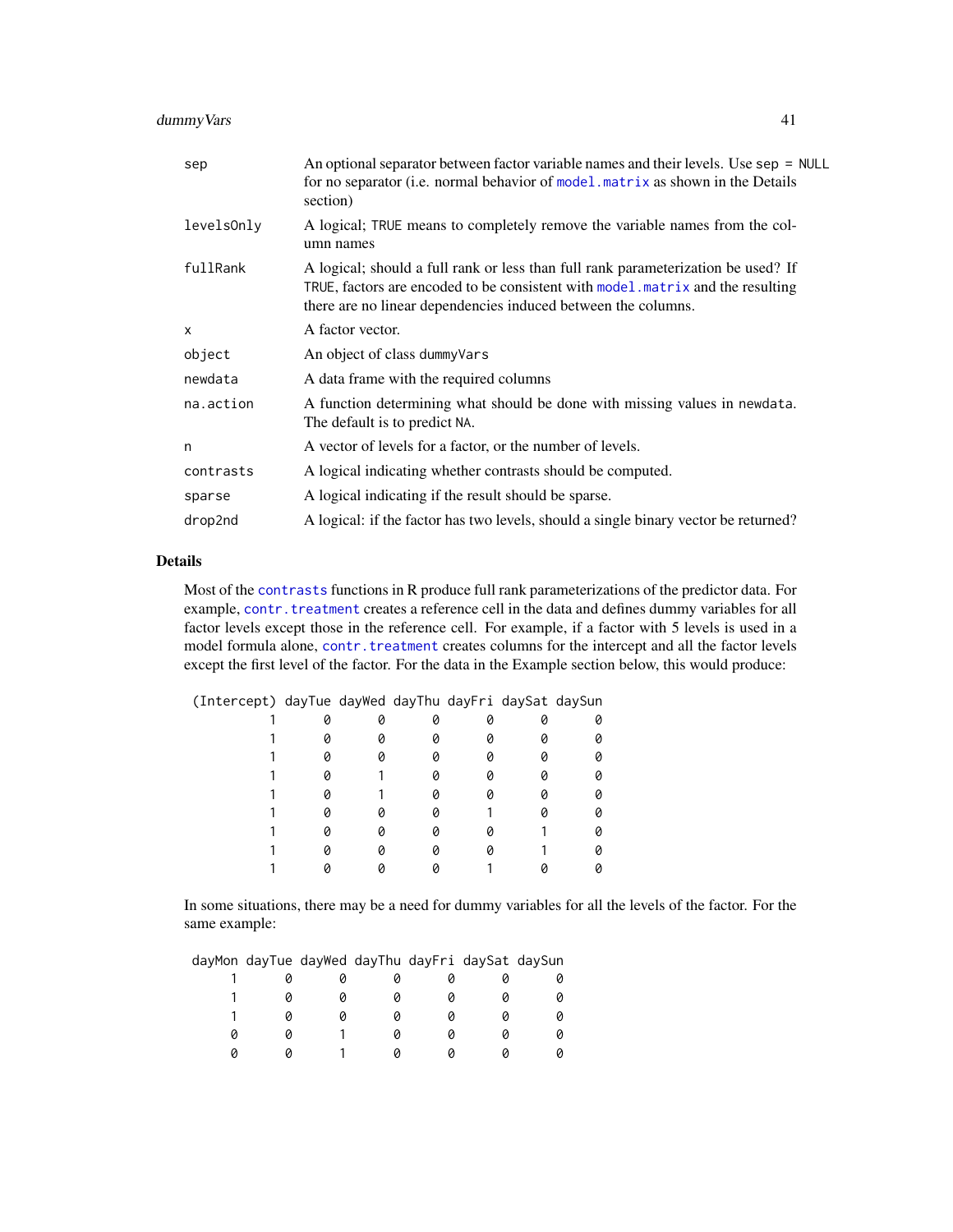# 42 dummyVars

| 0 | 0 0 0 1 0 0 |           |  |                          |
|---|-------------|-----------|--|--------------------------|
| 0 | 0 0 0 0 1 0 |           |  |                          |
| 0 | 0 0 0 0 1 0 |           |  |                          |
| 0 |             | 0 0 0 1 0 |  | $\overline{\phantom{a}}$ |

Given a formula and initial data set, the class dummyVars gathers all the information needed to produce a full set of dummy variables for any data set. It uses contr.ltfr as the base function to do this.

class2ind is most useful for converting a factor outcome vector to a matrix (or vector) of dummy variables.

## Value

The output of dummyVars is a list of class 'dummyVars' with elements

| call       | the function call                              |
|------------|------------------------------------------------|
| form       | the model formula                              |
| vars       | names of all the variables in the model        |
| facVars    | names of all the factor variables in the model |
| lvls       | levels of any factor variables                 |
| sep        | NULL or a character separator                  |
| terms      | the terms. formula object                      |
| levelsOnly | a logical                                      |
|            |                                                |

The predict function produces a data frame.

class2ind returns a matrix (or a vector if drop2nd = TRUE).

contr.ltfr generates a design matrix.

### Author(s)

contr.ltfr is a small modification of [contr.treatment](#page-0-0) by Max Kuhn

## References

<https://cran.r-project.org/doc/manuals/R-intro.html#Formulae-for-statistical-models>

### See Also

[model.matrix](#page-0-0), [contrasts](#page-0-0), [formula](#page-0-0)

```
when <- data.frame(time = c("afternoon", "night", "afternoon",
                            "morning", "morning", "morning",
                            "morning", "afternoon", "afternoon"),
                   day = c("Mon", "Mon", "Mon",
                           "Wed", "Wed", "Fri",
                           "Sat", "Sat", "Fri"))
```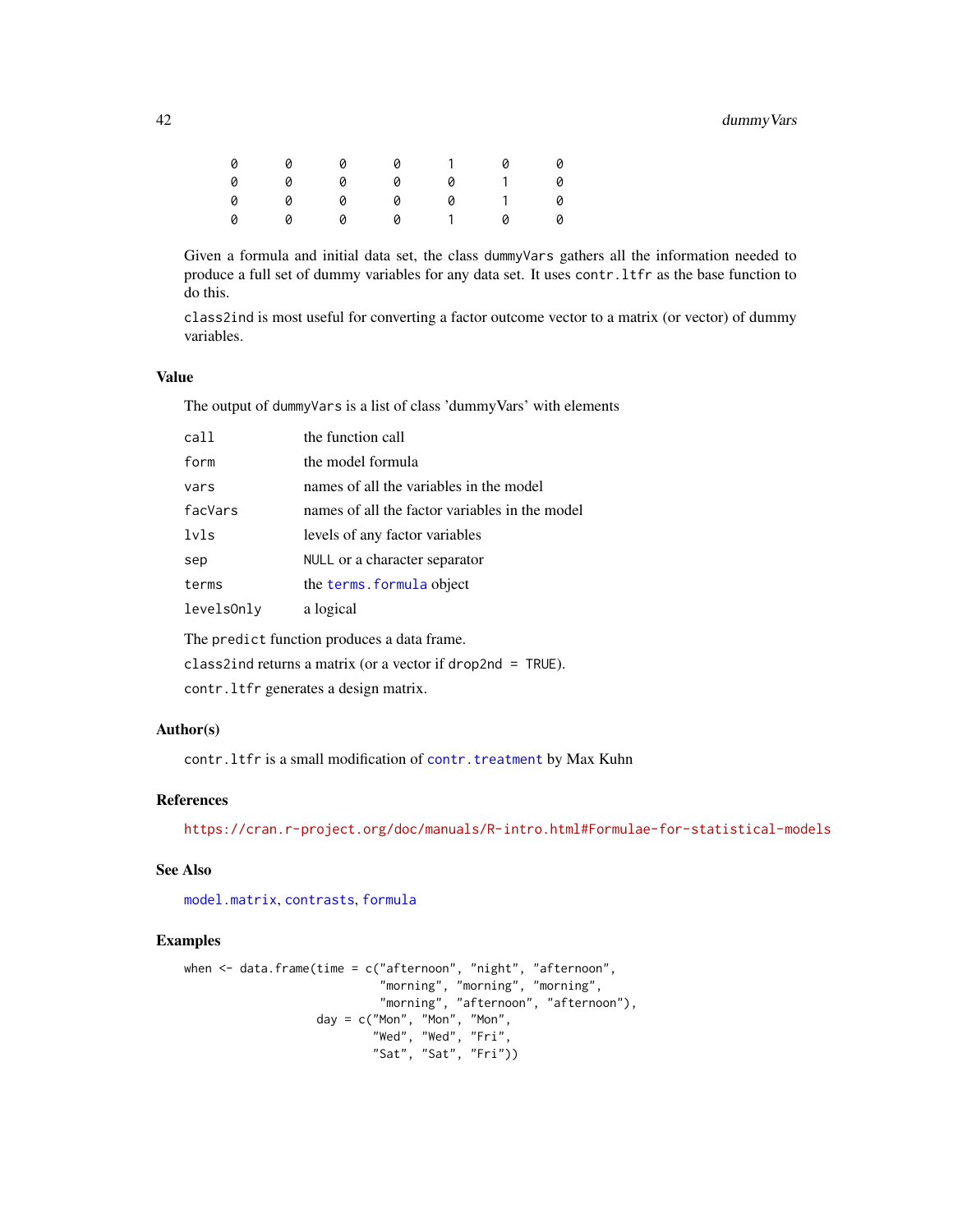```
levels(when$time) <- list(morning="morning",
                          afternoon="afternoon",
                          night="night")
levels(when$day) <- list(Mon="Mon", Tue="Tue", Wed="Wed", Thu="Thu",
                         Fri="Fri", Sat="Sat", Sun="Sun")
## Default behavior:
model.matrix(~day, when)
mainEffects < -dummyVars(~ day + time, data = when)mainEffects
predict(mainEffects, when[1:3,])
when2 < - when
when2[1, 1] <- NA
predict(mainEffects, when2[1:3,])
predict(mainEffects, when2[1:3,], na.action = na.omit)
interactionModel <- dummyVars(~ day + time + day:time,
                              data = when,
                              sep = "."predict(interactionModel, when[1:3,])
noNames <- dummyVars(~ day + time + day:time,
                     data = when,levelsOnly = TRUE)
predict(noNames, when)
head(class2ind(iris$Species))
two_levels <- factor(rep(letters[1:2], each = 5))
class2ind(two_levels)
class2ind(two_levels, drop2nd = TRUE)
```
extractPrediction *Extract predictions and class probabilities from train objects*

### Description

These functions can be used for a single train object or to loop through a number of train objects to calculate the training and test data predictions and class probabilities.

### Usage

```
extractPrediction(models, testX = NULL, testY = NULL, unkX = NULL,
  unkOnly = !is.null(unkX) & is.null(testX), verbose = FALSE)
extractProb(models, testX = NULL, testY = NULL, unkX = NULL,
```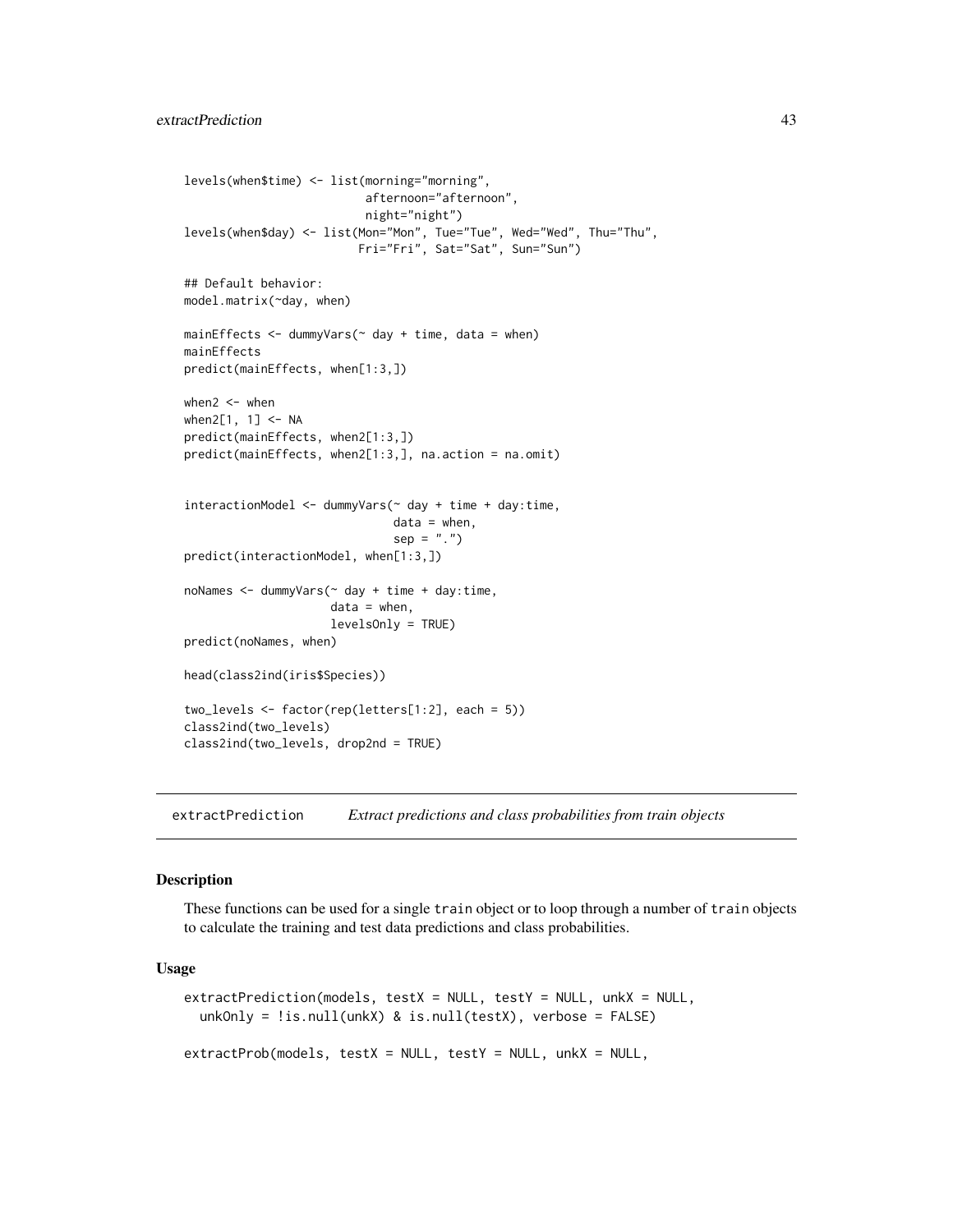```
unkOnly = !is.null(unkX) & is.null(testX), verbose = FALSE)
```

```
## S3 method for class 'train'
predict(object, newdata = NULL, type = "raw",
  na. action = na. omit, ...
```
### **Arguments**

| models    | a list of objects of the class train. The objects must have been generated with<br>$fitBest = FALSE and returnData = TRUE.$                                           |
|-----------|-----------------------------------------------------------------------------------------------------------------------------------------------------------------------|
| testX     | an optional set of data to predict                                                                                                                                    |
| testY     | an optional outcome corresponding to the data given in testX                                                                                                          |
| unkX      | another optional set of data to predict without known outcomes                                                                                                        |
| unkOnly   | a logical to bypass training and test set predictions. This is useful if speed is<br>needed for unknown samples.                                                      |
| verbose   | a logical for printing messages                                                                                                                                       |
| object    | For predict. train, an object of class train. For predict. list, a list of<br>objects of class train.                                                                 |
| newdata   | an optional set of data to predict on. If NULL, then the original training data are<br>used                                                                           |
| type      | either "raw" or "prob", for the number/class predictions or class probabilities,<br>respectively. Class probabilities are not available for all classification models |
| na.action | the method for handling missing data                                                                                                                                  |
| $\ddotsc$ | only used for sort and modelCor and captures arguments to pass to sort or<br>FUN.                                                                                     |

# Details

These functions are wrappers for the specific prediction functions in each modeling package. In each case, the optimal tuning values given in the tuneValue slot of the finalModel object are used to predict.

To get simple predictions for a new data set, the predict function can be used. Limits can be imposed on the range of predictions. See [trainControl](#page-158-0) for more information.

To get predictions for a series of models at once, a list of [train](#page-153-0) objects can be passes to the predict function and a list of model predictions will be returned.

The two extraction functions can be used to get the predictions and observed outcomes at once for the training, test and/or unknown samples at once in a single data frame (instead of a list of just the predictions). These objects can then be passes to [plotObsVsPred](#page-100-0) or [plotClassProbs](#page-99-0).

### Value

For predict. train, a vector of predictions if type  $=$  "raw" or a data frame of class probabilities for type = "prob". In the latter case, there are columns for each class.

For predict. list, a list results. Each element is produced by predict. train.

For extractPrediction, a data frame with columns: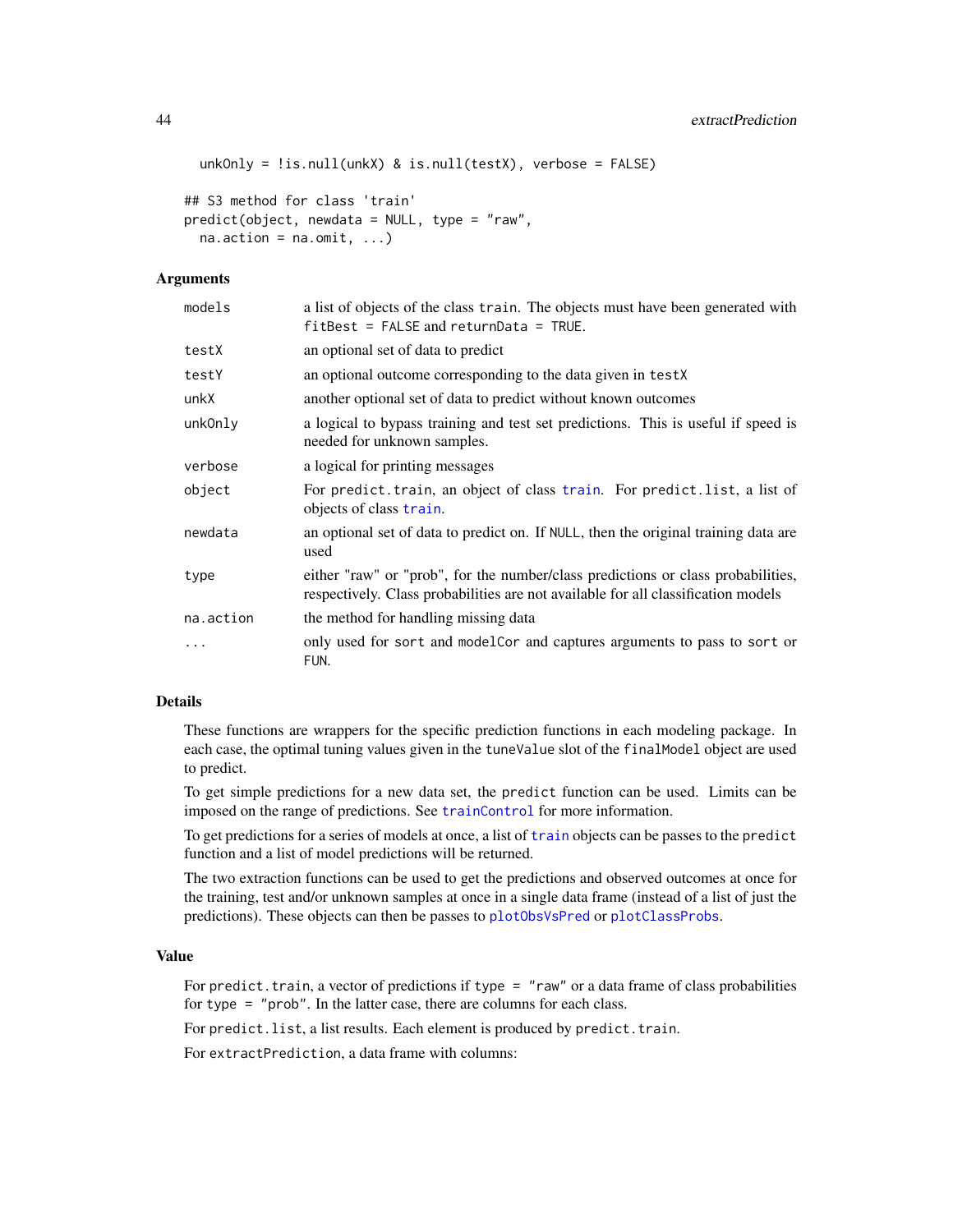# extractPrediction 45

| obs      | the observed training and test data                                                                                                   |
|----------|---------------------------------------------------------------------------------------------------------------------------------------|
| pred     | predicted values                                                                                                                      |
| model    | the type of model used to predict                                                                                                     |
| object   | the names of the objects within models. If models is an un-named list, the<br>values of object will be "Object1", "Object2" and so on |
| dataType | "Training", "Test" or "Unknown" depending on what was specified                                                                       |

For extractProb, a data frame. There is a column for each class containing the probabilities. The remaining columns are the same as above (although the pred column is the predicted class)

### Author(s)

Max Kuhn

## References

Kuhn (2008), "Building Predictive Models in R Using the caret" ([http://www.jstatsoft.org/](http://www.jstatsoft.org/article/view/v028i05/v28i05.pdf) [article/view/v028i05/v28i05.pdf](http://www.jstatsoft.org/article/view/v028i05/v28i05.pdf))

# See Also

[plotObsVsPred](#page-100-0), [plotClassProbs](#page-99-0), [trainControl](#page-158-0)

```
## Not run:
knnFit <- train(Species ~ ., data = iris, method = "knn",
                trControl = trainControl(method = "cv"))
rdaFit <- train(Species ~ ., data = iris, method = "rda",
                trControl = trainControl(method = "cv")predict(knnFit)
predict(knnFit, type = "prob")
bothModels <- list(knn = knnFit,
                  tree = rdaFit)
predict(bothModels)
extractPrediction(bothModels, testX = iris[1:10, -5])
extractProb(bothModels, testX = iris[1:10, -5])
## End(Not run)
```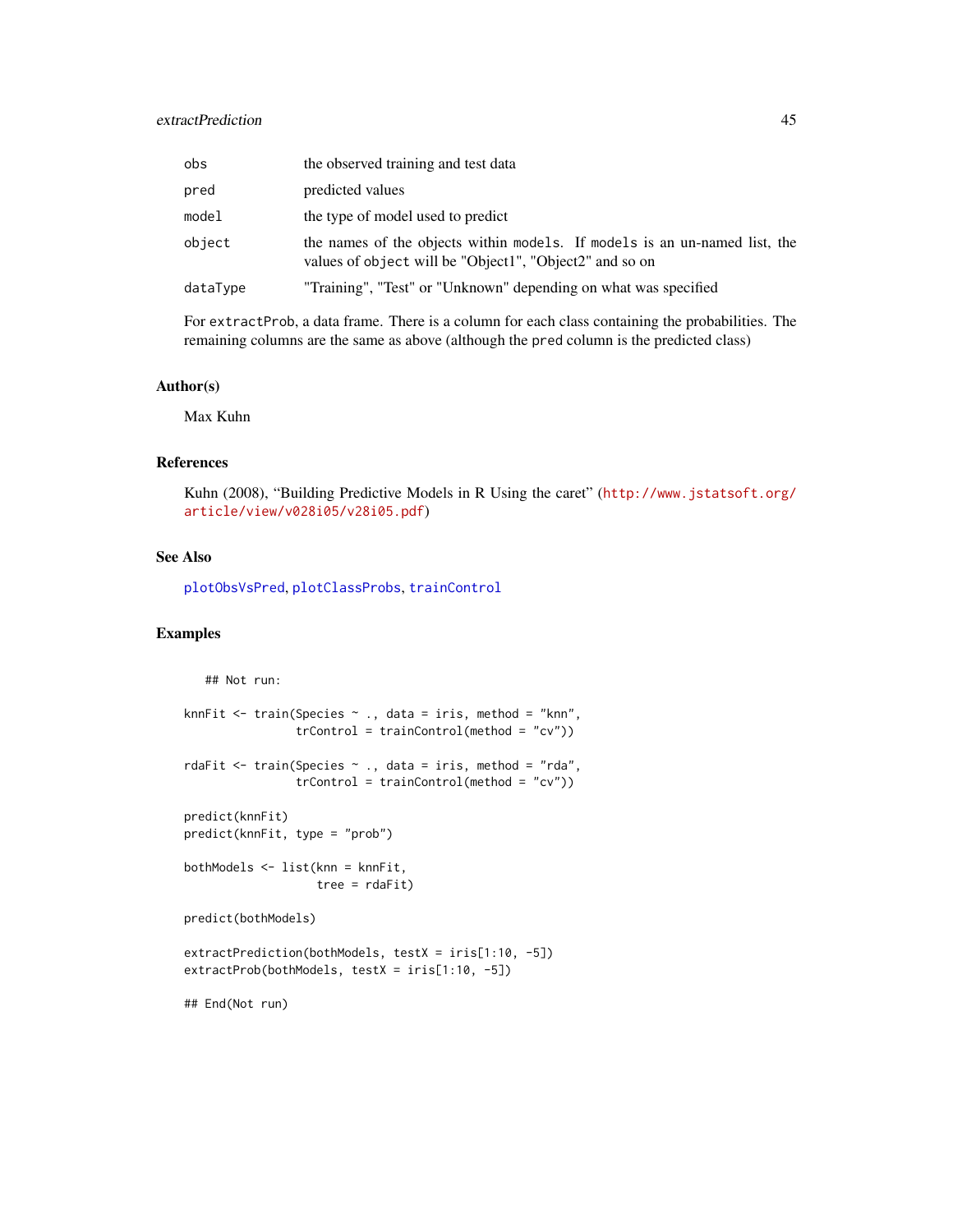### Description

A shortcut to produce lattice graphs

## Usage

```
featurePlot(x, y, plot = if (is.factor(y)) "strip" else "scatter",
 labels = c("Feature", ""), ...)
```
## Arguments

| $\mathsf{x}$ | a matrix or data frame of continuous feature/probe/spectra data.                                                 |
|--------------|------------------------------------------------------------------------------------------------------------------|
| У            | a factor indicating class membership.                                                                            |
| plot         | the type of plot. For classification: box, strip, density, pairs or ellipse.<br>For regression, pairs or scatter |
| labels       | a bad attempt at pre-defined axis labels                                                                         |
|              | options passed to lattice calls.                                                                                 |

## Details

This function "stacks" data to get it into a form compatible with lattice and creates the plots

### Value

An object of class "trellis". The 'update' method can be used to update components of the object and the 'print' method (usually called by default) will plot it on an appropriate plotting device.

## Author(s)

Max Kuhn

```
x <- matrix(rnorm(50*5),ncol=5)
y <- factor(rep(c("A", "B"), 25))
trellis.par.set(theme = col.whitebg(), warn = FALSE)
featurePlot(x, y, "ellipse")
featurePlot(x, y, "strip", jitter = TRUE)
featurePlot(x, y, "box")
featurePlot(x, y, "pairs")
```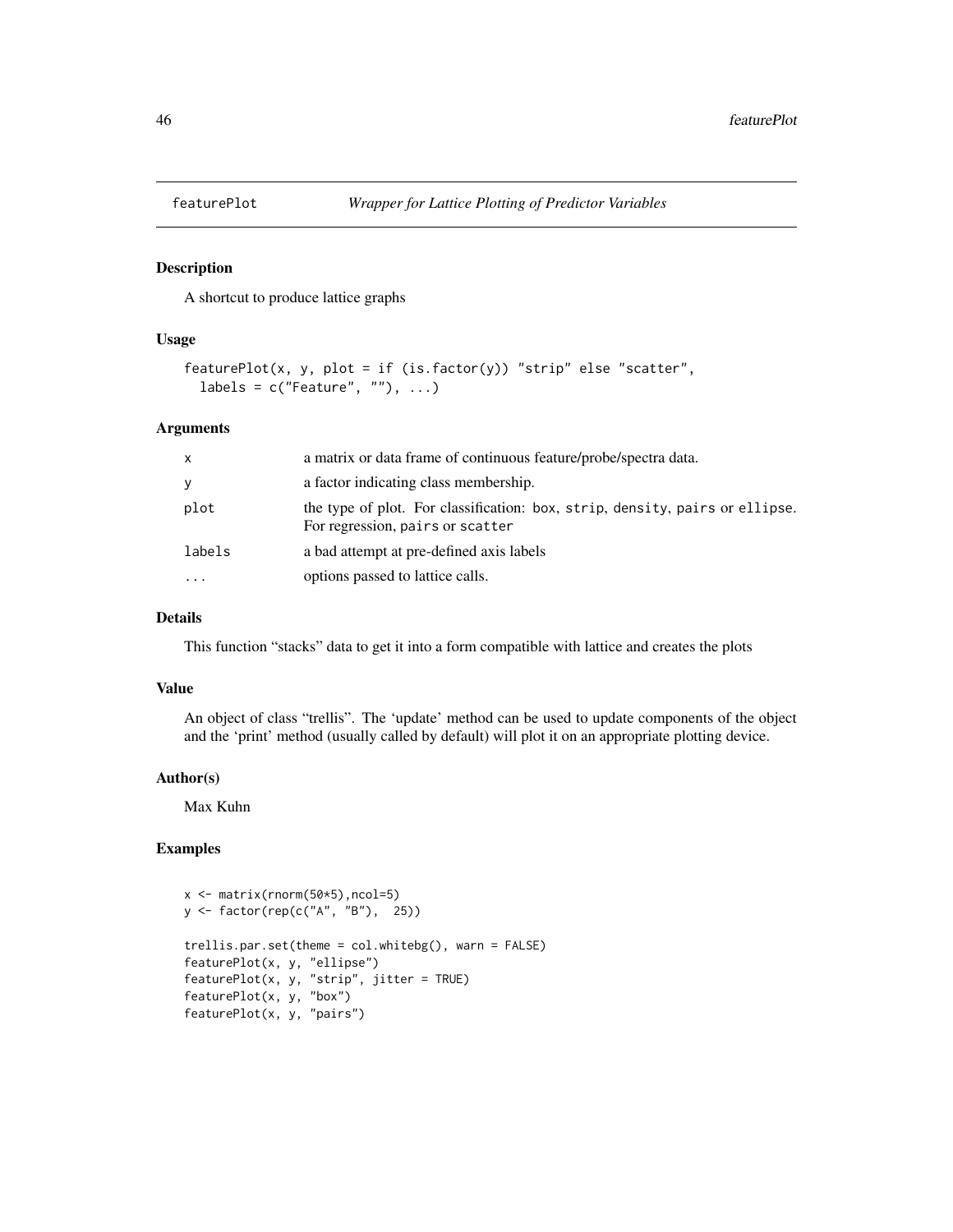### **Description**

Specific engines for variable importance on a model by model basis.

### Usage

```
filterVarImp(x, y, nonpara = FALSE, ...)
```
### Arguments

| X                       | A matrix or data frame of predictor data                                                             |
|-------------------------|------------------------------------------------------------------------------------------------------|
| V                       | A vector (numeric or factor) of outcomes)                                                            |
| nonpara                 | should nonparametric methods be used to assess the relationship between the<br>features and response |
| $\cdot$ $\cdot$ $\cdot$ | options to pass to either $\frac{1}{2}$ or loess                                                     |

### Details

The importance of each predictor is evaluated individually using a "filter" approach.

For classification, ROC curve analysis is conducted on each predictor. For two class problems, a series of cutoffs is applied to the predictor data to predict the class. The sensitivity and specificity are computed for each cutoff and the ROC curve is computed. The trapezoidal rule is used to compute the area under the ROC curve. This area is used as the measure of variable importance. For multi–class outcomes, the problem is decomposed into all pair-wise problems and the area under the curve is calculated for each class pair (i.e class 1 vs. class 2, class 2 vs. class 3 etc.). For a specific class, the maximum area under the curve across the relevant pair–wise AUC's is used as the variable importance measure.

For regression, the relationship between each predictor and the outcome is evaluated. An argument, nonpara, is used to pick the model fitting technique. When nonpara = FALSE, a linear model is fit and the absolute value of the \$t\$–value for the slope of the predictor is used. Otherwise, a loess smoother is fit between the outcome and the predictor. The  $R^2$  statistic is calculated for this model against the intercept only null model.

## Value

A data frame with variable importances. Column names depend on the problem type. For regression, the data frame contains one column: "Overall" for the importance values.

### Author(s)

Max Kuhn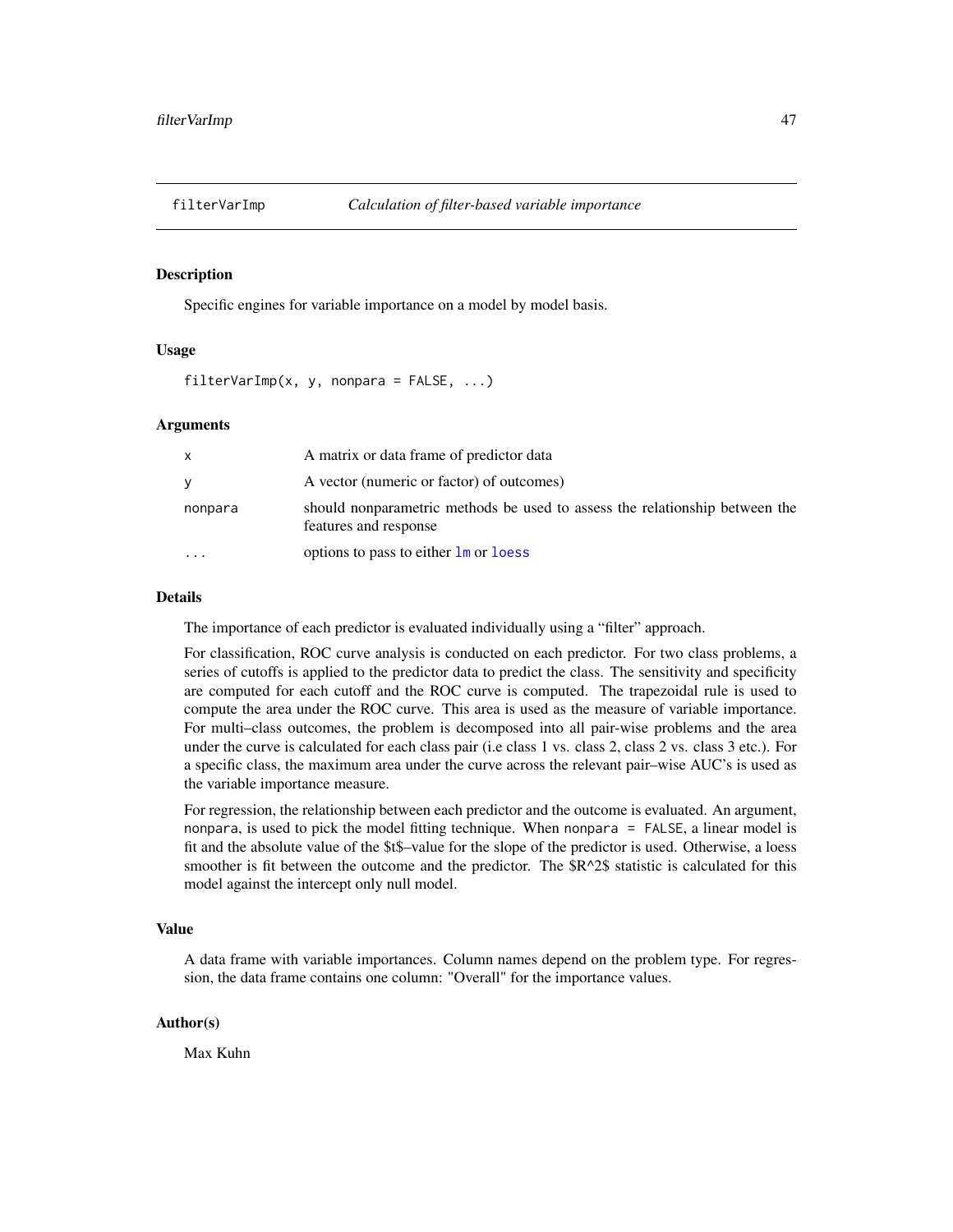## Examples

```
data(mdrr)
filterVarImp(mdrrDescr[, 1:5], mdrrClass)
data(BloodBrain)
filterVarImp(bbbDescr[, 1:5], logBBB, nonpara = FALSE)
apply(bbbDescr[, 1:5],
      2,
      function(x, y) summary(lm(y~x))$coefficients[2,3],
      y = \text{logBBB}filterVarImp(bbbDescr[, 1:5], logBBB, nonpara = TRUE)
```
findCorrelation *Determine highly correlated variables*

## Description

This function searches through a correlation matrix and returns a vector of integers corresponding to columns to remove to reduce pair-wise correlations.

#### Usage

 $findCorrelation(x, cutoff = 0.9, verbose = FALSE, names = FALSE,$  $exact = ncol(x) < 100$ 

## Arguments

| $\mathsf{x}$ | A correlation matrix                                                                           |
|--------------|------------------------------------------------------------------------------------------------|
| cutoff       | A numeric value for the pair-wise absolute correlation cutoff                                  |
| verbose      | A boolean for printing the details                                                             |
| names        | a logical; should the column names be returned (TRUE) or the column index<br>(FALSE)?          |
| exact        | a logical; should the average correlations be recomputed at each step? See De-<br>tails below. |

### Details

The absolute values of pair-wise correlations are considered. If two variables have a high correlation, the function looks at the mean absolute correlation of each variable and removes the variable with the largest mean absolute correlation.

Using exact = TRUE will cause the function to re-evaluate the average correlations at each step while exact = FALSE uses all the correlations regardless of whether they have been eliminated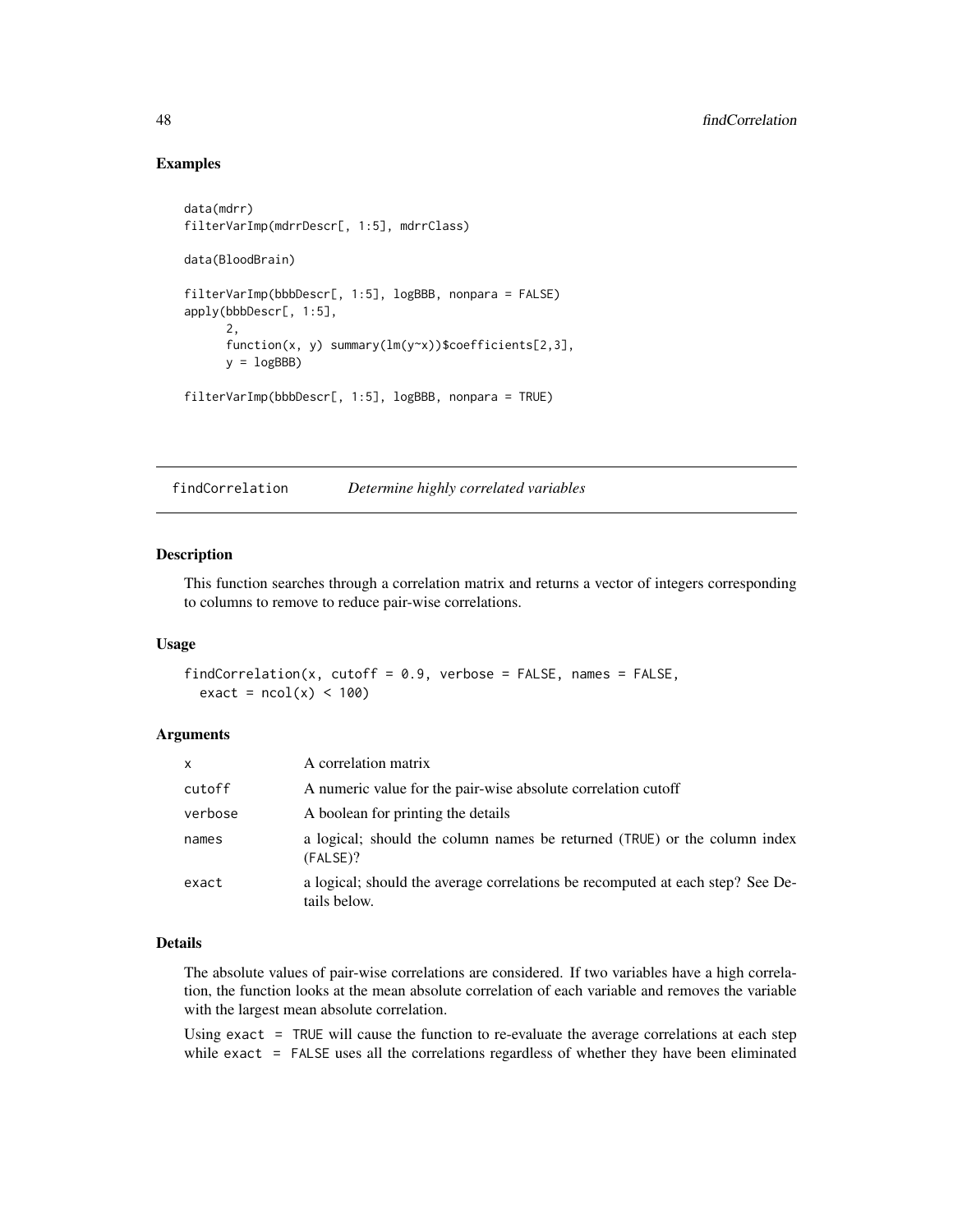## findCorrelation 49

or not. The exact calculations will remove a smaller number of predictors but can be much slower when the problem dimensions are "big".

There are several function in the subselect package ([leaps](#page-0-0), [genetic](#page-0-0), [anneal](#page-0-0)) that can also be used to accomplish the same goal but tend to retain more predictors.

## Value

A vector of indices denoting the columns to remove (when names = TRUE) otherwise a vector of column names. If no correlations meet the criteria, integer(0) is returned.

### Author(s)

Original R code by Dong Li, modified by Max Kuhn

## See Also

[leaps](#page-0-0), [genetic](#page-0-0), [anneal](#page-0-0), [findLinearCombos](#page-49-0)

```
R1 <- structure(c(1, 0.86, 0.56, 0.32, 0.85, 0.86, 1, 0.01, 0.74, 0.32,
                  0.56, 0.01, 1, 0.65, 0.91, 0.32, 0.74, 0.65, 1, 0.36,
                  0.85, 0.32, 0.91, 0.36, 1),
                .Dim = c(5L, 5L))
colnames(R1) <- rownames(R1) <- paste0("x", 1:ncol(R1))
R1
findCorrelation(R1, cutoff = .6, exact = FALSE)
findCorrelation(R1, cutoff = .6, exact = TRUE)
findCorrelation(R1, cutoff = .6, exact = TRUE, names = FALSE)R2 \leftarrow diag(rep(1, 5))R2[2, 3] <- R2[3, 2] <- .7
R2[5, 3] <- R2[3, 5] <- -.7
R2[4, 1] <- R2[1, 4] <- -.67
corrDF \le - expand.grid(row = 1:5, col = 1:5)
corrDF$correlation <- as.vector(R2)
levelplot(correlation ~ row + col, corrDF)
findCorrelation(R2, cutoff = .65, verbose = TRUE)
findCorrelation(R2, cutoff = .99, verbose = TRUE)
```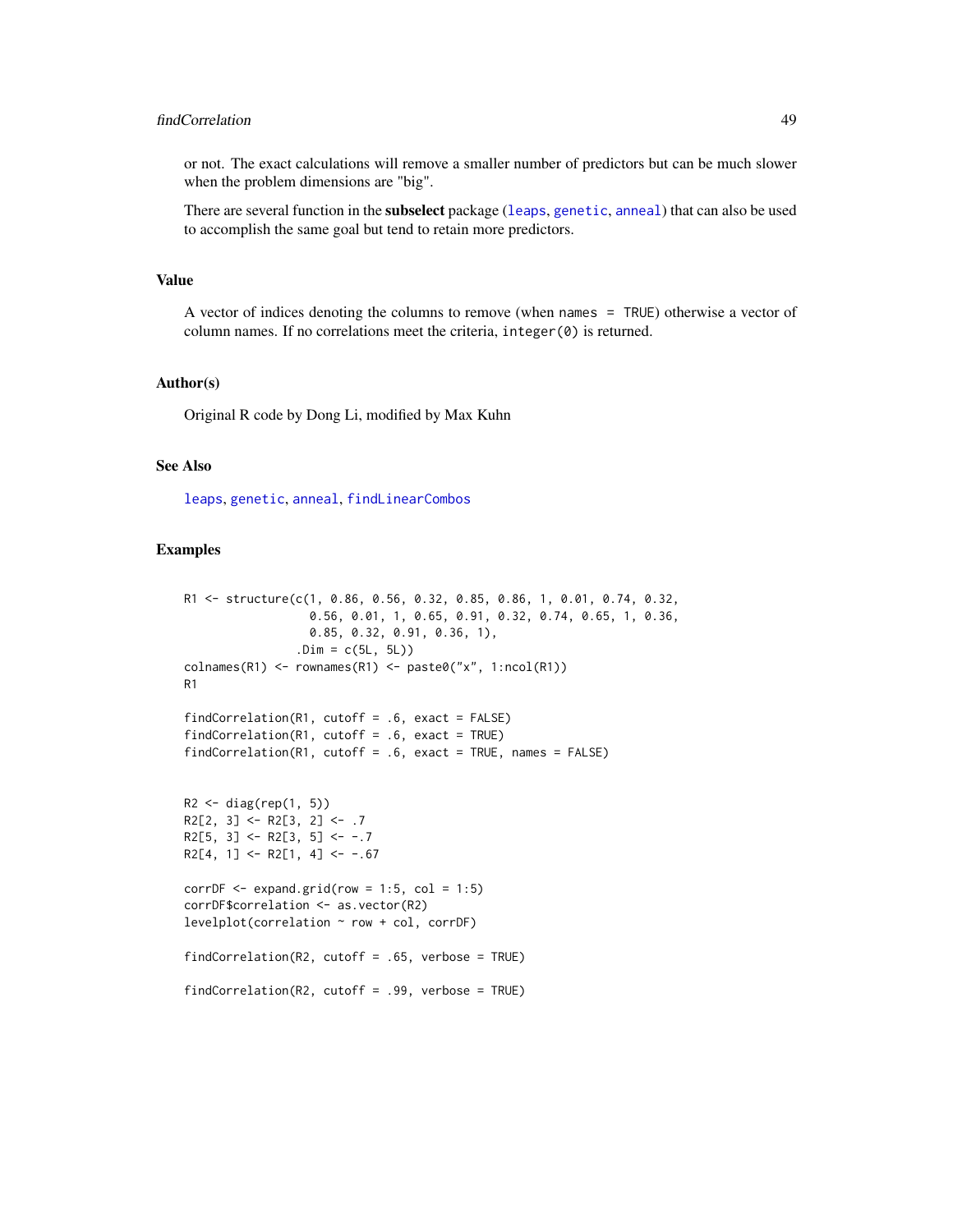<span id="page-49-0"></span>

### Description

Enumerate and resolve the linear combinations in a numeric matrix

### Usage

```
findLinearCombos(x)
```
### Arguments

x a numeric matrix

# Details

The QR decomposition is used to determine if the matrix is full rank and then identify the sets of columns that are involved in the dependencies.

To "resolve" them, columns are iteratively removed and the matrix rank is rechecked.

The [trim.matrix](#page-0-0) function in the **subselect** package can also be used to accomplish the same goal.

### Value

a list with elements:

| linearCombos | If there are linear combinations, this will be a list with elements for each depen-<br>dency that contains vectors of column numbers. |
|--------------|---------------------------------------------------------------------------------------------------------------------------------------|
| remove       | a list of column numbers that can be removed to counter the linear combinations                                                       |

## Author(s)

Kirk Mettler and Jed Wing (enumLC) and Max Kuhn (findLinearCombos)

## See Also

[trim.matrix](#page-0-0)

```
testData1 <- matrix(0, nrow=20, ncol=8)
testData1[,1] <- 1
testData1[,2] <- round(rnorm(20), 1)
testData1[,3] <- round(rnorm(20), 1)
testData1[, 4] \leftarrow round(rnorm(20), 1)testData1[,5] <- 0.5 * \text{ testData1}[,2] - 0.25 * \text{ testData1}[,3] - 0.25 * \text{ testData1}[,4]
testData1[1:4,6] <- 1
```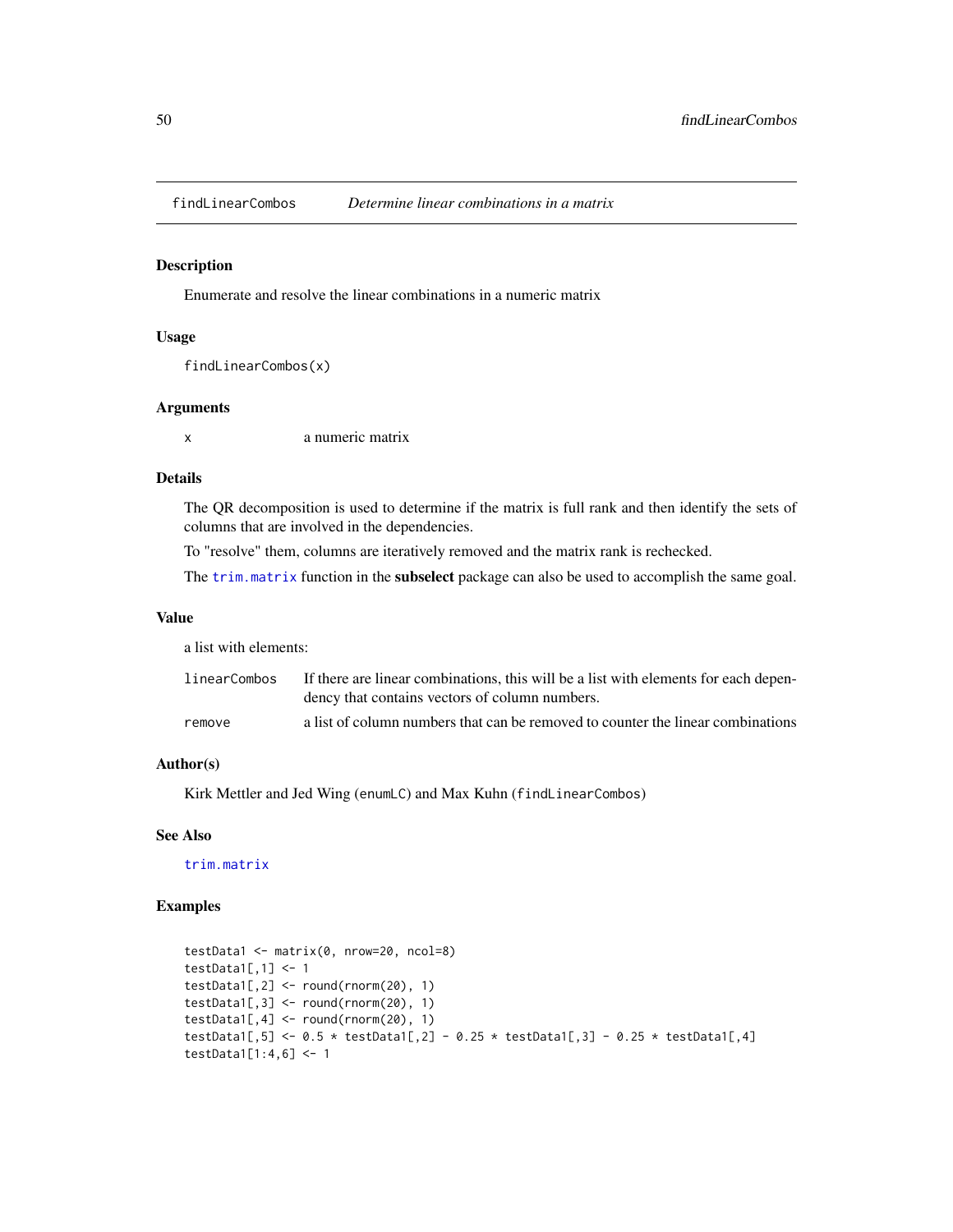# format.bagEarth 51

```
testData1[5:10,7] <- 1
testData1[11:20,8] <- 1
findLinearCombos(testData1)
testData2 <- matrix(0, nrow=6, ncol=6)
testData2[,1] <- c(1, 1, 1, 1, 1, 1)
testData2[,2] <- c(1, 1, 1, 0, 0, 0)
testData2[,3] <- c(0, 0, 0, 1, 1, 1)
testData2[, 4] < -c(1, 0, 0, 1, 0, 0)testData2[,5] <- c(0, 1, 0, 0, 1, 0)
testData2[,6] <- c(0, 0, 1, 0, 0, 1)
```

```
findLinearCombos(testData2)
```
format.bagEarth *Format 'bagEarth' objects*

## Description

Return a string representing the 'bagEarth' expression.

# Usage

## S3 method for class 'bagEarth' format(x, file =  $"$ , cat = TRUE, ...)

# Arguments

| X        | An bagEarth object. This is the only required argument.                                                                                                |
|----------|--------------------------------------------------------------------------------------------------------------------------------------------------------|
| file     | A connection, or a character string naming the file to print to. If "" (the default),<br>the output prints to the standard output connection. See cat. |
| cat      | a logical; should the equation be printed?                                                                                                             |
| $\cdots$ | Arguments to format.earth.                                                                                                                             |

## Value

A character representation of the bagged earth object.

# See Also

[earth](#page-0-0)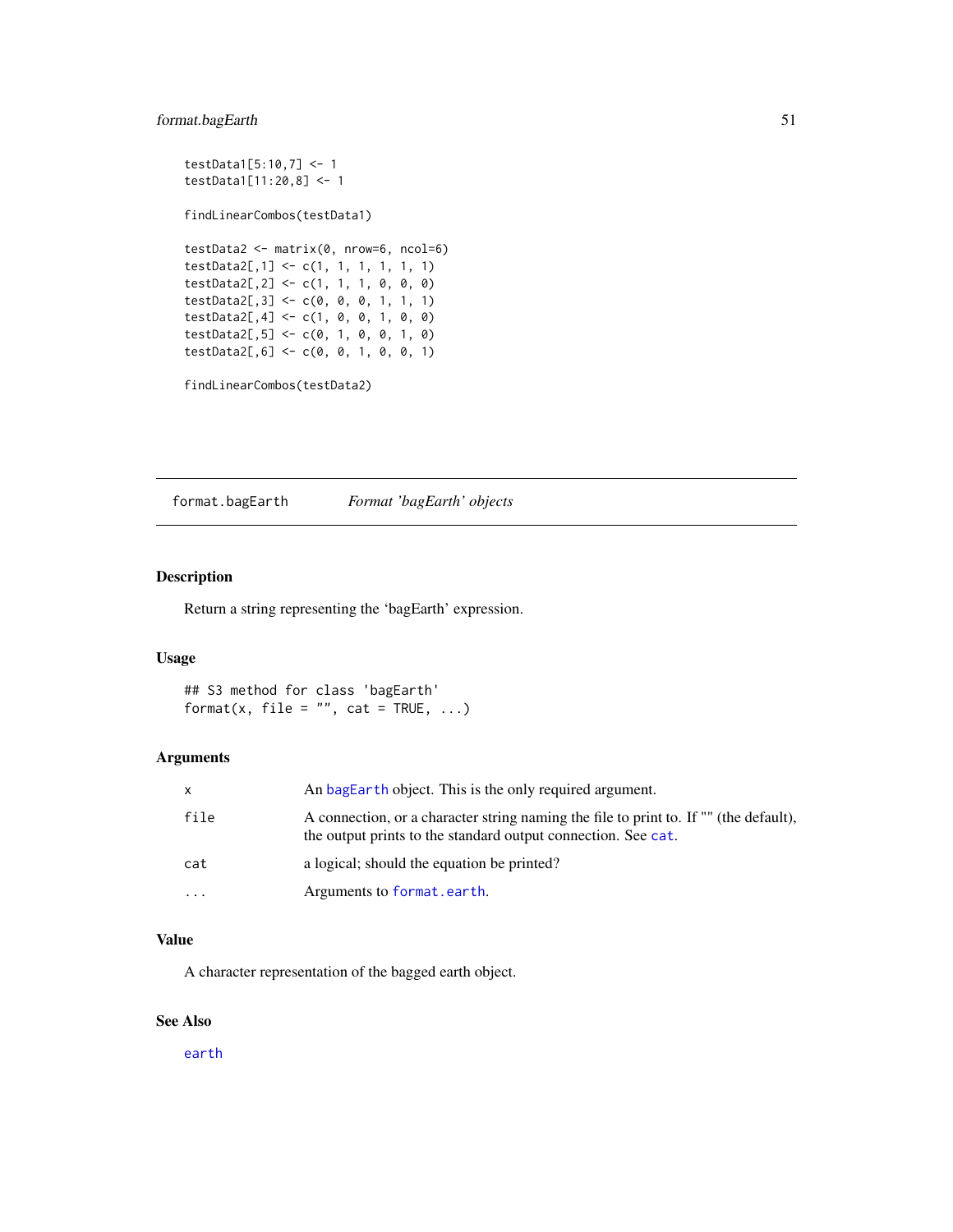## Examples

```
a \leftarrow bagEarth(Volume \sim ., data = trees, B= 3)
format(a)
# yields:
# (
# 31.61075
# + 6.587273 * pmax(0, Girth - 14.2)
# - 3.229363 * pmax(0, 14.2 - Girth)
# - 0.3167140 * pmax(0, 79 - Height)
# +
# 22.80225
# + 5.309866 * pmax(0, Girth - 12)
# - 2.378658 * pmax(0, 12 - Girth)
# + 0.793045 * pmax(0, Height - 80)
\# - 0.3411915 * pmax(0, 80 - Height)
# +
# 31.39772
# + 6.18193 * pmax(0, Girth - 14.2)
# - 3.660456 * pmax(0, 14.2 - Girth)
# + 0.6489774 * pmax(0, Height - 80)
# )/3
```
gafs.default *Genetic algorithm feature selection*

### <span id="page-51-0"></span>Description

Supervised feature selection using genetic algorithms

### Usage

```
## Default S3 method:
gafs(x, y, iter = 10, popSize = 50, prossover = 0.8,pmutation = 0.1, elite = 0, suggestions = NULL, differences = TRUE,
  gafsControl = gafsControl(), ...)
```
### Arguments

| x          | an object where samples are in rows and features are in columns. This could be<br>a simple matrix, data frame or other type (e.g. sparse matrix). See Details below |
|------------|---------------------------------------------------------------------------------------------------------------------------------------------------------------------|
| V          | a numeric or factor vector containing the outcome for each sample                                                                                                   |
| iters      | number of search iterations                                                                                                                                         |
| popSize    | number of subsets evaluated at each iteration                                                                                                                       |
| pcrossover | the crossover probability                                                                                                                                           |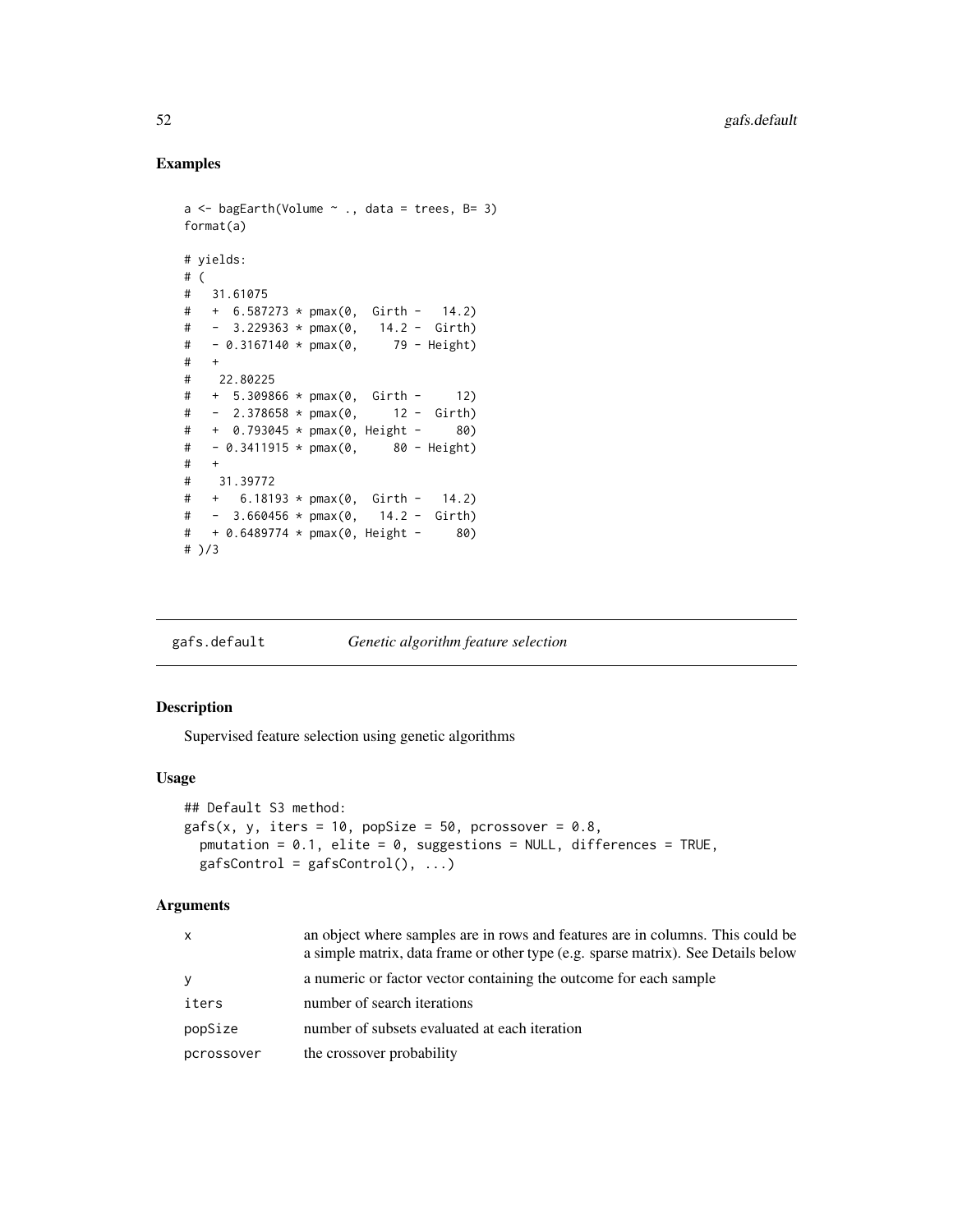### gafs.default 53

| pmutation   | the mutation probability                                                                                                                                |
|-------------|---------------------------------------------------------------------------------------------------------------------------------------------------------|
| elite       | the number of best subsets to survive at each generation                                                                                                |
| suggestions | a binary matrix of subsets strings to be included in the initial population. If<br>provided the number of columns must match the number of columns in x |
| differences | a logical: should the difference in fitness values with and without each predictor<br>be calculated?                                                    |
| gafsControl | a list of values that define how this function acts. See gafsControl and URL.                                                                           |
|             | additional arguments to be passed to other methods                                                                                                      |

### Details

[gafs](#page-51-0) conducts a supervised binary search of the predictor space using a genetic algorithm. See Mitchell (1996) and Scrucca (2013) for more details on genetic algorithms.

This function conducts the search of the feature space repeatedly within resampling iterations. First, the training data are split be whatever resampling method was specified in the control function. For example, if 10-fold cross-validation is selected, the entire genetic algorithm is conducted 10 separate times. For the first fold, nine tenths of the data are used in the search while the remaining tenth is used to estimate the external performance since these data points were not used in the search.

During the genetic algorithm, a measure of fitness is needed to guide the search. This is the internal measure of performance. During the search, the data that are available are the instances selected by the top-level resampling (e.g. the nine tenths mentioned above). A common approach is to conduct another resampling procedure. Another option is to use a holdout set of samples to determine the internal estimate of performance (see the holdout argument of the control function). While this is faster, it is more likely to cause overfitting of the features and should only be used when a large amount of training data are available. Yet another idea is to use a penalized metric (such as the AIC statistic) but this may not exist for some metrics (e.g. the area under the ROC curve).

The internal estimates of performance will eventually overfit the subsets to the data. However, since the external estimate is not used by the search, it is able to make better assessments of overfitting. After resampling, this function determines the optimal number of generations for the GA.

Finally, the entire data set is used in the last execution of the genetic algorithm search and the final model is built on the predictor subset that is associated with the optimal number of generations determined by resampling (although the update function can be used to manually set the number of generations).

This is an example of the output produced when gafsControl(verbose = TRUE) is used:

```
Fold2 1 0.715 (13)
Fold2 2 0.715->0.737 (13->17, 30.4%) *
Fold2 3 0.737->0.732 (17->14, 24.0%)
Fold2 4 0.737->0.769 (17->23, 25.0%) *
```
For the second resample (e.g. fold 2), the best subset across all individuals tested in the first generation contained 13 predictors and was associated with a fitness value of 0.715. The second generation produced a better subset containing 17 samples with an associated fitness values of 0.737 (and improvement is symbolized by the \*. The percentage listed is the Jaccard similarity between the previous best individual (with 13 predictors) and the new best. The third generation did not produce a better fitness value but the fourth generation did.

The search algorithm can be parallelized in several places: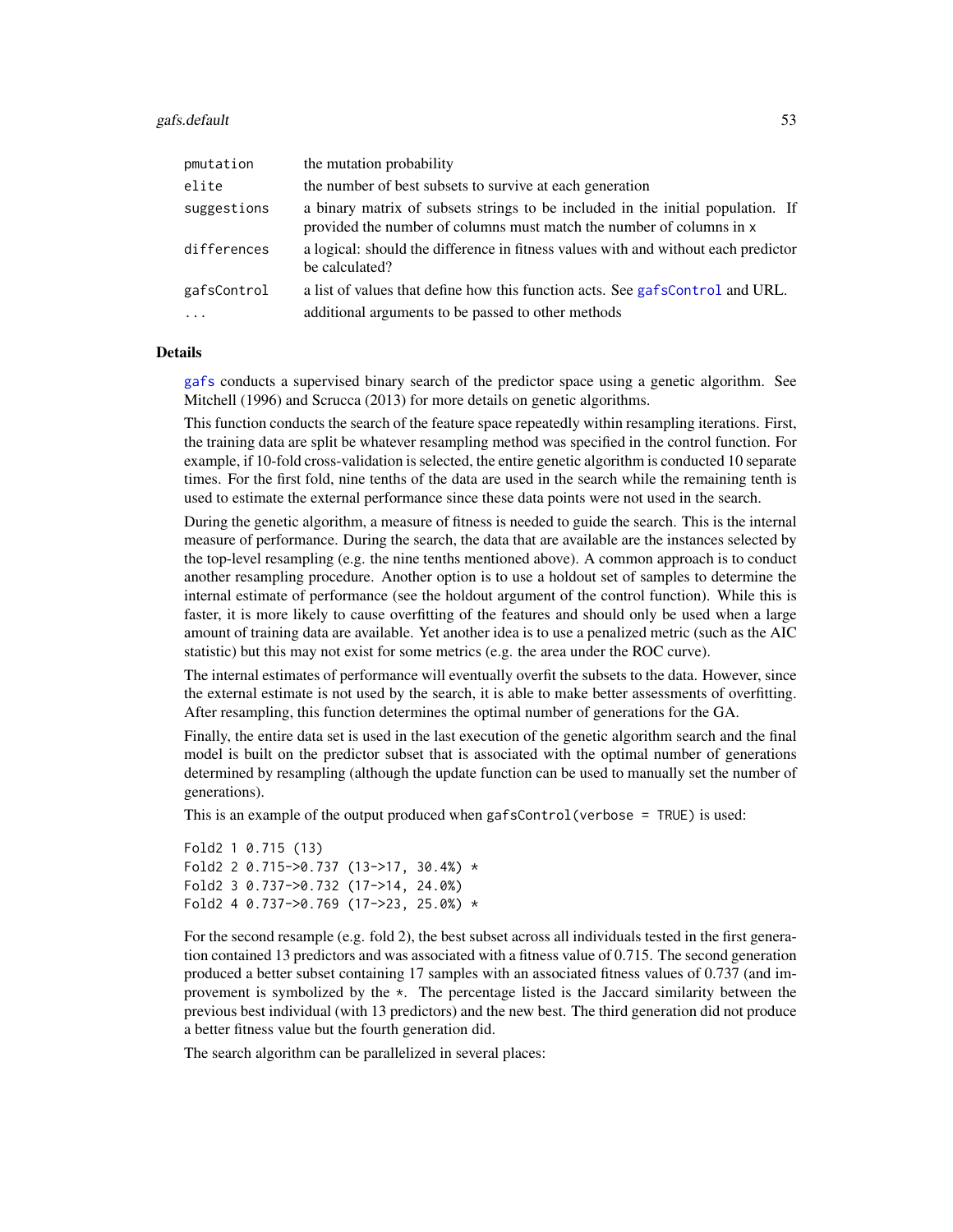- 1. each externally resampled GA can be run independently (controlled by the allowParallel option of [gafsControl](#page-54-0))
- 2. within a GA, the fitness calculations at a particular generation can be run in parallel over the current set of individuals (see the genParallel option in [gafsControl](#page-54-0))
- 3. if inner resampling is used, these can be run in parallel (controls depend on the function used. See, for example, [trainControl](#page-158-0))
- 4. any parallelization of the individual model fits. This is also specific to the modeling function.

It is probably best to pick one of these areas for parallelization and the first is likely to produces the largest decrease in run-time since it is the least likely to incur multiple re-starting of the worker processes. Keep in mind that if multiple levels of parallelization occur, this can effect the number of workers and the amount of memory required exponentially.

### Value

an object of class gafs

## Author(s)

Max Kuhn, Luca Scrucca (for GA internals)

### References

Kuhn M and Johnson K (2013), Applied Predictive Modeling, Springer, Chapter 19 [http://](http://appliedpredictivemodeling.com) [appliedpredictivemodeling.com](http://appliedpredictivemodeling.com)

Scrucca L (2013). GA: A Package for Genetic Algorithms in R. Journal of Statistical Software, 53(4), 1-37. <www.jstatsoft.org/v53/i04>

Mitchell M (1996), An Introduction to Genetic Algorithms, MIT Press.

[http://en.wikipedia.org/wiki/Jaccard\\_index](http://en.wikipedia.org/wiki/Jaccard_index)

## See Also

[gafsControl](#page-54-0), [predict.gafs](#page-108-0), [caretGA](#page-57-0), [rfGA](#page-57-0) [treebagGA](#page-57-0)

```
## Not run:
set.seed(1)
train_data <- twoClassSim(100, noiseVars = 10)
test_data <- twoClassSim(10, noiseVars = 10)
## A short example
ctrl <- gafsControl(functions = rfGA,
                    method = "cv",
                    number = 3rf\_search \leftarrow gafs(x = train\_data[, -ncol(train\_data)],y = train_data$Class,
```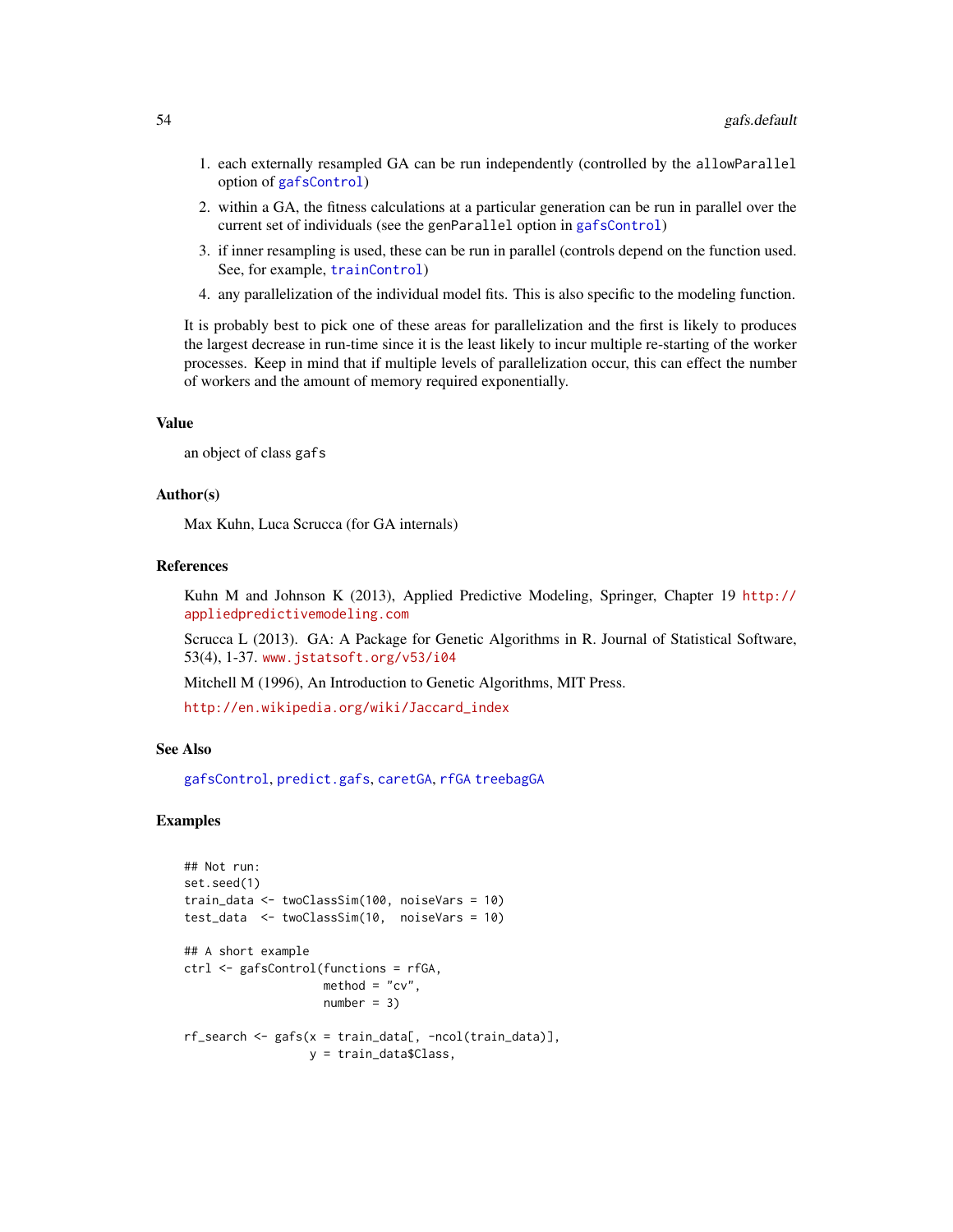### gafsControl 55

iters  $= 3$ , gafsControl = ctrl)

rf\_search

## End(Not run)

<span id="page-54-0"></span>gafsControl *Control parameters for GA and SA feature selection*

### Description

Control the computational nuances of the [gafs](#page-51-0) and [safs](#page-132-0) functions

Many of these options are the same as those described for [trainControl](#page-158-0). More extensive documentation and examples can be found on the **caret** website at [http://topepo.github.io/caret/](http://topepo.github.io/caret/feature-selection-using-genetic-algorithms.html#syntax) [feature-selection-using-genetic-algorithms.html#syntax](http://topepo.github.io/caret/feature-selection-using-genetic-algorithms.html#syntax) and [http://topepo.github.](http://topepo.github.io/caret/feature-selection-using-simulated-annealing.html#syntax) [io/caret/feature-selection-using-simulated-annealing.html#syntax](http://topepo.github.io/caret/feature-selection-using-simulated-annealing.html#syntax).

The functions component contains the information about how the model should be fit and summarized. It also contains the elements needed for the GA and SA modules (e.g. cross-over, etc).

The elements of functions that are the same for GAs and SAs are:

- fit, with arguments x, y, lev, last, and ..., is used to fit the classification or regression model
- pred, with arguments object and x, predicts new samples
- fitness\_intern, with arguments object, x, y, maximize, and p, summarizes performance for the internal estimates of fitness
- fitness\_extern, with arguments data, lev, and model, summarizes performance using the externally held-out samples
- selectIter, with arguments x, metric, and maximize, determines the best search iteration for feature selection.

The elements of functions specific to genetic algorithms are:

- initial, with arguments vars, popSize and ..., creates an initial population.
- selection, with arguments population, fitness, r, q, and ..., conducts selection of individuals.
- crossover, with arguments population, fitness, parents and ..., control genetic reproduction.
- mutation, with arguments population, parent and ..., adds mutations.

The elements of functions specific to simulated annealing are:

- initial, with arguments vars, prob, and ..., creates the initial subset.
- perturb, with arguments x, vars, and number, makes incremental changes to the subsets.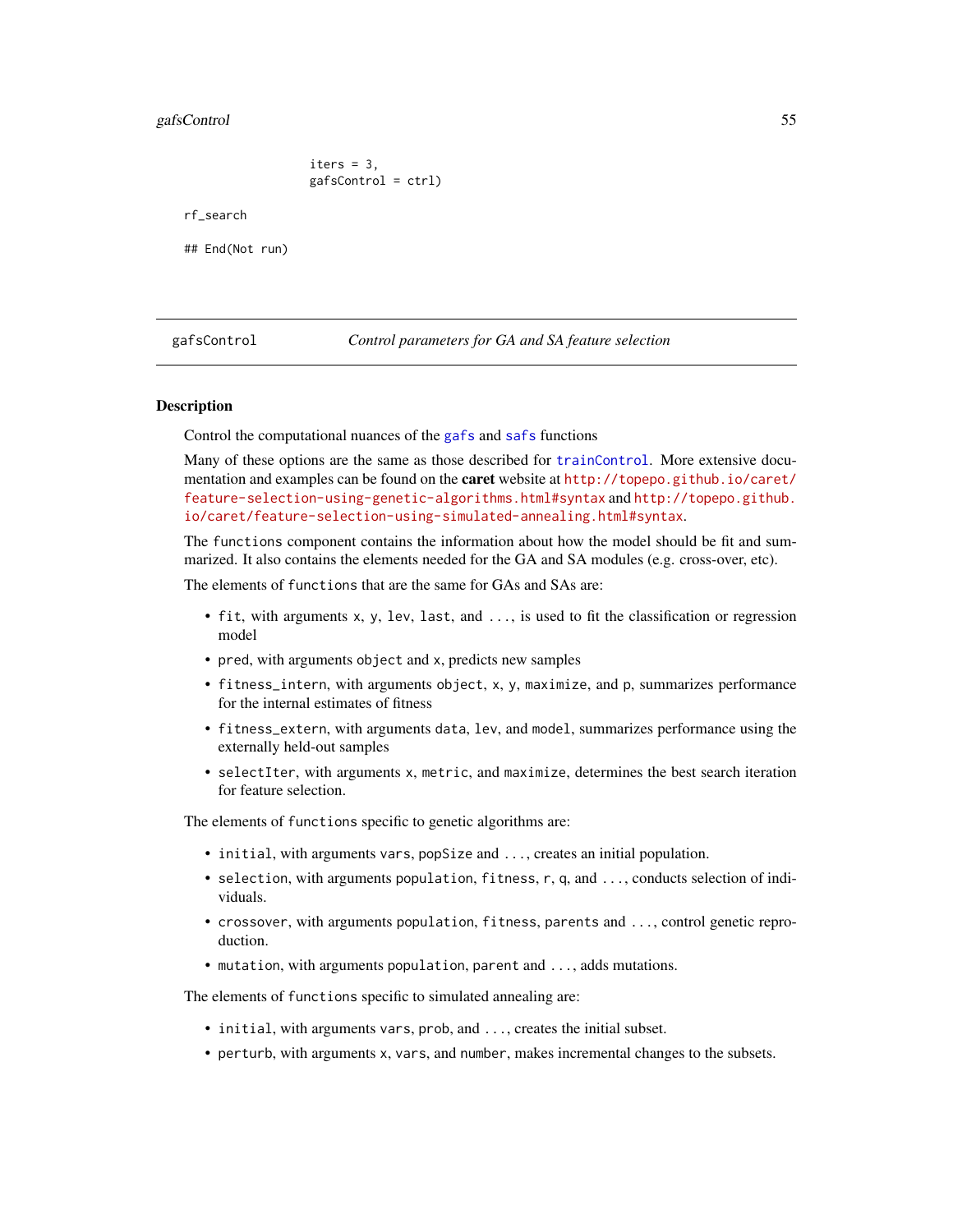• prob, with arguments old, new, and iteration, computes the acceptance probabilities

The pages [http://topepo.github.io/caret/feature-selection-using-genetic-algorithm](http://topepo.github.io/caret/feature-selection-using-genetic-algorithms.html)s. [html](http://topepo.github.io/caret/feature-selection-using-genetic-algorithms.html) and [http://topepo.github.io/caret/feature-selection-using-simulated-annealin](http://topepo.github.io/caret/feature-selection-using-simulated-annealing.html)g. [html](http://topepo.github.io/caret/feature-selection-using-simulated-annealing.html) have more details about each of these functions.

holdout can be used to hold out samples for computing the internal fitness value. Note that this is independent of the external resampling step. Suppose 10-fold CV is being used. Within a resampling iteration, holdout can be used to sample an additional proportion of the 90% resampled data to use for estimating fitness. This may not be a good idea unless you have a very large training set and want to avoid an internal resampling procedure to estimate fitness.

The search algorithms can be parallelized in several places:

- 1. each externally resampled GA or SA can be run independently (controlled by the allowParallel options)
- 2. within a GA, the fitness calculations at a particular generation can be run in parallel over the current set of individuals (see the genParallel)
- 3. if inner resampling is used, these can be run in parallel (controls depend on the function used. See, for example, [trainControl](#page-158-0))
- 4. any parallelization of the individual model fits. This is also specific to the modeling function.

It is probably best to pick one of these areas for parallelization and the first is likely to produces the largest decrease in run-time since it is the least likely to incur multiple re-starting of the worker processes. Keep in mind that if multiple levels of parallelization occur, this can effect the number of workers and the amount of memory required exponentially.

#### Usage

```
gafsControl(functions = NULL, method = "repeatedcv", metric = NULL,
 maximize = NULL, number = ifelse(grepl("cv", method), 10, 25),
  repeats = ifelse(grepl("cv", method), 1, 5), verbose = FALSE,
  returnResamp = "final", p = 0.75, index = NULL, indexOut = NULL,
  seeds = NULL, holdout = 0, genParallel = FALSE, allowParallel = TRUE)
```

```
safsControl(functions = NULL, method = "repeatedcv", metric = NULL,
 maximize = NULL, number = ifelse(grepl("cv", method), 10, 25),
 repeats = ifelse(grepl("cv", method), 1, 5), verbose = FALSE,
 returnResamp = "final", p = 0.75, index = NULL, indexOut = NULL,
 seeds = NULL, holdout = 0, improve = Inf, allowParallel = TRUE)
```
#### Arguments

| functions | a list of functions for model fitting, prediction etc (see Details below)                                                                                                                                                                                                                                                                     |  |
|-----------|-----------------------------------------------------------------------------------------------------------------------------------------------------------------------------------------------------------------------------------------------------------------------------------------------------------------------------------------------|--|
| method    | The resampling method: boot, boot632, cv, repeatedcv, LOOCV, LGOCV (for<br>repeated training/test splits)                                                                                                                                                                                                                                     |  |
| metric    | a two-element string that specifies what summary metric will be used to select<br>the optimal number of iterations from the external fitness value and which met-<br>ric should guide subset selection. If specified, this vector should have names<br>"internal" and "external". See gafs and/or safs for explanations of the<br>difference. |  |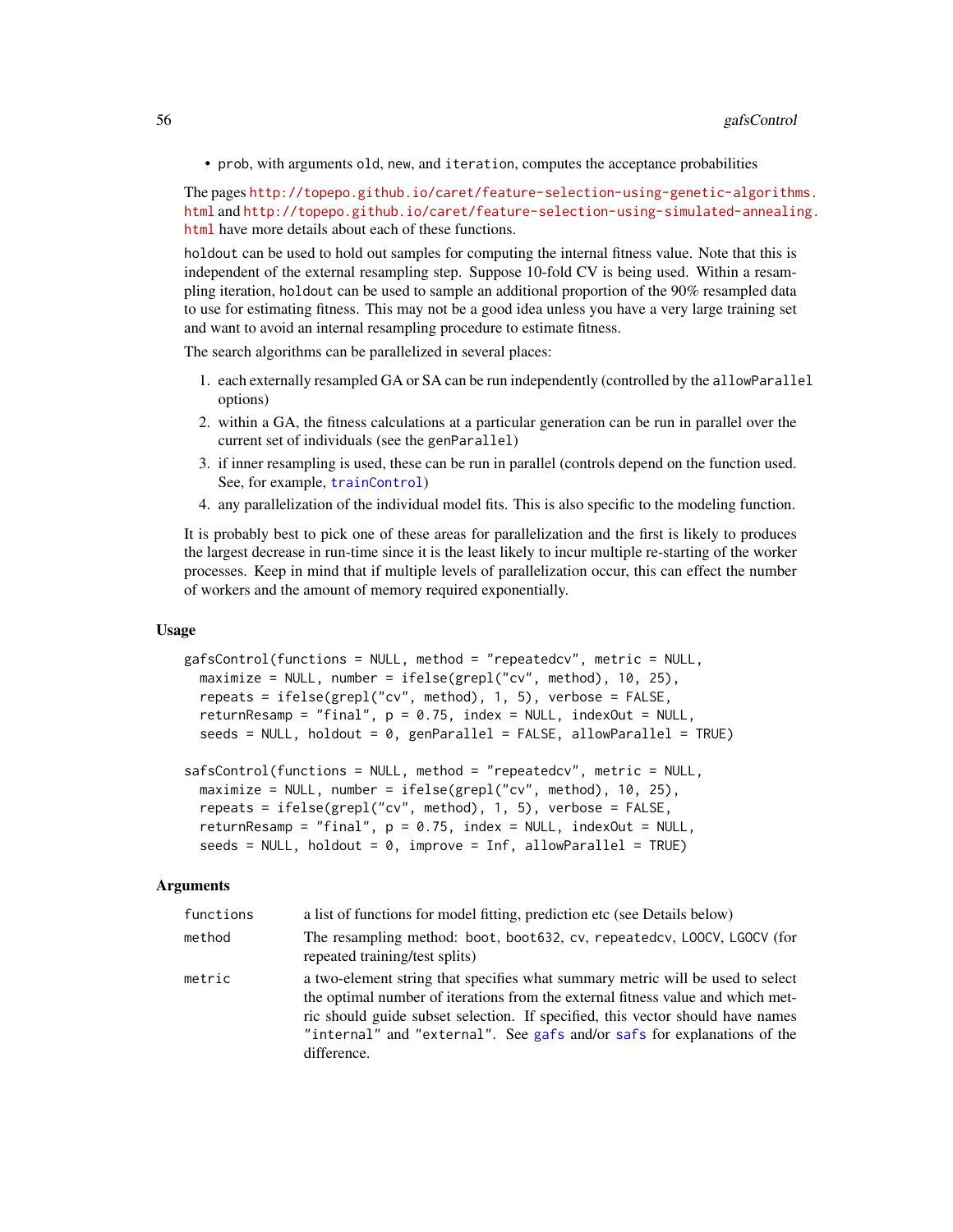# gafsControl 57

| maximize      | a two-element logical: should the metrics be maximized or minimized? Like the<br>metric argument, this this vector should have names "internal" and "external".         |
|---------------|-------------------------------------------------------------------------------------------------------------------------------------------------------------------------|
| number        | Either the number of folds or number of resampling iterations                                                                                                           |
| repeats       | For repeated k-fold cross-validation only: the number of complete sets of folds<br>to compute                                                                           |
| verbose       | a logical for printing results                                                                                                                                          |
| returnResamp  | A character string indicating how much of the resampled summary metrics<br>should be saved. Values can be "all" or "none"                                               |
| p             | For leave-group out cross-validation: the training percentage                                                                                                           |
| index         | a list with elements for each resampling iteration. Each list element is the sample<br>rows used for training at that iteration.                                        |
| index0ut      | a list (the same length as index) that dictates which sample are held-out for each<br>resample. If NULL, then the unique set of samples not contained in index is used. |
| seeds         | a vector or integers that can be used to set the seed during each search. The<br>number of seeds must be equal to the number of resamples plus one.                     |
| holdout       | the proportion of data in $[0, 1)$ to be held-back from x and y to calculate the<br>internal fitness values                                                             |
| genParallel   | if a parallel backend is loaded and available, should gafs use it tp parallelize the<br>fitness calculations within a generation within a resample?                     |
| allowParallel | if a parallel backend is loaded and available, should the function use it?                                                                                              |
| improve       | the number of iterations without improvement before safs reverts back to the<br>previous optimal subset                                                                 |

# Value

An echo of the parameters specified

# Author(s)

Max Kuhn

# References

<http://topepo.github.io/caret/feature-selection-using-genetic-algorithms.html>, [h](http://topepo.github.io/caret/feature-selection-using-simulated-annealing.html)ttp: [//topepo.github.io/caret/feature-selection-using-simulated-annealing.html](http://topepo.github.io/caret/feature-selection-using-simulated-annealing.html)

# See Also

[safs](#page-132-0), [safs](#page-132-0), , [caretGA](#page-57-0), [rfGA](#page-57-0), [treebagGA](#page-57-0), [caretSA](#page-135-0), [rfSA](#page-135-0), [treebagSA](#page-135-0)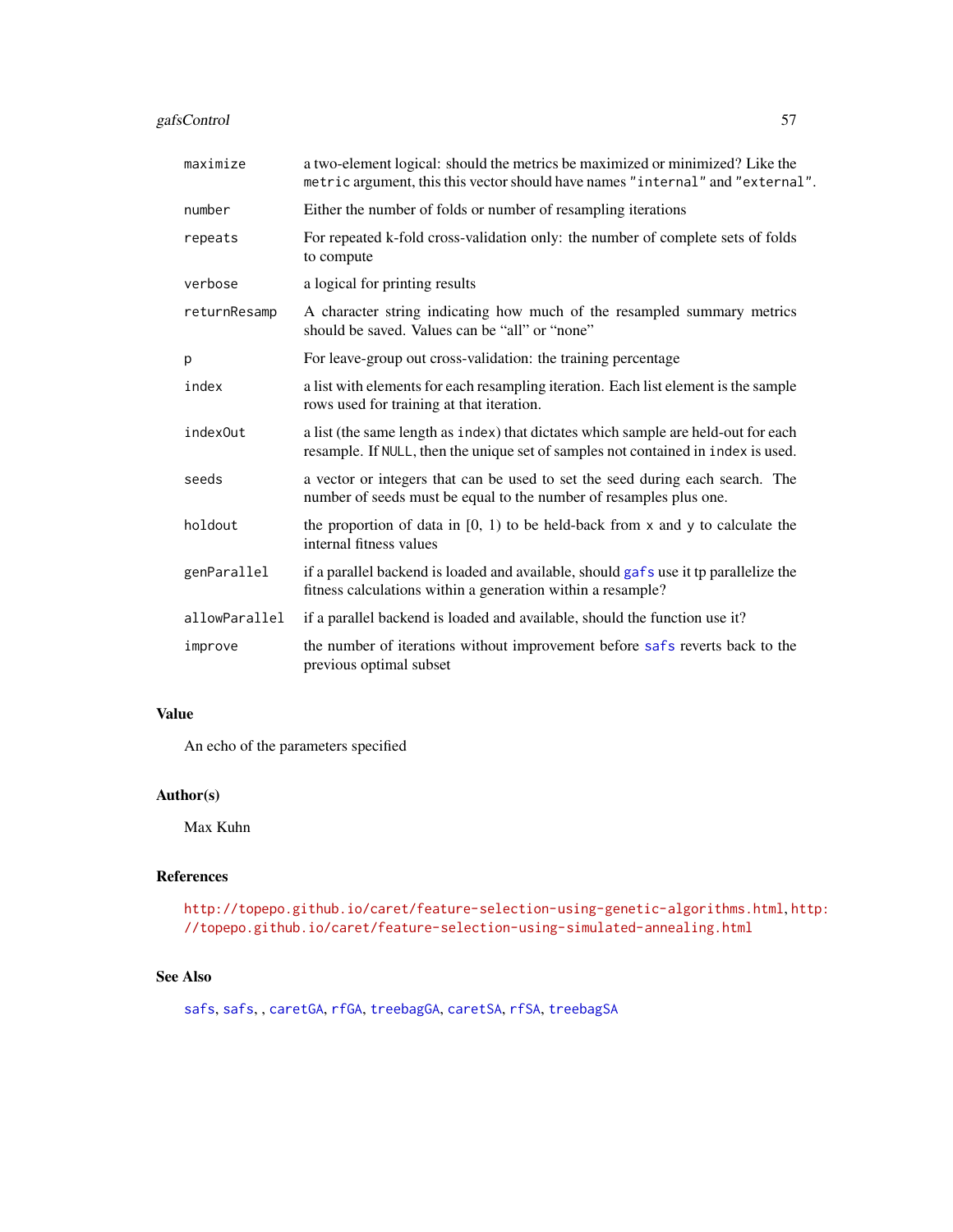### <span id="page-57-0"></span>Description

Built-in functions related to genetic algorithms

These functions are used with the functions argument of the [gafsControl](#page-54-0) function. More information on the details of these functions are at [http://topepo.github.io/caret/feature-select](http://topepo.github.io/caret/feature-selection-using-genetic-algorithms.html)ion-using-genetic-a [html](http://topepo.github.io/caret/feature-selection-using-genetic-algorithms.html).

Most of the gafs\_\* functions are based on those from the GA package by Luca Scrucca. These functions here are small re-writes to work outside of the GA package.

The objects caretGA, rfGA and treebagGA are example lists that can be used with the functions argument of [gafsControl](#page-54-0).

In the case of caretGA, the ... structure of [gafs](#page-51-0) passes through to the model fitting routine. As a consequence, the [train](#page-153-0) function can easily be accessed by passing important arguments belonging to [train](#page-153-0) to [gafs](#page-51-0). See the examples below. By default, using caretGA will used the resampled performance estimates produced by [train](#page-153-0) as the internal estimate of fitness.

For rfGA and treebagGA, the randomForest and bagging functions are used directly (i.e. [train](#page-153-0) is not used). Arguments to either of these functions can also be passed to them though the [gafs](#page-51-0) call (see examples below). For these two functions, the internal fitness is estimated using the out-of-bag estimates naturally produced by those functions. While faster, this limits the user to accuracy or Kappa (for classification) and RMSE and R-squared (for regression).

### Usage

```
gafs_initial(vars, popSize, ...)
```
gafs\_lrSelection(population, fitness, r = NULL, q = NULL, ...)

gafs\_spCrossover(population, fitness, parents, ...)

gafs\_raMutation(population, parent, ...)

gafs\_nlrSelection(population, fitness, q = 0.25, ...)

```
gafs_rwSelection(population, fitness, ...)
```
gafs\_tourSelection(population, fitness, k = 3, ...)

```
gafs_uCrossover(population, parents, ...)
```
### Arguments

| vars    | number of possible predictors        |
|---------|--------------------------------------|
| popSize | the population size passed into gafs |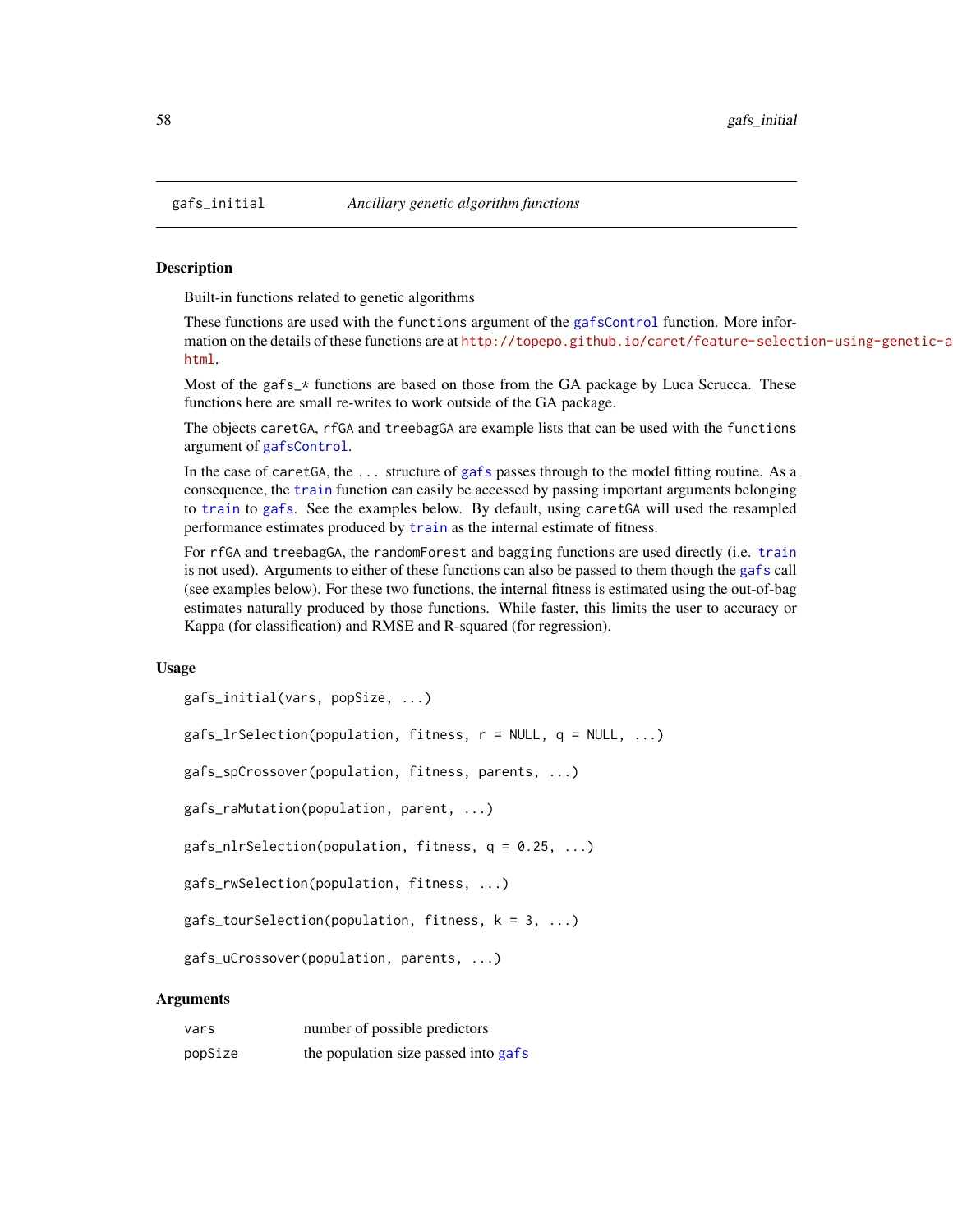# gafs\_initial 59

| $\cdot$         | not currently used                                                                           |
|-----------------|----------------------------------------------------------------------------------------------|
| population      | a binary matrix of the current subsets with predictors in columns and individuals<br>in rows |
| fitness         | a vector of fitness values                                                                   |
| r, q, k         | tuning parameters for the specific selection operator                                        |
| parent, parents |                                                                                              |
|                 | integer(s) for which chromosomes are altered                                                 |

### Value

The return value depends on the function.

## Author(s)

Luca Scrucca, gafs\_initial, caretGA, rfGA and treebagGA by Max Kuhn

## References

Scrucca L (2013). GA: A Package for Genetic Algorithms in R. Journal of Statistical Software, 53(4), 1-37.

<cran.r-project.org/web/packages/GA/>

<http://topepo.github.io/caret/feature-selection-using-genetic-algorithms.html>

## See Also

[gafs](#page-51-0), [gafsControl](#page-54-0)

```
pop <- gafs_initial(vars = 10, popSize = 10)
pop
gafs_lrSelection(population = pop, fitness = 1:10)
gafs_spCrossover(population = pop, fitness = 1:10, parents = 1:2)
## Not run:
## Hypothetical examples
lda_ga \leftarrow gafs(x = predictors,y = classes,
               gafsControl = gafsControl(functions = caretGA),
               ## now pass arguments to `train`
               method = "lda",
               metric = "Accuracy"
               trControl = trainControl(method = "cv", classProbs = TRUE))
rf_ga \leq gafs(x = predictors,
              y = classes,
```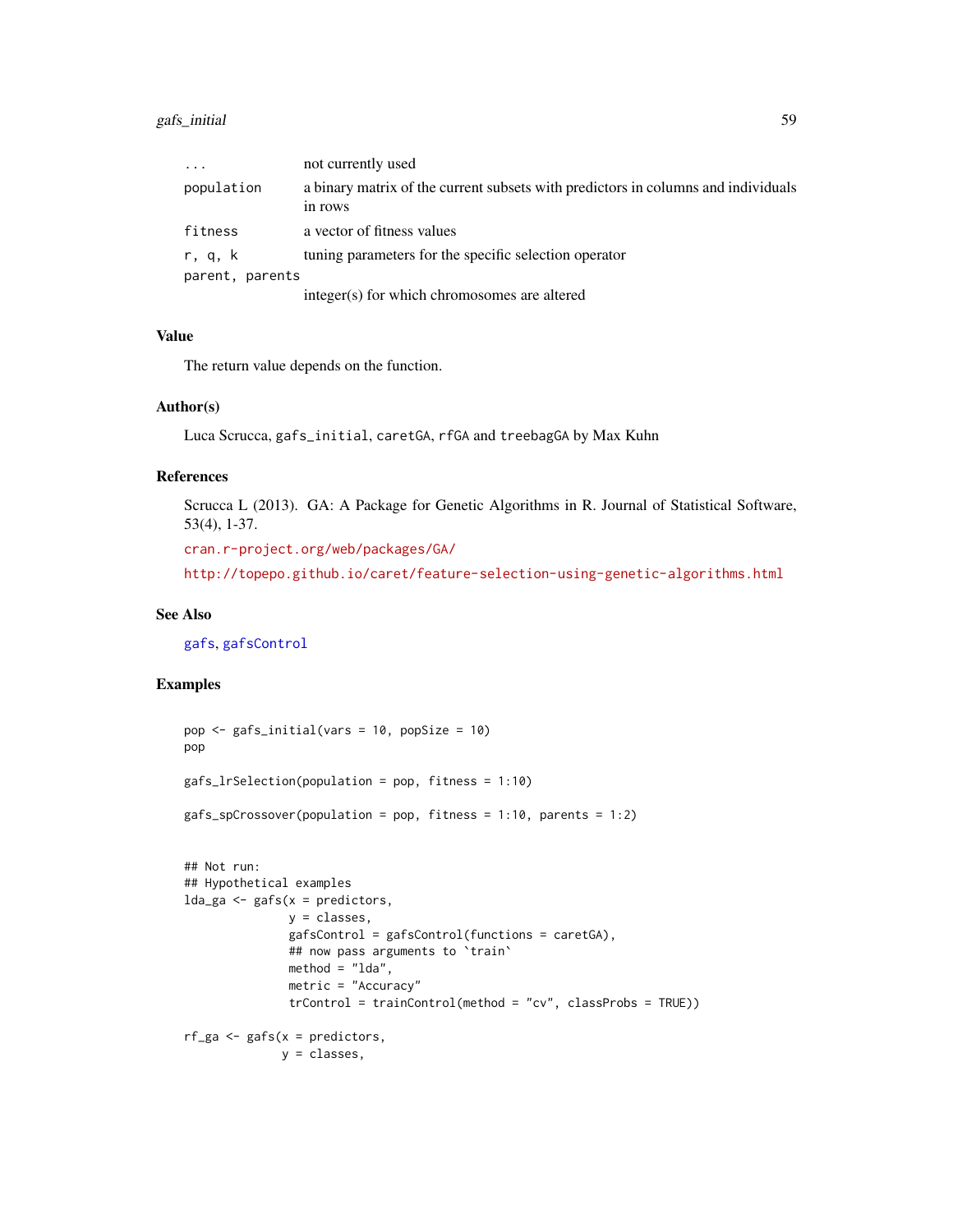```
gafsControl = gafsControl(functions = rfGA),
## these are arguments to `randomForest`
ntree = 1000,
importance = TRUE)
```
## End(Not run)

GermanCredit *German Credit Data*

# Description

Data from Dr. Hans Hofmann of the University of Hamburg.

## Details

These data have two classes for the credit worthiness: good or bad. There are predictors related to attributes, such as: checking account status, duration, credit history, purpose of the loan, amount of the loan, savings accounts or bonds, employment duration, Installment rate in percentage of disposable income, personal information, other debtors/guarantors, residence duration, property, age, other installment plans, housing, number of existing credits, job information, Number of people being liable to provide maintenance for, telephone, and foreign worker status.

Many of these predictors are discrete and have been expanded into several 0/1 indicator variables

## Source

UCI Machine Learning Repository

getSamplingInfo *Get sampling info from a train model*

## Description

Placeholder.

## Usage

 $getSamplingInfo(method = NULL, regex = TRUE, ...)$ 

### Arguments

| method | Modeling method.                         |
|--------|------------------------------------------|
| regex  | Whether to use regex matching.           |
| .      | additional arguments to passed to grepl. |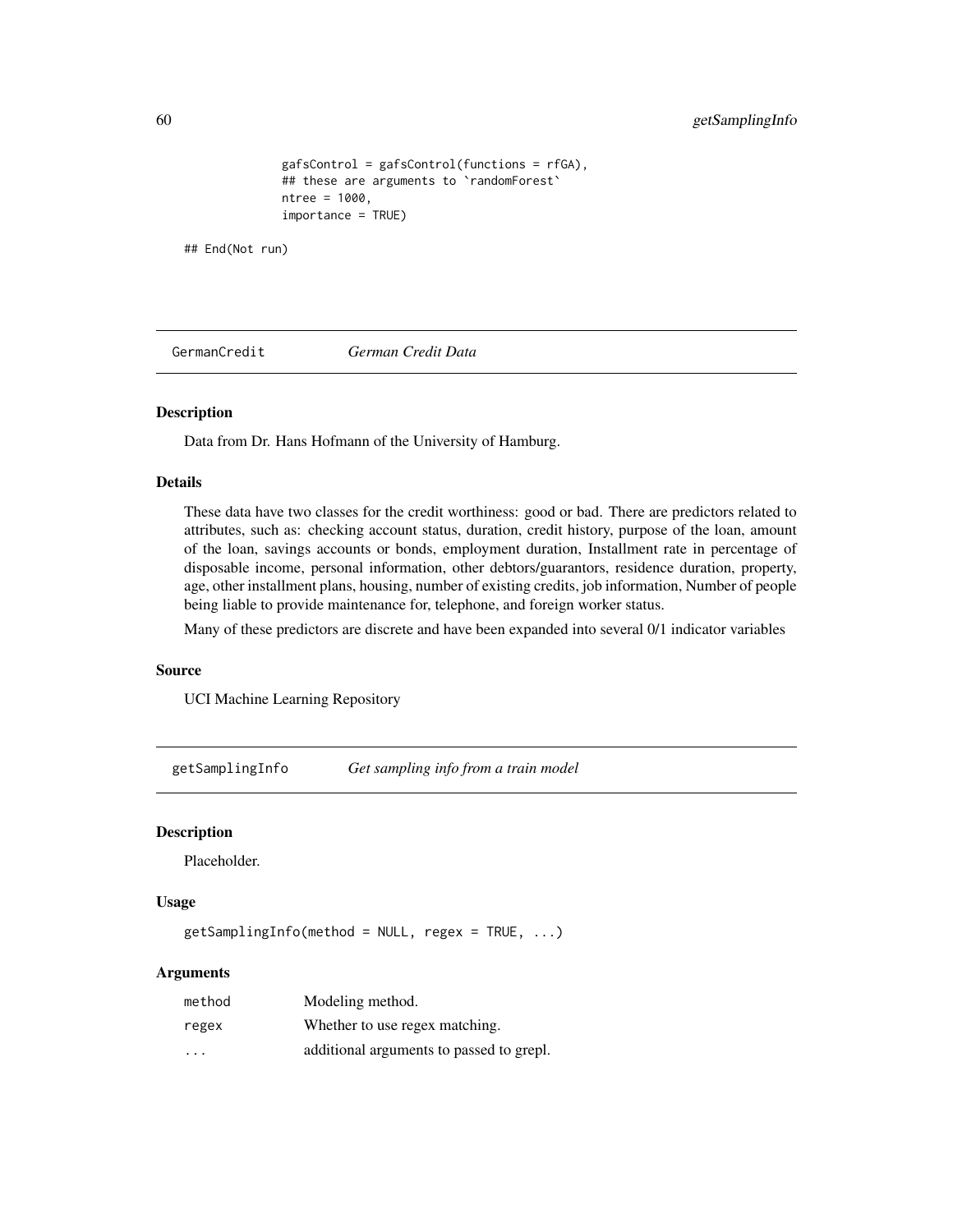### ggplot.rfe  $\qquad \qquad 61$

# Details

Placeholder.

# Value

A list

ggplot.rfe *Plot RFE Performance Profiles*

# Description

These functions plot the resampling results for the candidate subset sizes evaluated during the recursive feature elimination (RFE) process

## Usage

```
## S3 method for class 'rfe'
ggplot(data = NULL, mapping = NULL, metric = data$metric[1],
 output = "layered", ..., environment = NULL)
## S3 method for class 'rfe'
```

```
plot(x, metric = x$metric, ...)
```
# Arguments

| data                 | an object of class rfe.                                                                                                                                                                         |  |
|----------------------|-------------------------------------------------------------------------------------------------------------------------------------------------------------------------------------------------|--|
| mapping, environment | unused arguments to make consistent with <b>ggplot</b> 2 generic method                                                                                                                         |  |
| metric               | What measure of performance to plot. Examples of possible values are "RMSE",<br>"Requared", "Accuracy" or "Kappa". Other values can be used depending on<br>what metrics have been calculated.  |  |
| output               | either "data", "ggplot" or "layered". The first returns a data frame while the<br>second returns a simple ggplot object with no layers. The third value returns a<br>plot with a set of layers. |  |
| $\ddots$             | plot only: specifications to be passed to xyplot. The function automatically<br>sets some arguments (e.g. axis labels) but passing in values here will over-ride<br>the defaults.               |  |
| x                    | an object of class rfe.                                                                                                                                                                         |  |

## Details

These plots show the average performance versus the subset sizes.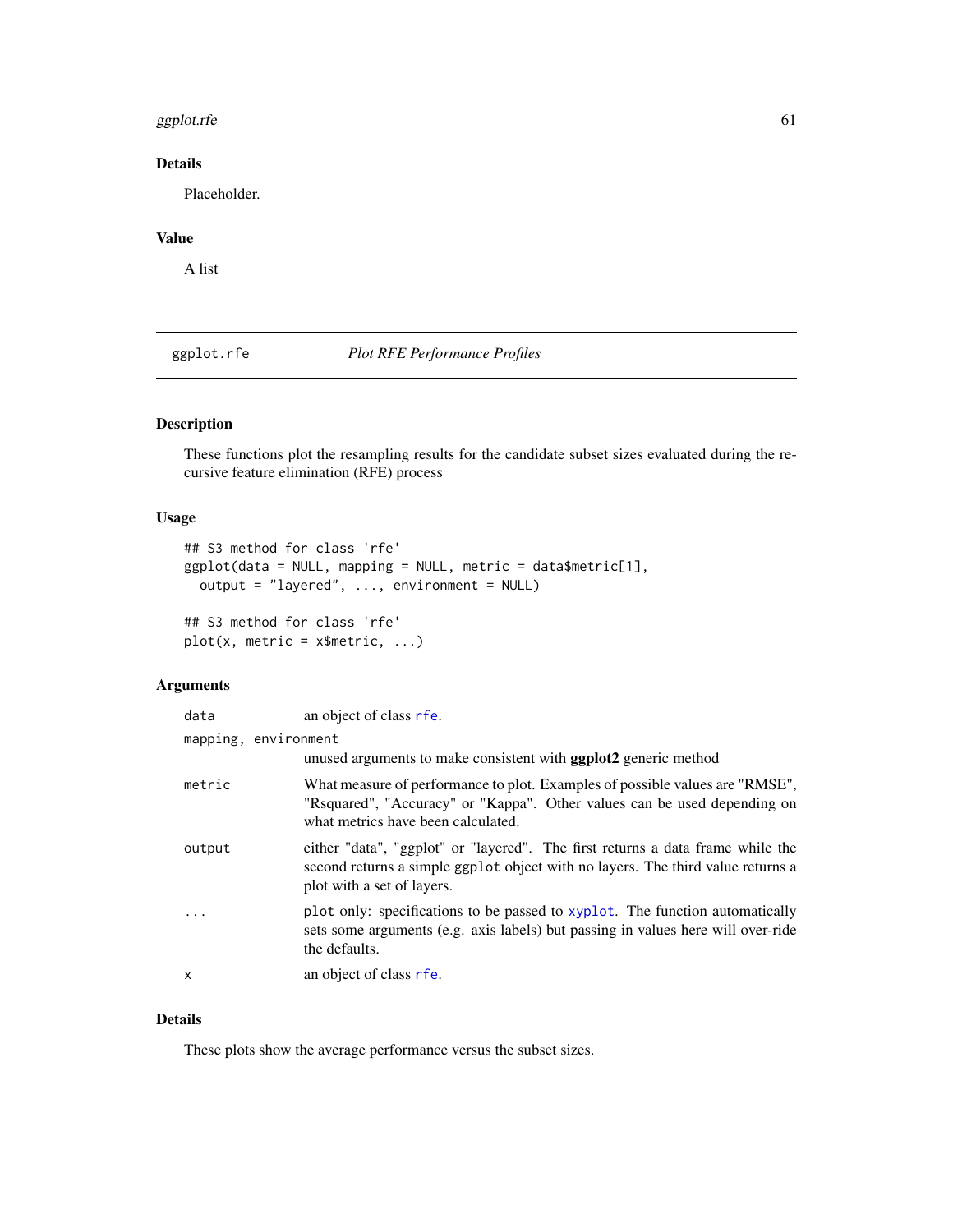## Value

a lattice or ggplot object

## Author(s)

Max Kuhn

# References

Kuhn (2008), "Building Predictive Models in R Using the caret" ([http://www.jstatsoft.org/](http://www.jstatsoft.org/article/view/v028i05/v28i05.pdf) [article/view/v028i05/v28i05.pdf](http://www.jstatsoft.org/article/view/v028i05/v28i05.pdf))

# See Also

[rfe](#page-125-0), [xyplot](#page-0-0), [ggplot](#page-0-0)

# Examples

```
## Not run:
data(BloodBrain)
x <- scale(bbbDescr[,-nearZeroVar(bbbDescr)])
x \leftarrow x[, -findCorrelation(cor(x), .8)]
x \leftarrow as.data-frame(x)set.seed(1)
lmProfile <- rfe(x, logBBB,
                  sizes = c(2:25, 30, 35, 40, 45, 50, 55, 60, 65),
                  rfeControl = rfeControl(functions = lmFuncs,
                                          number = 200))
plot(lmProfile)
plot(lmProfile, metric = "Rsquared")
ggplot(lmProfile)
## End(Not run)
```
ggplot.train *Plot Method for the train Class*

# Description

This function takes the output of a [train](#page-153-0) object and creates a line or level plot using the lattice or ggplot2 libraries.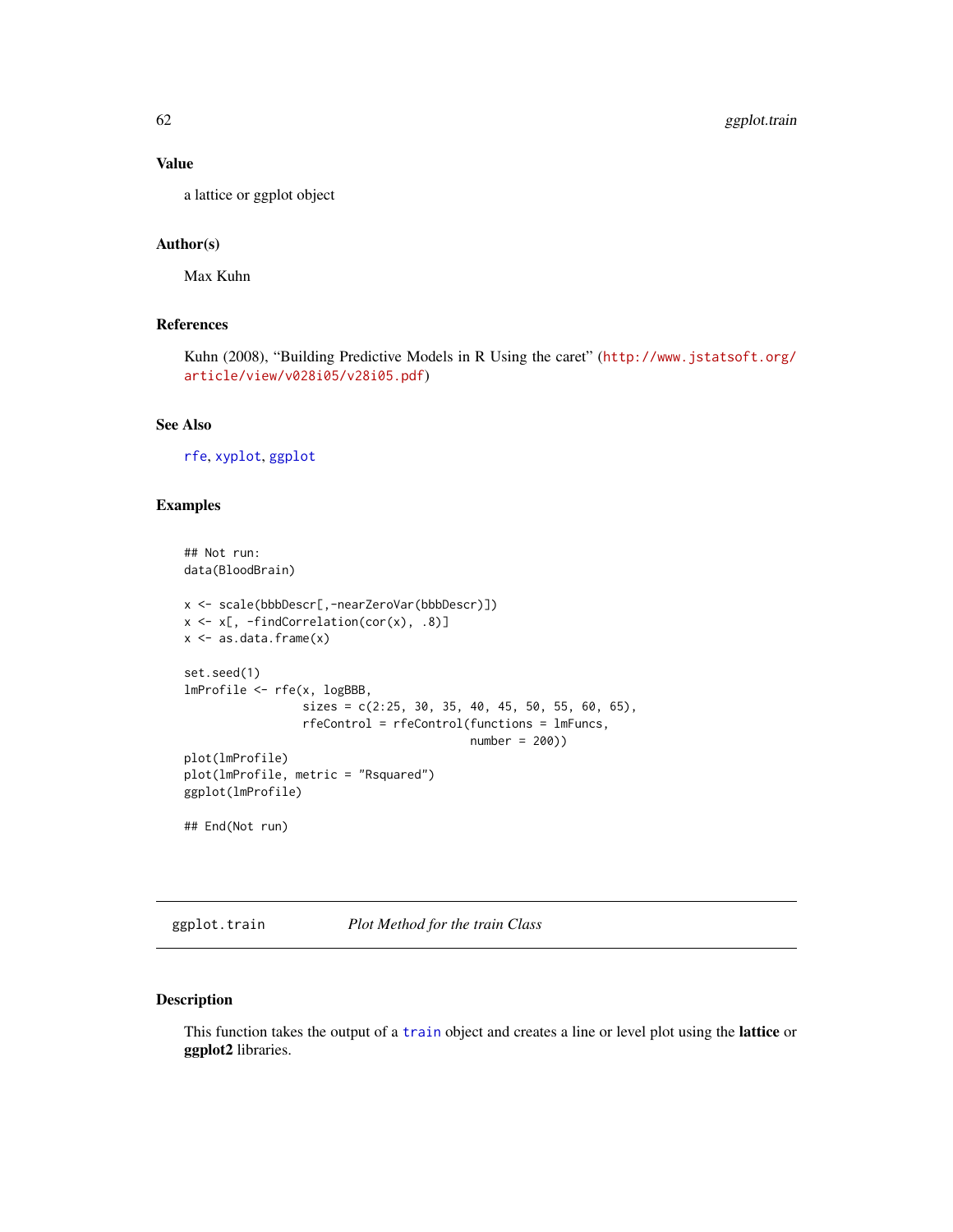# ggplot.train 63

## Usage

```
## S3 method for class 'train'
ggplot(data = NULL, mapping = NULL,
 metric = data$metric[1], plotType = "scatter", output = "layered",
 nameInStrip = FALSE, highlight = FALSE, ..., environment = NULL)
## S3 method for class 'train'
plot(x, plotType = "scatter", metric = x$metric[1],digits = getOption("digits") - 3, xTrans = NULL, nameInString = FALSE,
  ...)
```
## **Arguments**

| mapping, environment<br>unused arguments to make consistent with <b>ggplot2</b> generic method<br>What measure of performance to plot. Examples of possible values are "RMSE",                                          |
|-------------------------------------------------------------------------------------------------------------------------------------------------------------------------------------------------------------------------|
|                                                                                                                                                                                                                         |
|                                                                                                                                                                                                                         |
| "Rsquared", "Accuracy" or "Kappa". Other values can be used depending on<br>what metrics have been calculated.                                                                                                          |
| a string describing the type of plot ("scatter", "level" or "line" (plot only))                                                                                                                                         |
| either "data", "ggplot" or "layered". The first returns a data frame while the<br>second returns a simple ggplot object with no layers. The third value returns a<br>plot with a set of layers.                         |
| a logical: if there are more than 2 tuning parameters, should the name and value<br>be included in the panel title?                                                                                                     |
| a logical: if TRUE, a diamond is placed around the optimal parameter setting for<br>models using grid search.                                                                                                           |
| plot only: specifications to be passed to levelplot, xyplot, stripplot (for<br>line plots). The function automatically sets some arguments (e.g. axis labels)<br>but passing in values here will over-ride the defaults |
| an object of class train.                                                                                                                                                                                               |
| an integer specifying the number of significant digits used to label the parameter<br>value.                                                                                                                            |
| a function that will be used to scale the x-axis in scatter plots.                                                                                                                                                      |
|                                                                                                                                                                                                                         |

## Details

If there are no tuning parameters, or none were varied, an error is produced.

If the model has one tuning parameter with multiple candidate values, a plot is produced showing the profile of the results over the parameter. Also, a plot can be produced if there are multiple tuning parameters but only one is varied.

If there are two tuning parameters with different values, a plot can be produced where a different line is shown for each value of of the other parameter. For three parameters, the same line plot is created within conditioning panels/facets of the other parameter.

Also, with two tuning parameters (with different values), a levelplot (i.e. un-clustered heatmap) can be created. For more than two parameters, this plot is created inside conditioning panels/facets.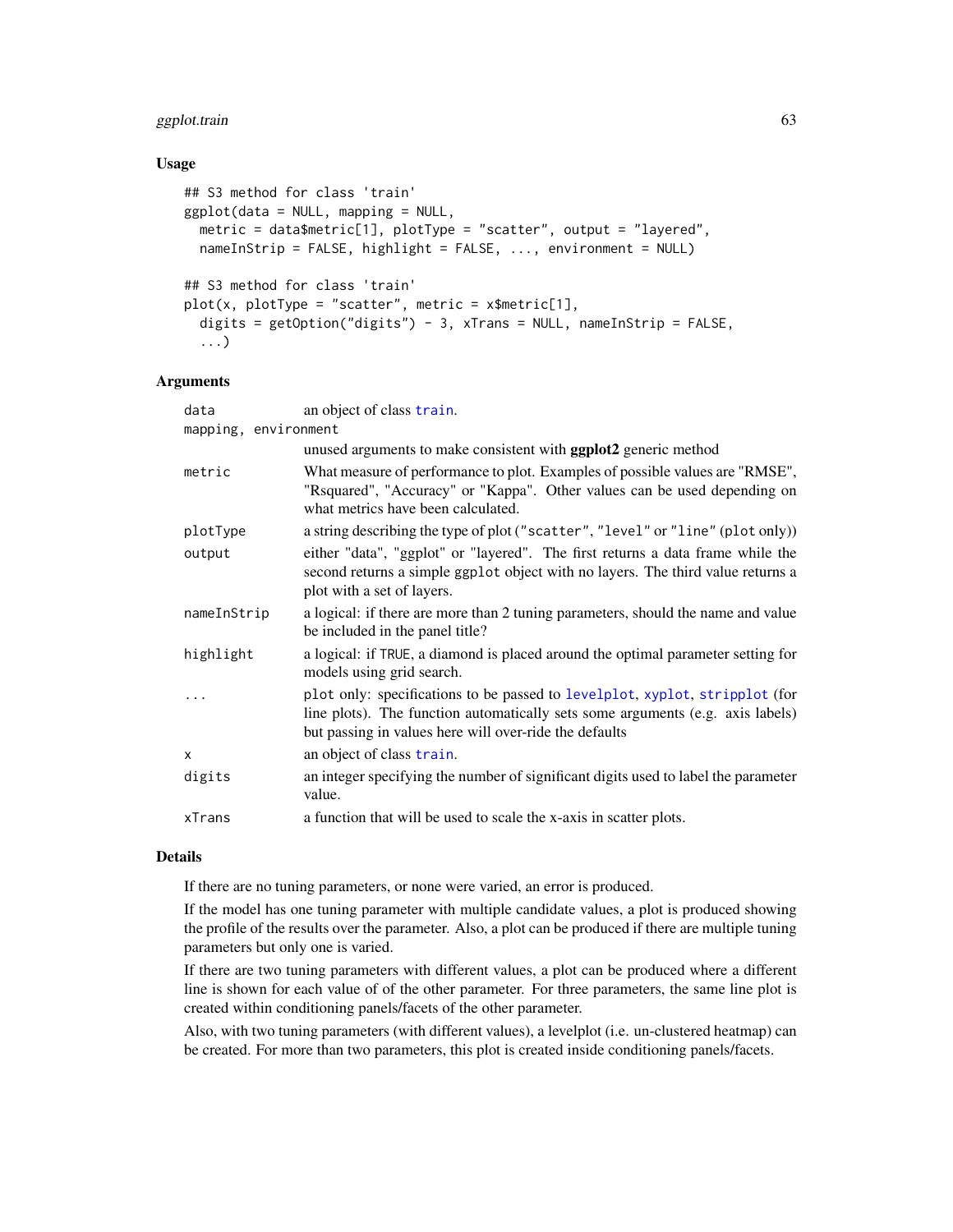### Author(s)

Max Kuhn

### References

Kuhn (2008), "Building Predictive Models in R Using the caret" ([http://www.jstatsoft.org/](http://www.jstatsoft.org/article/view/v028i05/v28i05.pdf) [article/view/v028i05/v28i05.pdf](http://www.jstatsoft.org/article/view/v028i05/v28i05.pdf))

# See Also

[train](#page-153-0), [levelplot](#page-0-0), [xyplot](#page-0-0), [stripplot](#page-0-0), [ggplot](#page-0-0)

### Examples

```
## Not run:
library(klaR)
rdaFit <- train(Species ~ .,
                data = iris,
                method = "rda",
                control = trainControl(method = "cv"))
plot(rdaFit)
plot(rdaFit, plotType = "level")
ggplot(rdaFit) + theme_bw()
## End(Not run)
```
histogram.train *Lattice functions for plotting resampling results*

# Description

A set of lattice functions are provided to plot the resampled performance estimates (e.g. classification accuracy, RMSE) over tuning parameters (if any).

## Usage

```
## S3 method for class 'train'
histogram(x, data = NULL, metric = x$metric, ...)
```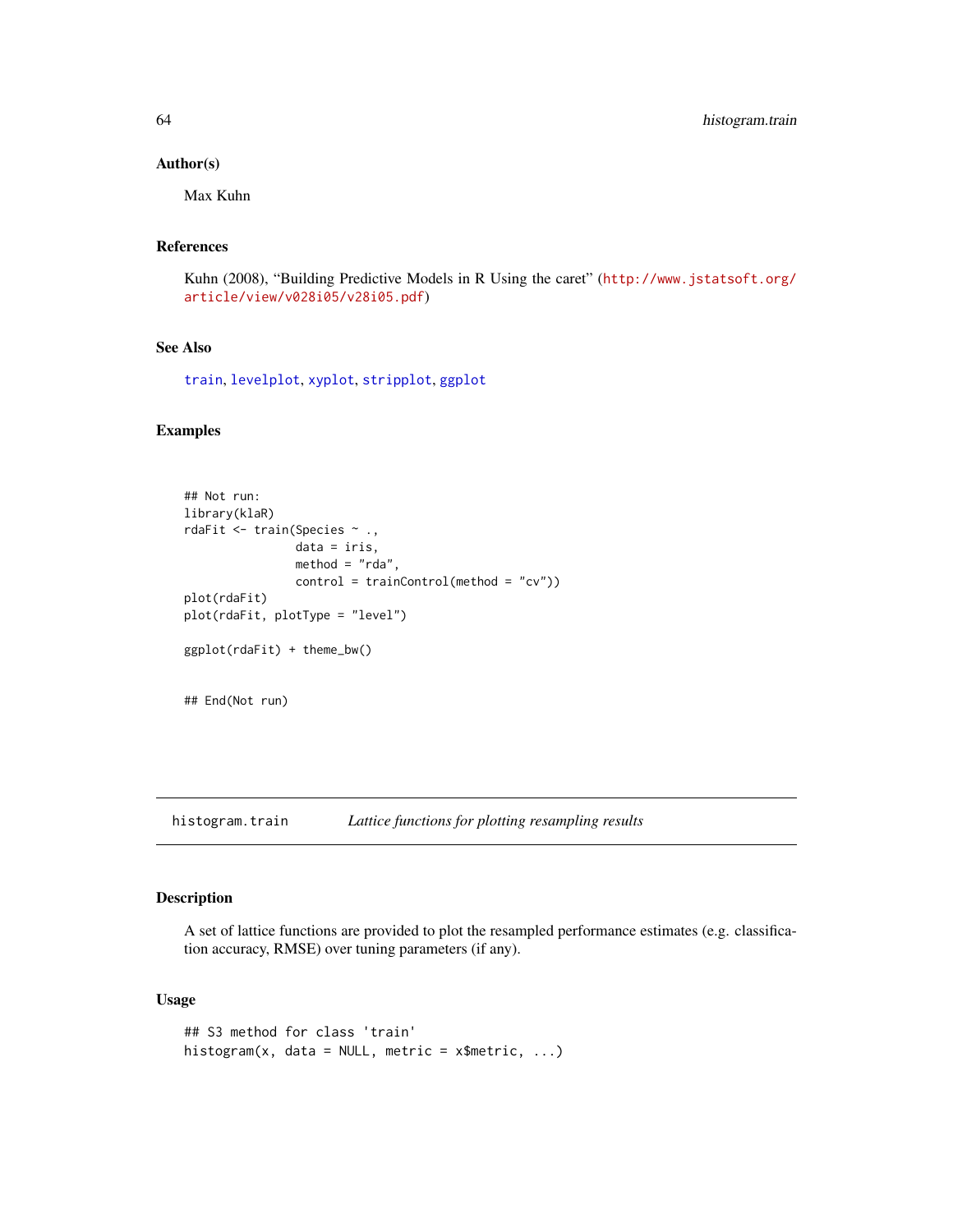# histogram.train 65

## Arguments

|           | An object produced by train                                                      |
|-----------|----------------------------------------------------------------------------------|
| data      | This argument is not used                                                        |
| metric    | A character string specifying the single performance metric that will be plotted |
| $\ddotsc$ | arguments to pass to either histogram, density plot, xyplot or stripplot         |

# Details

By default, only the resampling results for the optimal model are saved in the train object. The function [trainControl](#page-158-0) can be used to save all the results (see the example below).

If leave-one-out or out-of-bag resampling was specified, plots cannot be produced (see the method argument of [trainControl](#page-158-0))

For xyplot and stripplot, the tuning parameter with the most unique values will be plotted on the x-axis. The remaining parameters (if any) will be used as conditioning variables. For densityplot and histogram, all tuning parameters are used for conditioning.

Using horizontal = FALSE in stripplot works.

### Value

A lattice plot object

### Author(s)

Max Kuhn

## See Also

[train](#page-153-0), [trainControl](#page-158-0), [histogram](#page-0-0), [densityplot](#page-0-0), [xyplot](#page-0-0), [stripplot](#page-0-0)

```
## Not run:
```

```
library(mlbench)
data(BostonHousing)
```

```
library(rpart)
rpartFit \leq train(medv \sim .,
                  data = BostonHousing,
                  "rpart",
                  tuneLength = 9,
                  trControl = trainControl(
                    method = "boot",
                    returnResamp = "all"))
densityplot(rpartFit,
            adjust = 1.25)
```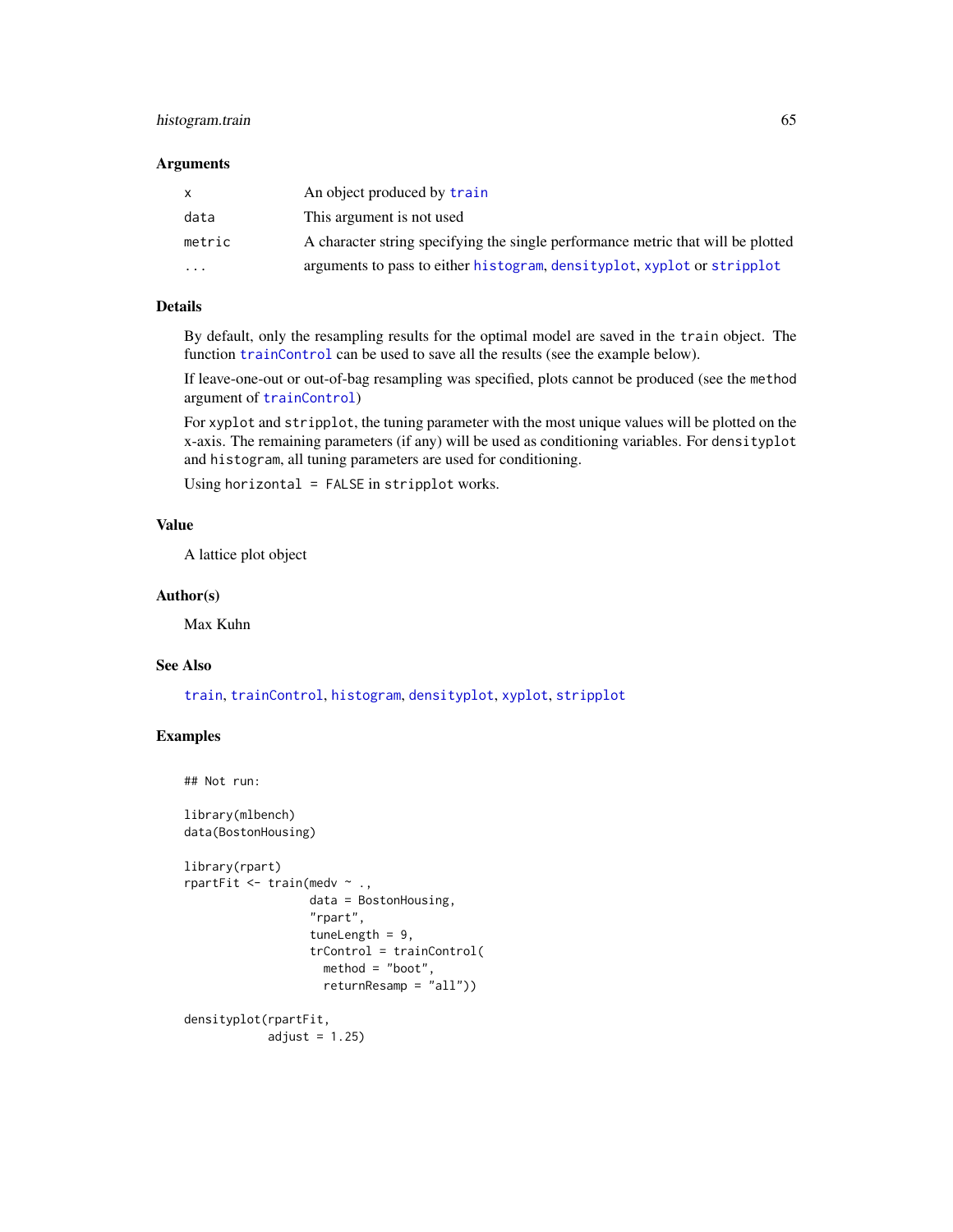```
xyplot(rpartFit,
      metric = "Rsquared",
      type = c("p", "a"))
stripplot(rpartFit,
         horizontal = FALSE,
         jitter = TRUE)
```
## End(Not run)

icr.formula *Independent Component Regression*

# Description

Fit a linear regression model using independent components

# Usage

```
## S3 method for class 'formula'
icr(formula, data, weights, ..., subset, na.action,
 contrasts = NULL)
## Default S3 method:
icr(x, y, ...)## S3 method for class 'icr'
predict(object, newdata, ...)
```
# Arguments

| formula   | A formula of the form class $\sim x1 + x2 + $                                                                                                                                                                                                                                       |
|-----------|-------------------------------------------------------------------------------------------------------------------------------------------------------------------------------------------------------------------------------------------------------------------------------------|
| data      | Data frame from which variables specified in formula are preferentially to be<br>taken.                                                                                                                                                                                             |
| weights   | $(case)$ weights for each example – if missing defaults to 1.                                                                                                                                                                                                                       |
| $\ddotsc$ | arguments passed to fastICA                                                                                                                                                                                                                                                         |
| subset    | An index vector specifying the cases to be used in the training sample. (NOTE:<br>If given, this argument must be named.)                                                                                                                                                           |
| na.action | A function to specify the action to be taken if NAs are found. The default action<br>is for the procedure to fail. An alternative is national, which leads to rejection<br>of cases with missing values on any required variable. (NOTE: If given, this<br>argument must be named.) |
| contrasts | a list of contrasts to be used for some or all of the factors appearing as variables<br>in the model formula.                                                                                                                                                                       |
| x         | matrix or data frame of x values for examples.                                                                                                                                                                                                                                      |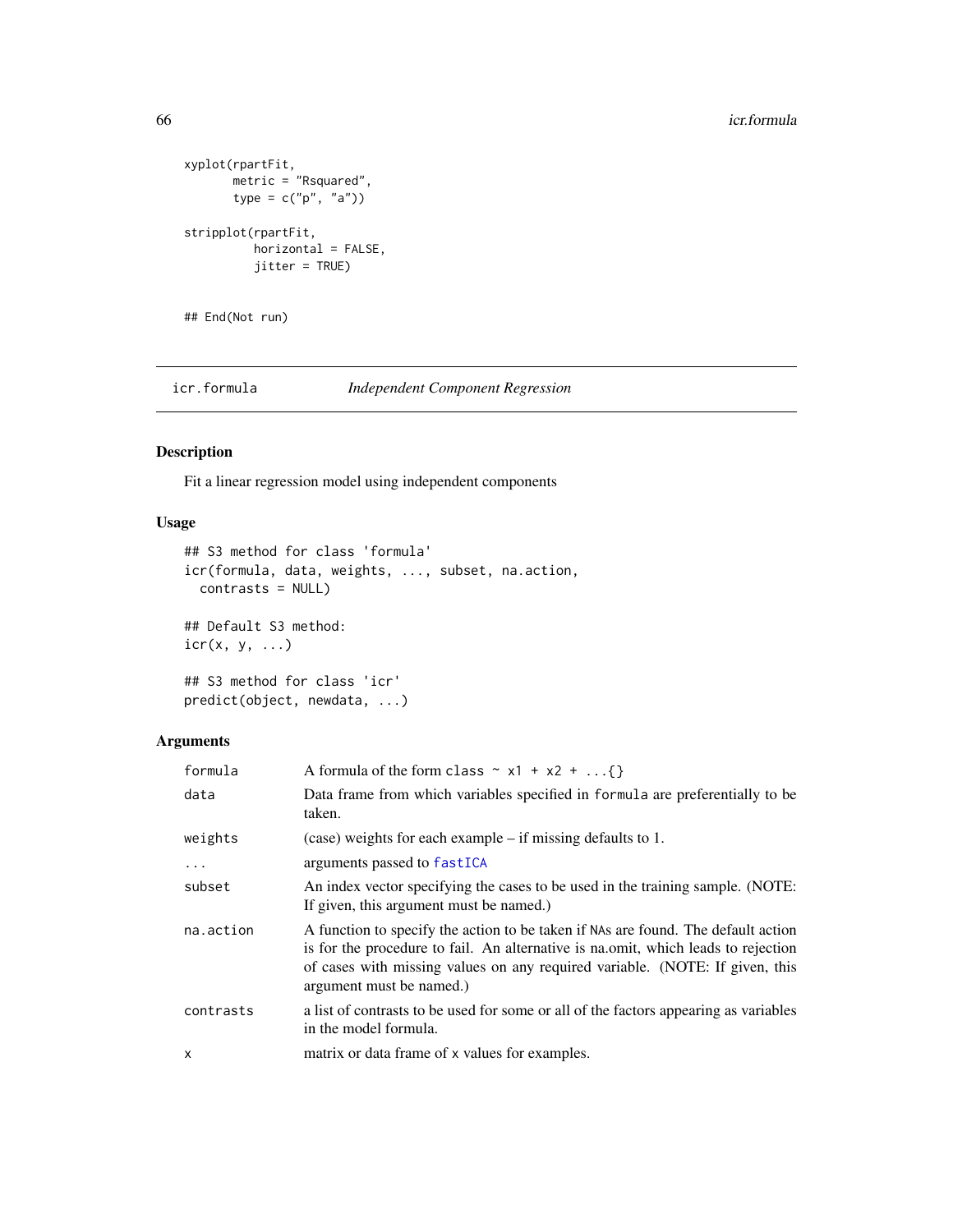### icr.formula 67

| ۷       | matrix or data frame of target values for examples. |
|---------|-----------------------------------------------------|
| object  | an object of class icr as returned by icr.          |
| newdata | matrix or data frame of test examples.              |

# Details

This produces a model analogous to Principal Components Regression (PCR) but uses Independent Component Analysis (ICA) to produce the scores. The user must specify a value of n.comp to pass to [fastICA](#page-0-0).

The function [preProcess](#page-112-0) to produce the ICA scores for the original data and for newdata.

# Value

For icr, a list with elements

| model  | the results of 1m after the ICA transformation |
|--------|------------------------------------------------|
| ica    | pre-processing information                     |
| n.comp | number of ICA components                       |
| names  | column names of the original data              |

# Author(s)

Max Kuhn

# See Also

[fastICA](#page-0-0), [preProcess](#page-112-0), [lm](#page-0-0)

# Examples

```
data(BloodBrain)
```
icrFit <- icr(bbbDescr, logBBB, n.comp = 5)

icrFit

predict(icrFit, bbbDescr[1:5,])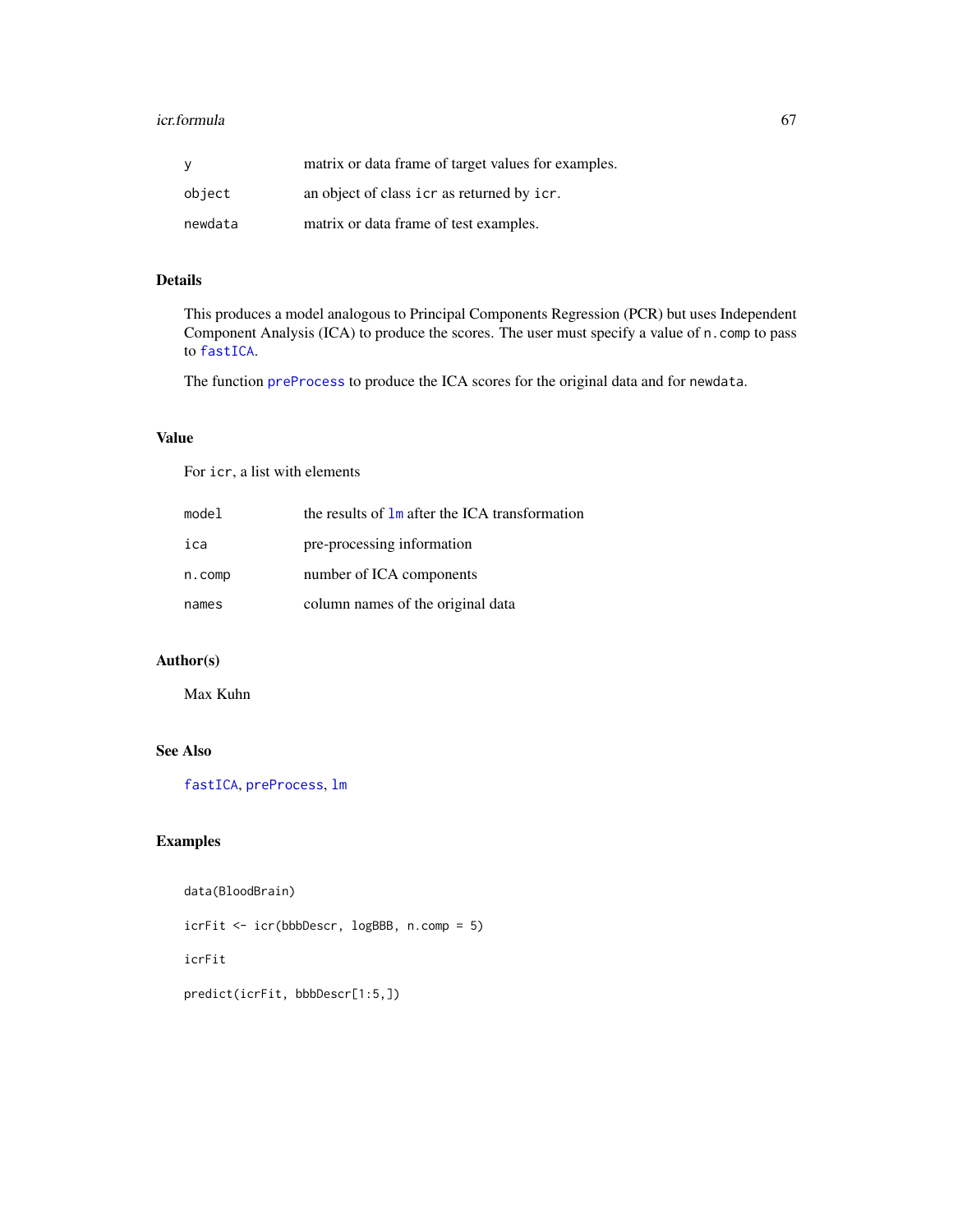# Description

The function performs the opposite of which converting a set of integers to a binary vector

## Usage

index2vec(x, vars, sign = FALSE)

## Arguments

|      | a vector of integers                                                    |
|------|-------------------------------------------------------------------------|
| vars | the number of possible locations                                        |
| sign | a lgical; when true the data are encoded as $-1/+1$ , and 0/1 otherwise |

# Value

a numeric vector

### Author(s)

Max Kuhn

# Examples

 $index2vec(x = 1:2, vars = 5)$  $index2vec(x = 1:2, vars = 5, sign = TRUE)$ 

knn3 *k-Nearest Neighbour Classification*

# Description

\$k\$-nearest neighbour classification that can return class votes for all classes.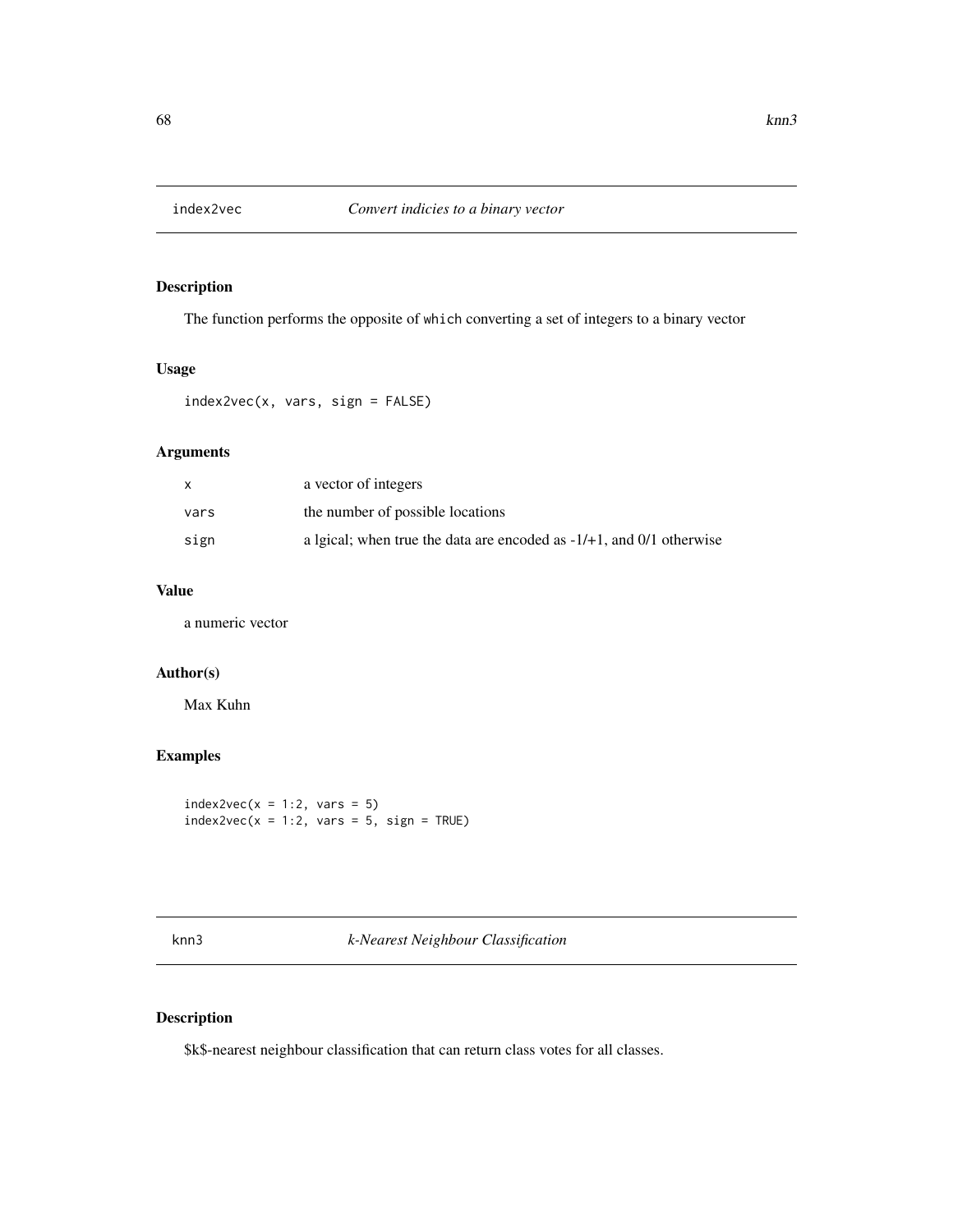### $kmn3$  69

# Usage

```
knn3(x, \ldots)## S3 method for class 'formula'
knn3(formula, data, subset, na.action, k = 5, ...)
## S3 method for class 'data.frame'
kmn3(x, y, k = 5, ...)## S3 method for class 'matrix'
kmn3(x, y, k = 5, ...)## S3 method for class 'knn3'
print(x, \ldots)
```
knn3Train(train, test, cl,  $k = 1$ ,  $l = 0$ , prob = TRUE, use.all = TRUE)

## Arguments

| X         | a matrix of training set predictors                                                                                                                                                                |
|-----------|----------------------------------------------------------------------------------------------------------------------------------------------------------------------------------------------------|
| $\ddots$  | additional parameters to pass to knn3Train. However, passing prob = FALSE<br>will be over-ridden.                                                                                                  |
| formula   | a formula of the form $\ln s \sim$ rhs where $\ln s$ is the response variable and rhs a<br>set of predictors.                                                                                      |
| data      | optional data frame containing the variables in the model formula.                                                                                                                                 |
| subset    | optional vector specifying a subset of observations to be used.                                                                                                                                    |
| na.action | function which indicates what should happen when the data contain NAs.                                                                                                                             |
| k         | number of neighbours considered.                                                                                                                                                                   |
| y         | a factor vector of training set classes                                                                                                                                                            |
| train     | matrix or data frame of training set cases.                                                                                                                                                        |
| test      | matrix or data frame of test set cases. A vector will be interpreted as a row<br>vector for a single case.                                                                                         |
| cl        | factor of true classifications of training set                                                                                                                                                     |
| 1         | minimum vote for definite decision, otherwise doubt. (More precisely, less than<br>k-1 dissenting votes are allowed, even if k is increased by ties.)                                              |
| prob      | If this is true, the proportion of the votes for each class are returned as attribute<br>prob.                                                                                                     |
| use.all   | controls handling of ties. If true, all distances equal to the kth largest are in-<br>cluded. If false, a random selection of distances equal to the kth is chosen to use<br>exactly k neighbours. |

# Details

knn3 is essentially the same code as [ipredknn](#page-0-0) and [knn](#page-0-0)3Train is a copy of knn. The underlying C code from the class package has been modified to return the vote percentages for each class (previously the percentage for the winning class was returned).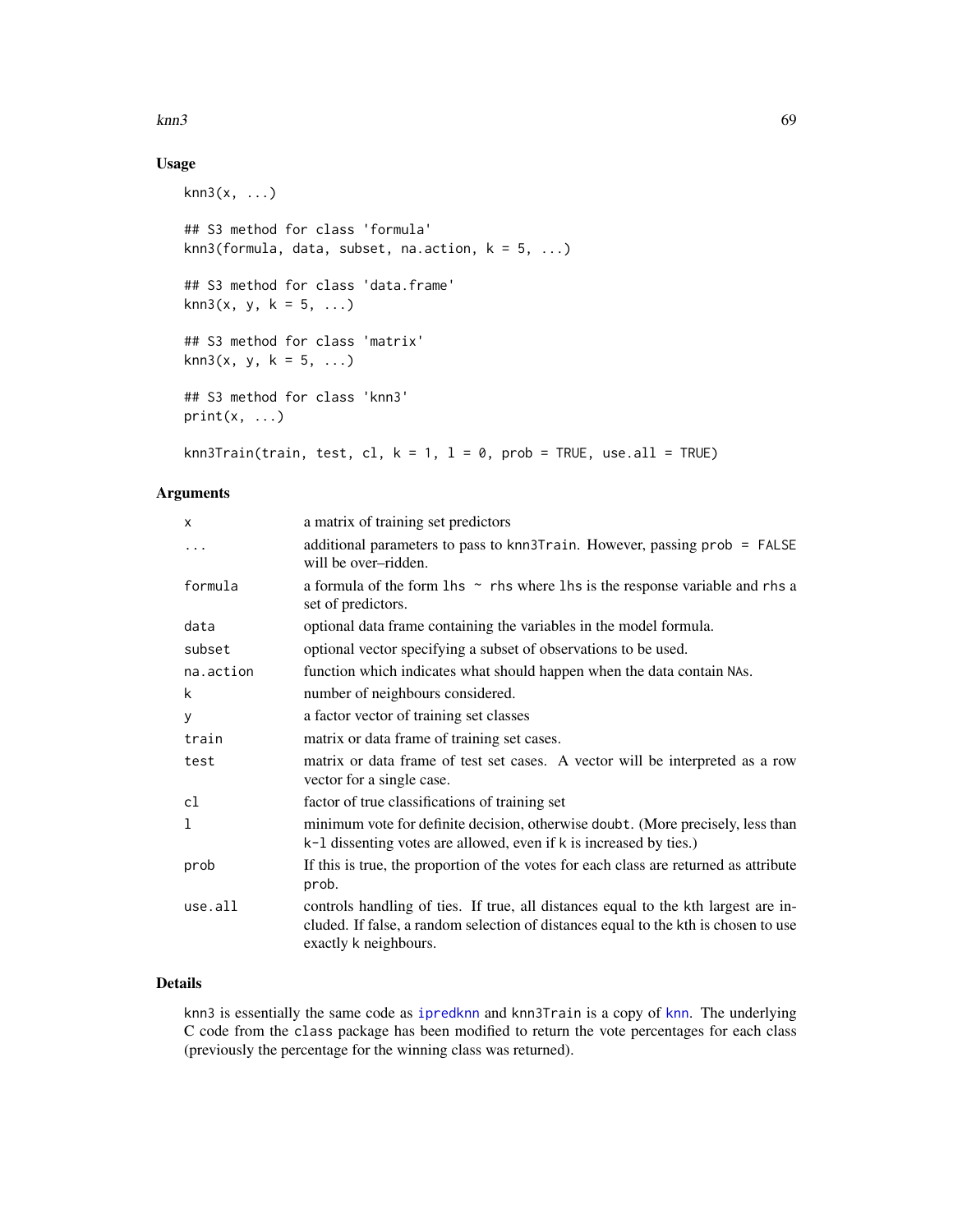70 knnreg

## Value

An object of class knn3. See [predict.knn3](#page-109-0).

### Author(s)

[knn](#page-0-0) by W. N. Venables and B. D. Ripley and [ipredknn](#page-0-0) by Torsten.Hothorn <Torsten.Hothorn@rzmail.unierlangen.de>, modifications by Max Kuhn and Andre Williams

## Examples

```
irisFit1 <- knn3(Species ~ ., iris)
irisFit2 <- knn3(as.matrix(iris[, -5]), iris[,5])
data(iris3)
train <- rbind(iris3[1:25,,1], iris3[1:25,,2], iris3[1:25,,3])
test <- rbind(iris3[26:50,,1], iris3[26:50,,2], iris3[26:50,,3])
cl <- factor(c(rep("s",25), rep("c",25), rep("v",25)))
knn3Train(train, test, cl, k = 5, prob = TRUE)
```
knnreg *k-Nearest Neighbour Regression*

### Description

\$k\$-nearest neighbour regression that can return the average value for the neighbours.

## Usage

```
knnreg(x, \ldots)## Default S3 method:
knnreg(x, ...)
## S3 method for class 'formula'
knnreg(formula, data, subset, na.action, k = 5, ...)
## S3 method for class 'matrix'
knnreg(x, y, k = 5, ...)
## S3 method for class 'data.frame'
knnreg(x, y, k = 5, ...)
## S3 method for class 'knnreg'
print(x, \ldots)knnregTrain(train, test, y, k = 5, use.all = TRUE)
```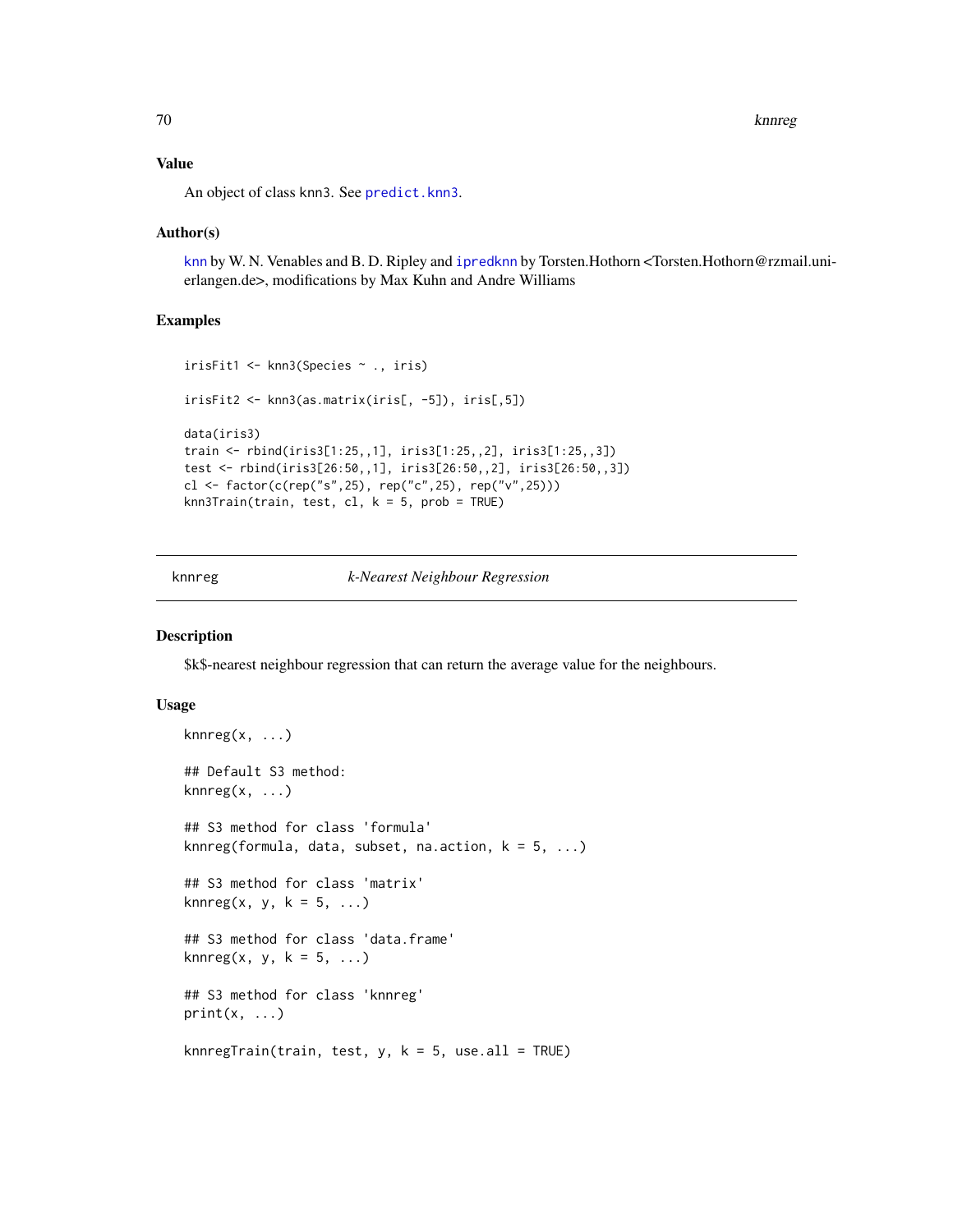### knnreg til 1992 og større at den en større at de større at de større at de større at 1992 og større at 1993 og

## Arguments

| $\mathsf{x}$ | a matrix or data frame of training set predictors.                                                                                                                                                 |
|--------------|----------------------------------------------------------------------------------------------------------------------------------------------------------------------------------------------------|
| .            | additional parameters to pass to knnregTrain.                                                                                                                                                      |
| formula      | a formula of the form $\ln s \sim$ rhs where $\ln s$ is the response variable and rhs a<br>set of predictors.                                                                                      |
| data         | optional data frame containing the variables in the model formula.                                                                                                                                 |
| subset       | optional vector specifying a subset of observations to be used.                                                                                                                                    |
| na.action    | function which indicates what should happen when the data contain NAs.                                                                                                                             |
| k            | number of neighbours considered.                                                                                                                                                                   |
| У            | a numeric vector of outcomes.                                                                                                                                                                      |
| train        | matrix or data frame of training set cases.                                                                                                                                                        |
| test         | matrix or data frame of test set cases. A vector will be interpreted as a row<br>vector for a single case.                                                                                         |
| use.all      | controls handling of ties. If true, all distances equal to the kth largest are in-<br>cluded. If false, a random selection of distances equal to the kth is chosen to use<br>exactly k neighbours. |

# Details

knnreg is similar to [ipredknn](#page-0-0) and [knn](#page-0-0)regTrain is a modification of knn. The underlying C code from the class package has been modified to return average outcome.

### Value

An object of class knnreg. See [predict.knnreg](#page-110-0).

## Author(s)

[knn](#page-0-0) by W. N. Venables and B. D. Ripley and [ipredknn](#page-0-0) by Torsten.Hothorn <Torsten.Hothorn@rzmail.unierlangen.de>, modifications by Max Kuhn and Chris Keefer

# Examples

data(BloodBrain)

inTrain <- createDataPartition(logBBB, p = .8)[[1]]

```
trainX <- bbbDescr[inTrain,]
trainY <- logBBB[inTrain]
```
testX <- bbbDescr[-inTrain,] testY <- logBBB[-inTrain]

fit <- knnreg(trainX, trainY, k = 3)

```
plot(testY, predict(fit, testX))
```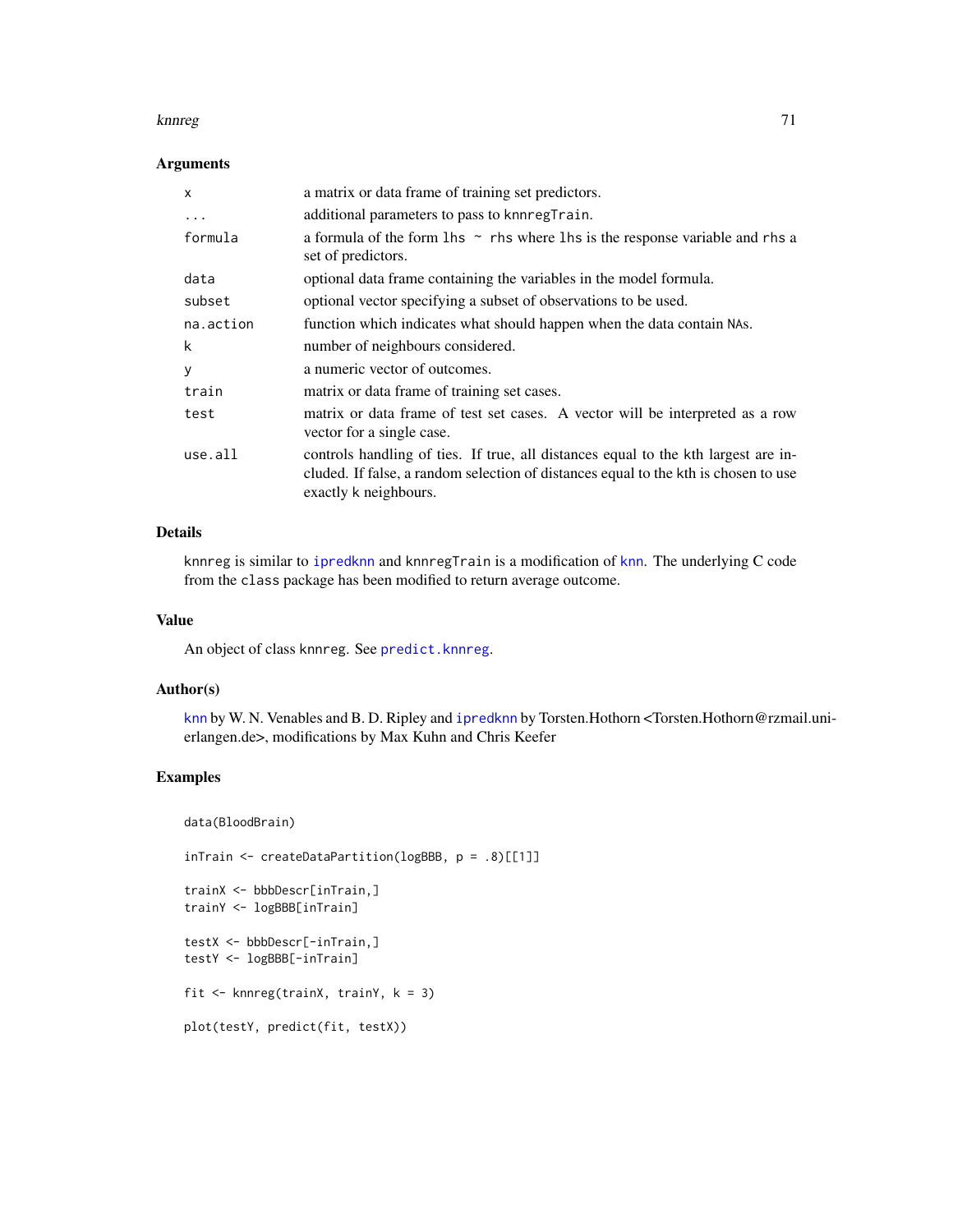learing\_curve\_dat *Create Data to Plot a Learning Curve*

#### Description

For a given model, this function fits several versions on different sizes of the total training set and returns the results

# Usage

```
learing_curve_dat(dat, outcome = NULL, proportion = (1:10)/10,
  test\_prop = 0, verbose = TRUE, ...)
```
### Arguments

| dat        | the training data                                                                                  |
|------------|----------------------------------------------------------------------------------------------------|
| outcome    | a character string identifying the outcome column name                                             |
| proportion | the incremental proportions of the training set that are used to fit the model                     |
| test_prop  | an optional proportion of the data to be used to measure performance.                              |
| verbose    | a logical to print logs to the screen as models are fit                                            |
| $\ddots$ . | options to pass to train to specify the model. These should not include x, y,<br>formula, or data. |

# Details

This function creates a data set that can be used to plot how well the model performs over different sized versions of the training set. For each data set size, the performance metrics are determined and saved. If  $test\_prop == 0$ , the apparent measure of performance (i.e. re-predicting the training set) and the resampled estimate of performance are available. Otherwise, the test set results are also added.

If the model being fit has tuning parameters, the results are based on the optimal settings determined by [train](#page-153-0).

#### Value

a data frame with columns for each performance metric calculated by [train](#page-153-0) as well as columns:

|      | Training Size the number of data points used in the current model fit                                               |
|------|---------------------------------------------------------------------------------------------------------------------|
| Data | which data were used to calculate performance. Values are "Resampling", "Train-<br>ing", and (optionally) "Testing" |

In the results, each data set size will have one row for the apparent error rate, one row for the test set results (if used) and as many rows as resamples (e.g. 10 rows if 10-fold CV is used).

### Author(s)

Max Kuhn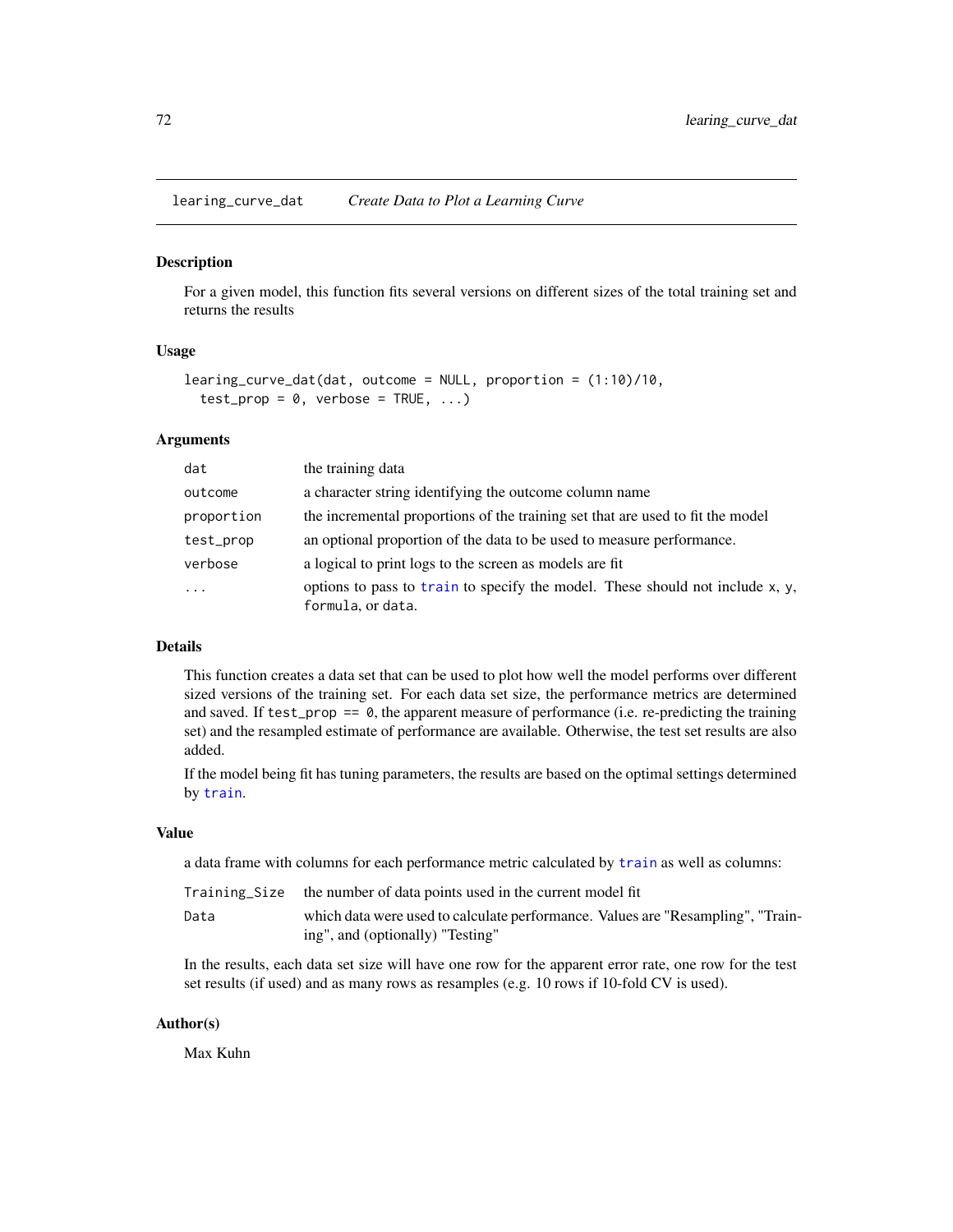$\frac{1}{10}$  lift  $\frac{1}{2}$  and  $\frac{1}{2}$  and  $\frac{1}{2}$  and  $\frac{1}{2}$  and  $\frac{1}{2}$  and  $\frac{1}{2}$  and  $\frac{1}{2}$  and  $\frac{1}{2}$  and  $\frac{1}{2}$  and  $\frac{1}{2}$  and  $\frac{1}{2}$  and  $\frac{1}{2}$  and  $\frac{1}{2}$  and  $\frac{1}{2}$  and  $\frac{1}{2}$ 

## See Also

[train](#page-153-0)

## Examples

```
## Not run:
set.seed(1412)
class_dat <- twoClassSim(1000)
set.seed(29510)
lda_data <- learing_curve_dat(dat = class_dat,
                              outcome = "Class",
                              test\_prop = 1/4,
                              ## `train` arguments:
                              method = "lda",metric = "ROC",
                              trControl = trainControl(classProbs = TRUE,
                                                     summaryFunction = twoClassSummary))
ggplot(lda_data, aes(x = Training_size, y = ROC, color = Data)) +geom_smooth(method = loess, span = .8) +
  theme_bw()
```
## End(Not run)

<span id="page-72-0"></span>lift *Lift Plot*

### Description

For classification models, this function creates a 'lift plot' that describes how well a model ranks samples for one class

#### Usage

```
lift(x, \ldots)## Default S3 method:
lift(x, \ldots)## S3 method for class 'formula'
lift(x, data = NULL, class = NULL, subset = TRUE,lattice. options = NULL, cuts = NULL, labels = NULL, ...)
## S3 method for class 'lift'
```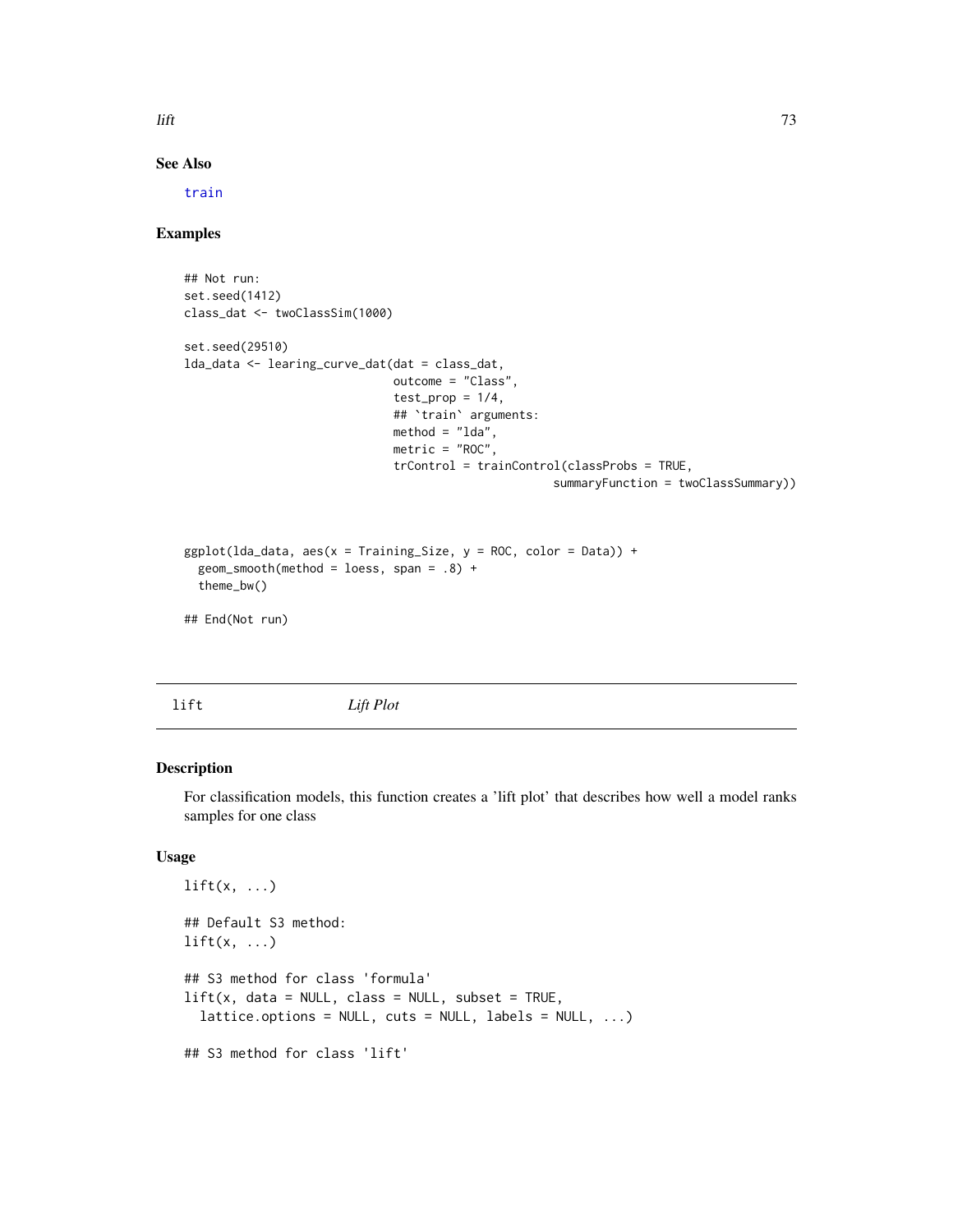```
print(x, \ldots)## S3 method for class 'lift'
xyplot(x, data = NULL, plot = "gain", values = NULL, ...)## S3 method for class 'lift'
ggplot(data = NULL, mapping = NULL, plot = "gain",
  values = NULL, ..., environment = NULL)
```
# Arguments

| x                    | a lattice formula (see xyplot for syntax) where the left-hand side of the for-<br>mula is a factor class variable of the observed outcome and the right-hand side<br>specifies one or model columns corresponding to a numeric ranking variable for<br>a model (e.g. class probabilities). The classification variable should have two<br>levels.                                                                                                                                                                               |
|----------------------|---------------------------------------------------------------------------------------------------------------------------------------------------------------------------------------------------------------------------------------------------------------------------------------------------------------------------------------------------------------------------------------------------------------------------------------------------------------------------------------------------------------------------------|
| $\ddots$             | options to pass through to xyplot or the panel function (not used in lift. formula).                                                                                                                                                                                                                                                                                                                                                                                                                                            |
| data                 | For lift.formula, a data frame (or more precisely, anything that is a valid<br>envir argument in eval, e.g., a list or an environment) containing values for<br>any variables in the formula, as well as groups and subset if applicable. If<br>not found in data, or if data is unspecified, the variables are looked for in the<br>environment of the formula. This argument is not used for xyplot.lift or<br>ggplot.lift.                                                                                                   |
| class                | a character string for the class of interest                                                                                                                                                                                                                                                                                                                                                                                                                                                                                    |
| subset               | An expression that evaluates to a logical or integer indexing vector. It is evalu-<br>ated in data. Only the resulting rows of data are used for the plot.                                                                                                                                                                                                                                                                                                                                                                      |
| lattice.options      |                                                                                                                                                                                                                                                                                                                                                                                                                                                                                                                                 |
|                      | A list that could be supplied to lattice.options                                                                                                                                                                                                                                                                                                                                                                                                                                                                                |
| cuts                 | If a single value is given, a sequence of values between 0 and 1 are created with<br>length cuts. If a vector, these values are used as the cuts. If NULL, each unique<br>value of the model prediction is used. This is helpful when the data set is large.                                                                                                                                                                                                                                                                    |
| labels               | A named list of labels for keys. The list should have an element for each term<br>on the right-hand side of the formula and the names should match the names of<br>the models.                                                                                                                                                                                                                                                                                                                                                  |
| plot                 | Either "gain" (the default) or "lift". The former plots the number of samples<br>called events versus the event rate while the latter shows the event cut-off versus<br>the lift statistic.                                                                                                                                                                                                                                                                                                                                     |
| values               | A vector of numbers between 0 and 100 specifying reference values for the<br>percentage of samples found (i.e. the y-axis). Corresponding points on the x-<br>axis are found via interpolation and line segments are shown to indicate how<br>many samples must be tested before these percentages are found. The lines<br>use either the plot. line or superpose. line component of the current lattice<br>theme to draw the lines (depending on whether groups were used. These values<br>are only used when type $=$ "gain". |
| mapping, environment |                                                                                                                                                                                                                                                                                                                                                                                                                                                                                                                                 |
|                      | Not used (required for ggplot consistency).                                                                                                                                                                                                                                                                                                                                                                                                                                                                                     |

74 lift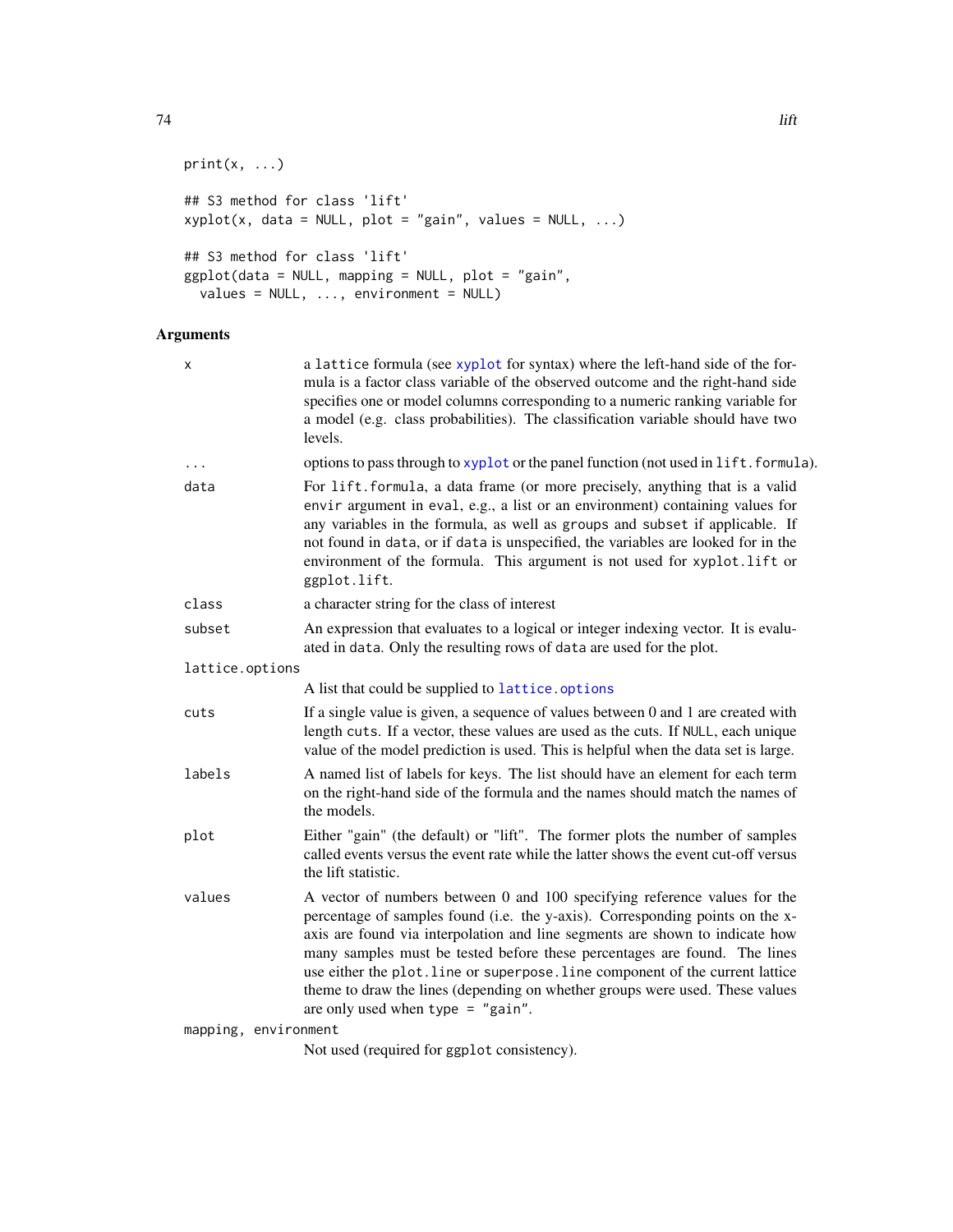lift.formula is used to process the data and xyplot.lift is used to create the plot.

To construct data for the the lift and gain plots, the following steps are used for each model:

- 1. The data are ordered by the numeric model prediction used on the right-hand side of the model formula
- 2. Each unique value of the score is treated as a cut point
- 3. The number of samples with true results equal to class are determined
- 4. The lift is calculated as the ratio of the percentage of samples in each split corresponding to class over the same percentage in the entire data set

lift with plot = "gain" produces a plot of the cumulative lift values by the percentage of samples evaluated while plot = "lift" shows the cut point value versus the lift statistic.

This implementation uses the lattice function [xyplot](#page-0-0), so plot elements can be changed via panel functions, [trellis.par.set](#page-0-0) or other means. lift uses the panel function [panel.lift2](#page-90-0) by default, but it can be changes using [update.trellis](#page-0-0) (see the examples in [panel.lift2](#page-90-0)).

The following elements are set by default in the plot but can be changed by passing new values into xyplot.lift: xlab = "% Samples Tested", ylab = "% Samples Found", type = "S", ylim =  $extendrange(c(0, 100))$  and  $xlim = extendrange(c(0, 100)).$ 

#### Value

lift.formula returns a list with elements:

| data      | the data used for plotting           |
|-----------|--------------------------------------|
| cuts      | the number of cuts                   |
| class     | the event class                      |
| probNames | the names of the model probabilities |
| pct       | the baseline event rate              |

xyplot.lift returns a lattice object

#### Author(s)

Max Kuhn, some lattice code and documentation by Deepayan Sarkar

## See Also

[xyplot](#page-0-0), [trellis.par.set](#page-0-0)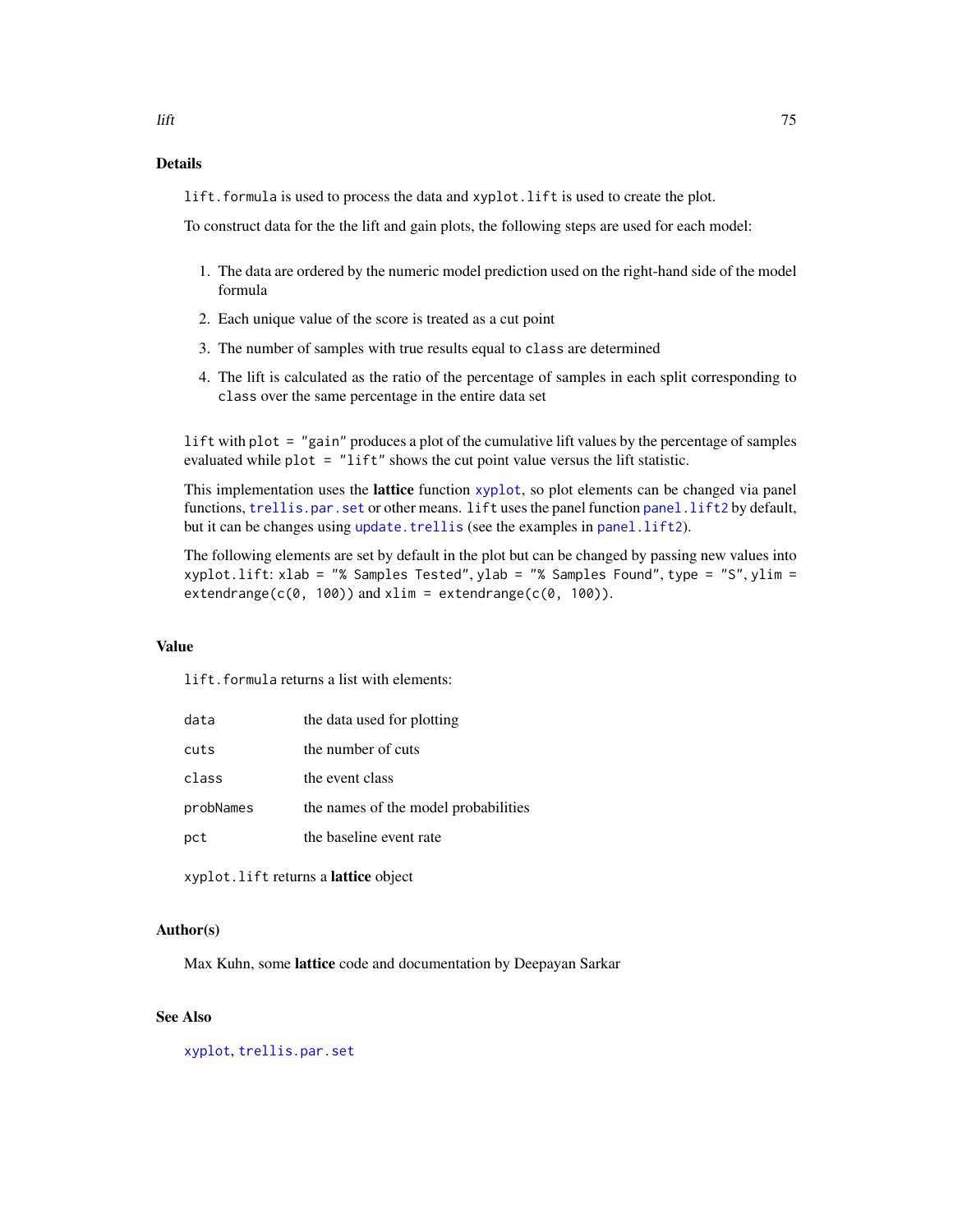# Examples

```
set.seed(1)
simulated <- data.frame(obs = factor(rep(letters[1:2], each = 100)),
                        perfect = sort(runif(200), decreasing = TRUE),
                        random = runif(200)lift1 <- lift(obs ~ random, data = simulated)
lift1
xyplot(lift1)
lift2 \leftarrow lift(obs \sim random + perfect, data = simulated)
lift2
xyplot(lift2, auto.key = list(columns = 2))
xyplot(lift2, auto.key = list(columes = 2), value = c(10, 30))xyplot(lift2, plot = "lift", auto.key = list(columns = 2))
```
maxDissim *Maximum Dissimilarity Sampling*

## Description

Functions to create a sub-sample by maximizing the dissimilarity between new samples and the existing subset.

#### Usage

```
maxDissim(a, b, n = 2, obj = minDiss, useNames = FALSE, randomFrac = 1,verbose = FALSE, ...)
```
minDiss(u)

sumDiss(u)

#### Arguments

| a          | a matrix or data frame of samples to start                                                 |
|------------|--------------------------------------------------------------------------------------------|
| b          | a matrix or data frame of samples to sample from                                           |
| n          | the size of the sub-sample                                                                 |
| obi        | an objective function to measure overall dissimilarity                                     |
| useNames   | a logical: should the function return the row names (as opposed ot the row index)          |
| randomFrac | a number in $(0, 1]$ that can be used to sub-sample from the remaining candidate<br>values |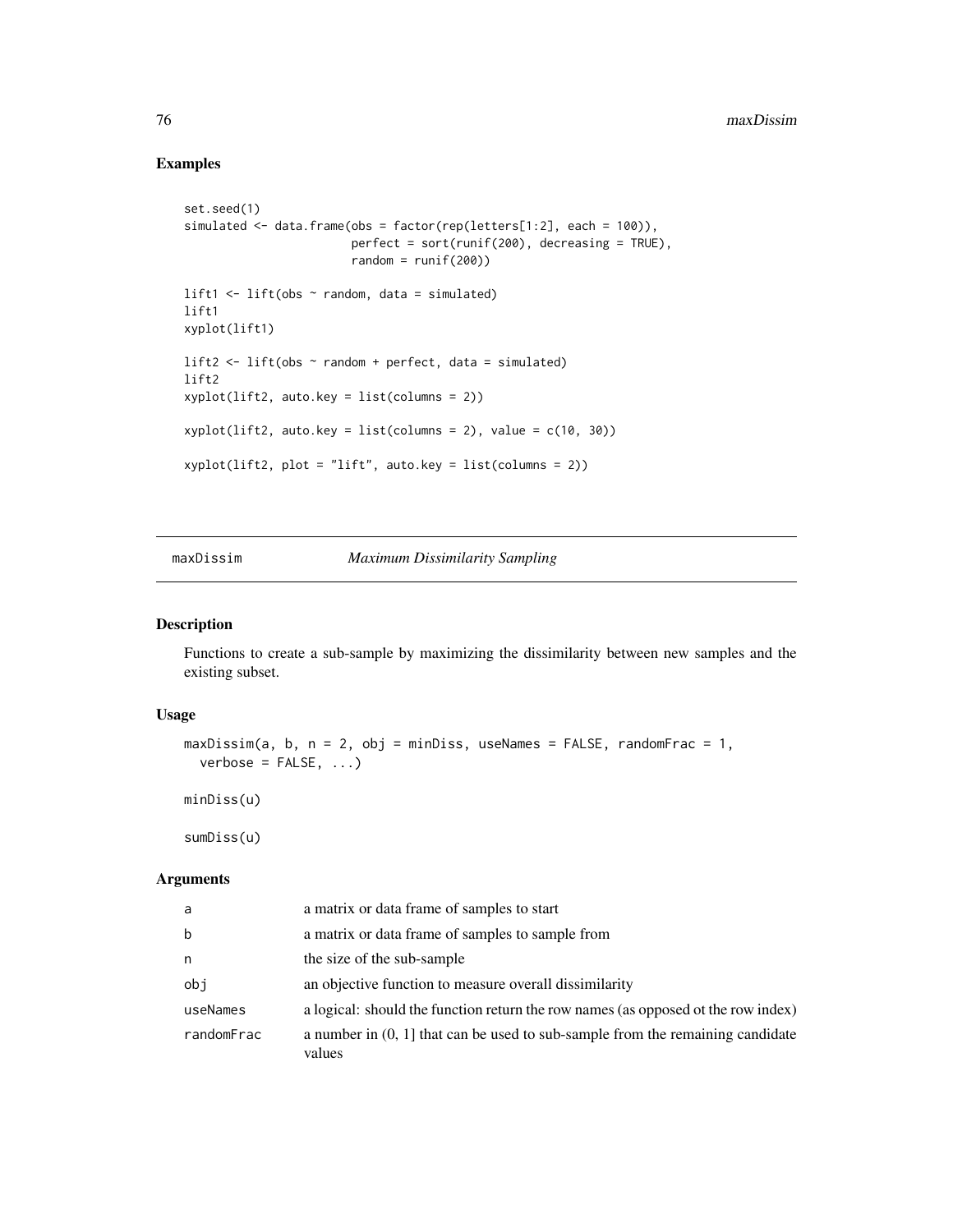#### maxDissim 77

| verbose                 | a logical; should each step be printed? |
|-------------------------|-----------------------------------------|
| $\cdot$ $\cdot$ $\cdot$ | optional arguments to pass to dist      |
| u                       | a vector of dissimilarities             |

## Details

Given an initial set of m samples and a larger pool of n samples, this function iteratively adds points to the smaller set by finding with of the n samples is most dissimilar to the initial set. The argument obj measures the overall dissimilarity between the initial set and a candidate point. For example, maximizing the minimum or the sum of the m dissimilarities are two common approaches.

This algorithm tends to select points on the edge of the data mainstream and will reliably select outliers. To select more samples towards the interior of the data set, set randomFrac to be small (see the examples below).

## Value

a vector of integers or row names (depending on useNames) corresponding to the rows of b that comprise the sub-sample.

### Author(s)

Max Kuhn <max.kuhn@pfizer.com>

#### References

Willett, P. (1999), "Dissimilarity-Based Algorithms for Selecting Structurally Diverse Sets of Compounds," *Journal of Computational Biology*, 6, 447-457.

#### See Also

[dist](#page-0-0)

```
example \leq function(pct = 1, obj = minDiss, ...)
{
 tmp \leftarrow matrix(rnorm(200 \times 2), nrow = 200)## start with 15 data points
 start <- sample(1:dim(tmp)[1], 15)
 base <- tmp[start,]
 pool <- tmp[-start,]
 ## select 9 for addition
 newSamp <- maxDissim(
                        base, pool,
                        n = 9,
                        randomFrac = pct, obj = obj, ...)
```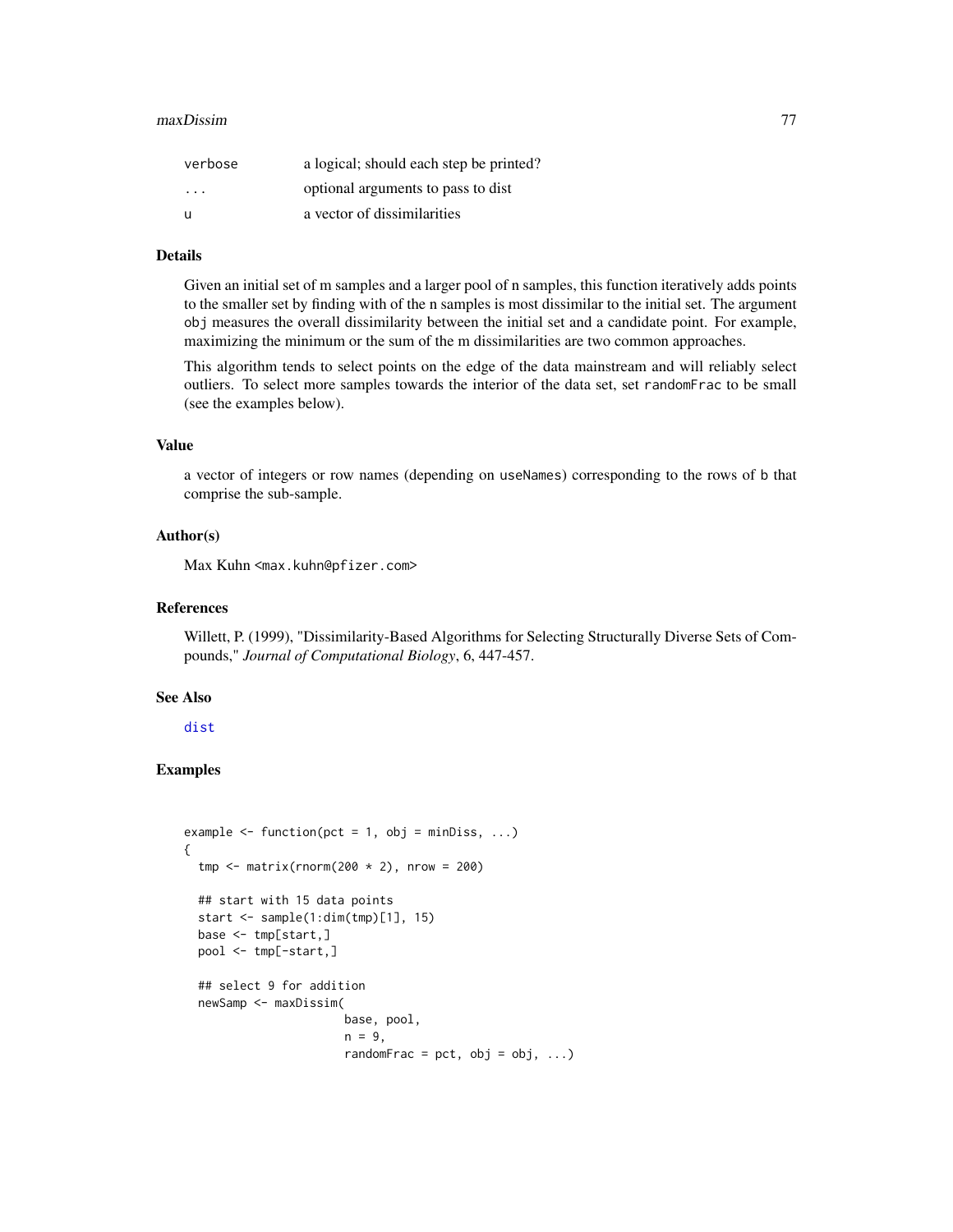```
allSamp <- c(start, newSamp)
 plot(
       tmp[-newSamp,],
       xlim = extendrange(tmp[,1]), ylim = extendrange(tmp[,2]),
       col = "darkgrey",
       xlab = "variable 1", ylab = "variable 2")
 points(base, pch = 16, cex = .7)
 for(i in seq(along = newSamp))
    points(
           pool[newSamp[i],1],
           pool[newSamp[i],2],
           pch = paste(i), col = "darkred")}
par(mfrow=c(2,2))
set.seed(414)
example(1, minDiss)
title("No Random Sampling, Min Score")
set.seed(414)
example(.1, minDiss)
title("10 Pct Random Sampling, Min Score")
set.seed(414)
example(1, sumDiss)
title("No Random Sampling, Sum Score")
set.seed(414)
example(.1, sumDiss)
title("10 Pct Random Sampling, Sum Score")
```
mdrr *Multidrug Resistance Reversal (MDRR) Agent Data*

#### Description

Svetnik et al. (2003) describe these data: "Bakken and Jurs studied a set of compounds originally discussed by Klopman et al., who were interested in multidrug resistance reversal (MDRR) agents. The original response variable is a ratio measuring the ability of a compound to reverse a leukemia cell's resistance to adriamycin. However, the problem was treated as a classification problem, and compounds with the ratio  $>4.2$  were considered active, and those with the ratio  $\leq 2.0$  were considered inactive. Compounds with the ratio between these two cutoffs were called moderate and removed from the data for twoclass classification, leaving a set of 528 compounds (298 actives and 230 inactives). (Various other arrangements of these data were examined by Bakken and Jurs, but we will focus on this particular one.) We did not have access to the original descriptors, but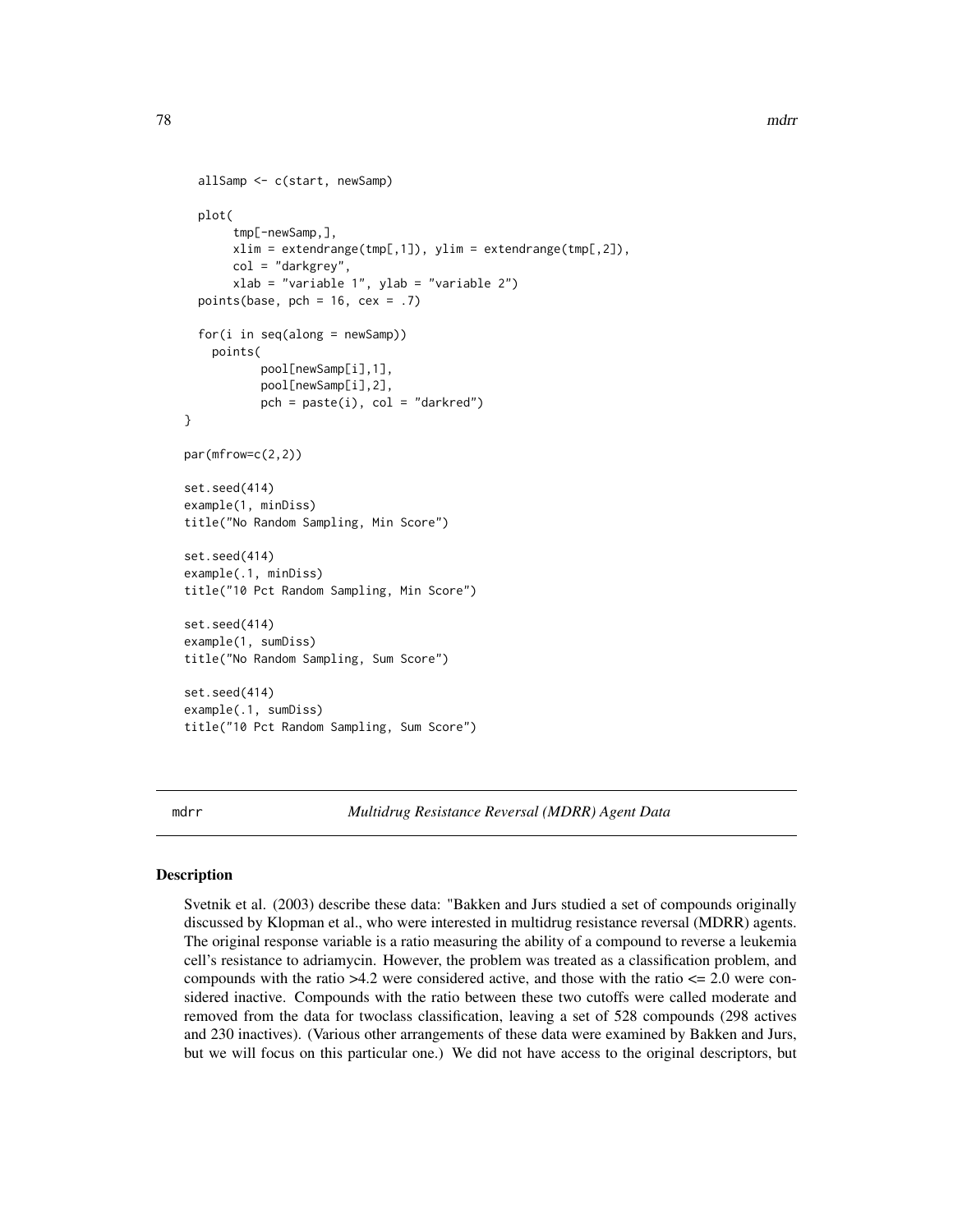# modelLookup 79

we generated a set of 342 descriptors of three different types that should be similar to the original descriptors, using the DRAGON software."

### Details

The data and R code are in the Supplemental Data file for the article.

## Value

| mdrrDescr | the descriptors                                  |
|-----------|--------------------------------------------------|
| mdrrClass | the categorical outcome ("Active" or "Inactive") |

### Source

Svetnik, V., Liaw, A., Tong, C., Culberson, J. C., Sheridan, R. P. Feuston, B. P (2003). Random Forest: A Classification and Regression Tool for Compound Classification and QSAR Modeling, *Journal of Chemical Information and Computer Sciences*, Vol. 43, pg. 1947-1958.

modelLookup *Tools for Models Available in* train

# Description

These function show information about models and packages that are accessible via [train](#page-153-0)

# Usage

```
modelLookup(model = NULL)
```
checkInstall(pkg)

getModelInfo(model = NULL, regex = TRUE, ...)

### Arguments

| model | a character string associated with the method argument of train. If no value is<br>passed, all models are returned. For getModelInfo, regular expressions can be<br>used. |  |
|-------|---------------------------------------------------------------------------------------------------------------------------------------------------------------------------|--|
| pkg   | a character string of package names.                                                                                                                                      |  |
| regex | a logical: should a regular expressions be used? If FALSE, a simple match is<br>conducted against the whole name of the model.                                            |  |
|       | options to pass to grep1                                                                                                                                                  |  |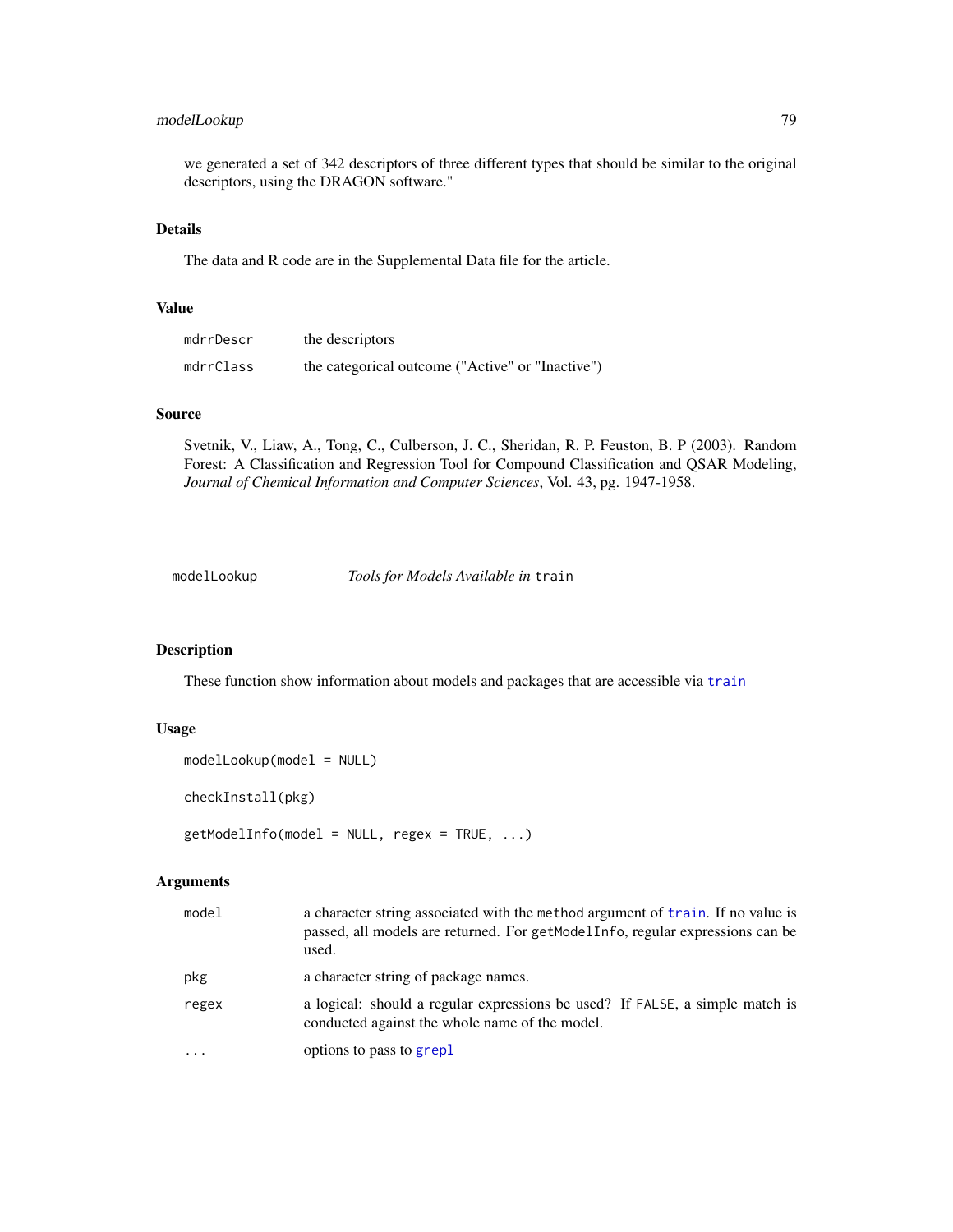## Details

modelLookup is good for getting information related to the tuning parameters for a model. getModelInfo will return all the functions and metadata associated with a model. Both of these functions will only search within the models bundled in this package.

checkInstall will check to see if packages are installed. If they are not and the session is interactive, an option is given to install the packages using install. packages using that functions default arguments (the missing packages are listed if you would like to install them with other options). If the session is not interactive, an error is thrown.

#### Value

modelLookup produces a data frame with columns

| model                           | a character string for the model code                                                       |
|---------------------------------|---------------------------------------------------------------------------------------------|
| parameter                       | the tuning parameter name                                                                   |
| label                           | a tuning parameter label (used in plots)                                                    |
| forReg                          | a logical; can the model be used for regression?                                            |
| forClass                        | a logical; can the model be used for classification?                                        |
| probModel                       | a logical; does the model produce class probabilities?                                      |
|                                 | getModelInfo returns a list containing one or more lists of the standard model information. |
| checkInstall returns not value. |                                                                                             |

# Note

The column seq is no longer included in the output of modelLookup.

## Author(s)

Max Kuhn

# See Also

[train](#page-153-0), [install.packages](#page-0-0), [grepl](#page-0-0)

## Examples

```
## Not run:
modelLookup()
modelLookup("gbm")
getModelInfo("pls")
getModelInfo("^pls")
getModelInfo("pls", regex = FALSE)
```
checkInstall(getModelInfo("pls")\$library)

## End(Not run)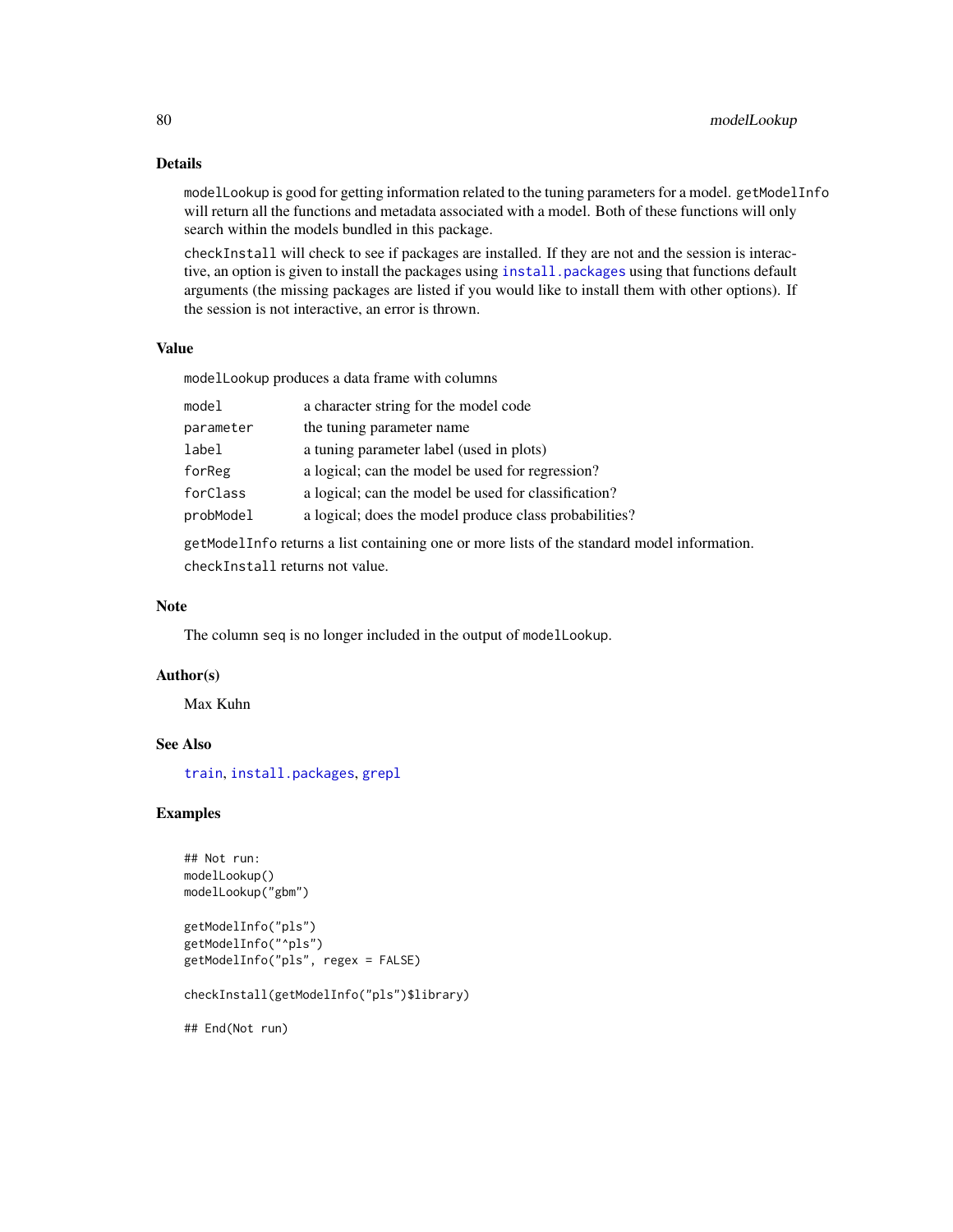#### Description

nearZeroVar diagnoses predictors that have one unique value (i.e. are zero variance predictors) or predictors that are have both of the following characteristics: they have very few unique values relative to the number of samples and the ratio of the frequency of the most common value to the frequency of the second most common value is large. checkConditionalX looks at the distribution of the columns of x conditioned on the levels of y and identifies columns of x that are sparse within groups of y.

#### Usage

```
nearZeroVar(x, freqCut = 95/5, uniqueCut = 10, saveMetrics = FALSE,
 names = FALSE, foreach = FALSE, allowParallel = TRUE)
```

```
checkConditionalX(x, y)
```
checkResamples(index, x, y)

## Arguments

| $\mathsf{x}$  | a numeric vector or matrix, or a data frame with all numeric data                                                                                                        |
|---------------|--------------------------------------------------------------------------------------------------------------------------------------------------------------------------|
| freqCut       | the cutoff for the ratio of the most common value to the second most common<br>value                                                                                     |
| uniqueCut     | the cutoff for the percentage of distinct values out of the number of total samples                                                                                      |
| saveMetrics   | a logical. If false, the positions of the zero- or near-zero predictors is returned.<br>If true, a data frame with predictor information is returned.                    |
| names         | a logical. If false, column indexes are returned. If true, column names are<br>returned.                                                                                 |
| foreach       | should the <b>foreach</b> package be used for the computations? If TRUE, less memory<br>should be used.                                                                  |
| allowParallel | should the parallel processing via the <b>foreach</b> package be used for the computa-<br>tions? If TRUE, more memory will be used but execution time should be shorter. |
| У             | a factor vector with at least two levels                                                                                                                                 |
| index         | a list. Each element corresponds to the training set samples in x for a given<br>resample                                                                                |

## Details

For example, an example of near zero variance predictor is one that, for 1000 samples, has two distinct values and 999 of them are a single value.

To be flagged, first the frequency of the most prevalent value over the second most frequent value (called the "frequency ratio") must be above freqCut. Secondly, the "percent of unique values," the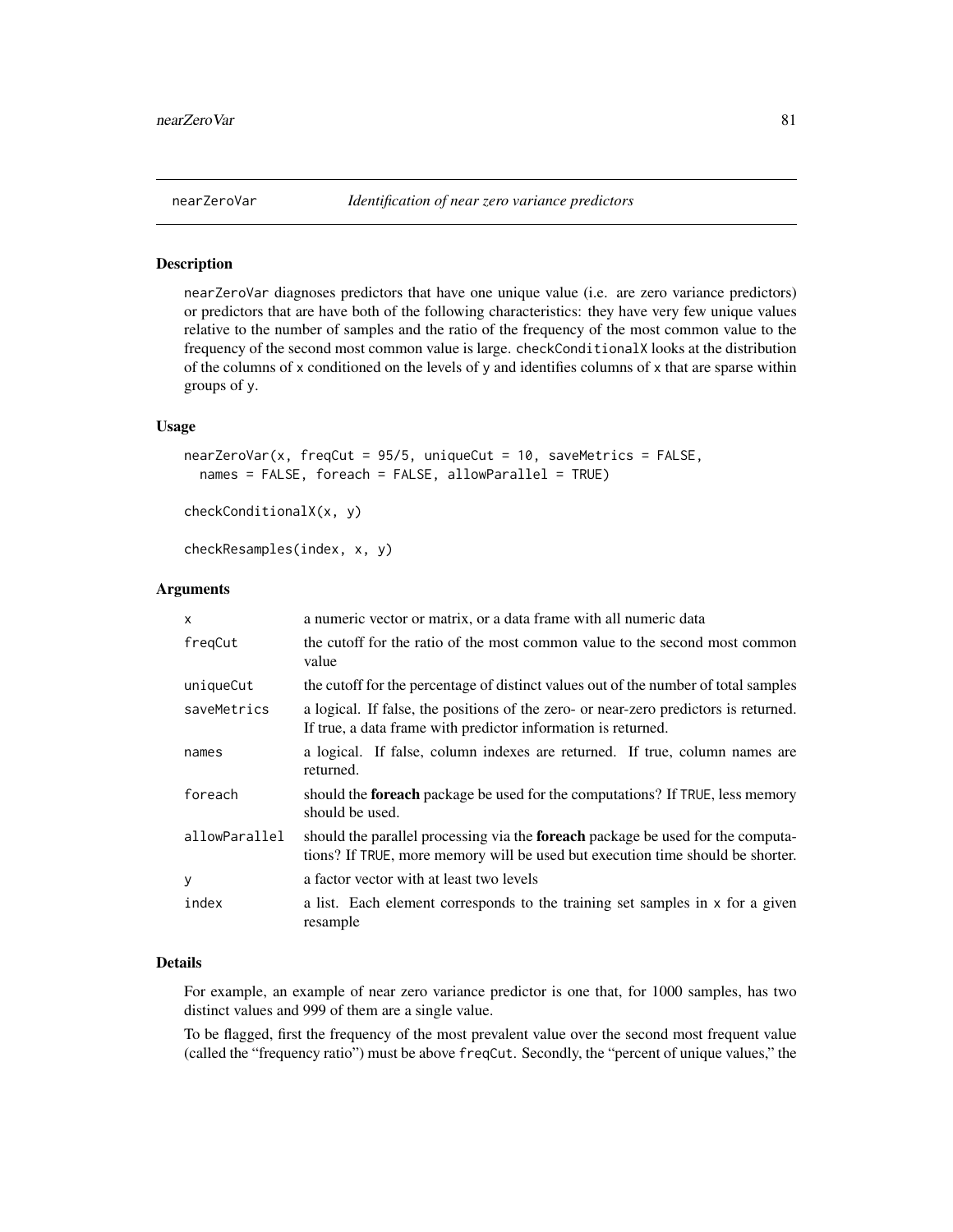number of unique values divided by the total number of samples (times 100), must also be below uniqueCut.

In the above example, the frequency ratio is 999 and the unique value percentage is 0.0001.

Checking the conditional distribution of x may be needed for some models, such as naive Bayes where the conditional distributions should have at least one data point within a class. nzv is the original version of the function.

## Value

For nearZeroVar: if saveMetrics = FALSE, a vector of integers corresponding to the column positions of the problematic predictors. If saveMetrics = TRUE, a data frame with columns:

| fregRatio     | the ratio of frequencies for the most common value over the second most com-<br>mon value |
|---------------|-------------------------------------------------------------------------------------------|
| percentUnique | the percentage of unique data points out of the total number of data points               |
| zeroVar       | a vector of logicals for whether the predictor has only one distinct value                |
| nzv           | a vector of logicals for whether the predictor is a near zero variance predictor          |

For checkResamples or checkConditionalX, a vector of column indicators for predictors with empty conditional distributions in at least one class of y.

#### Author(s)

Max Kuhn, with speed improvements to nearZeroVar by Allan Engelhardt

```
nearZeroVar(iris[, -5], saveMetrics = TRUE)
data(BloodBrain)
nearZeroVar(bbbDescr)
nearZeroVar(bbbDescr, names = TRUE)
set.seed(1)
classes <- factor(rep(letters[1:3], each = 30))
x \le - data.frame(x1 = rep(c(0, 1), 45),
                x2 = c(\text{rep}(0, 10), \text{rep}(1, 80)))lapply(x, table, y = classes)checkConditionalX(x, classes)
folds \leq createFolds(classes, k = 3, returnTrain = TRUE)
x $x3 \le -x $x1x$x3[folds[[1]]] <- 0
checkResamples(folds, x, classes)
```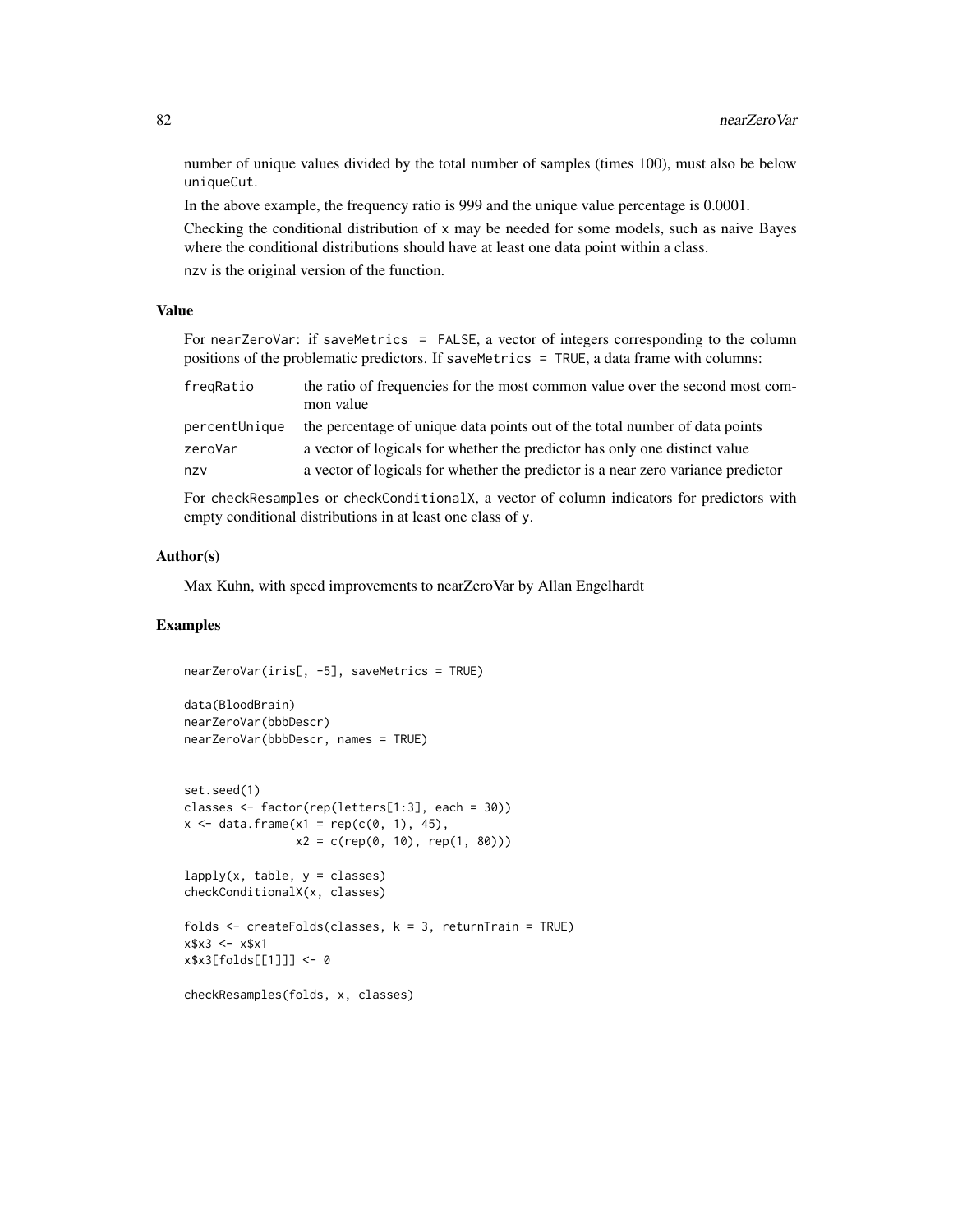### Description

These functions calculate the sensitivity, specificity or predictive values of a measurement system compared to a reference results (the truth or a gold standard). The measurement and "truth" data must have the same two possible outcomes and one of the outcomes must be thought of as a "positive" results.

### Usage

```
negPredValue(data, ...)
## Default S3 method:
negPredValue(data, reference,
 negative = levels(reference)[2], prevalence = NULL, ...)
## S3 method for class 'table'
negPredValue(data, negative = rownames(data)[-1],
 prevalence = NULL, ...## S3 method for class 'matrix'
negPredValue(data, negative = rownames(data)[-1],
 prevalence = NULL, ...posPredValue(data, ...)
## Default S3 method:
posPredValue(data, reference,
 positive = levels(reference)[1], prevalence = NULL, ...)## S3 method for class 'table'
posPredValue(data, positive = rownames(data)[1],
 prevalence = NULL, ...## S3 method for class 'matrix'
posPredValue(data, positive = rownames(data)[1],
 prevalence = NULL, ...sensitivity(data, ...)
## Default S3 method:
sensitivity(data, reference,
 positive = levels(reference)[1], na.rm = TRUE, ...)
## S3 method for class 'table'
```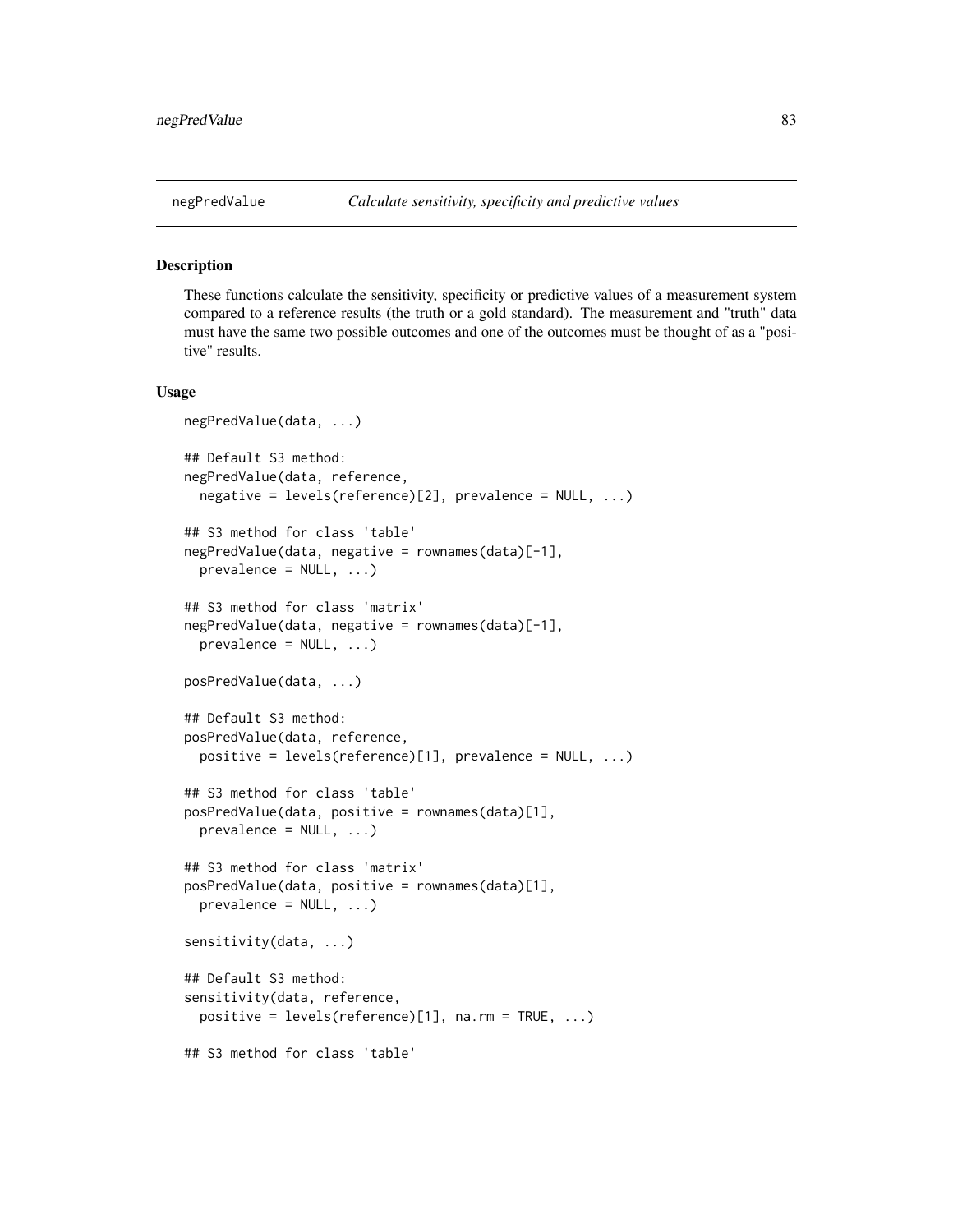```
sensitivity(data, positive = rownames(data)[1], ...)## S3 method for class 'matrix'
sensitivity(data, positive = rownames(data)[1], ...)
```
#### Arguments

| data       | for the default functions, a factor containing the discrete measurements. For the<br>table or matrix functions, a table or matric object, respectively. |
|------------|---------------------------------------------------------------------------------------------------------------------------------------------------------|
| $\ddotsc$  | not currently used                                                                                                                                      |
| reference  | a factor containing the reference values                                                                                                                |
| negative   | a character string that defines the factor level corresponding to the "negative"<br>results                                                             |
| prevalence | a numeric value for the rate of the "positive" class of the data                                                                                        |
| positive   | a character string that defines the factor level corresponding to the "positive"<br>results                                                             |
| na.rm      | a logical value indicating whether NA values should be stripped before the com-<br>putation proceeds                                                    |

#### Details

The sensitivity is defined as the proportion of positive results out of the number of samples which were actually positive. When there are no positive results, sensitivity is not defined and a value of NA is returned. Similarly, when there are no negative results, specificity is not defined and a value of NA is returned. Similar statements are true for predictive values.

The positive predictive value is defined as the percent of predicted positives that are actually positive while the negative predictive value is defined as the percent of negative positives that are actually negative.

Suppose a 2x2 table with notation

|           | Reference      |          |
|-----------|----------------|----------|
| Predicted | Event          | No Event |
| Event     |                | R        |
| No Event  | $\mathfrak{c}$ | D        |

The formulas used here are:

Sensitivity = 
$$
A/(A + C)
$$
  
\nSpecificity =  $D/(B + D)$   
\nPrevalence =  $(A + C)/(A + B + C + D)$ 

 $PPV = (sensitivity*Prevalence)/((sensitivity*Prevalence)+( (1-specificity)*(1-Prevalence)))$ 

 $NPV = (specificity * (1–Prevalence)) / (((1-sensitivity) * Prevalence) + ((specificity) * (1–Prevalence)))$ 

See the references for discussions of the statistics.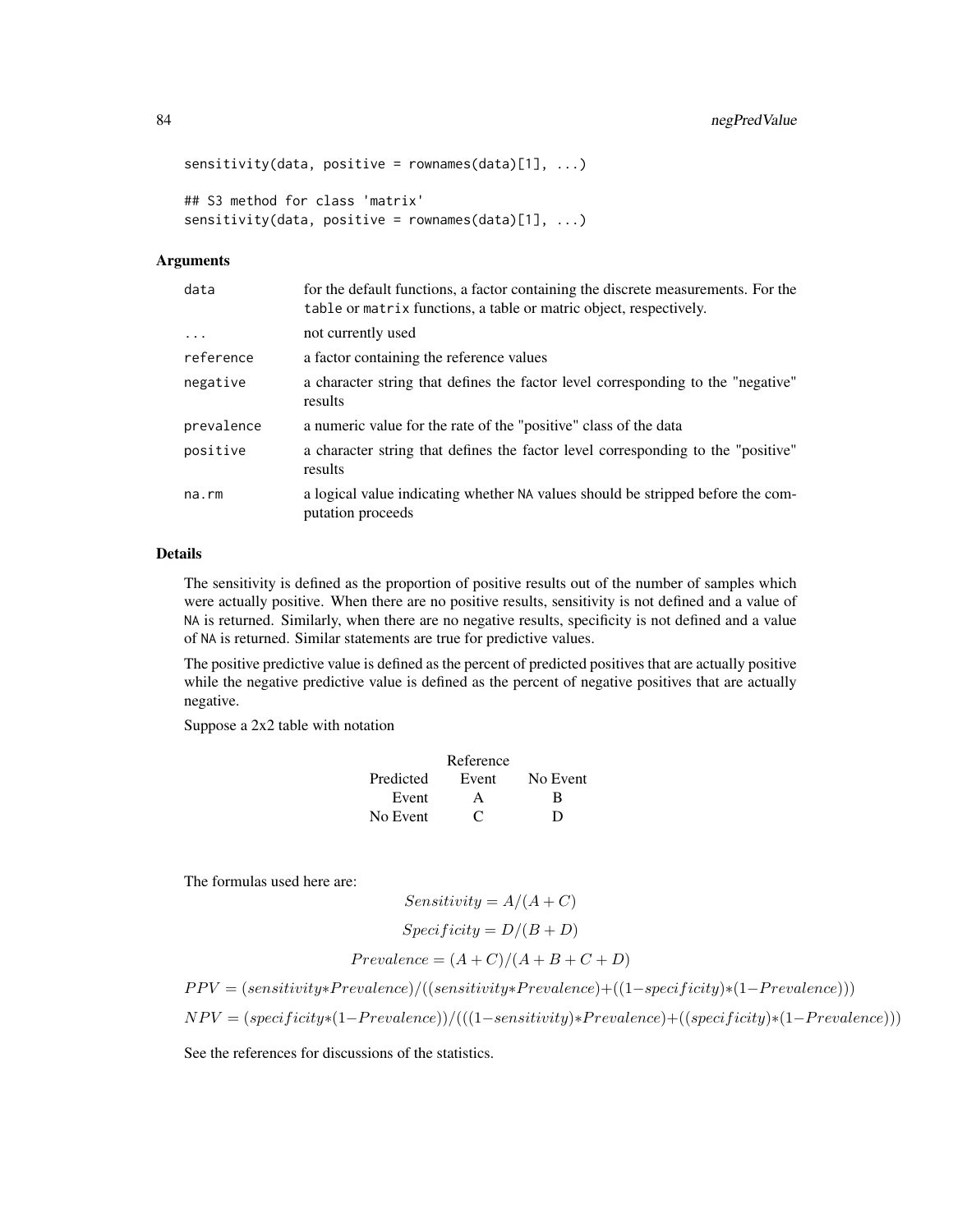## negPredValue 85

## Value

A number between 0 and 1 (or NA).

### Author(s)

Max Kuhn

## References

Kuhn, M. (2008), "Building predictive models in R using the caret package, " *Journal of Statistical Software*, (<http://www.jstatsoft.org/article/view/v028i05/v28i05.pdf>).

Altman, D.G., Bland, J.M. (1994) "Diagnostic tests 1: sensitivity and specificity," *British Medical Journal*, vol 308, 1552.

Altman, D.G., Bland, J.M. (1994) "Diagnostic tests 2: predictive values," *British Medical Journal*, vol 309, 102.

# See Also

[confusionMatrix](#page-21-0)

```
## Not run:
###################
## 2 class example
lvs <- c("normal", "abnormal")
truth \leq factor(rep(lvs, times = c(86, 258)),
                levels = rev(lvs)pred <- factor(
               c(
                 rep(lvs, times = c(54, 32)),rep(lvs, times = c(27, 231))),levels = rev(lvs)xtab <- table(pred, truth)
sensitivity(pred, truth)
sensitivity(xtab)
posPredValue(pred, truth)
posPredValue(pred, truth, prevalence = 0.25)
specificity(pred, truth)
negPredValue(pred, truth)
negPredValue(xtab)
negPredValue(pred, truth, prevalence = 0.25)
prev <- seq(0.001, .99, length = 20)
npvVals <- ppvVals <- prev * NA
```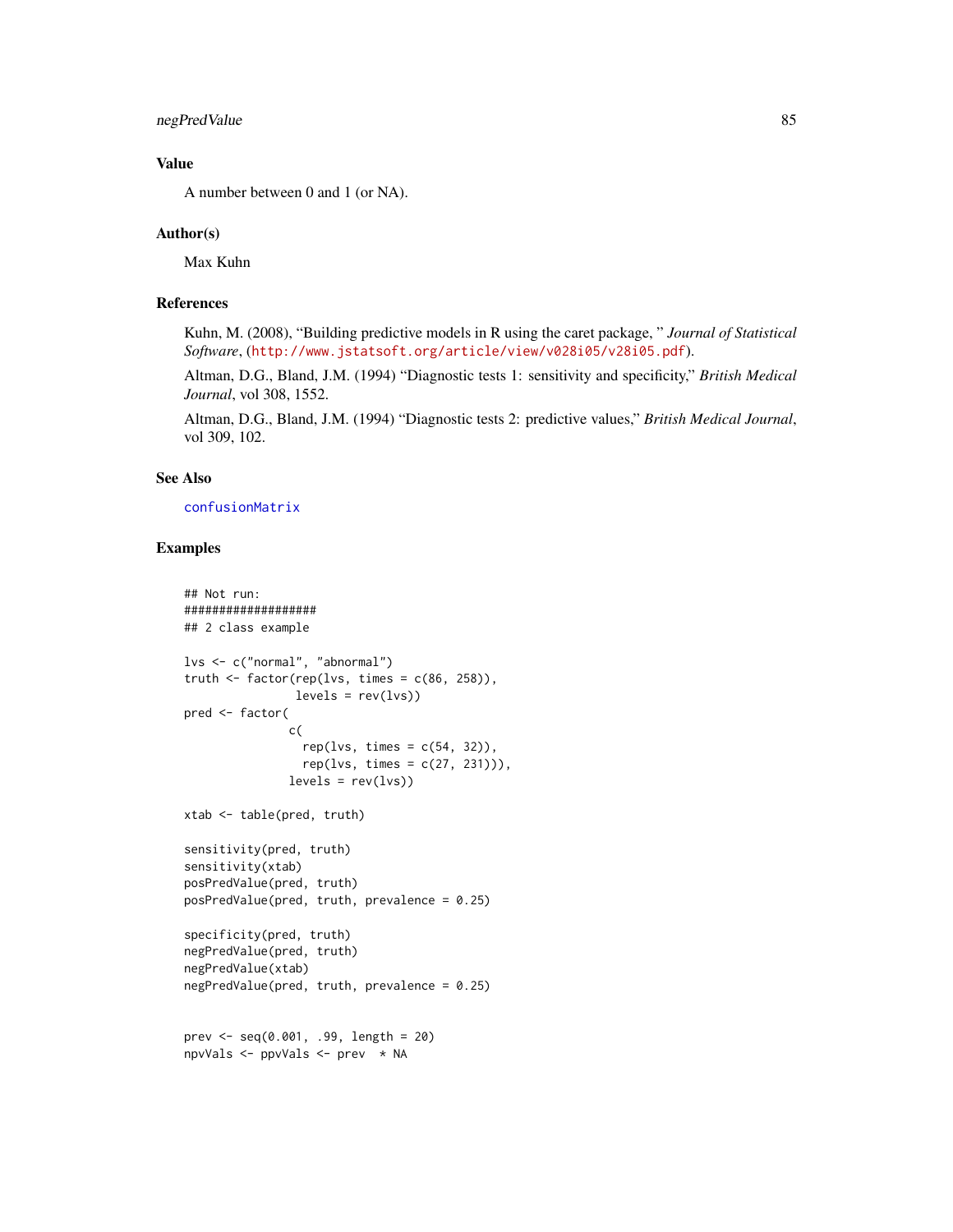```
for(i in seq(along = prev))
 {
   ppvVals[i] <- posPredValue(pred, truth, prevalence = prev[i])
   npvVals[i] <- negPredValue(pred, truth, prevalence = prev[i])
  }
plot(prev, ppvVals,
    ylim = c(0, 1),type = "1",ylab = ",
    xlab = "Prevalence (i.e. prior)")
points(prev, npvVals, type = "l", col = "red")
abline(h=sensitivity(pred, truth), lty = 2)
abline(h=specificity(pred, truth), lty = 2, col = "red")
legend(.5, .5,
       c("ppv", "npv", "sens", "spec"),
       col = c("black", "red", "black", "red"),
       lty = c(1, 1, 2, 2)###################
## 3 class example
library(MASS)
fit <- lda(Species ~ ., data = iris)
model <- predict(fit)$class
irisTabs <- table(model, iris$Species)
## When passing factors, an error occurs with more
## than two levels
sensitivity(model, iris$Species)
## When passing a table, more than two levels can
## be used
sensitivity(irisTabs, "versicolor")
specificity(irisTabs, c("setosa", "virginica"))
## End(Not run)
```
nullModel *Fit a simple, non-informative model*

# Description

Fit a single mean or largest class model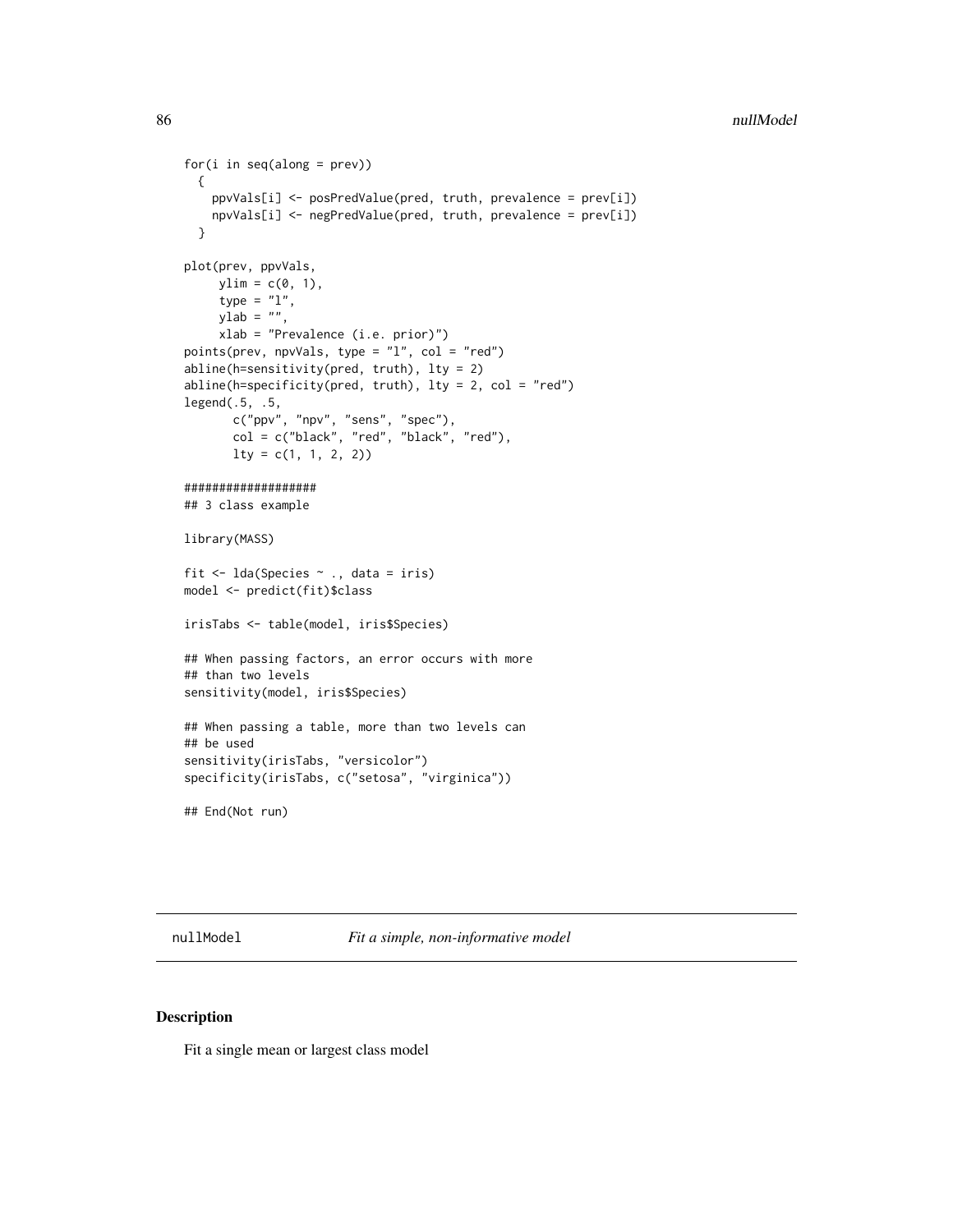### nullModel 87

# Usage

```
nullModel(x, ...)
## Default S3 method:
nullModel(x = NULL, y, ...)## S3 method for class 'nullModel'
predict(object, newdata = NULL, type = NULL, ...)
```
# Arguments

| $\mathsf{x}$ | An optional matrix or data frame of predictors. These values are not used in the<br>model fit        |
|--------------|------------------------------------------------------------------------------------------------------|
| $\ddots$ .   | Optional arguments (not yet used)                                                                    |
| y            | A numeric vector (for regression) or factor (for classification) of outcomes                         |
| object       | An object of class nullel Model                                                                      |
| newdata      | A matrix or data frame of predictors (only used to determine the number of<br>predictions to return) |
| type         | Either "raw" (for regression), "class" or "prob" (for classification)                                |

## Details

nullModel emulates other model building functions, but returns the simplest model possible given a training set: a single mean for numeric outcomes and the most prevalent class for factor outcomes. When class probabilities are requested, the percentage of the training set samples with the most prevalent class is returned.

## Value

The output of nullModel is a list of class nullModel with elements

| call   | the function call                                                                                                                                                                                                        |
|--------|--------------------------------------------------------------------------------------------------------------------------------------------------------------------------------------------------------------------------|
| value  | the mean of y or the most prevalent class                                                                                                                                                                                |
| levels | when y is a factor, a vector of levels. NULL otherwise                                                                                                                                                                   |
| pct    | when y is a factor, a data frame with a column for each class (NULL otherwise).<br>The column for the most prevalent class has the proportion of the training sam-<br>ples with that class (the other columns are zero). |
| n      | the number of elements in y                                                                                                                                                                                              |

predict.nullModel returns a either a factor or numeric vector depending on the class of y. All predictions are always the same.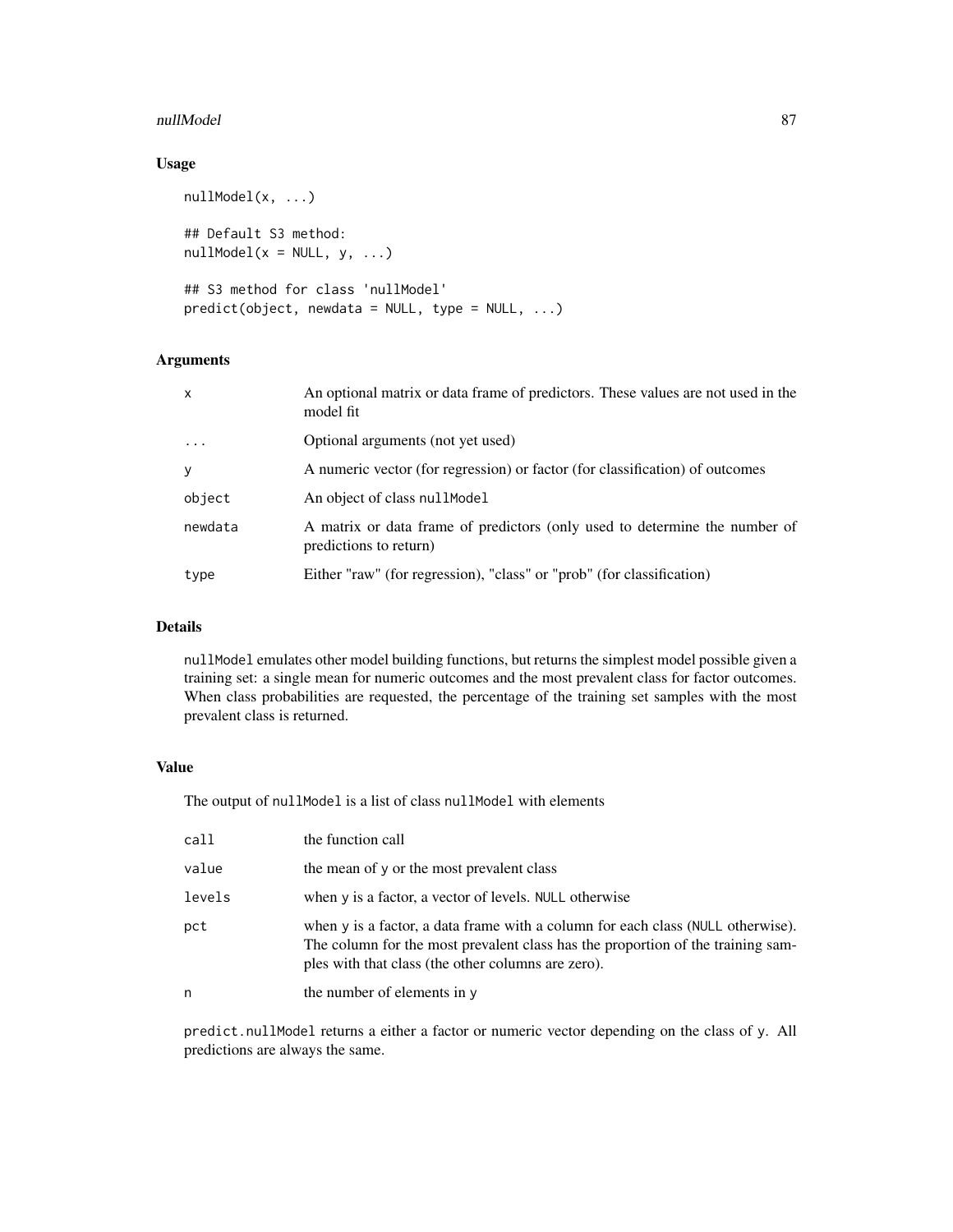### Examples

```
outcome <- factor(sample(letters[1:2],
                         size = 100,
                         prob = c(.1, .9),
                         replace = TRUE))
useless <- nullModel(y = outcome)
useless
predict(useless, matrix(NA, nrow = 10))
```
### oil *Fatty acid composition of commercial oils*

#### Description

Fatty acid concentrations of commercial oils were measured using gas chromatography. The data is used to predict the type of oil. Note that only the known oils are in the data set. Also, the authors state that there are 95 samples of known oils. However, we count 96 in Table 1 (pgs. 33-35).

### Value

| fattyAcids | data frame of fatty acid compositions: Palmitic, Stearic, Oleic, Linoleic, Linolenic,       |
|------------|---------------------------------------------------------------------------------------------|
|            | Eicosanoic and Eicosenoic. When values fell below the lower limit of the assay              |
|            | (denoted as $\langle X \rangle$ in the paper), the limit was used.                          |
| oilTvpe    | factor of oil types: pumpkin $(A)$ , sunflower $(B)$ , peanut $(C)$ , olive $(D)$ , soybean |
|            | $(E)$ , rapeseed $(F)$ and corn $(G)$ .                                                     |

#### Source

Brodnjak-Voncina et al. (2005). Multivariate data analysis in classification of vegetable oils characterized by the content of fatty acids, *Chemometrics and Intelligent Laboratory Systems*, Vol. 75:31-45.

oneSE *Selecting tuning Parameters*

# Description

Various functions for setting tuning parameters

### Usage

oneSE(x, metric, num, maximize)

 $tolerance(x, metric, tol = 1.5, maximize)$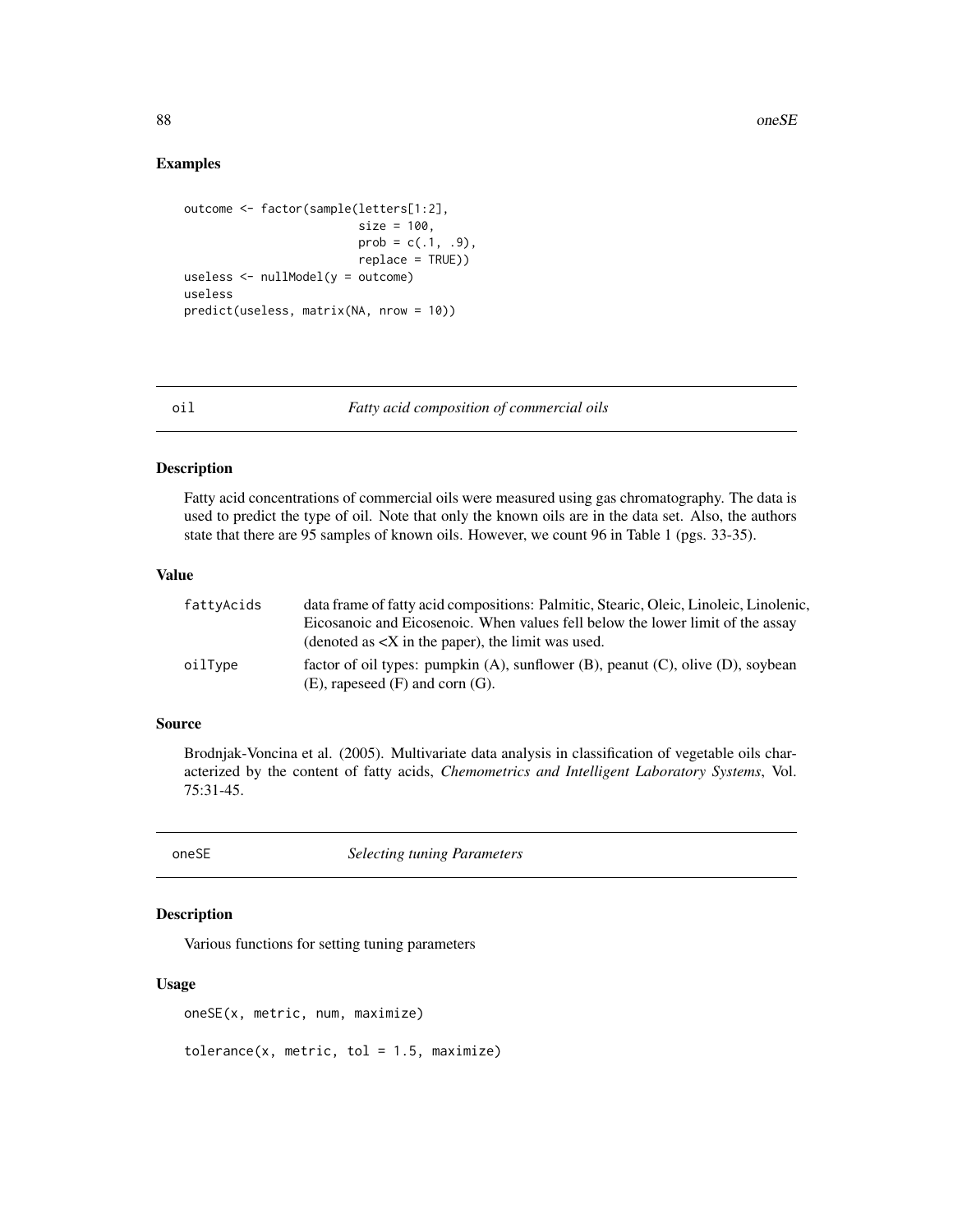#### $\omega$ one $SE$  89

### **Arguments**

| $\mathsf{x}$ | a data frame of tuning parameters and model results, sorted from least complex<br>models to the mst complex                                                                                                                                                                                                                                                                                                                                                                |
|--------------|----------------------------------------------------------------------------------------------------------------------------------------------------------------------------------------------------------------------------------------------------------------------------------------------------------------------------------------------------------------------------------------------------------------------------------------------------------------------------|
| metric       | a string that specifies what summary metric will be used to select the optimal<br>model. By default, possible values are "RMSE" and "Rsquared" for regression<br>and "Accuracy" and "Kappa" for classification. If custom performance metrics<br>are used (via the summary Function argument in trainControl, the value of<br>metric should match one of the arguments. If it does not, a warning is issued<br>and the first metric given by the summary Function is used. |
| num          | the number of resamples (for one SE only)                                                                                                                                                                                                                                                                                                                                                                                                                                  |
| maximize     | a logical: should the metric be maximized or minimized?                                                                                                                                                                                                                                                                                                                                                                                                                    |
| tol          | the acceptable percent tolerance (for tolerance only)                                                                                                                                                                                                                                                                                                                                                                                                                      |

# Details

These functions can be used by [train](#page-153-0) to select the "optimal" model from a series of models. Each requires the user to select a metric that will be used to judge performance. For regression models, values of "RMSE" and "Rsquared" are applicable. Classification models use either "Accuracy" or "Kappa" (for unbalanced class distributions.

More details on these functions can be found at [http://topepo.github.io/caret/model-traini](http://topepo.github.io/caret/model-training-and-tuning.html#custom)ng-and-tuning. [html#custom](http://topepo.github.io/caret/model-training-and-tuning.html#custom).

By default, [train](#page-153-0) uses best.

best simply chooses the tuning parameter associated with the largest (or lowest for "RMSE") performance.

oneSE is a rule in the spirit of the "one standard error" rule of Breiman et al. (1984), who suggest that the tuning parameter associated with the best performance may over fit. They suggest that the simplest model within one standard error of the empirically optimal model is the better choice. This assumes that the models can be easily ordered from simplest to most complex (see the Details section below).

tolerance takes the simplest model that is within a percent tolerance of the empirically optimal model. For example, if the largest Kappa value is 0.5 and a simpler model within 3 percent is acceptable, we score the other models using  $(x - 0.5)/0.5 \times 100$ . The simplest model whose score is not less than 3 is chosen (in this case, a model with a Kappa value of 0.35 is acceptable).

User–defined functions can also be used. The argument selectionFunction in [trainControl](#page-158-0) can be used to pass the function directly or to pass the function by name.

### Value

a row index

#### Note

In many cases, it is not very clear how to order the models on simplicity. For simple trees and other models (such as PLS), this is straightforward. However, for others it is not.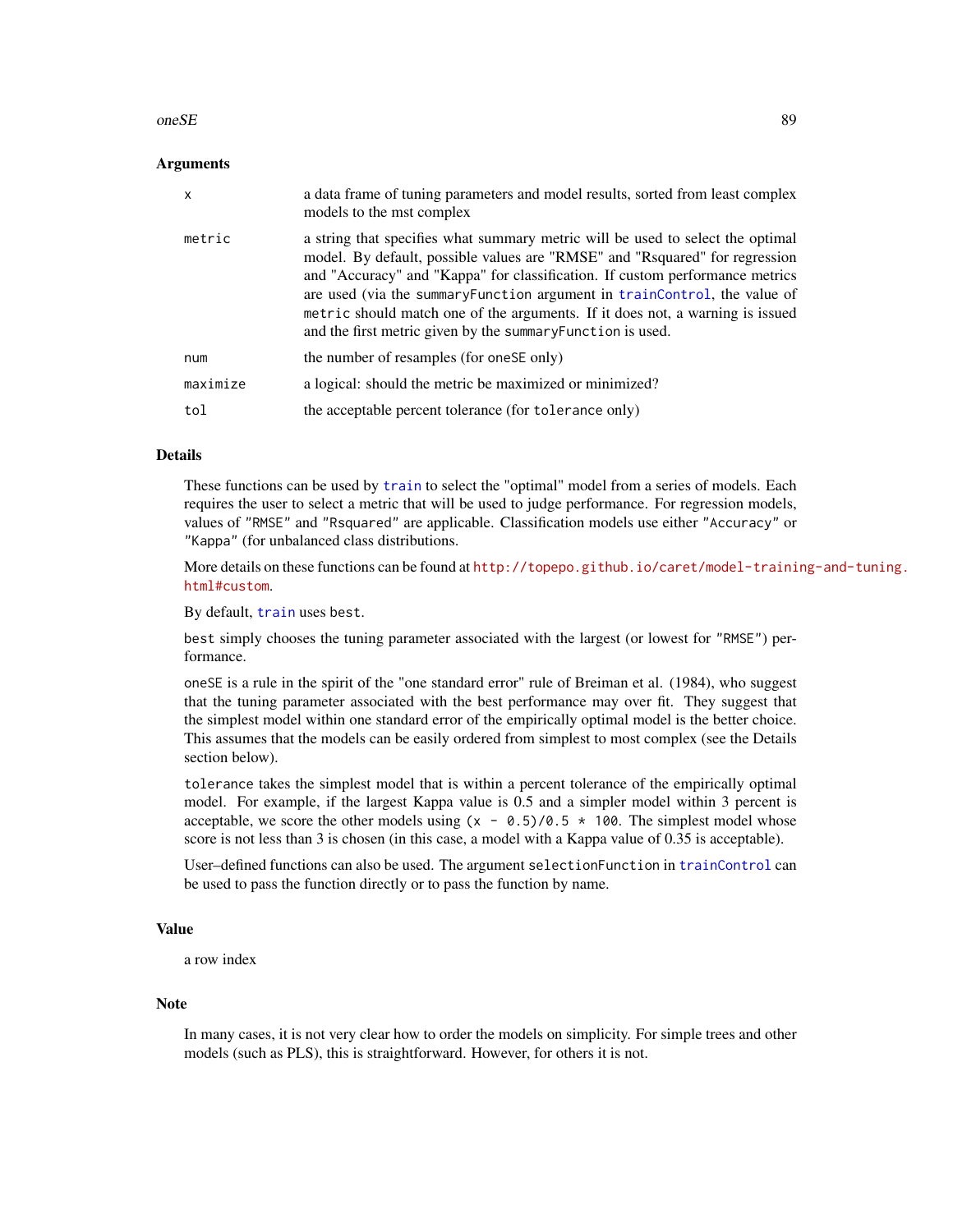For example, many of the boosting models used by **caret** have parameters for the number of boosting iterations and the tree complexity (others may also have a learning rate parameter). In this implementation, we order models on number of iterations, then tree depth. Clearly, this is arguable (please email the author for suggestions though).

For MARS models, they are orders on the degree of the features, then the number of retained terms.

RBF SVM models are ordered first by the cost parameter, then by the kernel parameter while polynomial models are ordered first on polynomial degree, then cost and scale.

Neural networks are ordered by the number of hidden units and then the amount of weight decay.

k–nearest neighbor models are ordered from most neighbors to least (i.e. smoothest to model jagged decision boundaries).

Elastic net models are ordered first on the L1 penalty, then by the L2 penalty.

#### Author(s)

Max Kuhn

#### References

Breiman, Friedman, Olshen, and Stone. (1984) *Classification and Regression Trees*. Wadsworth.

## See Also

[train](#page-153-0), [trainControl](#page-158-0)

```
## Not run:
# simulate a PLS regression model
test \leq data.frame(ncomp = 1:5,
                   RMSE = c(3, 1.1, 1.02, 1, 2),
                   RMSESD = .4)best(test, "RMSE", maximize = FALSE)
oneSE(test, "RMSE", maximize = FALSE, num = 10)
tolerance(test, "RMSE", tol = 3, maximize = FALSE)### usage example
data(BloodBrain)
marsGrid \leq data.frame(degree = 1, nprune = (1:10) * 3)
set.seed(1)
marsFit <- train(bbbDescr, logBBB,
                 method = "earth",
                 tuneGrid = marsGrid,
                 trControl = trainControl(method = "cv",
                                          number = 10,
                                          selectionFunction = "tolerance"))
```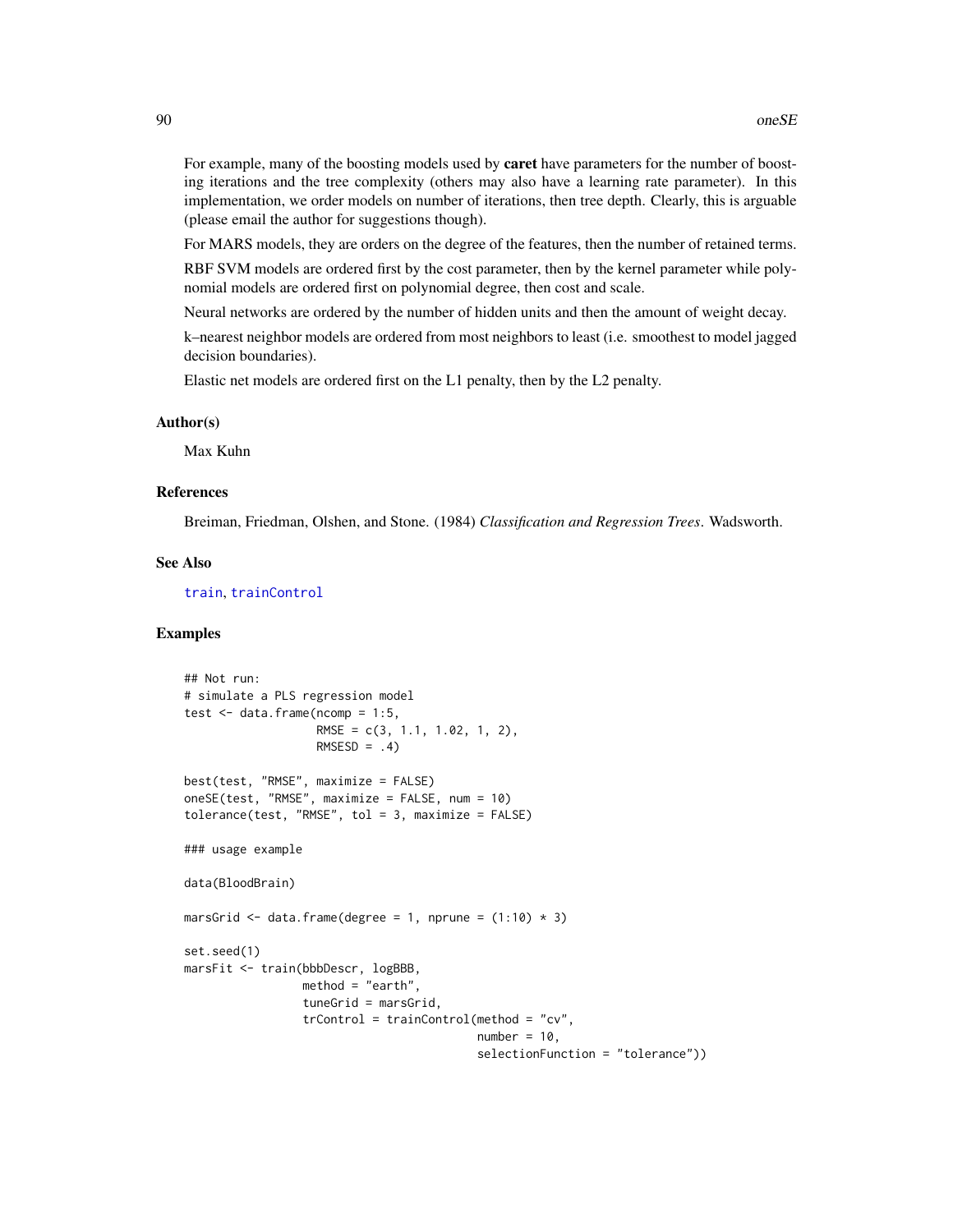#### panel.lift2 91

# around 18 terms should yield the smallest CV RMSE

## End(Not run)

<span id="page-90-0"></span>

panel.lift2 *Lattice Panel Functions for Lift Plots*

## Description

Two panel functions that be used in conjunction with [lift](#page-72-0).

### Usage

panel.lift2(x, y, pct = 0, values = NULL, ...)

## Arguments

| X      | the percentage of searched to be plotted in the scatterplot                                                                                                                                                                                                                                                                                                                                                                                                                |
|--------|----------------------------------------------------------------------------------------------------------------------------------------------------------------------------------------------------------------------------------------------------------------------------------------------------------------------------------------------------------------------------------------------------------------------------------------------------------------------------|
| У      | the percentage of events found to be plotted in the scatterplot                                                                                                                                                                                                                                                                                                                                                                                                            |
| pct    | the baseline percentage of true events in the data                                                                                                                                                                                                                                                                                                                                                                                                                         |
| values | A vector of numbers between 0 and 100 specifying reference values for the<br>percentage of samples found (i.e. the y-axis). Corresponding points on the x-<br>axis are found via interpolation and line segments are shown to indicate how<br>many samples must be tested before these percentages are found. The lines<br>use either the plot. line or superpose. line component of the current lattice<br>theme to draw the lines (depending on whether groups were used |
|        | options to pass to panel, xyplot                                                                                                                                                                                                                                                                                                                                                                                                                                           |

### Details

panel.lift plots the data with a simple (black) 45 degree reference line.

panel.lift2 is the default for [lift](#page-72-0) and plots the data points with a shaded region encompassing the space between to the random model and perfect model trajectories. The color of the region is determined by the lattice reference.line information (see example below).

#### Author(s)

Max Kuhn

## See Also

[lift](#page-72-0), [panel.xyplot](#page-0-0), [xyplot](#page-0-0), [trellis.par.set](#page-0-0)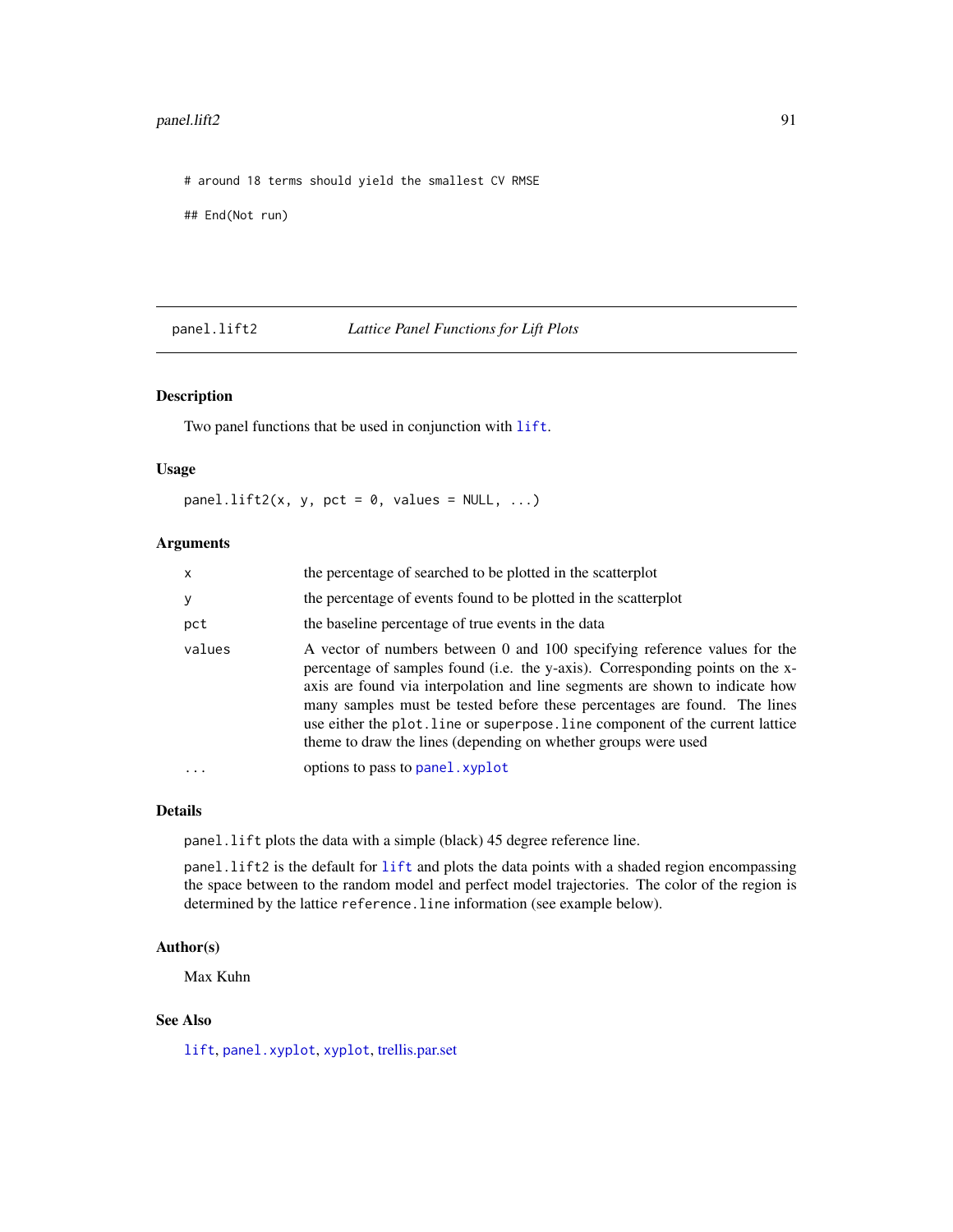## Examples

```
set.seed(1)
simulated \leq data.frame(obs = factor(rep(letters[1:2], each = 100)),
                        perfect = sort(runif(200), decreasing = TRUE),
                        random = runif(200)regionInfo <- trellis.par.get("reference.line")
regionInfo$col <- "lightblue"
trellis.par.set("reference.line", regionInfo)
lift2 \leftarrow lift(obs \sim random + perfect, data = simulated)
lift2
xyplot(lift2, auto.key = list(columns = 2))
## use a different panel function
xyplot(lift2, panel = panel.lift)
```
<span id="page-91-0"></span>panel.needle *Needle Plot Lattice Panel*

#### Description

A variation of panel.dotplot that plots horizontal lines from zero to the data point.

### Usage

```
panel.needle(x, y, horizontal = TRUE, pch = if (is.null(groups))
  dot.symbol$pch else sup.symbol$pch, col = if (is.null(groups))
  dot.symbol$col else sup.symbol$col, lty = dot.line$lty,
  lwd = dot.line$lwd, col.line = dot.line$col, levels.fos = NULL,
  groups = NULL, ...,)
```
# Arguments

| x, y                         | variables to be plotted in the panel. Typically y is the 'factor'                                                                                                                                                                              |
|------------------------------|------------------------------------------------------------------------------------------------------------------------------------------------------------------------------------------------------------------------------------------------|
| horizontal                   | logical. If FALSE, the plot is 'transposed' in the sense that the behaviours of<br>x and y are switched. x is now the 'factor'. Interpretation of other arguments<br>change accordingly. See documentation of bwplot for a fuller explanation. |
| pch, col, lty, lwd, col.line | graphical parameters                                                                                                                                                                                                                           |
| levels.fos                   | locations where reference lines will be drawn                                                                                                                                                                                                  |
| groups                       | grouping variable (affects graphical parameters)                                                                                                                                                                                               |
| .                            | extra parameters, passed to panel xyplot which is responsible for drawing the<br>foreground points (panel. dotplot only draws the background reference lines).                                                                                 |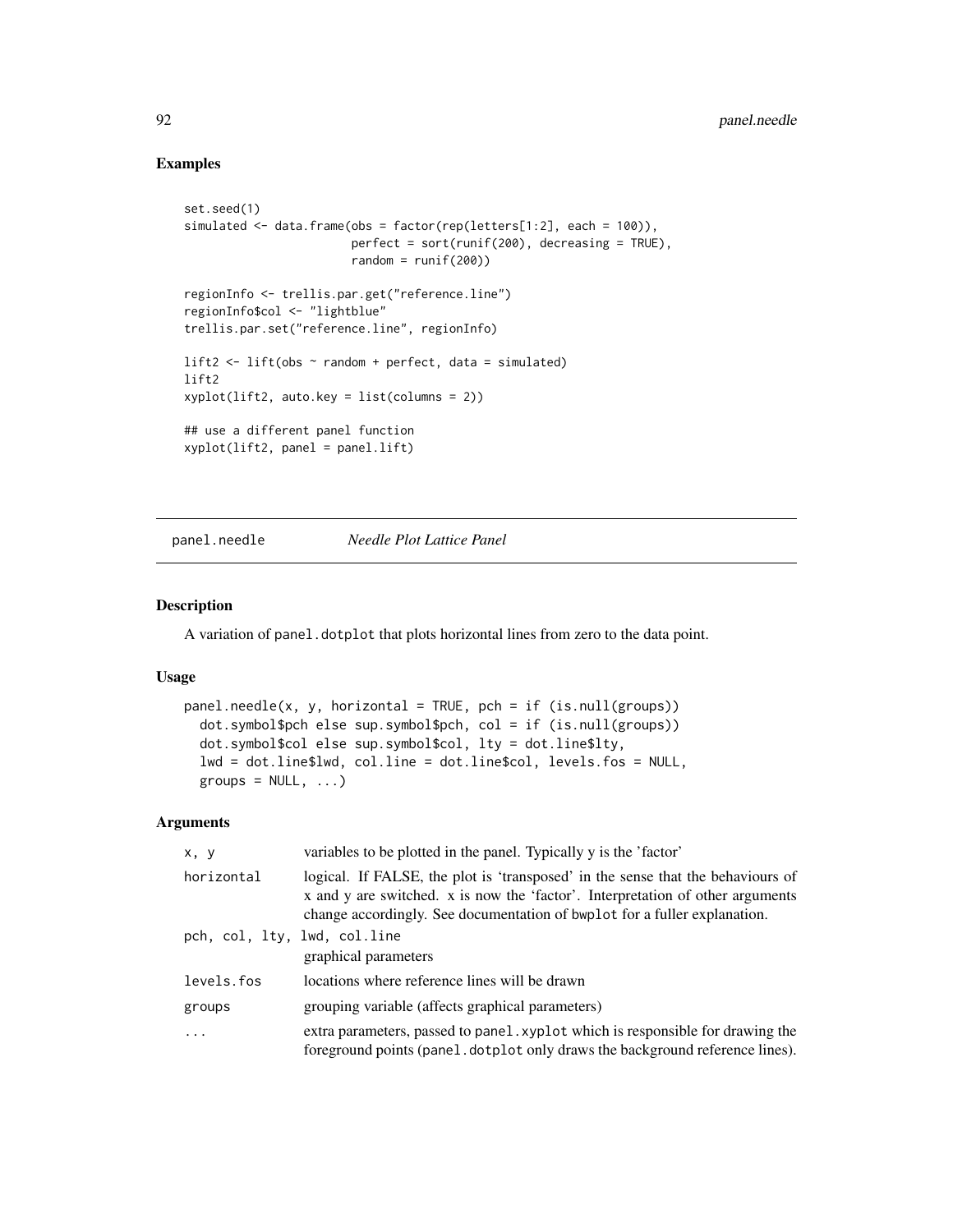#### pcaNNet 93

# Details

Creates (possibly grouped) needleplot of x against y or vice versa

### Author(s)

Max Kuhn, based on [panel.dotplot](#page-0-0) by Deepayan Sarkar

## See Also

[dotplot](#page-0-0)

# pcaNNet *Neural Networks with a Principal Component Step*

### Description

Run PCA on a dataset, then use it in a neural network model

## Usage

```
pcaNNet(x, ...)
## S3 method for class 'formula'
pcaNNet(formula, data, weights, ..., thresh = 0.99, subset,
 na.action, contrasts = NULL)
## Default S3 method:
pcaNNet(x, y, thresh = 0.99, ...)
## S3 method for class 'pcaNNet'
print(x, \ldots)## S3 method for class 'pcaNNet'
predict(object, newdata, type = c("raw", "class", "prob"),
```
## Arguments

...)

| x        | matrix or data frame of x values for examples.                                          |
|----------|-----------------------------------------------------------------------------------------|
| $\cdots$ | arguments passed to nnet, such as size, decay, etc.                                     |
| formula  | A formula of the form class $\sim x1 + x2 + $                                           |
| data     | Data frame from which variables specified in formula are preferentially to be<br>taken. |
| weights  | $(case)$ weights for each example – if missing defaults to 1.                           |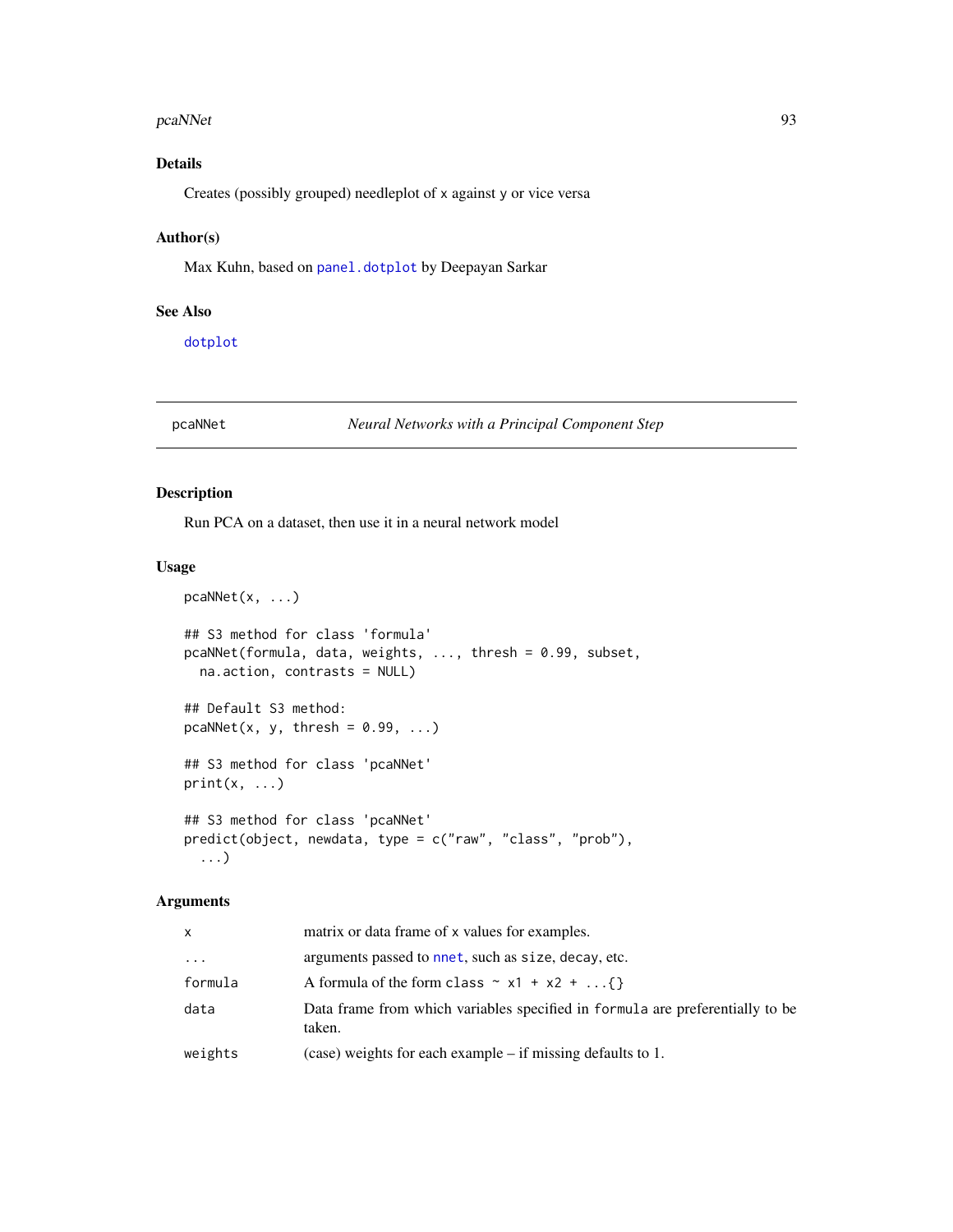| thresh    | a threshold for the cumulative proportion of variance to capture from the PCA<br>analysis. For example, to retain enough PCA components to capture 95 percent<br>of variation, set thresh = $.95$                                                                                   |
|-----------|-------------------------------------------------------------------------------------------------------------------------------------------------------------------------------------------------------------------------------------------------------------------------------------|
| subset    | An index vector specifying the cases to be used in the training sample. (NOTE:<br>If given, this argument must be named.)                                                                                                                                                           |
| na.action | A function to specify the action to be taken if NAs are found. The default action<br>is for the procedure to fail. An alternative is national, which leads to rejection<br>of cases with missing values on any required variable. (NOTE: If given, this<br>argument must be named.) |
| contrasts | a list of contrasts to be used for some or all of the factors appearing as variables<br>in the model formula.                                                                                                                                                                       |
| у         | matrix or data frame of target values for examples.                                                                                                                                                                                                                                 |
| object    | an object of class pcaNNet as returned by pcaNNet.                                                                                                                                                                                                                                  |
| newdata   | matrix or data frame of test examples. A vector is considered to be a row vector<br>comprising a single case.                                                                                                                                                                       |
| type      | Type of output                                                                                                                                                                                                                                                                      |
|           |                                                                                                                                                                                                                                                                                     |

### Details

The function first will run principal component analysis on the data. The cumulative percentage of variance is computed for each principal component. The function uses the thresh argument to determine how many components must be retained to capture this amount of variance in the predictors.

The principal components are then used in a neural network model.

When predicting samples, the new data are similarly transformed using the information from the PCA analysis on the training data and then predicted.

Because the variance of each predictor is used in the PCA analysis, the code does a quick check to make sure that each predictor has at least two distinct values. If a predictor has one unique value, it is removed prior to the analysis.

### Value

For pcaNNet, an object of "pcaNNet" or "pcaNNet.formula". Items of interest in the output are:

| DС    | the output from <b>preProcess</b>                                                |
|-------|----------------------------------------------------------------------------------|
| model | the model generated from nnet                                                    |
| names | if any predictors had only one distinct value, this is a character string of the |
|       | remaining columns. Otherwise a value of NULL                                     |

## Author(s)

These are heavily based on the nnet code from Brian Ripley.

## References

Ripley, B. D. (1996) *Pattern Recognition and Neural Networks.* Cambridge.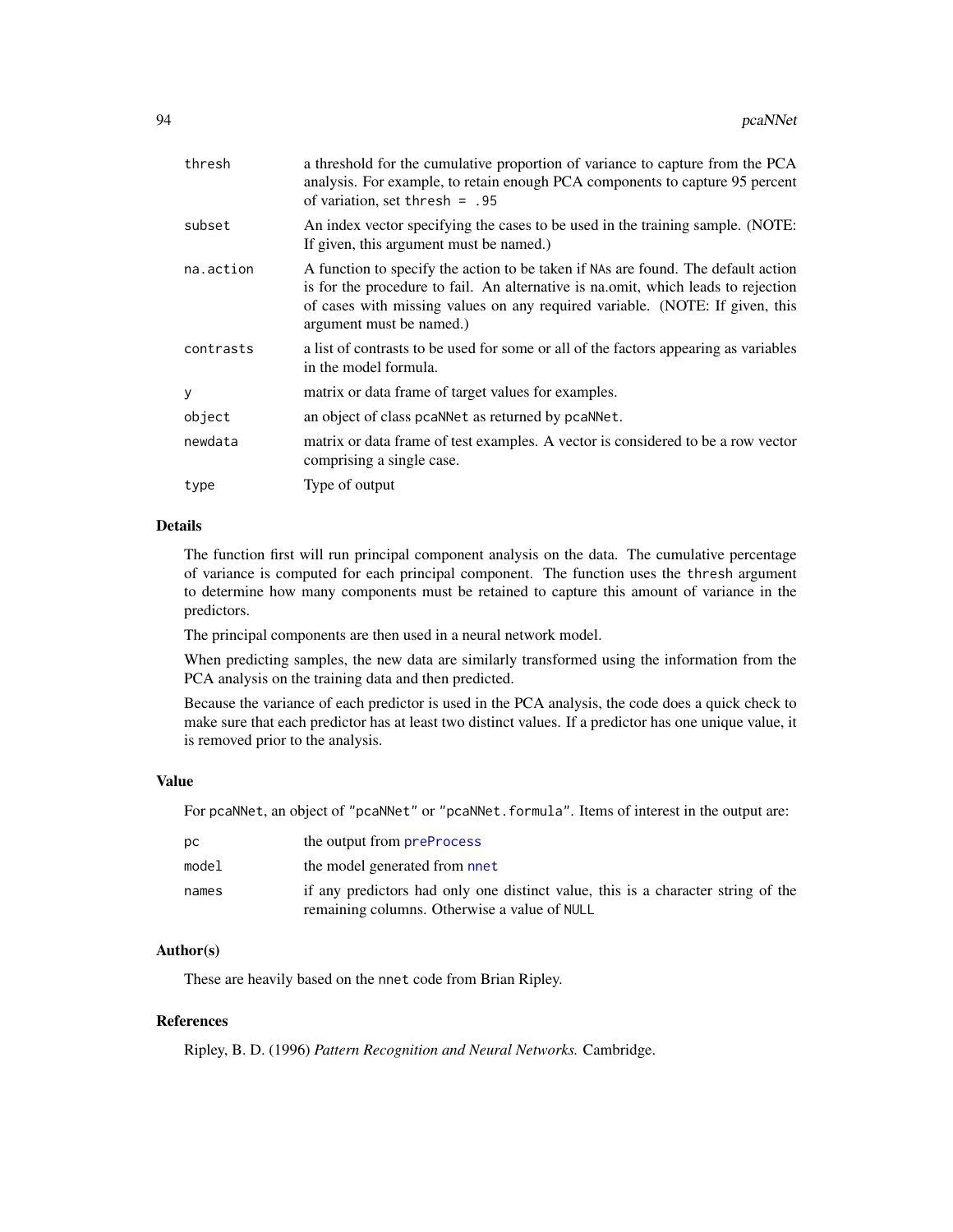# pickSizeBest 95

## See Also

[nnet](#page-0-0), [preProcess](#page-112-0)

# Examples

```
data(BloodBrain)
modelFit <- pcaNNet(bbbDescr[, 1:10], logBBB, size = 5, linout = TRUE, trace = FALSE)
modelFit
predict(modelFit, bbbDescr[, 1:10])
```
# pickSizeBest *Backwards Feature Selection Helper Functions*

# Description

Ancillary functions for backwards selection

### Usage

```
pickSizeBest(x, metric, maximize)
pickSizeTolerance(x, metric, tol = 1.5, maximize)
pickVars(y, size)
caretFuncs
ldaFuncs
treebagFuncs
gamFuncs
rfFuncs
lmFuncs
nbFuncs
lrFuncs
```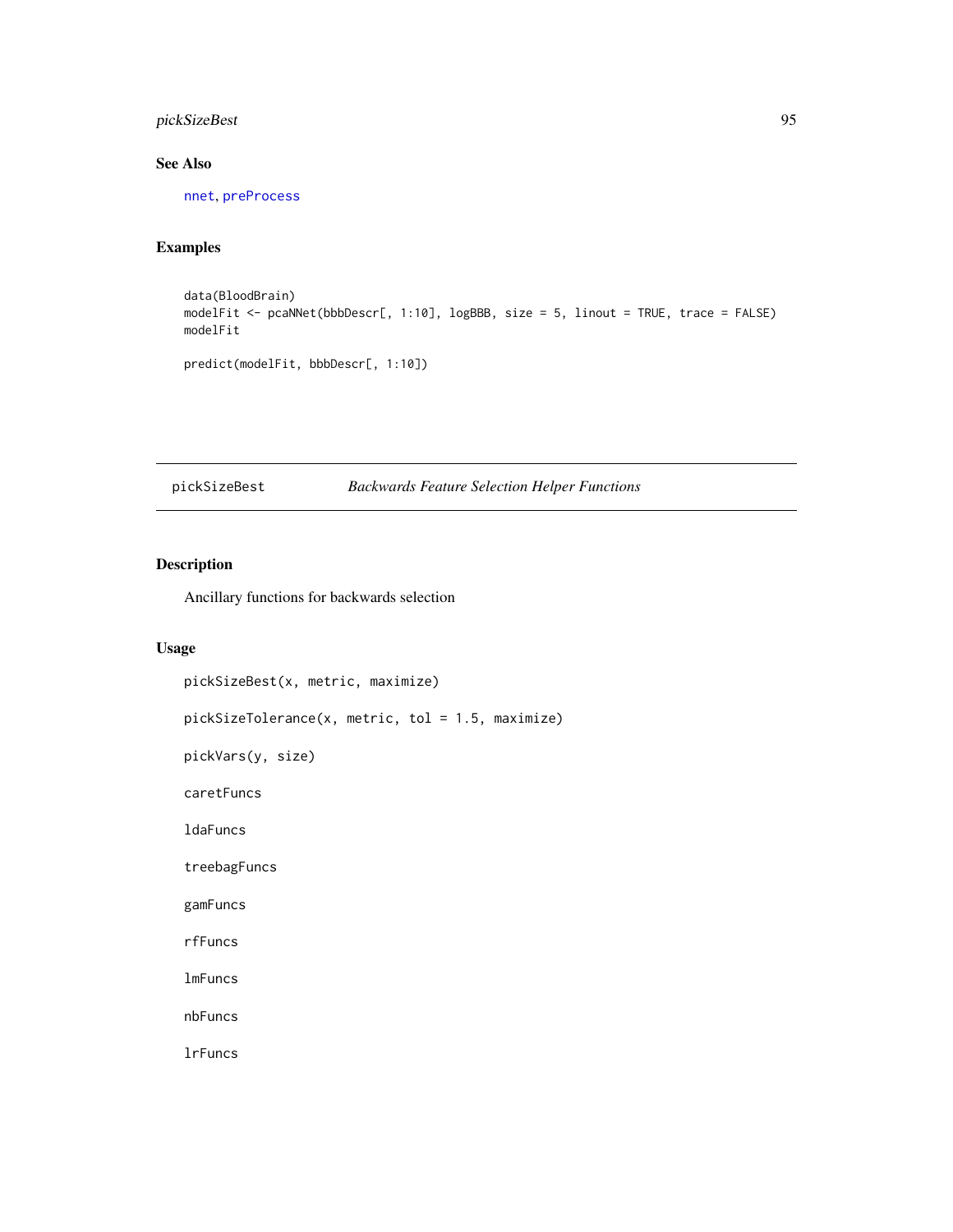### Arguments

| x        | a matrix or data frame with the performance metric of interest                                                                  |
|----------|---------------------------------------------------------------------------------------------------------------------------------|
| metric   | a character string with the name of the performance metric that should be used<br>to choose the appropriate number of variables |
| maximize | a logical; should the metric be maximized?                                                                                      |
| tol      | a scalar to denote the acceptable difference in optimal performance (see Details<br>below)                                      |
| У        | a list of data frames with variables Overall and var                                                                            |
| size     | an integer for the number of variables to retain                                                                                |

### Format

An object of class list of length 6.

### Details

This page describes the functions that are used in backwards selection (aka recursive feature elimination). The functions described here are passed to the algorithm via the functions argument of [rfeControl](#page-128-0).

See [rfeControl](#page-128-0) for details on how these functions should be defined.

The 'pick' functions are used to find the appropriate subset size for different situations. pickBest will find the position associated with the numerically best value (see the maximize argument to help define this).

pickSizeTolerance picks the lowest position (i.e. the smallest subset size) that has no more of an X percent loss in performances. When maximizing, it calculates  $(O-X)/O^*100$ , where X is the set of performance values and O is  $max(X)$ . This is the percent loss. When X is to be minimized, it uses  $(X-O)/O^*100$  (so that values greater than X have a positive "loss"). The function finds the smallest subset size that has a percent loss less than tol.

Both of the 'pick' functions assume that the data are sorted from smallest subset size to largest.

#### Author(s)

Max Kuhn

### See Also

[rfeControl](#page-128-0), [rfe](#page-125-0)

```
## For picking subset sizes:
## Minimize the RMSE
example \leq data.frame(RMSE = c(1.2, 1.1, 1.05, 1.01, 1.01, 1.03, 1.00),
                      Variables = 1:7)
## Percent Loss in performance (positive)
example$PctLoss <- (example$RMSE - min(example$RMSE))/min(example$RMSE)*100
```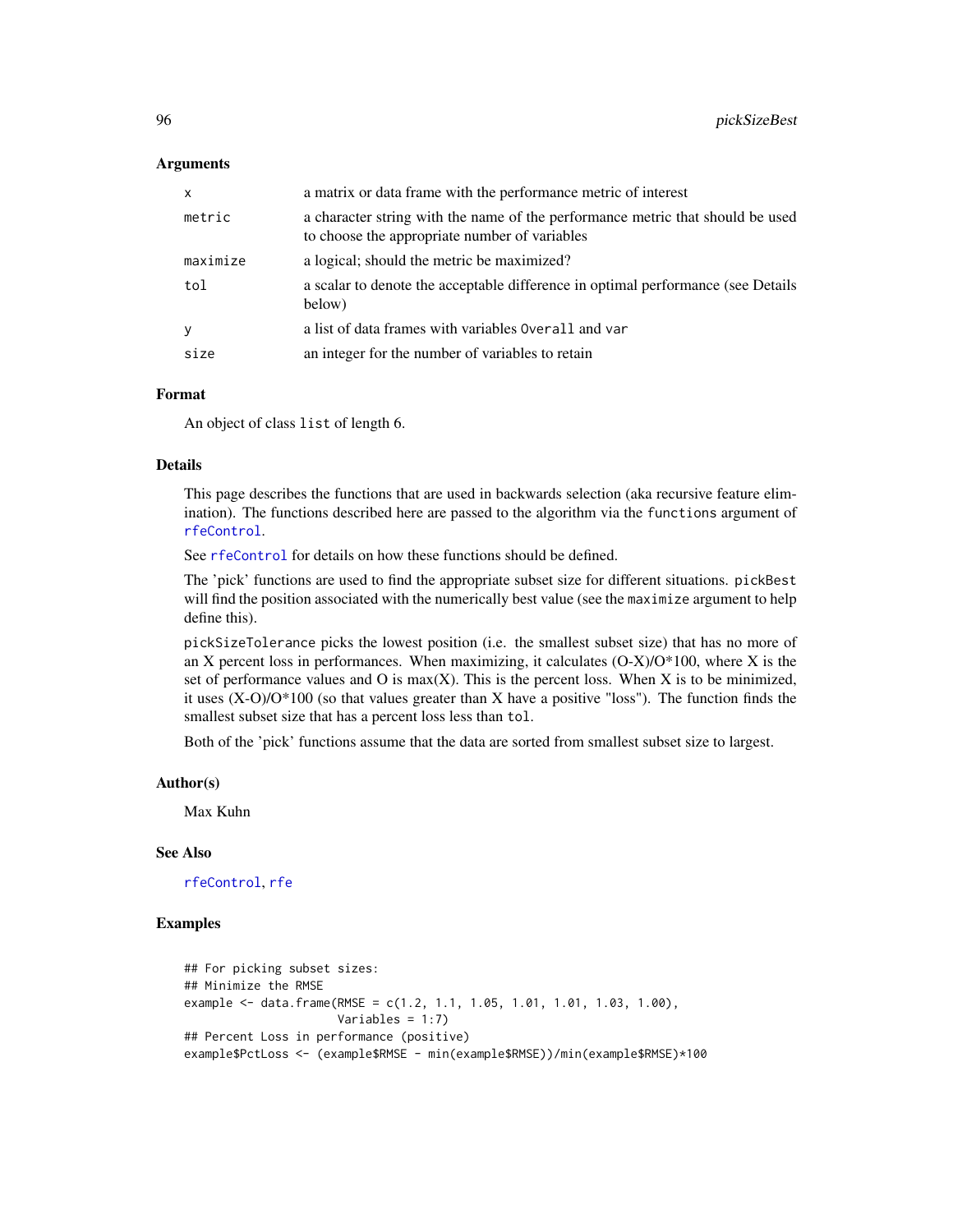```
xyplot(RMSE ~ Variables, data= example)
xyplot(PctLoss ~ Variables, data= example)
absoluteBest <- pickSizeBest(example, metric = "RMSE", maximize = FALSE)
within5Pct <- pickSizeTolerance(example, metric = "RMSE", maximize = FALSE)
cat("numerically optimal:",
    example$RMSE[absoluteBest],
    "RMSE in position",
    absoluteBest, "\n")
cat("Accepting a 1.5 pct loss:",
    example$RMSE[within5Pct],
    "RMSE in position",
   within5Pct, "\n")
## Example where we would like to maximize
example2 <- data.frame(Rsquared = c(0.4, 0.6, 0.94, 0.95, 0.95, 0.95, 0.95),
                      Variables = 1:7)
## Percent Loss in performance (positive)
example2$PctLoss <- (max(example2$Rsquared) - example2$Rsquared)/max(example2$Rsquared)*100
xyplot(Rsquared ~ Variables, data= example2)
xyplot(PctLoss ~ Variables, data= example2)
absoluteBest2 <- pickSizeBest(example2, metric = "Rsquared", maximize = TRUE)
within5Pct2 <- pickSizeTolerance(example2, metric = "Rsquared", maximize = TRUE)
cat("numerically optimal:",
    example2$Rsquared[absoluteBest2],
    "R^2 in position",
    absoluteBest2, "\n")
cat("Accepting a 1.5 pct loss:",
    example2$Rsquared[within5Pct2],
    "R^2 in position",
   within5Pct2, "\n")
```
plot.gafs *Plot Method for the gafs and safs Classes*

### Description

Plot the performance values versus search iteration

### Usage

```
## S3 method for class 'gafs'
plot(x, metric = x$control$metric["external"],
 estimate = c("internal", "external"), output = "ggplot", ...)
```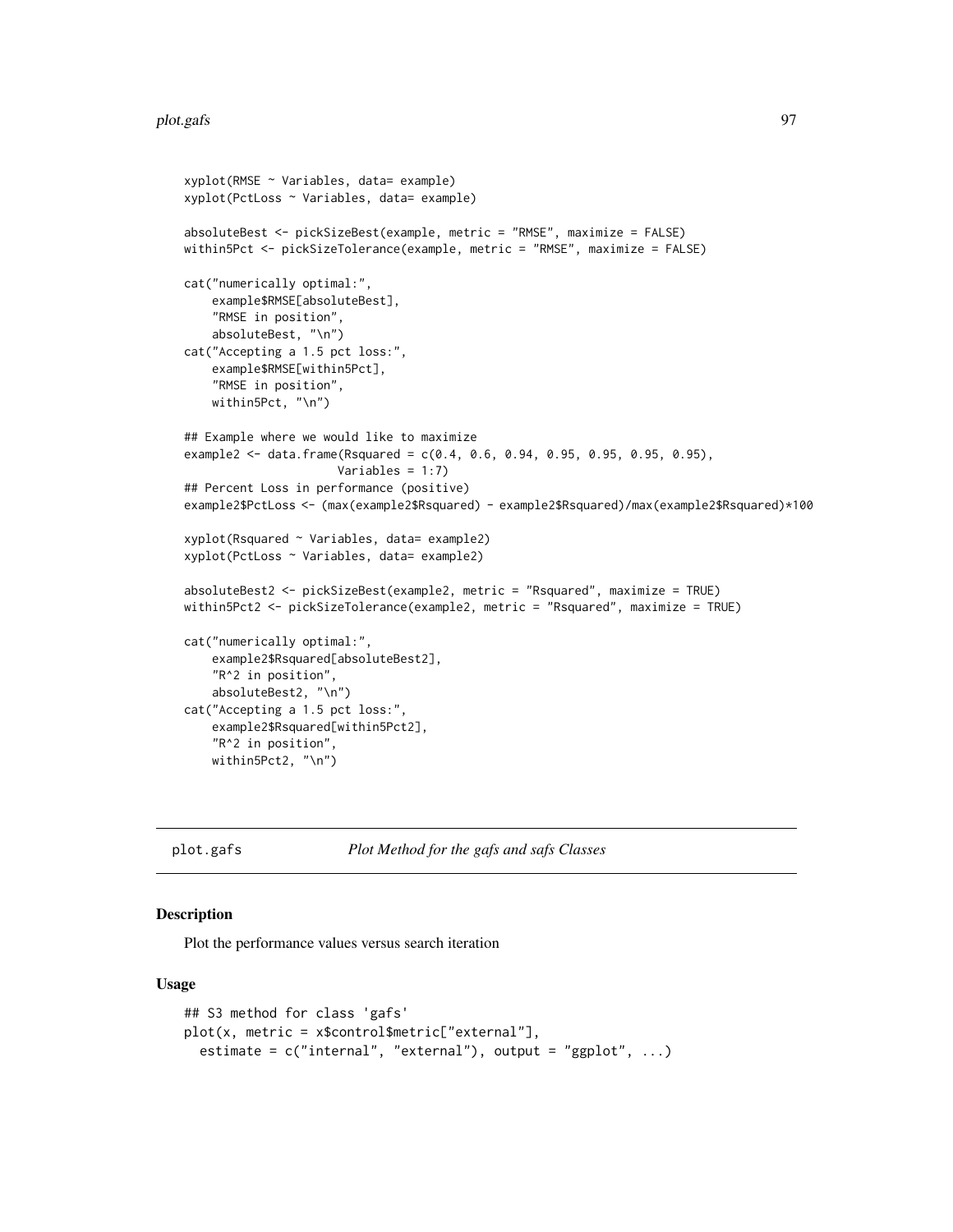### Arguments

| X        | an object of class gafs or safs                               |
|----------|---------------------------------------------------------------|
| metric   | the measure of performance to plot (e.g. RMSE, accuracy, etc) |
| estimate | the type of estimate: either "internal" or "external"         |
| output   | either "data", "ggplot" or "lattice"                          |
|          | options passed to xyplot                                      |

# Details

The mean (averaged over the resamples) is plotted against the search iteration using a scatter plot.

When output = "data", the unaveraged data are returned with columns for all the performance metrics and the resample indicator.

## Value

Either a data frame, ggplot object or lattice object

## Author(s)

Max Kuhn

### See Also

[gafs](#page-51-0), [safs](#page-132-0), [ggplot](#page-0-0), [xyplot](#page-0-0)

```
## Not run:
set.seed(1)
train_data <- twoClassSim(100, noiseVars = 10)
test_data <- twoClassSim(10, noiseVars = 10)
## A short example
ctrl <- safsControl(functions = rfSA,
                    method = "cv",number = 3rf\_search \leftarrow safs(x = train\_data[, -ncol(train\_data)],y = train_data$Class,
                  iters = 50,
                  safsControl = ctrl)
plot(rf_search)
plot(rf_search,
output = "lattice",
 auto.key = list(columns = 2))
plot_data <- plot(rf_search, output = "data")
```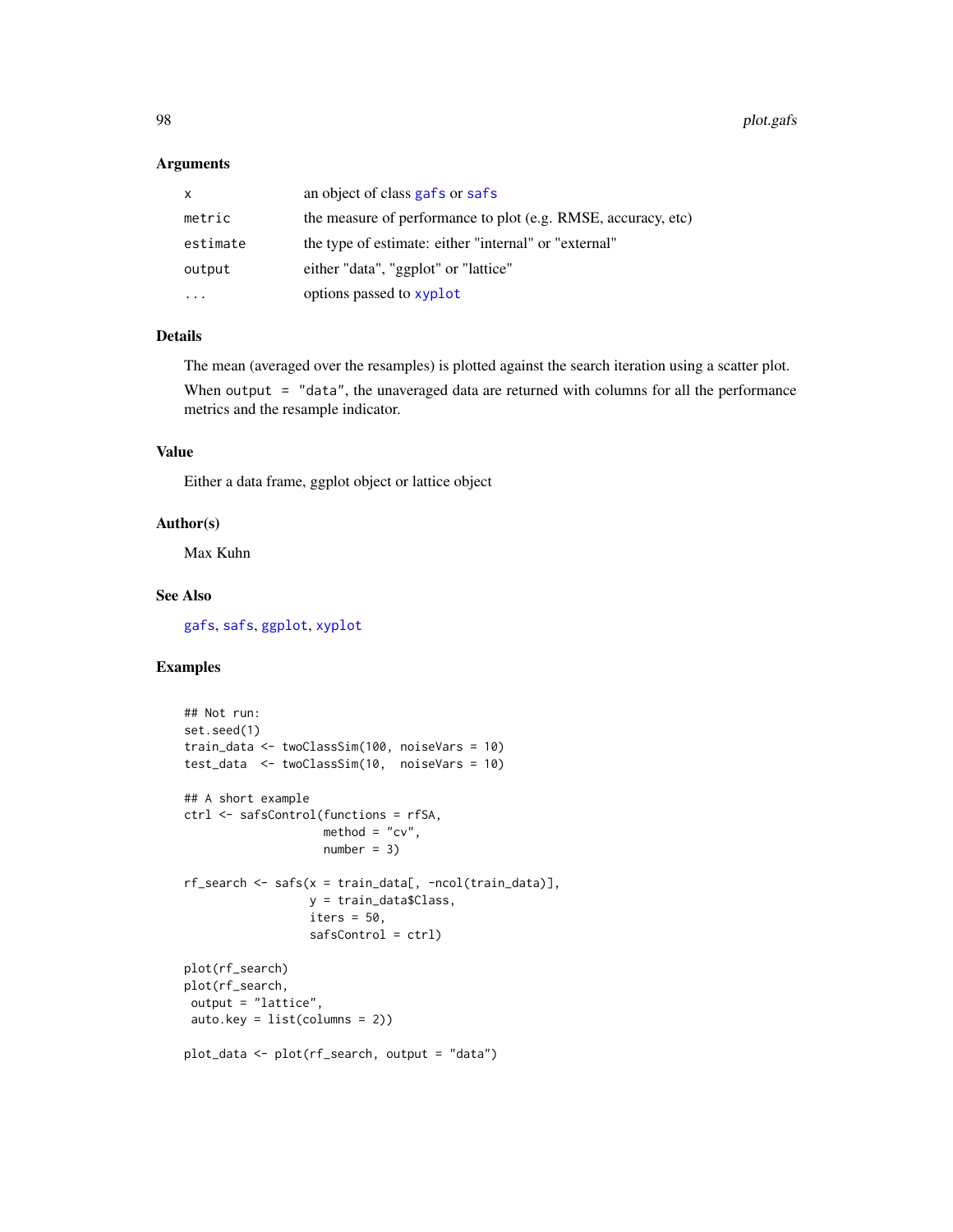# plot.varImp.train 99

summary(plot\_data)

## End(Not run)

plot.varImp.train *Plotting variable importance measures*

## Description

This function produces lattice and ggplot plots of objects with class "varImp.train". More info will be forthcoming.

### Usage

```
## S3 method for class 'varImp.train'
plot(x, top = dim(x$simple) [1], ...)
```

```
## S3 method for class 'varImp.train'
ggplot(data, mapping = NULL,
 top = dim(data$importance)[1], ..., environment = NULL)
```
### Arguments

| x, data    | an object with class varImp.                                                                        |
|------------|-----------------------------------------------------------------------------------------------------|
| top        | a scalar numeric that specifies the number of variables to be displayed (in order<br>of importance) |
| $\ddots$ . | arguments to pass to the lattice plot function (dotplot and panel, needle)                          |
|            | mapping, environment                                                                                |
|            | unused arguments to make consistent with <b>ggplot2</b> generic method                              |

#### Details

For models where there is only one importance value, such a regression models, a "Pareto-type" plot is produced where the variables are ranked by their importance and a needle-plot is used to show the top variables. Horizontal bar charts are used for ggplot.

When there is more than one importance value per predictor, the same plot is produced within conditioning panels for each class. The top predictors are sorted by their average importance.

## Value

a lattice plot object

## Author(s)

Max Kuhn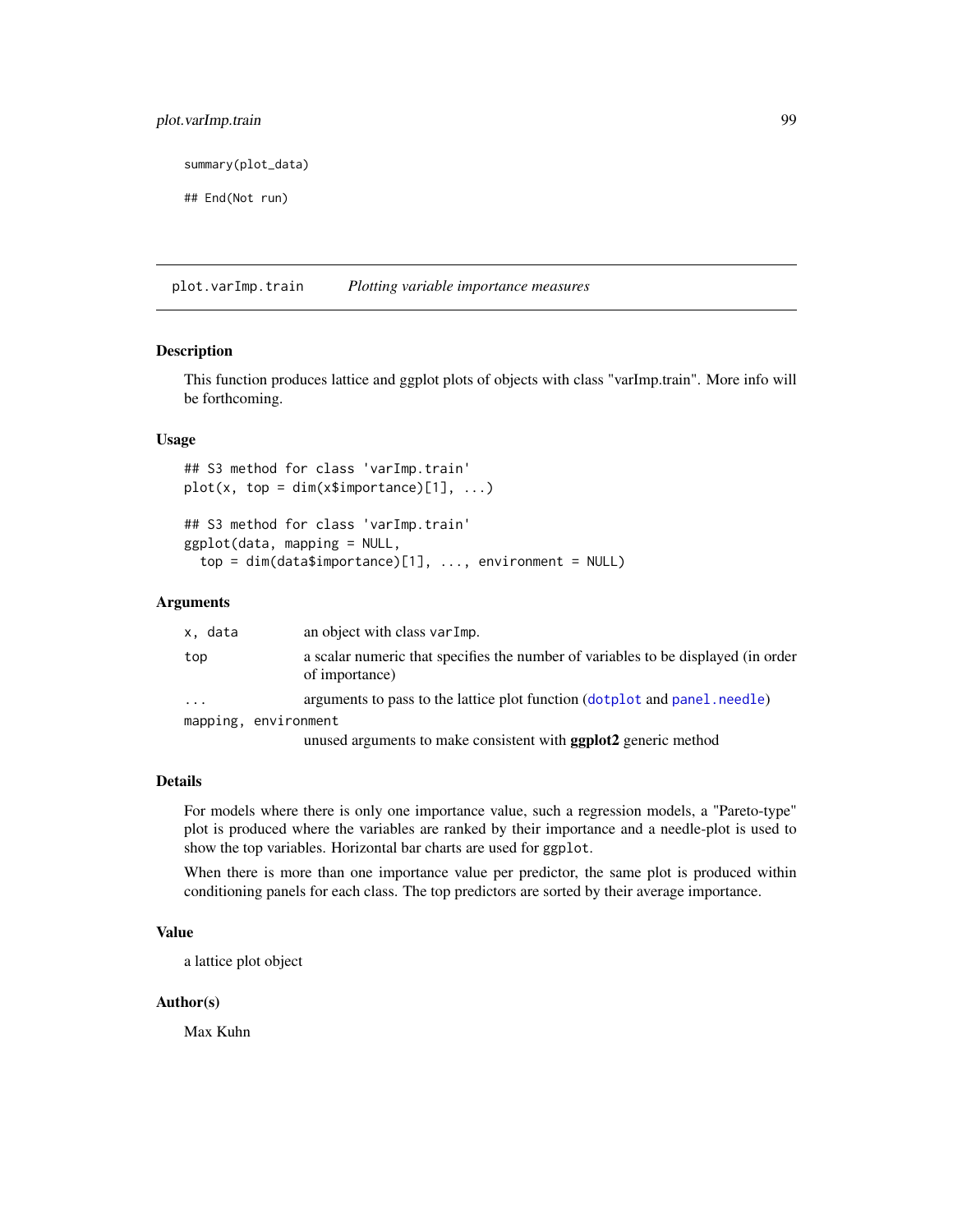## Description

This function takes an object (preferably from the function [extractProb](#page-42-0)) and creates a lattice plot.

## Usage

```
plotClassProbs(object, plotType = "histogram", useObjects = FALSE, ...)
```
# Arguments

| object     | an object (preferably from the function extractProb. There should be columns        |
|------------|-------------------------------------------------------------------------------------|
|            | for each level of the class factor and columns named obs, pred, model (e.g.         |
|            | "rpart", "nnet" etc), dataType (e.g. "Training", "Test" etc) and optionally objects |
|            | (for giving names to objects with the same model type).                             |
| plotType   | either "histogram" or "densityplot"                                                 |
| useObjects | a logical; should the object name (if any) be used as a conditioning variable?      |
| $\cdots$   | parameters to pass to histogram or densityplot                                      |

### Details

If the call to [extractProb](#page-42-0) included test data, these data are shown, but if unknowns were also included, these are not plotted

## Value

A lattice object. Note that the plot has to be printed to be displayed (especially in a loop).

### Author(s)

Max Kuhn

```
## Not run:
data(mdrr)
set.seed(90)
inTrain <- createDataPartition(mdrrClass, p = .5)[[1]]
trainData <- mdrrDescr[inTrain,1:20]
testData <- mdrrDescr[-inTrain,1:20]
trainY <- mdrrClass[inTrain]
testY <- mdrrClass[-inTrain]
```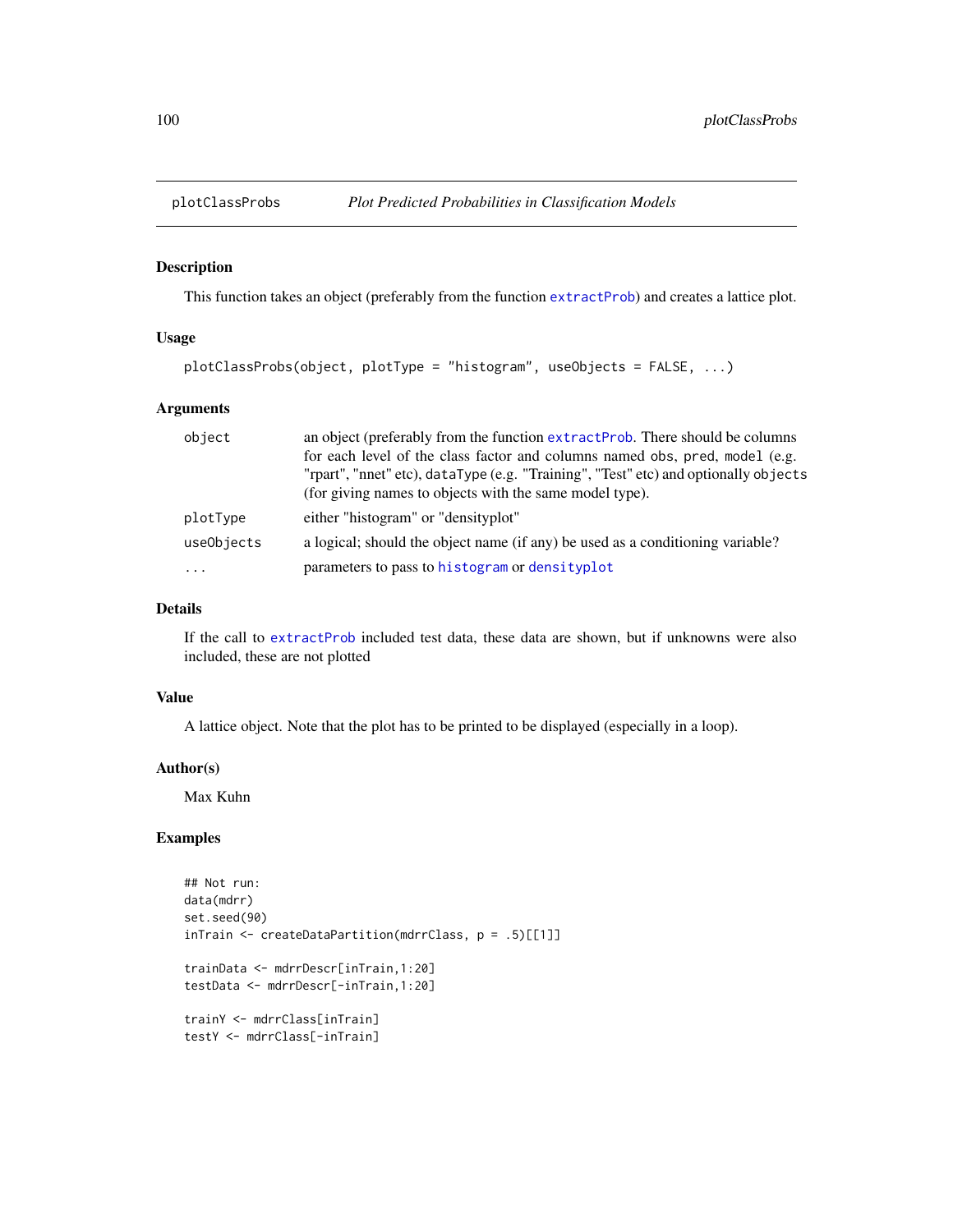```
ctrl <- trainControl(method = "cv")
nbFit1 <- train(trainData, trainY, "nb",
                trControl = ctrl,
                tuneGrid = data.frame(usekernel = TRUE, fL = 0))
nbFit2 <- train(trainData, trainY, "nb",
                trControl = ctrl,
                tuneGrid = data.frame(usekernel = FALSE, fL = 0))
models <- list(para = nbFit2, nonpara = nbFit1)
predProbs <- extractProb(models, testX = testData, testY = testY)
plotClassProbs(predProbs, useObjects = TRUE)
plotClassProbs(predProbs,
               subset = object == "para" & dataType == "Test")
plotClassProbs(predProbs,
               useObjects = TRUE,
               plotType = "densityplot",
               auto.key = list(columns = 2))
## End(Not run)
```

| plotObsVsPred | Plot Observed versus Predicted Results in Regression and Classifica- |
|---------------|----------------------------------------------------------------------|
|               | <i>tion Models</i>                                                   |

## Description

This function takes an object (preferably from the function [extractPrediction](#page-42-1)) and creates a lattice plot. For numeric outcomes, the observed and predicted data are plotted with a 45 degree reference line and a smoothed fit. For factor outcomes, a dotplot plot is produced with the accuracies for the different models.

## Usage

```
plotObsVsPred(object, equalRanges = TRUE, ...)
```
### Arguments

| object                  | an object (preferably from the function extractPrediction. There should be<br>columns named obs, pred, model (e.g. "rpart", "nnet" etc.) and dataType (e.g.<br>"Training", "Test" etc) |
|-------------------------|----------------------------------------------------------------------------------------------------------------------------------------------------------------------------------------|
| equalRanges             | a logical; should the x- and y-axis ranges be the same?                                                                                                                                |
| $\cdot$ $\cdot$ $\cdot$ | parameters to pass to xyplot or dotplot, such as auto.key                                                                                                                              |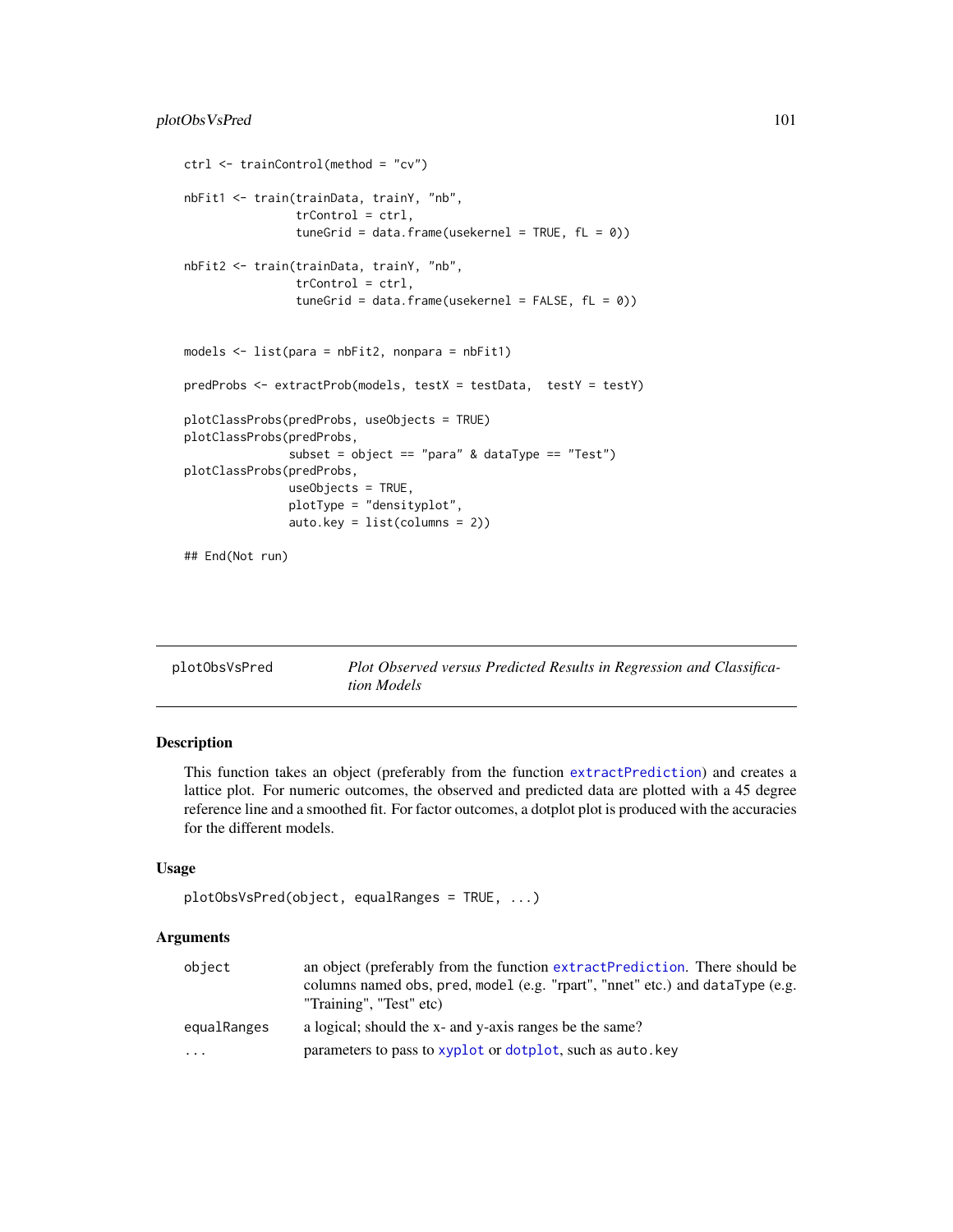## Details

If the call to [extractPrediction](#page-42-1) included test data, these data are shown, but if unknowns were also included, they are not plotted

### Value

A lattice object. Note that the plot has to be printed to be displayed (especially in a loop).

### Author(s)

Max Kuhn

```
## Not run:
# regression example
data(BostonHousing)
rpartFit <- train(BostonHousing[1:100, -c(4, 14)],
                  BostonHousing$medv[1:100],
                  "rpart", tuneLength = 9)
plsFit <- train(BostonHousing[1:100, -c(4, 14)],
                BostonHousing$medv[1:100],
                "pls")
predVals <- extractPrediction(list(rpartFit, plsFit),
                              testX = BostonHousing[101:200, -c(4, 14)],
                              testY = BostonHousing$medv[101:200],
                              unkX = BostonHouseing[201:300, -c(4, 14)])plotObsVsPred(predVals)
#classification example
data(Satellite)
numSamples <- dim(Satellite)[1]
set.seed(716)
varIndex <- 1:numSamples
trainSamples <- sample(varIndex, 150)
varIndex <- (1:numSamples)[-trainSamples]
testSamples <- sample(varIndex, 100)
varIndex <- (1:numSamples)[-c(testSamples, trainSamples)]
unkSamples <- sample(varIndex, 50)
trainX <- Satellite[trainSamples, -37]
trainY <- Satellite[trainSamples, 37]
testX <- Satellite[testSamples, -37]
```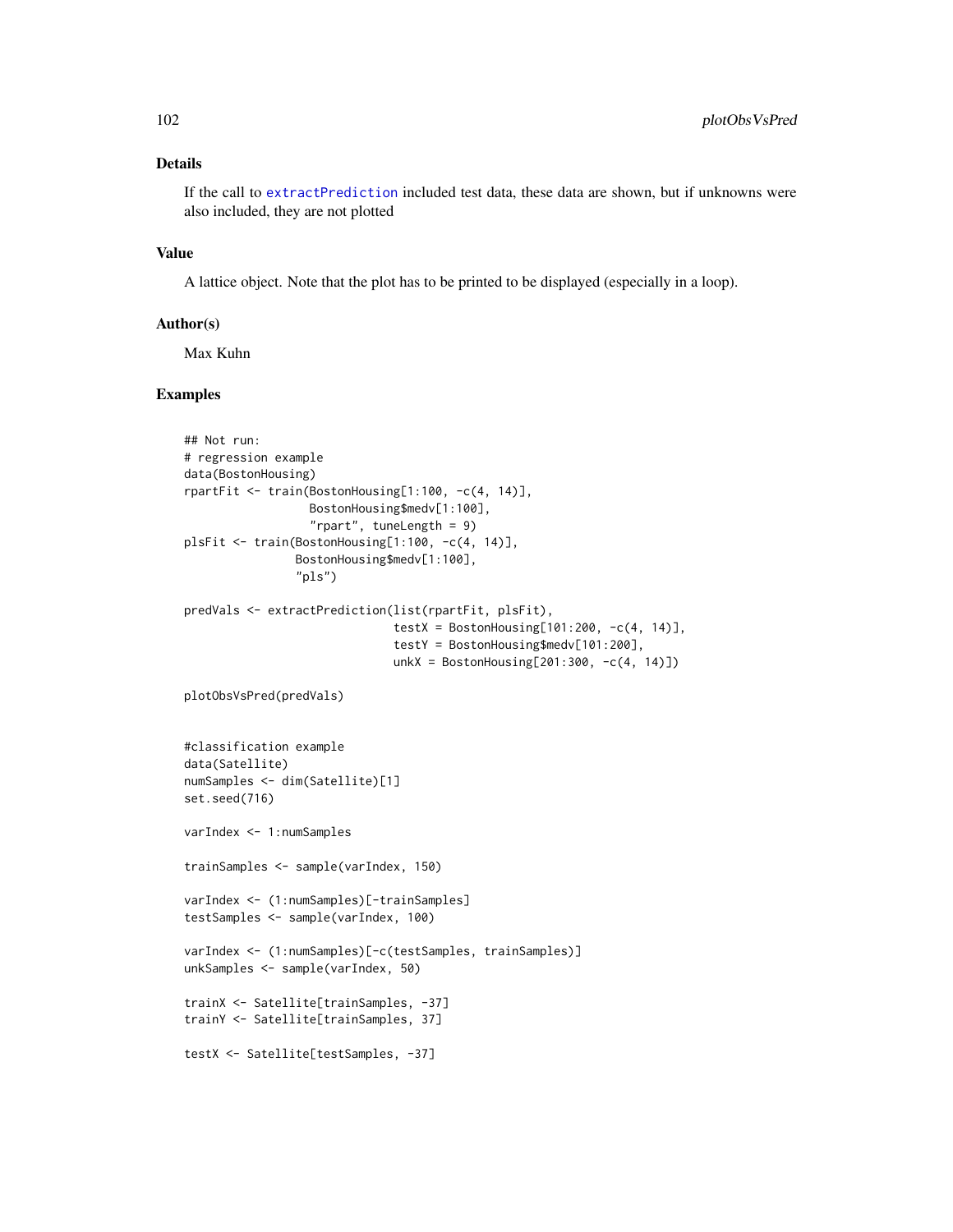```
testY <- Satellite[testSamples, 37]
unkX <- Satellite[unkSamples, -37]
knnFit <- train(trainX, trainY, "knn")
rpartFit <- train(trainX, trainY, "rpart")
predTargets <- extractPrediction(list(knnFit, rpartFit),
                                 testX = testX,testY = testY,
                                 unkX = unkX)plotObsVsPred(predTargets)
```
## End(Not run)

plsda *Partial Least Squares and Sparse Partial Least Squares Discriminant Analysis*

### Description

plsda is used to fit standard PLS models for classification while splsda performs sparse PLS that embeds feature selection and regularization for the same purpose.

## Usage

```
plsda(x, \ldots)## S3 method for class 'plsda'
predict(object, newdata = NULL, ncomp = NULL,
  type = "class", ...)## Default S3 method:
plsda(x, y, ncomp = 2, probMethod = "softmax",
  prior = NULL, ...)
```
#### Arguments

| x        | a matrix or data frame of predictors                                                                                                     |
|----------|------------------------------------------------------------------------------------------------------------------------------------------|
| $\cdots$ | arguments to pass to plsr or spls. For splsda, this is the method for passing<br>tuning parameters specifications (e.g. K, eta or kappa) |
| object   | an object produced by plsda                                                                                                              |
| newdata  | a matrix or data frame of predictors                                                                                                     |
| ncomp    | the number of components to include in the model. Predictions can be made for<br>models with values less than normp.                     |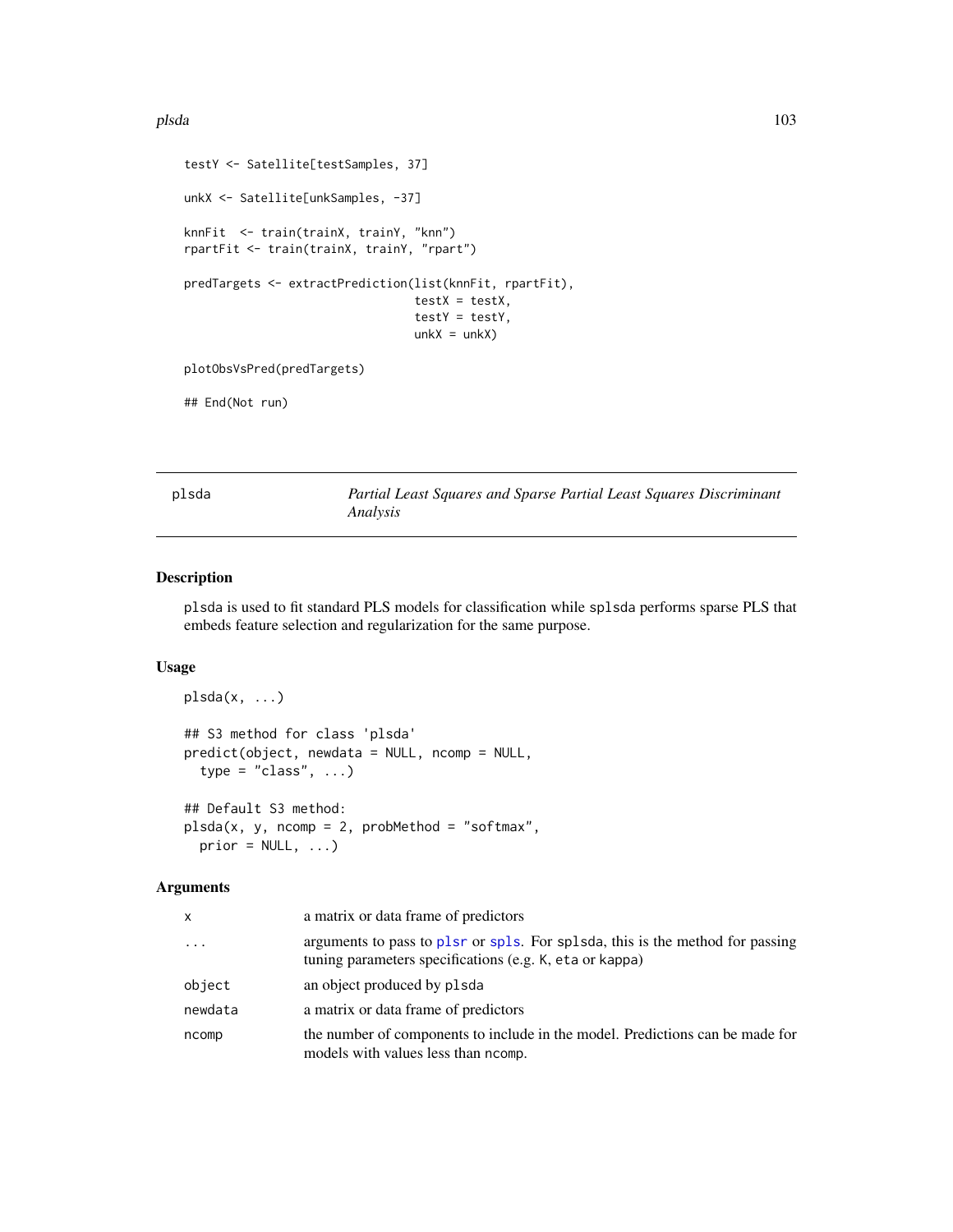| type       | either "class", "prob" or "raw" to produce the predicted class, class probabil-<br>ities or the raw model scores, respectively.   |
|------------|-----------------------------------------------------------------------------------------------------------------------------------|
| y          | a factor or indicator matrix for the discrete outcome. If a matrix, the entries must<br>be either 0 or 1 and rows must sum to one |
| probMethod | either "softmax" or "Bayes" (see Details)                                                                                         |
| prior      | a vector or prior probabilities for the classes (only used for probehethod = "Bayes")                                             |

## Details

If a factor is supplied, the appropriate indicator matrix is created.

A multivariate PLS model is fit to the indicator matrix using the [plsr](#page-0-0) or [spls](#page-0-0) function.

Two prediction methods can be used.

The **softmax function** transforms the model predictions to "probability-like" values (e.g. on [0, 1] and sum to 1). The class with the largest class probability is the predicted class.

Also, Bayes rule can be applied to the model predictions to form posterior probabilities. Here, the model predictions for the training set are used along with the training set outcomes to create conditional distributions for each class. When new samples are predicted, the raw model predictions are run through these conditional distributions to produce a posterior probability for each class (along with the prior). This process is repeated ncomp times for every possible PLS model. The [NaiveBayes](#page-0-0) function is used with usekernel = TRUE for the posterior probability calculations.

### Value

For plsda, an object of class "plsda" and "mvr". For splsda, an object of class splsda.

The predict methods produce either a vector, matrix or three-dimensional array, depending on the values of type of ncomp. For example, specifying more than one value of ncomp with type = "class" with produce a three dimensional array but the default specification would produce a factor vector.

#### See Also

[plsr](#page-0-0), [spls](#page-0-0)

```
## Not run:
data(mdrr)
set.seed(1)
inTrain <- sample(seq(along = mdrrClass), 450)
nzv <- nearZeroVar(mdrrDescr)
filteredDescr <- mdrrDescr[, -nzv]
training <- filteredDescr[inTrain,]
test <- filteredDescr[-inTrain,]
trainMDRR <- mdrrClass[inTrain]
testMDRR <- mdrrClass[-inTrain]
```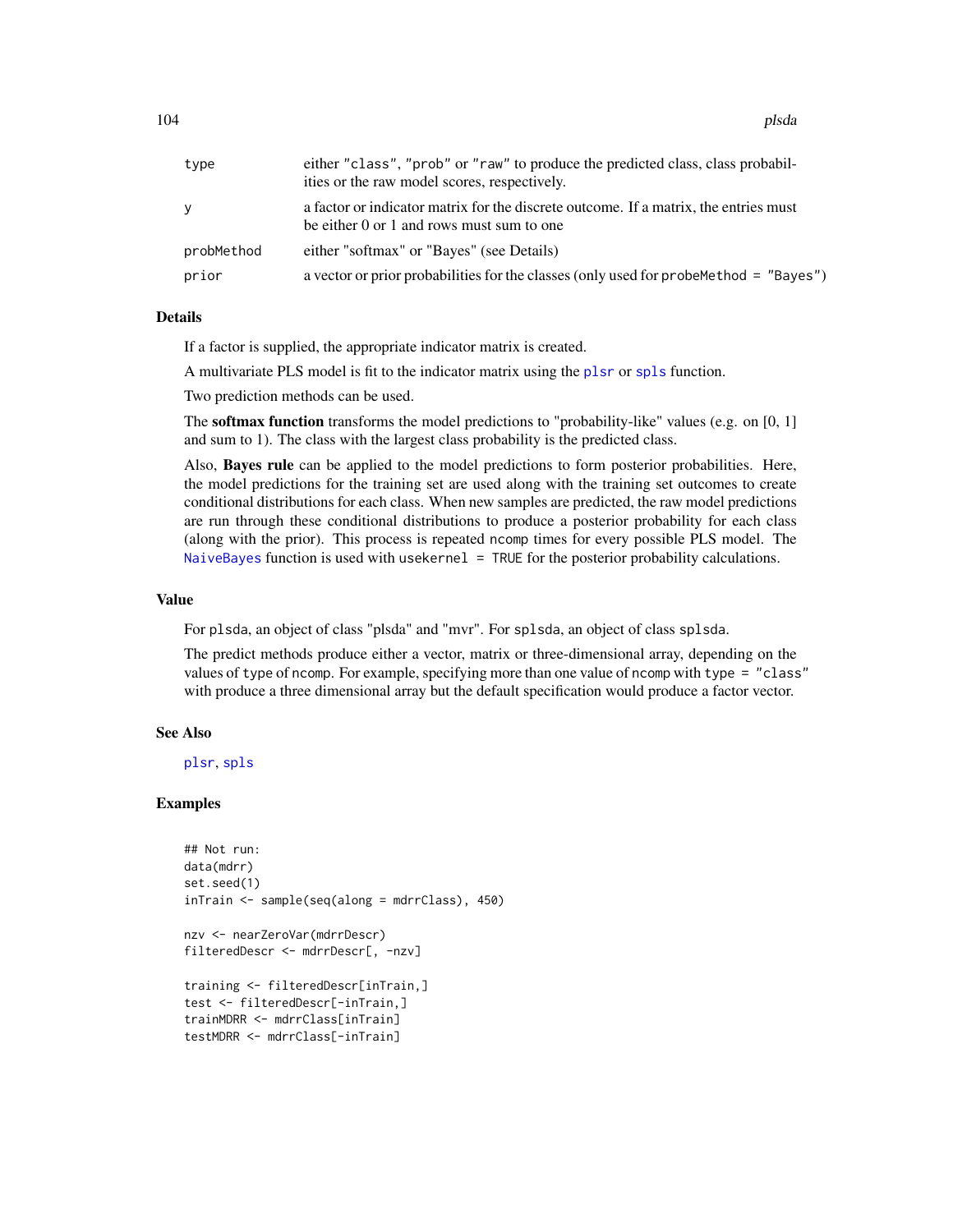#### pottery and the set of the set of the set of the set of the set of the set of the set of the set of the set of the set of the set of the set of the set of the set of the set of the set of the set of the set of the set of t

```
preProcValues <- preProcess(training)
trainDescr <- predict(preProcValues, training)
testDescr <- predict(preProcValues, test)
useBayes <- plsda(trainDescr, trainMDRR, ncomp = 5,
                    probMethod = "Bayes")
useSoftmax <- plsda(trainDescr, trainMDRR, ncomp = 5)
confusionMatrix(predict(useBayes, testDescr),
                testMDRR)
confusionMatrix(predict(useSoftmax, testDescr),
                testMDRR)
histogram(~predict(useBayes, testDescr, type = "prob")[,"Active",]
          | testMDRR, xlab = "Active Prob", xlim = c(-.1,1.1))
histogram(~predict(useSoftmax, testDescr, type = "prob")[,"Active",]
          | testMDRR, xlab = "Active Prob", xlim = c(-.1,1.1))
## different sized objects are returned
length(predict(useBayes, testDescr))
dim(predict(useBayes, testDescr, ncomp = 1:3))
dim(predict(useBayes, testDescr, type = "prob"))
dim(predict(useBayes, testDescr, type = "prob", ncomp = 1:3))
## Using spls:
## (As of 11/09, the spls package now has a similar function with
## the same mane. To avoid conflicts, use caret:::splsda to
## get this version)
splsFit <- caret:::splsda(trainDescr, trainMDRR,
                          K = 5, eta = .9,
                          probMethod = "Bayes")
confusionMatrix(caret:::predict.splsda(splsFit, testDescr),
                testMDRR)
## End(Not run)
```
pottery *Pottery from Pre-Classical Sites in Italy*

### Description

Measurements of 58 pottery samples.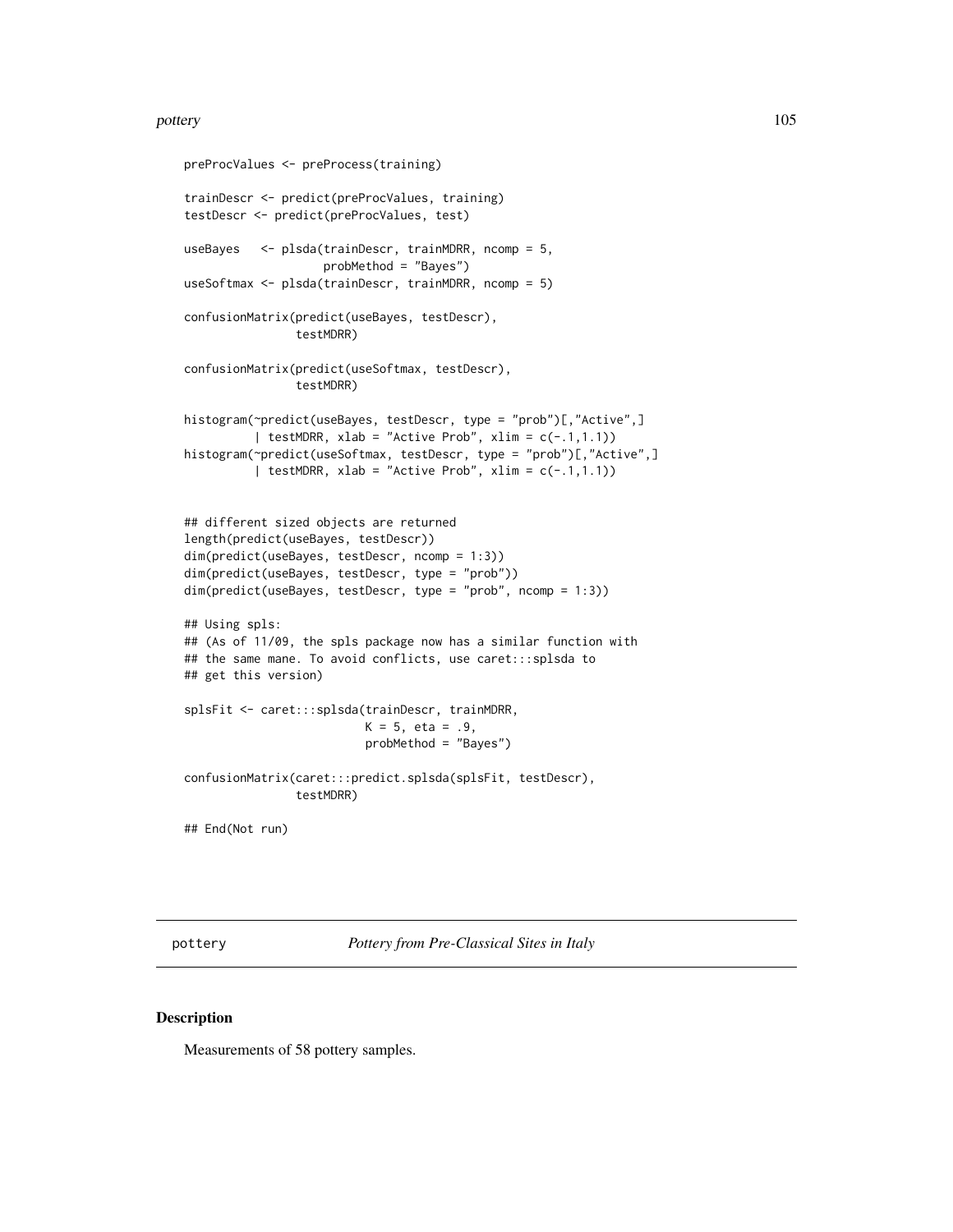# Value

| pottery      | 11 elemental composition measurements                                        |
|--------------|------------------------------------------------------------------------------|
| potteryClass | factor of pottery type: black carbon containing bulks $(A)$ and clayey $(B)$ |

# Source

R. G. Brereton (2003). *Chemometrics: Data Analysis for the Laboratory and Chemical Plant*, pg. 261.

prcomp.resamples *Principal Components Analysis of Resampling Results*

# Description

Performs a principal components analysis on an object of class [resamples](#page-121-0) and returns the results as an object with classes prcomp.resamples and prcomp.

# Usage

## S3 method for class 'resamples'  $proomp(x, metric = x$metrics[1], ...)$ ## S3 method for class 'prcomp.resamples'

 $plot(x, what = "screen", dims = max(2,$ ncol(x\$rotation)), ...)

### Arguments

| $\mathsf{x}$ | For preomp, an object of class resamples and for plot. preomp. resamples, an<br>object of class plot.prcomp.resamples                                                                                                                                                                          |
|--------------|------------------------------------------------------------------------------------------------------------------------------------------------------------------------------------------------------------------------------------------------------------------------------------------------|
| metric       | a performance metric that was estimated for every resample                                                                                                                                                                                                                                     |
|              | For prcomp. resamples, options to pass to prcomp, for plot. prcomp. resamples,<br>options to pass to Lattice objects (see Details below) and, for cluster. resamples,<br>options to pass to hclust.                                                                                            |
| what         | the type of plot: "scree" produces a bar chart of standard deviations, "cumulative"<br>produces a bar chart of the cumulative percent of variance, "loadings" pro-<br>duces a scatterplot matrix of the loading values and "components" produces a<br>scatterplot matrix of the PCA components |
| dims         | The number of dimensions to plot when what $=$ "loadings" or what $=$ "components"                                                                                                                                                                                                             |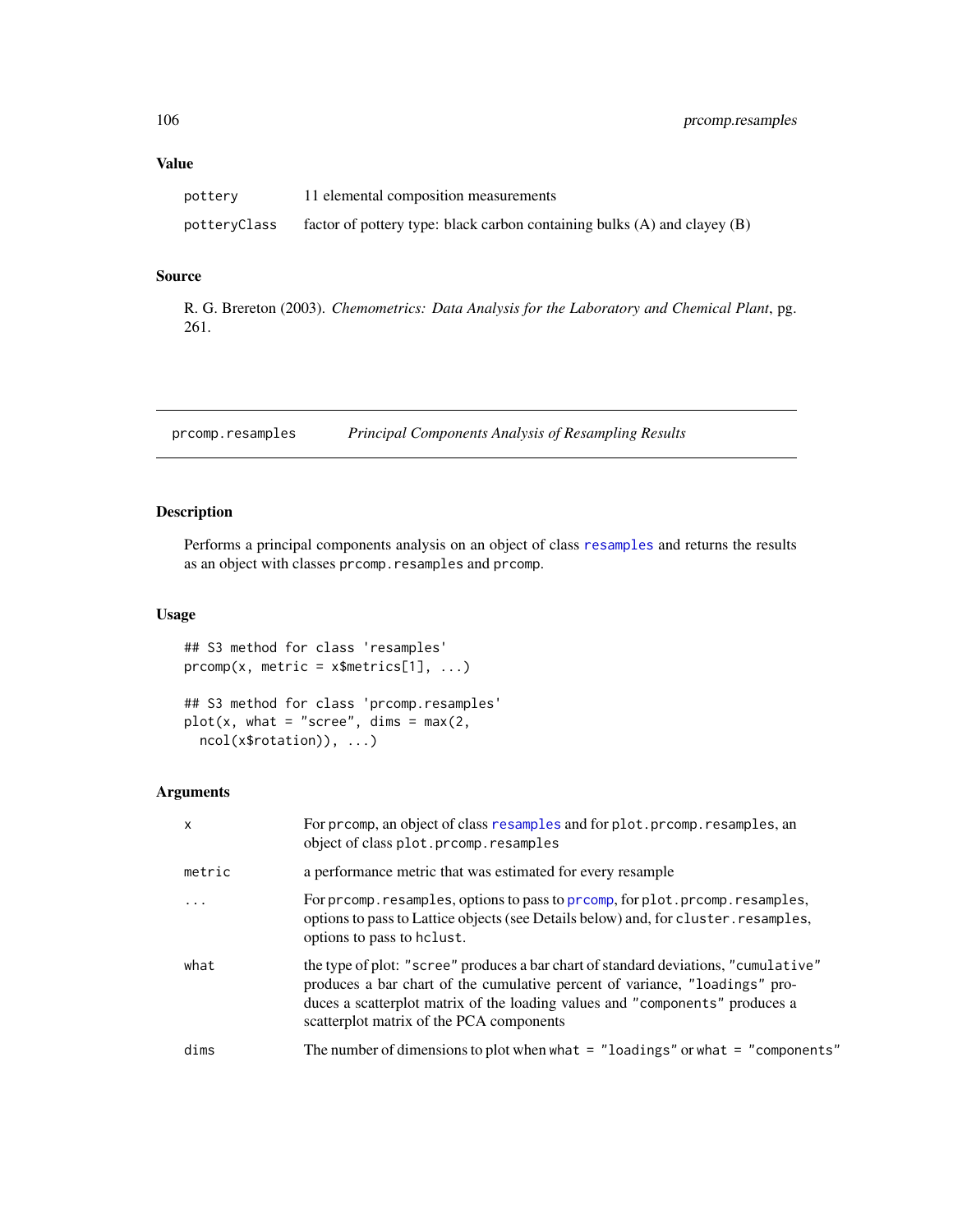## Details

The principal components analysis treats the models as variables and the resamples are realizations of the variables. In this way, we can use PCA to "cluster" the assays and look for similarities. Most of the methods for [prcomp](#page-0-0) can be used, although custom print and plot methods are used.

The plot method uses lattice graphics. When what = "scree" or what = "cumulative", [barchart](#page-0-0) is used. When what = "loadings" or what = "components", either [xyplot](#page-0-0) or [splom](#page-0-0) are used (the latter when dims  $> 2$ ). Options can be passed to these methods using ...

When what  $=$  "loadings" or what  $=$  "components", the plots are put on a common scale so that later components are less likely to be over-interpreted. See Geladi et al. (2003) for examples of why this can be important.

For clustering, [hclust](#page-0-0) is used to determine clusters of models based on the resampled performance values.

## Value

For prcomp.resamples, an object with classes prcomp.resamples and prcomp. This object is the same as the object produced by prcomp, but with additional elements:

| metric | the value for the metric argument |
|--------|-----------------------------------|
| call   | the call                          |

For plot.prcomp.resamples, a Lattice object (see Details above)

### Author(s)

Max Kuhn

# References

Geladi, P.; Manley, M.; and Lestander, T. (2003), "Scatter plotting in multivariate data analysis," J. Chemometrics, 17: 503-511

## See Also

[resamples](#page-121-0), [barchart](#page-0-0), [xyplot](#page-0-0), [splom](#page-0-0), [hclust](#page-0-0)

# Examples

```
## Not run:
#load(url("http://topepo.github.io/caret/exampleModels.RData"))
resamps <- resamples(list(CART = rpartFit,
                          CondInfTree = ctreeFit,
                          MARS = earthFit)resampPCA <- prcomp(resamps)
```
resampPCA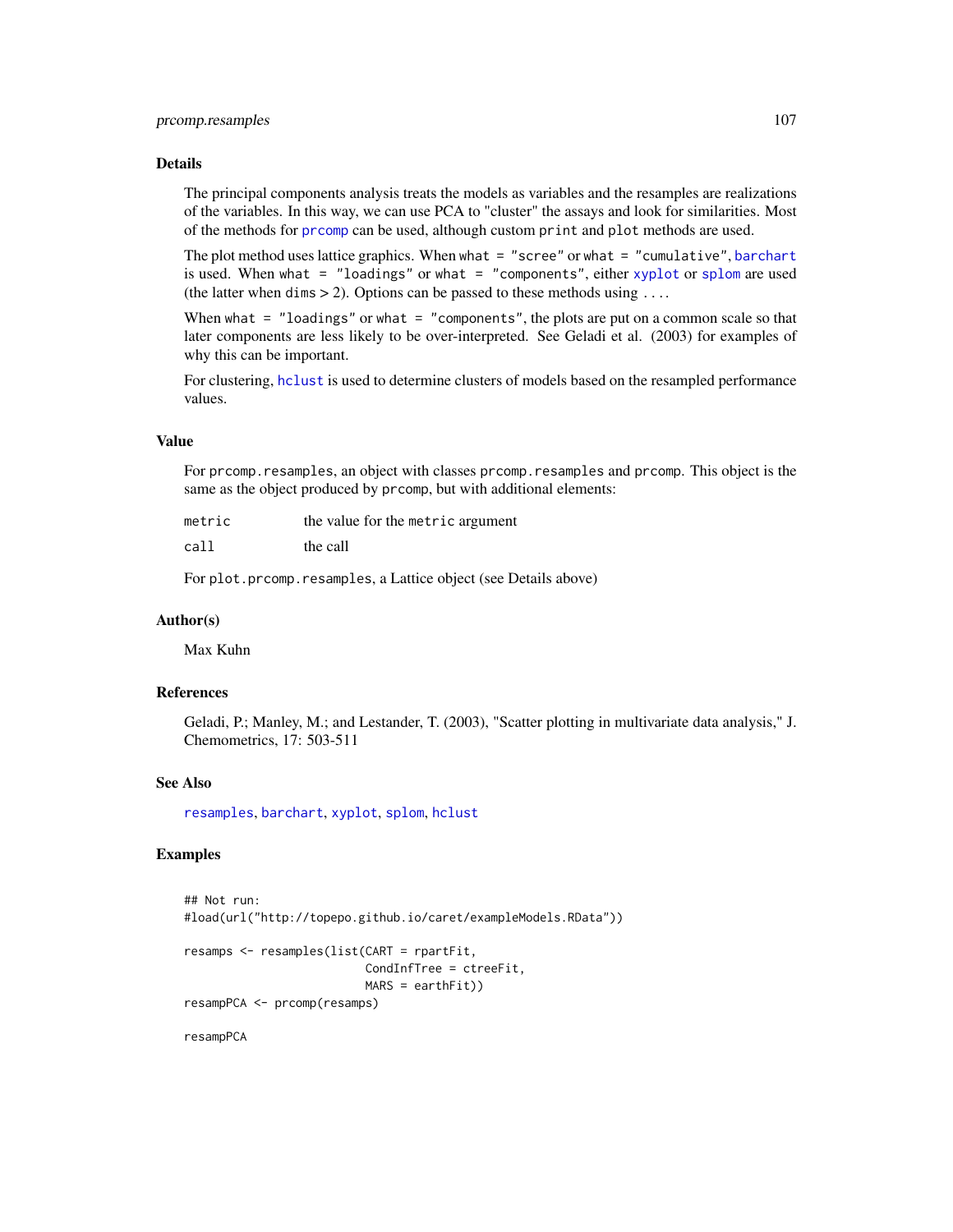```
plot(resampPCA, what = "scree")
plot(resampPCA, what = "components")
plot(resampPCA, what = "components", dims = 2, auto.key = list(columns = 3))
clustered <- cluster(resamps)
plot(clustered)
```
## End(Not run)

predict.bagEarth *Predicted values based on bagged Earth and FDA models*

# Description

Predicted values based on bagged Earth and FDA models

# Usage

```
## S3 method for class 'bagEarth'
predict(object, newdata = NULL, type = NULL, ...)## S3 method for class 'bagFDA'
predict(object, newdata = NULL, type = "class", ...)
```
## Arguments

| object  | Object of class inheriting from bagEarth                                                                                                                                                                                                                                                                                                                                                                                                                                                                                                                                                                                                                                                                                                                 |
|---------|----------------------------------------------------------------------------------------------------------------------------------------------------------------------------------------------------------------------------------------------------------------------------------------------------------------------------------------------------------------------------------------------------------------------------------------------------------------------------------------------------------------------------------------------------------------------------------------------------------------------------------------------------------------------------------------------------------------------------------------------------------|
| newdata | An optional data frame or matrix in which to look for variables with which to<br>predict. If omitted, the fitted values are used (see note below).                                                                                                                                                                                                                                                                                                                                                                                                                                                                                                                                                                                                       |
| type    | The type of prediction. For bagged earth regression model, type = "response"<br>will produce a numeric vector of the usual model predictions, earth also allows<br>the user to fit generalized linear models. In this case, type $=$ "response"<br>produces the inverse link results as a vector. In the case of a binomial gener-<br>alized linear model, type = "response" produces a vector of probabilities,<br>type = "class" generates a factor vector and type = "prob" produces a<br>two-column matrix with probabilities for both classes (averaged across the indi-<br>vidual models). Similarly, for bagged fda models, type = "class" generates<br>a factor vector and type $=$ "probs" outputs a matrix of class probabilities.<br>not used |
| $\cdot$ |                                                                                                                                                                                                                                                                                                                                                                                                                                                                                                                                                                                                                                                                                                                                                          |

## Value

A vector of predictions (for regression or type = "class") or a data frame of class probabilities. By default, when the model predicts a number, a vector of numeric predictions is returned. When a classification model is used, the default prediction is a factor vector of classes.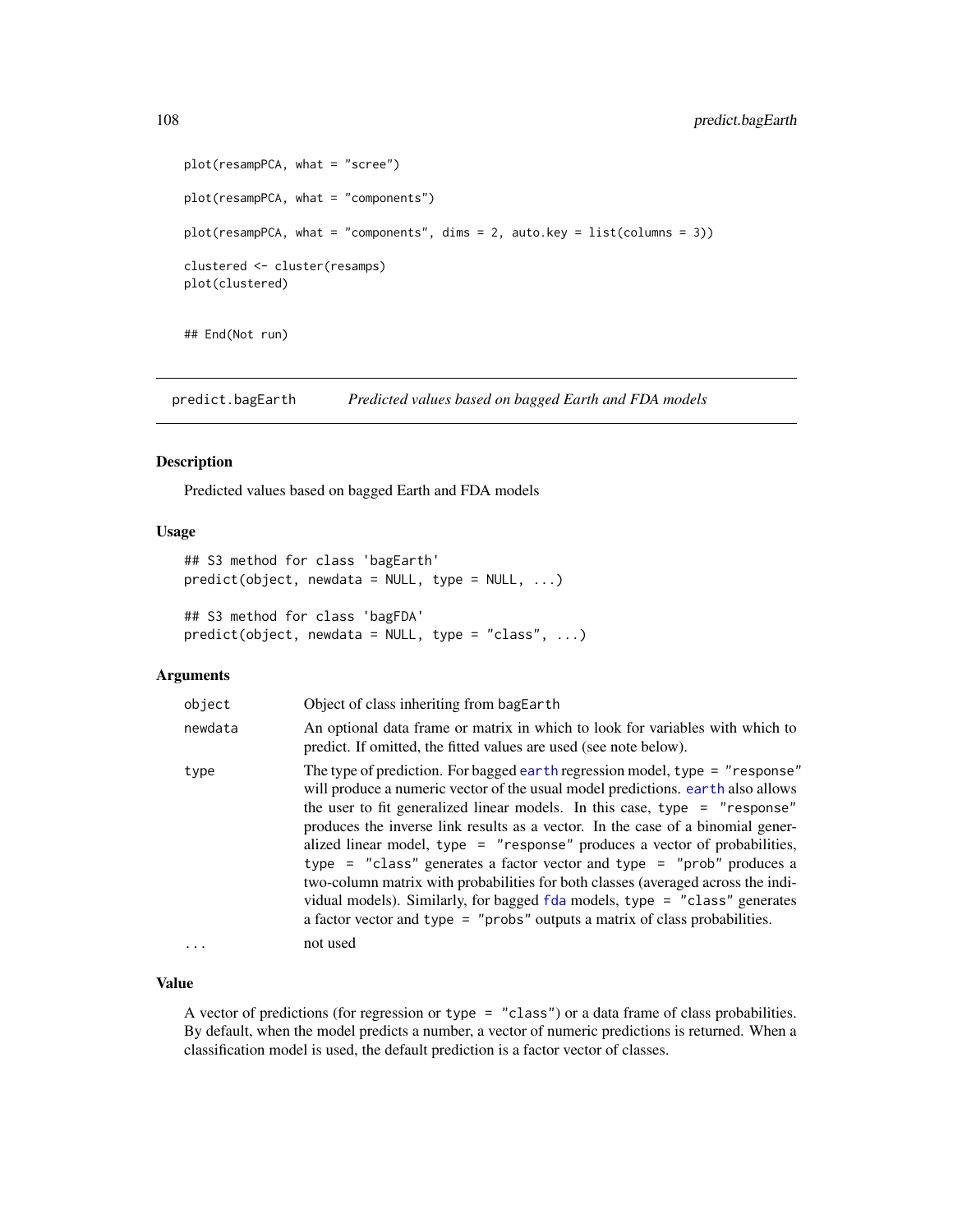# predict.gafs 109

#### Note

If the predictions for the original training set are needed, there are two ways to calculate them. First, the original data set can be predicted by each bagged earth model. Secondly, the predictions from each bootstrap sample could be used (but are more likely to overfit). If the original call to bagEarth or bagFDA had keepX = TRUE, the first method is used, otherwise the values are calculated via the second method.

# Author(s)

Max Kuhn

#### See Also

[bagEarth](#page-9-0)

# Examples

```
## Not run:
data(trees)
## out of bag predictions vs just re-predicting the training set
set.seed(655)
fit1 <- bagEarth(Volume ~ ., data = trees, keepX = TRUE)
set.seed(655)
fit2 <- bagEarth(Volume ~ ., data = trees, keepX = FALSE)
hist(predict(fit1) - predict(fit2))
```
## End(Not run)

predict.gafs *Predict new samples*

#### <span id="page-108-0"></span>Description

Predict new samples using [safs](#page-132-0) and [gafs](#page-51-0) objects.

#### Usage

```
## S3 method for class 'gafs'
predict(object, newdata, ...)
```
## Arguments

| object                  | an object of class safs or gafs       |
|-------------------------|---------------------------------------|
| newdata                 | a data frame or matrix of predictors. |
| $\cdot$ $\cdot$ $\cdot$ | not currently used                    |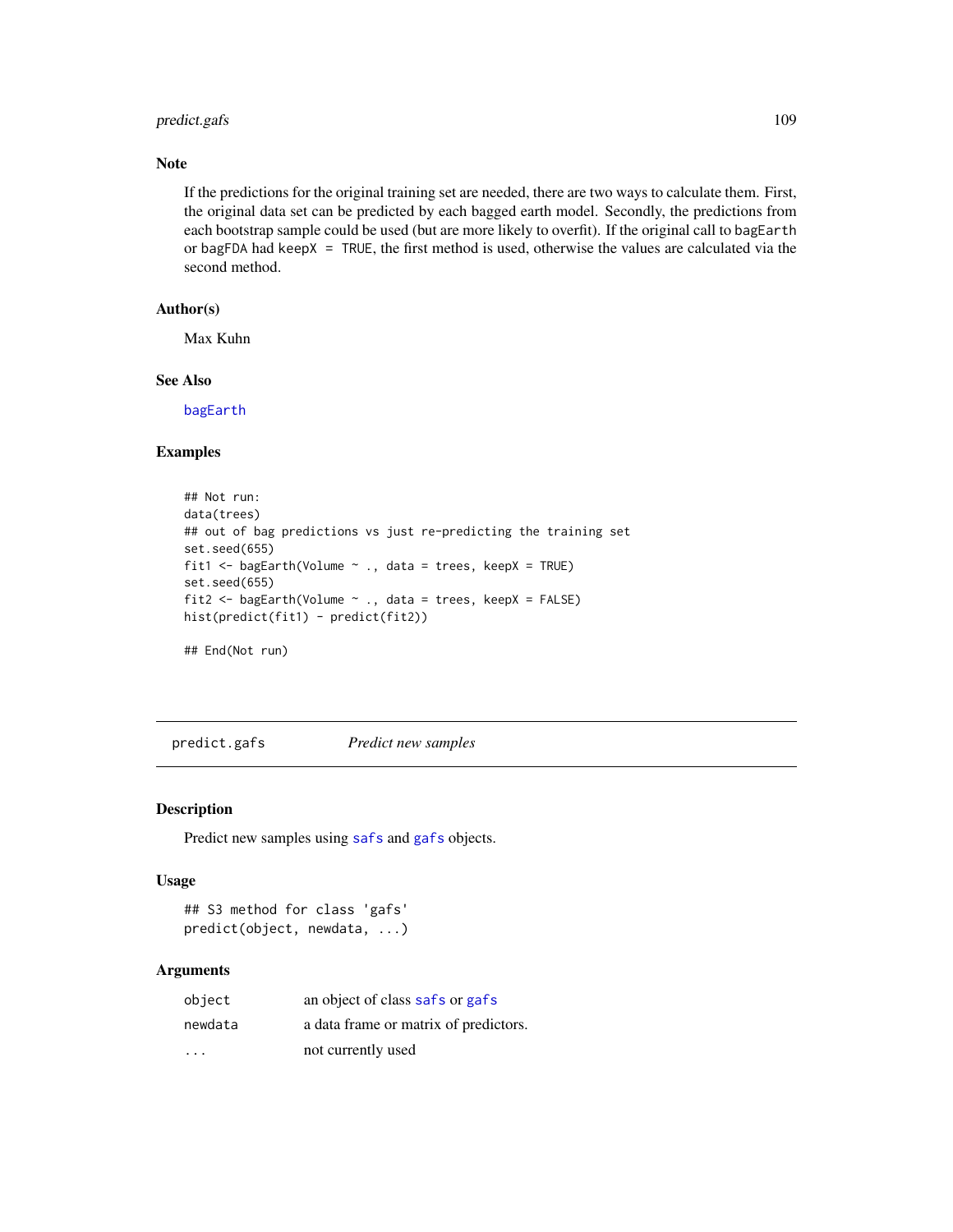# Details

Only the predictors listed in object\$optVariables are required.

## Value

The type of result depends on what was specified in object\$control\$functions\$predict.

## Author(s)

Max Kuhn

#### See Also

[safs](#page-132-0), [gafs](#page-51-0)

## Examples

```
## Not run:
set.seed(1)
train_data <- twoClassSim(100, noiseVars = 10)
test_data <- twoClassSim(10, noiseVars = 10)
## A short example
ctrl <- safsControl(functions = rfSA,
                     \text{method} = "cv",number = 3)
rf\_search \leftarrow safs(x = train\_data[, -ncol(train\_data)],y = train_data$Class,
                  iters = 3,
                  safsControl = ctrl)
rf_search
predict(rf_search, train_data)
## End(Not run)
```
predict.knn3 *Predictions from k-Nearest Neighbors*

#### Description

Predict the class of a new observation based on k-NN.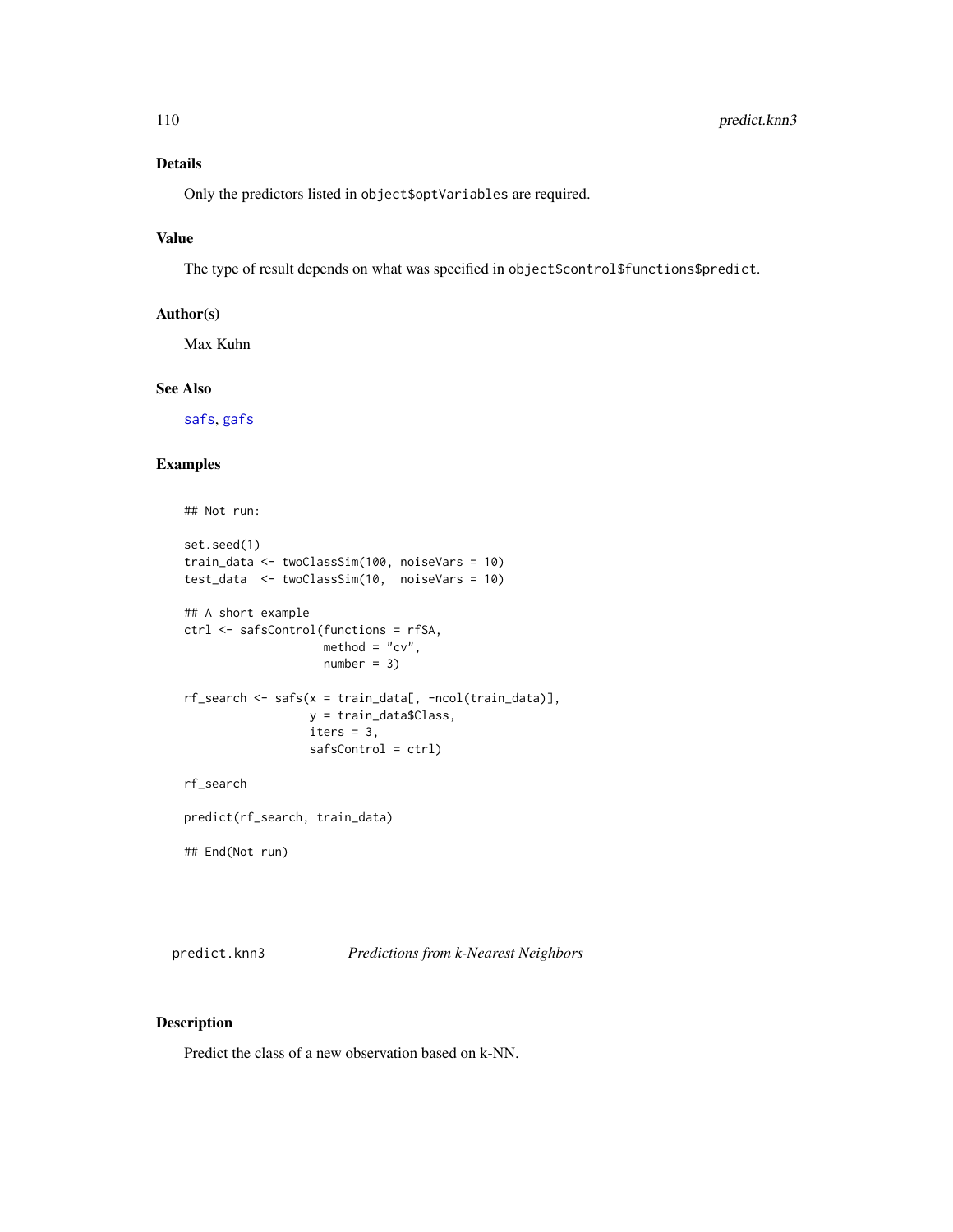# predict.knnreg 111

## Usage

```
## S3 method for class 'knn3'
predict(object, newdata, type = c("prob", "class"), ...)
```
## Arguments

| object    | object of class knn3.                                                                      |
|-----------|--------------------------------------------------------------------------------------------|
| newdata   | a data frame of new observations.                                                          |
| type      | return either the predicted class or the proportion of the votes for the winning<br>class. |
| $\ddotsc$ | additional arguments.                                                                      |

## Details

This function is a method for the generic function [predict](#page-0-0) for class [knn3](#page-67-0). For the details see knn3. This is essentially a copy of [predict.ipredknn](#page-0-0).

## Value

Either the predicted class or the proportion of the votes for each class.

#### Author(s)

[predict.ipredknn](#page-0-0) by Torsten.Hothorn <Torsten.Hothorn@rzmail.uni-erlangen.de>

predict.knnreg *Predictions from k-Nearest Neighbors Regression Model*

# Description

Predict the outcome of a new observation based on k-NN.

## Usage

## S3 method for class 'knnreg' predict(object, newdata, ...)

#### Arguments

| object  | object of class knnreg.                     |
|---------|---------------------------------------------|
| newdata | a data frame or matrix of new observations. |
| $\cdot$ | additional arguments.                       |

## Details

This function is a method for the generic function [predict](#page-0-0) for class knnreg. For the details see [knnreg](#page-69-0). This is essentially a copy of [predict.ipredknn](#page-0-0).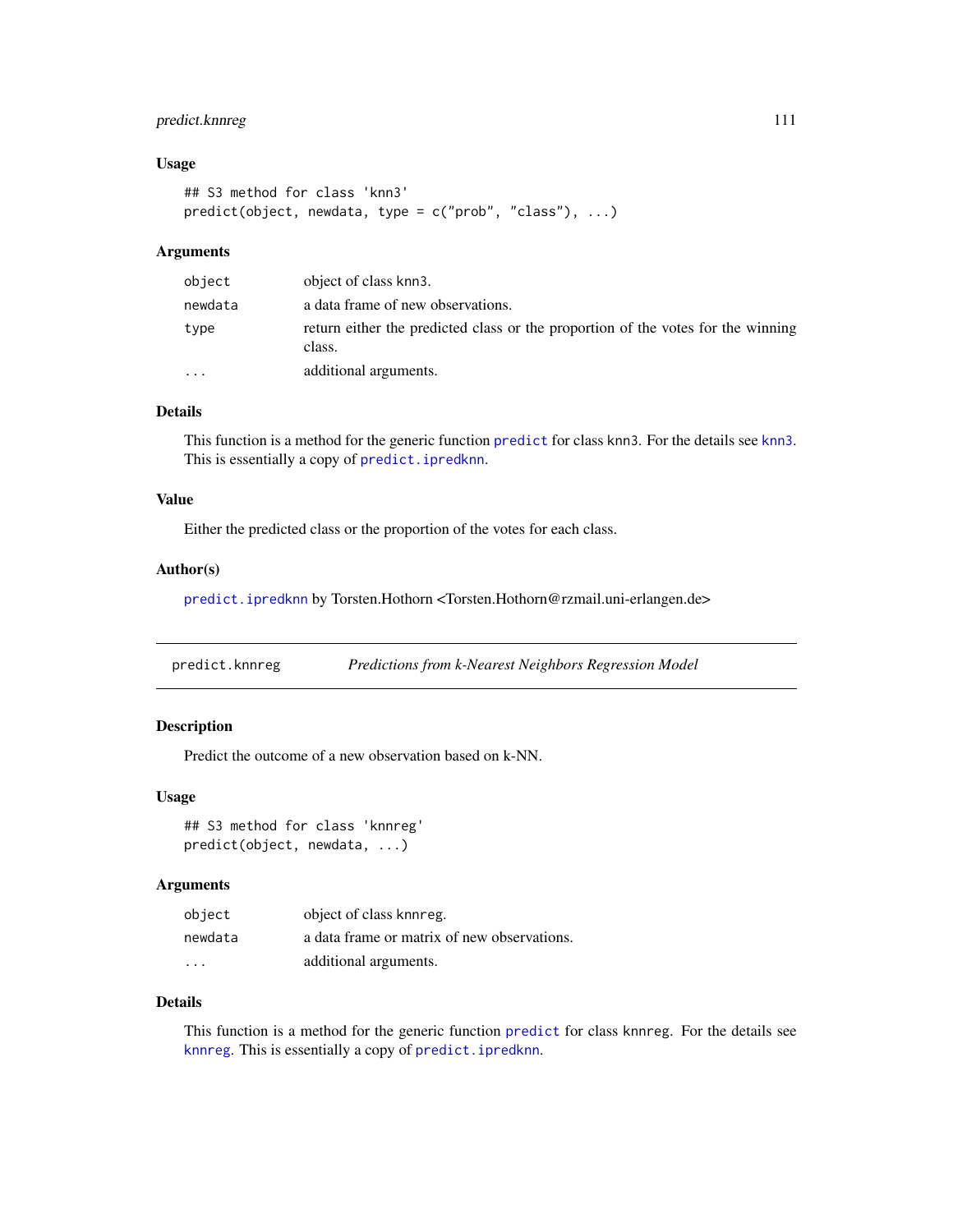# Value

a numeric vector

## Author(s)

Max Kuhn, Chris Keefer, adapted from [knn](#page-0-0) and [predict.ipredknn](#page-0-0)

predictors *List predictors used in the model*

# Description

This class uses a model fit to determine which predictors were used in the final model.

#### Usage

predictors(x, ...)

#### Arguments

| x       | a model object, list or terms |
|---------|-------------------------------|
| $\cdot$ | not currently used            |

## Details

For [randomForest](#page-0-0), [cforest](#page-0-0), [ctree](#page-0-0), [rpart](#page-0-0), [ipredbagg](#page-0-0), [bagging](#page-0-0), [earth](#page-0-0), [fda](#page-0-0), [pamr.train](#page-0-0), [superpc.train](#page-0-0), [bagEarth](#page-9-0) and [bagFDA](#page-11-0), an attempt was made to report the predictors that were actually used in the final model.

The predictors function can be called on the model object (as opposed to the [train](#page-153-0)) object) and the package will try to find the appropriate coed (if it exists).

In cases where the predictors cannot be determined, NA is returned. For example, [nnet](#page-0-0) may return missing values from predictors.

## Value

a character string of predictors or NA.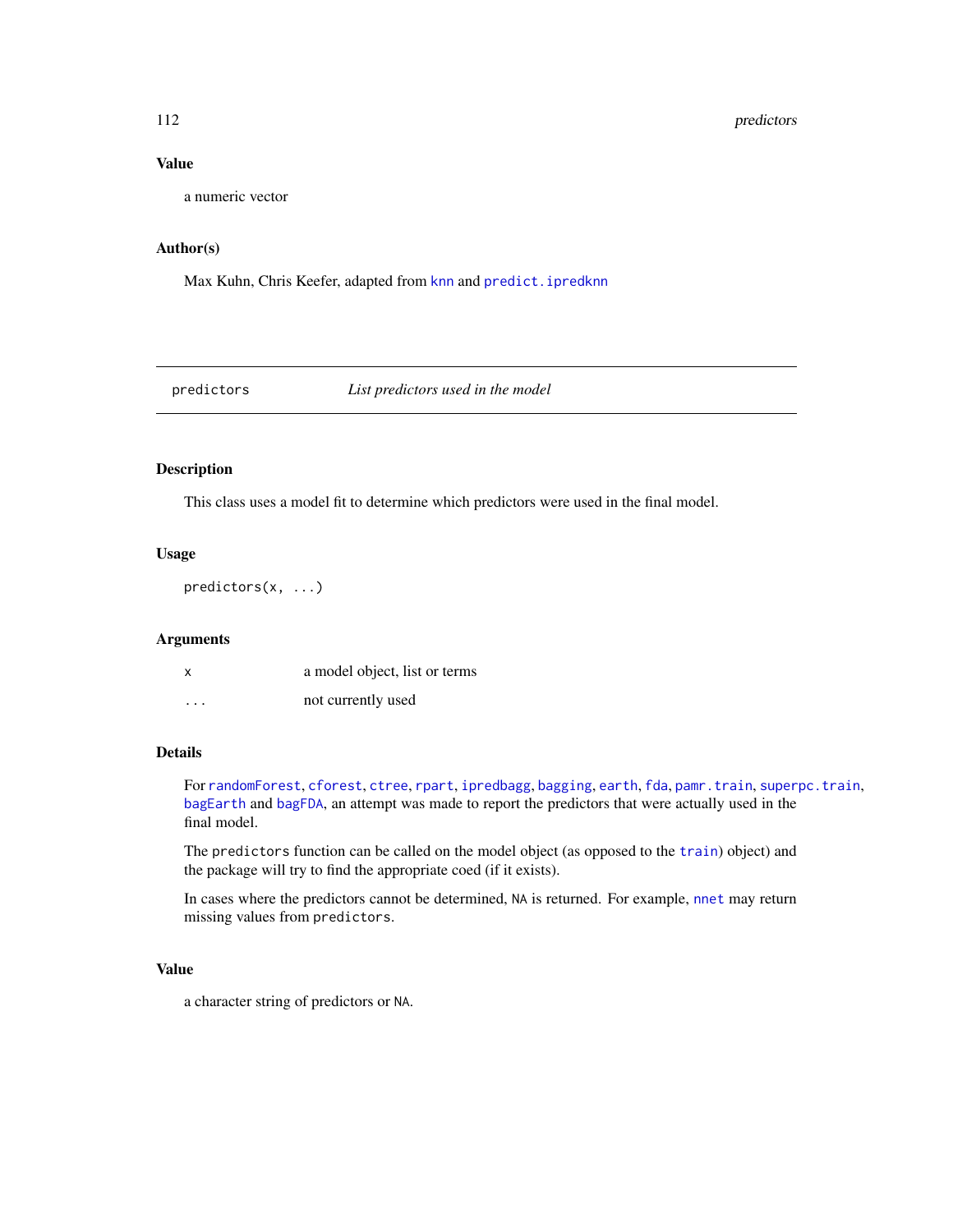# Description

Pre-processing transformation (centering, scaling etc.) can be estimated from the training data and applied to any data set with the same variables.

# Usage

```
preProcess(x, ...)
## Default S3 method:
preProcess(x, method = c("center", "scale"),thresh = 0.95, pcaComp = NULL, na.remove = TRUE, k = 5,
  knnSummary = mean, outcome = NULL, fudge = 0.2, numUnique = 3,
  verbose = FALSE, freqCut = 95/5, uniqueCut = 10, cutoff = 0.9,
  rangeBounds = c(0, 1), ...## S3 method for class 'preProcess'
```

```
predict(object, newdata, ...)
```
## Arguments

| X          | a matrix or data frame. Non-numeric predictors are allowed but will be ignored.                                                                                                                                                                                                            |
|------------|--------------------------------------------------------------------------------------------------------------------------------------------------------------------------------------------------------------------------------------------------------------------------------------------|
| $\cdots$   | additional arguments to pass to fastICA, such as n. comp                                                                                                                                                                                                                                   |
| method     | a character vector specifying the type of processing. Possible values are "Box-<br>Cox", "YeoJohnson", "expoTrans", "center", "scale", "range", "knnImpute", "bag-<br>Impute", "medianImpute", "pca", "ica", "spatialSign", "corr", "zv", "nzv", and<br>"conditionalX" (see Details below) |
| thresh     | a cutoff for the cumulative percent of variance to be retained by PCA                                                                                                                                                                                                                      |
| pcaComp    | the specific number of PCA components to keep. If specified, this over-rides<br>thresh                                                                                                                                                                                                     |
| na.remove  | a logical; should missing values be removed from the calculations?                                                                                                                                                                                                                         |
| k          | the number of nearest neighbors from the training set to use for imputation                                                                                                                                                                                                                |
| knnSummary | function to average the neighbor values per column during imputation                                                                                                                                                                                                                       |
| outcome    | a numeric or factor vector for the training set outcomes. This can be used to<br>help estimate the Box-Cox transformation of the predictor variables (see Details<br>below)                                                                                                                |
| fudge      | a tolerance value: Box-Cox transformation lambda values within +/-fudge will<br>be coerced to 0 and within $1+/-$ fudge will be coerced to 1.                                                                                                                                              |
| numUnique  | how many unique values should y have to estimate the Box-Cox transformation?                                                                                                                                                                                                               |
| verbose    | a logical: prints a log as the computations proceed                                                                                                                                                                                                                                        |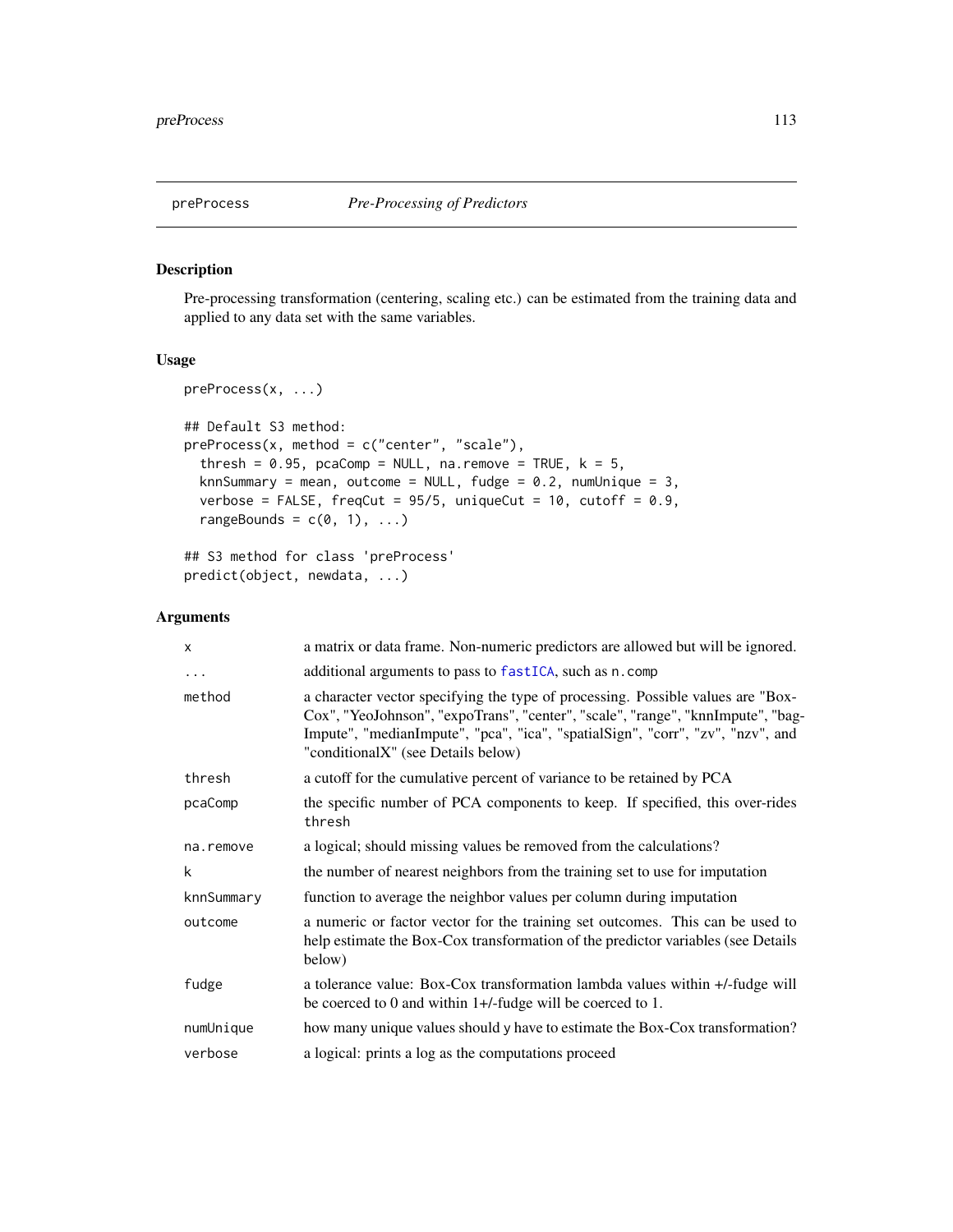| fregCut     | the cutoff for the ratio of the most common value to the second most common<br>value. See nearZeroVar.   |
|-------------|----------------------------------------------------------------------------------------------------------|
| uniqueCut   | the cutoff for the percentage of distinct values out of the number of total samples.<br>See nearZeroVar. |
| cutoff      | a numeric value for the pair-wise absolute correlation cutoff. See findCorrelation.                      |
| rangeBounds | a two-element numeric vector specifying closed interval for range transforma-<br>tion                    |
| object      | an object of class preProcess                                                                            |
| newdata     | a matrix or data frame of new data to be pre-processed                                                   |

#### Details

In all cases, transformations and operations are estimated using the data in x and these operations are applied to new data using these values; nothing is recomputed when using the predict function.

The Box-Cox (method = "BoxCox"), Yeo-Johnson (method = "YeoJohnson"), and exponential transformations (method = "expoTrans")have been "repurposed" here: they are being used to transform the predictor variables. The Box-Cox transformation was developed for transforming the response variable while another method, the Box-Tidwell transformation, was created to estimate transformations of predictor data. However, the Box-Cox method is simpler, more computationally efficient and is equally effective for estimating power transformations. The Yeo-Johnson transformation is similar to the Box-Cox model but can accommodate predictors with zero and/or negative values (while the predictors values for the Box-Cox transformation must be strictly positive.) The exponential transformation of Manly (1976) can also be used for positive or negative data.

method = "center" subtracts the mean of the predictor's data (again from the data in  $x$ ) from the predictor values while method = "scale" divides by the standard deviation.

The "range" transformation scales the data to be within rangeBounds. If new samples have values larger or smaller than those in the training set, values will be outside of this range.

Predictors that are not numeric are ignored in the calculations.

method = "zv" identifies numeric predictor columns with a single value (i.e. having zero variance) and excludes them from further calculations. Similarly, method = "nzv" does the same by applying [nearZeroVar](#page-80-0) exclude "near zero-variance" predictors. The options freqCut and uniqueCut can be used to modify the filter.

method = "corr" seeks to filter out highly correlated predictors. See [findCorrelation](#page-47-0).

For classification, method = "conditionalX" examines the distribution of each predictor conditional on the outcome. If there is only one unique value within any class, the predictor is excluded from further calculations (see [checkConditionalX](#page-80-1) for an example). When outcome is not a factor, this calculation is not executed. This operation can be time consuming when used within resampling via [train](#page-153-0).

The operations are applied in this order: zero-variance filter, near-zero variance filter, correlation filter, Box-Cox/Yeo-Johnson/exponential transformation, centering, scaling, range, imputation, PCA, ICA then spatial sign. This is a departure from versions of caret prior to version 4.76 (where imputation was done first) and is not backwards compatible if bagging was used for imputation.

If PCA is requested but centering and scaling are not, the values will still be centered and scaled. Similarly, when ICA is requested, the data are automatically centered and scaled.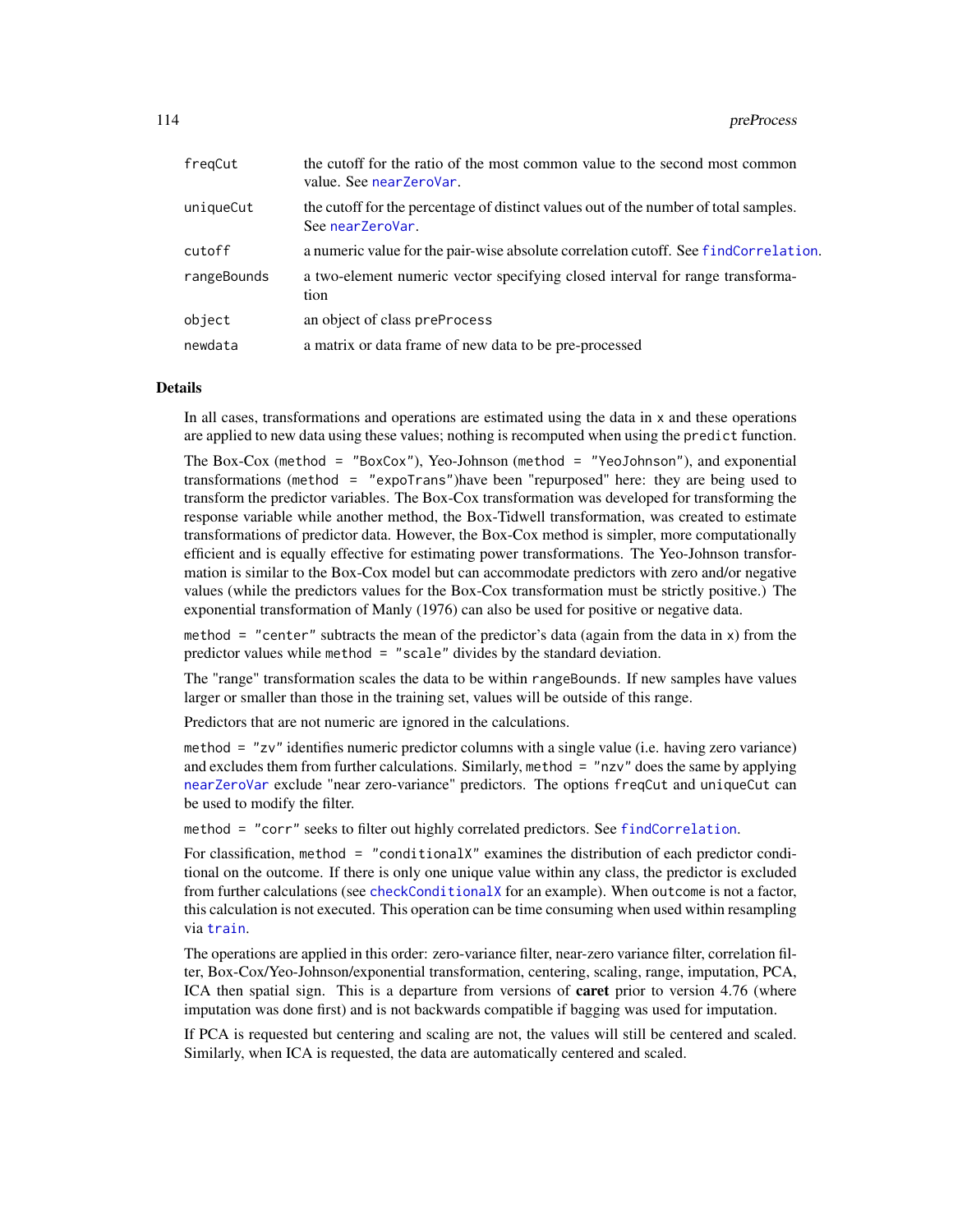#### preProcess and the set of the set of the set of the set of the set of the set of the set of the set of the set of the set of the set of the set of the set of the set of the set of the set of the set of the set of the set o

k-nearest neighbor imputation is carried out by finding the k closest samples (Euclidian distance) in the training set. Imputation via bagging fits a bagged tree model for each predictor (as a function of all the others). This method is simple, accurate and accepts missing values, but it has much higher computational cost. Imputation via medians takes the median of each predictor in the training set, and uses them to fill missing values. This method is simple, fast, and accepts missing values, but treats each predictor independently, and may be inaccurate.

A warning is thrown if both PCA and ICA are requested. ICA, as implemented by the [fastICA](#page-0-0) package automatically does a PCA decomposition prior to finding the ICA scores.

The function will throw an error of any numeric variables in x has less than two unique values unless either method =  $"zv"$  or method =  $"nzv"$  are invoked.

Non-numeric data will not be pre-processed and there values will be in the data frame produced by the predict function. Note that when PCA or ICA is used, the non-numeric columns may be in different positions when predicted.

## Value

preProcess results in a list with elements

| call     | the function call                                                                                      |
|----------|--------------------------------------------------------------------------------------------------------|
| method   | a named list of operations and the variables used for each                                             |
| dim      | the dimensions of x                                                                                    |
| bc       | Box-Cox transformation values, see BoxCoxTrans                                                         |
| mean     | a vector of means (if centering was requested)                                                         |
| std      | a vector of standard deviations (if scaling or PCA was requested)                                      |
| rotation | a matrix of eigenvectors if PCA was requested                                                          |
| method   | the value of method                                                                                    |
| thresh   | the value of thresh                                                                                    |
| ranges   | a matrix of min and max values for each predictor when method includes "range"<br>(and NULL otherwise) |
| numComp  | the number of principal components required of capture the specified amount of<br>variance             |
| ica      | contains values for the W and K matrix of the decomposition                                            |
| median   | a vector of medians (if median imputation was requested)                                               |
|          |                                                                                                        |

predict.preProcess will produce a data frame.

## Author(s)

Max Kuhn, median imputation by Zachary Mayer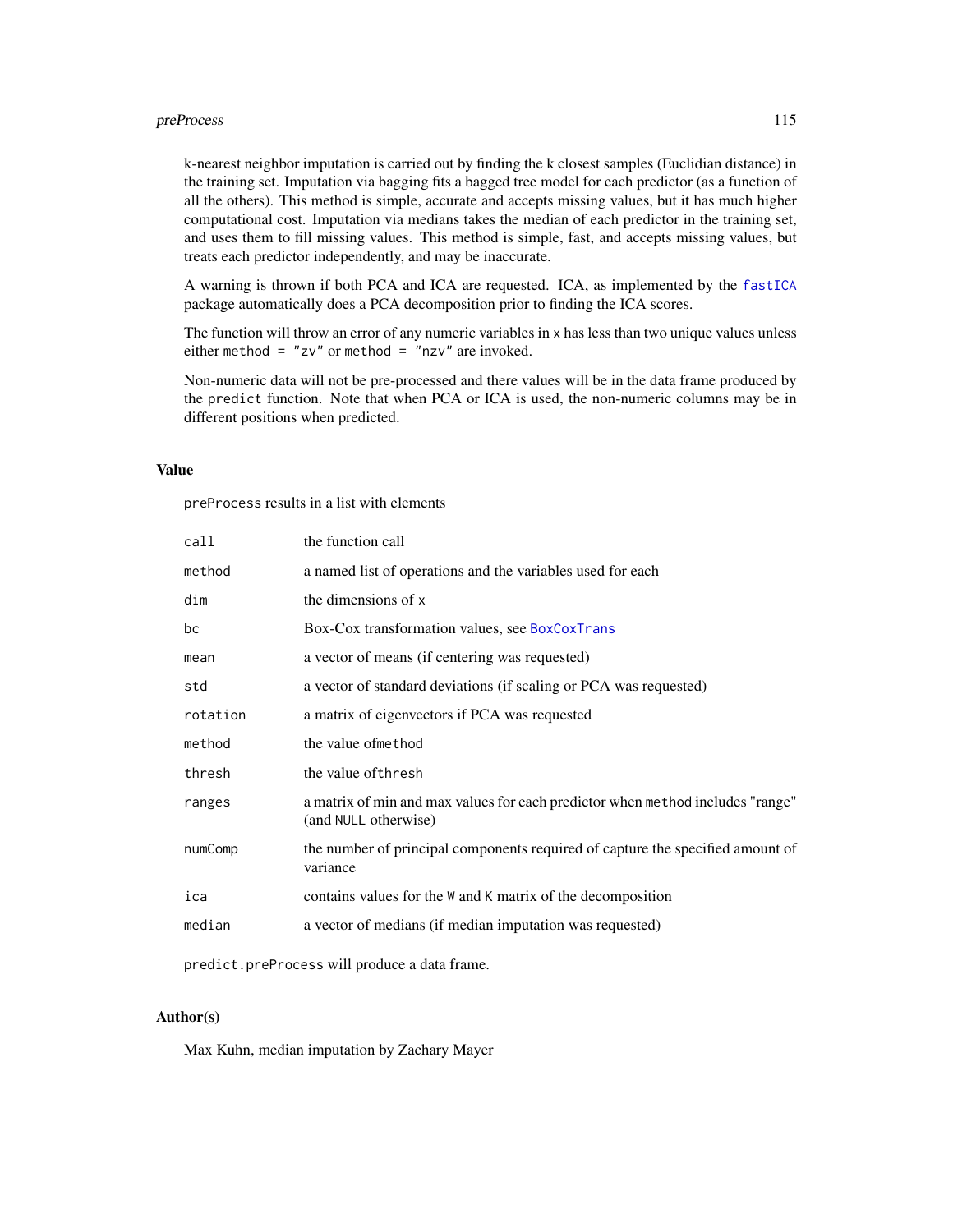#### References

<http://topepo.github.io/caret/pre-processing.html>

Kuhn and Johnson (2013), Applied Predictive Modeling, Springer, New York (chapter 4)

Kuhn (2008), Building predictive models in R using the caret ([http://www.jstatsoft.org/](http://www.jstatsoft.org/article/view/v028i05/v28i05.pdf) [article/view/v028i05/v28i05.pdf](http://www.jstatsoft.org/article/view/v028i05/v28i05.pdf))

Box, G. E. P. and Cox, D. R. (1964) An analysis of transformations (with discussion). Journal of the Royal Statistical Society B, 26, 211-252.

Box, G. E. P. and Tidwell, P. W. (1962) Transformation of the independent variables. Technometrics 4, 531-550.

Manly, B. L. (1976) Exponential data transformations. The Statistician, 25, 37 - 42.

Yeo, I-K. and Johnson, R. (2000). A new family of power transformations to improve normality or symmetry. Biometrika, 87, 954-959.

## See Also

[BoxCoxTrans](#page-13-0), [expoTrans](#page-13-1) [boxcox](#page-0-0), [prcomp](#page-0-0), [fastICA](#page-0-0), [spatialSign](#page-148-0)

## Examples

```
data(BloodBrain)
# one variable has one unique value
## Not run:
preProc <- preProcess(bbbDescr)
preProc <- preProcess(bbbDescr[1:100,-3])
training <- predict(preProc, bbbDescr[1:100,-3])
test <- predict(preProc, bbbDescr[101:208,-3])
## End(Not run)
```
print.confusionMatrix *Print method for confusionMatrix*

#### Description

a print method for confusionMatrix

#### Usage

```
## S3 method for class 'confusionMatrix'
print(x, mode = xImode, digits = max(3,
 getOption("digits") - 3), prints = TRUE, ...)
```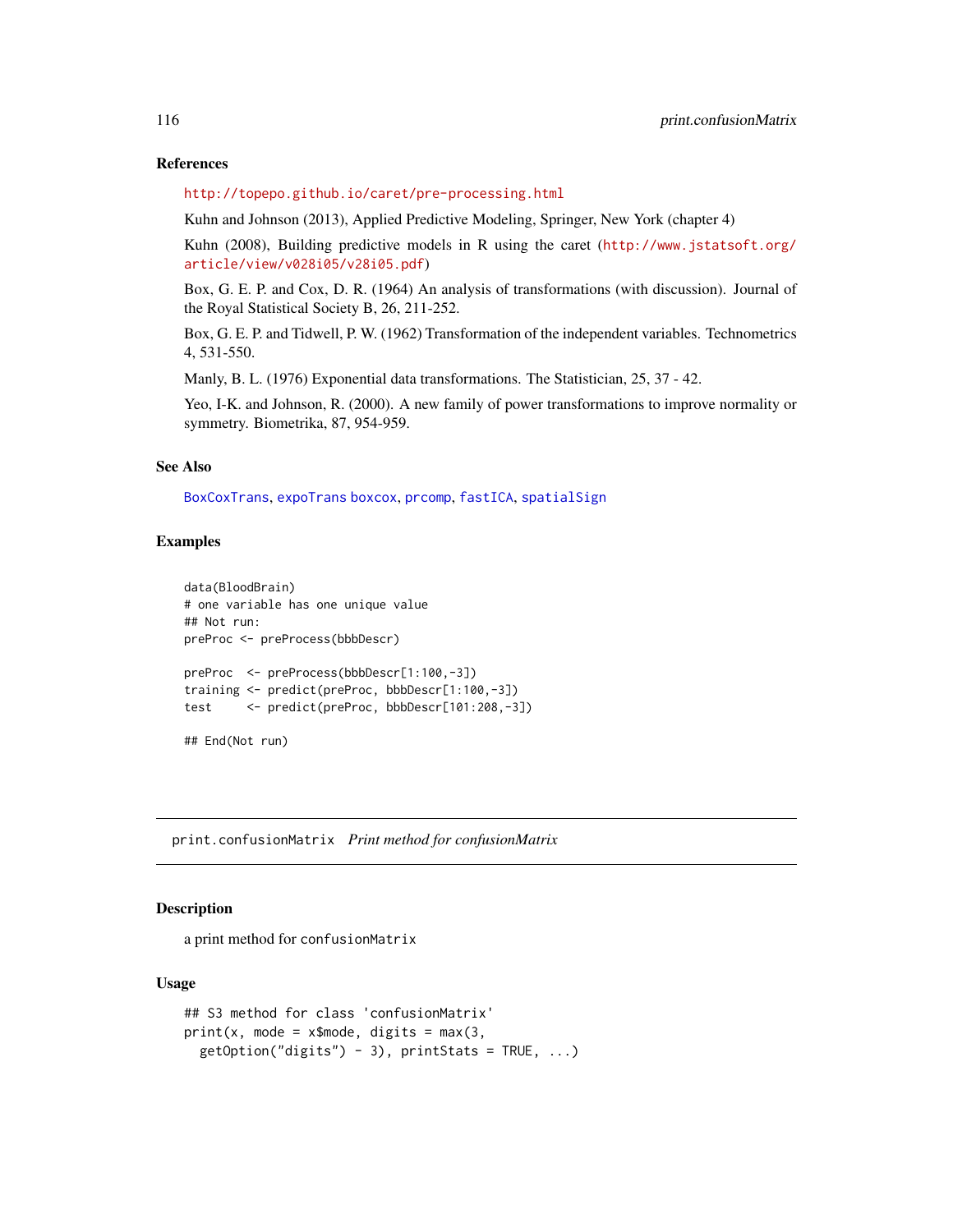#### print.train 117

# Arguments

|            | an object of class confusion Matrix                                          |
|------------|------------------------------------------------------------------------------|
| mode       | a single character string either "sens_spec", "prec_recall", or "everything" |
| digits     | number of significant digits when printed                                    |
| printStats | a logical: if TRUE then table statistics are also printed                    |
| .          | optional arguments to pass to print. table                                   |

# Value

x is invisibly returned

## Author(s)

Max Kuhn

# See Also

[confusionMatrix](#page-21-0)

print.train *Print Method for the train Class*

# Description

Print the results of a [train](#page-153-0) object.

# Usage

```
## S3 method for class 'train'
print(x, printCall = FALSE, details = FALSE,
  selectCol = FALSE, showSD = FALSE, ...)
```
# Arguments

| X         | an object of class train.                                                                                                                                                                                |
|-----------|----------------------------------------------------------------------------------------------------------------------------------------------------------------------------------------------------------|
| printCall | a logical to print the call at the top of the output                                                                                                                                                     |
| details   | a logical to show print or summary methods for the final model. In some cases<br>(such as gbm, knn, 1vq, naive Bayes and bagged tree models), no information<br>will be printed even if details $=$ TRUE |
| selectCol | a logical whether to add a column with a star next to the selected parameters                                                                                                                            |
| showSD    | a logical whether to show the standard deviation of the resampling results within<br>parentheses (e.g. "4.24 $(0.493)$ ")                                                                                |
| $\cdot$   | options passed to format                                                                                                                                                                                 |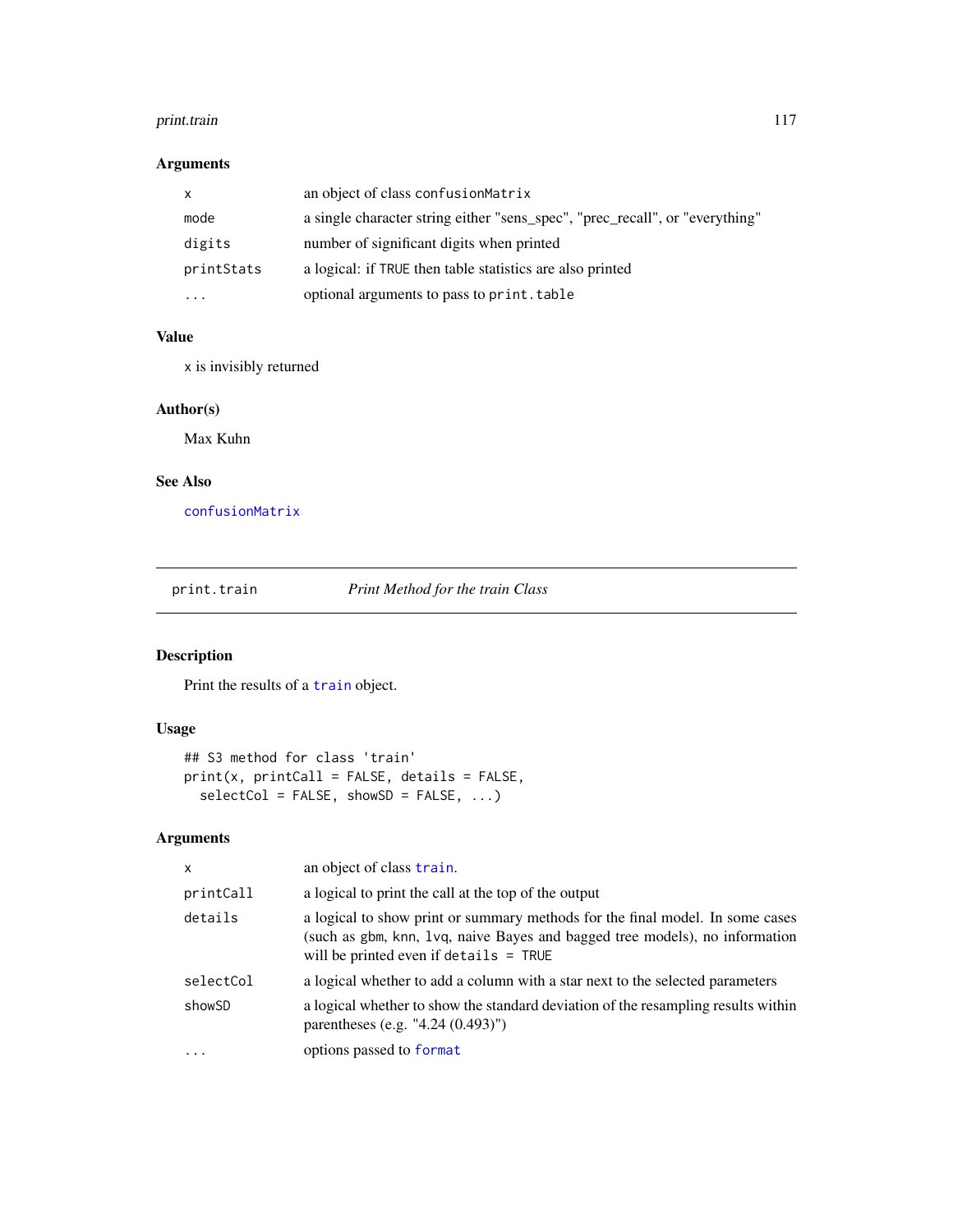# Details

The table of complexity parameters used, their resampled performance and a flag for which rows are optimal.

#### Value

A matrix with the complexity parameters and performance (invisibly).

# Author(s)

Max Kuhn

## See Also

[train](#page-153-0)

# Examples

```
## Not run:
data(iris)
TrainData <- iris[,1:4]
TrainClasses <- iris[,5]
options(digits = 3)
library(klaR)
rdaFit <- train(TrainData, TrainClasses, method = "rda",
                control = trainControl(method = "cv")rdaFit
print(rdaFit, showSD = TRUE)
## End(Not run)
```
recall *Calculate recall, precision and F values*

# Description

These functions calculate the recall, precision or F values of a measurement system for finding/retrieving relevant documents compared to reference results (the truth regarding relevance). The measurement and "truth" data must have the same two possible outcomes and one of the outcomes must be thought of as a "relevant" results.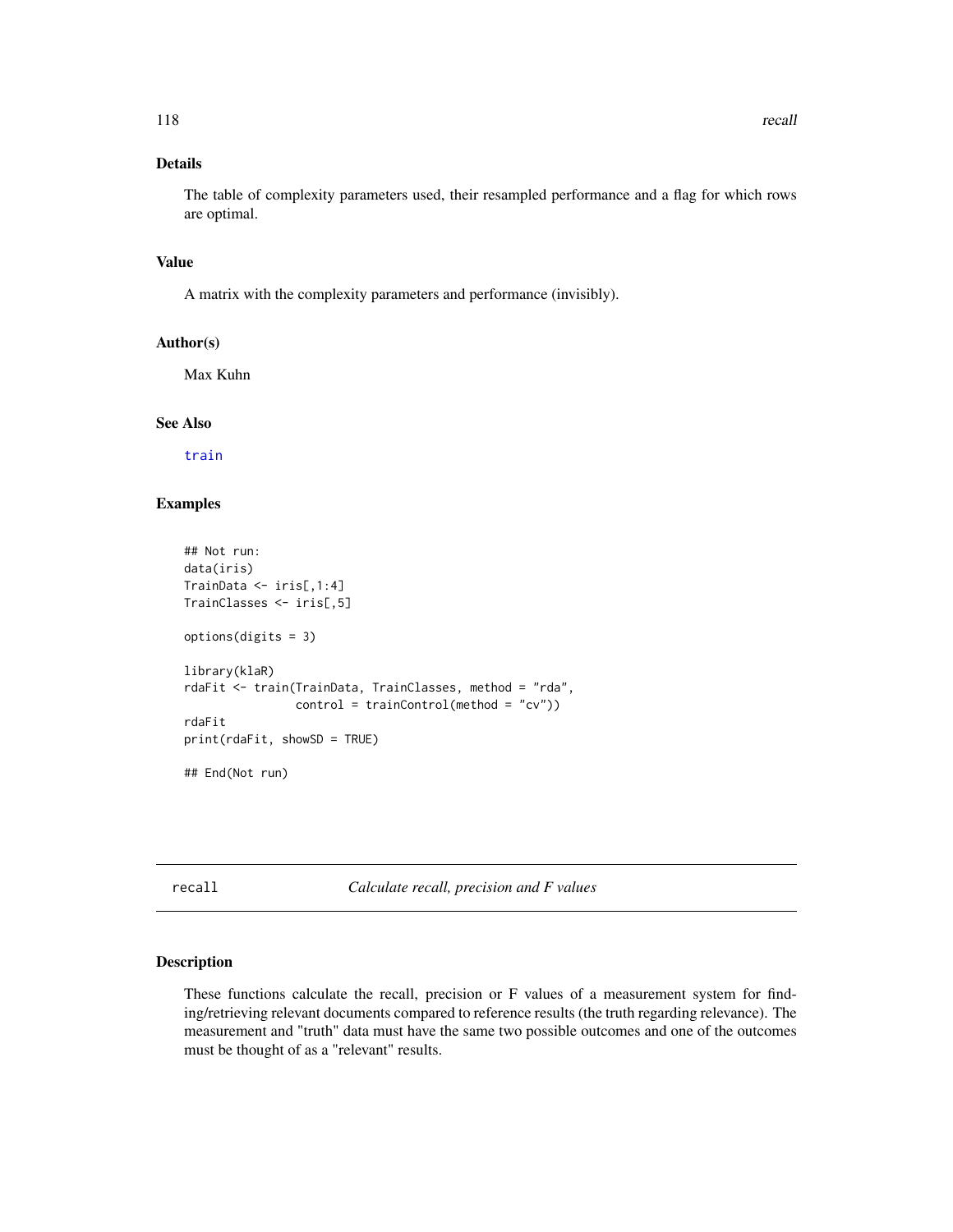recall and the contract of the contract of the contract of the contract of the contract of the contract of the contract of the contract of the contract of the contract of the contract of the contract of the contract of the

## Usage

```
recall(data, ...)
## S3 method for class 'table'
recall(data, relevant = rownames(data)[1], ...)## Default S3 method:
recall(data, reference, relevant = levels(reference)[1],
  na.rm = TRUE, ...precision(data, ...)
## Default S3 method:
precision(data, reference, relevant = levels(reference)[1],
 na.rm = TRUE, ...)## S3 method for class 'table'
precision(data, relevant = rownames(data)[1], ...)F_meas(data, ...)
## Default S3 method:
F_meas(data, reference, relevant = levels(reference)[1],
 beta = 1, na.rm = TRUE, \ldots)
## S3 method for class 'table'
F_meas(data, relevant = rownames(data)[1], beta = 1, ...)
```
## Arguments

| data      | for the default functions, a factor containing the discrete measurements. For the<br>table function, a table.                                                                                                                 |
|-----------|-------------------------------------------------------------------------------------------------------------------------------------------------------------------------------------------------------------------------------|
| $\cdots$  | not currently used                                                                                                                                                                                                            |
| relevant  | a character string that defines the factor level corresponding to the "relevant"<br>results                                                                                                                                   |
| reference | a factor containing the reference values ( <i>i.e.</i> truth)                                                                                                                                                                 |
| na.rm     | a logical value indicating whether NA values should be stripped before the com-<br>putation proceeds                                                                                                                          |
| beta      | a numeric value used to weight precision and recall. A value of 1 is traditionally<br>used and corresponds to the harmonic mean of the two values but other values<br>weight recall beta times more important than precision. |

## Details

The recall (aka sensitivity) is defined as the proportion of relevant results out of the number of samples which were actually relevant. When there are no relevant results, recall is not defined and a value of NA is returned.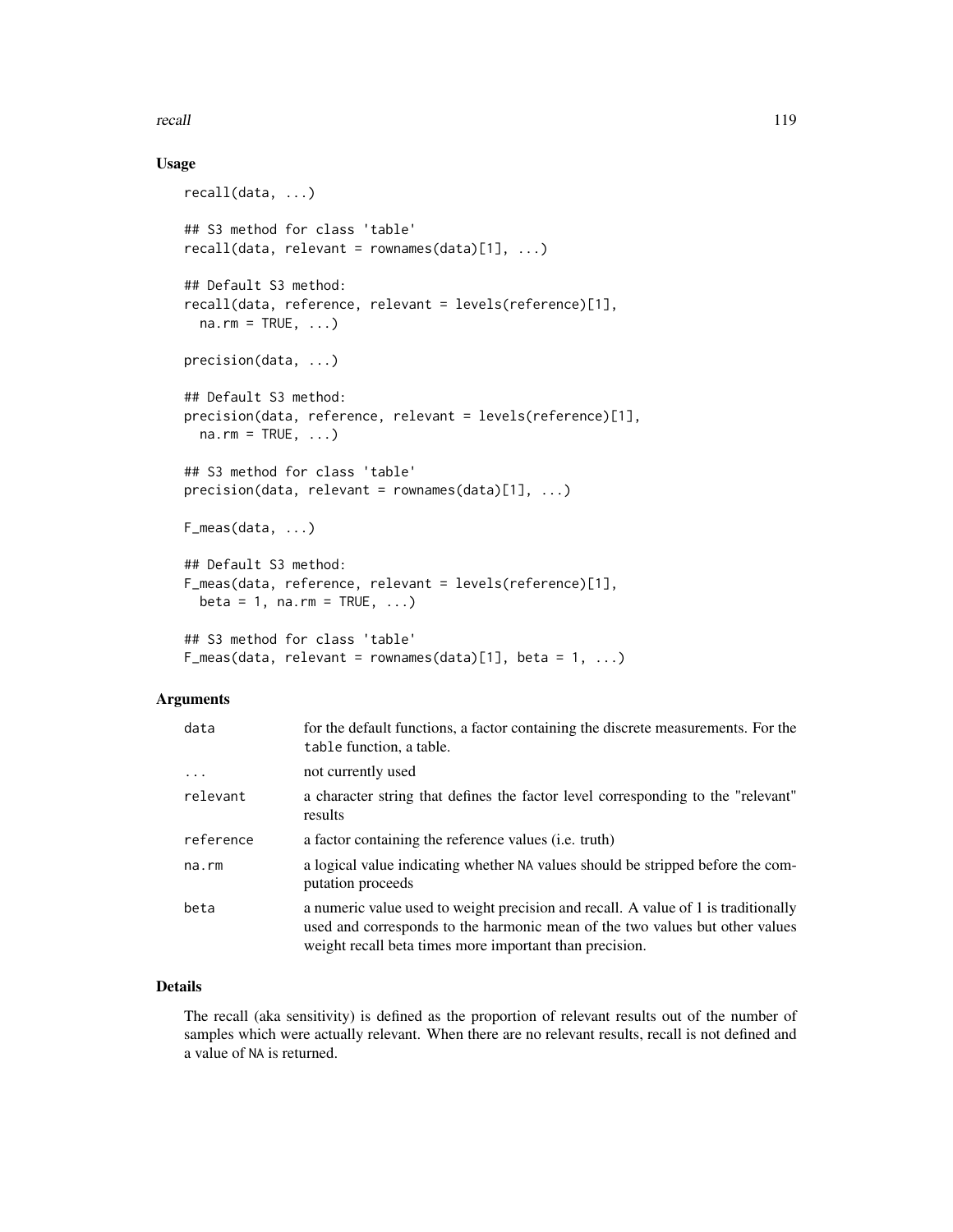The precision is percentage of predicted truly relevant results of the total number of predicted relevant results and characterizes the "purity in retrieval performance" (Buckland and Gey, 1994)

The measure "F" is a combination of precision and recall (see below). Suppose a 2x2 table with notation

|            | Reference           |   |
|------------|---------------------|---|
| Predicted  | relevant Irrelevant |   |
| relevant   | A                   | R |
| Irrelevant | C                   | D |

The formulas used here are:

$$
recall = A/(A + C)
$$

$$
precision = A/(A + B)
$$

$$
F_i = (1 + i^2) * prec * recall/((i^2 * precision) + recall)
$$

See the references for discussions of the statistics.

#### Value

A number between 0 and 1 (or NA).

#### Author(s)

Max Kuhn

#### References

Kuhn, M. (2008), "Building predictive models in R using the caret package, " *Journal of Statistical Software*, (<http://www.jstatsoft.org/article/view/v028i05/v28i05.pdf>).

Buckland, M., & Gey, F. (1994). The relationship between Recall and Precision. *Journal of the American Society for Information Science*, 45(1), 12-19.

Powers, D. (2007). Evaluation: From Precision, Recall and F Factor to ROC, Informedness, Markedness and Correlation. Technical Report SIE-07-001, Flinders University

#### See Also

[confusionMatrix](#page-21-0)

## Examples

```
###################
## Data in Table 2 of Powers (2007)
lvs <- c("Relevant", "Irrelevant")
tbl_2_1_pred <- factor(rep(lvs, times = c(42, 58)), levels = lvs)
tbl_2_l_ttruth <- factor(c(rep(lvs, times = c(30, 12)),
```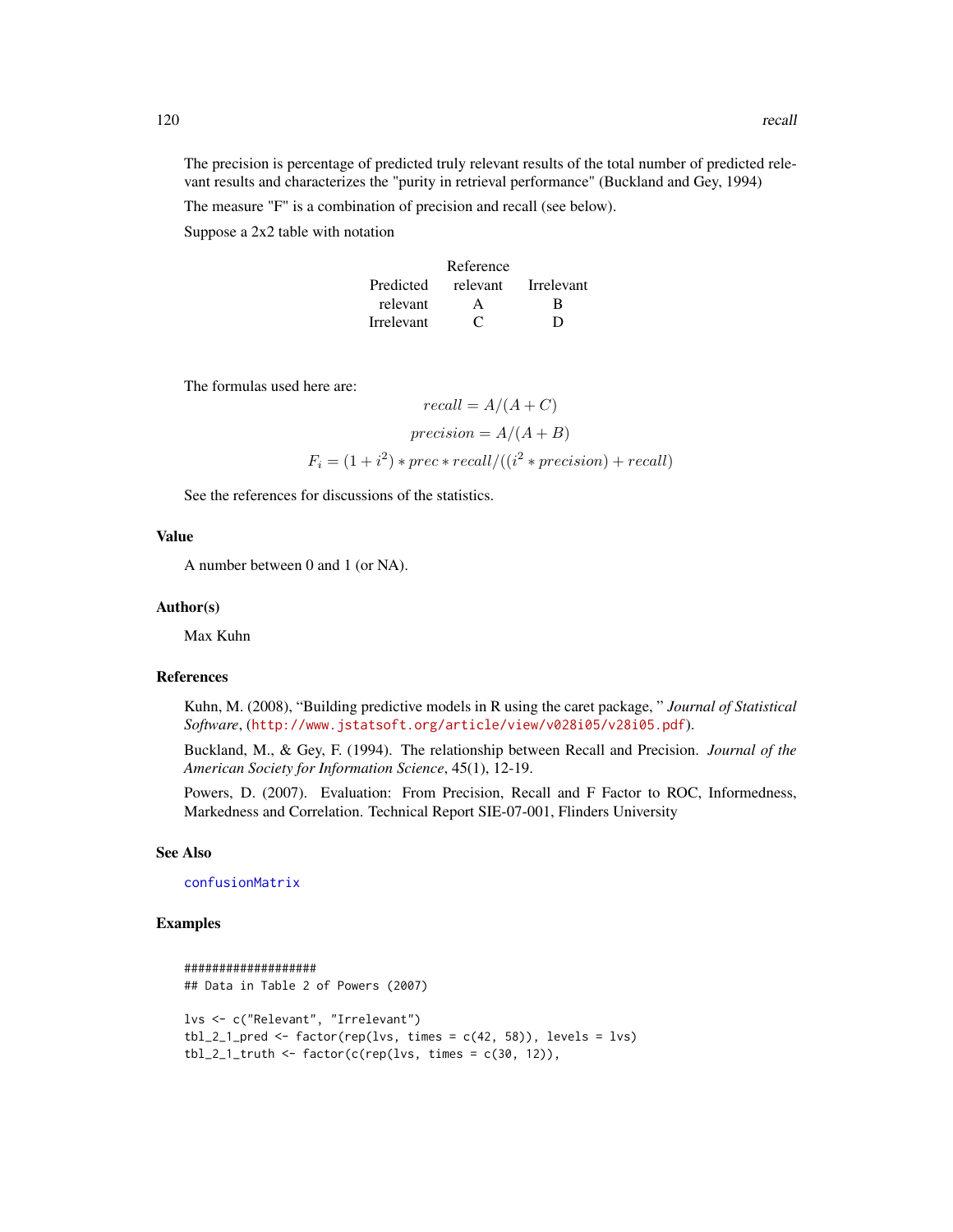```
rep(lvs, times = c(30, 28)),
                        levels = lvs)tbl_2_1 <- table(tbl_2_1_pred, tbl_2_1_truth)
precision(tbl_2_1)
precision(data = tbl_2_1_pred, reference = tbl_2_1_truth, relevant = "Relevant")
recall(tbl_2_1)
recall(data = tbl_2_1_pred, reference = tbl_2_1_truth, relevant = "Relevant")
tbl_2_2_pred <- factor(rep(lvs, times = c(76, 24)), levels = lvs)
tbl_2_2_truth <- factor(c(rep(lvs, times = c(56, 20)),
                          rep(lvs, times = c(12, 12))),levels = lvs)tbl_2_2 <- table(tbl_2_2_pred, tbl_2_2_truth)
precision(tbl_2_2)
precision(data = tbl_2_2_pred, reference = tbl_2_2_truth, relevant = "Relevant")
recall(tbl_2_2)
recall(data = tbl_2_2_pred, reference = tbl_2_2_truth, relevant = "Relevant")
```
resampleHist *Plot the resampling distribution of the model statistics*

## Description

Create a lattice histogram or densityplot from the resampled outcomes from a train object.

#### Usage

```
resampleHist(object, type = "density", ...)
```
#### **Arguments**

| object | an object resulting form a call to train       |
|--------|------------------------------------------------|
| type   | a character string. Either "hist" or "density" |
| .      | options to pass to histogram or density plot   |

#### Details

All the metrics from the object are plotted, but only for the final model. For more comprehensive plots functions, see [histogram.train](#page-63-0), [densityplot.train](#page-63-1), [xyplot.train](#page-63-1), [stripplot.train](#page-63-1). For the plot to be made, the returnResamp argument in [trainControl](#page-158-0) should be either "final" or "all".

## Value

a object of class trellis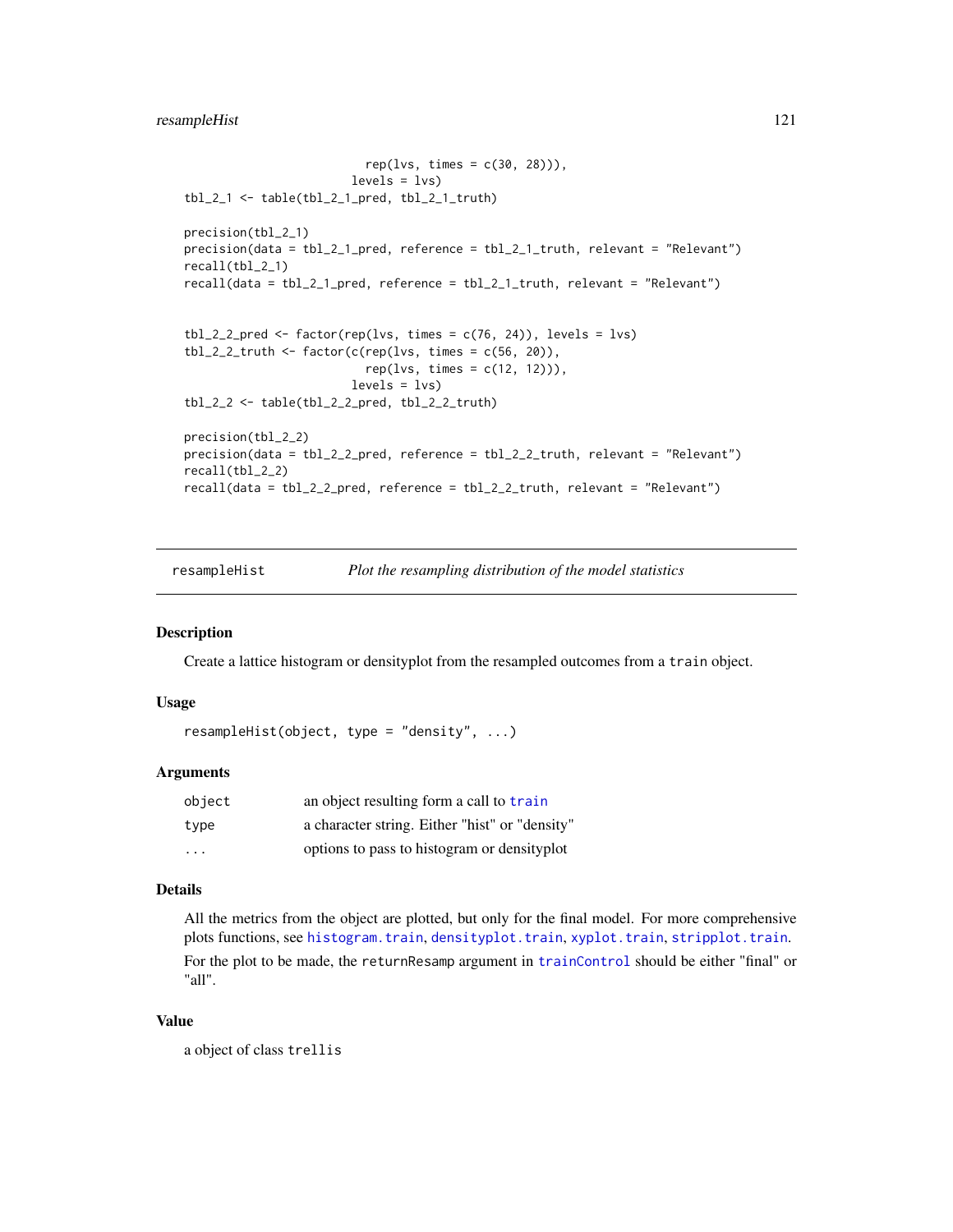#### 122 resamples

## Author(s)

Max Kuhn

#### See Also

[train](#page-153-0), [histogram](#page-0-0), [densityplot](#page-0-0), [histogram.train](#page-63-0), [densityplot.train](#page-63-1), [xyplot.train](#page-63-1), [stripplot.train](#page-63-1)

## Examples

```
## Not run:
data(iris)
TrainData <- iris[,1:4]
TrainClasses <- iris[,5]
knnFit <- train(TrainData, TrainClasses, "knn")
resampleHist(knnFit)
## End(Not run)
```

```
resamples Collation and Visualization of Resampling Results
```
# Description

These functions provide methods for collection, analyzing and visualizing a set of resampling results from a common data set.

#### Usage

```
resamples(x, ...)
## Default S3 method:
resamples(x, modelNames = names(x), ...)## S3 method for class 'resamples'
sort(x, decreasing = FALSE, metric = x$metric[1],
 FUN = mean, ...## S3 method for class 'resamples'
summary(object, metric = object$metrics, ...)
## S3 method for class 'resamples'
as.matrix(x, metric = x$metric[1], ...)
```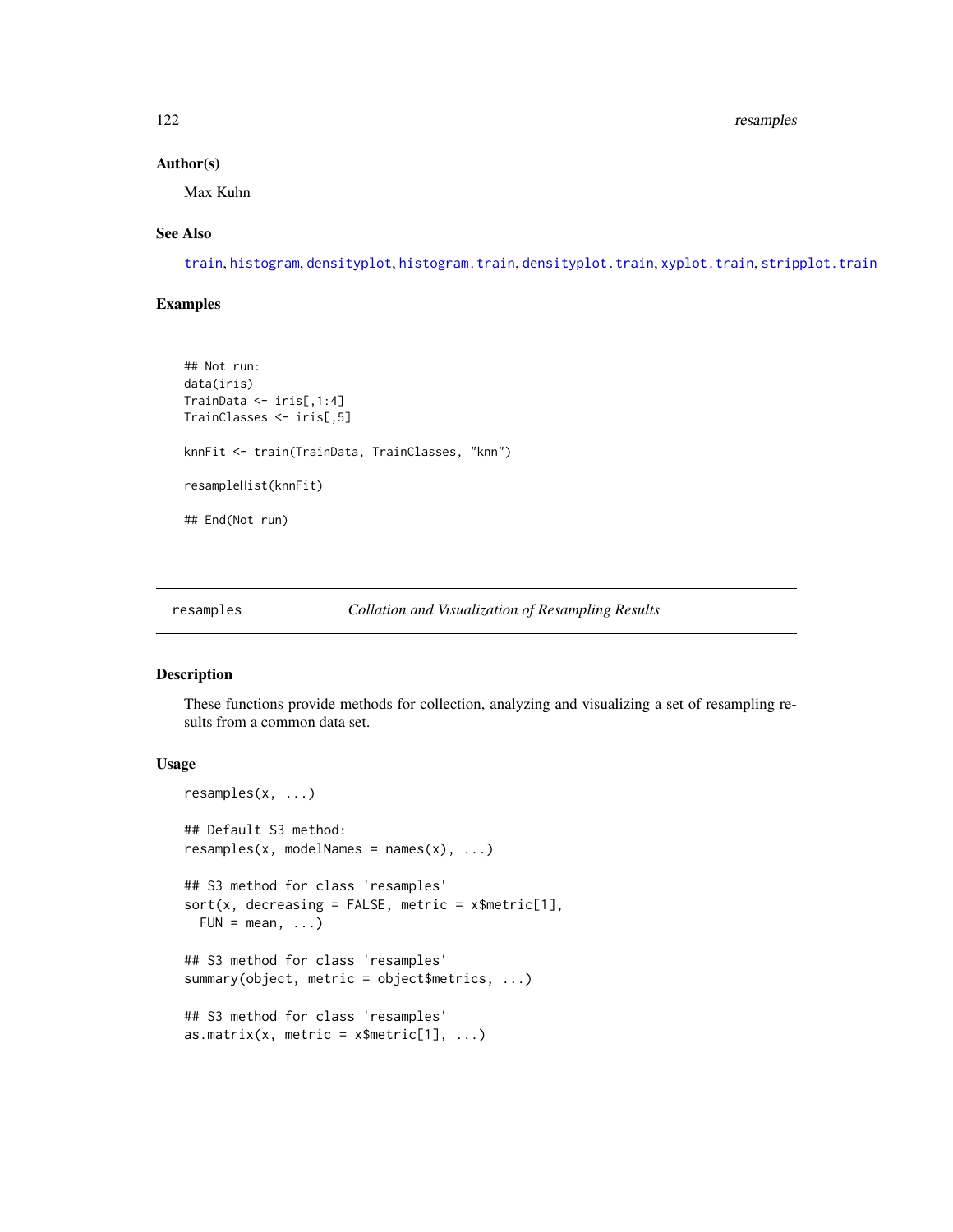#### resamples and the state of the state of the state of the state of the state of the state of the state of the state of the state of the state of the state of the state of the state of the state of the state of the state of

```
## S3 method for class 'resamples'
as.data. frame(x, row. names = NULL, optional = FALSE,metric = x$metric[1], ...modelCor(x, metric = x$metric[1], ...)## S3 method for class 'resamples'
print(x, \ldots)
```
## Arguments

| X                   | a list of two or more objects of class train, sbf or rfe with a common set of<br>resampling indices in the control object. For sort. resamples, it is an object<br>generated by resamples. |
|---------------------|--------------------------------------------------------------------------------------------------------------------------------------------------------------------------------------------|
| $\ddots$            | only used for sort and model Cor and captures arguments to pass to sort or<br>FUN.                                                                                                         |
| modelNames          | an optional set of names to give to the resampling results                                                                                                                                 |
| decreasing          | logical. Should the sort be increasing or decreasing?                                                                                                                                      |
| metric              | a character string for the performance measure used to sort or computing the<br>between-model correlations                                                                                 |
| <b>FUN</b>          | a function whose first argument is a vector and returns a scalar, to be applied to<br>each model's performance measure.                                                                    |
| object              | an object generated by resamples                                                                                                                                                           |
| row.names, optional |                                                                                                                                                                                            |
|                     | not currently used but included for consistency with as . data. frame                                                                                                                      |

## Details

The ideas and methods here are based on Hothorn et al. (2005) and Eugster et al. (2008).

The results from [train](#page-153-0) can have more than one performance metric per resample. Each metric in the input object is saved.

resamples checks that the resampling results match; that is, the indices in the object trainObject\$control\$index are the same. Also, the argument [trainControl](#page-158-0) returnResamp should have a value of "final" for each model.

The summary function computes summary statistics across each model/metric combination.

# Value

For resamples: an object with class "resamples" with elements

| call    | the call                                                                                                          |
|---------|-------------------------------------------------------------------------------------------------------------------|
| values  | a data frame of results where rows correspond to resampled data sets and columns<br>indicate the model and metric |
| models  | a character string of model labels                                                                                |
| metrics | a character string of performance metrics                                                                         |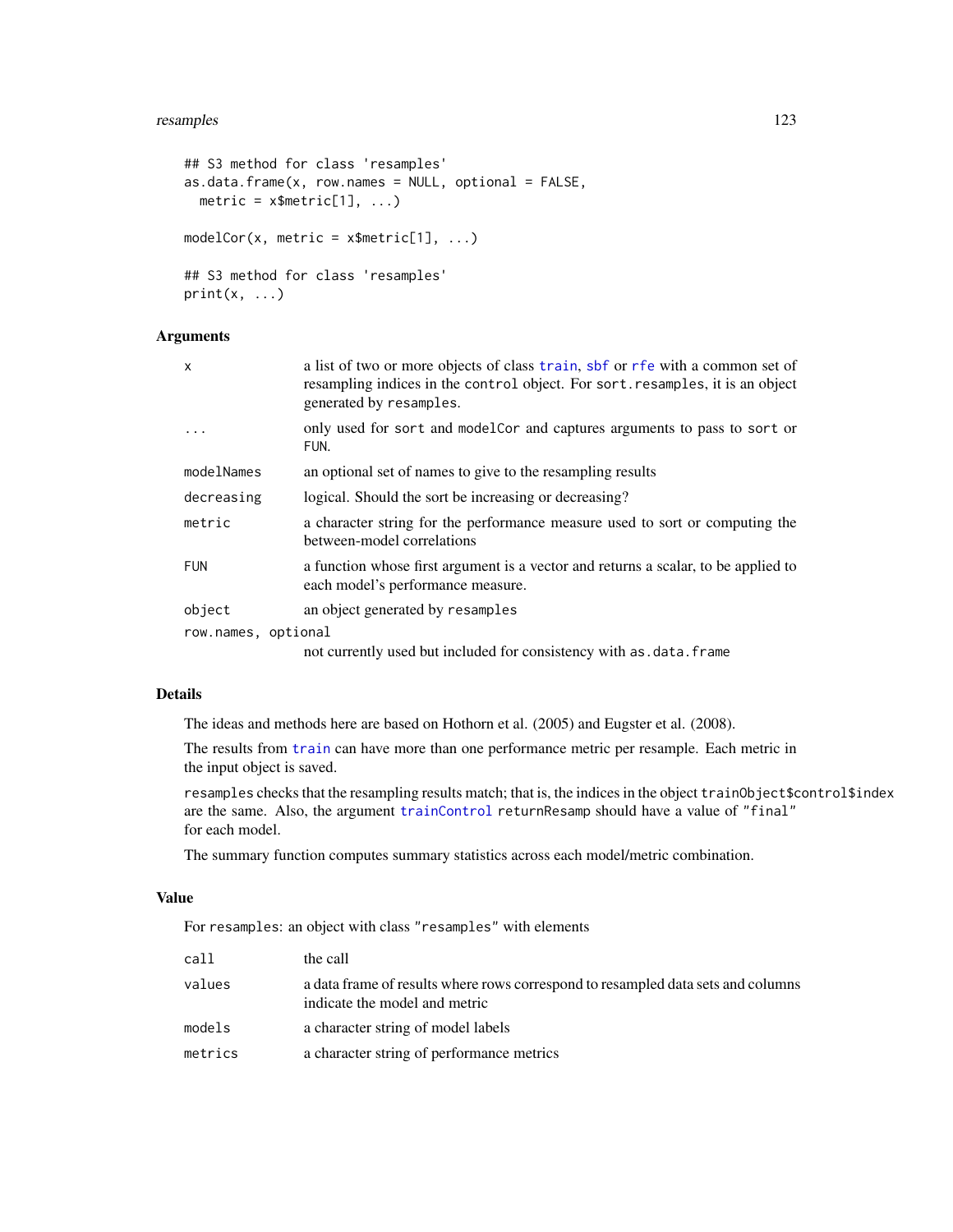methods a character string of the [train](#page-153-0) method argument values for each model

For sort. resamples a character string in the sorted order is generated. modelCor returns a correlation matrix.

## Author(s)

Max Kuhn

# References

Hothorn et al. The design and analysis of benchmark experiments. Journal of Computational and Graphical Statistics (2005) vol. 14 (3) pp. 675-699

Eugster et al. Exploratory and inferential analysis of benchmark experiments. Ludwigs-Maximilians-Universitat Munchen, Department of Statistics, Tech. Rep (2008) vol. 30

#### See Also

[train](#page-153-0), [trainControl](#page-158-0), [diff.resamples](#page-33-0), [xyplot.resamples](#page-204-0), [densityplot.resamples](#page-204-1), [bwplot.resamples](#page-204-1), [splom.resamples](#page-204-1)

# Examples

```
data(BloodBrain)
set.seed(1)
## tmp <- createDataPartition(logBBB,
## p = .8,
## times = 100)
## rpartFit <- train(bbbDescr, logBBB,
## "rpart",
\# tuneLength = 16,
## trControl = trainControl(
## method = "LGOCV", index = tmp))
## ctreeFit <- train(bbbDescr, logBBB,
## "ctree",
## trControl = trainControl(
## method = "LGOCV", index = tmp))
## earthFit <- train(bbbDescr, logBBB,
## "earth",
## tuneLength = 20,
## trControl = trainControl(
## method = "LGOCV", index = tmp))
## or load pre-calculated results using:
## load(url("http://caret.r-forge.r-project.org/exampleModels.RData"))
```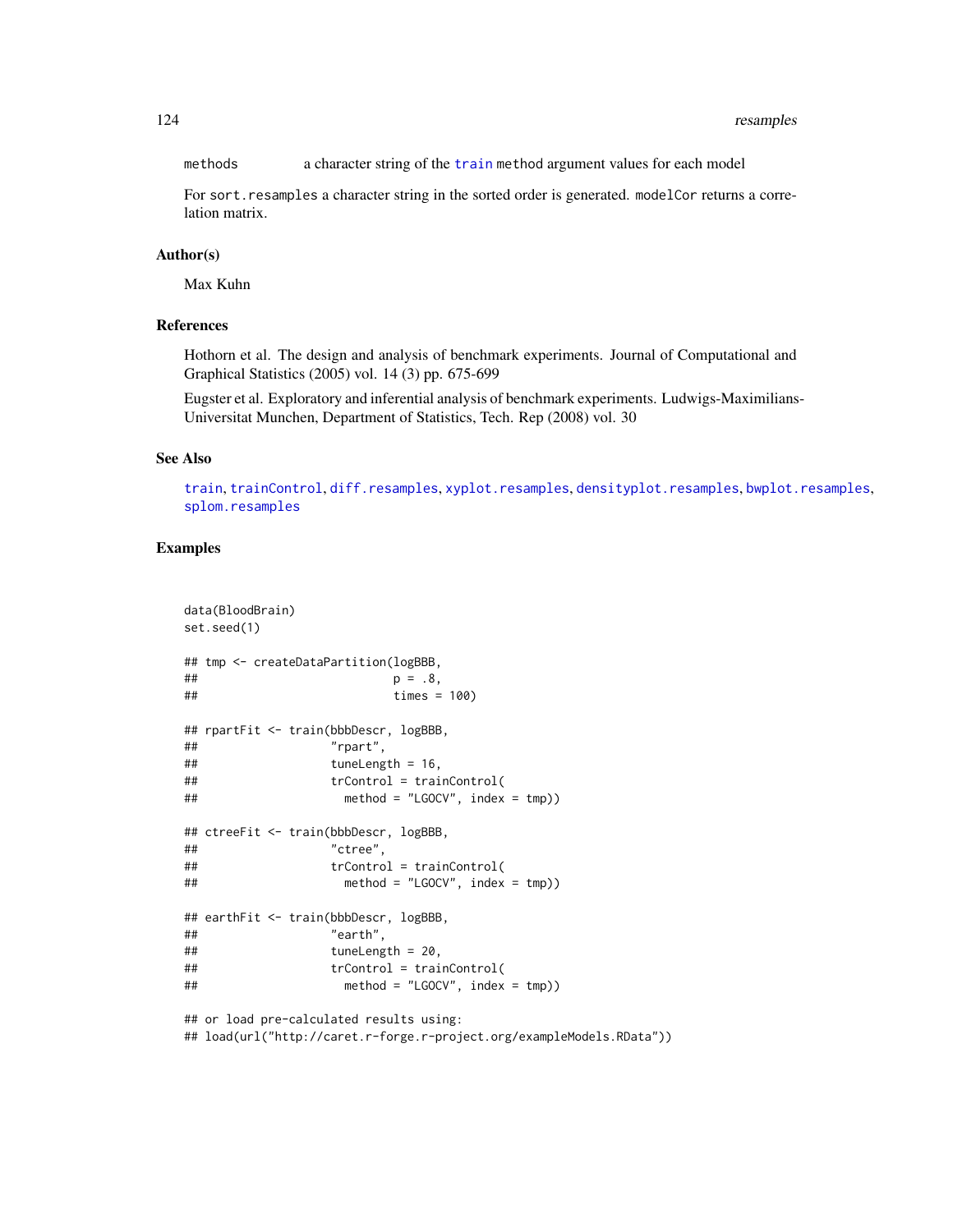resampleSummary 125

```
## resamps <- resamples(list(CART = rpartFit,
## CondInfTree = ctreeFit,
## MARS = earthFit))
## resamps
## summary(resamps)
```
resampleSummary *Summary of resampled performance estimates*

#### Description

This function uses the out-of-bag predictions to calculate overall performance metrics and returns the observed and predicted data.

#### Usage

resampleSummary(obs, resampled, index = NULL, keepData = TRUE)

## Arguments

| obs       | A vector (numeric or factor) of the outcome data                                                                                                |
|-----------|-------------------------------------------------------------------------------------------------------------------------------------------------|
| resampled | For bootstrapping, this is either a matrix (for numeric outcomes) or a data frame<br>(for factors). For cross-validation, a vector is produced. |
| index     | The list to index of samples in each cross-validation fold (only used for cross-<br>validation).                                                |
| keepData  | A logical for returning the observed and predicted data.                                                                                        |

# Details

The mean and standard deviation of the values produced by [postResample](#page-29-0) are calculated.

#### Value

A list with: metrics A vector of values describing the bootstrap distribution.

# data A data frame or NULL. Columns include obs, pred and group (for tracking crossvalidation folds or bootstrap samples)

# Author(s)

Max Kuhn

## See Also

[postResample](#page-29-0)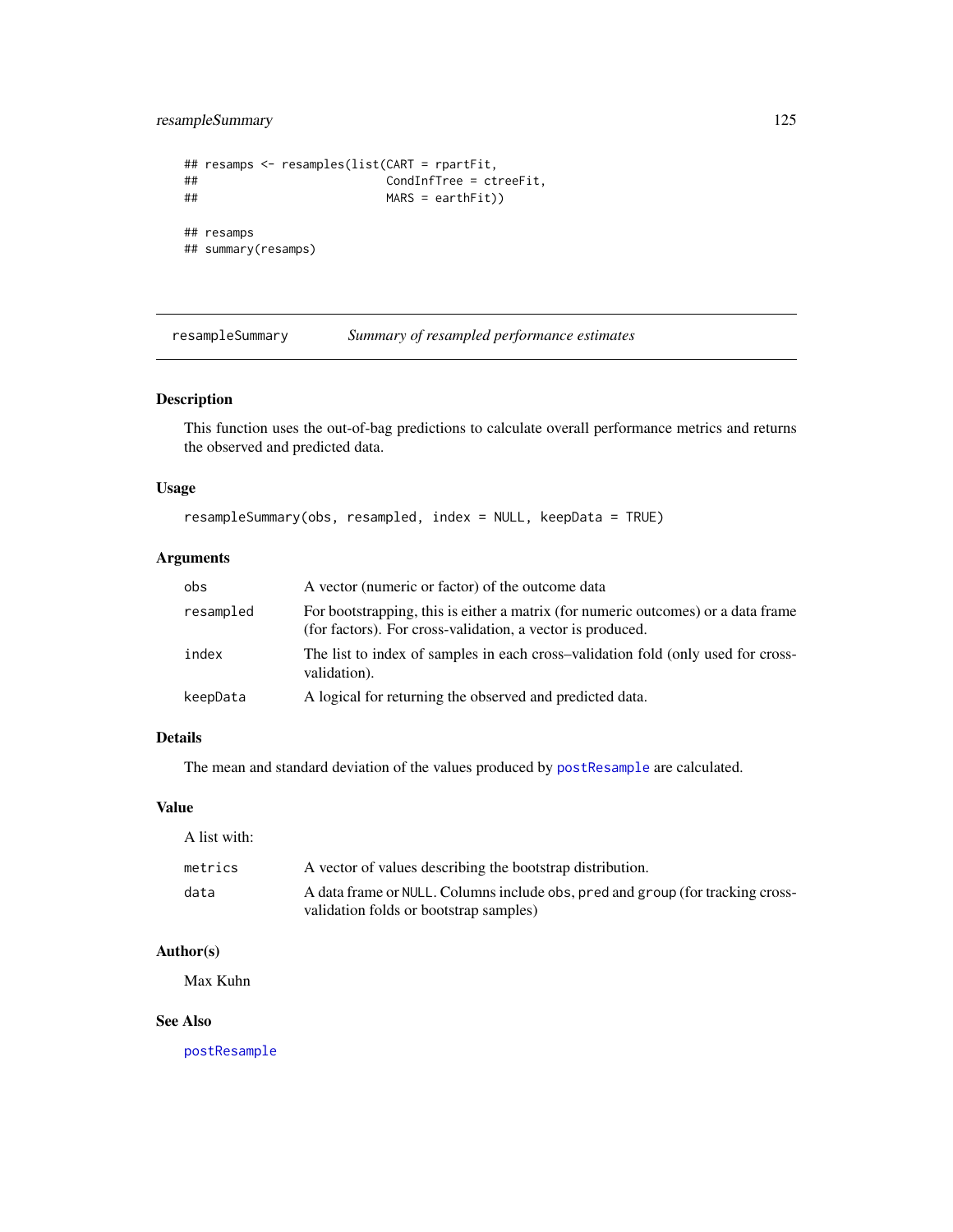# Examples

```
resampleSummary(rnorm(10), matrix(rnorm(50), ncol = 5))
```
<span id="page-125-0"></span>

# rfe *Backwards Feature Selection*

## Description

A simple backwards selection, a.k.a. recursive feature elimination (RFE), algorithm

# Usage

```
rfe(x, \ldots)## Default S3 method:
rfe(x, y, sizes = 2^(2:4), metric = ifelse(is.factor(y),"Accuracy", "RMSE"), maximize = ifelse(metric == "RMSE", FALSE, TRUE),
  rfeControl = rfeControl(), ...)rfeIter(x, y, testX, testY, sizes, rfeControl = rfeControl(), label = "",
  seeds = NA, ...)## S3 method for class 'rfe'
update(object, x, y, size, ...)
```
#### Arguments

| x          | a matrix or data frame of predictors for model training. This object must have<br>unique column names.                                                                                                                                                                                                                                                           |  |
|------------|------------------------------------------------------------------------------------------------------------------------------------------------------------------------------------------------------------------------------------------------------------------------------------------------------------------------------------------------------------------|--|
| $\ddots$ . | options to pass to the model fitting function (ignored in predict. rfe)                                                                                                                                                                                                                                                                                          |  |
| y          | a vector of training set outcomes (either numeric or factor)                                                                                                                                                                                                                                                                                                     |  |
| sizes      | a numeric vector of integers corresponding to the number of features that should<br>be retained                                                                                                                                                                                                                                                                  |  |
| metric     | a string that specifies what summary metric will be used to select the optimal<br>model. By default, possible values are "RMSE" and "Rsquared" for regression<br>and "Accuracy" and "Kappa" for classification. If custom performance met-<br>rics are used (via the functions argument in rfeControl, the value of metric<br>should match one of the arguments. |  |
| maximize   | a logical: should the metric be maximized or minimized?                                                                                                                                                                                                                                                                                                          |  |
| rfeControl | a list of options, including functions for fitting and prediction. The web page<br>http://topepo.github.io/caret/recursive-feature-elimination.html#<br>rfe has more details and examples related to this function.                                                                                                                                              |  |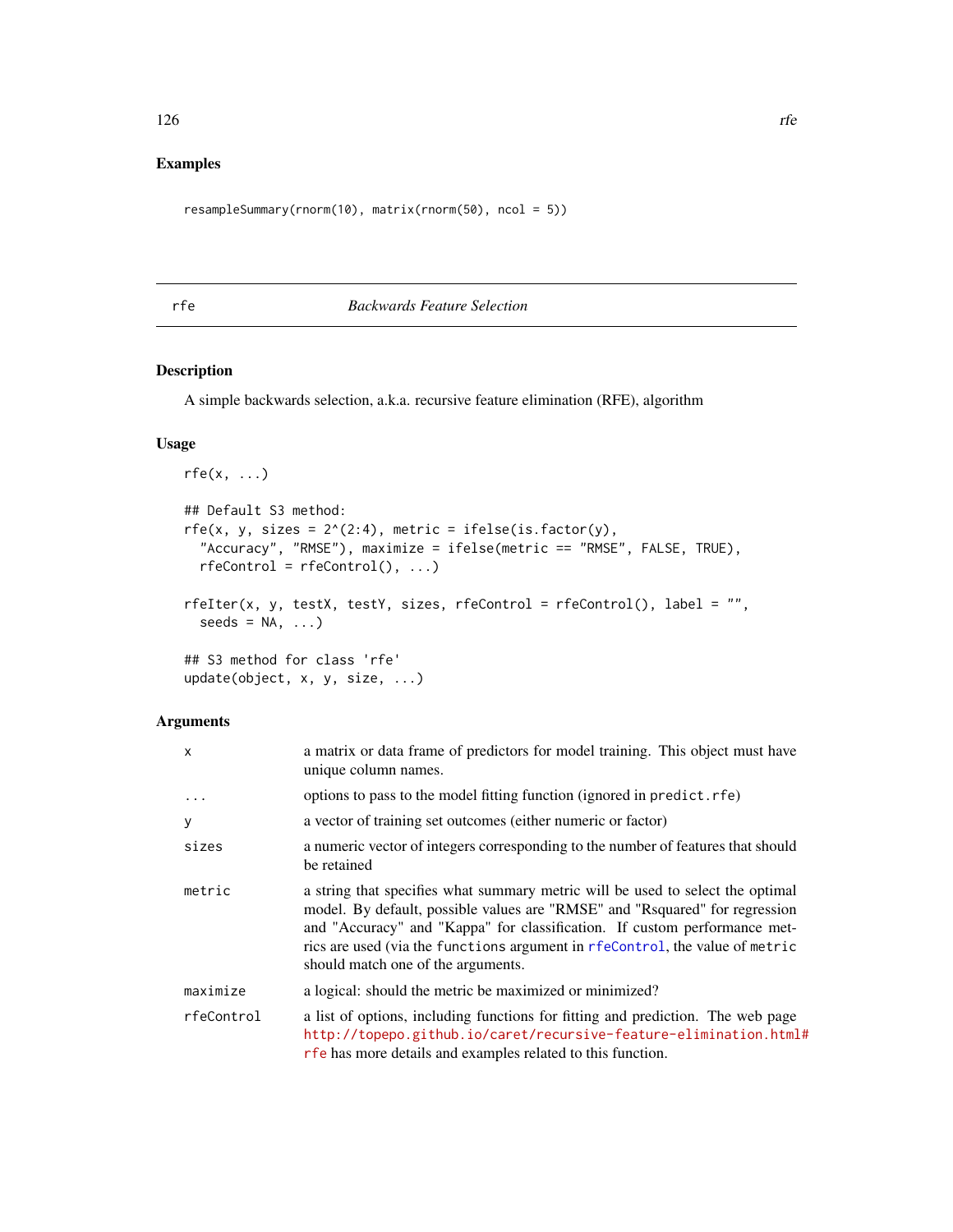| testX  | a matrix or data frame of test set predictors. This must have the same column<br>names as x               |
|--------|-----------------------------------------------------------------------------------------------------------|
| testY  | a vector of test set outcomes                                                                             |
| label  | an optional character string to be printed when in verbose mode.                                          |
| seeds  | an optional vector of integers for the size. The vector should have length of<br>length(sizes)+1          |
| object | an object of class rfe                                                                                    |
| size   | a single integers corresponding to the number of features that should be retained<br>in the updated model |

#### Details

More details on this function can be found at [http://topepo.github.io/caret/recursive-feat](http://topepo.github.io/caret/recursive-feature-elimination.html)ure-elimination. [html](http://topepo.github.io/caret/recursive-feature-elimination.html).

This function implements backwards selection of predictors based on predictor importance ranking. The predictors are ranked and the less important ones are sequentially eliminated prior to modeling. The goal is to find a subset of predictors that can be used to produce an accurate model. The web page [http://topepo.github.io/caret/recursive-feature-elimination.](http://topepo.github.io/caret/recursive-feature-elimination.html#rfe) [html#rfe](http://topepo.github.io/caret/recursive-feature-elimination.html#rfe) has more details and examples related to this function.

rfe can be used with "explicit parallelism", where different resamples (e.g. cross-validation group) can be split up and run on multiple machines or processors. By default, rfe will use a single processor on the host machine. As of version 4.99 of this package, the framework used for parallel processing uses the foreach package. To run the resamples in parallel, the code for rfe does not change; prior to the call to rfe, a parallel backend is registered with **foreach** (see the examples below).

rfeIter is the basic algorithm while rfe wraps these operations inside of resampling. To avoid selection bias, it is better to use the function rfe than rfeIter.

When updating a model, if the entire set of resamples were not saved using  $rfeControl(returResamp = "final"),$ the existing resamples are removed with a warning.

## Value

A list with elements

|      | finalVariables a list of size length(sizes) + 1 containing the column names of the "surviv-       |  |
|------|---------------------------------------------------------------------------------------------------|--|
|      | ing" predictors at each stage of selection. The first element corresponds to all                  |  |
|      | the predictors (i.e. size = $ncol(x)$ )                                                           |  |
| pred | a data frame with columns for the test set outcome, the predicted outcome and<br>the subset size. |  |

## Author(s)

Max Kuhn

#### See Also

[rfeControl](#page-128-0)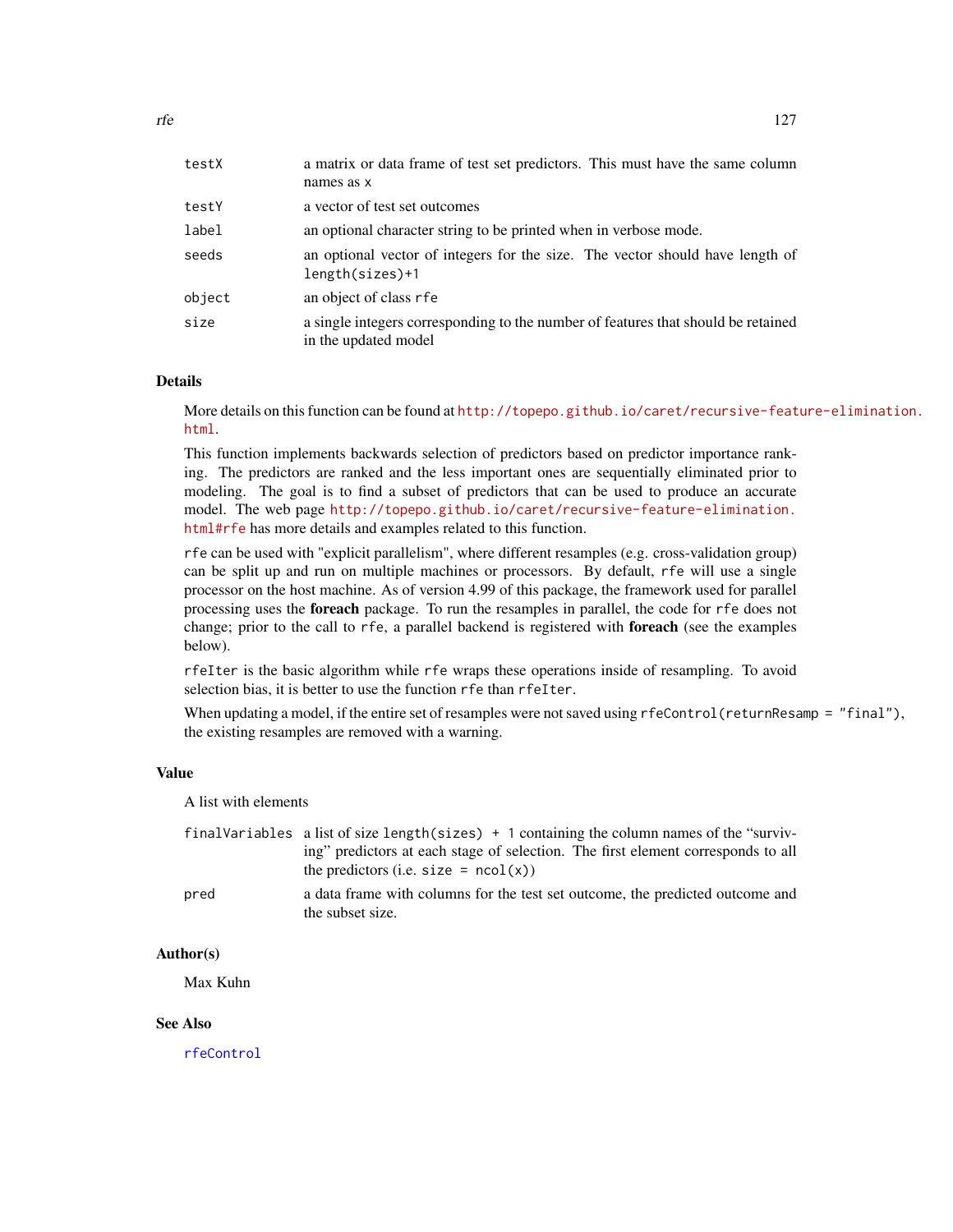## Examples

```
## Not run:
data(BloodBrain)
x <- scale(bbbDescr[,-nearZeroVar(bbbDescr)])
x \leq x[, -findCorrelation(cor(x), .8)]
x \leq -as.data frame(x)set.seed(1)
lmProfile <- rfe(x, logBBB,
                 sizes = c(2:25, 30, 35, 40, 45, 50, 55, 60, 65),rfeControl = rfeControl(functions = lmFuncs,
                                         number = 200))
set.seed(1)
lmProfile2 <- rfe(x, logBBB,
                 sizes = c(2:25, 30, 35, 40, 45, 50, 55, 60, 65),rfeControl = rfeControl(functions = lmFuncs,
                                         rerank = TRUE,
                                         number = 200))
xyplot(lmProfile$results$RMSE + lmProfile2$results$RMSE ~
       lmProfile$results$Variables,
       type = c("g", "p", "l"),
       auto.key = TRUE)
rfProfile <- rfe(x, logBBB,
                 sizes = c(2, 5, 10, 20),
                 rfeControl = rfeControl(functions = rfFuncs))
bagProfile <- rfe(x, logBBB,
                  sizes = c(2, 5, 10, 20),
                  rfeControl = rfeControl(functions = treebagFuncs))
set.seed(1)
svmProfile <- rfe(x, logBBB,
                  sizes = c(2, 5, 10, 20),
                  rfeControl = rfeControl(functions = caretFuncs,
                                          number = 200,
                  ## pass options to train()
                  method = "svmRadial")
## classification
data(mdrr)
mdrrDescr <- mdrrDescr[,-nearZeroVar(mdrrDescr)]
mdrrDescr <- mdrrDescr[, -findCorrelation(cor(mdrrDescr), .8)]
set.seed(1)
inTrain <- createDataPartition(mdrrClass, p = .75, list = FALSE)[,1]
train <- mdrrDescr[ inTrain, ]
```
128 rfe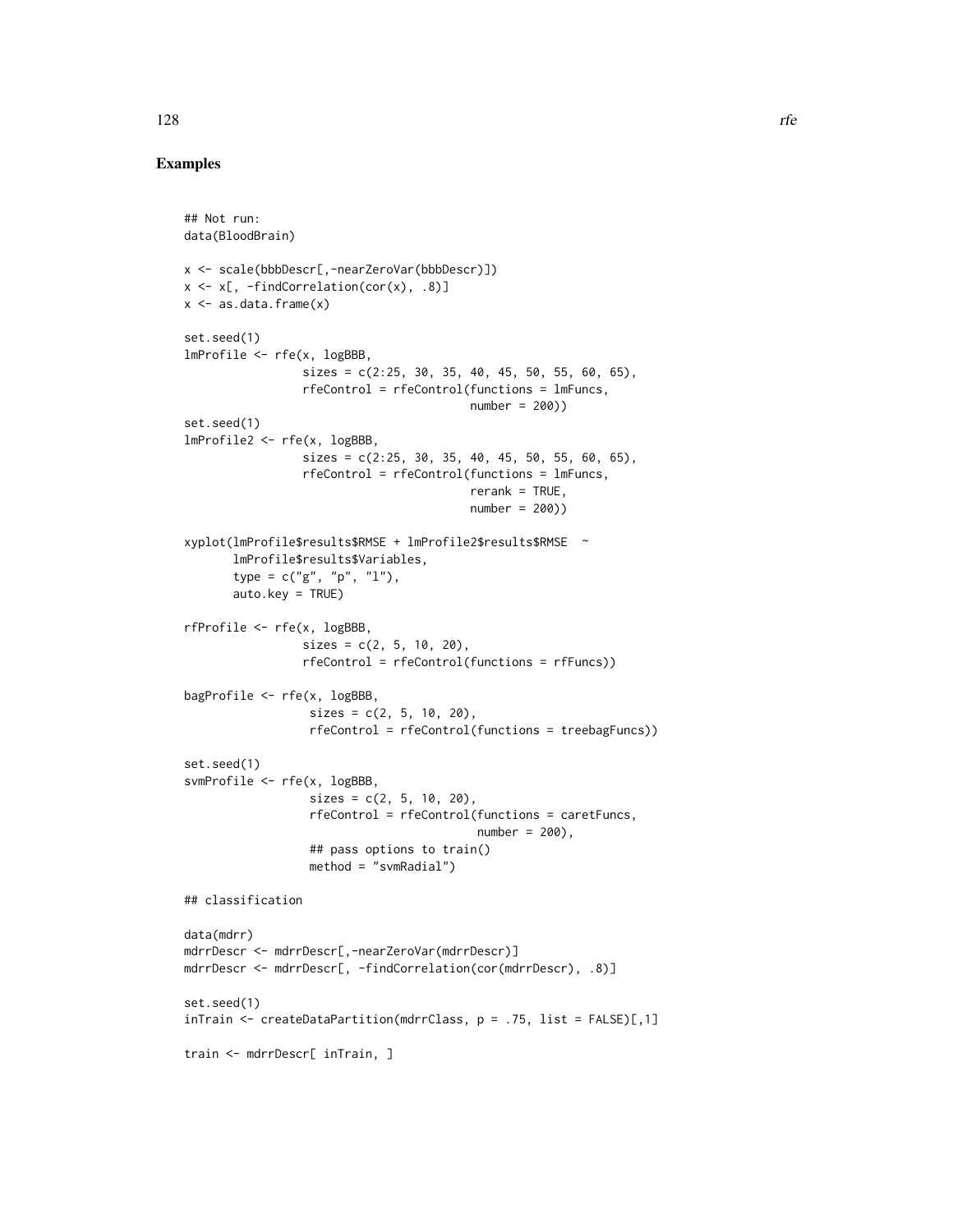#### rfeControl 129

```
test <- mdrrDescr[-inTrain, ]
trainClass <- mdrrClass[ inTrain]
testClass <- mdrrClass[-inTrain]
set.seed(2)
ldaProfile <- rfe(train, trainClass,
                  sizes = c(1:10, 15, 30),rfeControl = rfeControl(functions = ldaFuncs, method = "cv"))
plot(ldaProfile, type = c("o", "g"))
postResample(predict(ldaProfile, test), testClass)
## End(Not run)
#######################################
## Parallel Processing Example via multicore
## Not run:
library(doMC)
## Note: if the underlying model also uses foreach, the
## number of cores specified above will double (along with
## the memory requirements)
registerDoMC(cores = 2)
set.seed(1)
lmProfile <- rfe(x, logBBB,
                 sizes = c(2:25, 30, 35, 40, 45, 50, 55, 60, 65),
                 rfeControl = rfeControl(functions = lmFuncs,
                                         number = 200))
```
## End(Not run)

<span id="page-128-0"></span>rfeControl *Controlling the Feature Selection Algorithms*

#### Description

This function generates a control object that can be used to specify the details of the feature selection algorithms used in this package.

#### Usage

```
rfeControl(functions = NULL, rerank = FALSE, method = "boot",
  saveDetails = FALSE, number = ifelse(method %in% c("cv", "repeatedcv"),
```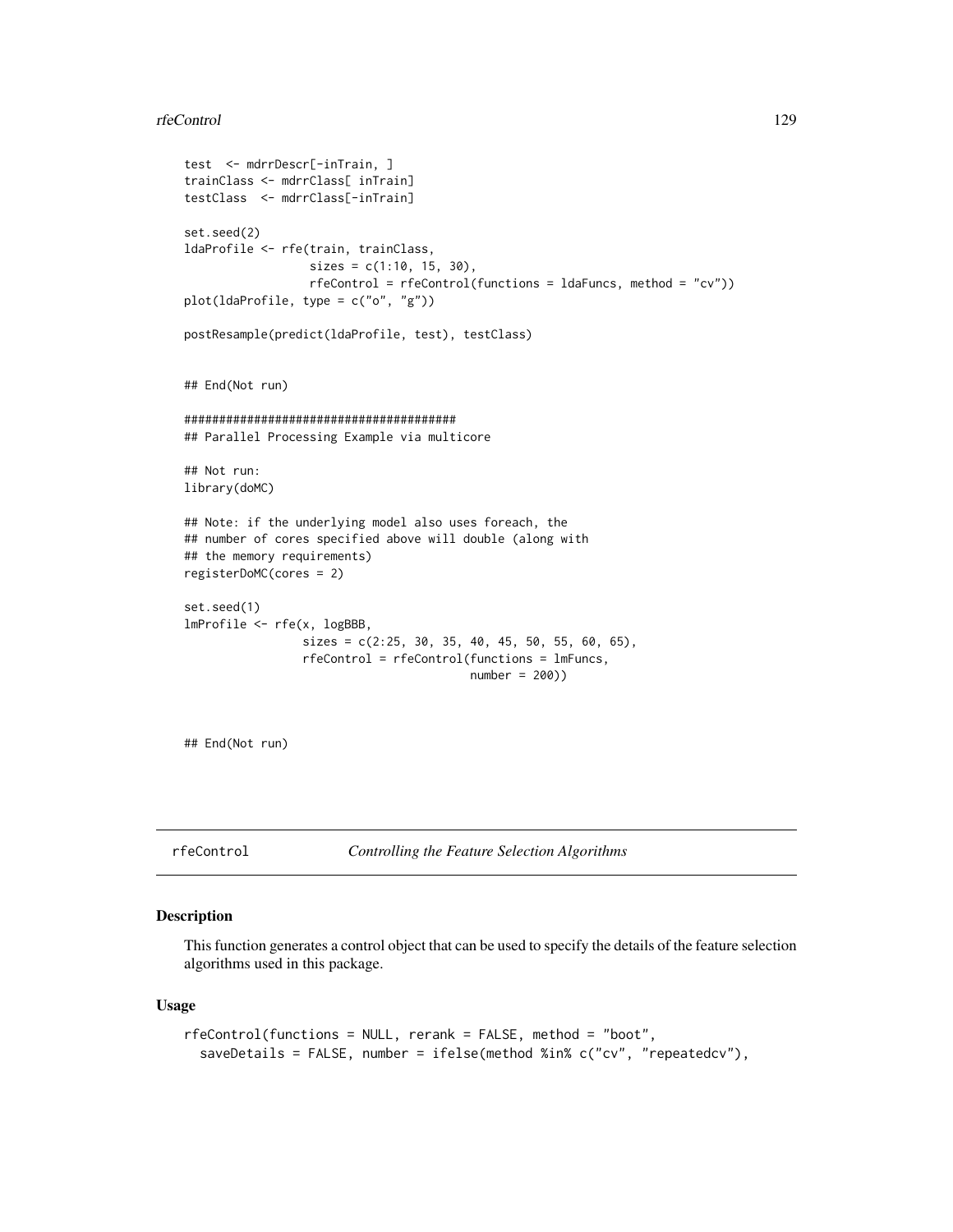```
10, 25), repeats = ifelse(method %in% c("cv", "repeatedcv"), 1, number),
verbose = FALSE, returnResamp = "final", p = 0.75, index = NULL,
indexOut = NULL, timingSamples = 0, seeds = NA, allowParallel = TRUE)
```
# Arguments

| functions     | a list of functions for model fitting, prediction and variable importance (see De-<br>tails below)                                                                                                                                                                                                                                                                                                                                                                                                                                                                                                                                                                                                                |  |
|---------------|-------------------------------------------------------------------------------------------------------------------------------------------------------------------------------------------------------------------------------------------------------------------------------------------------------------------------------------------------------------------------------------------------------------------------------------------------------------------------------------------------------------------------------------------------------------------------------------------------------------------------------------------------------------------------------------------------------------------|--|
| rerank        | a logical: should variable importance be re-calculated each time features are<br>removed?                                                                                                                                                                                                                                                                                                                                                                                                                                                                                                                                                                                                                         |  |
| method        | The external resampling method: boot, cv, LOOCV or LGOCV (for repeated train-<br>ing/test splits                                                                                                                                                                                                                                                                                                                                                                                                                                                                                                                                                                                                                  |  |
| saveDetails   | a logical to save the predictions and variable importances from the selection<br>process                                                                                                                                                                                                                                                                                                                                                                                                                                                                                                                                                                                                                          |  |
| number        | Either the number of folds or number of resampling iterations                                                                                                                                                                                                                                                                                                                                                                                                                                                                                                                                                                                                                                                     |  |
| repeats       | For repeated k-fold cross-validation only: the number of complete sets of folds<br>to compute                                                                                                                                                                                                                                                                                                                                                                                                                                                                                                                                                                                                                     |  |
| verbose       | a logical to print a log for each external resampling iteration                                                                                                                                                                                                                                                                                                                                                                                                                                                                                                                                                                                                                                                   |  |
| returnResamp  | A character string indicating how much of the resampled summary metrics<br>should be saved. Values can be "final", "all" or "none"                                                                                                                                                                                                                                                                                                                                                                                                                                                                                                                                                                                |  |
| р             | For leave-group out cross-validation: the training percentage                                                                                                                                                                                                                                                                                                                                                                                                                                                                                                                                                                                                                                                     |  |
| index         | a list with elements for each external resampling iteration. Each list element is<br>the sample rows used for training at that iteration.                                                                                                                                                                                                                                                                                                                                                                                                                                                                                                                                                                         |  |
| index0ut      | a list (the same length as index) that dictates which sample are held-out for each<br>resample. If NULL, then the unique set of samples not contained in index is used.                                                                                                                                                                                                                                                                                                                                                                                                                                                                                                                                           |  |
| timingSamps   | the number of training set samples that will be used to measure the time for pre-<br>dicting samples (zero indicates that the prediction time should not be estimated).                                                                                                                                                                                                                                                                                                                                                                                                                                                                                                                                           |  |
| seeds         | an optional set of integers that will be used to set the seed at each resampling<br>iteration. This is useful when the models are run in parallel. A value of NA will<br>stop the seed from being set within the worker processes while a value of NULL<br>will set the seeds using a random set of integers. Alternatively, a list can be used.<br>The list should have B+1 elements where B is the number of resamples. The first<br>B elements of the list should be vectors of integers of length P where P is the<br>number of subsets being evaluated (including the full set). The last element of<br>the list only needs to be a single integer (for the final model). See the Examples<br>section below. |  |
| allowParallel | if a parallel backend is loaded and available, should the function use it?                                                                                                                                                                                                                                                                                                                                                                                                                                                                                                                                                                                                                                        |  |

## Details

More details on this function can be found at [http://topepo.github.io/caret/recursive-feat](http://topepo.github.io/caret/recursive-feature-elimination.html#rfe)ure-elimination. [html#rfe](http://topepo.github.io/caret/recursive-feature-elimination.html#rfe).

Backwards selection requires function to be specified for some operations.

The fit function builds the model based on the current data set. The arguments for the function must be: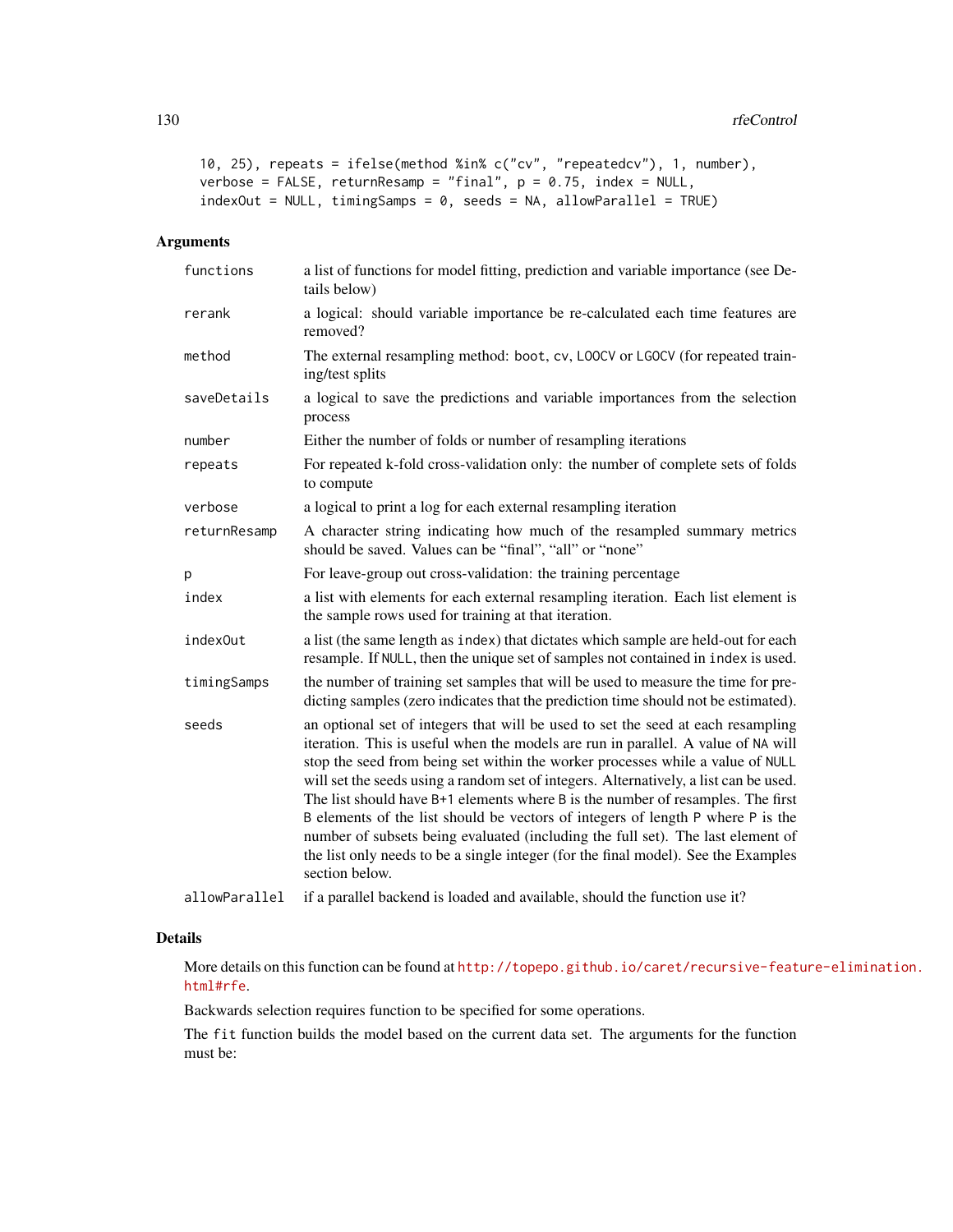#### rfeControl 131

- x the current training set of predictor data with the appropriate subset of variables
- y the current outcome data (either a numeric or factor vector)
- first a single logical value for whether the current predictor set has all possible variables
- last similar to first, but TRUE when the last model is fit with the final subset size and predictors.
- ...optional arguments to pass to the fit function in the call to rfe

The function should return a model object that can be used to generate predictions.

The pred function returns a vector of predictions (numeric or factors) from the current model. The arguments are:

- object the model generated by the fit function
- x the current set of predictor set for the held-back samples

The rank function is used to return the predictors in the order of the most important to the least important. Inputs are:

- object the model generated by the fit function
- x the current set of predictor set for the training samples
- y the current training outcomes

The function should return a data frame with a column called var that has the current variable names. The first row should be the most important predictor etc. Other columns can be included in the output and will be returned in the final rfe object.

The selectSize function determines the optimal number of predictors based on the resampling output. Inputs for the function are:

- xa matrix with columns for the performance metrics and the number of variables, called "Variables"
- metrica character string of the performance measure to optimize (e.g. "RMSE", "Rsquared", "Accuracy" or "Kappa")
- maximizea single logical for whether the metric should be maximized

This function should return an integer corresponding to the optimal subset size. **caret** comes with two examples functions for this purpose: [pickSizeBest](#page-94-0) and [pickSizeTolerance](#page-94-1).

After the optimal subset size is determined, the selectVar function will be used to calculate the best rankings for each variable across all the resampling iterations. Inputs for the function are:

- y a list of variables importance for each resampling iteration and each subset size (generated by the user–defined rank function). In the example, each each of the cross–validation groups the output of the rank function is saved for each of the subset sizes (including the original subset). If the rankings are not recomputed at each iteration, the values will be the same within each cross-validation iteration.
- size the integer returned by the selectSize function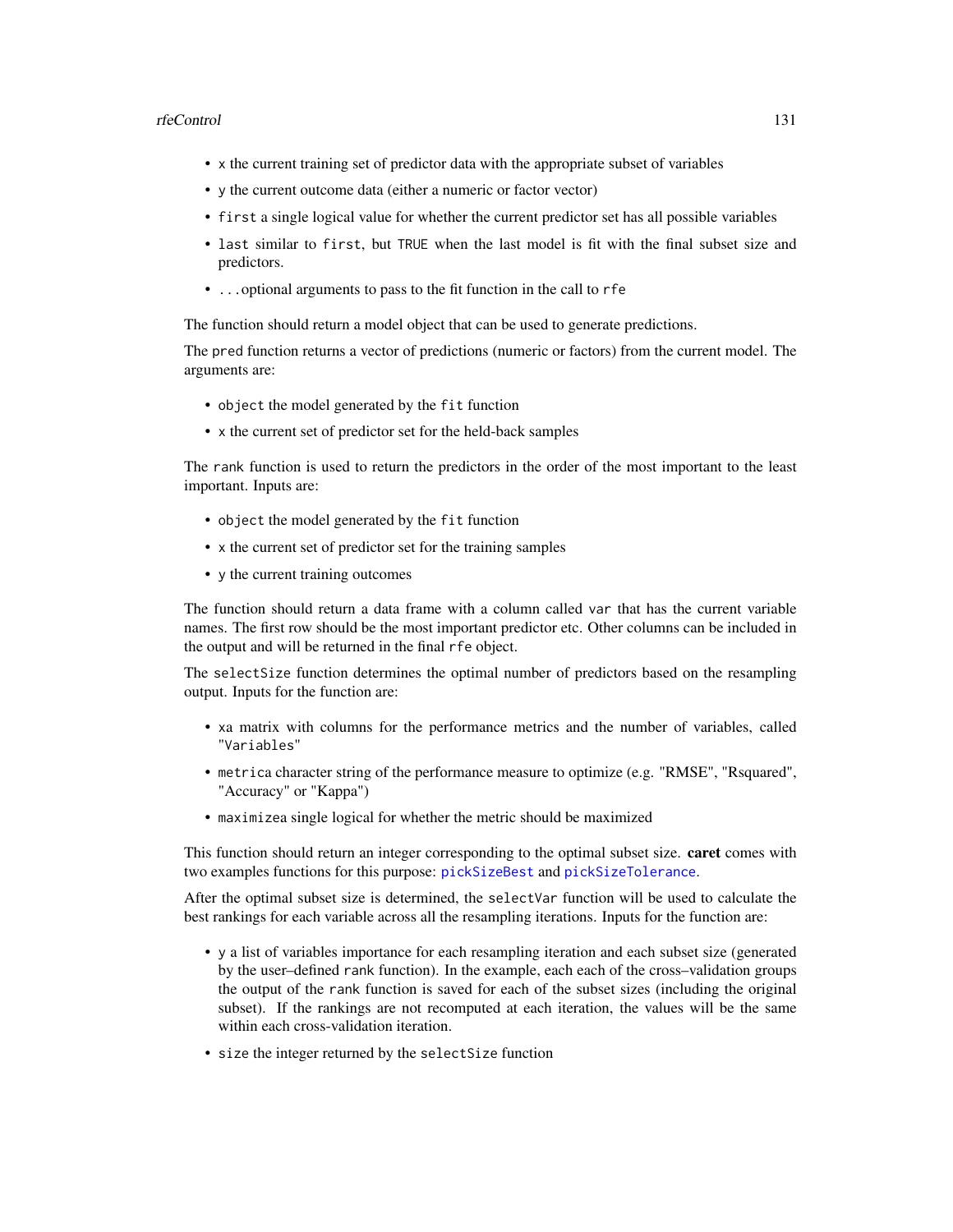This function should return a character string of predictor names (of length size) in the order of most important to least important

Examples of these functions are included in the package: [lmFuncs](#page-94-1), [rfFuncs](#page-94-1), [treebagFuncs](#page-94-1) and [nbFuncs](#page-94-1).

Model details about these functions, including examples, are at [http://topepo.github.io/caret/](http://topepo.github.io/caret/recursive-feature-elimination.html) [recursive-feature-elimination.html](http://topepo.github.io/caret/recursive-feature-elimination.html). .

# Value

A list

## Author(s)

Max Kuhn

## See Also

[rfe](#page-125-0), [lmFuncs](#page-94-1), [rfFuncs](#page-94-1), [treebagFuncs](#page-94-1), [nbFuncs](#page-94-1), [pickSizeBest](#page-94-0), [pickSizeTolerance](#page-94-1)

## Examples

```
## Not run:
subsetSizes \leq c(2, 4, 6, 8)set.seed(123)
seeds <- vector(mode = "list", length = 51)
for(i in 1:50) seeds[[i]] <- sample.int(1000, length(subsetSizes) + 1)
seeds[[51]] <- sample.int(1000, 1)
set.seed(1)
rfMod <- rfe(bbbDescr, logBBB,
             sizes = subsetSizes,
             rfeControl = rfeControl(functions = rfFuncs,
                                     seeds = seeds,
                                     number = 50)
```
## End(Not run)

Sacramento *Sacramento CA Home Prices*

#### Description

This data frame contains house and sale price data for 932 homes in Sacramento CA. The original data were obtained from the website for the SpatialKey software. From their website: "The Sacramento real estate transactions file is a list of 985 real estate transactions in the Sacramento area reported over a five-day period, as reported by the Sacramento Bee." Google was used to fill in missing/incorrect data.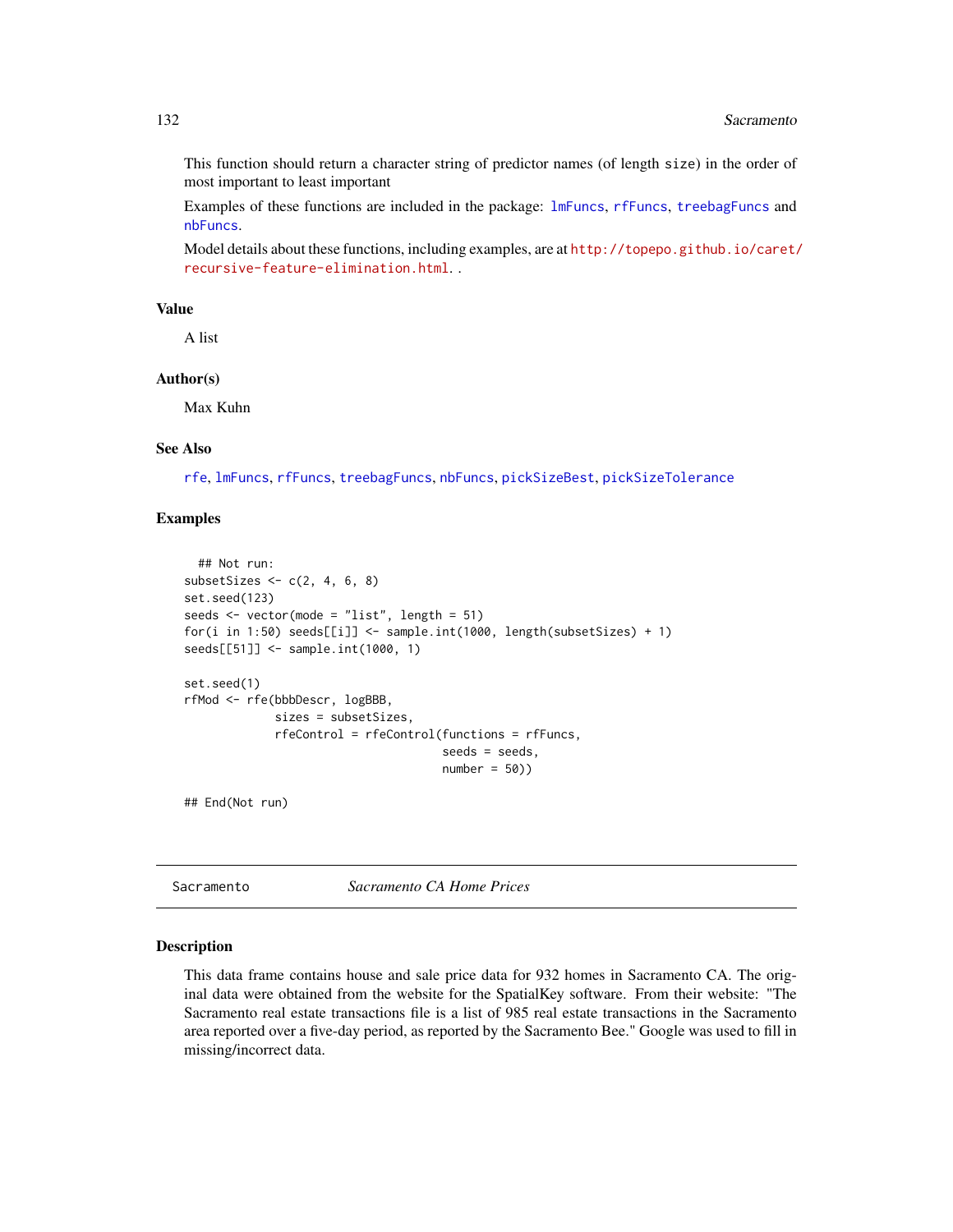## Value

```
Sacramento a data frame with columns 'city', 'zip', 'beds', 'baths', 'sqft', 'type', 'price',
                  'latitude', and 'longitude'
```
#### Source

SpatialKey website: <https://support.spatialkey.com/spatialkey-sample-csv-data>

## Examples

```
data(Sacramento)
set.seed(955)
in_train <- createDataPartition(log10(Sacramento$price), p = .8, list = FALSE)
training <- Sacramento[ in_train,]
testing <- Sacramento[-in_train,]
```
#### <span id="page-132-0"></span>safs *Simulated annealing feature selection*

#### **Description**

Supervised feature selection using simulated annealing

[safs](#page-132-0) conducts a supervised binary search of the predictor space using simulated annealing (SA). See Kirkpatrick et al (1983) for more information on this search algorithm.

This function conducts the search of the feature space repeatedly within resampling iterations. First, the training data are split be whatever resampling method was specified in the control function. For example, if 10-fold cross-validation is selected, the entire simulated annealing search is conducted 10 separate times. For the first fold, nine tenths of the data are used in the search while the remaining tenth is used to estimate the external performance since these data points were not used in the search.

During the search, a measure of fitness (i.e. SA energy value) is needed to guide the search. This is the internal measure of performance. During the search, the data that are available are the instances selected by the top-level resampling (e.g. the nine tenths mentioned above). A common approach is to conduct another resampling procedure. Another option is to use a holdout set of samples to determine the internal estimate of performance (see the holdout argument of the control function). While this is faster, it is more likely to cause overfitting of the features and should only be used when a large amount of training data are available. Yet another idea is to use a penalized metric (such as the AIC statistic) but this may not exist for some metrics (e.g. the area under the ROC curve).

The internal estimates of performance will eventually overfit the subsets to the data. However, since the external estimate is not used by the search, it is able to make better assessments of overfitting. After resampling, this function determines the optimal number of iterations for the SA.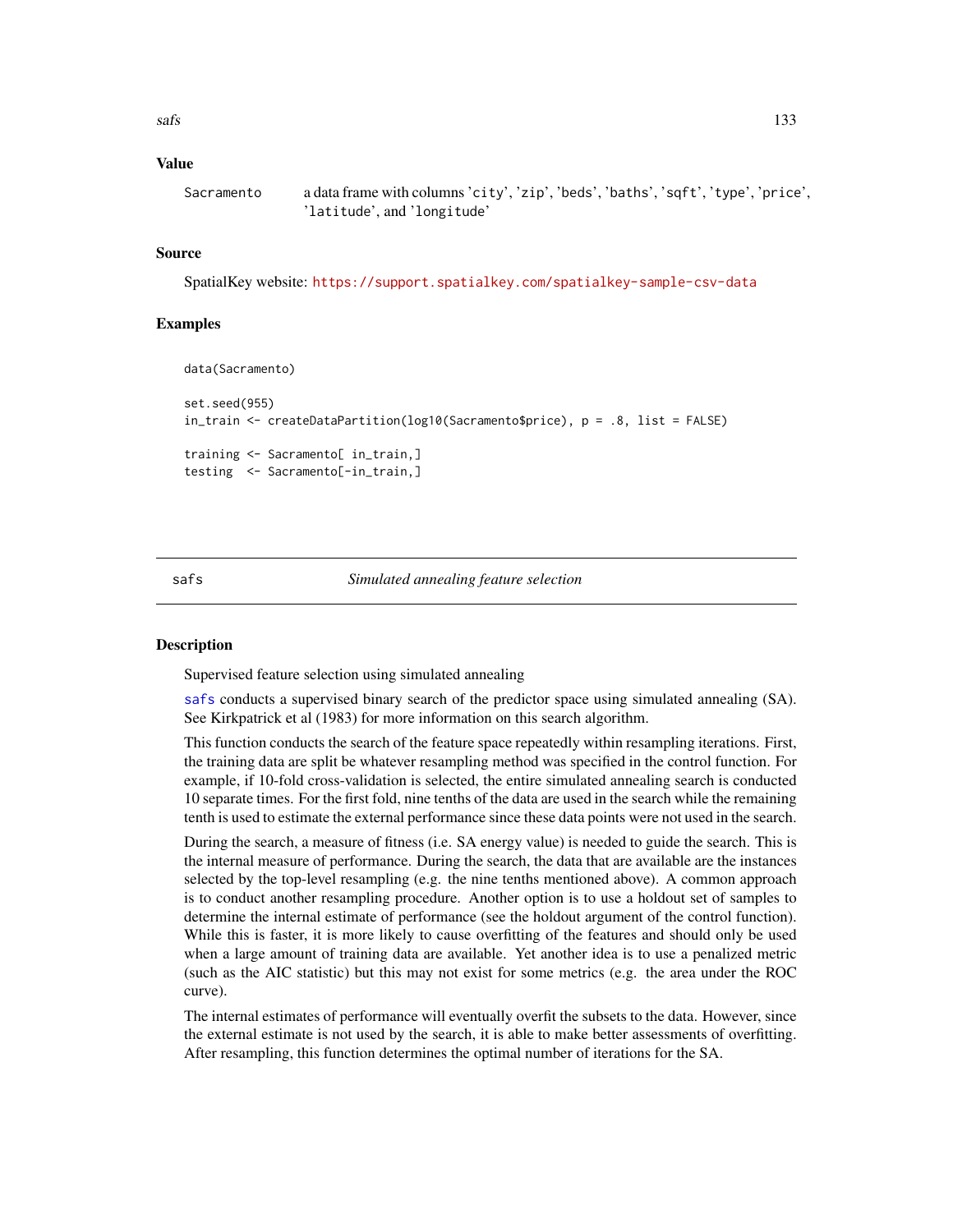Finally, the entire data set is used in the last execution of the simulated annealing algorithm search and the final model is built on the predictor subset that is associated with the optimal number of iterations determined by resampling (although the update function can be used to manually set the number of iterations).

This is an example of the output produced when safsControl(verbose = TRUE) is used:

```
Fold03 1 0.401 (11)
Fold03 2 0.401->0.410 (11+1, 91.7%) *
Fold03 3 0.410->0.396 (12+1, 92.3%) 0.969 A
Fold03 4 0.410->0.370 (12+2, 85.7%) 0.881
Fold03 5 0.410->0.399 (12+2, 85.7%) 0.954 A
Fold03 6 0.410->0.399 (12+1, 78.6%) 0.940 A
Fold03 7 0.410->0.428 (12+2, 73.3%) *
```
The text "Fold03" indicates that this search is for the third cross-validation fold. The initial subset of 11 predictors had a fitness value of 0.401. The next iteration added a single feature the the existing best subset of 11 (as indicated by "11+1") that increased the fitness value to 0.410. This new solution, which has a Jaccard similarity value of 91.7% to the current best solution, is automatically accepted. The third iteration adds another feature to the current set of 12 but does not improve the fitness. The acceptance probability for this difference is shown to be 95.6% and the "A" indicates that this new sub-optimal subset is accepted. The fourth iteration does not show an increase and is not accepted. Note that the Jaccard similarity value of 85.7% is the similarity to the current best solution (from iteration 2) and the " $12+2$ " indicates that there are two additional features added from the current best that contains 12 predictors.

The search algorithm can be parallelized in several places:

- 1. each externally resampled SA can be run independently (controlled by the allowParallel option of [safsControl](#page-54-0))
- 2. if inner resampling is used, these can be run in parallel (controls depend on the function used. See, for example, [trainControl](#page-158-0))
- 3. any parallelization of the individual model fits. This is also specific to the modeling function.

It is probably best to pick one of these areas for parallelization and the first is likely to produces the largest decrease in run-time since it is the least likely to incur multiple re-starting of the worker processes. Keep in mind that if multiple levels of parallelization occur, this can effect the number of workers and the amount of memory required exponentially.

#### Usage

```
safs(x, \ldots)## Default S3 method:
safs(x, y, iter = 10, differences = TRUE,safsControl = safsControl(), ...)
```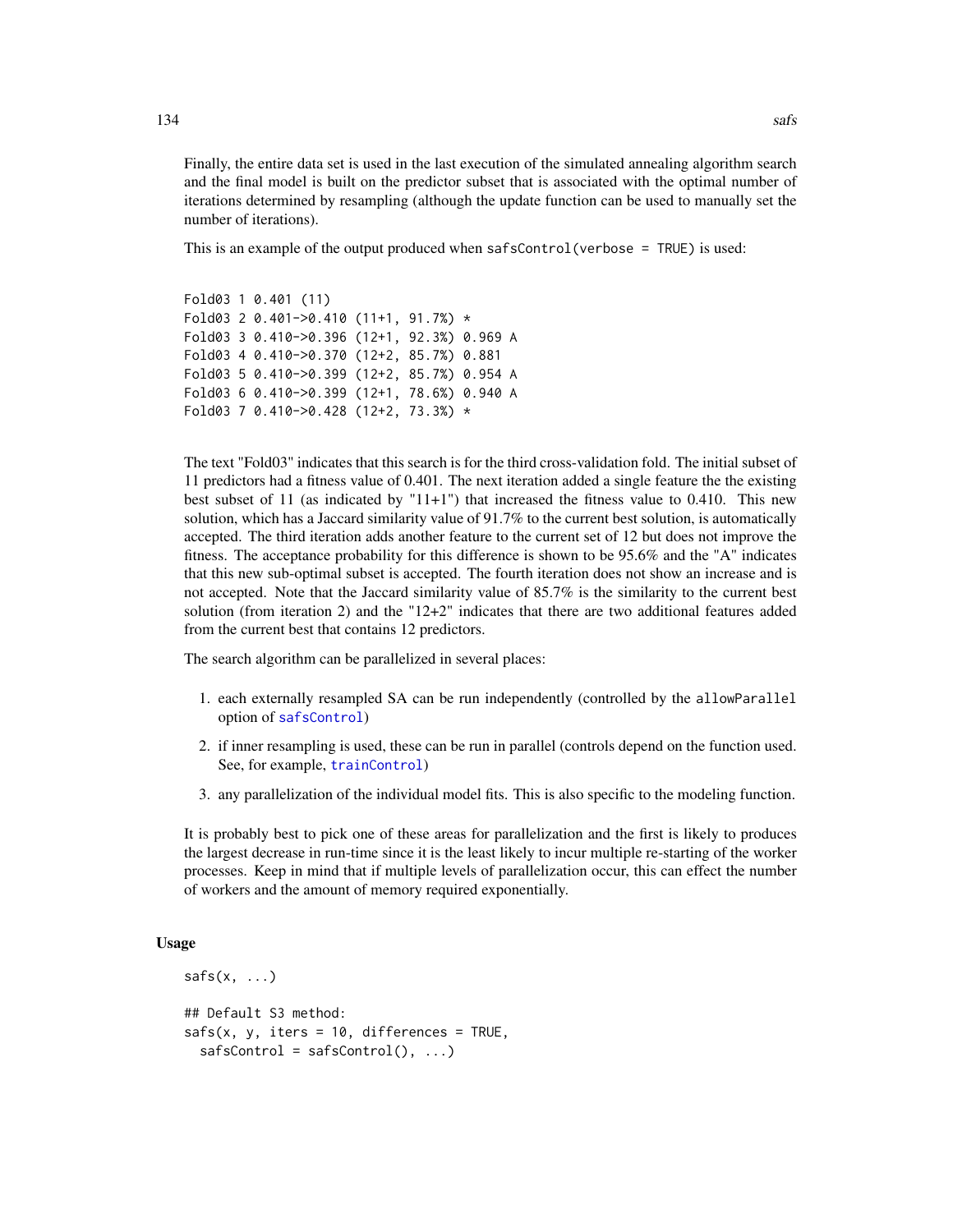## Arguments

| $\mathsf{x}$ | an object where samples are in rows and features are in columns. This could<br>be a simple matrix, data frame or other type (e.g. sparse matrix). See Details<br>below. |
|--------------|-------------------------------------------------------------------------------------------------------------------------------------------------------------------------|
| $\ddotsc$    | arguments passed to the classification or regression routine specified in the func-<br>tion safsControl\$functions\$fit                                                 |
| У            | a numeric or factor vector containing the outcome for each sample.                                                                                                      |
| iters        | number of search iterations                                                                                                                                             |
| differences  | a logical: should the difference in fitness values with and without each predictor<br>be calculated                                                                     |
| safsControl  | a list of values that define how this function acts. See safsControl and URL.                                                                                           |

#### Value

an object of class safs

#### Author(s)

Max Kuhn

#### References

<http://topepo.github.io/caret/feature-selection-using-genetic-algorithms.html> <http://topepo.github.io/caret/feature-selection-using-simulated-annealing.html>

Kuhn and Johnson (2013), Applied Predictive Modeling, Springer

Kirkpatrick, S., Gelatt, C. D., and Vecchi, M. P. (1983). Optimization by simulated annealing. Science, 220(4598), 671.

## See Also

[safsControl](#page-54-0), [predict.safs](#page-108-0)

# Examples

```
## Not run:
set.seed(1)
train_data <- twoClassSim(100, noiseVars = 10)
test_data <- twoClassSim(10, noiseVars = 10)
## A short example
ctrl <- safsControl(functions = rfSA,
                   method = "cv",
                   number = 3rf_search <- safs(x = train_data[, -ncol(train_data)],
                 y = train_data$Class,
```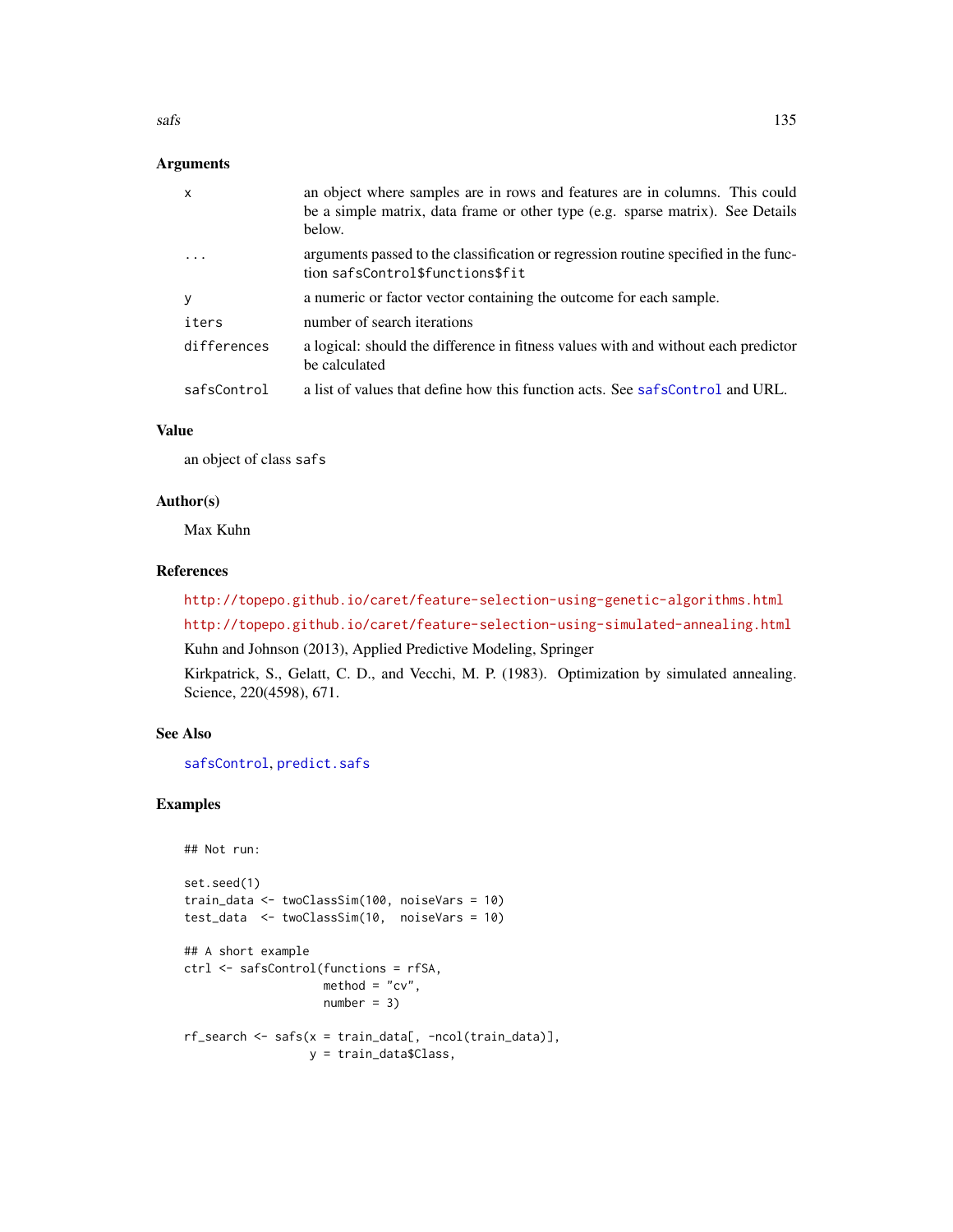iters  $= 3$ , safsControl = ctrl)

## End(Not run)

rf\_search

safs\_initial *Ancillary simulated annealing functions*

## **Description**

Built-in functions related to simulated annealing

These functions are used with the functions argument of the [safsControl](#page-54-0) function. More information on the details of these functions are at [http://topepo.github.io/caret/feature-select](http://topepo.github.io/caret/feature-selection-using-simulated-annealing.html)ion-using-simulated [html](http://topepo.github.io/caret/feature-selection-using-simulated-annealing.html).

The initial function is used to create the first predictor subset. The function safs\_initial randomly selects 20% of the predictors. Note that, instead of a function, [safs](#page-132-0) can also accept a vector of column numbers as the initial subset.

safs\_perturb is an example of the operation that changes the subset configuration at the start of each new iteration. By default, it will change roughly 1% of the variables in the current subset.

The prob function defines the acceptance probability at each iteration, given the old and new fitness (i.e. energy values). It assumes that smaller values are better. The default probability function computed the percentage difference between the current and new fitness value and using an exponential function to compute a probability:

prob = exp[(current-new)/current\*iteration]

#### Usage

```
safs_initial(vars, prob = 0.2, ...)safs_perturb(x, vars, number = floor(vars * 0.01) + 1)safs_prob(old, new, iteration = 1)
caretSA
treebagSA
rfSA
```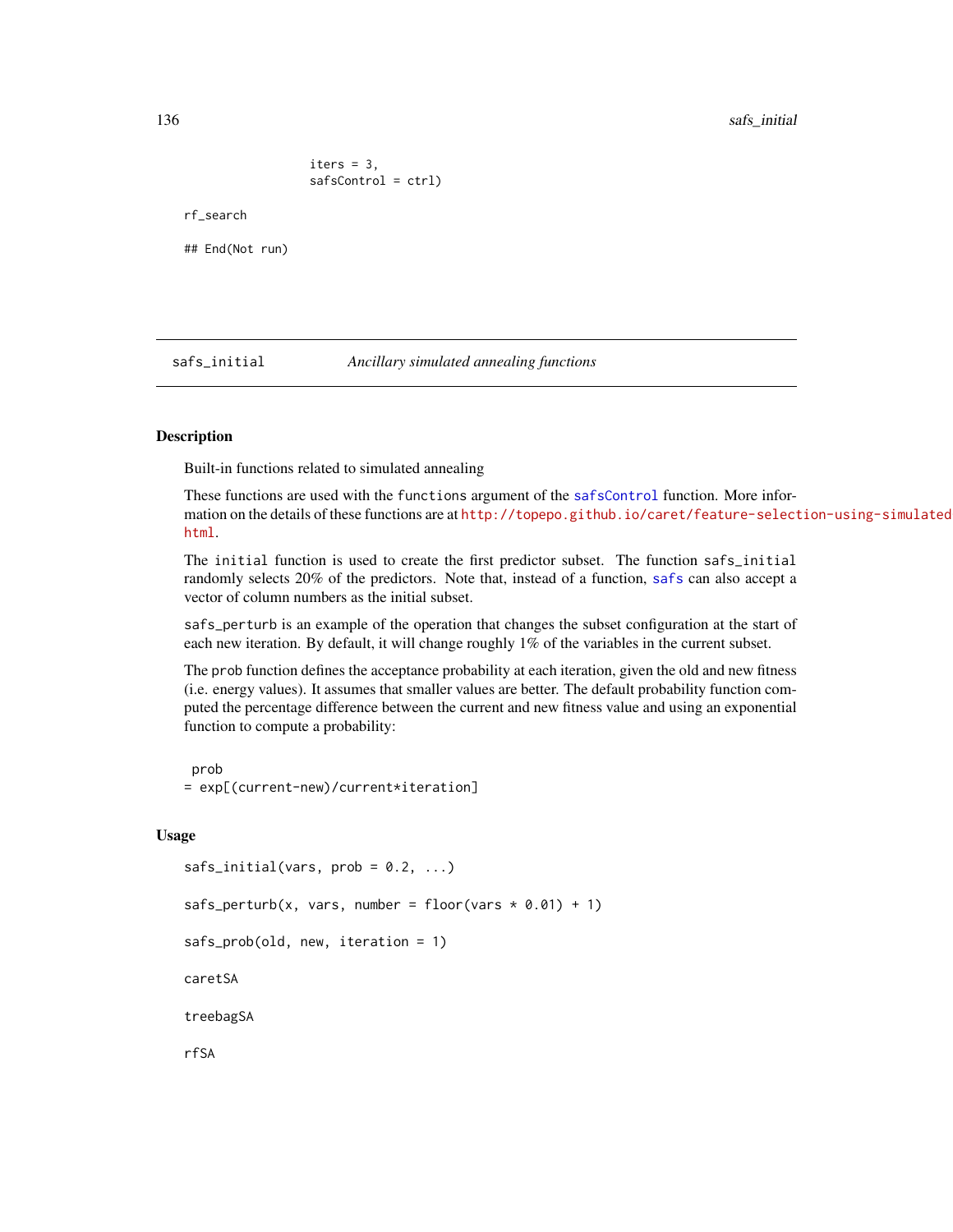#### safs\_initial 137

#### **Arguments**

| vars         | the total number of possible predictor variables                                                                  |
|--------------|-------------------------------------------------------------------------------------------------------------------|
| prob         | The probability that an individual predictor is included in the initial predictor set                             |
| $\ddots$ .   | not currently used                                                                                                |
| $\mathsf{x}$ | the integer index vector for the current subset                                                                   |
| number       | the number of predictor variables to perturb                                                                      |
| old, new     | fitness values associated with the current and new subset                                                         |
| iteration    | the number of iterations overall or the number of iterations since restart (if<br>improve is used in safsControl) |

#### Format

An object of class list of length 8.

#### Value

The return value depends on the function. Note that the SA code encodes the subsets as a vector of integers that are included in the subset (which is different than the encoding used for GAs).

The objects caretSA, rfSA and treebagSA are example lists that can be used with the functions argument of [safsControl](#page-54-0).

In the case of caretSA, the ... structure of [safs](#page-132-0) passes through to the model fitting routine. As a consequence, the [train](#page-153-0) function can easily be accessed by passing important arguments belonging to [train](#page-153-0) to [safs](#page-132-0). See the examples below. By default, using caretSA will used the resampled performance estimates produced by [train](#page-153-0) as the internal estimate of fitness.

For rfSA and treebagSA, the randomForest and bagging functions are used directly (i.e. [train](#page-153-0) is not used). Arguments to either of these functions can also be passed to them though the [safs](#page-132-0) call (see examples below). For these two functions, the internal fitness is estimated using the out-of-bag estimates naturally produced by those functions. While faster, this limits the user to accuracy or Kappa (for classification) and RMSE and R-squared (for regression).

#### Author(s)

Max Kuhn

#### References

<http://topepo.github.io/caret/feature-selection-using-simulated-annealing.html>

#### See Also

[safs](#page-132-0), [safsControl](#page-54-0)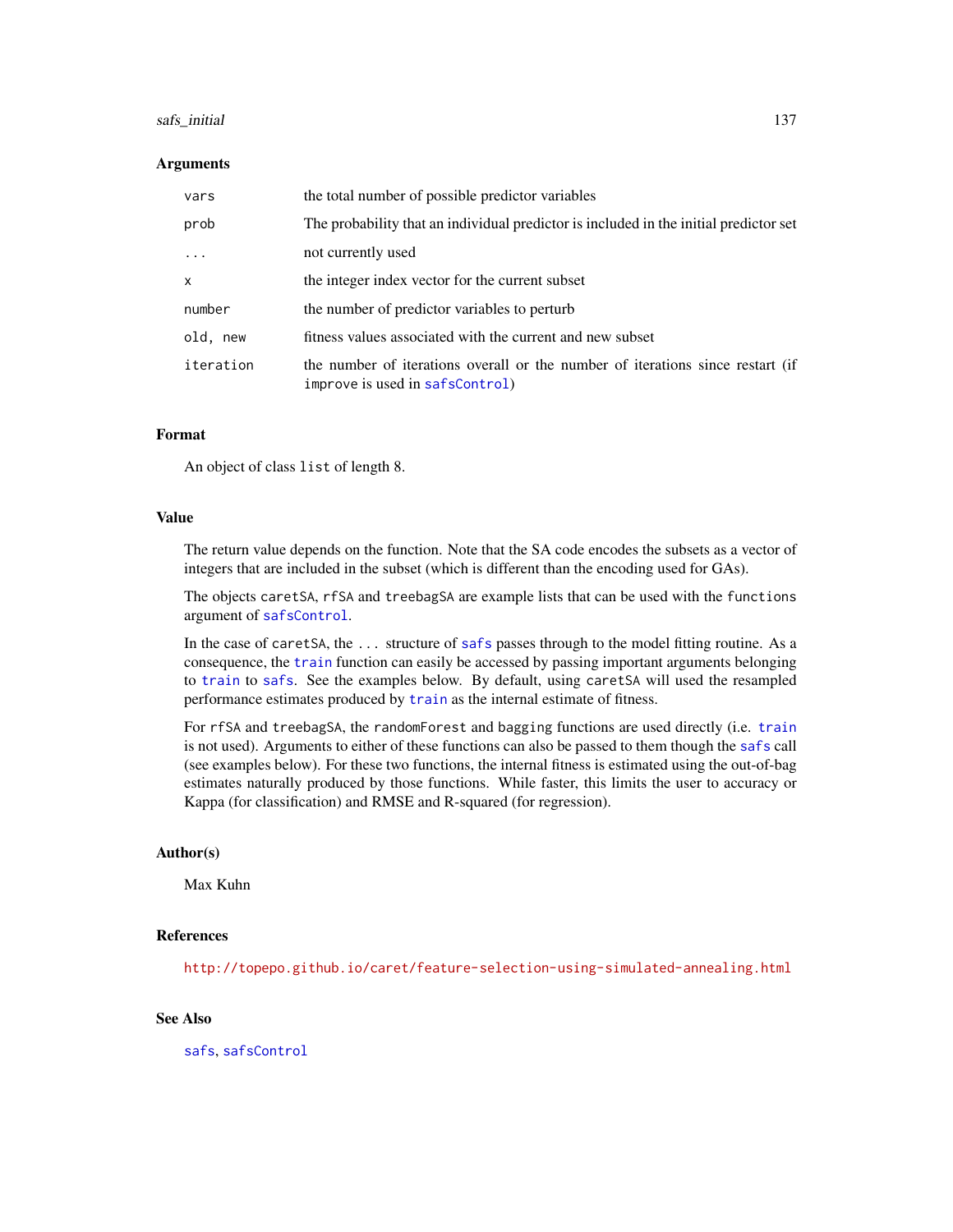## Examples

```
selected_vars <- safs_initial(vars = 10 , prob = 0.2)
selected_vars
###
safs_perturb(selected_vars, vars = 10, number = 1)
###
safs_prob(old = .8, new = .9, iteration = 1)safs_prob(old = .5, new = .6, iteration = 1)grid \leq expand.grid(old = c(4, 3.5),
                    new = c(4.5, 4, 3.5) + 1,
                    iter = 1:40)grid <- subset(grid, old < new)
grid$prob <- apply(grid, 1,
                   function(x)
                     safs_prob(new = x['new''],
                               old= x["old"],
                               iteration = x["iter"]))
grid$Difference <- factor(grid$new - grid$old)
grid$Group <- factor(paste("Current Value", grid$old))
ggplot(grid, aes(x = iter, y = prob, color = Difference)) +geom_line() + facet_wrap(~Group) + theme_bw() +
  ylab("Probability") + xlab("Iteration")
## Not run:
###
## Hypothetical examples
lda\_sa \leftarrow safs(x = predictors,y = classes,
               safsControl = safsControl(functions = caretSA),
               ## now pass arguments to `train`
               method = "lda",metric = "Accuracy"
               trControl = trainControl(method = "cv", classProbs = TRUE))
rf_sa <- safs(x = predictors,
              y = classes,
              safsControl = safsControl(functions = rfSA),
              ## these are arguments to 'randomForest'
              ntree = 1000,
              importance = TRUE)
```
## End(Not run)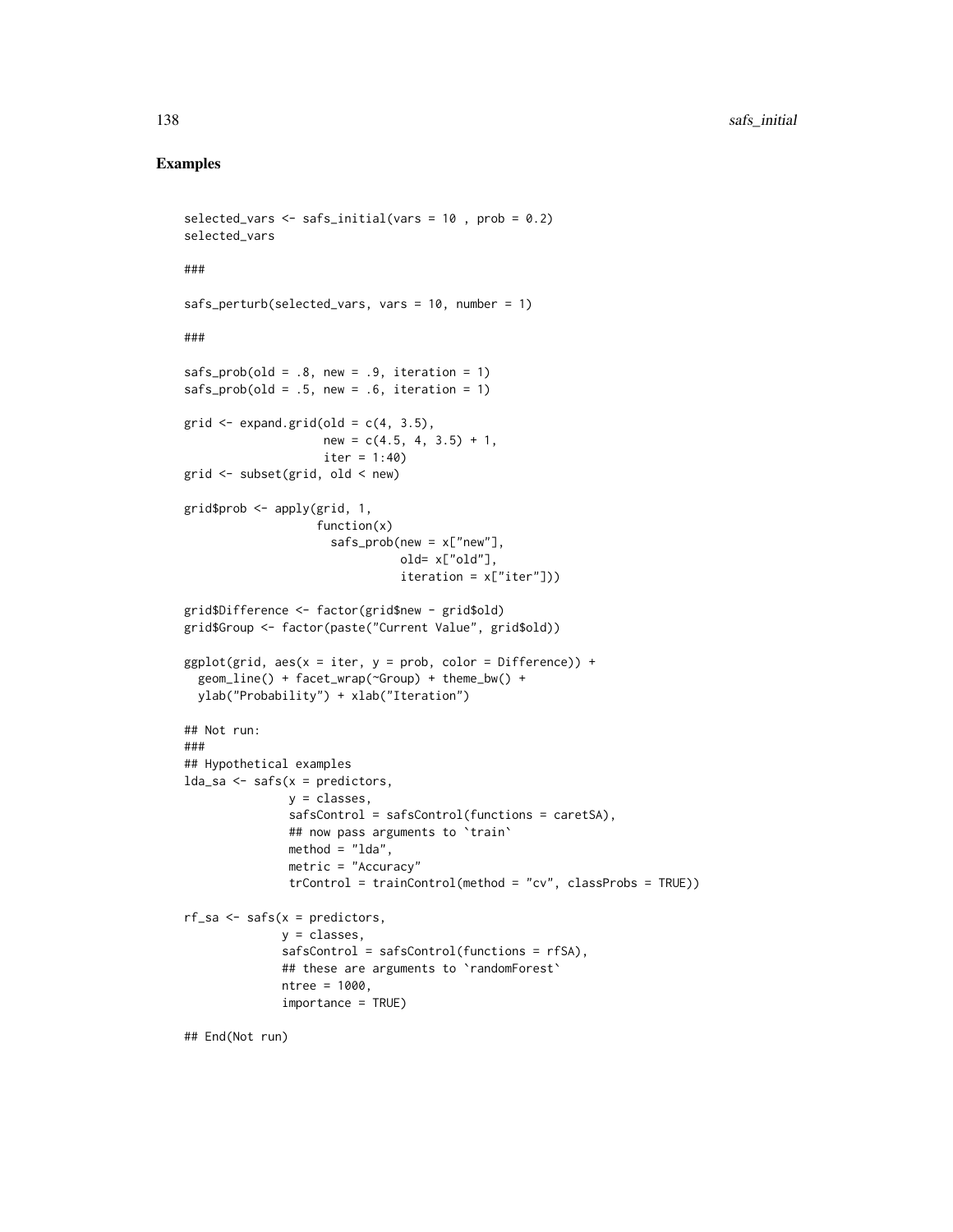<span id="page-138-0"></span>sbf *Selection By Filtering (SBF)*

# Description

Model fitting after applying univariate filters

# Usage

```
sbf(x, \ldots)## Default S3 method:
sbf(x, y, sbfControl = sbfControl(), ...)## S3 method for class 'formula'
sbf(form, data, ..., subset, na.action, contrasts = NULL)
## S3 method for class 'sbf'
predict(object, newdata = NULL, ...)
```
# Arguments

| $\times$   | a data frame containing training data where samples are in rows and features are<br>in columns.                                                                                                                                                                                    |
|------------|------------------------------------------------------------------------------------------------------------------------------------------------------------------------------------------------------------------------------------------------------------------------------------|
|            | for sbf: arguments passed to the classification or regression routine (such as<br>randomForest). For predict.sbf: augments cannot be passed to the predic-<br>tion function using predict. sbf as it uses the function originally specified for<br>prediction.                     |
| У          | a numeric or factor vector containing the outcome for each sample.                                                                                                                                                                                                                 |
| sbfControl | a list of values that define how this function acts. See sbfControl. (NOTE: If<br>given, this argument must be named.)                                                                                                                                                             |
| form       | A formula of the form $y \sim x1 + x2 + $                                                                                                                                                                                                                                          |
| data       | Data frame from which variables specified in formula are preferentially to be<br>taken.                                                                                                                                                                                            |
| subset     | An index vector specifying the cases to be used in the training sample. (NOTE:<br>If given, this argument must be named.)                                                                                                                                                          |
| na.action  | A function to specify the action to be taken if NAs are found. The default action<br>is for the procedure to fail. An alternative is na.omit, which leads to rejection<br>of cases with missing values on any required variable. (NOTE: If given, this<br>argument must be named.) |
| contrasts  | a list of contrasts to be used for some or all the factors appearing as variables in<br>the model formula.                                                                                                                                                                         |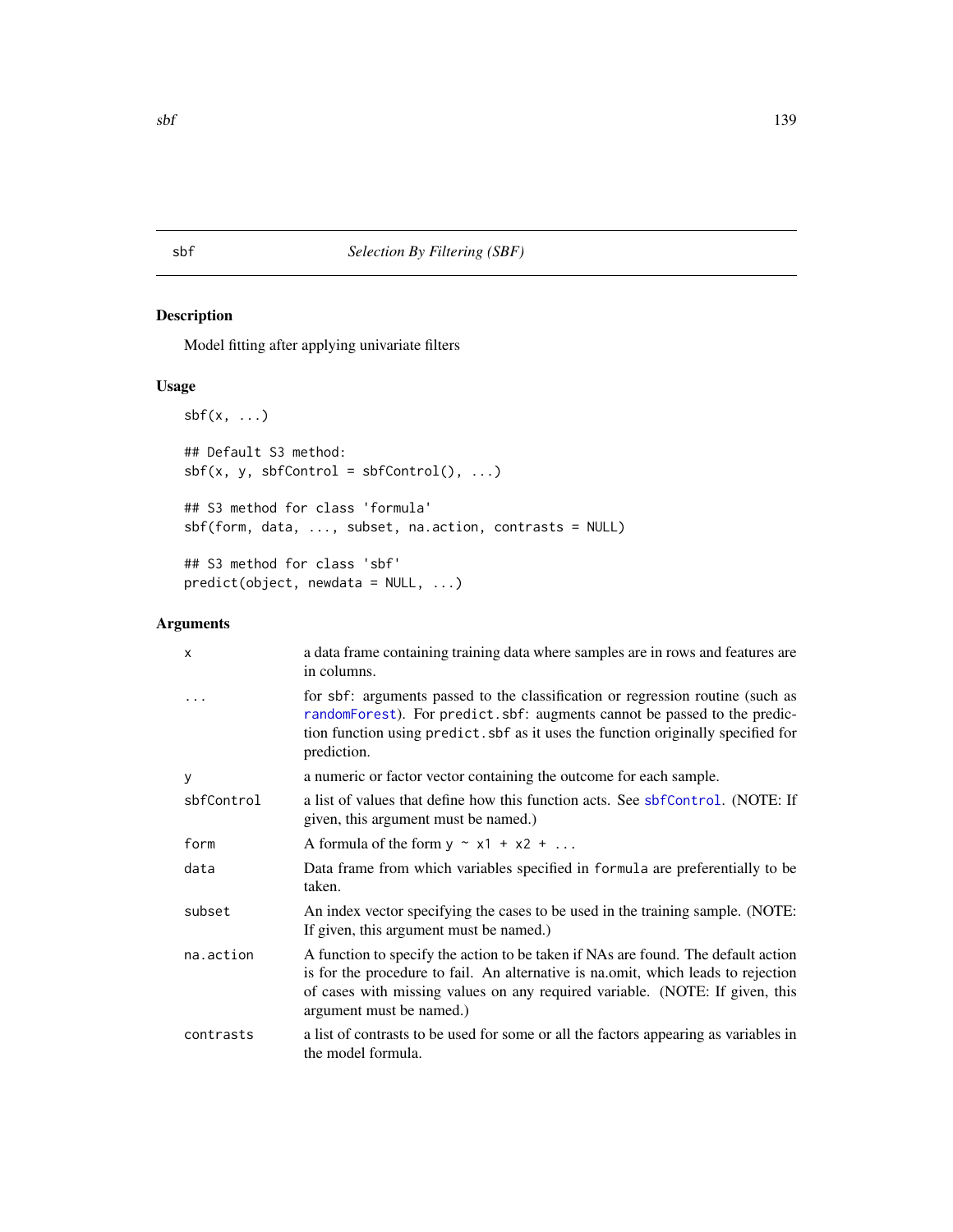| object  | an object of class sbf |                                                                            |
|---------|------------------------|----------------------------------------------------------------------------|
| newdata |                        | a matrix or data frame of predictors. The object must have non-null column |
|         | names                  |                                                                            |

## Details

More details on this function can be found at [http://topepo.github.io/caret/feature-select](http://topepo.github.io/caret/feature-selection-using-univariate-filters.html)ion-using-univariate [html](http://topepo.github.io/caret/feature-selection-using-univariate-filters.html).

This function can be used to get resampling estimates for models when simple, filter-based feature selection is applied to the training data.

For each iteration of resampling, the predictor variables are univariately filtered prior to modeling. Performance of this approach is estimated using resampling. The same filter and model are then applied to the entire training set and the final model (and final features) are saved.

sbf can be used with "explicit parallelism", where different resamples (e.g. cross-validation group) can be split up and run on multiple machines or processors. By default, sbf will use a single processor on the host machine. As of version 4.99 of this package, the framework used for parallel processing uses the foreach package. To run the resamples in parallel, the code for sbf does not change; prior to the call to sbf, a parallel backend is registered with foreach (see the examples below).

The modeling and filtering techniques are specified in [sbfControl](#page-140-0). Example functions are given in [lmSBF](#page-18-0).

## Value

for sbf, an object of class sbf with elements:

| pred         | if sbfControl\$saveDetails is TRUE, this is a list of predictions for the hold-out<br>samples at each resampling iteration. Otherwise it is NULL |
|--------------|--------------------------------------------------------------------------------------------------------------------------------------------------|
| variables    | a list of variable names that survived the filter at each resampling iteration                                                                   |
| results      | a data frame of results aggregated over the resamples                                                                                            |
| fit          | the final model fit with only the filtered variables                                                                                             |
| optVariables | the names of the variables that survived the filter using the training set                                                                       |
| call         | the function call                                                                                                                                |
| control      | the control object                                                                                                                               |
| resample     | if sbfControl\$returnResamp is "all", a data frame of the resampled perfor-<br>mance measures. Otherwise, NULL                                   |
| metrics      | a character vector of names of the performance measures                                                                                          |
| dots         | a list of optional arguments that were passed in                                                                                                 |

For predict.sbf, a vector of predictions.

## Author(s)

Max Kuhn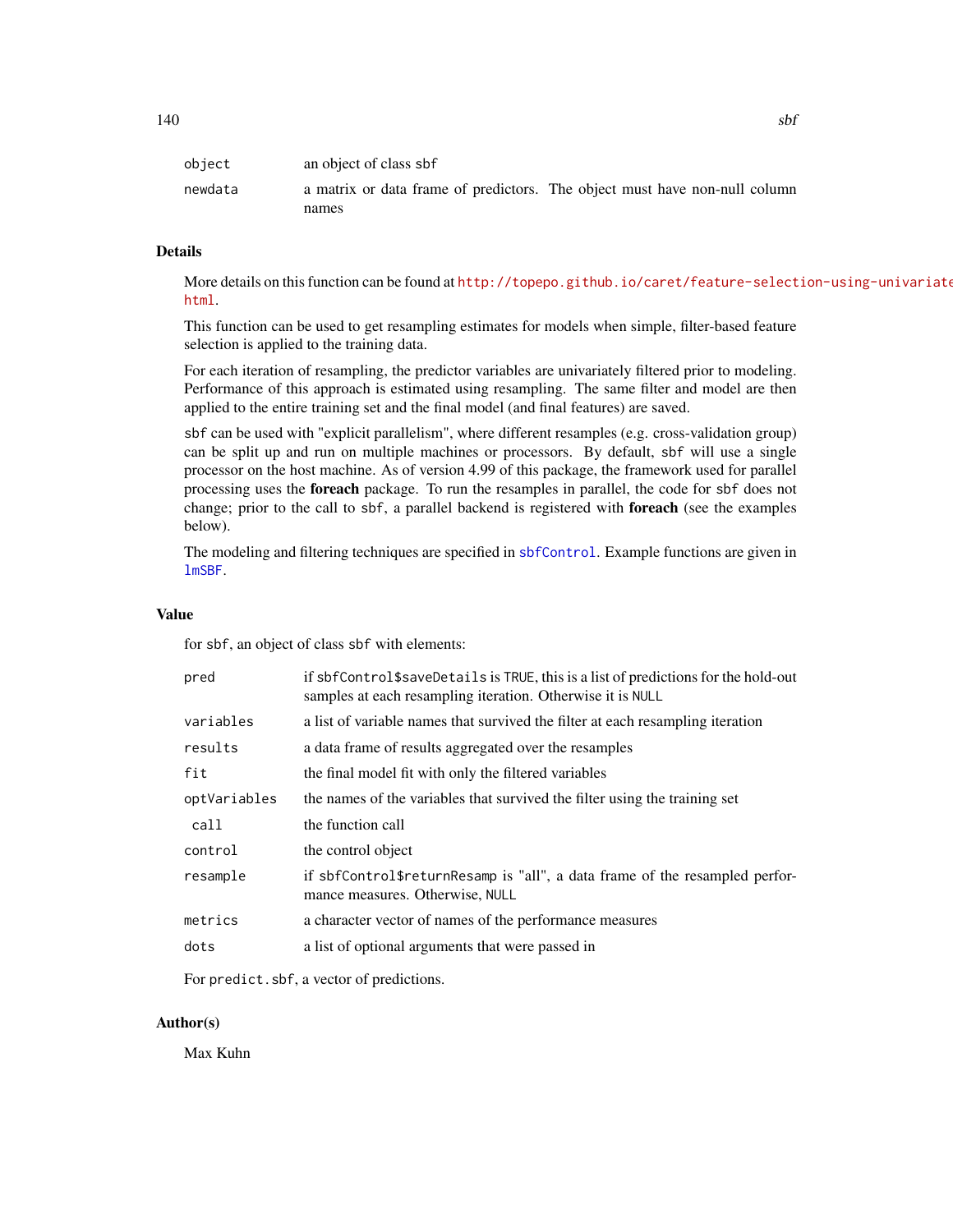#### sbfControl 141

## See Also

[sbfControl](#page-140-0)

## Examples

```
## Not run:
data(BloodBrain)
## Use a GAM is the filter, then fit a random forest model
RFwithGAM <- sbf(bbbDescr, logBBB,
                 sbfControl = sbfControl(functions = rfSBF,
                                         verbose = FALSE,
                                         method = "cv")RFwithGAM
predict(RFwithGAM, bbbDescr[1:10,])
## classification example with parallel processing
## library(doMC)
## Note: if the underlying model also uses foreach, the
## number of cores specified above will double (along with
## the memory requirements)
## registerDoMC(cores = 2)
data(mdrr)
mdrrDescr <- mdrrDescr[,-nearZeroVar(mdrrDescr)]
mdrrDescr <- mdrrDescr[, -findCorrelation(cor(mdrrDescr), .8)]
set.seed(1)
filteredNB <- sbf(mdrrDescr, mdrrClass,
                 sbfControl = sbfControl(functions = nbSBF,
                                         verbose = FALSE,
                                         method = "repeatedcv",
                                         repeats = 5))
confusionMatrix(filteredNB)
## End(Not run)
```
<span id="page-140-0"></span>sbfControl *Control Object for Selection By Filtering (SBF)*

## Description

Controls the execution of models with simple filters for feature selection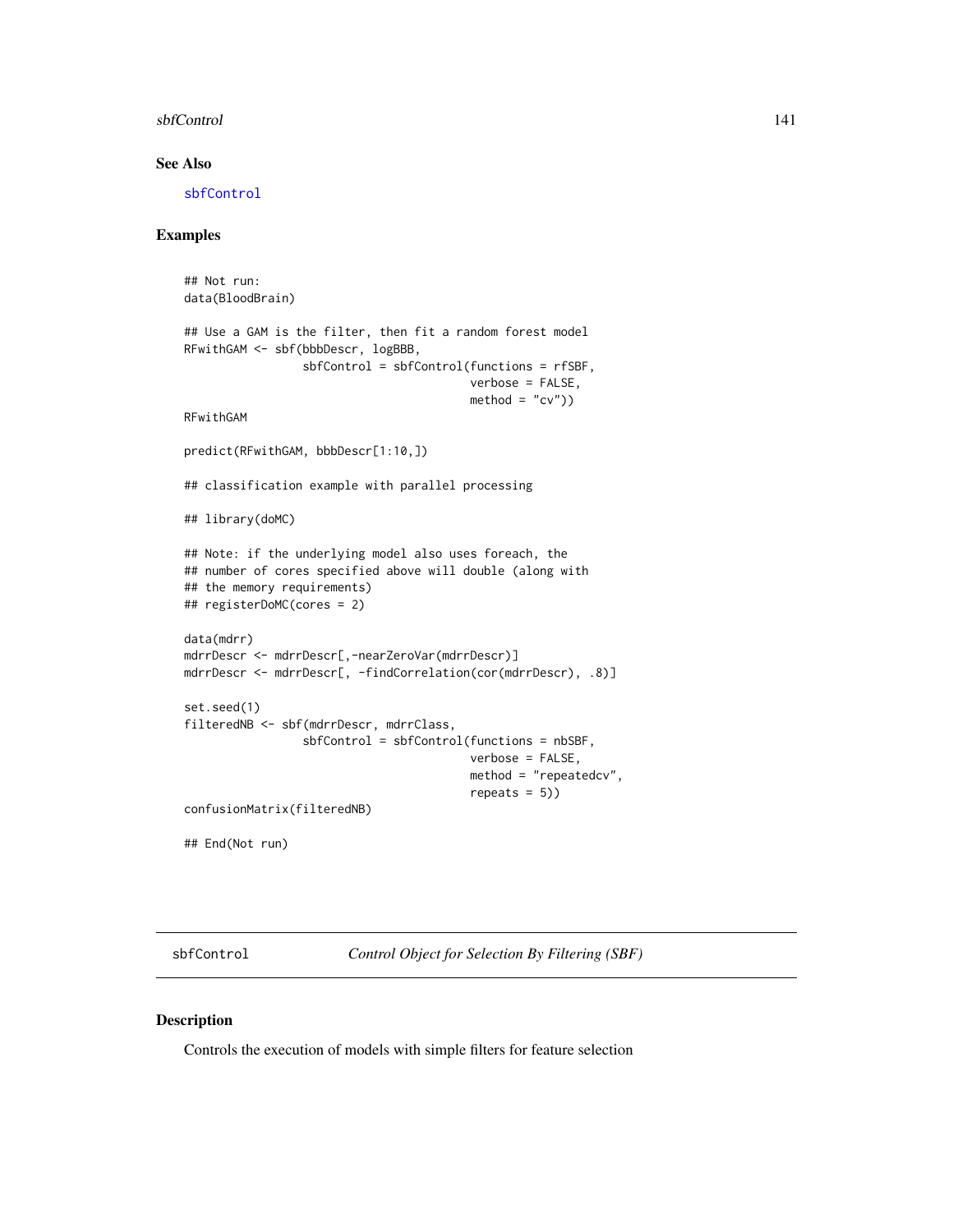# Usage

```
sbfControl(functions = NULL, method = "boot", saveDetails = FALSE,
  number = ifelse(method %in% c("cv", "repeatedcv"), 10, 25),
  repeats = ifelse(method %in% c("cv", "repeatedcv"), 1, number),
 verbose = FALSE, returnResamp = "final", p = 0.75, index = NULL,
  indexOut = NULL, timingSamples = 0, seeds = NA, allowParallel = TRUE,multivariate = FALSE)
```
# Arguments

| functions     | a list of functions for model fitting, prediction and variable filtering (see Details<br>below)                                                                                                                                                                                                                                                                                                                                                                              |
|---------------|------------------------------------------------------------------------------------------------------------------------------------------------------------------------------------------------------------------------------------------------------------------------------------------------------------------------------------------------------------------------------------------------------------------------------------------------------------------------------|
| method        | The external resampling method: boot, cv, LOOCV or LGOCV (for repeated train-<br>ing/test splits                                                                                                                                                                                                                                                                                                                                                                             |
| saveDetails   | a logical to save the predictions and variable importances from the selection<br>process                                                                                                                                                                                                                                                                                                                                                                                     |
| number        | Either the number of folds or number of resampling iterations                                                                                                                                                                                                                                                                                                                                                                                                                |
| repeats       | For repeated k-fold cross-validation only: the number of complete sets of folds<br>to compute                                                                                                                                                                                                                                                                                                                                                                                |
| verbose       | a logical to print a log for each external resampling iteration                                                                                                                                                                                                                                                                                                                                                                                                              |
| returnResamp  | A character string indicating how much of the resampled summary metrics<br>should be saved. Values can be "final" or "none"                                                                                                                                                                                                                                                                                                                                                  |
| p             | For leave-group out cross-validation: the training percentage                                                                                                                                                                                                                                                                                                                                                                                                                |
| index         | a list with elements for each external resampling iteration. Each list element is<br>the sample rows used for training at that iteration.                                                                                                                                                                                                                                                                                                                                    |
| index0ut      | a list (the same length as index) that dictates which sample are held-out for each<br>resample. If NULL, then the unique set of samples not contained in index is used.                                                                                                                                                                                                                                                                                                      |
| timingSamps   | the number of training set samples that will be used to measure the time for pre-<br>dicting samples (zero indicates that the prediction time should not be estimated).                                                                                                                                                                                                                                                                                                      |
| seeds         | an optional set of integers that will be used to set the seed at each resampling<br>iteration. This is useful when the models are run in parallel. A value of NA<br>will stop the seed from being set within the worker processes while a value of<br>NULL will set the seeds using a random set of integers. Alternatively, a vector<br>of integers can be used. The vector should have B+1 elements where B is the<br>number of resamples. See the Examples section below. |
| allowParallel | if a parallel backend is loaded and available, should the function use it?                                                                                                                                                                                                                                                                                                                                                                                                   |
| multivariate  | a logical; should all the columns of x be exposed to the score function at once?                                                                                                                                                                                                                                                                                                                                                                                             |

#### Details

More details on this function can be found at [http://topepo.github.io/caret/feature-select](http://topepo.github.io/caret/feature-selection-using-univariate-filters.html)ion-using-univariate [html](http://topepo.github.io/caret/feature-selection-using-univariate-filters.html).

Simple filter-based feature selection requires function to be specified for some operations.

The fit function builds the model based on the current data set. The arguments for the function must be: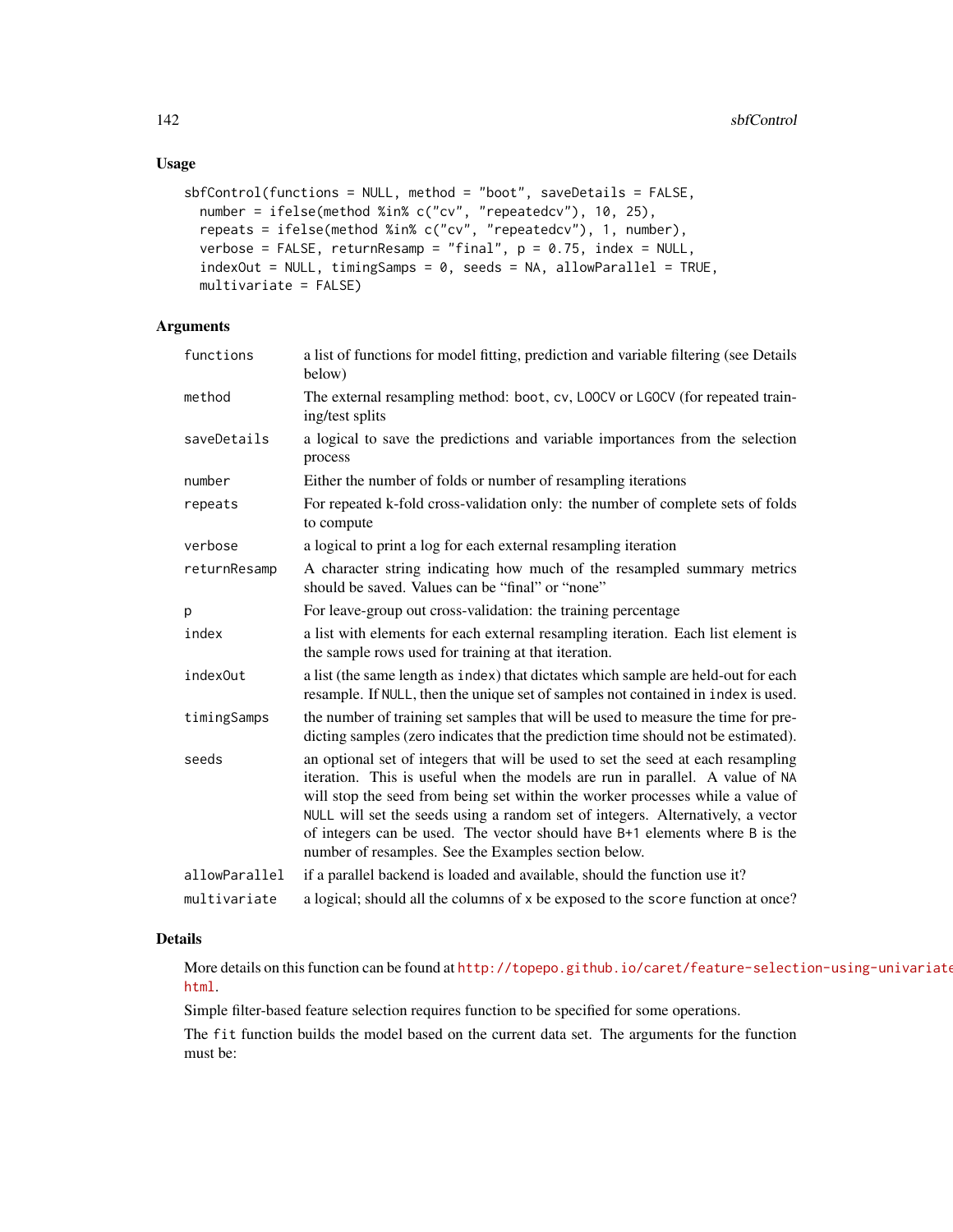#### sbfControl 143

- x the current training set of predictor data with the appropriate subset of variables (i.e. after filtering)
- y the current outcome data (either a numeric or factor vector)
- ... optional arguments to pass to the fit function in the call to sbf

The function should return a model object that can be used to generate predictions.

The pred function returns a vector of predictions (numeric or factors) from the current model. The arguments are:

- object the model generated by the fit function
- x the current set of predictor set for the held-back samples

The score function is used to return scores with names for each predictor (such as a p-value). Inputs are:

- x the predictors for the training samples. If sbfControl()\$multivariate is TRUE, this will be the full predictor matrix. Otherwise it is a vector for a specific predictor.
- y the current training outcomes

When sbfControl()\$multivariate is TRUE, the score function should return a named vector where length(scores) ==  $ncol(x)$ . Otherwise, the function's output should be a single value. Univariate examples are give by [anovaScores](#page-18-0) for classification and [gamScores](#page-18-0) for regression and the example below.

The filter function is used to return a logical vector with names for each predictor (TRUE indicates that the prediction should be retained). Inputs are:

- score the output of the score function
- x the predictors for the training samples
- y the current training outcomes

The function should return a named logical vector.

Examples of these functions are included in the package: [caretSBF](#page-18-1), [lmSBF](#page-18-0), [rfSBF](#page-18-0), [treebagSBF](#page-18-0), [ldaSBF](#page-18-0) and [nbSBF](#page-18-0).

The web page <http://topepo.github.io/caret/> has more details and examples related to this function.

#### Value

a list that echos the specified arguments

#### Author(s)

Max Kuhn

## See Also

[sbf](#page-138-0), [caretSBF](#page-18-1), [lmSBF](#page-18-0), [rfSBF](#page-18-0), [treebagSBF](#page-18-0), [ldaSBF](#page-18-0) and [nbSBF](#page-18-0)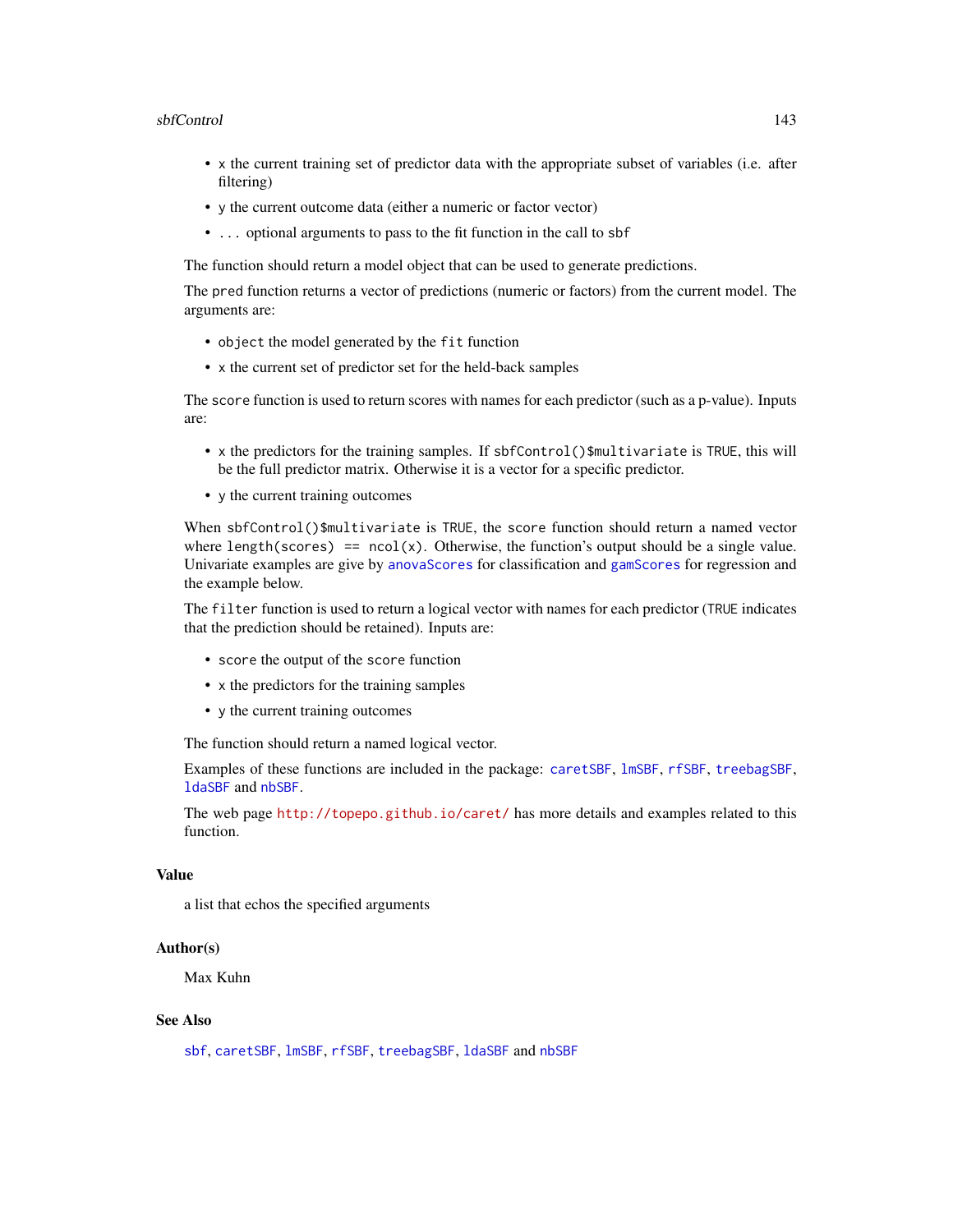#### 144 scattering the set of the set of the set of the set of the set of the set of the set of the set of the set of the set of the set of the set of the set of the set of the set of the set of the set of the set of the set o

## Examples

```
## Not run:
data(BloodBrain)
## Use a GAM is the filter, then fit a random forest model
set.seed(1)
RFwithGAM <- sbf(bbbDescr, logBBB,
                 sbfControl = sbfControl(functions = rfSBF,
                                          verbose = FALSE,
                                          seeds = sample.int(100000, 11),
                                         method = "cv")RFwithGAM
## A simple example for multivariate scoring
rfSBF2 <- rfSBF
rfSBF2$score <- function(x, y) apply(x, 2, rfSBF$score, y = y)
set.seed(1)
RFwithGAM2 <- sbf(bbbDescr, logBBB,
                  sbfControl = sbfControl(functions = rfSBF2,
                                           verbose = FALSE,
                                           seeds = sample.int(100000, 11),
                                           \text{method} = "cv",multivariate = TRUE))
RFwithGAM2
```
## End(Not run)

scat *Morphometric Data on Scat*

## Description

Reid (2015) collected data on animal feses in coastal California. The data consist of DNA verified species designations as well as fields related to the time and place of the collection and the scat itself. The data frame scat\_orig contains while scat contains data on the three main species.

## Value

| scat_orig | the entire data set in the Supplemental Materials |
|-----------|---------------------------------------------------|
| scat      | data on the three main species                    |

#### Source

Reid, R. E. B. (2015). A morphometric modeling approach to distinguishing among bobcat, coyote and gray fox scats. *Wildlife Biology*, 21(5), 254-262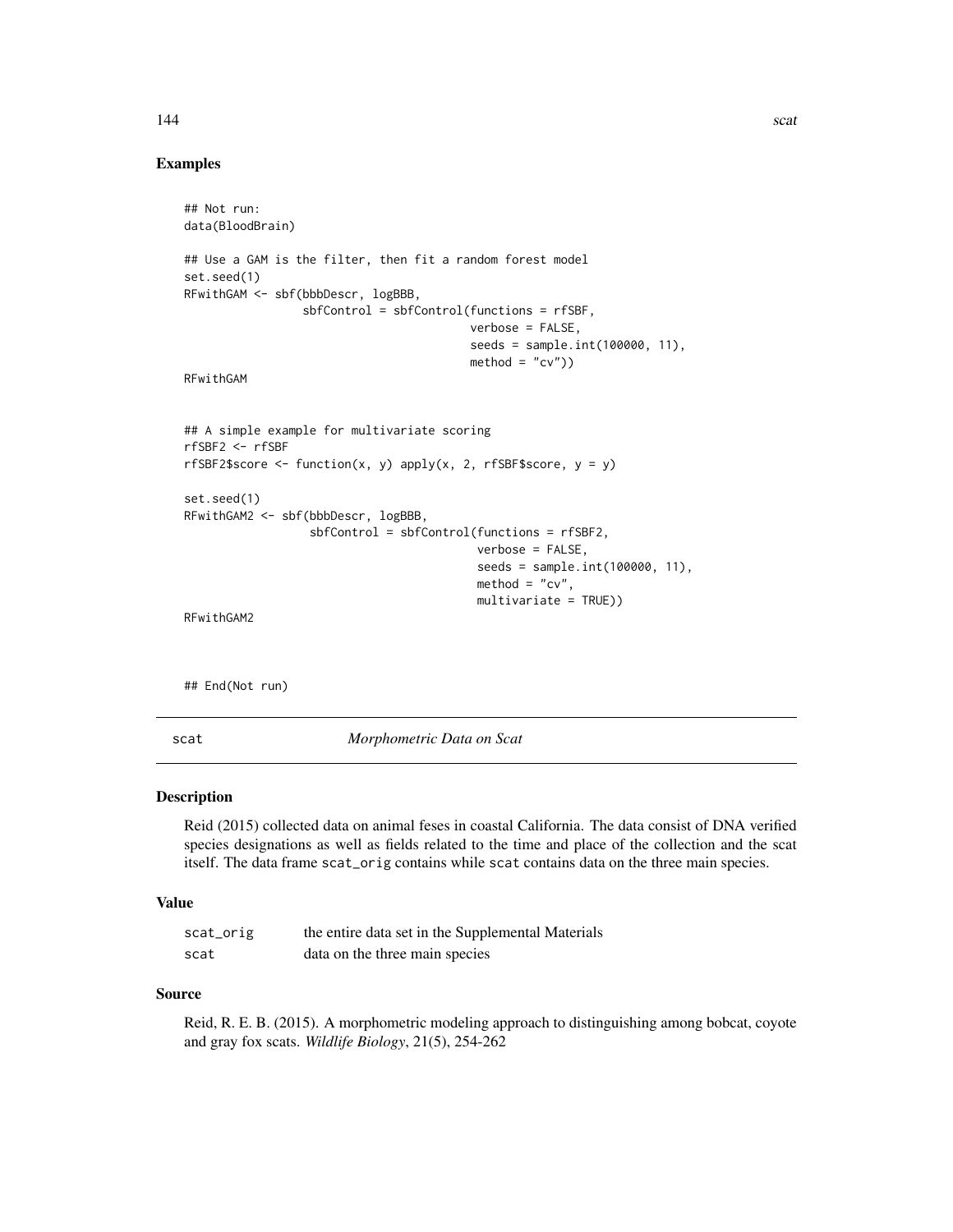#### Description

Hill, LaPan, Li and Haney (2007) develop models to predict which cells in a high content screen were well segmented. The data consists of 119 imaging measurements on 2019. The original analysis used 1009 for training and 1010 as a test set (see the column called Case).

## Details

The outcome class is contained in a factor variable called Class with levels "PS" for poorly segmented and "WS" for well segmented.

The raw data used in the paper can be found at the Biomedcentral website. Versions of caret < 4.98 contained the original data. The version now contained in segmentationData is modified. First, several discrete versions of some of the predictors (with the suffix "Status") were removed. Second, there are several skewed predictors with minimum values of zero (that would benefit from some transformation, such as the log). A constant value of 1 was added to these fields: AvgIntenCh2, FiberAlign2Ch3, FiberAlign2Ch4, SpotFiberCountCh4 and TotalIntenCh2.

A binary version of the original data is at [http://topepo.github.io/caret/segmentationOrigi](http://topepo.github.io/caret/segmentationOriginal.RData)nal. [RData](http://topepo.github.io/caret/segmentationOriginal.RData).

## Value

segmentationData

data frame of cells

# Source

Hill, LaPan, Li and Haney (2007). Impact of image segmentation on high-content screening data quality for SK-BR-3 cells, *BMC Bioinformatics*, Vol. 8, pg. 340, [http://www.biomedcentral.](http://www.biomedcentral.com/1471-2105/8/340) [com/1471-2105/8/340](http://www.biomedcentral.com/1471-2105/8/340).

SLC14\_1 *Simulation Functions*

# Description

This function simulates regression and classification data with truly important predictors and irrelevant predictions.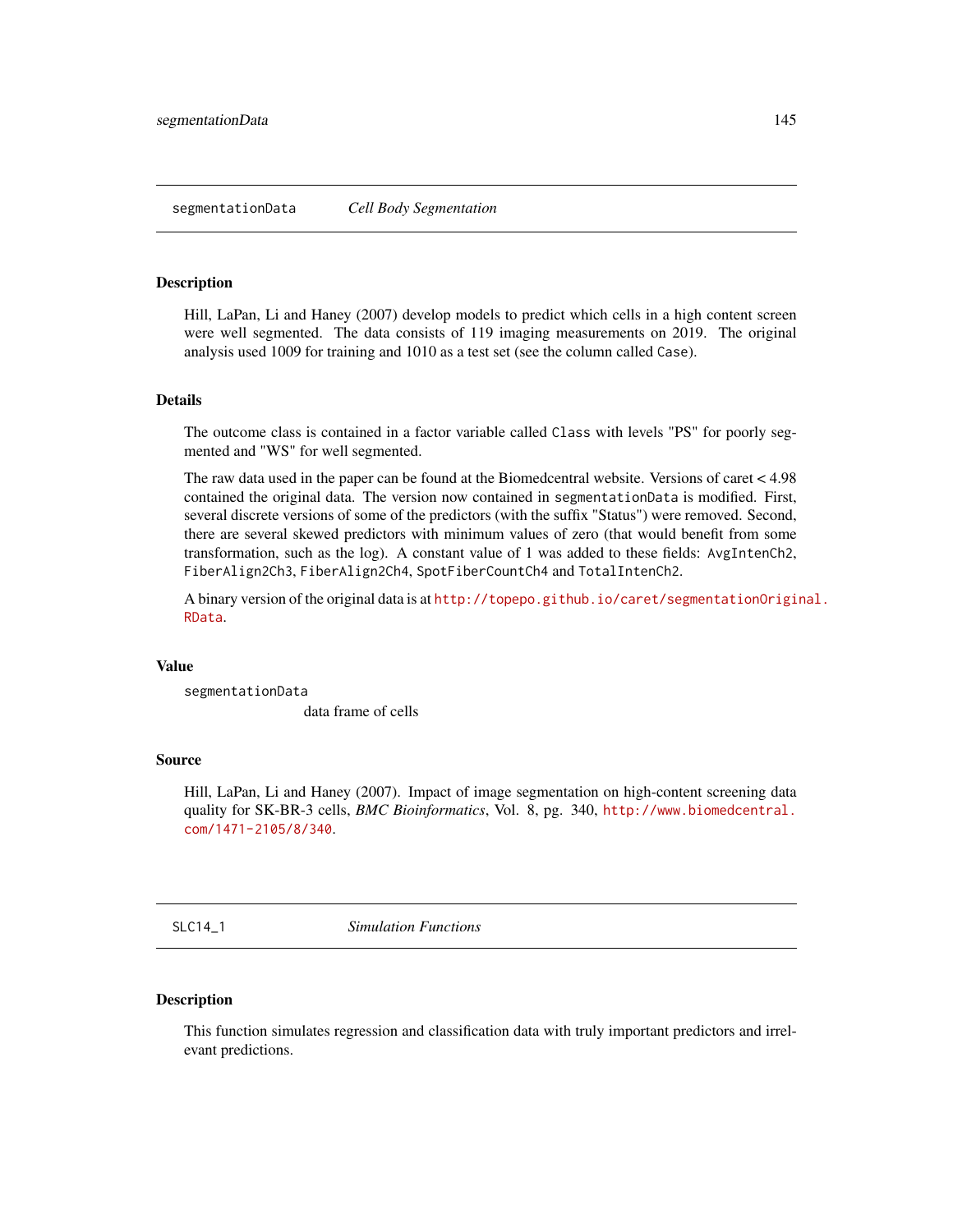## Usage

```
SLC14_1(n = 100, noiseVars = 0, corrVars = 0, corrType = "AR1",
 corrValue = 0SLC14_2(n = 100, noiseVars = 0, corrVars = 0, corrType = "AR1",
  corrValue = 0LPH07_1(n = 100, noiseVars = 0, corrVars = 0, corrType = "AR1",
  corrValue = 0, factors = FALSE, class = FALSE)
LPH07_2(n = 100, noiseVars = 0, corrVars = 0, corrType = "AR1",
  corrValue = 0twoClassSim(n = 100, intercept = -5, linearVars = 10, noiseVars = 0,
  corrVars = 0, corrType = "AR1", corrValue = 0, mislabel = 0,
  ordinal = FALSE)
```
## Arguments

| n          | The number of simulated data points                                                                                                          |
|------------|----------------------------------------------------------------------------------------------------------------------------------------------|
| noiseVars  | The number of uncorrelated irrelevant predictors to be included.                                                                             |
| corrVars   | The number of correlated irrelevant predictors to be included.                                                                               |
| corrType   | The correlation structure of the correlated irrelevant predictors. Values of "AR1"<br>and "exch" are available (see Details below)           |
| corrValue  | The correlation value.                                                                                                                       |
| factors    | Should the binary predictors be converted to factors?                                                                                        |
| class      | Should the simulation produce class labels instead of numbers?                                                                               |
| intercept  | The intercept, which controls the class balance. The default value produces a<br>roughly balanced data set when the other defaults are used. |
| linearVars | The number of linearly important effects. See Details below.                                                                                 |
| mislabel   | The proportion of data that is possibly mislabeled. Only used when ordinal = FALSE.<br>See Details below.                                    |
| ordinal    | Should an ordered factor be returned? See Details below.                                                                                     |

#### Details

The first function (twoClassSim) generates two class data. The data are simulated in different sets. First, two multivariate normal predictors (denoted here as A and B) are created with a correlation our about 0.65. They change the log-odds using main effects and an interaction:

 $intercept - 4A + 4B + 2AB$ 

The intercept is a parameter for the simulation and can be used to control the amount of class imbalance.

The second set of effects are linear with coefficients that alternate signs and have values between 2.5 and 0.025. For example, if there were six predictors in this set, their contribution to the log-odds would be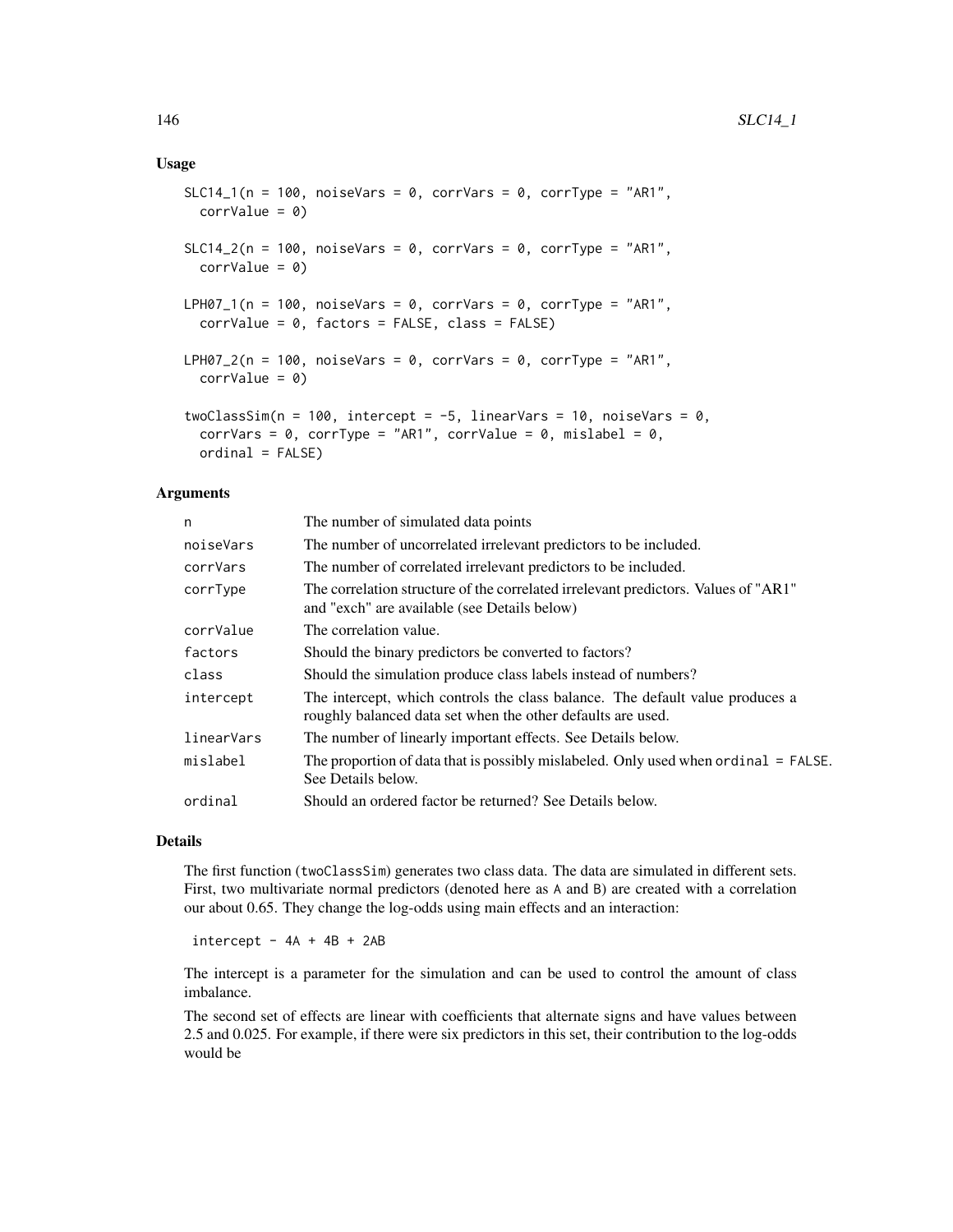### $SLC14_1$  147

 $-2.50C + 2.05D -1.60E + 1.15F -0.70G + 0.25H$ 

The third set is a nonlinear function of a single predictor ranging between [0, 1] called J here:

 $(J^3)$  + 2exp(-6(J-0.3)^2)

The fourth set of informative predictors are copied from one of Friedman's systems and use two more predictors (K and L):

2sin(KL)

All of these effects are added up to model the log-odds.

When ordinal = FALSE, this is used to calculate the probability of a sample being in the first class and a random uniform number is used to actually make the assignment of the actual class. To mislabel the data, the probability is reversed (i.e.  $p = 1 - p$ ) before the random number generation.

For ordinal = TRUE, random normal errors are added to the linear predictor (i.e. prior to computing the probability) and cut points (0.00, 0.20, 0.75, and 1.00) are used to bin the probabilities into classes "low", "med", and "high" (despite the function's name).

The remaining functions simulate regression data sets. LPH07\_1 and LPH07\_2 are from van der Laan et al. (2007). The first function uses random Bernoulli variables that have a 40% probability of being a value of 1. The true regression equation is:

2\*w\_1\*w\_10 + 4\*w\_2\*w\_7 + 3\*w\_4\*w\_5 - 5\*w\_6\*w\_10 + 3\*w\_8\*w\_9 + w\_1\*w\_2\*w\_4 - 2\*w\_7\*(1-w\_6)\*w\_2\*w\_9 - 4\*(1 - w\_10)\*w\_1\*(1-w\_4)

The simulated error term is a standard normal (i.e. Gaussian). The noise variables are simulated in the same manner as described above but are made binary based on whether the normal random variable is above or below 0. If factors = TRUE, each of the predictors is coerced into a factor. This simulation can also be adapted for classification using the option class = TRUE. In this case, the outcome is converted to be a factor by first computing the logit transformation of the equation above and using uniform random numbers to assign the observed class.

A second function (LPH07\_2) uses 20 independent Gaussians with mean zero and variance 16. The functional form here is:

 $x_1*x_2 + x_10^2 - x_3*x_17 - x_15*x_4 + x_9*x_5 + x_19$  $x_2$ 20^2 +  $x_9$ \* $x_8$ 

The error term is also Gaussian with mean zero and variance 16.

The function SLC14\_1 simulates a system from Sapp et al. (2014). All informative predictors are independent Gaussian random variables with mean zero and a variance of 9. The prediction equation is:

 $x_{-1}$  + sin(x<sub>-2</sub>) + log(abs(x<sub>-3</sub>)) + x<sub>-</sub>4^2 + x<sub>-</sub>5\*x<sub>-</sub>6 +  $I(x_7*x_8*x_9 < 0) + I(x_10 > 0) + x_11*x_1(x_11 > 0) + sqrt(abs(x_12)) +$ cos(x\_13) + 2\*x\_14 + abs(x\_15) + I(x\_16 < -1) + x\_17\*I(x\_17 < -1) - 2 \* x\_18  $- x_19*x_20$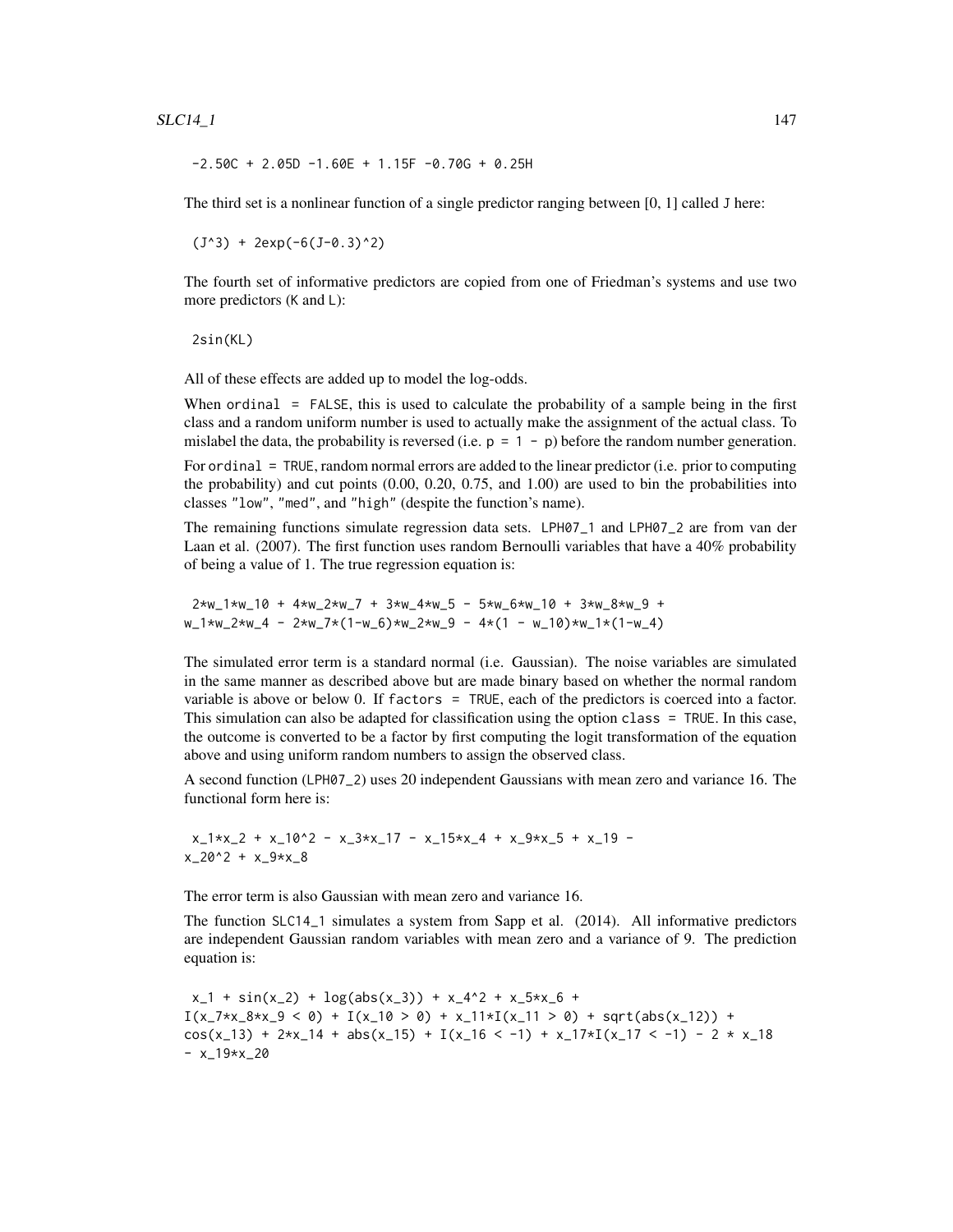The random error here is also Gaussian with mean zero and a variance of 9.

SLC14\_2 is also from Sapp et al. (2014). Two hundred independent Gaussian variables are generated, each having mean zero and variance 16. The functional form is

 $-1 + \log(abs(x_1)) + ... + \log(abs(x_200))$ 

and the error term is Gaussian with mean zero and a variance of 25.

For each simulation, the user can also add non-informative predictors to the data. These are random standard normal predictors and can be optionally added to the data in two ways: a specified number of independent predictors or a set number of predictors that follow a particular correlation structure. The only two correlation structure that have been implemented are

- compound-symmetry (aka exchangeable) where there is a constant correlation between all the predictors
- auto-regressive 1  $[AR(1)]$ . While there is no time component to these data, this structure can be used to add predictors of varying levels of correlation. For example, if there were 4 predictors and r was the correlation parameter, the between predictor correlation matrix would be

| 1 sym | | r 1 | | r^2 r 1 | | r^3 r^2 r 1 | | r^4 r^3 r^2 r  $1 \mid$ 

## Value

a data frame with columns:

| Class                  | A factor with levels "Class1" and "Class2"                                     |
|------------------------|--------------------------------------------------------------------------------|
| TwoFactor1, TwoFactor2 |                                                                                |
|                        | Correlated multivariate normal predictors (denoted as A and B above)           |
|                        | Nonlinear1, Nonlinear2, Nonlinear3                                             |
|                        | Uncorrelated random uniform predictors $(J, K \text{ and } L \text{ above})$ . |
| Linear1,               | Optional uncorrelated standard normal predictors (C through H above)           |
| list()                 | Optional uncorrelated standard normal predictors (C through H above)           |
| Noise1.                | Optional uncorrelated standard normal predictions                              |
| list()                 | Optional uncorrelated standard normal predictions                              |
| Corr1,                 | Optional correlated multivariate normal predictors (each with unit variances)  |
| list()                 | Optional correlated multivariate normal predictors (each with unit variances)  |
|                        |                                                                                |

## Author(s)

.

Max Kuhn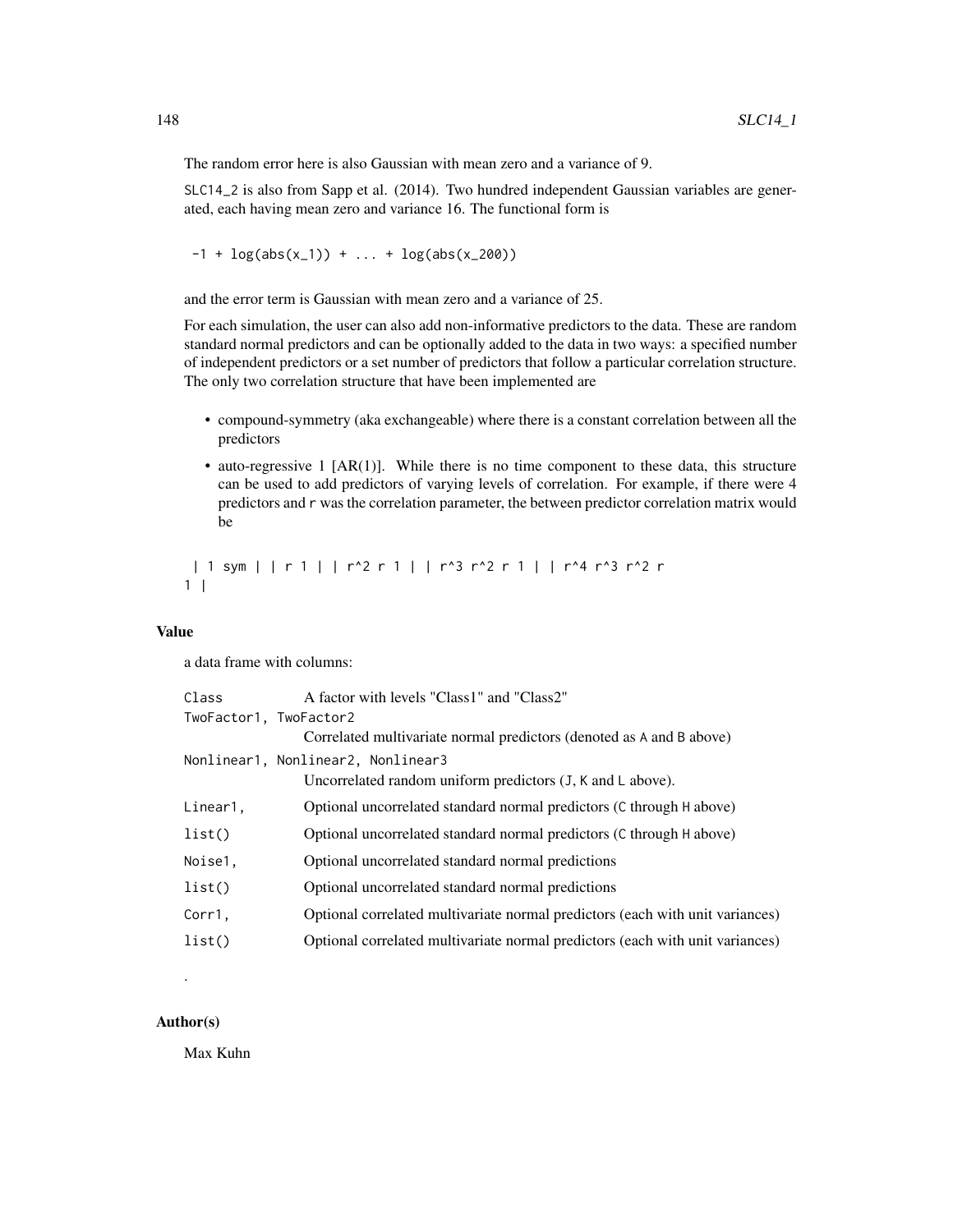# spatialSign 149

#### References

van der Laan, M. J., & Polley Eric, C. (2007). Super learner. Statistical Applications in Genetics and Molecular Biology, 6(1), 1-23.

Sapp, S., van der Laan, M. J., & Canny, J. (2014). Subsemble: an ensemble method for combining subset-specific algorithm fits. Journal of Applied Statistics, 41(6), 1247-1259.

# Examples

```
example <- twoClassSim(100, linearVars = 1)
splom(~example[, 1:6], groups = example$Class)
```
#### spatialSign *Compute the multivariate spatial sign*

#### Description

Compute the spatial sign (a projection of a data vector to a unit length circle). The spatial sign of a vector w is w /norm(w).

#### Usage

```
spatialSign(x, ...)
## Default S3 method:
spatialSign(x, na.rm = TRUE, ...)## S3 method for class 'matrix'
spatialSign(x, na.rm = TRUE, ...)## S3 method for class 'data.frame'
spatialSign(x, na.rm = TRUE, ...)
```
## Arguments

| $\mathsf{x}$ | an object full of numeric data (which should probably be scaled). Factors are<br>not allowed. This could be a vector, matrix or data frame. |
|--------------|---------------------------------------------------------------------------------------------------------------------------------------------|
| .            | Not currently used.                                                                                                                         |
| na.rm        | A logical; should missing data be removed when computing the norm of the<br>vector?                                                         |

# Value

A vector, matrix or data frame with the same dim names of the original data.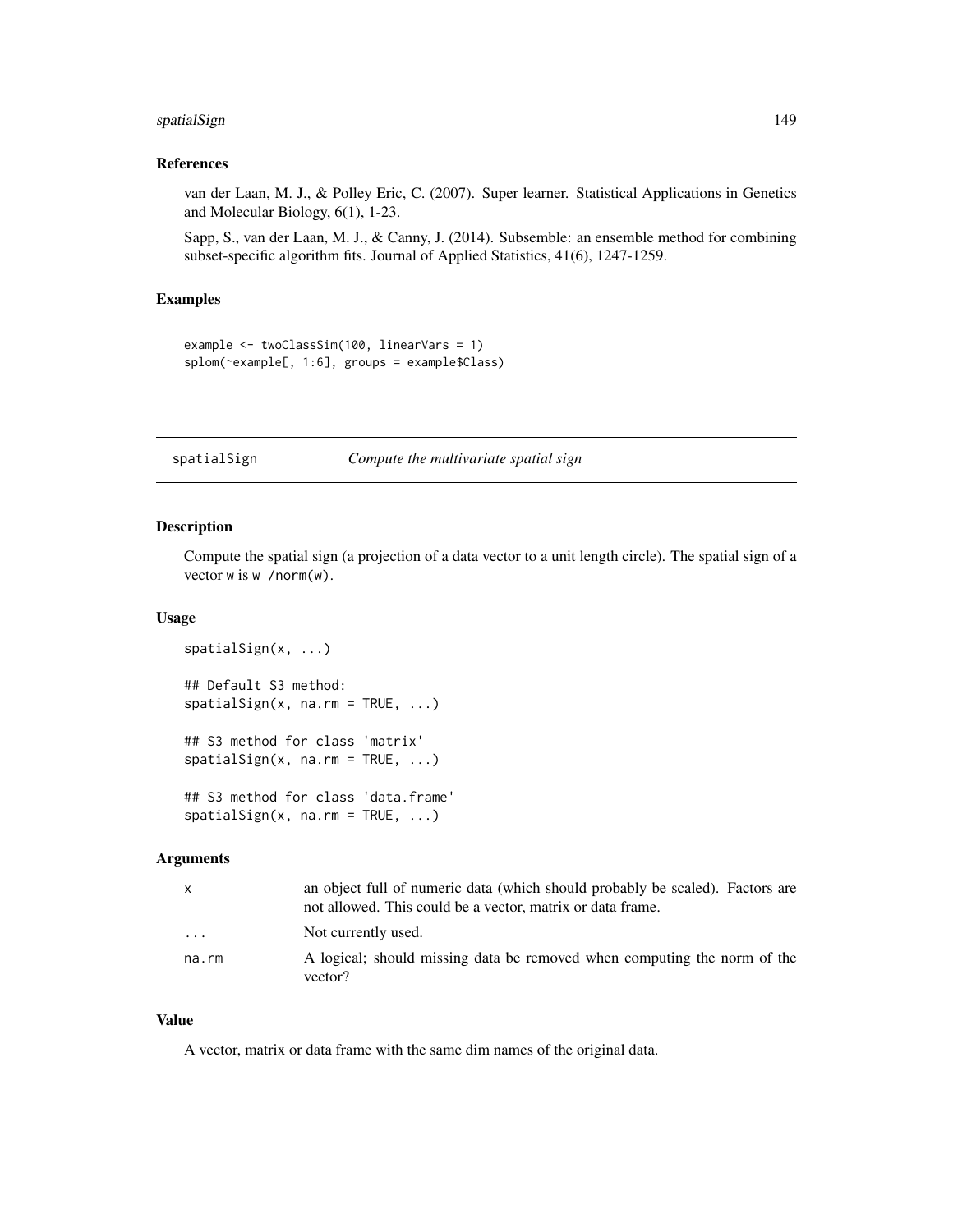#### Author(s)

Max Kuhn

## References

Serneels et al. Spatial sign preprocessing: a simple way to impart moderate robustness to multivariate estimators. J. Chem. Inf. Model (2006) vol. 46 (3) pp. 1402-1409

## Examples

```
spatialSign(rnorm(5))
spatialSign(matrix(rnorm(12), ncol = 3))
# should fail since the fifth column is a factor
try(spatialSign(iris), silent = TRUE)
spatialSign(iris[,-5])
trellis.par.set(caretTheme())
featurePlot(iris[,-5], iris[,5], "pairs")
featurePlot(spatialSign(scale(iris[,-5])), iris[,5], "pairs")
```
summary.bagEarth *Summarize a bagged earth or FDA fit*

# Description

The function shows a summary of the results from a bagged earth model

#### Usage

```
## S3 method for class 'bagEarth'
summary(object, ...)
## S3 method for class 'bagFDA'
summary(object, ...)
```
#### Arguments

| object | an object of class "bagEarth" or "bagFDA" |
|--------|-------------------------------------------|
| .      | optional arguments (not used)             |

# Details

The out-of-bag statistics are summarized, as well as the distribution of the number of model terms and number of variables used across all the bootstrap samples.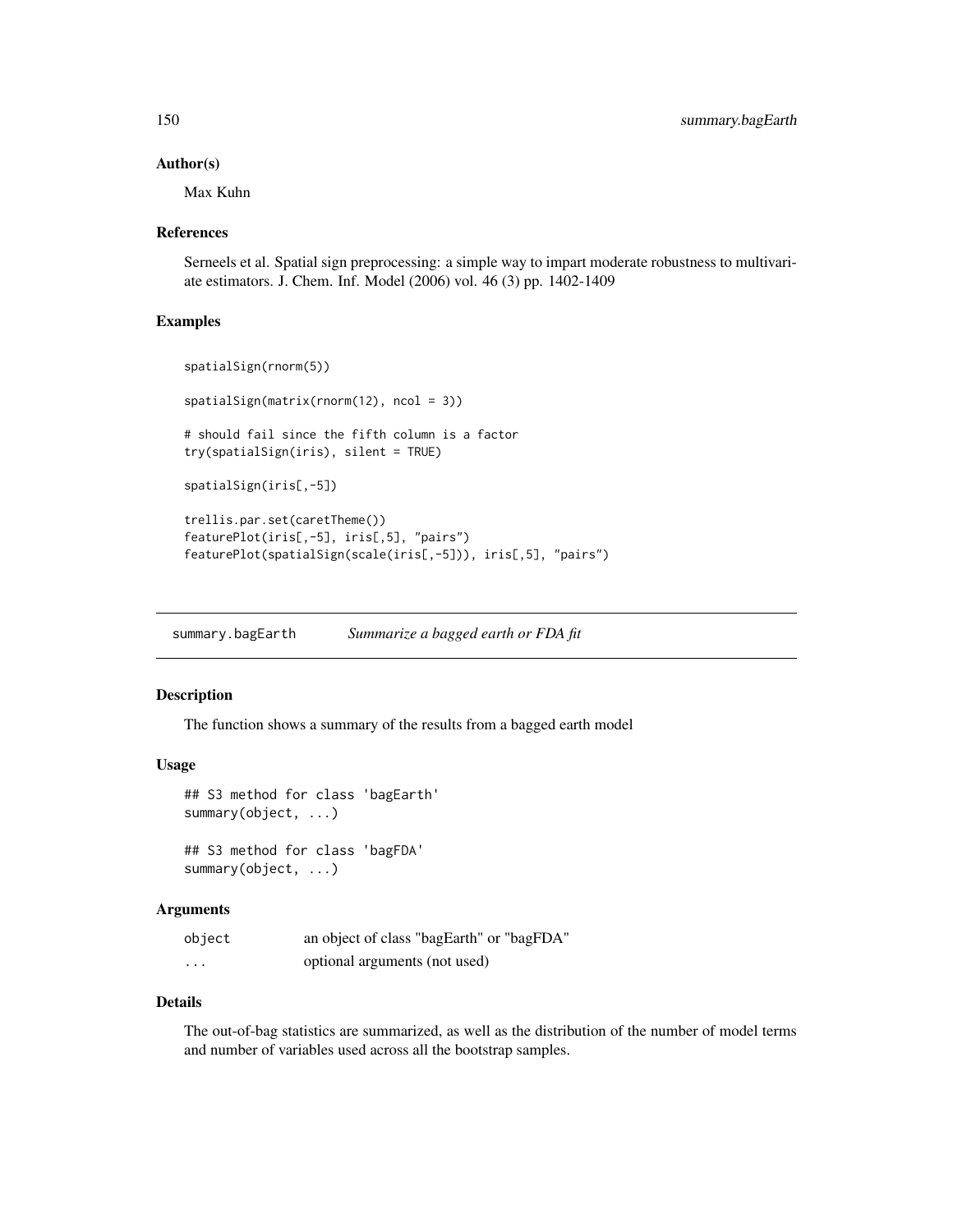#### tecator 151

## Value

a list with elements

| modelInfo | a matrix with the number of model terms and variables used |
|-----------|------------------------------------------------------------|
| oobStat   | a summary of the out-of-bag statistics                     |
| bmarsCall | the original call to bagEarth                              |

# Author(s)

Max Kuhn

# Examples

```
## Not run:
data(trees)
set.seed(9655)
fit <- bagEarth(trees[,-3], trees[3])
summary(fit)
```
## End(Not run)

tecator *Fat, Water and Protein Content of Meat Samples*

#### Description

"These data are recorded on a Tecator Infratec Food and Feed Analyzer working in the wavelength range 850 - 1050 nm by the Near Infrared Transmission (NIT) principle. Each sample contains finely chopped pure meat with different moisture, fat and protein contents.

## Details

If results from these data are used in a publication we want you to mention the instrument and company name (Tecator) in the publication. In addition, please send a preprint of your article to

Karin Thente, Tecator AB, Box 70, S-263 21 Hoganas, Sweden

The data are available in the public domain with no responsibility from the original data source. The data can be redistributed as long as this permission note is attached."

"For each meat sample the data consists of a 100 channel spectrum of absorbances and the contents of moisture (water), fat and protein. The absorbance is -log10 of the transmittance measured by the spectrometer. The three contents, measured in percent, are determined by analytic chemistry."

Included here are the traning, monitoring and test sets.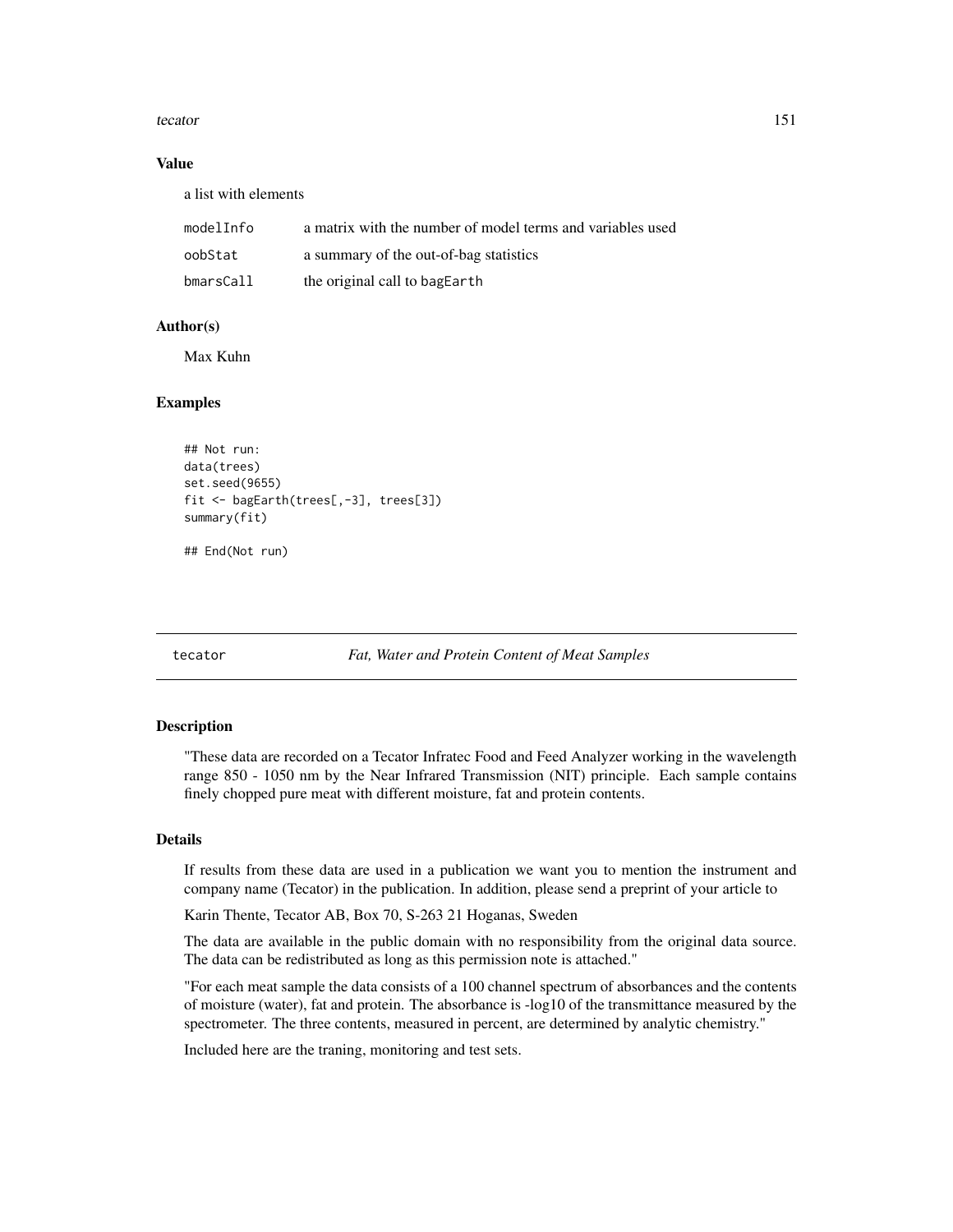# Value

| absorp    | absorbance data for 215 samples. The first 129 were originally used as a training |
|-----------|-----------------------------------------------------------------------------------|
|           | set                                                                               |
| endpoints | the percentages of water, fat and protein                                         |

# Examples

```
data(tecator)
splom(~endpoints)
# plot 10 random spectra
set.seed(1)
inSubset <- sample(1:dim(endpoints)[1], 10)
absorpSubset <- absorp[inSubset,]
endpointSubset <- endpoints[inSubset, 3]
newOrder <- order(absorpSubset[,1])
absorpSubset <- absorpSubset[newOrder,]
endpointSubset <- endpointSubset[newOrder]
plotColors <- rainbow(10)
plot(absorpSubset[1,],
    type = "n",
    ylim = range(absorpSubset),
    xlim = c(0, 105),
    xlab = "Wavelength Index",
    ylab = "Absorption")
for(i in 1:10)
{
  points(absorpSubset[i,], type = "l", col = plotColors[i], lwd = 2)
  text(105, absorpSubset[i,100], endpointSubset[i], col = plotColors[i])
}
title("Predictor Profiles for 10 Random Samples")
```
thresholder *Generate Data to Choose a Probability Threshold*

# Description

This function uses the resampling results from a [train](#page-153-0) object to generate performance statistics over a set of probability thresholds for two-class problems.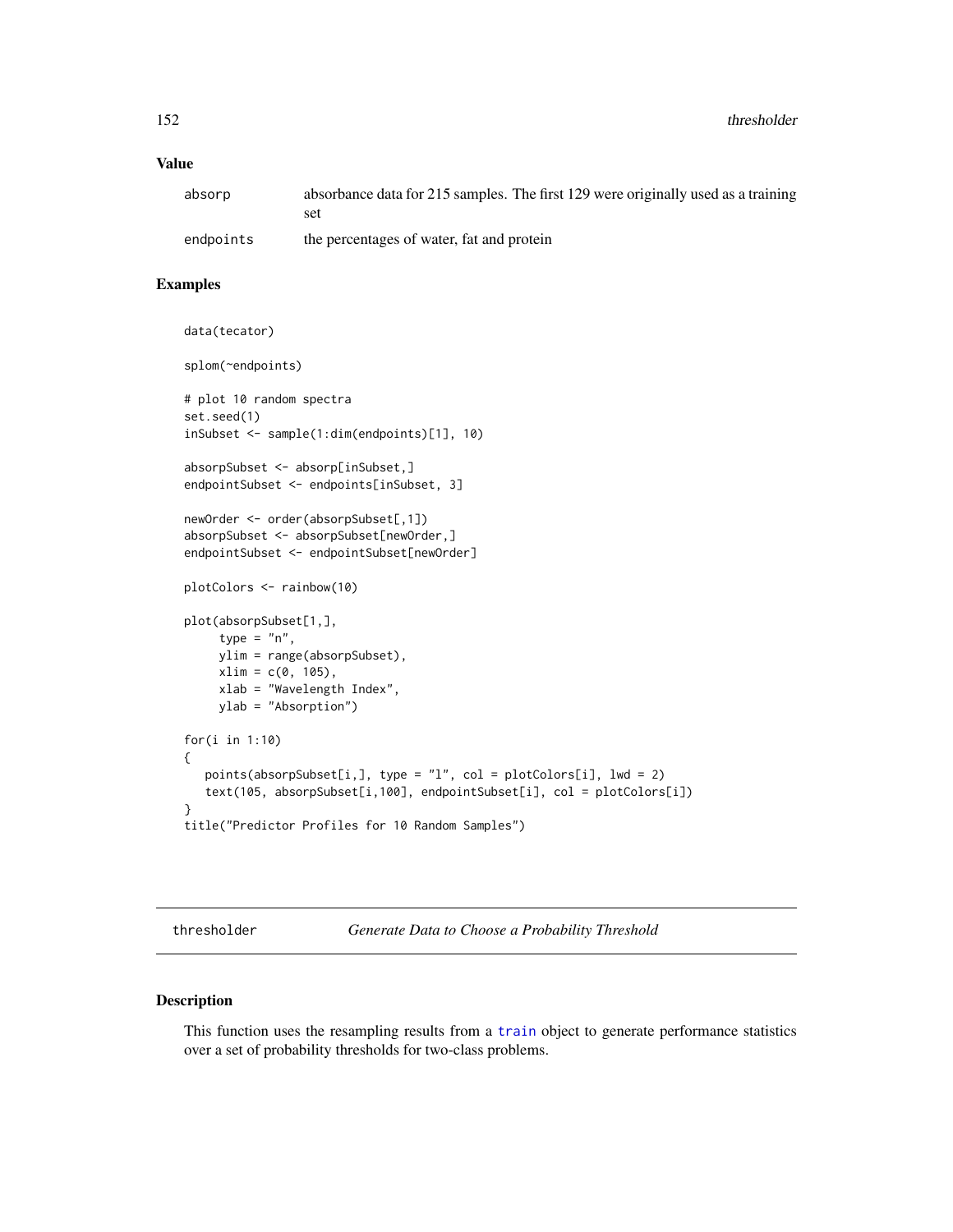#### thresholder 153

## Usage

 $thresholder(x, threshold, final = TRUE)$ 

#### Arguments

| X         | A train object where the values of savePredictions was either TRUE, "all",<br>or "final" in trainControl. Also, the control argument clasProbs should<br>have been TRUE.                                                         |
|-----------|----------------------------------------------------------------------------------------------------------------------------------------------------------------------------------------------------------------------------------|
| threshold | A numeric vector of candidate probability thresholds between $[0,1]$ . If the class<br>probability corresponding to the first level of the outcome is greater than the<br>threshold, the data point is classified as that level. |
| final     | A logical: should only the final tuning parameters chosen by train be used<br>when savePredictions = $'all$ ?                                                                                                                    |

# Value

A data frame with columns for each of the tuning parameters from the model along with an additional column called prob\_threshold for the probability threshold. There are also columns for summary statistics averaged over resamples with column names Sensitivity, Specificity, J, Dist. The last two correspond to Youden's J statistic and the distance to the best possible cutoff (i.e. perfect sensitivity and specificity).

# Examples

```
## Not run:
set.seed(2444)
dat <- twoClassSim(500, intercept = -10)
table(dat$Class)
ctrl <- trainControl(method = "cv",
                     classProbs = TRUE,
                     savePredictions = "all",
                     summaryFunction = twoClassSummary)
set.seed(2863)
mod <- train(Class ~ ., data = dat,
             method = "rda",tuneLength = 4,
             metric = "ROC",
             trControl = ctrl)
resample_stats <- thresholder(mod,
                              threshold = seq(.5, 1, by = 0.05),
                              final = TRUE)
ggplot(resample\_stats, aes(x = prob\_threshold, y = J)) +geom_point()
ggplot(resample\_stats, aes(x = prob\_threshold, y = Dist)) +geom_point()
ggplot(resample\_stats, aes(x = prob\_threshold, y = Sensitivity)) +
```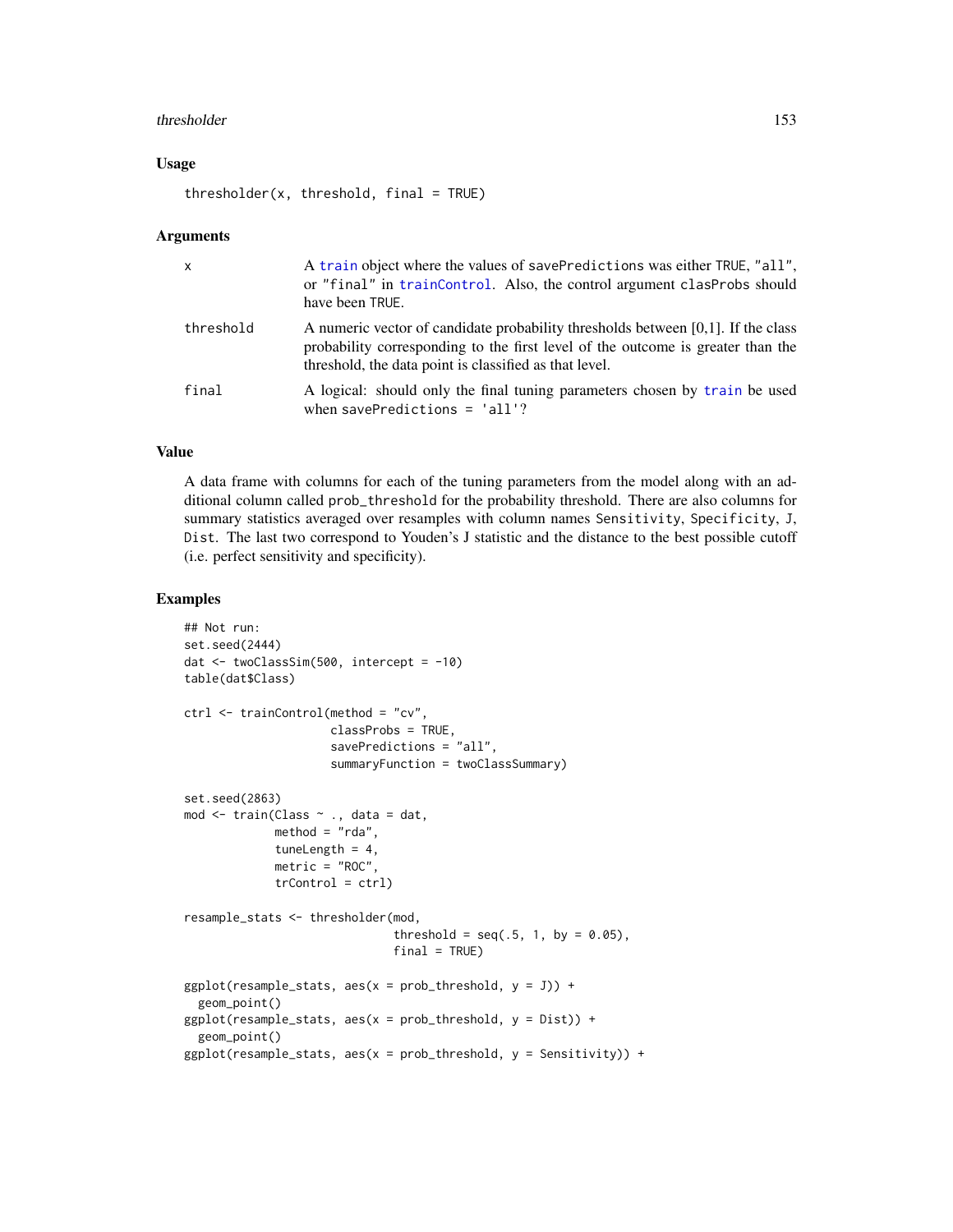```
geom_point() +
 geom\_point(aes(y = Specificity), col = "red")## End(Not run)
```
<span id="page-153-0"></span>train *Fit Predictive Models over Different Tuning Parameters*

## Description

This function sets up a grid of tuning parameters for a number of classification and regression routines, fits each model and calculates a resampling based performance measure.

#### Usage

```
train(x, \ldots)## Default S3 method:
train(x, y, method = "rf", preProcess = NULL, ...,weights = NULL, metric = ifelse(is.factor(y), "Accuracy", "RMSE"),
  maximize = ifelse(metric %in% c("RMSE", "logLoss", "MAE"), FALSE, TRUE),
  trControl = trainControl(), tuneGrid = NULL,
  tuneLength = ifelse(trControl$method == "none", 1, 3))
## S3 method for class 'formula'
train(form, data, ..., weights, subset, na.action = na.fail,
  contrasts = NULL)
## S3 method for class 'recipe'
train(x, data, method = "rf", \ldots,
  metric = ifelse(is.factor(y_dat), "Accuracy", "RMSE"),
  maximize = ifelse(metric %in% c("RMSE", "logLoss", "MAE"), FALSE, TRUE),
  trControl = trainControl(), tuneGrid = NULL,
  tuneLength = ifelse(trControl$method == "none", 1, 3))
```
#### Arguments

x For the default method, x is an object where samples are in rows and features are in columns. This could be a simple matrix, data frame or other type (e.g. sparse matrix) but must have column names (see Details below). Preprocessing using the preProcess argument only supports matrices or data frames. When using the [recipe](#page-0-0) method, x should be an unprepared recipe object that describes the model terms (i.e. outcome, predictors, etc.) as well as any pre-processing that should be done to the data. This is an alternative approach to specifying the model. Note that, when using the recipe method, any arguments passed to preProcess will be ignored. See the links and example below for more details using recipes.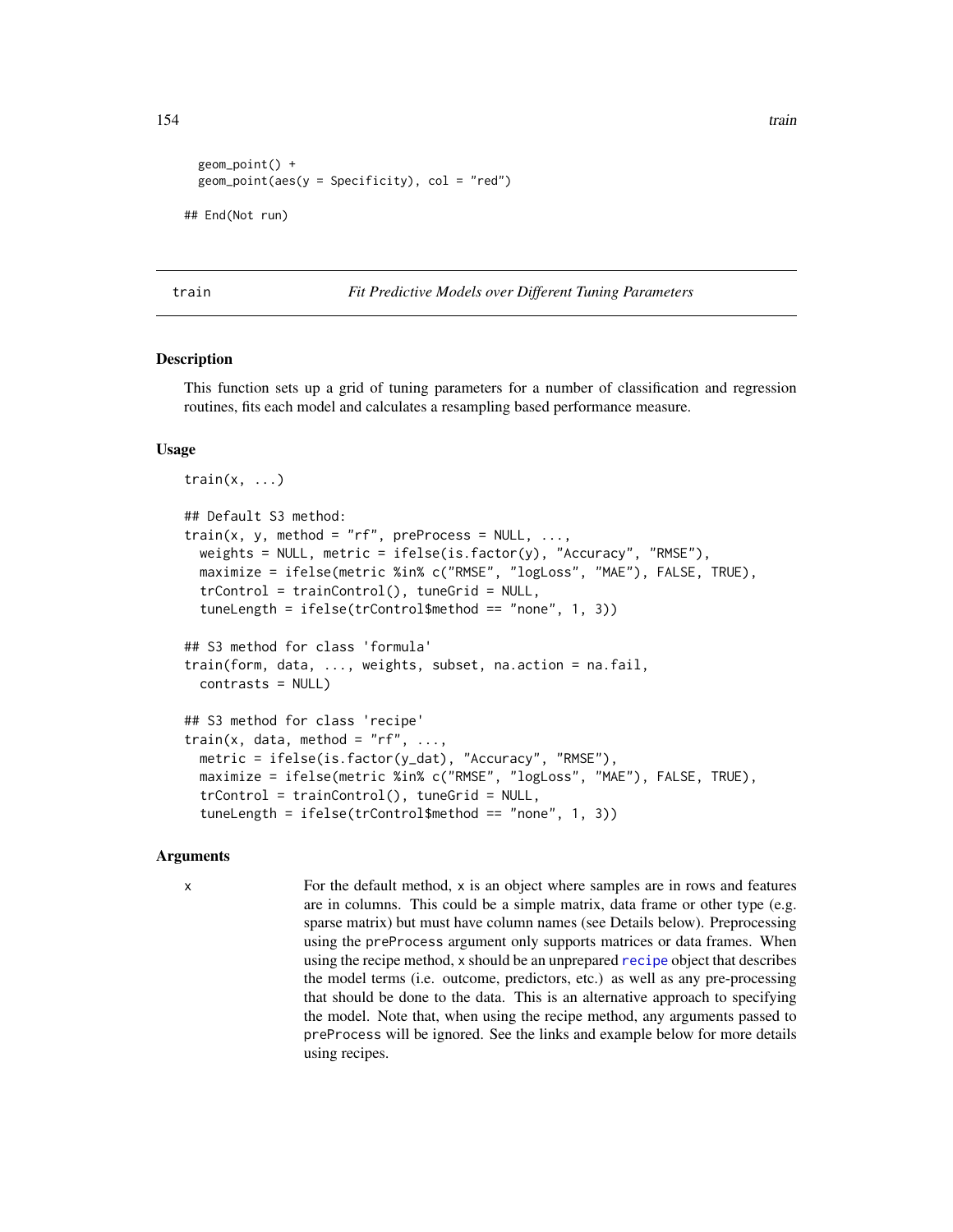| .          | Arguments passed to the classification or regression routine (such as randomForest).<br>Errors will occur if values for tuning parameters are passed here.                                                                                                                                                                                                                                                                                                                                                                  |
|------------|-----------------------------------------------------------------------------------------------------------------------------------------------------------------------------------------------------------------------------------------------------------------------------------------------------------------------------------------------------------------------------------------------------------------------------------------------------------------------------------------------------------------------------|
| у          | A numeric or factor vector containing the outcome for each sample.                                                                                                                                                                                                                                                                                                                                                                                                                                                          |
| method     | A string specifying which classification or regression model to use. Possible val-<br>ues are found using names(getModelInfo()). See http://topepo.github.<br>io/caret/train-models-by-tag.html. A list of functions can also be passed<br>for a custom model function. See http://topepo.github.io/caret/using-your-own-model-in-tra<br>html for details.                                                                                                                                                                  |
| preProcess | A string vector that defines a pre-processing of the predictor data. Current pos-<br>sibilities are "BoxCox", "YeoJohnson", "expoTrans", "center", "scale", "range",<br>"knnImpute", "bagImpute", "medianImpute", "pca", "ica" and "spatialSign".<br>The default is no pre-processing. See preProcess and trainControl on the<br>procedures and how to adjust them. Pre-processing code is only designed to<br>work when x is a simple matrix or data frame.                                                                |
| weights    | A numeric vector of case weights. This argument will only affect models that<br>allow case weights.                                                                                                                                                                                                                                                                                                                                                                                                                         |
| metric     | A string that specifies what summary metric will be used to select the optimal<br>model. By default, possible values are "RMSE" and "Rsquared" for regression<br>and "Accuracy" and "Kappa" for classification. If custom performance metrics<br>are used (via the summaryFunction argument in trainControl, the value of<br>metric should match one of the arguments. If it does not, a warning is issued<br>and the first metric given by the summary Function is used. (NOTE: If given,<br>this argument must be named.) |
| maximize   | A logical: should the metric be maximized or minimized?                                                                                                                                                                                                                                                                                                                                                                                                                                                                     |
| trControl  | A list of values that define how this function acts. See trainControl and http:<br>//topepo.github.io/caret/using-your-own-model-in-train.html. (NOTE:<br>If given, this argument must be named.)                                                                                                                                                                                                                                                                                                                           |
| tuneGrid   | A data frame with possible tuning values. The columns are named the same as<br>the tuning parameters. Use getModelInfo to get a list of tuning parameters for<br>each model or see http://topepo.github.io/caret/available-models.html.<br>(NOTE: If given, this argument must be named.)                                                                                                                                                                                                                                   |
| tuneLength | An integer denoting the amount of granularity in the tuning parameter grid. By<br>default, this argument is the number of levels for each tuning parameters that<br>should be generated by train. If trainControl has the option search = "random",<br>this is the maximum number of tuning parameter combinations that will be gen-<br>erated by the random search. (NOTE: If given, this argument must be named.)                                                                                                         |
| form       | A formula of the form $y \sim x1 + x2 + $                                                                                                                                                                                                                                                                                                                                                                                                                                                                                   |
| data       | Data frame from which variables specified in formula or recipe are preferen-<br>tially to be taken.                                                                                                                                                                                                                                                                                                                                                                                                                         |
| subset     | An index vector specifying the cases to be used in the training sample. (NOTE:<br>If given, this argument must be named.)                                                                                                                                                                                                                                                                                                                                                                                                   |
| na.action  | A function to specify the action to be taken if NAs are found. The default action<br>is for the procedure to fail. An alternative is na.omit, which leads to rejection<br>of cases with missing values on any required variable. (NOTE: If given, this<br>argument must be named.)                                                                                                                                                                                                                                          |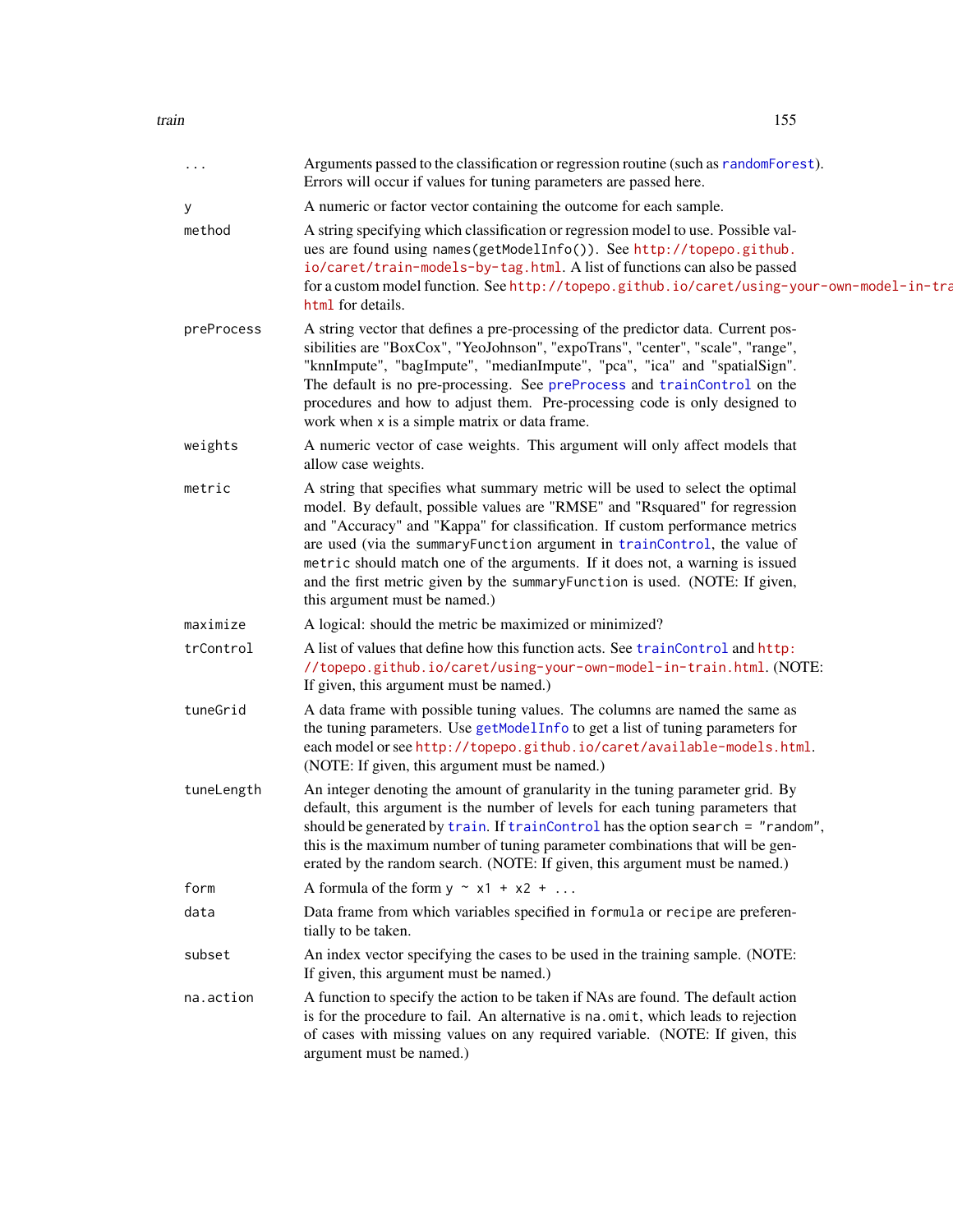# Details

train can be used to tune models by picking the complexity parameters that are associated with the optimal resampling statistics. For particular model, a grid of parameters (if any) is created and the model is trained on slightly different data for each candidate combination of tuning parameters. Across each data set, the performance of held-out samples is calculated and the mean and standard deviation is summarized for each combination. The combination with the optimal resampling statistic is chosen as the final model and the entire training set is used to fit a final model.

The predictors in x can be most any object as long as the underlying model fit function can deal with the object class. The function was designed to work with simple matrices and data frame inputs, so some functionality may not work (e.g. pre-processing). When using string kernels, the vector of character strings should be converted to a matrix with a single column.

More details on this function can be found at [http://topepo.github.io/caret/model-training](http://topepo.github.io/caret/model-training-and-tuning.html)-and-tuning. [html](http://topepo.github.io/caret/model-training-and-tuning.html).

A variety of models are currently available and are enumerated by tag (i.e. their model characteristics) at <http://topepo.github.io/caret/train-models-by-tag.html>.

More details on using recipes can be found at [http://topepo.github.io/caret/using-recipes-](http://topepo.github.io/caret/using-recipes-with-train.html)with-train. [html](http://topepo.github.io/caret/using-recipes-with-train.html). Note that case weights can be passed into train using a role of "case weight" for a single variable. Also, if there are non-predictor columns that should be used when determining the model's performance metrics, the role of "performance var" can be used with multiple columns and these will be made available during resampling to the summaryFunction function.

## Value

A list is returned of class train containing:

| method       | The chosen model.                                                                                                                                                                                                                                                                                               |
|--------------|-----------------------------------------------------------------------------------------------------------------------------------------------------------------------------------------------------------------------------------------------------------------------------------------------------------------|
| modelType    | An identifier of the model type.                                                                                                                                                                                                                                                                                |
| results      | A data frame the training error rate and values of the tuning parameters.                                                                                                                                                                                                                                       |
| bestTune     | A data frame with the final parameters.                                                                                                                                                                                                                                                                         |
| call         | The (matched) function call with dots expanded                                                                                                                                                                                                                                                                  |
| dots         | A list containing any  values passed to the original call                                                                                                                                                                                                                                                       |
| metric       | A string that specifies what summary metric will be used to select the optimal<br>model.                                                                                                                                                                                                                        |
| control      | The list of control parameters.                                                                                                                                                                                                                                                                                 |
| preProcess   | Either NULL or an object of class preProcess                                                                                                                                                                                                                                                                    |
| finalModel   | A fit object using the best parameters                                                                                                                                                                                                                                                                          |
| trainingData | A data frame                                                                                                                                                                                                                                                                                                    |
| resample     | A data frame with columns for each performance metric. Each row corre-<br>sponds to each resample. If leave-one-out cross-validation or out-of-bag esti-<br>mation methods are requested, this will be NULL. The returnResamp argument<br>of trainControl controls how much of the resampled results are saved. |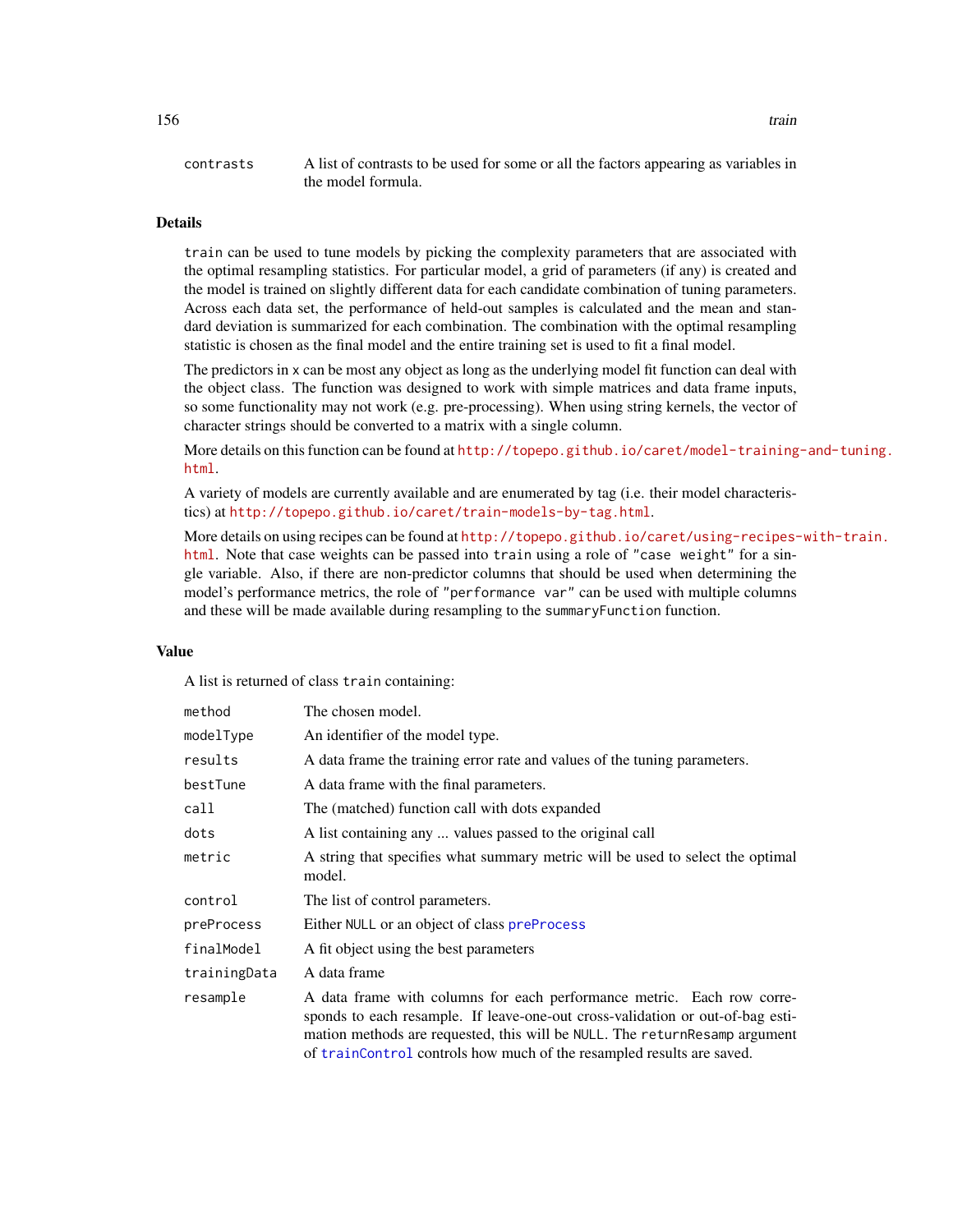| perfNames | A character vector of performance metrics that are produced by the summary<br>function                                                                                                        |
|-----------|-----------------------------------------------------------------------------------------------------------------------------------------------------------------------------------------------|
| maximize  | A logical recycled from the function arguments.                                                                                                                                               |
| vLimits   | The range of the training set outcomes.                                                                                                                                                       |
| times     | A list of execution times: everything is for the entire call to train, final<br>for the final model fit and, optionally, prediction for the time to predict new<br>samples (see trainControl) |

## Author(s)

Max Kuhn (the guts of train.formula were based on Ripley's nnet.formula)

#### References

<http://topepo.github.io/caret/>

Kuhn (2008), "Building Predictive Models in R Using the caret" ([http://www.jstatsoft.org/](http://www.jstatsoft.org/article/view/v028i05/v28i05.pdf) [article/view/v028i05/v28i05.pdf](http://www.jstatsoft.org/article/view/v028i05/v28i05.pdf))

<https://topepo.github.io/recipes/>

## See Also

[models](#page-163-0), [trainControl](#page-158-0), [update.train](#page-196-0), [modelLookup](#page-78-1), [createFolds](#page-26-0), [recipe](#page-0-0)

# Examples

## Not run:

```
#######################################
## Classification Example
data(iris)
TrainData <- iris[,1:4]
TrainClasses <- iris[,5]
knnFit1 <- train(TrainData, TrainClasses,
                 method = "knn",preProcess = c("center", "scale"),
                 tuneLength = 10,
                 trControl = trainControl(method = "cv"))
knnFit2 <- train(TrainData, TrainClasses,
                 method = "knn",
                 preProcess = c("center", "scale"),
                 tuneLength = 10,
                 trControl = trainControl(method = "boot"))
```
library(MASS) nnetFit <- train(TrainData, TrainClasses,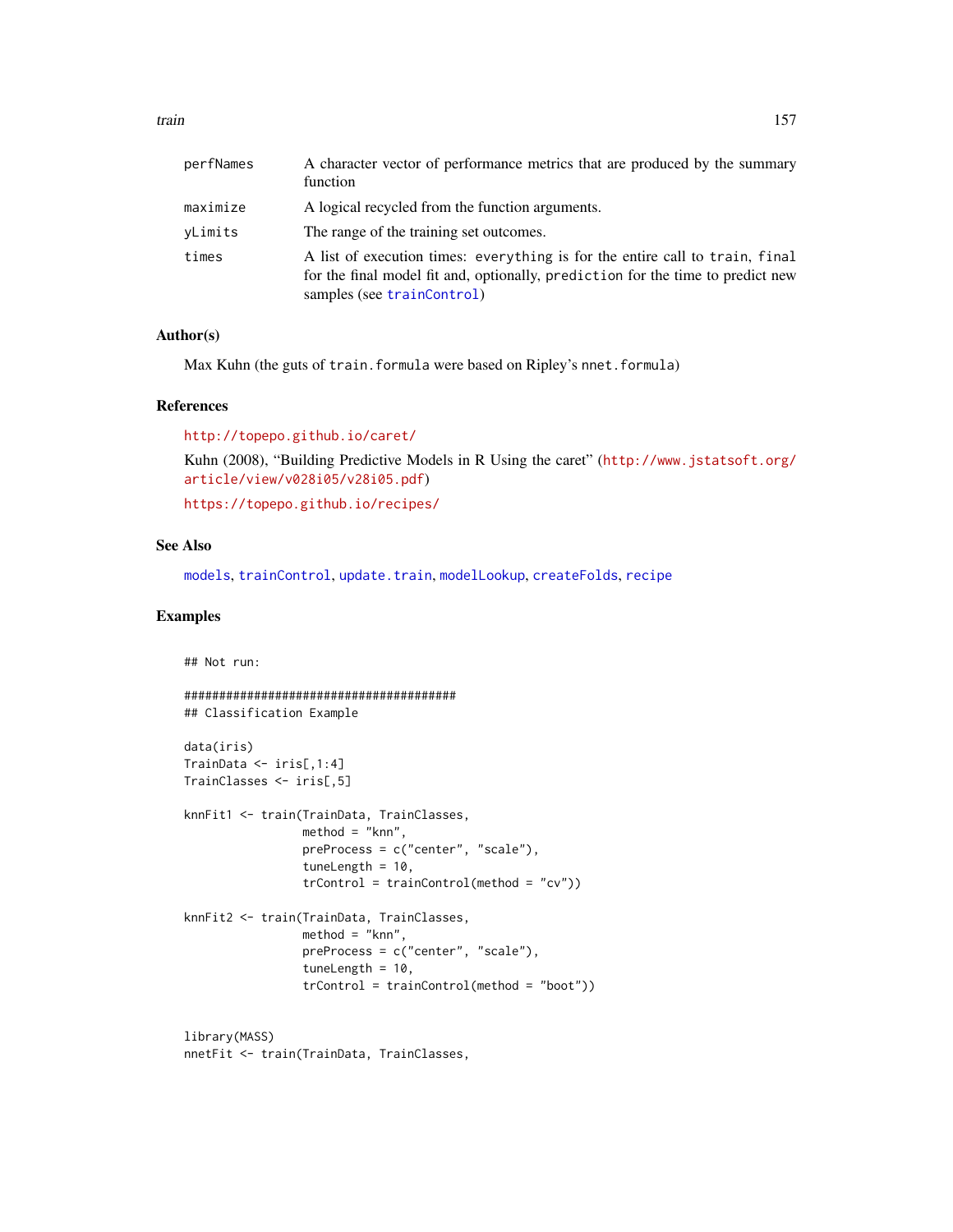```
method = "nnet",preProcess = "range",
                 tuneLength = 2,
                 trace = FALSE,
                 maxit = 100#######################################
## Regression Example
library(mlbench)
data(BostonHousing)
lmFit <- train(medv ~ . + rm:lstat,
               data = BostonHousing,
               method = "lm")library(rpart)
rpartFit <- train(medv ~ .,
                  data = BostonHousing,
                  method = "rpart",
                  tuneLength = 9)
#######################################
## Example with a custom metric
madSummary <- function (data,
                        lev = NULL,
                        model = NULL) {
  out <- mad(data$obs - data$pred,
            na.rm = TRUE)
  names(out) <- "MAD"
  out
}
robustControl <- trainControl(summaryFunction = madSummary)
marsGrid \leq expand.grid(degree = 1, nprune = (1:10) * 2)
earthFit <- train(medv ~ .,
                  data = BostonHousing,
                  method = "earth",
                  tuneGrid = marsGrid,
                  metric = "MAD",
                  maximize = FALSE,
                  trControl = robustControl)
#######################################
## Example with a recipe
data(cox2)
cox2 <- cox2Descr
cox2$potency <- cox2IC50
```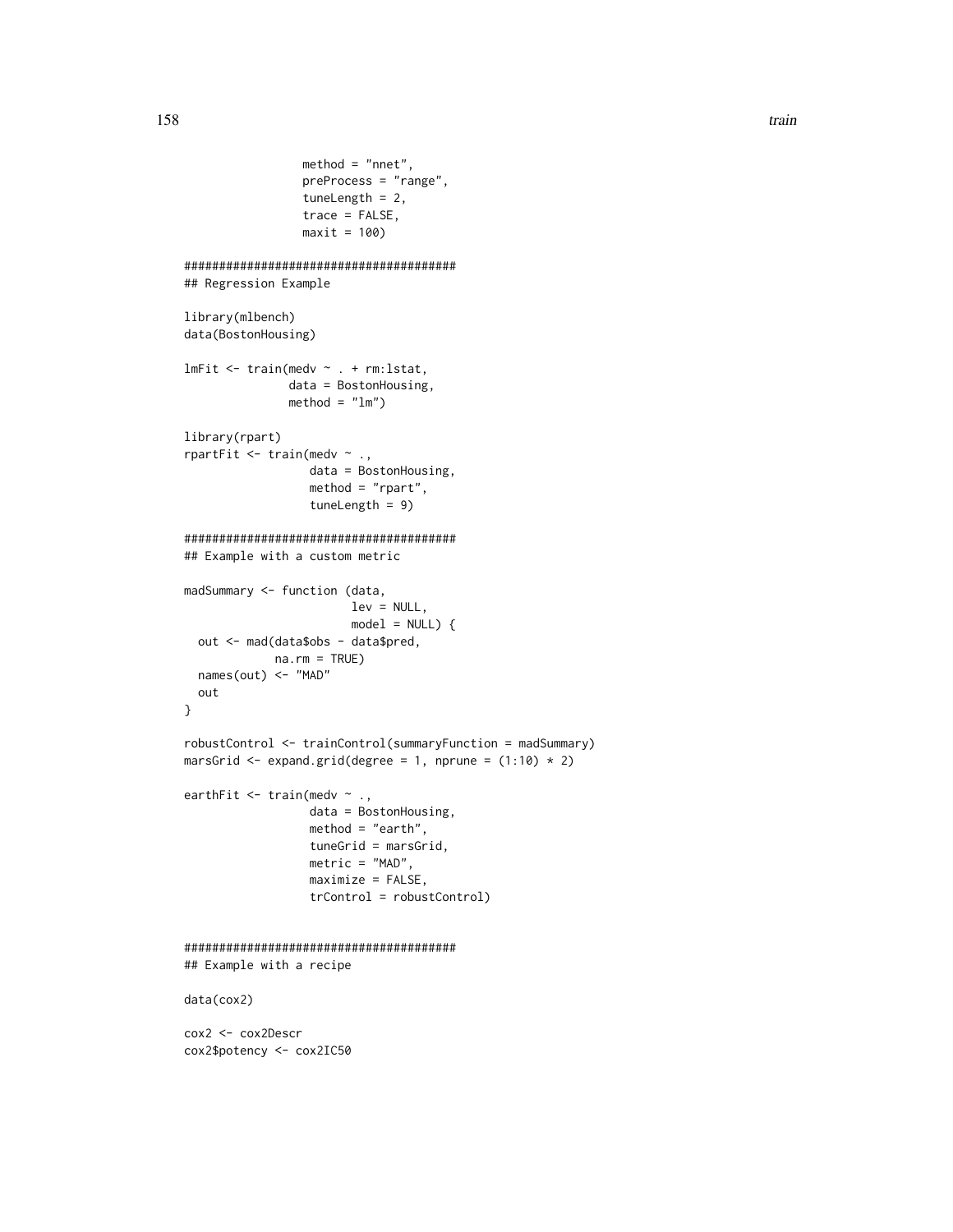#### trainControl 159

```
library(recipes)
```

```
\text{cox2\_recipe} \leq \text{recipe}(\text{potency} \sim ., \text{ data} = \text{cox2}) %>%
  ## Log the outcome
  step_log(potency, base = 10) %>%
  ## Remove sparse and unbalanced predictors
  step_nzv(all_predictors()) %>%
  ## Surface area predictors are highly correlated so
  ## conduct PCA just on these.
  step_pca(contains("VSA"), prefix = "surf_area_",
           threshold = .95) %>%
  ## Remove other highly correlated predictors
  step_corr(all_predictors(), -starts_with("surf_area_"),
            threshold = .90) %>%
  ## Center and scale all of the non-PCA predictors
  step_center(all_predictors(), -starts_with("surf_area_")) %>%
  step_scale(all_predictors(), -starts_with("surf_area_"))
set.seed(888)
cox2_lm <- train(cox2_recipe,
                 data = cos2,
                 method = "lm",trControl = trainControl(method = "cv"))
#######################################
## Parallel Processing Example via multicore package
## library(doMC)
## registerDoMC(2)
## NOTE: don't run models form RWeka when using
### multicore. The session will crash.
## The code for train() does not change:
set.seed(1)
usingMC <- train(medv \sim .,
                  data = BostonHousing,
                   method = "glmboost")
## or use:
## library(doMPI) or
## library(doParallel) or
## library(doSMP) and so on
## End(Not run)
```
<span id="page-158-0"></span>trainControl *Control parameters for train*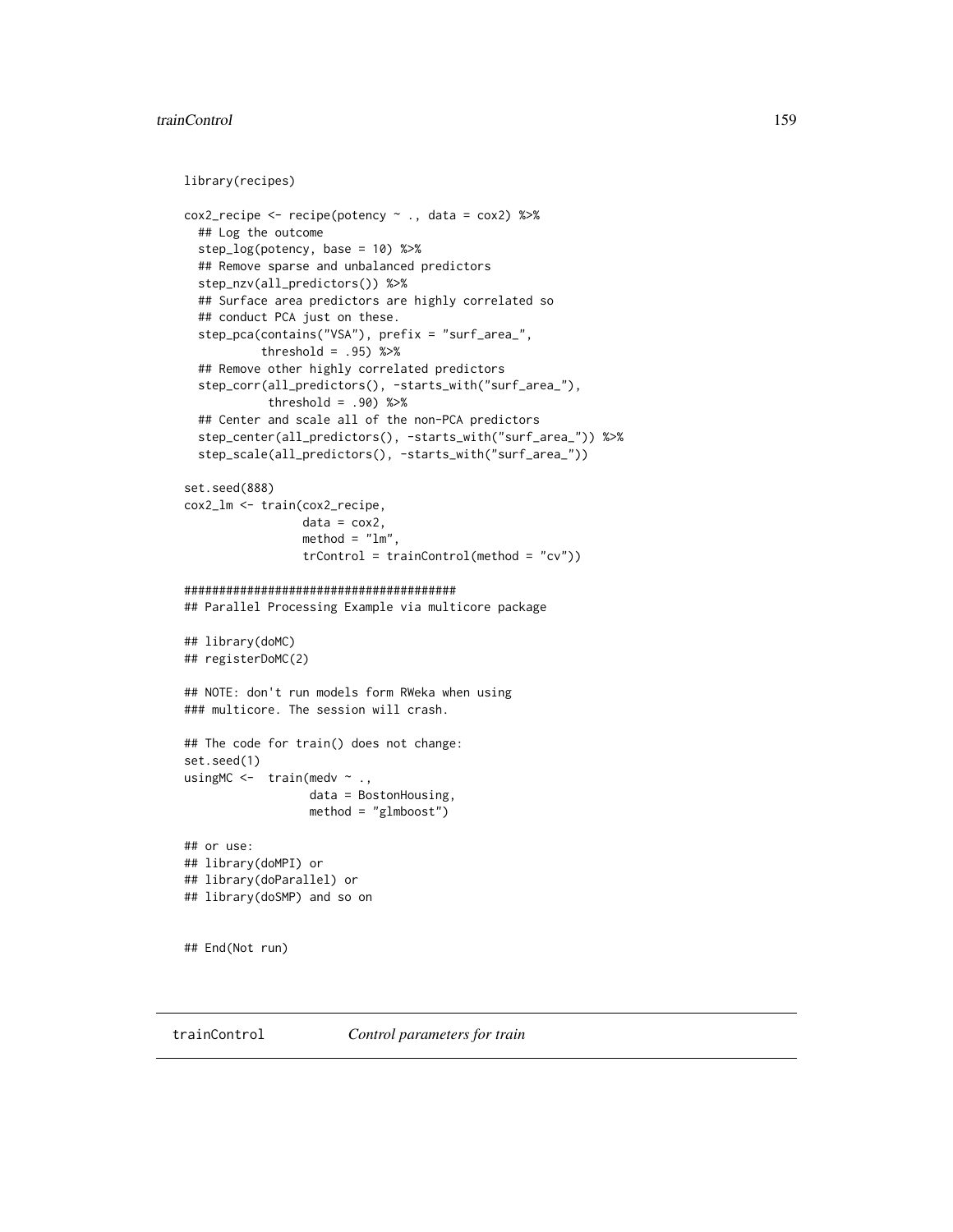# Description

Control the computational nuances of the [train](#page-153-0) function

# Usage

```
trainControl(method = "boot", number = ifelse(grepl("cv", method), 10, 25),
  repeats = ifelse(grepl("[d_]cv$", method), 1, NA), p = 0.75,
  search = "grid", initialWindow = NULL, horizon = 1,
  fixedWindow = TRUE, skip = 0, verboseIter = FALSE, returnData = TRUE,
  returnResamp = "final", savePredictions = FALSE, classProbs = FALSE,
 summaryFunction = defaultSummary, selectionFunction = "best",
 preProcOptions = list(thresh = 0.95, ICAcomp = 3, k = 5, freqCut = 95/5,
 uniqueCut = 10, cutoff = 0.9, sampling = NULL, index = NULL,
  indexOut = NULL, indexFinal = NULL, timingSamples = 0,predictionBounds = rep(FALSE, 2), seeds = NA, adaptive = list(min = 5,
  alpha = 0.05, method = "gls", complete = TRUE), trim = FALSE,
  allowParallel = TRUE)
```
# Arguments

| method          | The resampling method: "boot", "boot632", "optimism_boot", "boot_all",<br>"cv", "repeatedcv", "LOOCV", "LGOCV" (for repeated training/test splits), "none"<br>(only fits one model to the entire training set), "oob" (only for random for-<br>est, bagged trees, bagged earth, bagged flexible discriminant analysis, or con-<br>ditional tree forest models), timeslice, "adaptive_cv", "adaptive_boot" or<br>"adaptive_LGOCV" |
|-----------------|----------------------------------------------------------------------------------------------------------------------------------------------------------------------------------------------------------------------------------------------------------------------------------------------------------------------------------------------------------------------------------------------------------------------------------|
| number          | Either the number of folds or number of resampling iterations                                                                                                                                                                                                                                                                                                                                                                    |
| repeats         | For repeated k-fold cross-validation only: the number of complete sets of folds<br>to compute                                                                                                                                                                                                                                                                                                                                    |
| р               | For leave-group out cross-validation: the training percentage                                                                                                                                                                                                                                                                                                                                                                    |
| search          | Either "grid" or "random", describing how the tuning parameter grid is deter-<br>mined. See details below.                                                                                                                                                                                                                                                                                                                       |
| initialWindow,  | horizon, fixedWindow, skip<br>possible arguments to createTimeSlices when method is timeslice.                                                                                                                                                                                                                                                                                                                                   |
| verboseIter     | A logical for printing a training log.                                                                                                                                                                                                                                                                                                                                                                                           |
| returnData      | A logical for saving the data                                                                                                                                                                                                                                                                                                                                                                                                    |
| returnResamp    | A character string indicating how much of the resampled summary metrics<br>should be saved. Values can be "final", "all" or "none"                                                                                                                                                                                                                                                                                               |
| savePredictions |                                                                                                                                                                                                                                                                                                                                                                                                                                  |
|                 | an indicator of how much of the hold-out predictions for each resample should<br>be saved. Values can be either "all", "final", or "none". A logical value<br>can also be used that convert to "all" (for true) or "none" (for false). "final"<br>saves the predictions for the optimal tuning parameters.                                                                                                                       |
| classProbs      | a logical; should class probabilities be computed for classification models (along<br>with predicted values) in each resample?                                                                                                                                                                                                                                                                                                   |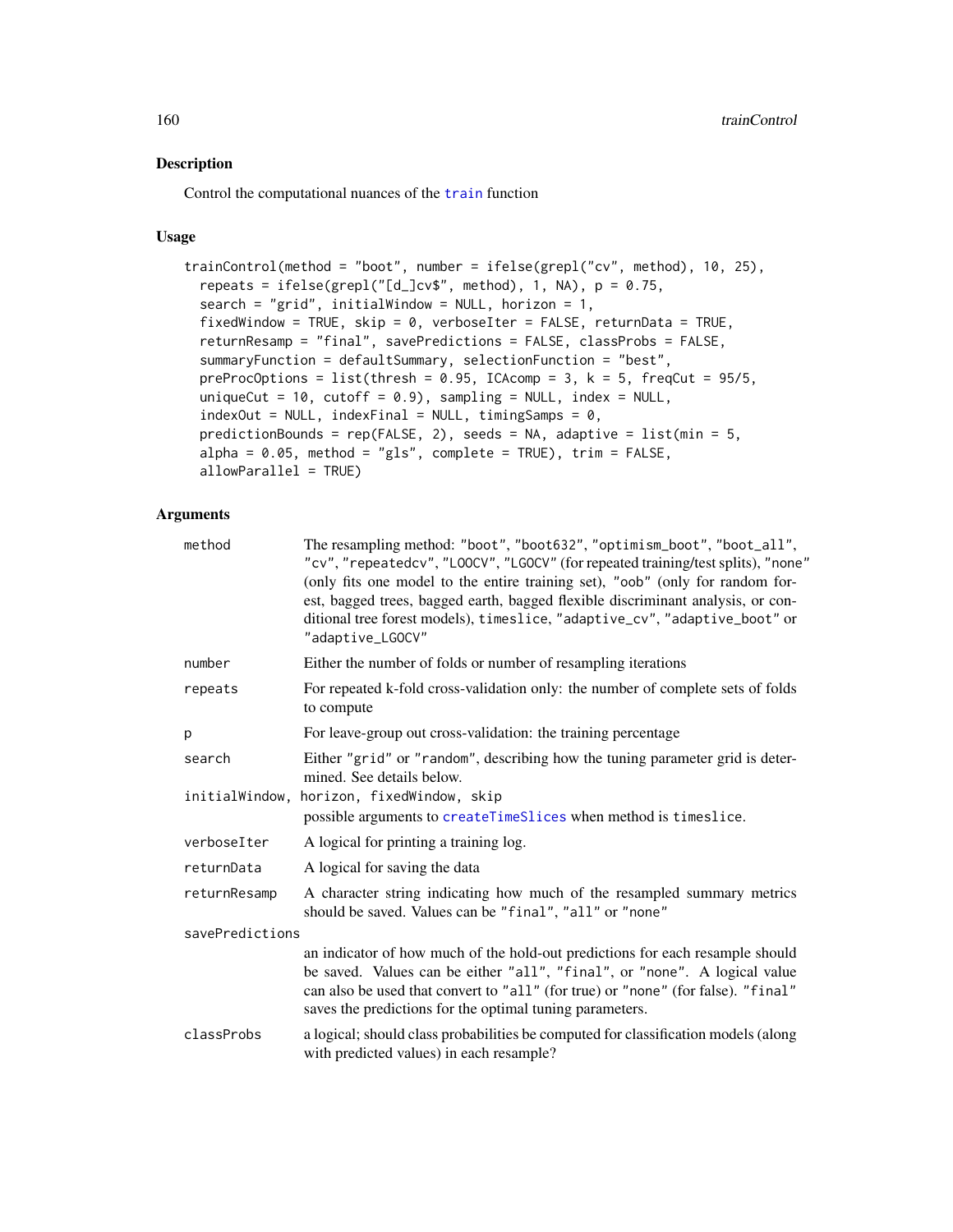| summaryFunction   |                                                                                                                                                                                                                                                                                                                                                                                                                                                                                                                                                                                                                                                                                                                                                                                                  |
|-------------------|--------------------------------------------------------------------------------------------------------------------------------------------------------------------------------------------------------------------------------------------------------------------------------------------------------------------------------------------------------------------------------------------------------------------------------------------------------------------------------------------------------------------------------------------------------------------------------------------------------------------------------------------------------------------------------------------------------------------------------------------------------------------------------------------------|
|                   | a function to compute performance metrics across resamples. The arguments<br>to the function should be the same as those in defaultSummary. Note that it<br>method = "oob" is used, this option is ignored and a warning is issued.                                                                                                                                                                                                                                                                                                                                                                                                                                                                                                                                                              |
| selectionFunction |                                                                                                                                                                                                                                                                                                                                                                                                                                                                                                                                                                                                                                                                                                                                                                                                  |
|                   | the function used to select the optimal tuning parameter. This can be a name of<br>the function or the function itself. See best for details and other options.                                                                                                                                                                                                                                                                                                                                                                                                                                                                                                                                                                                                                                  |
| preProcOptions    | A list of options to pass to preProcess. The type of pre-processing (e.g. center,<br>scaling etc) is passed in via the preProc option in train.                                                                                                                                                                                                                                                                                                                                                                                                                                                                                                                                                                                                                                                  |
| sampling          | a single character value describing the type of additional sampling that is con-<br>ducted after resampling (usually to resolve class imbalances). Values are "none",<br>"down", "up", "smote", or "rose". The latter two values require the DMwR<br>and ROSE packages, respectively. This argument can also be a list to facilitate<br>custom sampling and these details can be found on the caret package website<br>for sampling (link below).                                                                                                                                                                                                                                                                                                                                                |
| index             | a list with elements for each resampling iteration. Each list element is a vector<br>of integers corresponding to the rows used for training at that iteration.                                                                                                                                                                                                                                                                                                                                                                                                                                                                                                                                                                                                                                  |
| index0ut          | a list (the same length as index) that dictates which data are held-out for each<br>resample (as integers). If NULL, then the unique set of samples not contained in<br>index is used.                                                                                                                                                                                                                                                                                                                                                                                                                                                                                                                                                                                                           |
| indexFinal        | an optional vector of integers indicating which samples are used to fit the final<br>model after resampling. If NULL, then entire data set is used.                                                                                                                                                                                                                                                                                                                                                                                                                                                                                                                                                                                                                                              |
| timingSamps       | the number of training set samples that will be used to measure the time for pre-<br>dicting samples (zero indicates that the prediction time should not be estimated.                                                                                                                                                                                                                                                                                                                                                                                                                                                                                                                                                                                                                           |
| predictionBounds  |                                                                                                                                                                                                                                                                                                                                                                                                                                                                                                                                                                                                                                                                                                                                                                                                  |
|                   | a logical or numeric vector of length 2 (regression only). If logical, the predic-<br>tions can be constrained to be within the limit of the training set outcomes. For<br>example, a value of c(TRUE, FALSE) would only constrain the lower end of pre-<br>dictions. If numeric, specific bounds can be used. For example, if c(10, NA),<br>values below 10 would be predicted as 10 (with no constraint in the upper side).                                                                                                                                                                                                                                                                                                                                                                    |
| seeds             | an optional set of integers that will be used to set the seed at each resampling<br>iteration. This is useful when the models are run in parallel. A value of NA will<br>stop the seed from being set within the worker processes while a value of NULL<br>will set the seeds using a random set of integers. Alternatively, a list can be used.<br>The list should have B+1 elements where B is the number of resamples, unless<br>method is "boot632" in which case B is the number of resamples plus 1. The<br>first B elements of the list should be vectors of integers of length M where M is<br>the number of models being evaluated. The last element of the list only needs<br>to be a single integer (for the final model). See the Examples section below and<br>the Details section. |
| adaptive          | a list used when method is "adaptive_cv", "adaptive_boot" or "adaptive_LGOCV".<br>See Details below.                                                                                                                                                                                                                                                                                                                                                                                                                                                                                                                                                                                                                                                                                             |
| trim              | a logical. If TRUE the final model in object \$finalModel may have some com-<br>ponents of the object removed so reduce the size of the saved object. The<br>predict method will still work, but some other features of the model may not<br>work. triming will occur only for models where this feature has been imple-<br>mented.                                                                                                                                                                                                                                                                                                                                                                                                                                                              |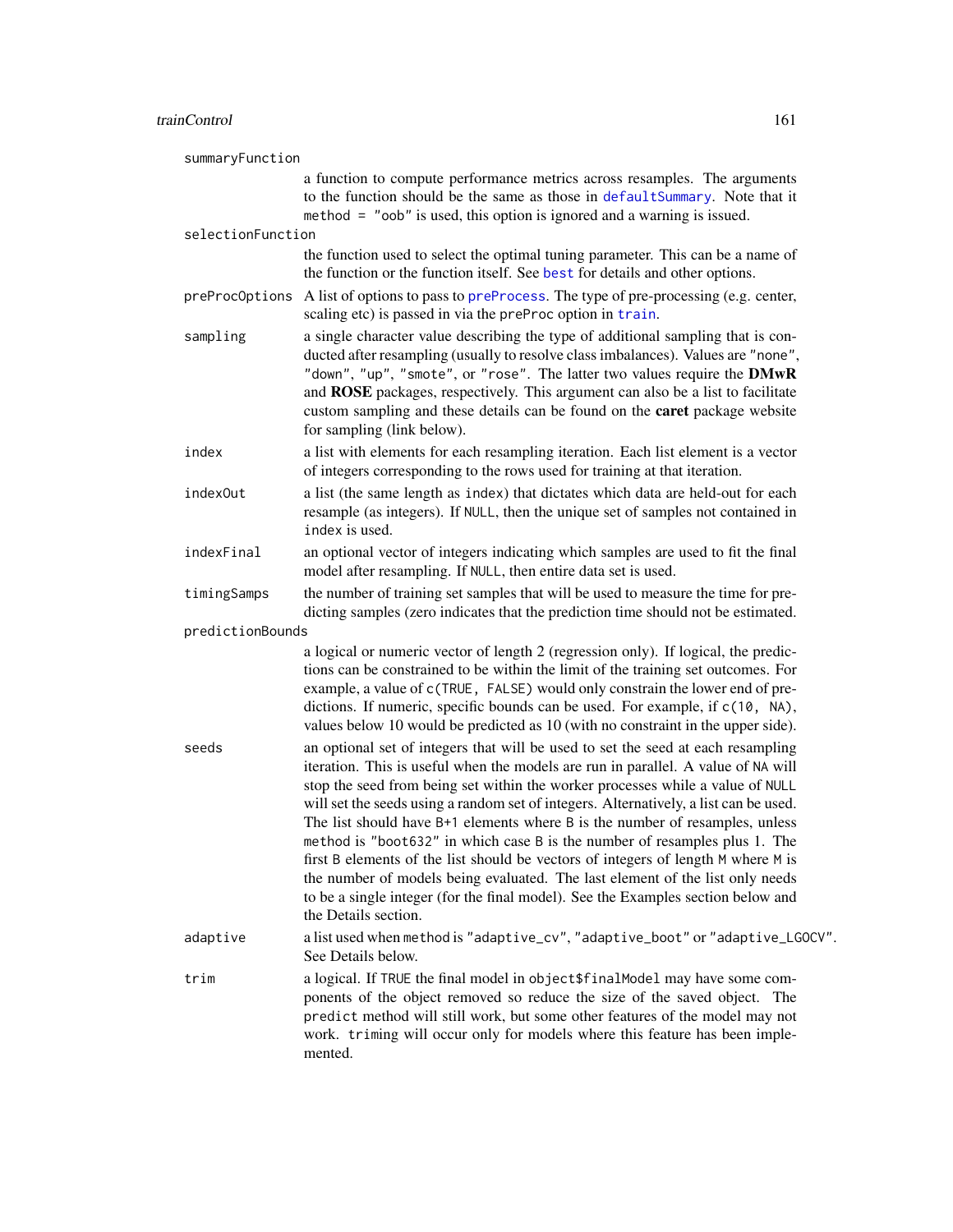allowParallel if a parallel backend is loaded and available, should the function use it?

#### **Details**

When setting the seeds manually, the number of models being evaluated is required. This may not be obvious as train does some optimizations for certain models. For example, when tuning over PLS model, the only model that is fit is the one with the largest number of components. So if the model is being tuned over comp in 1:10, the only model fit is ncomp = 10. However, if the vector of integers used in the seeds arguments is longer than actually needed, no error is thrown.

Using method = "none" and specifying more than one model in [train](#page-153-0)'s tuneGrid or tuneLength arguments will result in an error.

Using adaptive resampling when method is either "adaptive\_cv", "adaptive\_boot" or "adaptive\_LGOCV", the full set of resamples is not run for each model. As resampling continues, a futility analysis is conducted and models with a low probability of being optimal are removed. These features are experimental. See Kuhn (2014) for more details. The options for this procedure are:

- min: the minimum number of resamples used before models are removed
- alpha: the confidence level of the one-sided intervals used to measure futility
- method: either generalized least squares (method = "gls") or a Bradley-Terry model (method  $=$  "BT")
- complete: if a single parameter value is found before the end of resampling, should the full set of resamples be computed for that parameter. )

The option search = "grid" uses the default grid search routine. When search = "random", a random search procedure is used (Bergstra and Bengio, 2012). See [http://topepo.github.io/](http://topepo.github.io/caret/random-hyperparameter-search.html) [caret/random-hyperparameter-search.html](http://topepo.github.io/caret/random-hyperparameter-search.html) for details and an example.

The supported bootstrap methods are:

- "boot": the usual bootstrap.
- "boot632": the 0.632 bootstrap estimator (Efron, 1983).
- "optimism\_boot": the optimism bootstrap estimator. (Efron and Tibshirani, 1994).
- "boot\_all": all of the above (for efficiency, but "boot" will be used for calculations).

The "boot632" method should not to be confused with the 0.632+ estimator proposed later by the same author.

Note that if index or indexOut are specified, the label shown by train may not be accurate since these arguments supersede the method argument.

#### Value

An echo of the parameters specified

#### Author(s)

Max Kuhn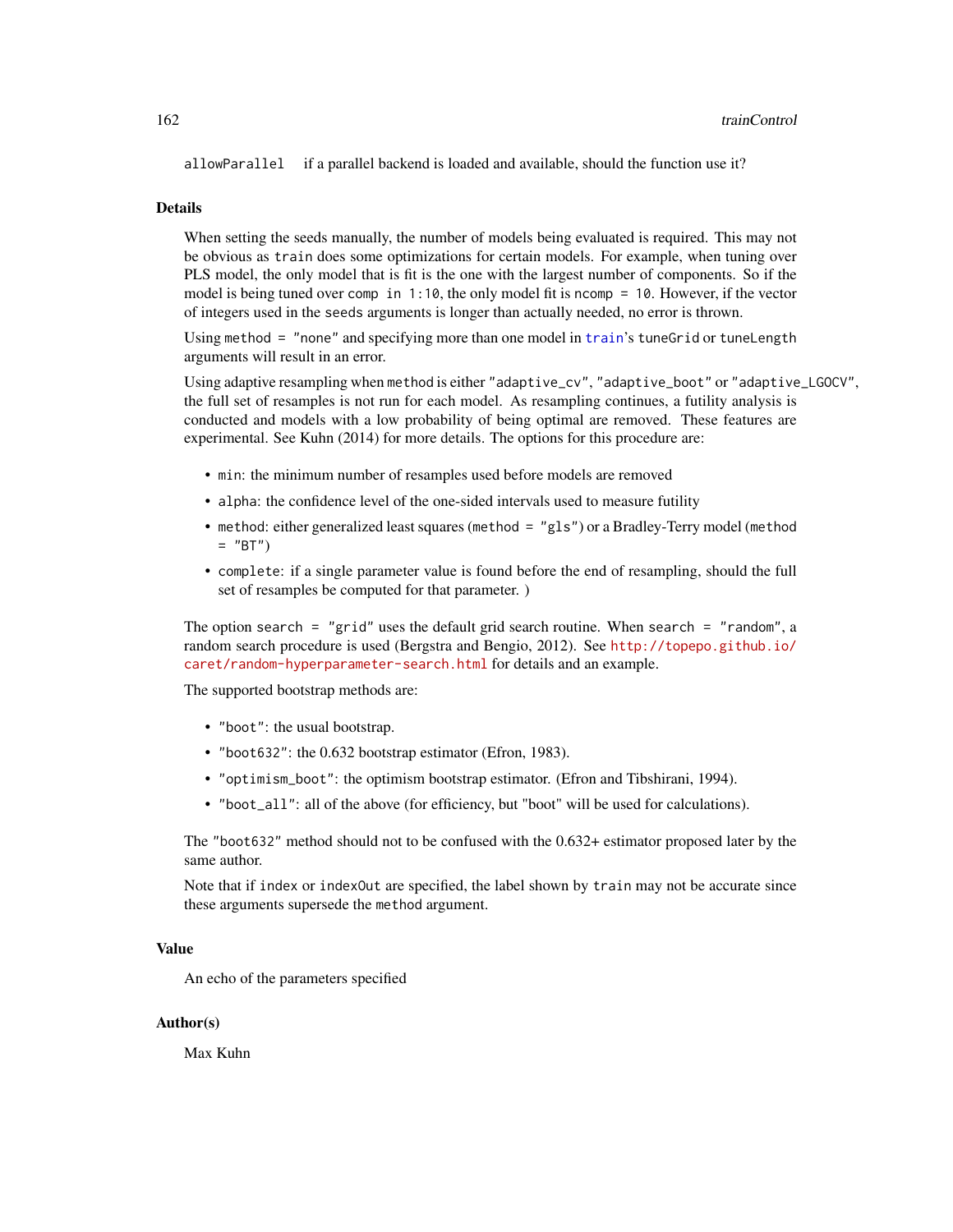#### trainControl 163

## References

Efron (1983). "Estimating the error rate of a prediction rule: improvement on cross-validation". Journal of the American Statistical Association, 78(382):316-331

Efron, B., & Tibshirani, R. J. (1994). "An introduction to the bootstrap", pages 249-252. CRC press.

Bergstra and Bengio (2012), "Random Search for Hyper-Parameter Optimization", Journal of Machine Learning Research, 13(Feb):281-305

Kuhn (2014), "Futility Analysis in the Cross-Validation of Machine Learning Models" [http://](http://arxiv.org/abs/1405.6974) [arxiv.org/abs/1405.6974](http://arxiv.org/abs/1405.6974),

Package website for subsampling: [https://topepo.github.io/caret/subsampling-for-class](https://topepo.github.io/caret/subsampling-for-class-imbalances.html)-imbalances. [html](https://topepo.github.io/caret/subsampling-for-class-imbalances.html)

# Examples

```
## Not run:
## Do 5 repeats of 10-Fold CV for the iris data. We will fit
## a KNN model that evaluates 12 values of k and set the seed
## at each iteration.
set.seed(123)
seeds <- vector(mode = "list", length = 51)
for(i in 1:50) seeds[[i]] <- sample.int(1000, 22)
## For the last model:
seeds[[51]] <- sample.int(1000, 1)
ctrl <- trainControl(method = "repeatedcv",
                     repeats = 5,
                     seeds = seeds)
set.seed(1)
mod <- train(Species ~ ., data = iris,
             method = "knn",
             tuneLength = 12,
             trControl = ctrl)
ctrl2 <- trainControl(method = "adaptive_cv",
                      repeats = 5,
                      verboseIter = TRUE,
                      seeds = seeds)
set.seed(1)
mod2 <- train(Species ~ ., data = iris,
              method = "knn",
              tuneLength = 12,
              trControl = ctrl2)
```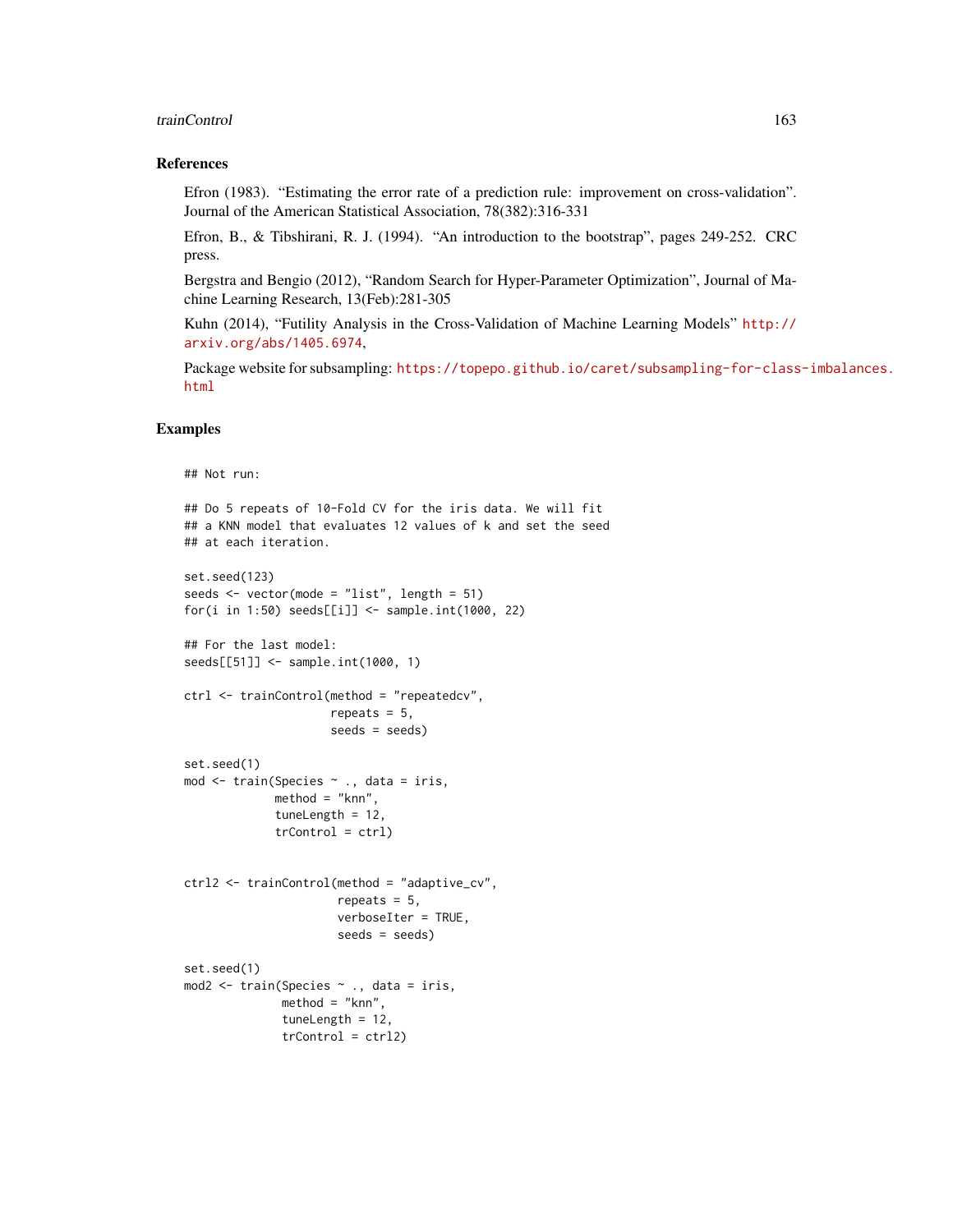## End(Not run)

train\_model\_list *A List of Available Models in train*

#### <span id="page-163-0"></span>Description

These models are included in the package via wrappers for [train](#page-153-0). Custom models can also be created. See the URL below.

AdaBoost Classification Trees (method = 'adaboost')

For classification using package fastAdaboost with tuning parameters:

- Number of Trees (nIter, numeric)
- Method (method, character)

## AdaBoost.M1 (method = 'AdaBoost.M1')

For classification using packages adabag and plyr with tuning parameters:

- Number of Trees (mfinal, numeric)
- Max Tree Depth (maxdepth, numeric)
- Coefficient Type (coeflearn, character)

### Adaptive Mixture Discriminant Analysis (method = 'amdai')

For classification using package **adaptDA** with tuning parameters:

• Model Type (model, character)

Adaptive-Network-Based Fuzzy Inference System (method = 'ANFIS')

For regression using package frbs with tuning parameters:

- Number of Fuzzy Terms (num.labels, numeric)
- Max. Iterations (max. iter, numeric)

# Adjacent Categories Probability Model for Ordinal Data (method = 'vglmAdjCat')

For classification using package VGAM with tuning parameters:

- Parallel Curves (parallel, logical)
- Link Function (link, character)

## Bagged AdaBoost (method = 'AdaBag')

For classification using packages adabag and plyr with tuning parameters:

- Number of Trees (mfinal, numeric)
- Max Tree Depth (maxdepth, numeric)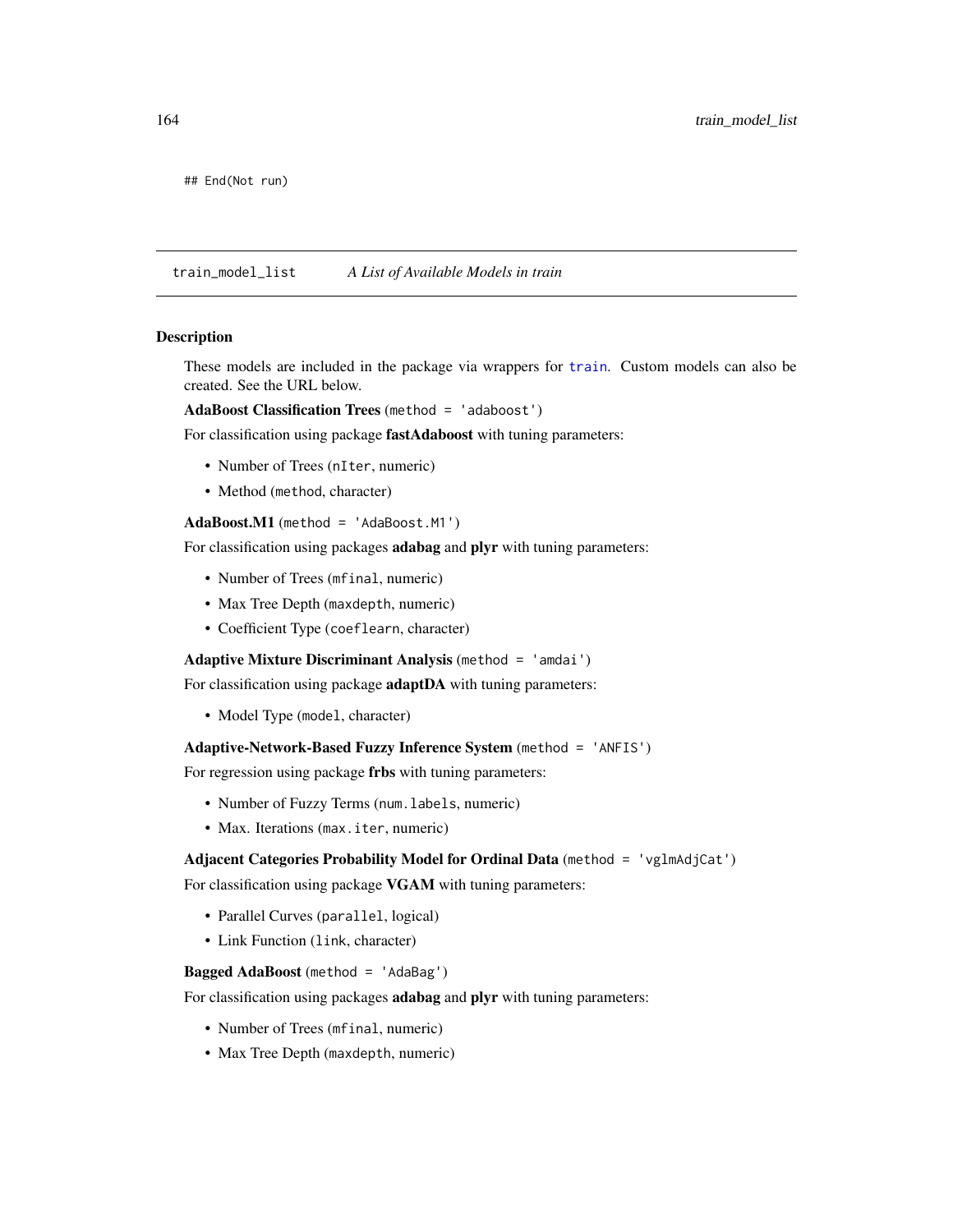## **Bagged CART** (method = 'treebag')

For classification and regression using packages **ipred, plyr** and **e1071** with no tuning parameters.

Bagged FDA using gCV Pruning (method = 'bagFDAGCV')

For classification using package earth with tuning parameters:

• Product Degree (degree, numeric)

Note: Unlike other packages used by train, the earth package is fully loaded when this model is used.

Bagged Flexible Discriminant Analysis (method = 'bagFDA')

For classification using packages earth and mda with tuning parameters:

- Product Degree (degree, numeric)
- Number of Terms (nprune, numeric)

Note: Unlike other packages used by train, the earth package is fully loaded when this model is used.

Bagged Logic Regression (method = 'logicBag')

For classification and regression using package **logicFS** with tuning parameters:

- Maximum Number of Leaves (nleaves, numeric)
- Number of Trees (ntrees, numeric)

Note: Unlike other packages used by train, the logicFS package is fully loaded when this model is used.

Bagged MARS (method = 'bagEarth')

For classification and regression using package earth with tuning parameters:

- Number of Terms (nprune, numeric)
- Product Degree (degree, numeric)

Note: Unlike other packages used by train, the earth package is fully loaded when this model is used.

Bagged MARS using gCV Pruning (method = 'bagEarthGCV')

For classification and regression using package earth with tuning parameters:

• Product Degree (degree, numeric)

Note: Unlike other packages used by train, the earth package is fully loaded when this model is used.

# Bagged Model (method = 'bag')

For classification and regression using package **caret** with tuning parameters:

• Number of Randomly Selected Predictors (vars, numeric)

## Bayesian Additive Regression Trees (method = 'bartMachine')

For classification and regression using package **bartMachine** with tuning parameters: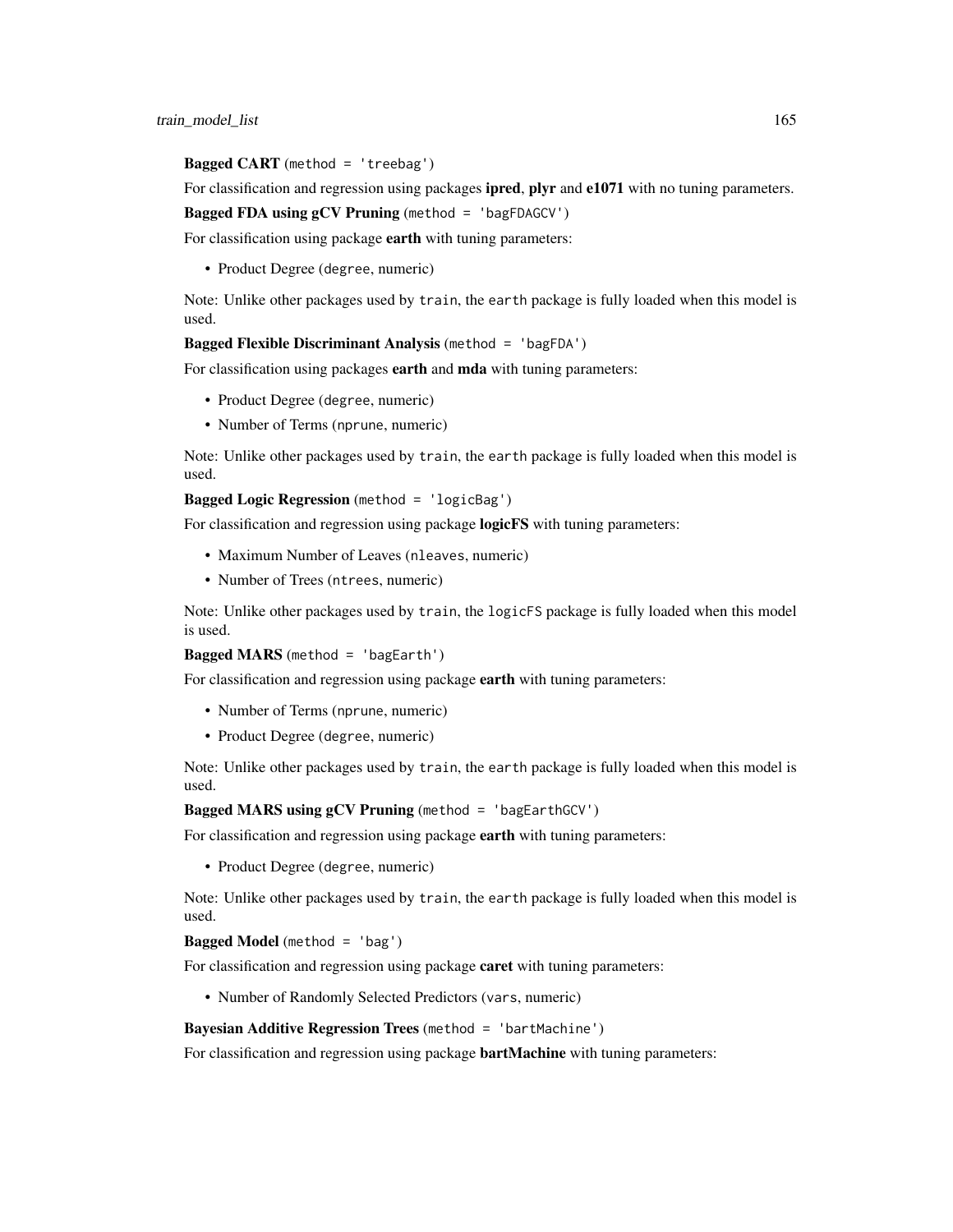- Number of Trees (num\_trees, numeric)
- Prior Boundary (k, numeric)
- Base Terminal Node Hyperparameter (alpha, numeric)
- Power Terminal Node Hyperparameter (beta, numeric)
- Degrees of Freedom (nu, numeric)

Bayesian Generalized Linear Model (method = 'bayesglm')

For classification and regression using package **arm** with no tuning parameters.

## Bayesian Regularized Neural Networks (method = 'brnn')

For regression using package brnn with tuning parameters:

• Number of Neurons (neurons, numeric)

Bayesian Ridge Regression (method = 'bridge')

For regression using package **monomyn** with no tuning parameters.

Bayesian Ridge Regression (Model Averaged) (method = 'blassoAveraged')

For regression using package **monomyn** with no tuning parameters.

Note: This model makes predictions by averaging the predictions based on the posterior estimates of the regression coefficients. While it is possible that some of these posterior estimates are zero for non-informative predictors, the final predicted value may be a function of many (or even all) predictors.

## Binary Discriminant Analysis (method = 'binda')

For classification using package **binda** with tuning parameters:

• Shrinkage Intensity (lambda.freqs, numeric)

```
Boosted Classification Trees (method = 'ada')
```
For classification using packages ada and plyr with tuning parameters:

- Number of Trees (iter, numeric)
- Max Tree Depth (maxdepth, numeric)
- Learning Rate (nu, numeric)

#### Boosted Generalized Additive Model (method = 'gamboost')

For classification and regression using packages **mboost**, plyr and **import** with tuning parameters:

- Number of Boosting Iterations (mstop, numeric)
- AIC Prune? (prune, character)

Note: The prune option for this model enables the number of iterations to be determined by the optimal AIC value across all iterations. See the examples in ?mboost::mstop. If pruning is not used, the ensemble makes predictions using the exact value of the mstop tuning parameter value.

#### Boosted Generalized Linear Model (method = 'glmboost')

For classification and regression using packages plyr and mboost with tuning parameters:

• Number of Boosting Iterations (mstop, numeric)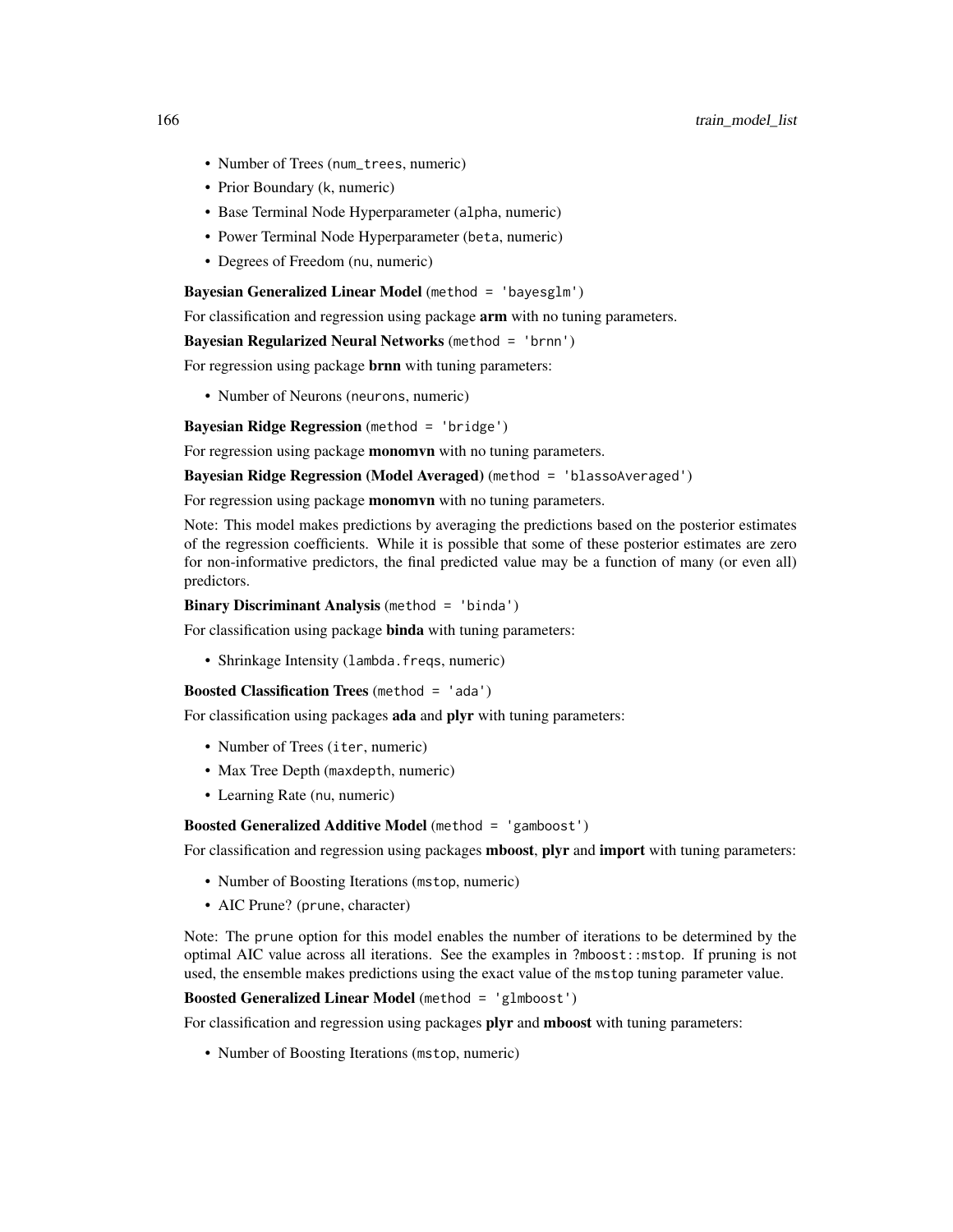#### train\_model\_list 167

• AIC Prune? (prune, character)

Note: The prune option for this model enables the number of iterations to be determined by the optimal AIC value across all iterations. See the examples in ?mboost::mstop. If pruning is not used, the ensemble makes predictions using the exact value of the mstop tuning parameter value.

Boosted Linear Model (method = 'BstLm')

For classification and regression using packages **bst** and **plyr** with tuning parameters:

- Number of Boosting Iterations (mstop, numeric)
- Shrinkage (nu, numeric)

#### Boosted Logistic Regression (method = 'LogitBoost')

For classification using package caTools with tuning parameters:

• Number of Boosting Iterations (nIter, numeric)

Boosted Smoothing Spline (method = 'bstSm')

For classification and regression using packages **bst** and **plyr** with tuning parameters:

- Number of Boosting Iterations (mstop, numeric)
- Shrinkage (nu, numeric)

Boosted Tree (method = 'blackboost')

For classification and regression using packages **party, mboost** and **plyr** with tuning parameters:

- Number of Trees (mstop, numeric)
- Max Tree Depth (maxdepth, numeric)

Boosted Tree (method = 'bstTree')

For classification and regression using packages bst and plyr with tuning parameters:

- Number of Boosting Iterations (mstop, numeric)
- Max Tree Depth (maxdepth, numeric)
- Shrinkage (nu, numeric)

C4.5-like Trees (method =  $'J48'$ )

For classification using package RWeka with tuning parameters:

- Confidence Threshold (C, numeric)
- Minimum Instances Per Leaf (M, numeric)

## $C5.0$  (method =  $'CD.0'$ )

For classification using packages C50 and plyr with tuning parameters:

- Number of Boosting Iterations (trials, numeric)
- Model Type (model, character)
- Winnow (winnow, logical)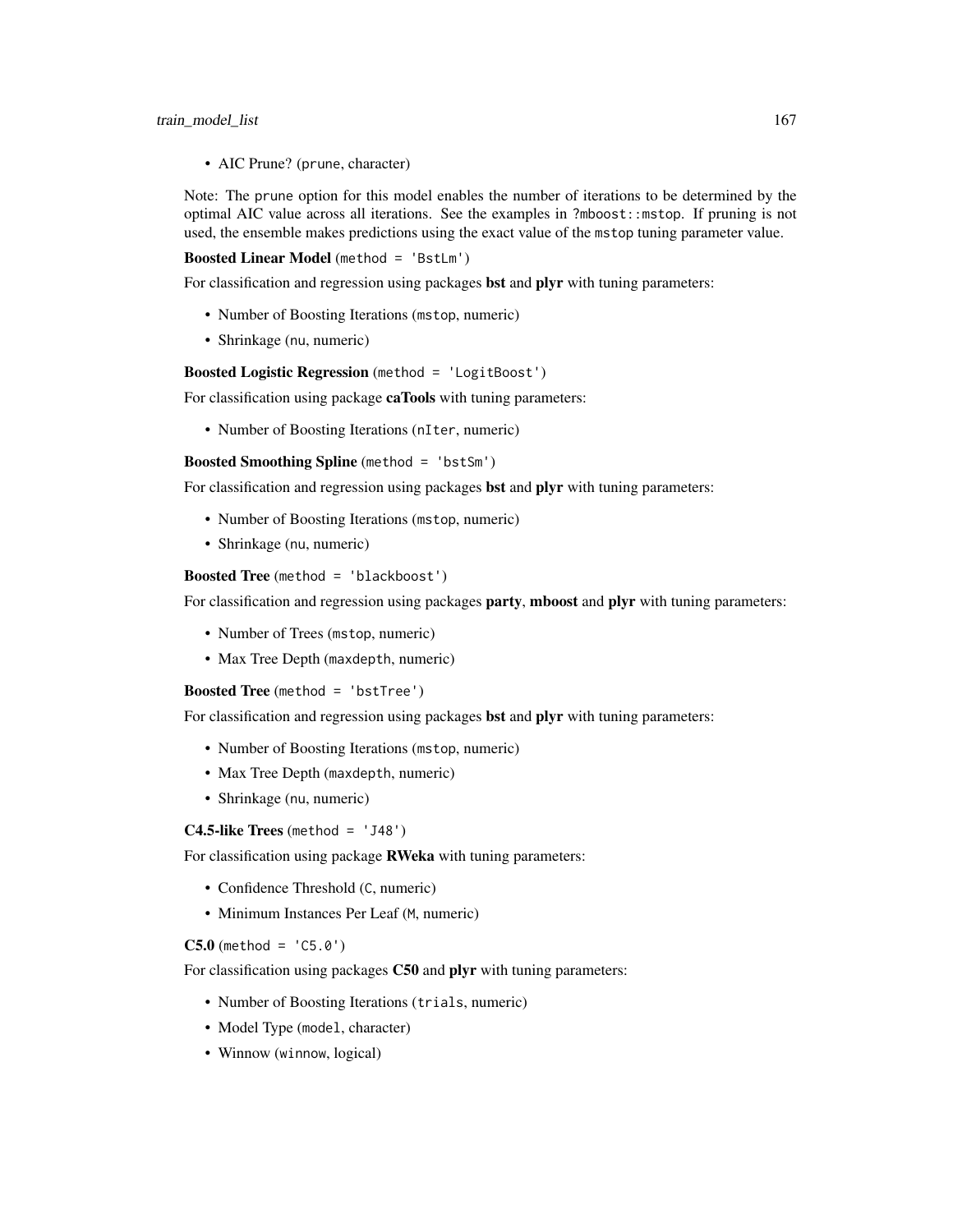$CART$  (method = 'rpart')

For classification and regression using package rpart with tuning parameters:

• Complexity Parameter (cp, numeric)

 $CART$  (method = 'rpart1SE')

For classification and regression using package rpart with no tuning parameters.

Note: This CART model replicates the same process used by the rpart function where the model complexity is determined using the one-standard error method. This procedure is replicated inside of the resampling done by train so that an external resampling estimate can be obtained.

 $CART$  (method = 'rpart2')

For classification and regression using package rpart with tuning parameters:

• Max Tree Depth (maxdepth, numeric)

CART or Ordinal Responses (method = 'rpartScore')

For classification using packages rpartScore and plyr with tuning parameters:

- Complexity Parameter (cp, numeric)
- Split Function (split, character)
- Pruning Measure (prune, character)

CHi-squared Automated Interaction Detection (method = 'chaid')

For classification using package **CHAID** with tuning parameters:

- Merging Threshold (alpha2, numeric)
- Splitting former Merged Threshold (alpha3, numeric)
- Splitting former Merged Threshold (alpha4, numeric)

Conditional Inference Random Forest (method = 'cforest')

For classification and regression using package **party** with tuning parameters:

• Number of Randomly Selected Predictors (mtry, numeric)

Conditional Inference Tree (method = 'ctree')

For classification and regression using package party with tuning parameters:

• 1 - P-Value Threshold (mincriterion, numeric)

Conditional Inference Tree (method = 'ctree2')

For classification and regression using package **party** with tuning parameters:

- Max Tree Depth (maxdepth, numeric)
- 1 P-Value Threshold (mincriterion, numeric)

Continuation Ratio Model for Ordinal Data (method = 'vglmContRatio')

For classification using package VGAM with tuning parameters:

• Parallel Curves (parallel, logical)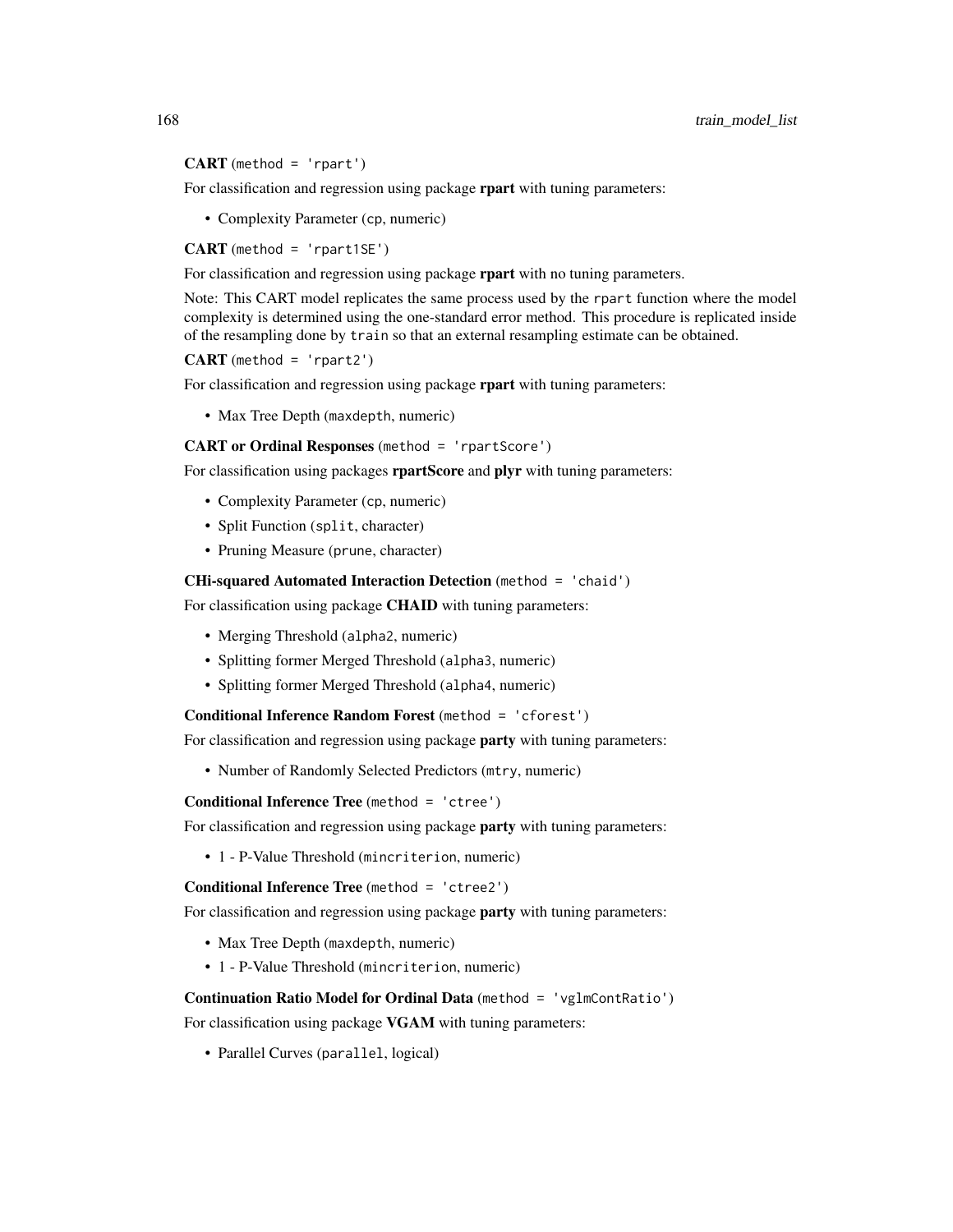• Link Function (link, character)

## Cost-Sensitive C5.0 (method = 'C5.0Cost')

For classification using packages C50 and plyr with tuning parameters:

- Number of Boosting Iterations (trials, numeric)
- Model Type (model, character)
- Winnow (winnow, logical)
- Cost (cost, numeric)

# Cost-Sensitive CART (method = 'rpartCost')

For classification using packages rpart and plyr with tuning parameters:

- Complexity Parameter (cp, numeric)
- Cost (Cost, numeric)

Cubist (method = 'cubist')

For regression using package Cubist with tuning parameters:

- Number of Committees (committees, numeric)
- Number of Instances (neighbors, numeric)

#### Cumulative Probability Model for Ordinal Data (method = 'vglmCumulative')

For classification using package VGAM with tuning parameters:

- Parallel Curves (parallel, logical)
- Link Function (link, character)

DeepBoost (method = 'deepboost')

For classification using package deepboost with tuning parameters:

- Number of Boosting Iterations (num\_iter, numeric)
- Tree Depth (tree\_depth, numeric)
- L1 Regularization (beta, numeric)
- Tree Depth Regularization (lambda, numeric)
- Loss (loss\_type, character)

# Diagonal Discriminant Analysis (method = 'dda')

For classification using package sparsediscrim with tuning parameters:

- Model (model, character)
- Shrinkage Type (shrinkage, character)

## Distance Weighted Discrimination with Polynomial Kernel (method = 'dwdPoly')

For classification using package kerndwd with tuning parameters:

- Regularization Parameter (lambda, numeric)
- q (qval, numeric)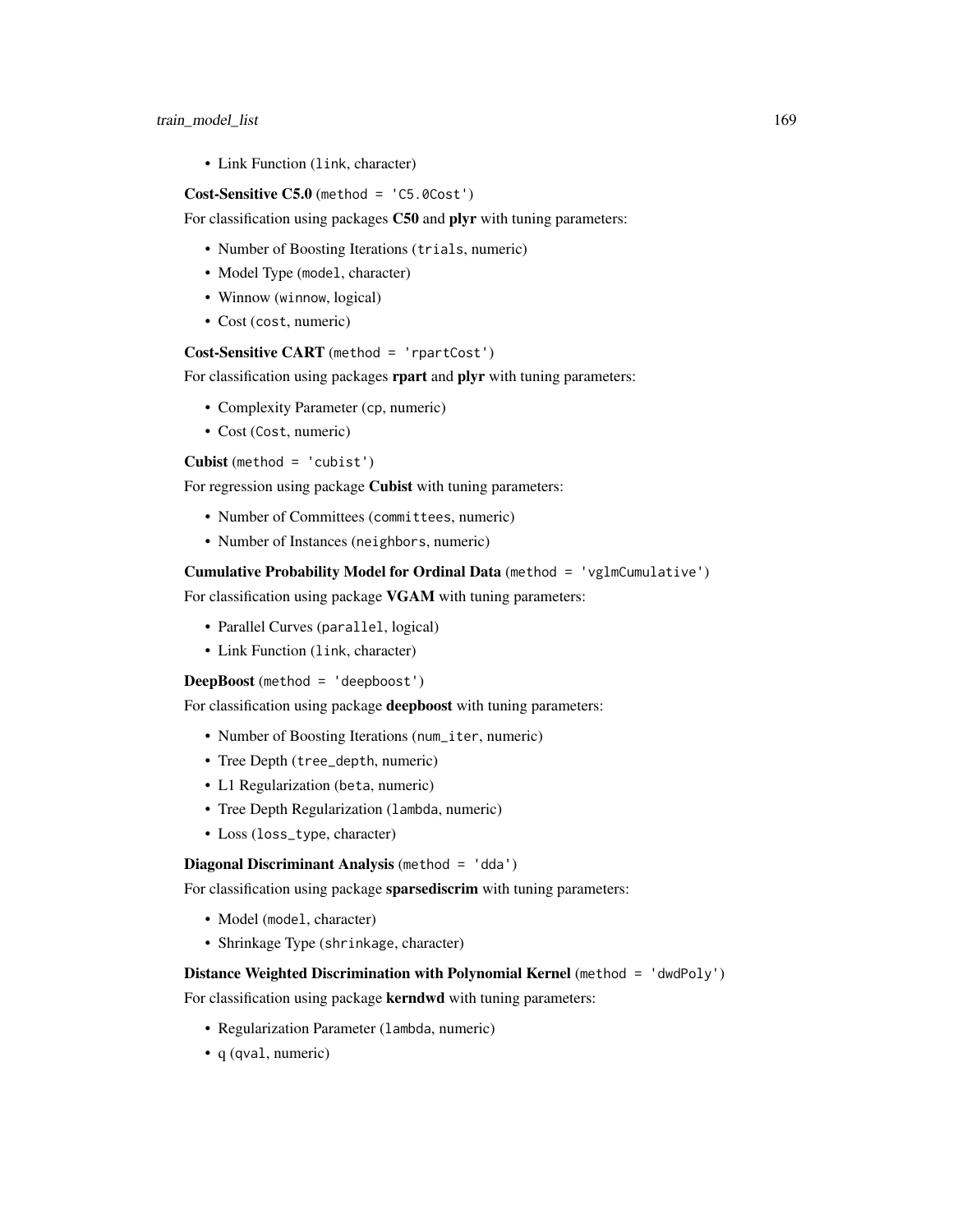- Polynomial Degree (degree, numeric)
- Scale (scale, numeric)

## Distance Weighted Discrimination with Radial Basis Function Kernel (method = 'dwdRadial')

For classification using packages kernlab and kerndwd with tuning parameters:

- Regularization Parameter (lambda, numeric)
- q (qval, numeric)
- Sigma (sigma, numeric)

#### Dynamic Evolving Neural-Fuzzy Inference System (method = 'DENFIS')

For regression using package frbs with tuning parameters:

- Threshold (Dthr, numeric)
- Max. Iterations (max. iter, numeric)

Elasticnet (method =  $'$ enet')

For regression using package elasticnet with tuning parameters:

- Fraction of Full Solution (fraction, numeric)
- Weight Decay (lambda, numeric)

## Ensembles of Generalized Linear Models (method = 'randomGLM')

For classification and regression using package randomGLM with tuning parameters:

• Interaction Order (maxInteractionOrder, numeric)

Note: Unlike other packages used by train, the randomGLM package is fully loaded when this model is used.

eXtreme Gradient Boosting (method = 'xgbDART')

For classification and regression using packages xgboost and plyr with tuning parameters:

- Number of Boosting Iterations (nrounds, numeric)
- Max Tree Depth (max\_depth, numeric)
- Shrinkage (eta, numeric)
- Minimum Loss Reduction (gamma, numeric)
- Subsample Percentage (subsample, numeric)
- Subsample Ratio of Columns (colsample\_bytree, numeric)
- Fraction of Trees Dropped (rate\_drop, numeric)
- Prob. of Skipping Drop-out (skip\_drop, numeric)
- Minimum Sum of Instance Weight (min\_child\_weight, numeric)

eXtreme Gradient Boosting (method = 'xgbLinear')

For classification and regression using package xgboost with tuning parameters:

• Number of Boosting Iterations (nrounds, numeric)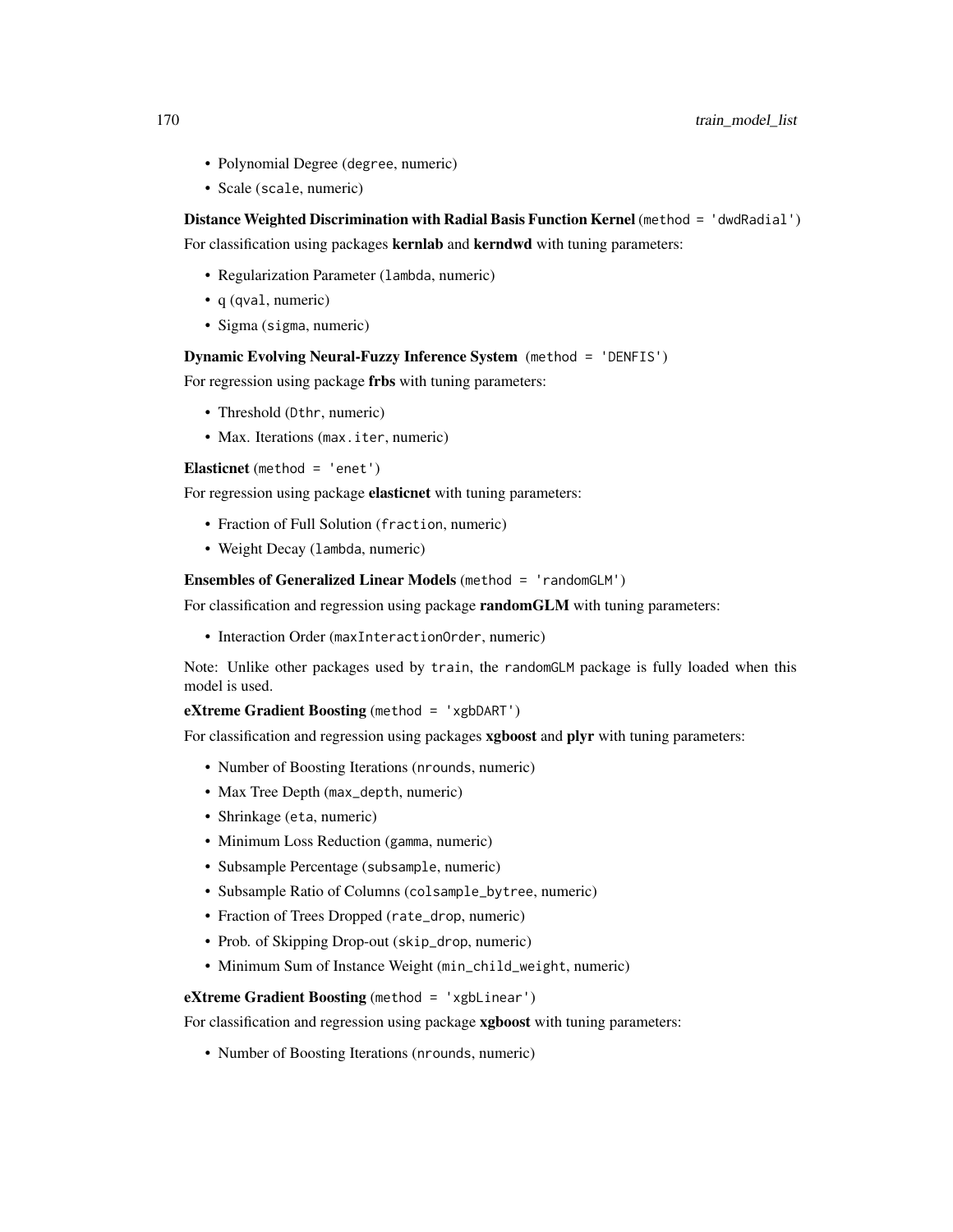- L2 Regularization (lambda, numeric)
- L1 Regularization (alpha, numeric)
- Learning Rate (eta, numeric)

# eXtreme Gradient Boosting (method = 'xgbTree')

For classification and regression using packages xgboost and plyr with tuning parameters:

- Number of Boosting Iterations (nrounds, numeric)
- Max Tree Depth (max\_depth, numeric)
- Shrinkage (eta, numeric)
- Minimum Loss Reduction (gamma, numeric)
- Subsample Ratio of Columns (colsample\_bytree, numeric)
- Minimum Sum of Instance Weight (min\_child\_weight, numeric)
- Subsample Percentage (subsample, numeric)

# Extreme Learning Machine (method = 'elm')

For classification and regression using package elmNN with tuning parameters:

- Number of Hidden Units (nhid, numeric)
- Activation Function (actfun, character)

## Factor-Based Linear Discriminant Analysis (method = 'RFlda')

For classification using package HiDimDA with tuning parameters:

• Number of Factors (q, numeric)

## Flexible Discriminant Analysis (method = 'fda')

For classification using packages earth and mda with tuning parameters:

- Product Degree (degree, numeric)
- Number of Terms (nprune, numeric)

Note: Unlike other packages used by train, the earth package is fully loaded when this model is used.

## Fuzzy Inference Rules by Descent Method (method = 'FIR.DM')

For regression using package frbs with tuning parameters:

- Number of Fuzzy Terms (num.labels, numeric)
- Max. Iterations (max. iter, numeric)

# Fuzzy Rules Using Chi's Method (method = 'FRBCS.CHI')

For classification using package frbs with tuning parameters:

- Number of Fuzzy Terms (num.labels, numeric)
- Membership Function (type.mf, character)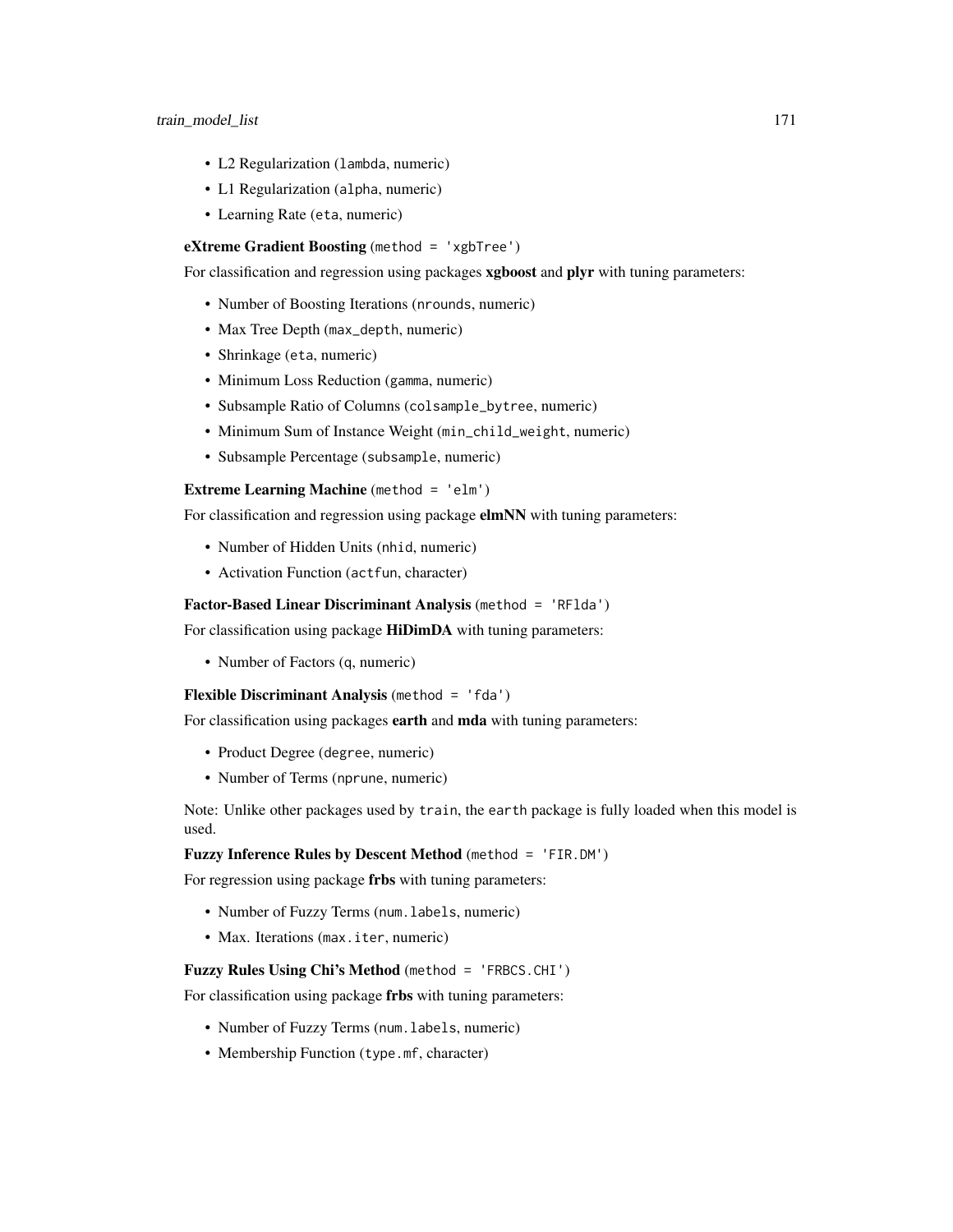Fuzzy Rules Using Genetic Cooperative-Competitive Learning and Pittsburgh (method = 'FH.GBML')

For classification using package frbs with tuning parameters:

- Max. Number of Rules (max.num.rule, numeric)
- Population Size (popu. size, numeric)
- Max. Generations (max.gen, numeric)

#### Fuzzy Rules Using the Structural Learning Algorithm on Vague Environment (method = 'SLAVE')

For classification using package frbs with tuning parameters:

- Number of Fuzzy Terms (num.labels, numeric)
- Max. Iterations (max. iter, numeric)
- Max. Generations (max.gen, numeric)

Fuzzy Rules via MOGUL (method = 'GFS.FR.MOGUL')

For regression using package frbs with tuning parameters:

- Max. Generations (max.gen, numeric)
- Max. Iterations (max. iter, numeric)
- Max. Tuning Iterations (max.tune, numeric)

Fuzzy Rules via Thrift (method = 'GFS.THRIFT')

For regression using package frbs with tuning parameters:

- Population Size (popu. size, numeric)
- Number of Fuzzy Labels (num.labels, numeric)
- Max. Generations (max.gen, numeric)

Fuzzy Rules with Weight Factor (method = 'FRBCS.W')

For classification using package frbs with tuning parameters:

- Number of Fuzzy Terms (num. labels, numeric)
- Membership Function (type.mf, character)

Gaussian Process (method = 'gaussprLinear')

For classification and regression using package **kernlab** with no tuning parameters.

```
Gaussian Process with Polynomial Kernel (method = 'gaussprPoly')
```
For classification and regression using package **kernlab** with tuning parameters:

- Polynomial Degree (degree, numeric)
- Scale (scale, numeric)

## Gaussian Process with Radial Basis Function Kernel (method = 'gaussprRadial')

For classification and regression using package **kernlab** with tuning parameters:

• Sigma (sigma, numeric)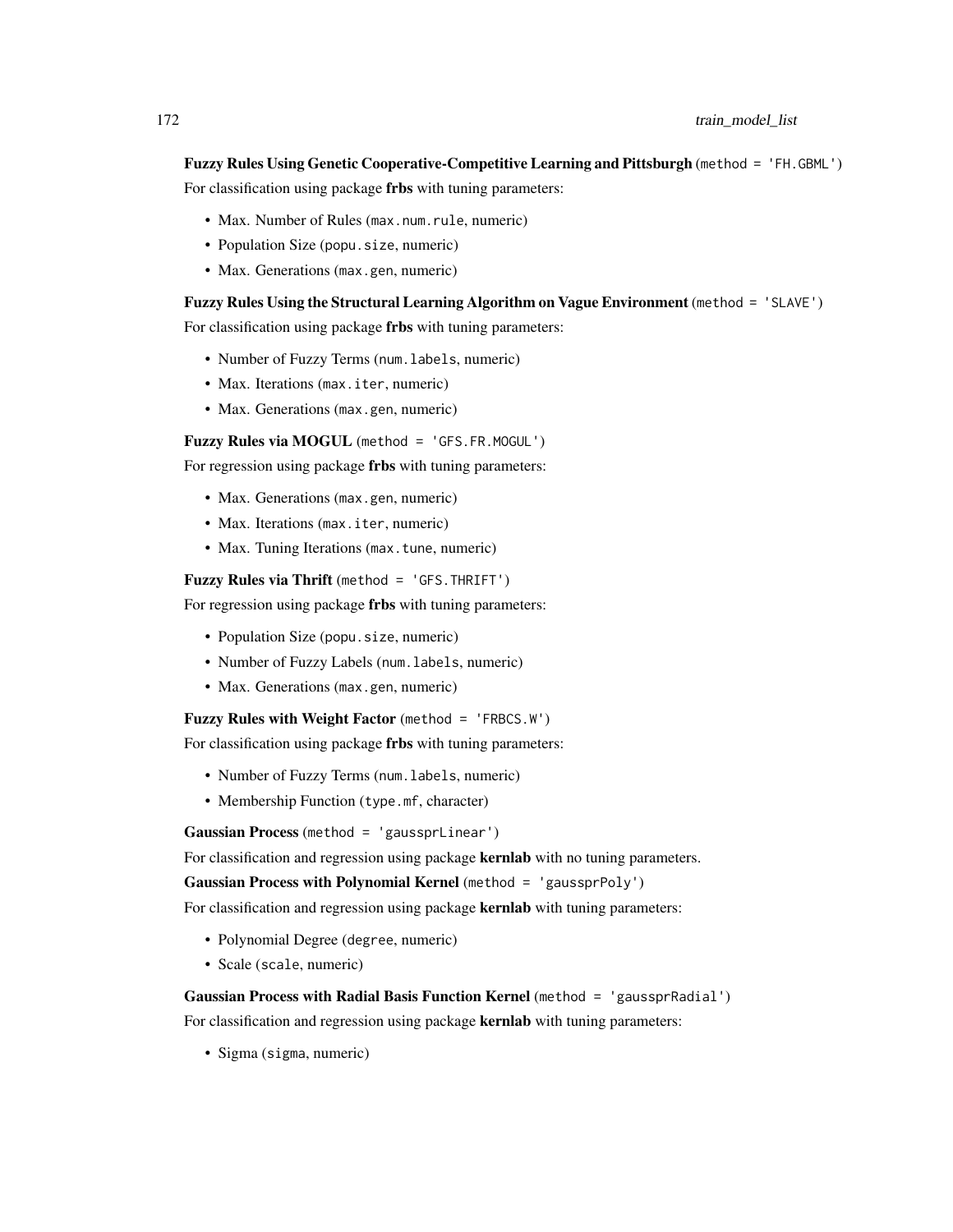#### Generalized Additive Model using LOESS (method = 'gamLoess')

For classification and regression using package gam with tuning parameters:

- Span (span, numeric)
- Degree (degree, numeric)

Note: Which terms enter the model in a nonlinear manner is determined by the number of unique values for the predictor. For example, if a predictor only has four unique values, most basis expansion method will fail because there are not enough granularity in the data. By default, a predictor must have at least 10 unique values to be used in a nonlinear basis expansion. Unlike other packages used by train, the gam package is fully loaded when this model is used.

## Generalized Additive Model using Splines (method = 'bam')

For classification and regression using package mgcv with tuning parameters:

- Feature Selection (select, logical)
- Method (method, character)

Note: Which terms enter the model in a nonlinear manner is determined by the number of unique values for the predictor. For example, if a predictor only has four unique values, most basis expansion method will fail because there are not enough granularity in the data. By default, a predictor must have at least 10 unique values to be used in a nonlinear basis expansion. Unlike other packages used by train, the mgcv package is fully loaded when this model is used.

#### Generalized Additive Model using Splines (method = 'gam')

For classification and regression using package **mgcv** with tuning parameters:

- Feature Selection (select, logical)
- Method (method, character)

Note: Which terms enter the model in a nonlinear manner is determined by the number of unique values for the predictor. For example, if a predictor only has four unique values, most basis expansion method will fail because there are not enough granularity in the data. By default, a predictor must have at least 10 unique values to be used in a nonlinear basis expansion. Unlike other packages used by train, the mgcv package is fully loaded when this model is used.

## Generalized Additive Model using Splines (method = 'gamSpline')

For classification and regression using package gam with tuning parameters:

• Degrees of Freedom (df, numeric)

Note: Which terms enter the model in a nonlinear manner is determined by the number of unique values for the predictor. For example, if a predictor only has four unique values, most basis expansion method will fail because there are not enough granularity in the data. By default, a predictor must have at least 10 unique values to be used in a nonlinear basis expansion. Unlike other packages used by train, the gam package is fully loaded when this model is used.

#### Generalized Linear Model (method = 'glm')

For classification and regression with no tuning parameters.

## Generalized Linear Model with Stepwise Feature Selection (method = 'glmStepAIC')

For classification and regression using package MASS with no tuning parameters.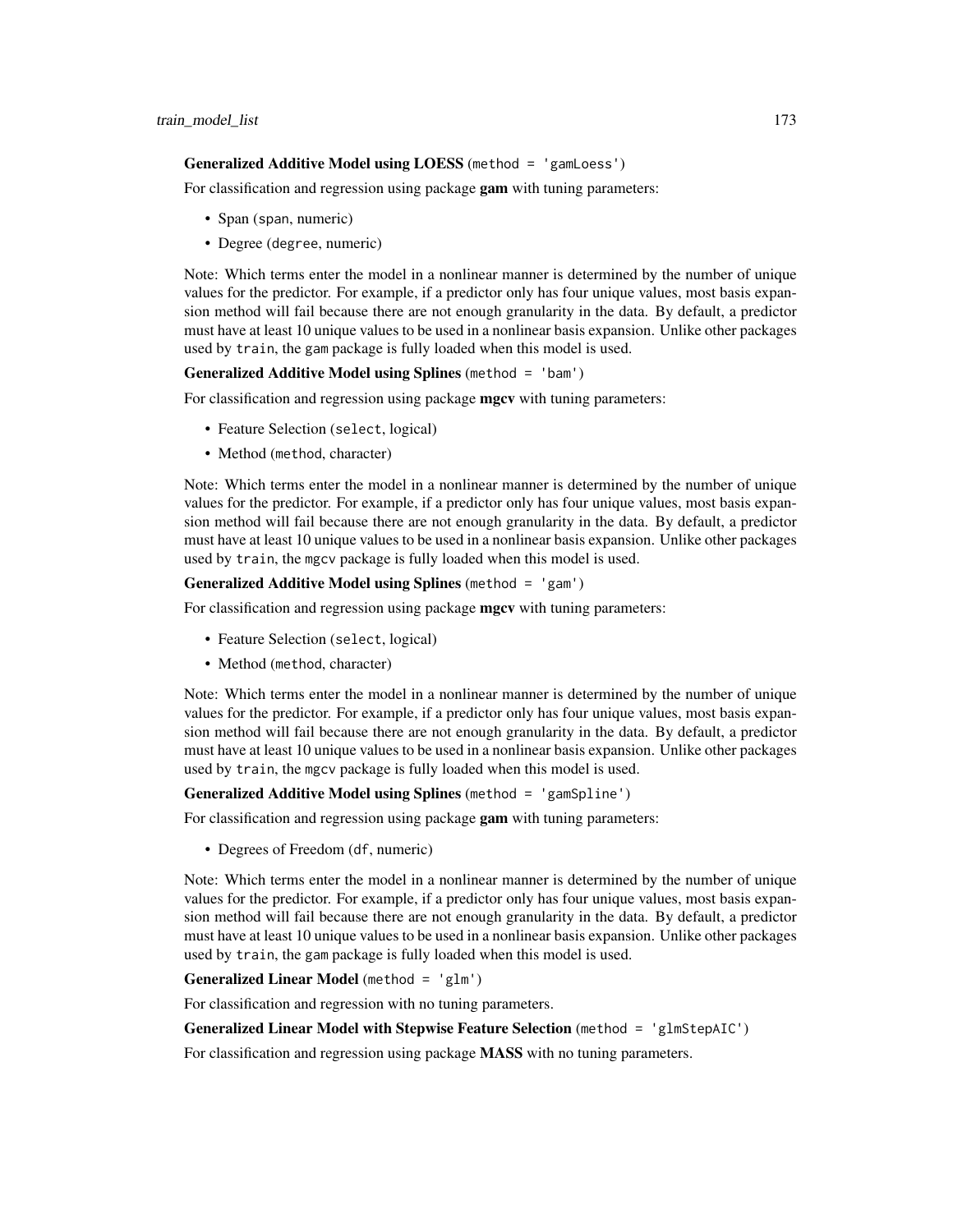# Generalized Partial Least Squares (method = 'gpls')

For classification using package gpls with tuning parameters:

• Number of Components (K.prov, numeric)

#### Genetic Lateral Tuning and Rule Selection of Linguistic Fuzzy Systems(method = 'GFS.LT.RS')

For regression using package frbs with tuning parameters:

- Population Size (popu. size, numeric)
- Number of Fuzzy Labels (num. labels, numeric)
- Max. Generations (max.gen, numeric)

glmnet (method = 'glmnet\_h2o')

For classification and regression using package h2o with tuning parameters:

- Mixing Percentage (alpha, numeric)
- Regularization Parameter (lambda, numeric)

 $glmnet$  (method = 'glmnet')

For classification and regression using packages glmnet and Matrix with tuning parameters:

- Mixing Percentage (alpha, numeric)
- Regularization Parameter (lambda, numeric)

#### Gradient Boosting Machines (method = 'gbm\_h2o')

For classification and regression using package h<sub>20</sub> with tuning parameters:

- Number of Boosting Iterations (ntrees, numeric)
- Max Tree Depth (max\_depth, numeric)
- Min. Terminal Node Size (min\_rows, numeric)
- Shrinkage (learn\_rate, numeric)
- Number of Randomly Selected Predictors (col\_sample\_rate, numeric)

Greedy Prototype Selection (method = 'protoclass')

For classification using packages proxy and protoclass with tuning parameters:

- Ball Size (eps, numeric)
- Distance Order (Minkowski, numeric)

#### Heteroscedastic Discriminant Analysis (method = 'hda')

For classification using package hda with tuning parameters:

- Gamma (gamma, numeric)
- Lambda (lambda, numeric)
- Dimension of the Discriminative Subspace (newdim, numeric)

High Dimensional Discriminant Analysis (method = 'hdda')

For classification using package **HDclassif** with tuning parameters: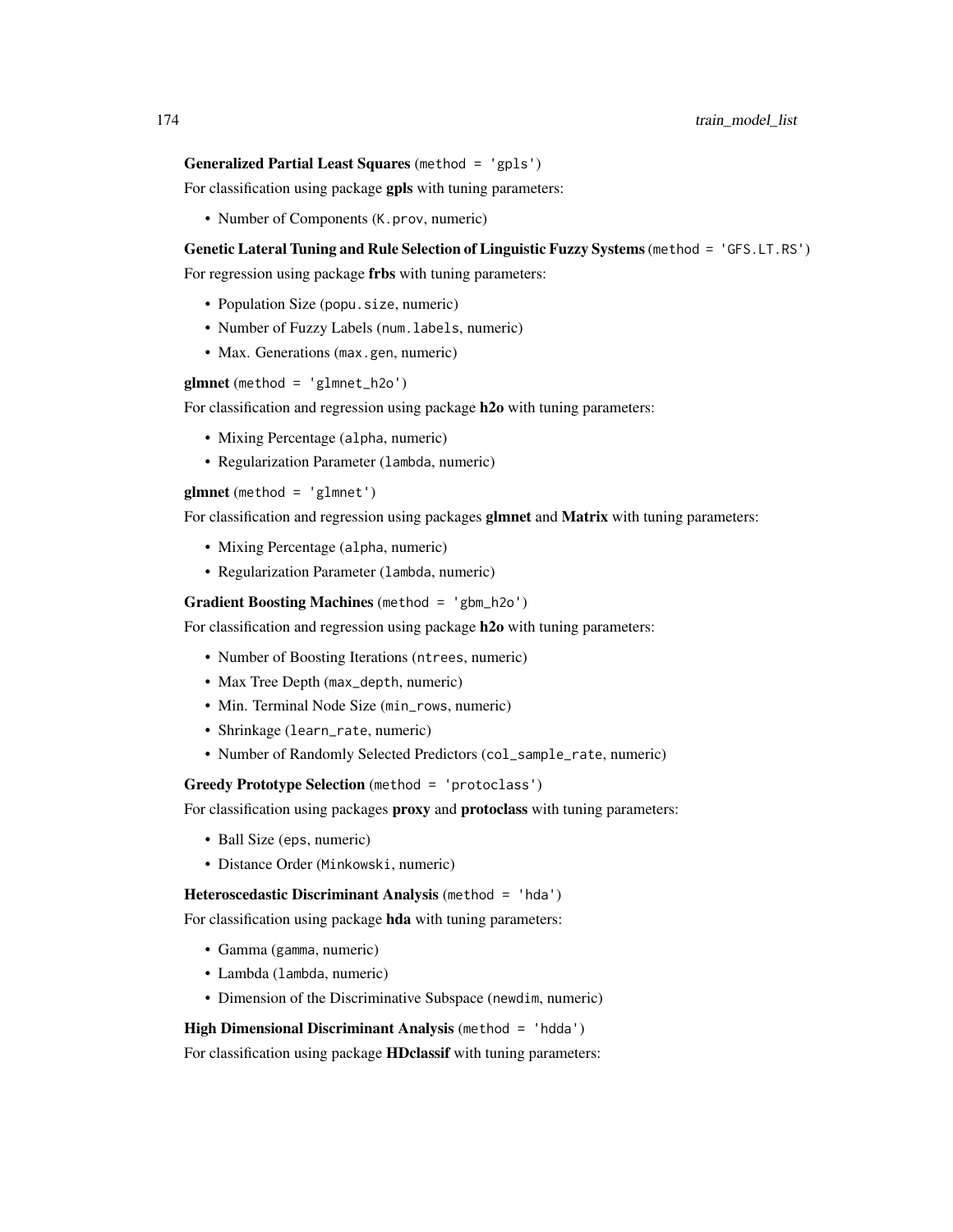- Threshold (threshold, character)
- Model Type (model, numeric)

#### High-Dimensional Regularized Discriminant Analysis (method = 'hdrda')

For classification using package sparsediscrim with tuning parameters:

- Gamma (gamma, numeric)
- Lambda (lambda, numeric)
- Shrinkage Type (shrinkage\_type, character)

#### Hybrid Neural Fuzzy Inference System (method = 'HYFIS')

For regression using package frbs with tuning parameters:

- Number of Fuzzy Terms (num.labels, numeric)
- Max. Iterations (max. iter, numeric)

Independent Component Regression (method = 'icr')

For regression using package fastICA with tuning parameters:

• Number of Components (n.comp, numeric)

## k-Nearest Neighbors (method = 'kknn')

For classification and regression using package **kknn** with tuning parameters:

- Max. Number of Neighbors (kmax, numeric)
- Distance (distance, numeric)
- Kernel (kernel, character)

#### k-Nearest Neighbors (method = 'knn')

For classification and regression with tuning parameters:

• Number of Neighbors (k, numeric)

## L2 Regularized Linear Support Vector Machines with Class Weights(method = 'svmLinearWeights2')

For classification using package LiblineaR with tuning parameters:

- Cost (cost, numeric)
- Loss Function (Loss, character)
- Class Weight (weight, numeric)

# L2 Regularized Support Vector Machine (dual) with Linear Kernel (method = 'svmLinear3') For classification and regression using package LiblineaR with tuning parameters:

- Cost (cost, numeric)
- Loss Function (Loss, character)

Learning Vector Quantization (method =  $'l\nu q'$ )

For classification using package class with tuning parameters: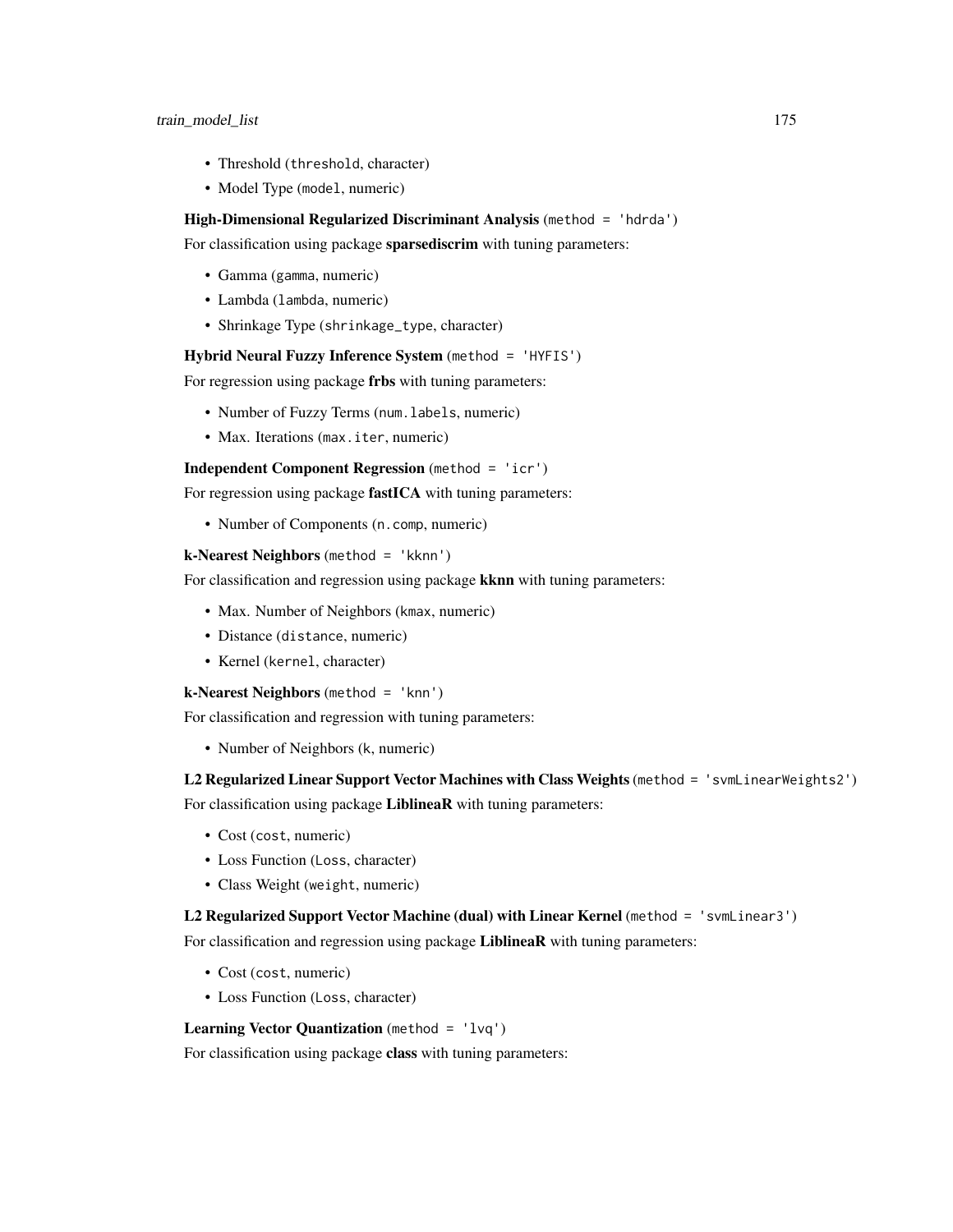- Codebook Size (size, numeric)
- Number of Prototypes (k, numeric)

Least Angle Regression (method = 'lars')

For regression using package lars with tuning parameters:

• Fraction (fraction, numeric)

Least Angle Regression (method = 'lars2')

For regression using package lars with tuning parameters:

• Number of Steps (step, numeric)

Least Squares Support Vector Machine (method = 'lssvmLinear')

For classification using package kernlab with tuning parameters:

• Regularization Parameter (tau, numeric)

# Least Squares Support Vector Machine with Polynomial Kernel (method = 'lssvmPoly')

For classification using package kernlab with tuning parameters:

- Polynomial Degree (degree, numeric)
- Scale (scale, numeric)
- Regularization Parameter (tau, numeric)

Least Squares Support Vector Machine with Radial Basis Function Kernel (method = 'lssvmRadial') For classification using package kernlab with tuning parameters:

- Sigma (sigma, numeric)
- Regularization Parameter (tau, numeric)

Linear Discriminant Analysis (method = 'lda')

For classification using package **MASS** with no tuning parameters.

Linear Discriminant Analysis (method = 'lda2')

For classification using package **MASS** with tuning parameters:

• Number of Discriminant Functions (dimen, numeric)

## Linear Discriminant Analysis with Stepwise Feature Selection (method = 'stepLDA')

For classification using packages klaR and MASS with tuning parameters:

- Maximum Number of Variables (maxvar, numeric)
- Search Direction (direction, character)

Linear Distance Weighted Discrimination (method = 'dwdLinear')

For classification using package **kerndwd** with tuning parameters:

- Regularization Parameter (lambda, numeric)
- q (qval, numeric)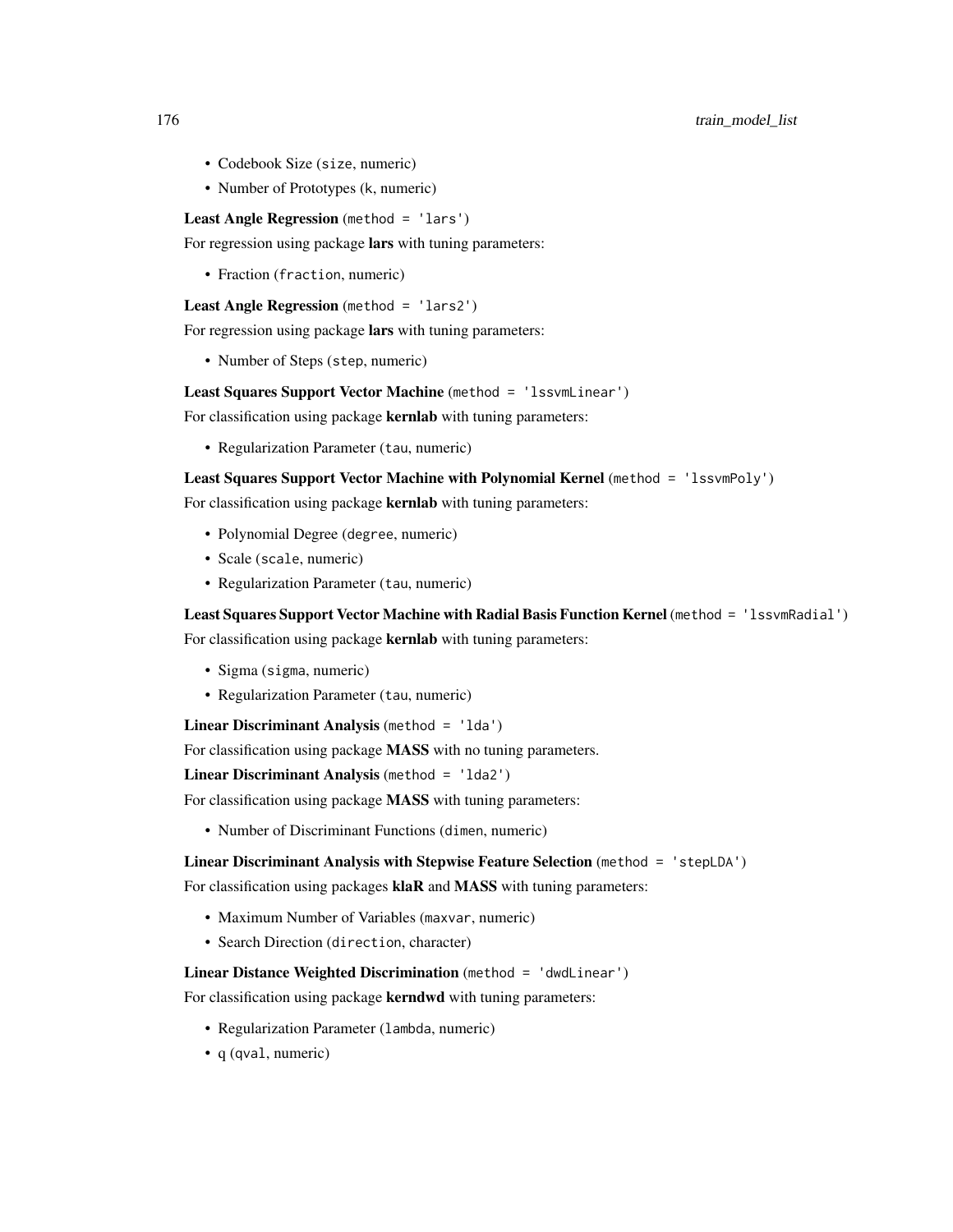**Linear Regression** (method =  $'lm'$ )

For regression with tuning parameters:

• intercept (intercept, logical)

Linear Regression with Backwards Selection (method = 'leapBackward')

For regression using package leaps with tuning parameters:

• Maximum Number of Predictors (nvmax, numeric)

Linear Regression with Forward Selection (method = 'leapForward')

For regression using package leaps with tuning parameters:

• Maximum Number of Predictors (nvmax, numeric)

Linear Regression with Stepwise Selection (method = 'leapSeq')

For regression using package leaps with tuning parameters:

• Maximum Number of Predictors (nvmax, numeric)

Linear Regression with Stepwise Selection (method = 'lmStepAIC')

For regression using package **MASS** with no tuning parameters.

Linear Support Vector Machines with Class Weights (method = 'svmLinearWeights') For classification using package e1071 with tuning parameters:

- Cost (cost, numeric)
- Class Weight (weight, numeric)

Localized Linear Discriminant Analysis (method = 'loclda')

For classification using package **klaR** with tuning parameters:

• Number of Nearest Neighbors (k, numeric)

Logic Regression (method = 'logreg')

For classification and regression using package LogicReg with tuning parameters:

- Maximum Number of Leaves (treesize, numeric)
- Number of Trees (ntrees, numeric)

Logistic Model Trees (method = 'LMT')

For classification using package RWeka with tuning parameters:

• Number of Iteratons (iter, numeric)

Maximum Uncertainty Linear Discriminant Analysis (method = 'Mlda')

For classification using package HiDimDA with no tuning parameters.

Mixture Discriminant Analysis (method = 'mda')

For classification using package mda with tuning parameters:

• Number of Subclasses Per Class (subclasses, numeric)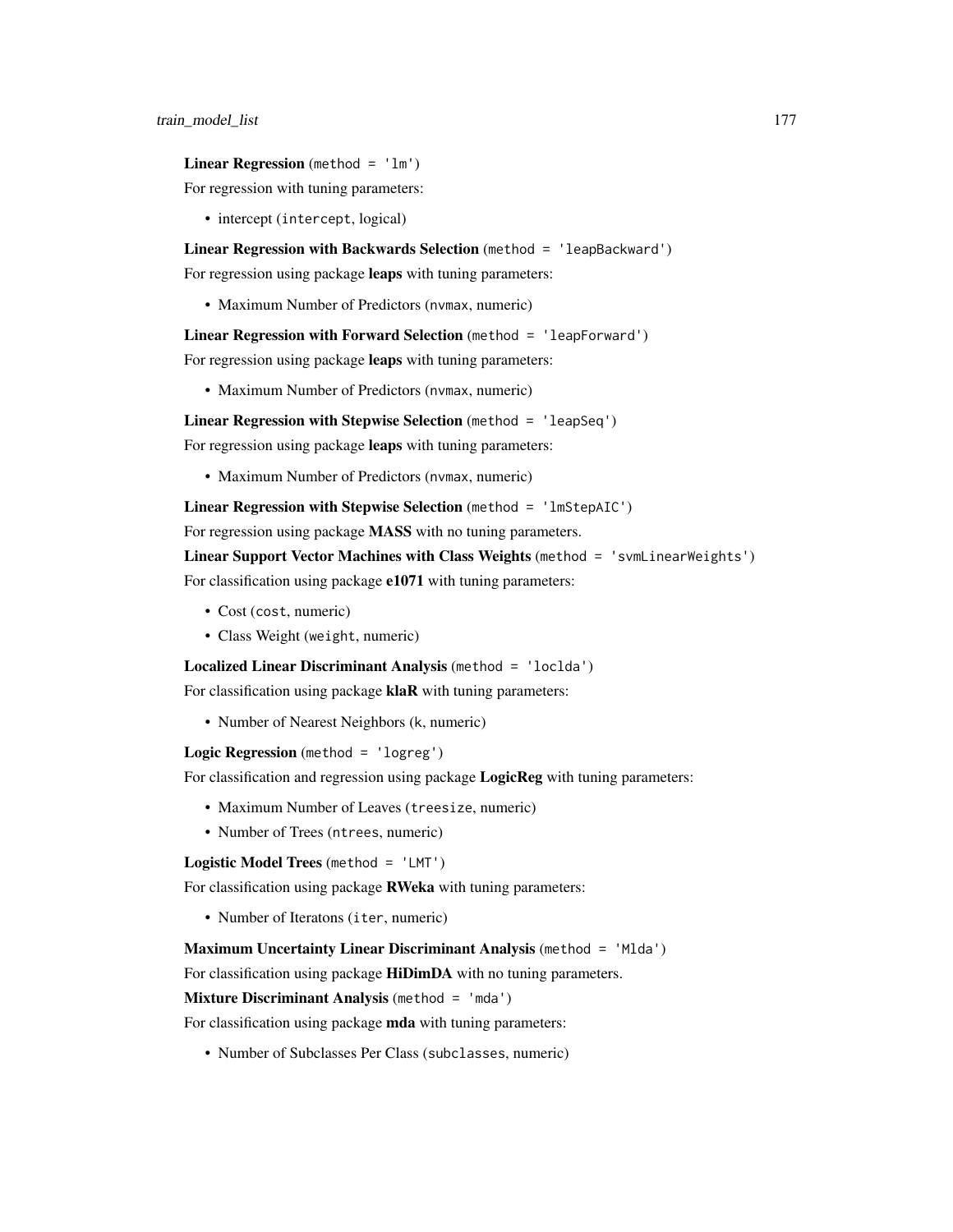# Model Averaged Naive Bayes Classifier (method = 'manb')

For classification using package **bnclassify** with tuning parameters:

- Smoothing Parameter (smooth, numeric)
- Prior Probability (prior, numeric)

#### Model Averaged Neural Network (method = 'avNNet')

For classification and regression using package nnet with tuning parameters:

- Number of Hidden Units (size, numeric)
- Weight Decay (decay, numeric)
- Bagging (bag, logical)

Model Rules (method = 'M5Rules')

For regression using package RWeka with tuning parameters:

- Pruned (pruned, character)
- Smoothed (smoothed, character)

#### **Model Tree** (method =  $'M5')$

For regression using package **RWeka** with tuning parameters:

- Pruned (pruned, character)
- Smoothed (smoothed, character)
- Rules (rules, character)

## Monotone Multi-Layer Perceptron Neural Network (method = 'monmlp')

For classification and regression using package **monmlp** with tuning parameters:

- Number of Hidden Units (hidden1, numeric)
- Number of Models (n.ensemble, numeric)

Multi-Layer Perceptron (method = 'mlp')

For classification and regression using package RSNNS with tuning parameters:

• Number of Hidden Units (size, numeric)

Multi-Layer Perceptron (method = 'mlpWeightDecay')

For classification and regression using package RSNNS with tuning parameters:

- Number of Hidden Units (size, numeric)
- Weight Decay (decay, numeric)

## Multi-Layer Perceptron, multiple layers (method = 'mlpWeightDecayML')

For classification and regression using package RSNNS with tuning parameters:

- Number of Hidden Units layer1 (layer1, numeric)
- Number of Hidden Units layer2 (layer2, numeric)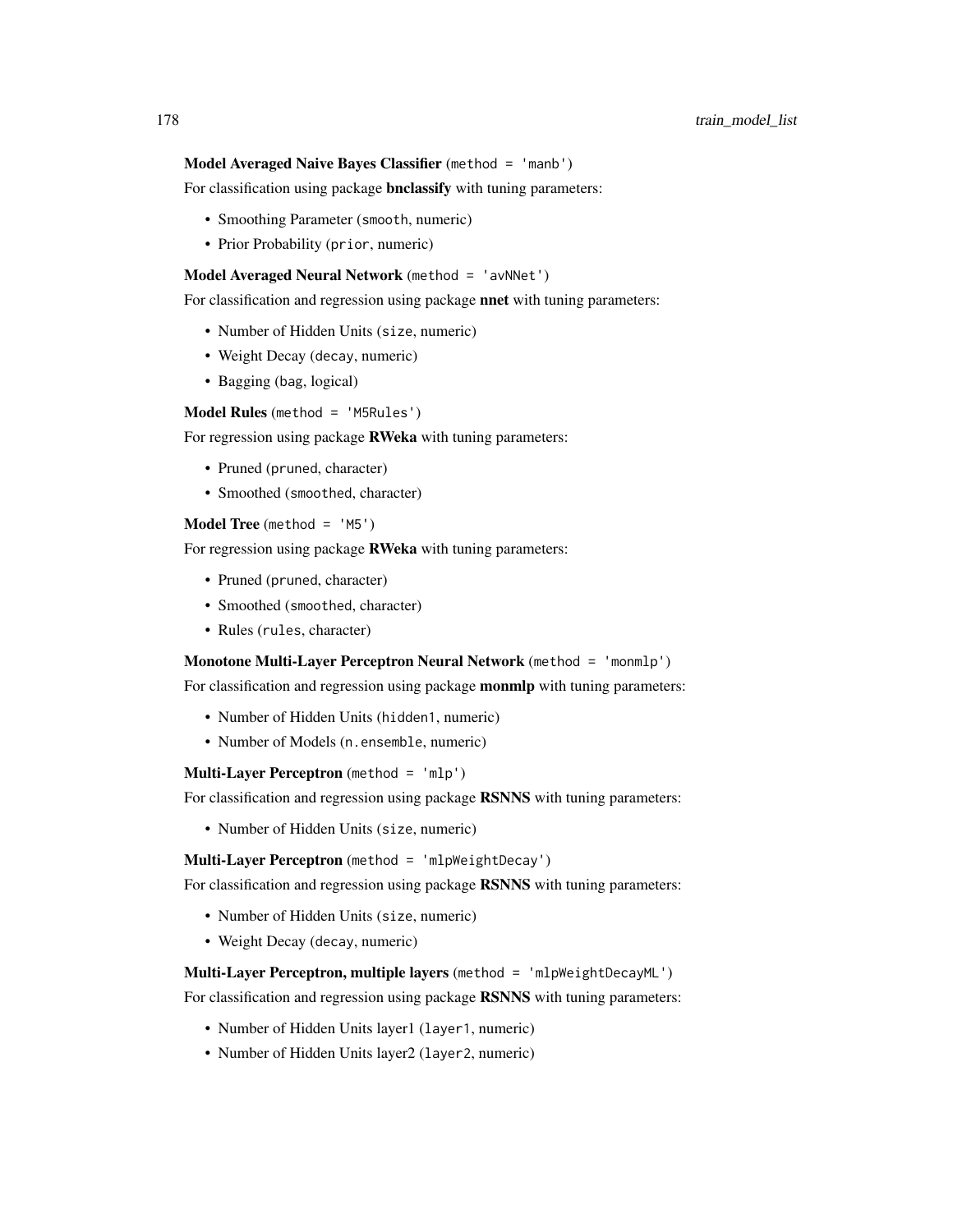- Number of Hidden Units layer3 (layer3, numeric)
- Weight Decay (decay, numeric)

#### Multi-Layer Perceptron, with multiple layers (method  $=$  'mlpML')

For classification and regression using package RSNNS with tuning parameters:

- Number of Hidden Units layer1 (layer1, numeric)
- Number of Hidden Units layer2 (layer2, numeric)
- Number of Hidden Units layer3 (layer3, numeric)

## Multi-Step Adaptive MCP-Net (method = 'msaenet')

For classification and regression using package **msaenet** with tuning parameters:

- Alpha (alphas, numeric)
- Number of Adaptive Estimation Steps (nsteps, numeric)
- Adaptive Weight Scaling Factor (scale, numeric)

Multilayer Perceptron Network by Stochastic Gradient Descent (method = 'mlpSGD') For classification and regression using packages **FCNN4R** and **plyr** with tuning parameters:

- Number of Hidden Units (size, numeric)
- L2 Regularization (12reg, numeric)
- RMSE Gradient Scaling (lambda, numeric)
- Learning Rate (learn\_rate, numeric)
- Momentum (momentum, numeric)
- Learning Rate Decay (gamma, numeric)
- Batch Size (minibatchsz, numeric)
- Number of Models (repeats, numeric)

Multilayer Perceptron Network with Dropout (method = 'mlpKerasDropout')

For classification and regression using package keras with tuning parameters:

- Number of Hidden Units (size, numeric)
- Dropout Rate (dropout, numeric)
- Batch Size (batch\_size, numeric)
- Learning Rate (lr, numeric)
- Rho (rho, numeric)
- Learning Rate Decay (decay, numeric)
- Activation Function (activation, character)

Note: After train completes, the keras model object is serialized so that it can be used between R session. When predicting, the code will temporarily unsearalize the object. To make the predictions more efficient, the user might want to use keras::unsearlize\_model(object\$finalModel\$object) in the current R session so that that operation is only done once. Also, this model cannot be run in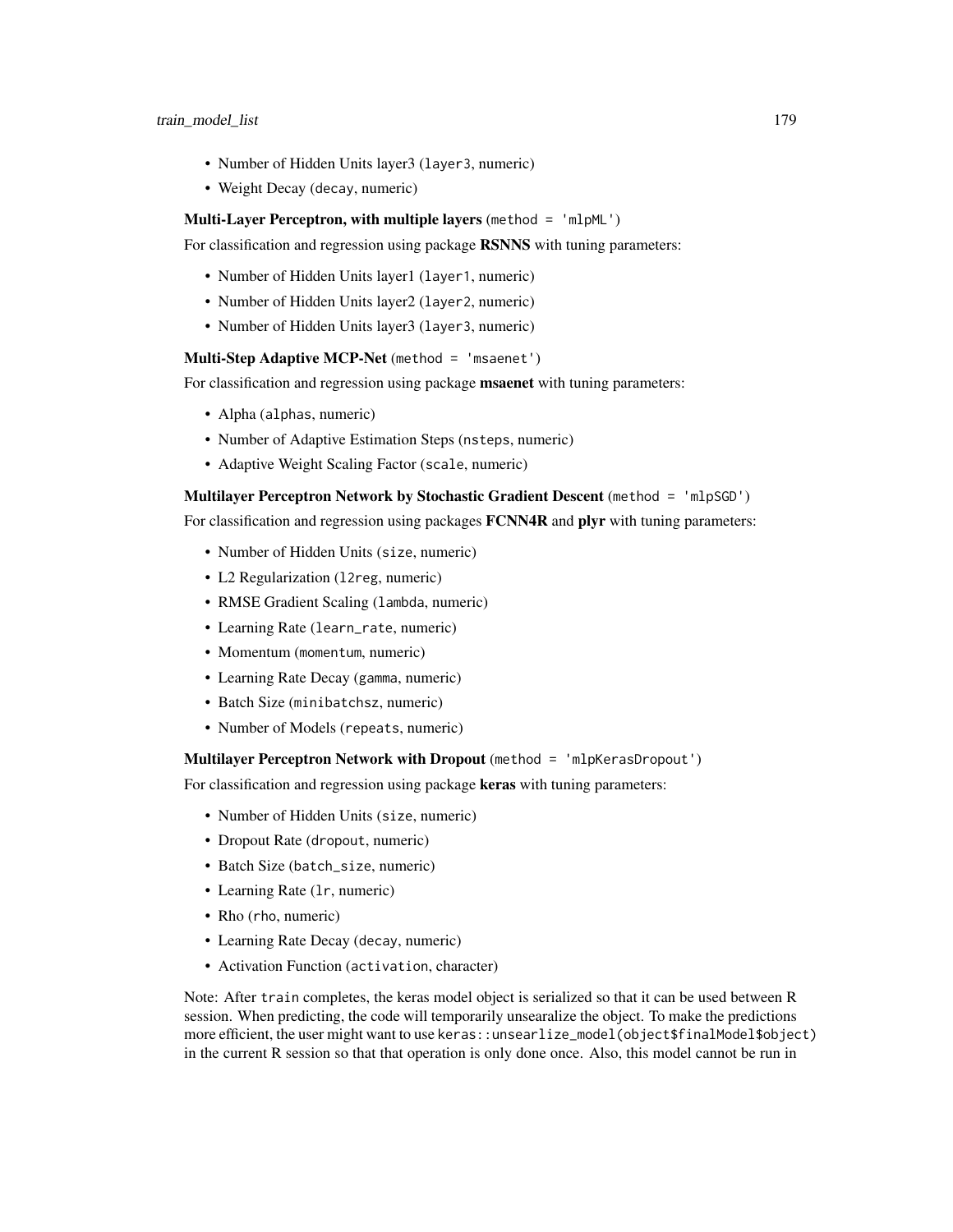parallel due to the nature of how tensorflow does the computations. Unlike other packages used by train, the dplyr package is fully loaded when this model is used.

Multilayer Perceptron Network with Dropout (method = 'mlpKerasDropoutCost')

For classification using package keras with tuning parameters:

- Number of Hidden Units (size, numeric)
- Dropout Rate (dropout, numeric)
- Batch Size (batch\_size, numeric)
- Learning Rate (1r, numeric)
- Rho (rho, numeric)
- Learning Rate Decay (decay, numeric)
- Cost (cost, numeric)
- Activation Function (activation, character)

Note: After train completes, the keras model object is serialized so that it can be used between R session. When predicting, the code will temporarily unsearalize the object. To make the predictions more efficient, the user might want to use keras::unsearlize\_model(object\$finalModel\$object) in the current R session so that that operation is only done once. Also, this model cannot be run in parallel due to the nature of how tensorflow does the computations. Finally, the cost parameter weights the first class in the outcome vector. Unlike other packages used by train, the dplyr package is fully loaded when this model is used.

Multilayer Perceptron Network with Weight Decay (method = 'mlpKerasDecay')

For classification and regression using package keras with tuning parameters:

- Number of Hidden Units (size, numeric)
- L2 Regularization (lambda, numeric)
- Batch Size (batch\_size, numeric)
- Learning Rate (lr, numeric)
- Rho (rho, numeric)
- Learning Rate Decay (decay, numeric)
- Activation Function (activation, character)

Note: After train completes, the keras model object is serialized so that it can be used between R session. When predicting, the code will temporarily unsearalize the object. To make the predictions more efficient, the user might want to use keras::unsearlize\_model(object\$finalModel\$object) in the current R session so that that operation is only done once. Also, this model cannot be run in parallel due to the nature of how tensorflow does the computations. Unlike other packages used by train, the dplyr package is fully loaded when this model is used.

Multilayer Perceptron Network with Weight Decay (method = 'mlpKerasDecayCost')

For classification using package keras with tuning parameters:

- Number of Hidden Units (size, numeric)
- L2 Regularization (lambda, numeric)
- Batch Size (batch\_size, numeric)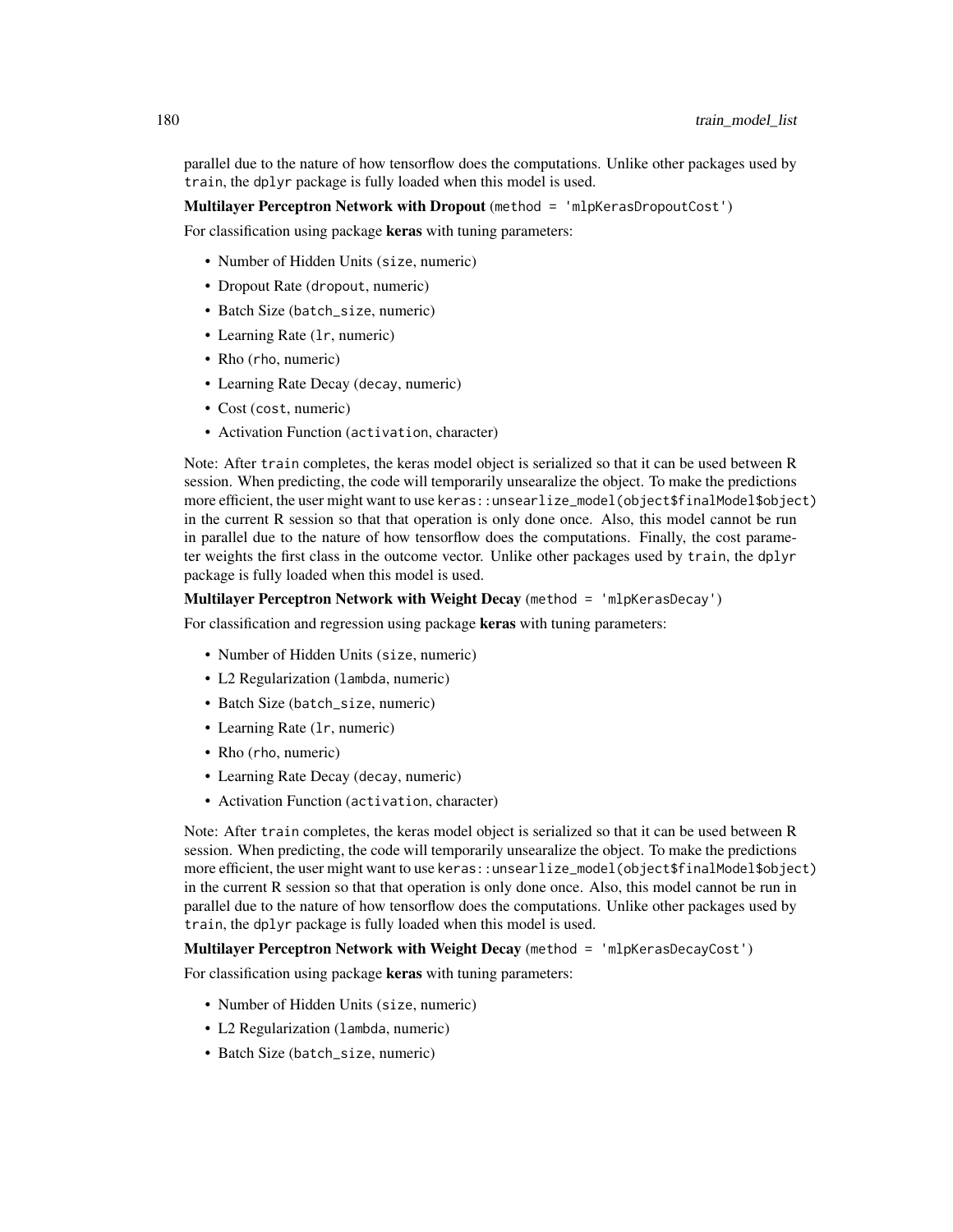- Learning Rate (lr, numeric)
- Rho (rho, numeric)
- Learning Rate Decay (decay, numeric)
- Cost (cost, numeric)
- Activation Function (activation, character)

Note: After train completes, the keras model object is serialized so that it can be used between R session. When predicting, the code will temporarily unsearalize the object. To make the predictions more efficient, the user might want to use keras::unsearlize\_model(object\$finalModel\$object) in the current R session so that that operation is only done once. Also, this model cannot be run in parallel due to the nature of how tensorflow does the computations. Finally, the cost parameter weights the first class in the outcome vector. Unlike other packages used by train, the dplyr package is fully loaded when this model is used.

Multivariate Adaptive Regression Spline (method = 'earth')

For classification and regression using package earth with tuning parameters:

- Number of Terms (nprune, numeric)
- Product Degree (degree, numeric)

Note: Unlike other packages used by train, the earth package is fully loaded when this model is used.

# Multivariate Adaptive Regression Splines (method = 'gcvEarth')

For classification and regression using package earth with tuning parameters:

• Product Degree (degree, numeric)

Note: Unlike other packages used by train, the earth package is fully loaded when this model is used.

# Naive Bayes (method = 'naive\_bayes')

For classification using package naivebayes with tuning parameters:

- Laplace Correction (laplace, numeric)
- Distribution Type (usekernel, logical)
- Bandwidth Adjustment (adjust, numeric)

Naive Bayes (method = 'nb')

For classification using package klaR with tuning parameters:

- Laplace Correction (fL, numeric)
- Distribution Type (usekernel, logical)
- Bandwidth Adjustment (adjust, numeric)

### Naive Bayes Classifier (method = 'nbDiscrete')

For classification using package **bnclassify** with tuning parameters:

• Smoothing Parameter (smooth, numeric)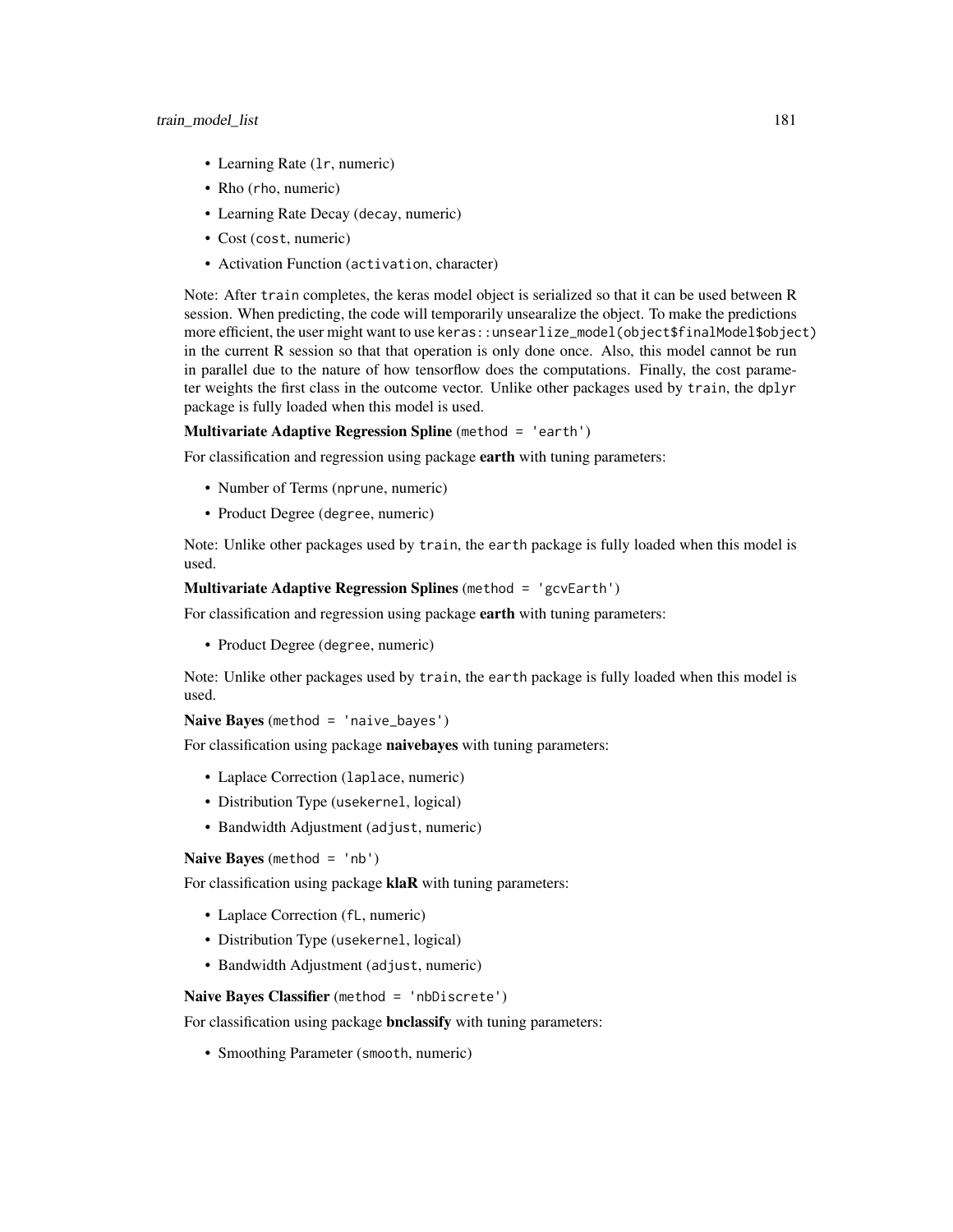#### Naive Bayes Classifier with Attribute Weighting (method = 'awnb')

For classification using package **bnclassify** with tuning parameters:

• Smoothing Parameter (smooth, numeric)

Nearest Shrunken Centroids (method = 'pam')

For classification using package pamr with tuning parameters:

• Shrinkage Threshold (threshold, numeric)

Negative Binomial Generalized Linear Model (method = 'glm.nb')

For regression using package MASS with tuning parameters:

• Link Function (link, character)

Neural Network (method = 'mxnet')

For classification and regression using package **mxnet** with tuning parameters:

- Number of Hidden Units in Layer 1 (layer1, numeric)
- Number of Hidden Units in Layer 2 (layer2, numeric)
- Number of Hidden Units in Layer 3 (layer 3, numeric)
- Learning Rate (learning.rate, numeric)
- Momentum (momentum, numeric)
- Dropout Rate (dropout, numeric)
- Activation Function (activation, character)

Note: The mxnet package is not yet on CRAN. See <http://mxnet.io> for installation instructions.

Neural Network (method = 'mxnetAdam')

For classification and regression using package **mxnet** with tuning parameters:

- Number of Hidden Units in Layer 1 (layer 1, numeric)
- Number of Hidden Units in Layer 2 (layer 2, numeric)
- Number of Hidden Units in Layer 3 (layer3, numeric)
- Dropout Rate (dropout, numeric)
- beta1 (beta1, numeric)
- beta2 (beta2, numeric)
- Learning Rate (learningrate, numeric)
- Activation Function (activation, character)

Note: The mxnet package is not yet on CRAN. See <http://mxnet.io> for installation instructions. Users are strongly advised to define num.round themselves.

Neural Network (method = 'neuralnet')

For regression using package neuralnet with tuning parameters:

- Number of Hidden Units in Layer 1 (layer 1, numeric)
- Number of Hidden Units in Layer 2 (layer2, numeric)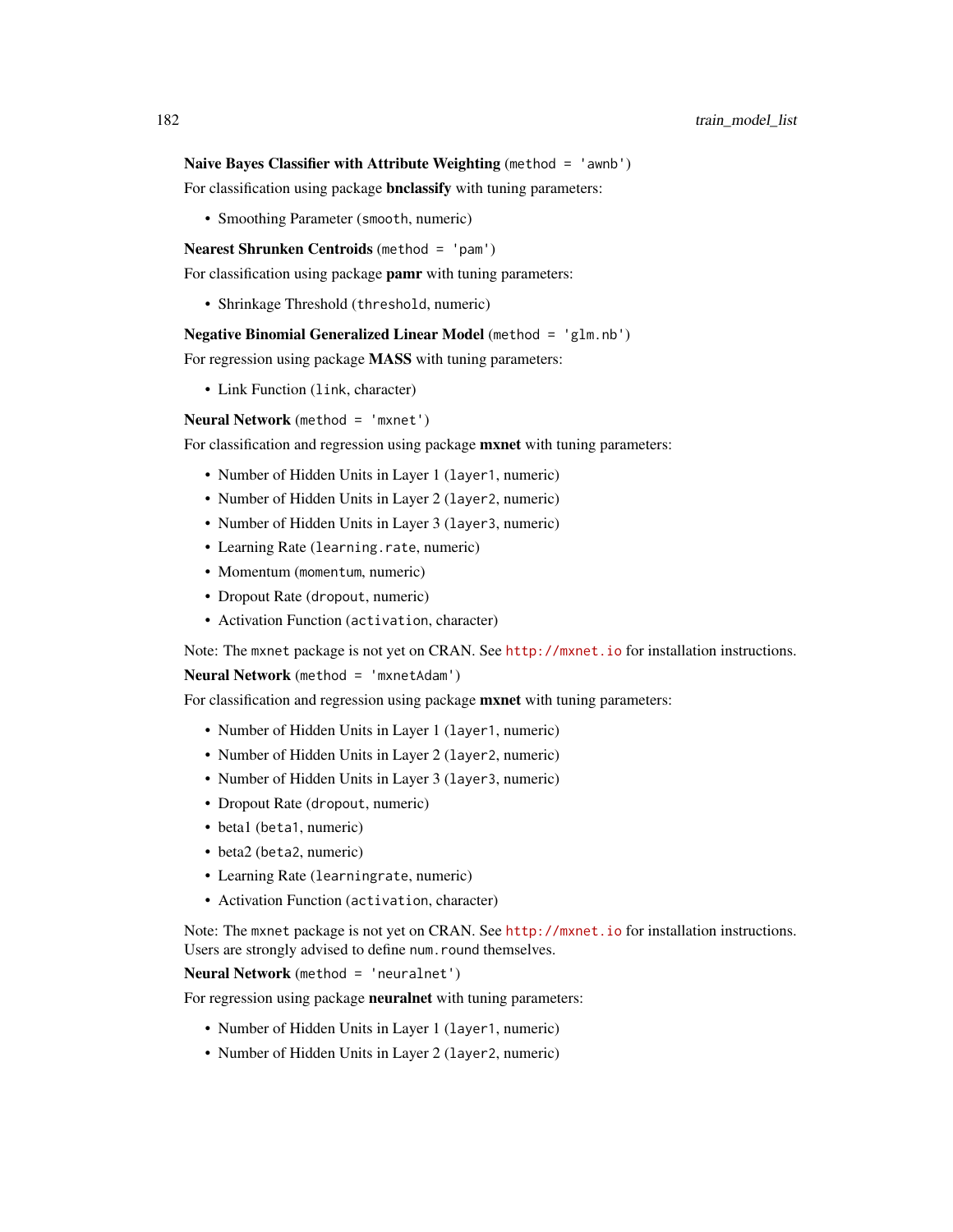• Number of Hidden Units in Layer 3 (layer3, numeric)

#### Neural Network (method = 'nnet')

For classification and regression using package **nnet** with tuning parameters:

- Number of Hidden Units (size, numeric)
- Weight Decay (decay, numeric)

#### Neural Networks with Feature Extraction (method = 'pcaNNet')

For classification and regression using package nnet with tuning parameters:

- Number of Hidden Units (size, numeric)
- Weight Decay (decay, numeric)

#### Non-Convex Penalized Quantile Regression (method = 'rqnc')

For regression using package rqPen with tuning parameters:

- L1 Penalty (lambda, numeric)
- Penalty Type (penalty, character)

Non-Informative Model (method = 'null')

For classification and regression with no tuning parameters.

Note: Since this model always predicts the same value, R-squared values will always be estimated to be NA.

Non-Negative Least Squares (method = 'nnls')

For regression using package **nnls** with no tuning parameters.

Oblique Random Forest (method = 'ORFlog')

For classification using package **obliqueRF** with tuning parameters:

• Number of Randomly Selected Predictors (mtry, numeric)

Note: Unlike other packages used by train, the obliqueRF package is fully loaded when this model is used.

Oblique Random Forest (method = 'ORFpls')

For classification using package **obliqueRF** with tuning parameters:

• Number of Randomly Selected Predictors (mtry, numeric)

Note: Unlike other packages used by train, the obliqueRF package is fully loaded when this model is used.

Oblique Random Forest (method = 'ORFridge')

For classification using package **obliqueRF** with tuning parameters:

• Number of Randomly Selected Predictors (mtry, numeric)

Note: Unlike other packages used by train, the obliqueRF package is fully loaded when this model is used.

#### Oblique Random Forest (method = 'ORFsvm')

For classification using package obliqueRF with tuning parameters: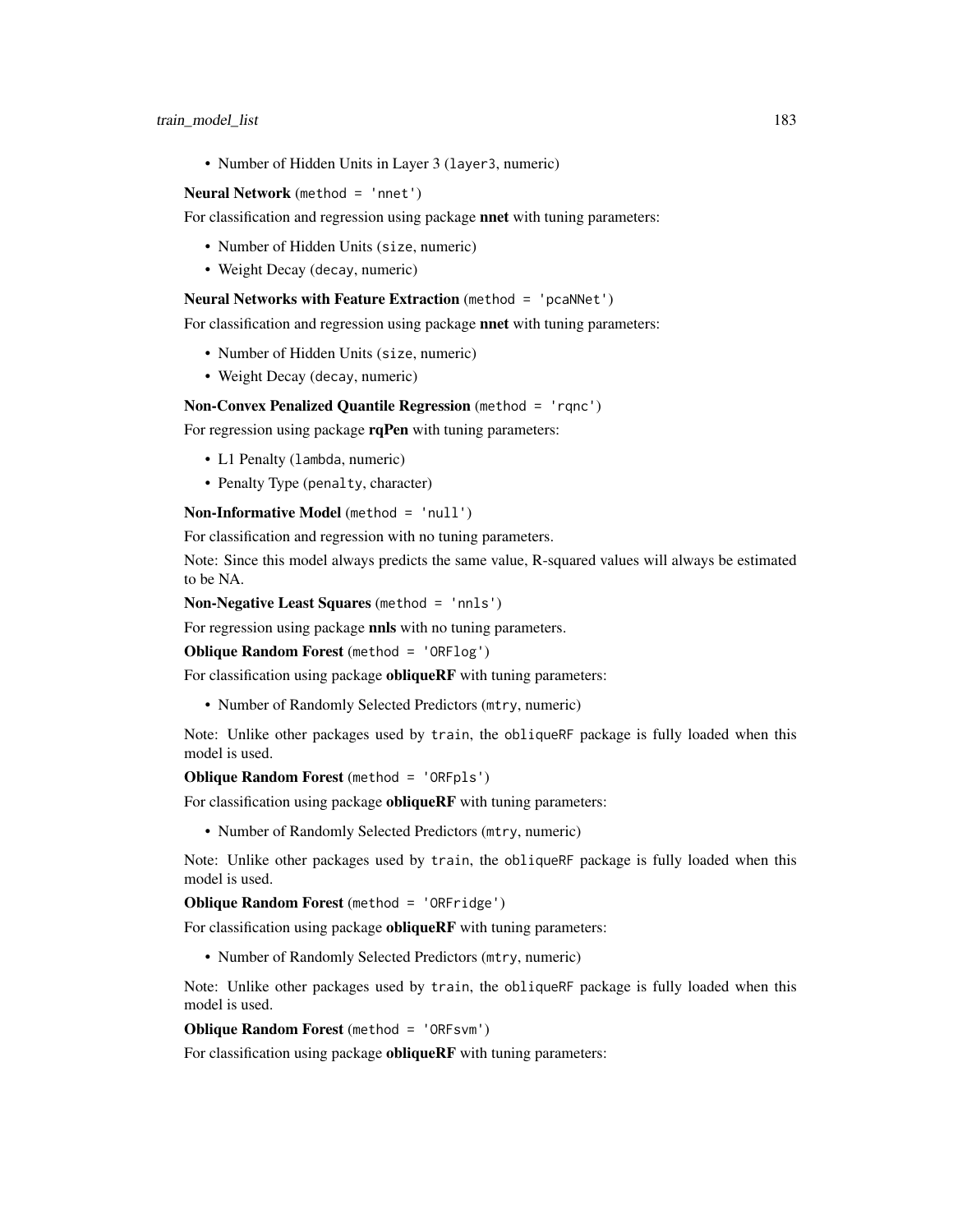• Number of Randomly Selected Predictors (mtry, numeric)

Note: Unlike other packages used by train, the obliqueRF package is fully loaded when this model is used.

#### Optimal Weighted Nearest Neighbor Classifier (method = 'ownn')

For classification using package snn with tuning parameters:

• Number of Neighbors (K, numeric)

# Ordered Logistic or Probit Regression (method = 'polr')

For classification using package MASS with tuning parameters:

• parameter (method, character)

Parallel Random Forest (method = 'parRF')

For classification and regression using packages e1071, randomForest, foreach and import with tuning parameters:

• Number of Randomly Selected Predictors (mtry, numeric)

 $partDSA$  (method = 'partDSA')

For classification and regression using package **partDSA** with tuning parameters:

- Number of Terminal Partitions (cut.off.growth, numeric)
- Minimum Percent Difference (MPD, numeric)

Partial Least Squares (method = 'kernelpls')

For classification and regression using package pls with tuning parameters:

• Number of Components (ncomp, numeric)

Partial Least Squares (method = 'pls')

For classification and regression using package **pls** with tuning parameters:

• Number of Components (ncomp, numeric)

Partial Least Squares (method = 'simpls')

For classification and regression using package pls with tuning parameters:

• Number of Components (ncomp, numeric)

Partial Least Squares (method = 'widekernelpls')

For classification and regression using package pls with tuning parameters:

• Number of Components (ncomp, numeric)

Partial Least Squares Generalized Linear Models (method = 'plsRglm')

For classification and regression using package **plsRglm** with tuning parameters:

- Number of PLS Components (nt, numeric)
- p-Value threshold (alpha.pvals.expli, numeric)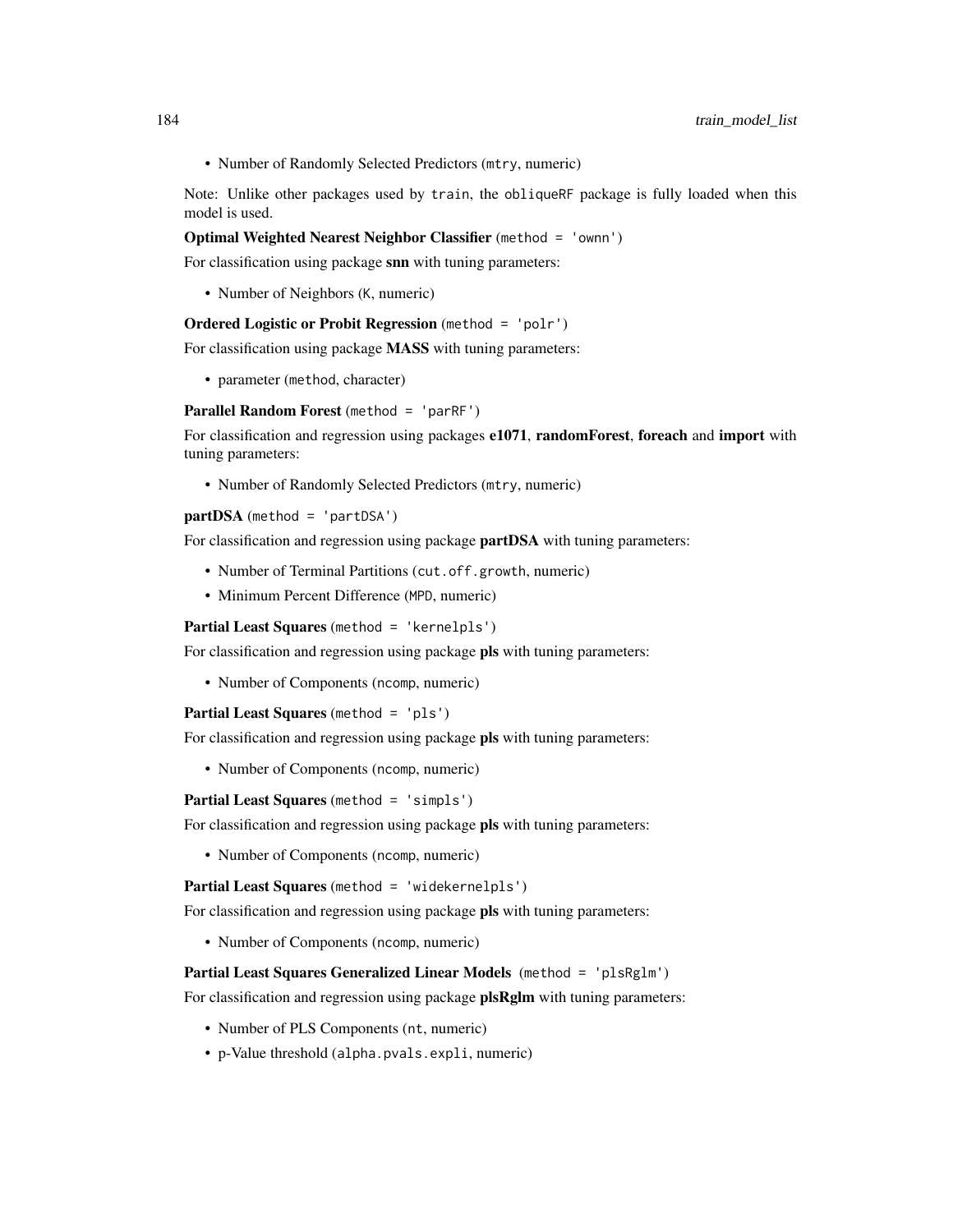Note: Unlike other packages used by train, the plsRglm package is fully loaded when this model is used.

Patient Rule Induction Method (method = 'PRIM')

For classification using package supervisedPRIM with tuning parameters:

- peeling quantile (peel.alpha, numeric)
- pasting quantile (paste.alpha, numeric)
- minimum mass (mass.min, numeric)

Penalized Discriminant Analysis (method = 'pda')

For classification using package **mda** with tuning parameters:

• Shrinkage Penalty Coefficient (lambda, numeric)

Penalized Discriminant Analysis (method = 'pda2')

For classification using package mda with tuning parameters:

• Degrees of Freedom (df, numeric)

Penalized Linear Discriminant Analysis (method = 'PenalizedLDA')

For classification using packages **penalizedLDA** and **plyr** with tuning parameters:

- L1 Penalty (lambda, numeric)
- Number of Discriminant Functions (K, numeric)

Penalized Linear Regression (method = 'penalized')

For regression using package **penalized** with tuning parameters:

- L1 Penalty (lambda1, numeric)
- L2 Penalty (lambda2, numeric)

Penalized Logistic Regression (method = 'plr')

For classification using package stepPlr with tuning parameters:

- L2 Penalty (lambda, numeric)
- Complexity Parameter (cp, character)

Penalized Multinomial Regression (method = 'multinom')

For classification using package **nnet** with tuning parameters:

• Weight Decay (decay, numeric)

#### Penalized Ordinal Regression (method = 'ordinalNet')

For classification using packages **ordinalNet** and **plyr** with tuning parameters:

- Mixing Percentage (alpha, numeric)
- Selection Criterion (criteria, character)
- Link Function (link, character)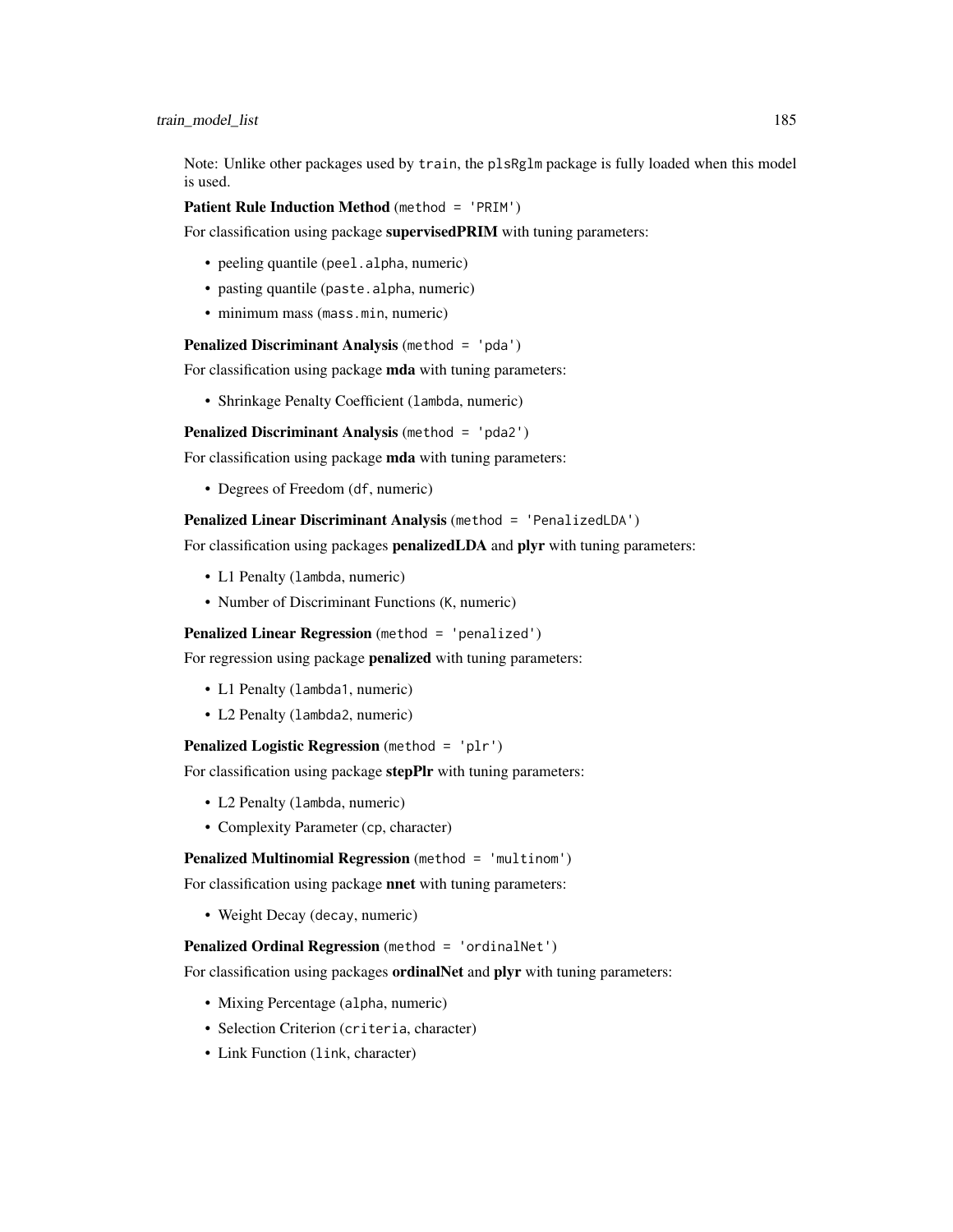Note: Requires ordinalNet package version  $\geq 2.0$ 

Polynomial Kernel Regularized Least Squares (method = 'krlsPoly')

For regression using package **KRLS** with tuning parameters:

- Regularization Parameter (lambda, numeric)
- Polynomial Degree (degree, numeric)

Principal Component Analysis (method = 'pcr')

For regression using package pls with tuning parameters:

• Number of Components (ncomp, numeric)

Projection Pursuit Regression (method = 'ppr')

For regression with tuning parameters:

• Number of Terms (nterms, numeric)

Quadratic Discriminant Analysis (method = 'qda')

For classification using package **MASS** with no tuning parameters.

Quadratic Discriminant Analysis with Stepwise Feature Selection (method = 'stepQDA') For classification using packages klaR and MASS with tuning parameters:

- Maximum Number of Variables (maxvar, numeric)
- Search Direction (direction, character)

Quantile Random Forest (method = 'qrf')

For regression using package quantregForest with tuning parameters:

• Number of Randomly Selected Predictors (mtry, numeric)

Quantile Regression Neural Network (method = 'qrnn')

For regression using package **qrnn** with tuning parameters:

- Number of Hidden Units (n.hidden, numeric)
- Weight Decay (penalty, numeric)
- Bagged Models? (bag, logical)

# Quantile Regression with LASSO penalty (method = 'rqlasso')

For regression using package rqPen with tuning parameters:

• L1 Penalty (lambda, numeric)

# Radial Basis Function Kernel Regularized Least Squares (method = 'krlsRadial')

For regression using packages **KRLS** and **kernlab** with tuning parameters:

- Regularization Parameter (lambda, numeric)
- Sigma (sigma, numeric)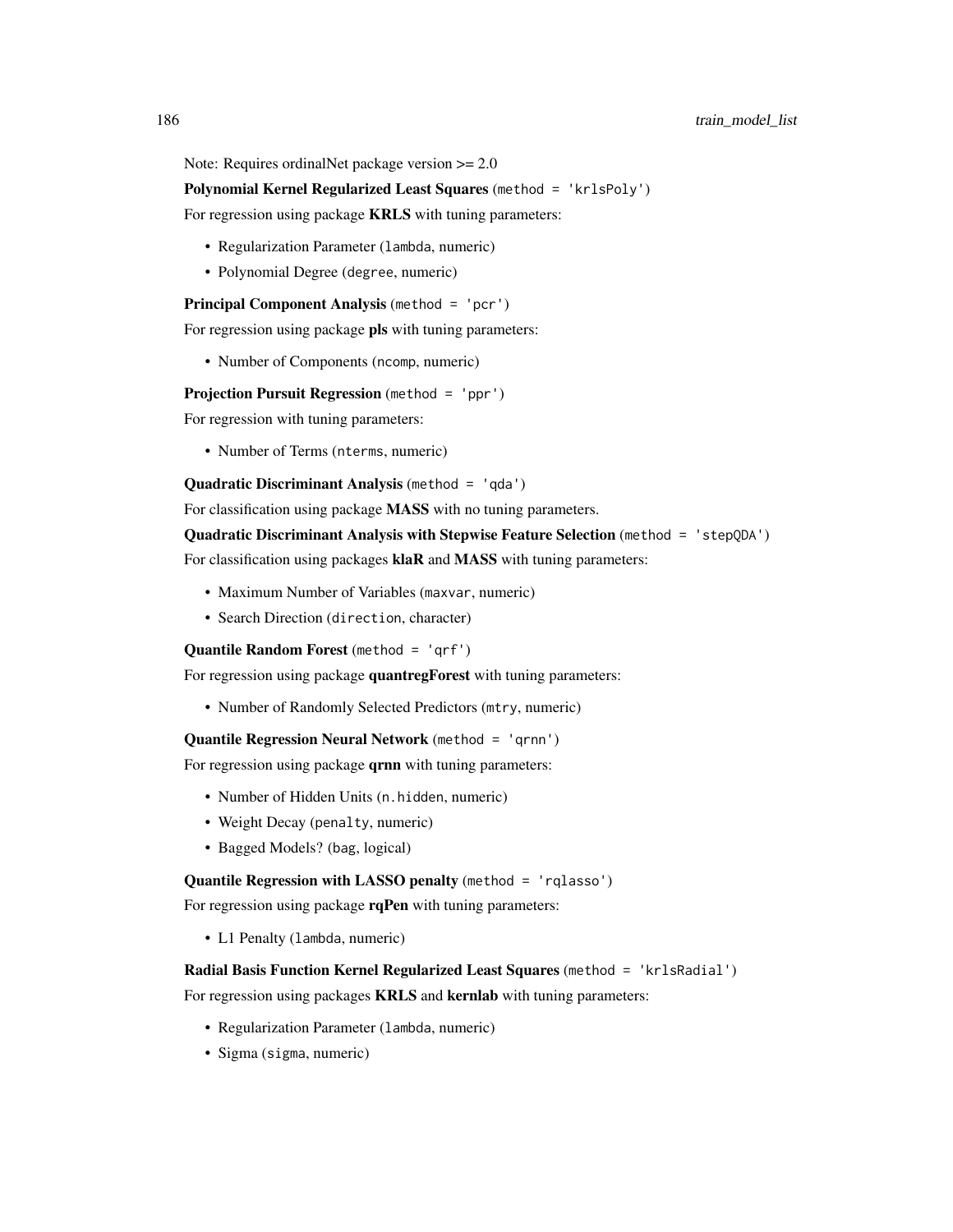#### Radial Basis Function Network (method = 'rbf')

For classification and regression using package RSNNS with tuning parameters:

• Number of Hidden Units (size, numeric)

Radial Basis Function Network (method = 'rbfDDA')

For classification and regression using package RSNNS with tuning parameters:

• Activation Limit for Conflicting Classes (negativeThreshold, numeric)

Random Ferns (method = 'rFerns')

For classification using package **rFerns** with tuning parameters:

• Fern Depth (depth, numeric)

Random Forest (method = 'ranger')

For classification and regression using packages  $e1071$ , ranger and dplyr with tuning parameters:

- Number of Randomly Selected Predictors (mtry, numeric)
- Splitting Rule (splitrule, character)
- Minimal Node Size (min.node.size, numeric)

Random Forest (method = 'Rborist')

For classification and regression using package Rborist with tuning parameters:

- Number of Randomly Selected Predictors (predFixed, numeric)
- Minimal Node Size (minNode, numeric)

Random Forest (method = 'rf')

For classification and regression using package randomForest with tuning parameters:

• Number of Randomly Selected Predictors (mtry, numeric)

Random Forest by Randomization (method = 'extraTrees')

For classification and regression using package extraTrees with tuning parameters:

- Number of Randomly Selected Predictors (mtry, numeric)
- Number of Random Cuts (numRandomCuts, numeric)

Random Forest Rule-Based Model (method = 'rfRules')

For classification and regression using packages **randomForest, inTrees** and **plyr** with tuning parameters:

- Number of Randomly Selected Predictors (mtry, numeric)
- Maximum Rule Depth (maxdepth, numeric)

# Regularized Discriminant Analysis (method = 'rda')

For classification using package klaR with tuning parameters:

• Gamma (gamma, numeric)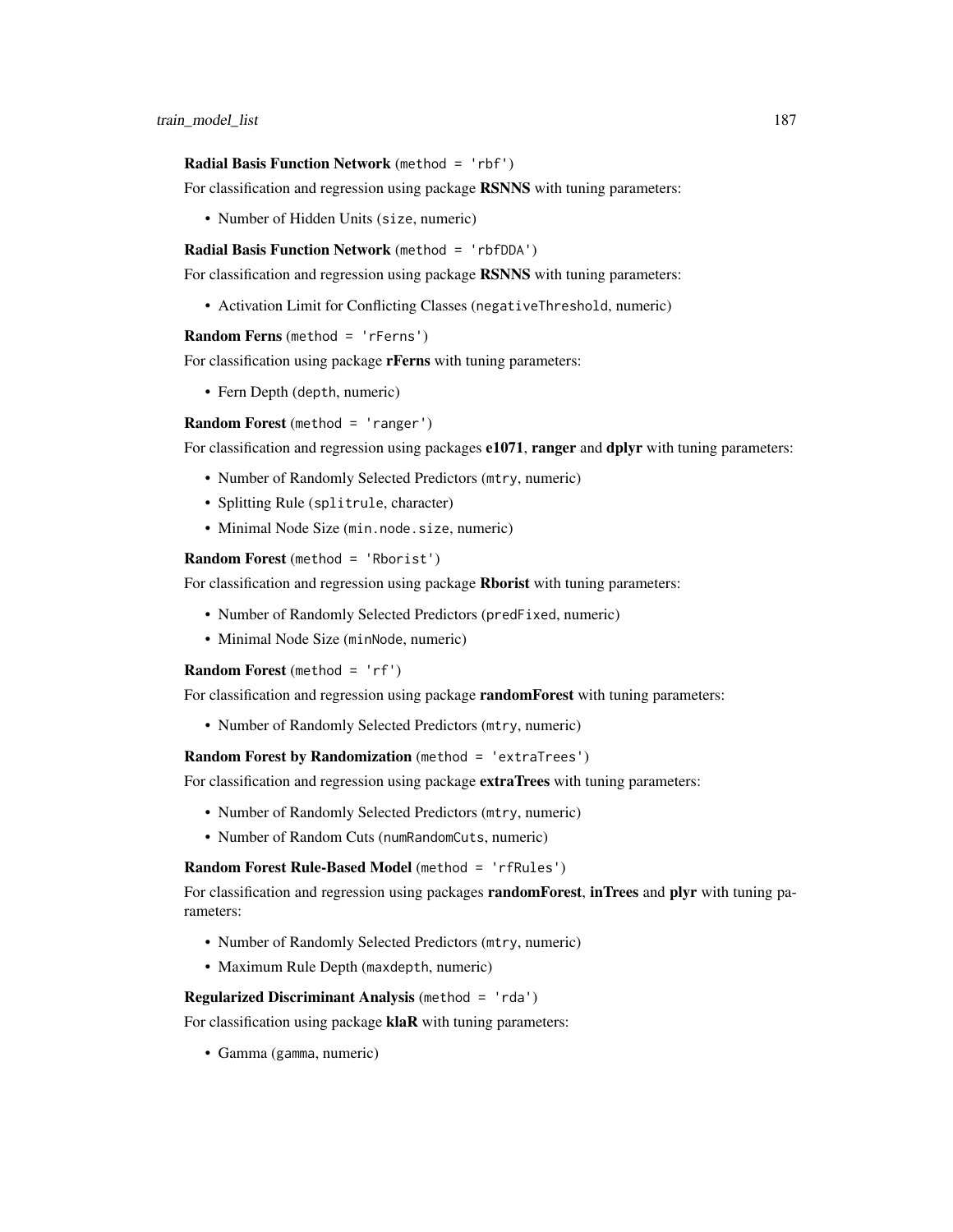• Lambda (lambda, numeric)

#### Regularized Linear Discriminant Analysis (method = 'rlda')

For classification using package sparsediscrim with tuning parameters:

• Regularization Method (estimator, character)

Regularized Logistic Regression (method = 'regLogistic')

For classification using package LiblineaR with tuning parameters:

- Cost (cost, numeric)
- Loss Function (loss, character)
- Tolerance (epsilon, numeric)

**Regularized Random Forest** (method = 'RRF')

For classification and regression using packages **randomForest** and **RRF** with tuning parameters:

- Number of Randomly Selected Predictors (mtry, numeric)
- Regularization Value (coefReg, numeric)
- Importance Coefficient (coefImp, numeric)

Regularized Random Forest (method = 'RRFglobal')

For classification and regression using package RRF with tuning parameters:

- Number of Randomly Selected Predictors (mtry, numeric)
- Regularization Value (coefReg, numeric)

Relaxed Lasso (method = 'relaxo')

For regression using packages relaxo and plyr with tuning parameters:

- Penalty Parameter (lambda, numeric)
- Relaxation Parameter (phi, numeric)

Relevance Vector Machines with Linear Kernel (method = 'rvmLinear')

For regression using package kernlab with no tuning parameters.

# Relevance Vector Machines with Polynomial Kernel (method = 'rvmPoly')

For regression using package **kernlab** with tuning parameters:

- Scale (scale, numeric)
- Polynomial Degree (degree, numeric)

Relevance Vector Machines with Radial Basis Function Kernel (method = 'rvmRadial') For regression using package **kernlab** with tuning parameters:

• Sigma (sigma, numeric)

**Ridge Regression** (method =  $'$ ridge')

For regression using package elasticnet with tuning parameters: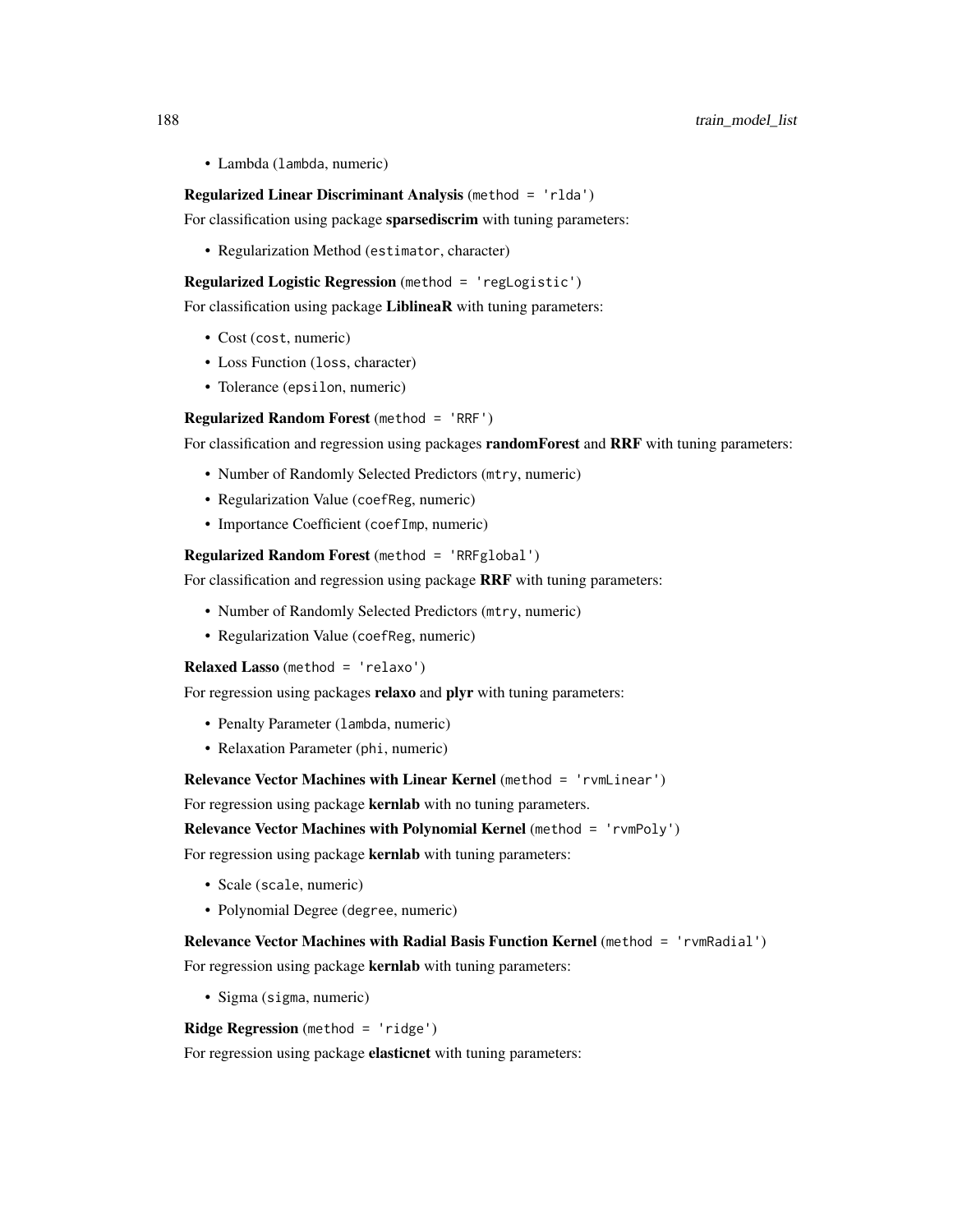• Weight Decay (lambda, numeric)

#### Ridge Regression with Variable Selection (method = 'foba')

For regression using package foba with tuning parameters:

- Number of Variables Retained (k, numeric)
- L2 Penalty (lambda, numeric)

# Robust Linear Discriminant Analysis (method = 'Linda')

For classification using package rrcov with no tuning parameters.

Robust Linear Model (method = 'rlm')

For regression using package **MASS** with tuning parameters:

- intercept (intercept, logical)
- psi (psi, character)

#### Robust Mixture Discriminant Analysis (method = 'rmda')

For classification using package **robustDA** with tuning parameters:

- Number of Subclasses Per Class (K, numeric)
- Model (model, character)

# Robust Quadratic Discriminant Analysis (method = 'QdaCov')

For classification using package **rrcov** with no tuning parameters.

Robust Regularized Linear Discriminant Analysis (method = 'rrlda')

For classification using package rrlda with tuning parameters:

- Penalty Parameter (lambda, numeric)
- Robustness Parameter (hp, numeric)
- Penalty Type (penalty, character)

Note: Unlike other packages used by train, the rrlda package is fully loaded when this model is used.

```
Robust SIMCA (method = 'RSimca')
```
For classification using package **rrcovHD** with no tuning parameters.

Note: Unlike other packages used by train, the rrcovHD package is fully loaded when this model is used.

# ROC-Based Classifier (method = 'rocc')

For classification using package rocc with tuning parameters:

• Number of Variables Retained (xgenes, numeric)

Rotation Forest (method = 'rotationForest')

For classification using package **rotationForest** with tuning parameters:

• Number of Variable Subsets (K, numeric)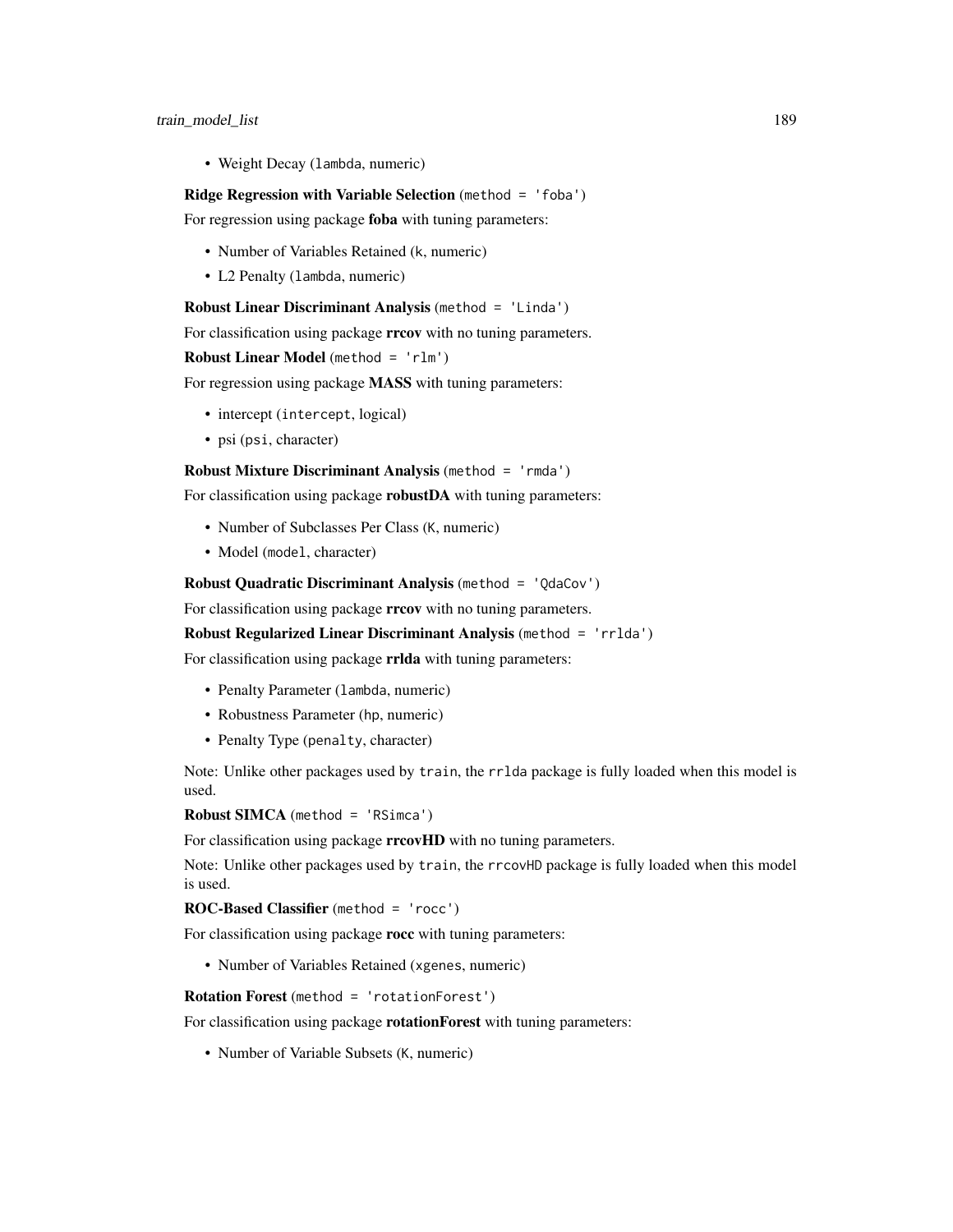• Ensemble Size (L, numeric)

#### Rotation Forest (method = 'rotationForestCp')

For classification using packages **rpart, plyr** and **rotationForest** with tuning parameters:

- Number of Variable Subsets (K, numeric)
- Ensemble Size (L, numeric)
- Complexity Parameter (cp, numeric)

#### Rule-Based Classifier (method = 'JRip')

For classification using package RWeka with tuning parameters:

- Number of Optimizations (NumOpt, numeric)
- Number of Folds (NumFolds, numeric)
- Min Weights (MinWeights, numeric)

Rule-Based Classifier (method = 'PART')

For classification using package RWeka with tuning parameters:

- Confidence Threshold (threshold, numeric)
- Pruning (pruned, character)

#### Self-Organizing Maps (method = 'xyf')

For classification and regression using package **kohonen** with tuning parameters:

- Rows (xdim, numeric)
- Columns (ydim, numeric)
- Layer Weight (user.weights, numeric)
- Topology (topo, character)

Note: As of version 3.0.0 of the kohonen package, the argument user.weights replaces the old alpha parameter. user.weights is usually a vector of relative weights such as  $c(1, 3)$  but is parameterized here as a proportion such as  $c(1-.75, .75)$  where the .75 is the value of the tuning parameter passed to train and indicates that the outcome layer has 3 times the weight as the predictor layer.

### Semi-Naive Structure Learner Wrapper (method = 'nbSearch')

For classification using package **bnclassify** with tuning parameters:

- Number of Folds (k, numeric)
- Minimum Absolute Improvement (epsilon, numeric)
- Smoothing Parameter (smooth, numeric)
- Final Smoothing Parameter (final\_smooth, numeric)
- Search Direction (direction, character)

#### Shrinkage Discriminant Analysis (method = 'sda')

For classification using package sda with tuning parameters: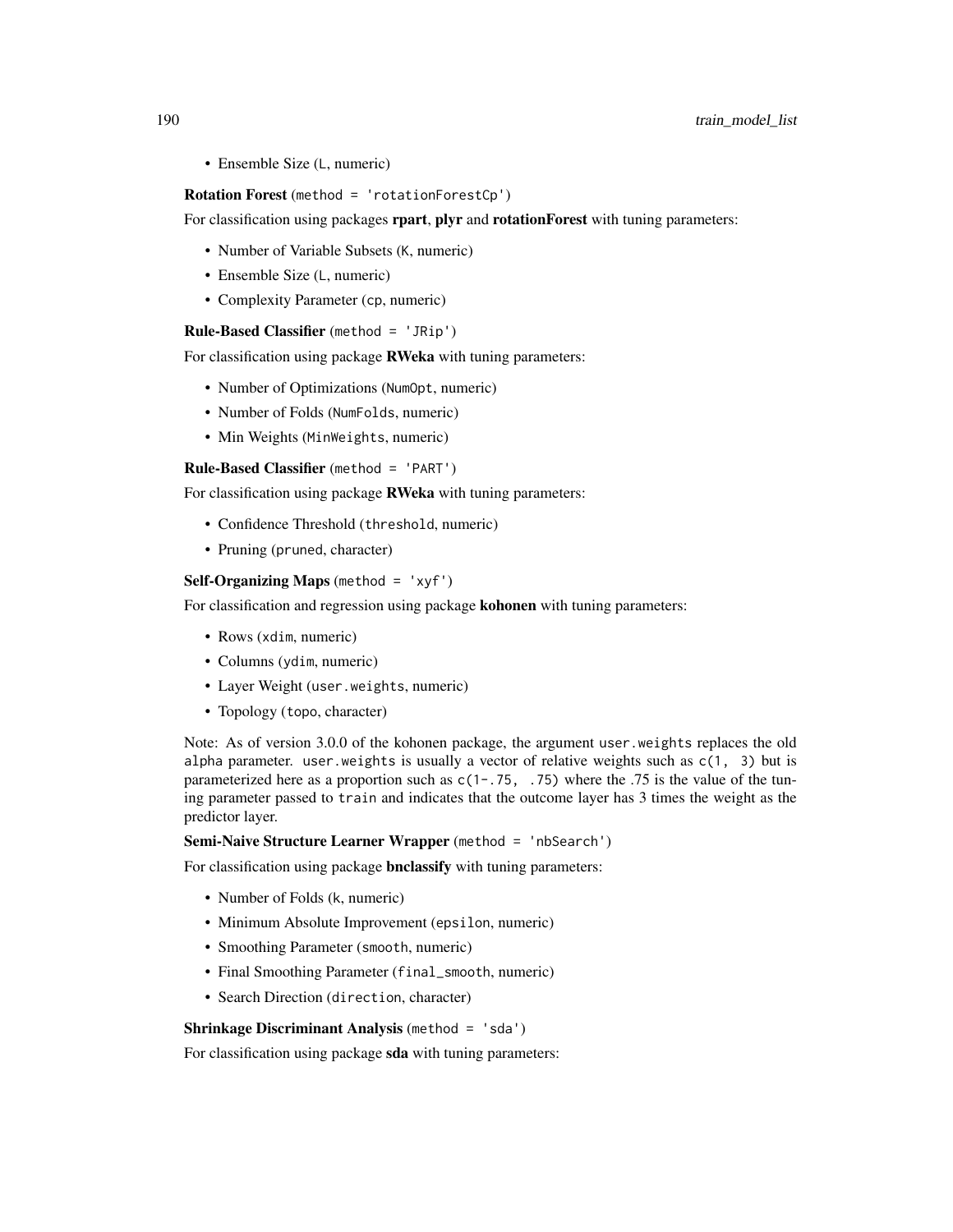- Diagonalize (diagonal, logical)
- shrinkage (lambda, numeric)

 $SIMCA (method = 'CSimca')$ 

For classification using packages rrcov and rrcovHD with no tuning parameters.

Simplified TSK Fuzzy Rules (method = 'FS.HGD')

For regression using package frbs with tuning parameters:

- Number of Fuzzy Terms (num.labels, numeric)
- Max. Iterations (max. iter, numeric)

Single C5.0 Ruleset (method = 'C5.0Rules')

For classification using package C50 with no tuning parameters.

Single  $C5.0$  Tree (method = 'C5.0Tree')

For classification using package C50 with no tuning parameters.

Single Rule Classification (method = 'OneR')

For classification using package RWeka with no tuning parameters.

# Sparse Distance Weighted Discrimination (method = 'sdwd')

For classification using package sdwd with tuning parameters:

- L1 Penalty (lambda, numeric)
- L2 Penalty (lambda2, numeric)

Sparse Linear Discriminant Analysis (method = 'sparseLDA')

For classification using package sparseLDA with tuning parameters:

- Number of Predictors (NumVars, numeric)
- Lambda (lambda, numeric)

Sparse Mixture Discriminant Analysis (method = 'smda')

For classification using package sparseLDA with tuning parameters:

- Number of Predictors (NumVars, numeric)
- Lambda (lambda, numeric)
- Number of Subclasses (R, numeric)

# Sparse Partial Least Squares (method = 'spls')

For classification and regression using package spls with tuning parameters:

- Number of Components (K, numeric)
- Threshold (eta, numeric)
- Kappa (kappa, numeric)

# Spike and Slab Regression (method = 'spikeslab')

For regression using packages spikeslab and plyr with tuning parameters: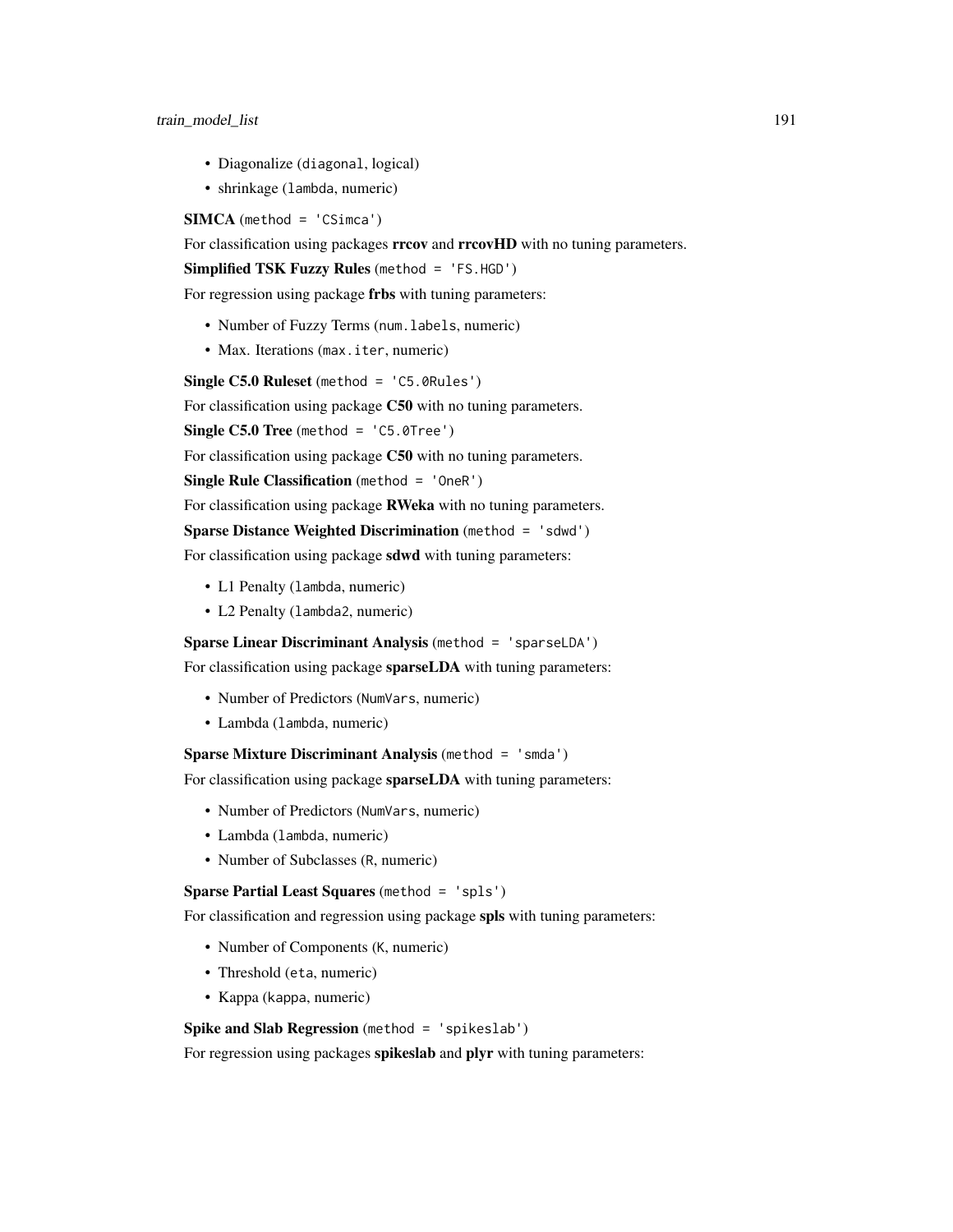• Variables Retained (vars, numeric)

Note: Unlike other packages used by train, the spikeslab package is fully loaded when this model is used.

Stabilized Linear Discriminant Analysis (method = 'slda')

For classification using package ipred with no tuning parameters.

```
Stabilized Nearest Neighbor Classifier (method = 'snn')
```
For classification using package snn with tuning parameters:

• Stabilization Parameter (lambda, numeric)

# Stacked AutoEncoder Deep Neural Network (method = 'dnn')

For classification and regression using package deepnet with tuning parameters:

- Hidden Layer 1 (layer1, numeric)
- Hidden Layer 2 (layer 2, numeric)
- Hidden Layer 3 (layer3, numeric)
- Hidden Dropouts (hidden\_dropout, numeric)
- Visible Dropout (visible\_dropout, numeric)

#### **Stochastic Gradient Boosting** (method  $=$  'gbm')

For classification and regression using packages gbm and plyr with tuning parameters:

- Number of Boosting Iterations (n. trees, numeric)
- Max Tree Depth (interaction.depth, numeric)
- Shrinkage (shrinkage, numeric)
- Min. Terminal Node Size (n.minobsinnode, numeric)

#### Subtractive Clustering and Fuzzy c-Means Rules (method = 'SBC')

For regression using package frbs with tuning parameters:

- Radius (r.a, numeric)
- Upper Threshold (eps.high, numeric)
- Lower Threshold (eps.low, numeric)

#### Supervised Principal Component Analysis (method = 'superpc')

For regression using package superpc with tuning parameters:

- Threshold (threshold, numeric)
- Number of Components (n.components, numeric)

Support Vector Machines with Boundrange String Kernel (method = 'svmBoundrangeString') For classification and regression using package kernlab with tuning parameters:

- length (length, numeric)
- Cost (C, numeric)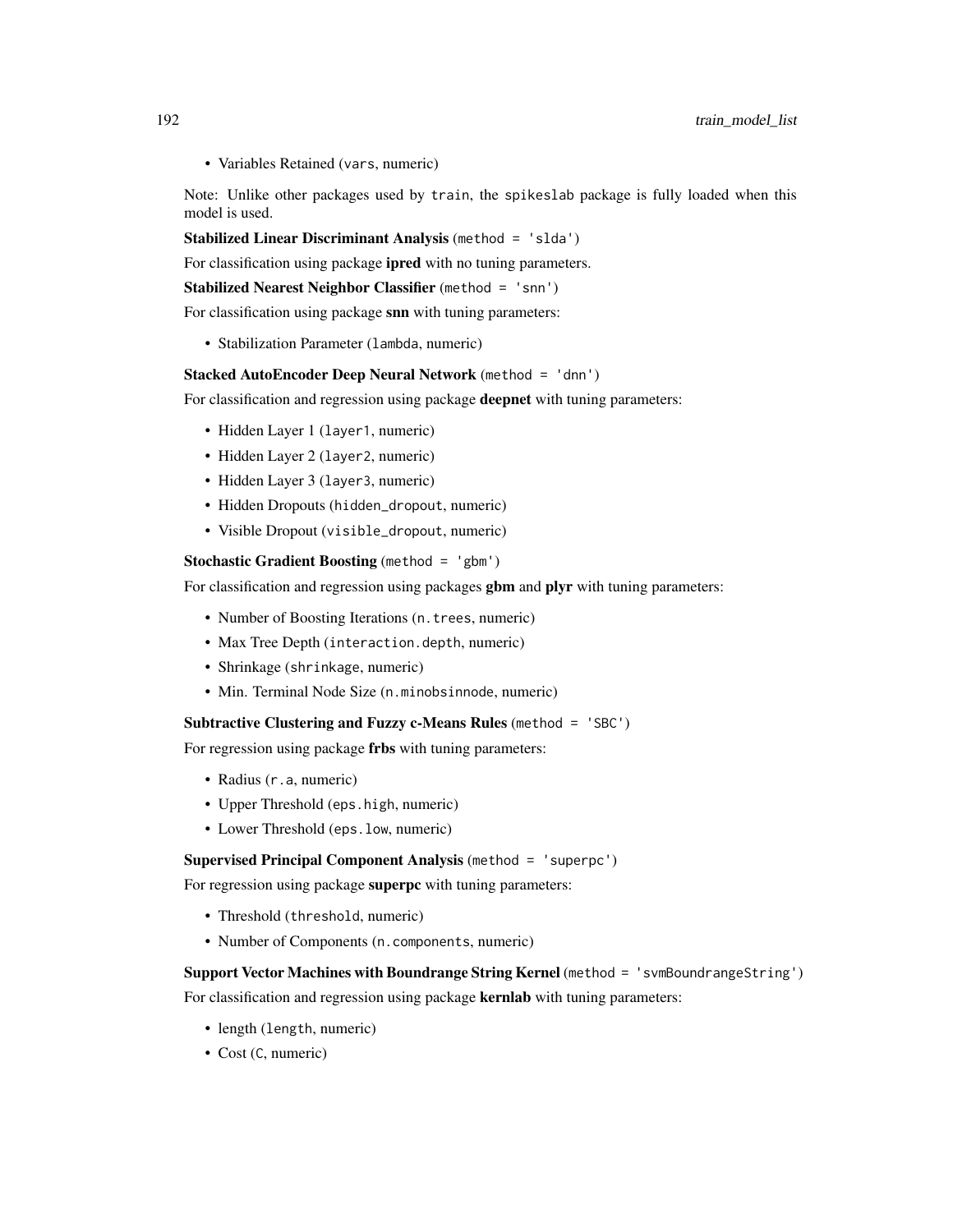Support Vector Machines with Class Weights (method = 'svmRadialWeights')

For classification using package kernlab with tuning parameters:

- Sigma (sigma, numeric)
- Cost (C, numeric)
- Weight (Weight, numeric)

Support Vector Machines with Exponential String Kernel (method = 'svmExpoString') For classification and regression using package kernlab with tuning parameters:

- lambda (lambda, numeric)
- Cost (C, numeric)

Support Vector Machines with Linear Kernel (method = 'svmLinear')

For classification and regression using package kernlab with tuning parameters:

• Cost (C, numeric)

Support Vector Machines with Linear Kernel (method = 'svmLinear2')

For classification and regression using package e1071 with tuning parameters:

• Cost (cost, numeric)

Support Vector Machines with Polynomial Kernel (method = 'svmPoly')

For classification and regression using package kernlab with tuning parameters:

- Polynomial Degree (degree, numeric)
- Scale (scale, numeric)
- Cost (C, numeric)

Support Vector Machines with Radial Basis Function Kernel (method = 'svmRadial')

For classification and regression using package kernlab with tuning parameters:

- Sigma (sigma, numeric)
- Cost (C, numeric)

Support Vector Machines with Radial Basis Function Kernel (method = 'svmRadialCost') For classification and regression using package kernlab with tuning parameters:

• Cost (C, numeric)

Support Vector Machines with Radial Basis Function Kernel (method = 'svmRadialSigma') For classification and regression using package **kernlab** with tuning parameters:

- Sigma (sigma, numeric)
- Cost (C, numeric)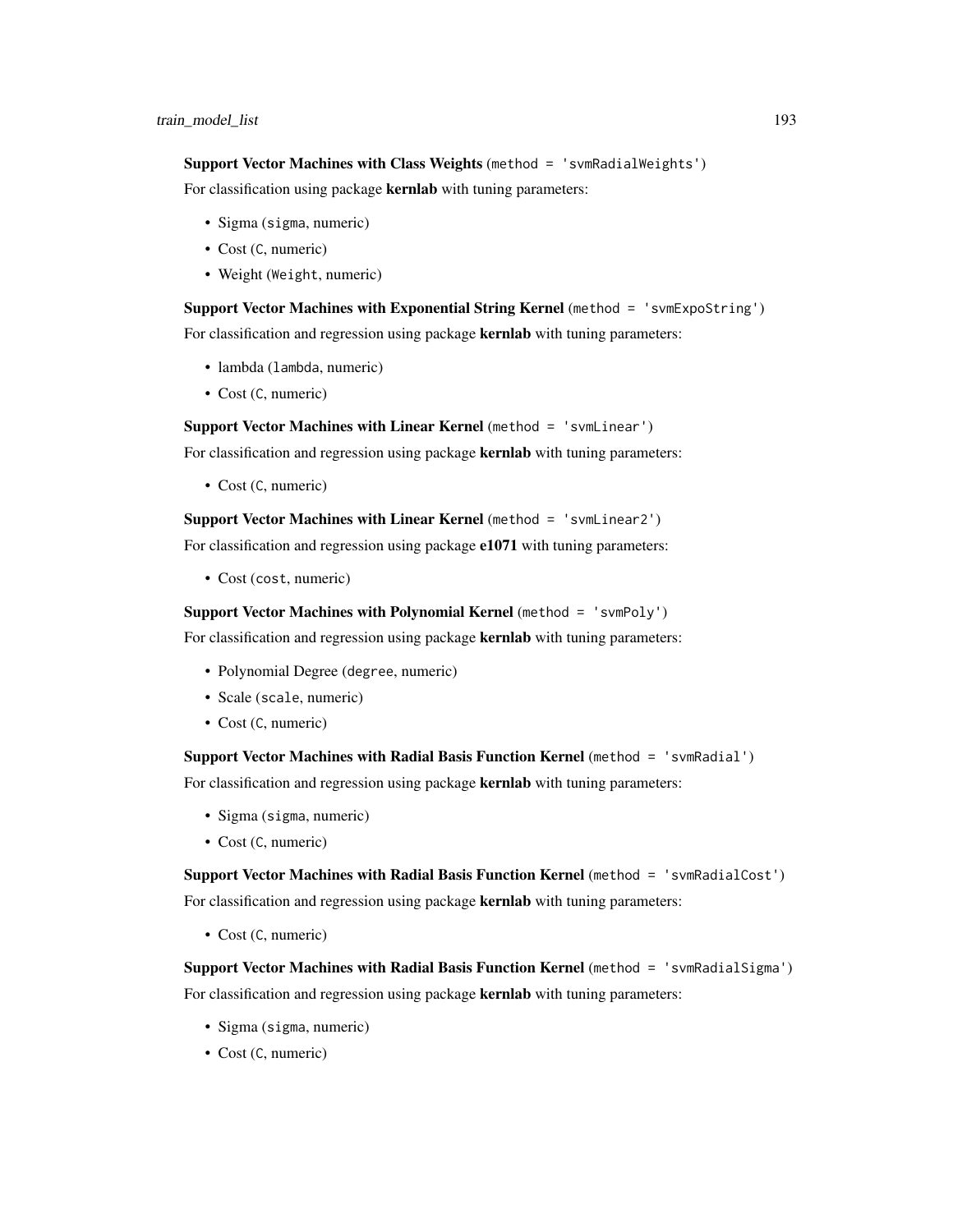Note: This SVM model tunes over the cost parameter and the RBF kernel parameter sigma. In the latter case, using tuneLength will, at most, evaluate six values of the kernel parameter. This enables a broad search over the cost parameter and a relatively narrow search over sigma

#### Support Vector Machines with Spectrum String Kernel (method = 'svmSpectrumString')

For classification and regression using package **kernlab** with tuning parameters:

- length (length, numeric)
- Cost (C, numeric)

The Bayesian lasso (method = 'blasso')

For regression using package **monomvn** with tuning parameters:

• Sparsity Threshold (sparsity, numeric)

Note: This model creates predictions using the mean of the posterior distributions but sets some parameters specifically to zero based on the tuning parameter sparsity. For example, when sparsity = .5, only coefficients where at least half the posterior estimates are nonzero are used.

The lasso (method =  $'lasso'$ )

For regression using package **elasticnet** with tuning parameters:

• Fraction of Full Solution (fraction, numeric)

Tree Augmented Naive Bayes Classifier (method = 'tan')

For classification using package **bnclassify** with tuning parameters:

- Score Function (score, character)
- Smoothing Parameter (smooth, numeric)

Tree Augmented Naive Bayes Classifier Structure Learner Wrapper (method = 'tanSearch')

For classification using package **bnclassify** with tuning parameters:

- Number of Folds (k, numeric)
- Minimum Absolute Improvement (epsilon, numeric)
- Smoothing Parameter (smooth, numeric)
- Final Smoothing Parameter (final\_smooth, numeric)
- Super-Parent (sp, logical)

#### Tree Augmented Naive Bayes Classifier with Attribute Weighting (method = 'awtan')

For classification using package **bnclassify** with tuning parameters:

- Score Function (score, character)
- Smoothing Parameter (smooth, numeric)

#### Tree Models from Genetic Algorithms (method = 'evtree')

For classification and regression using package evtree with tuning parameters:

• Complexity Parameter (alpha, numeric)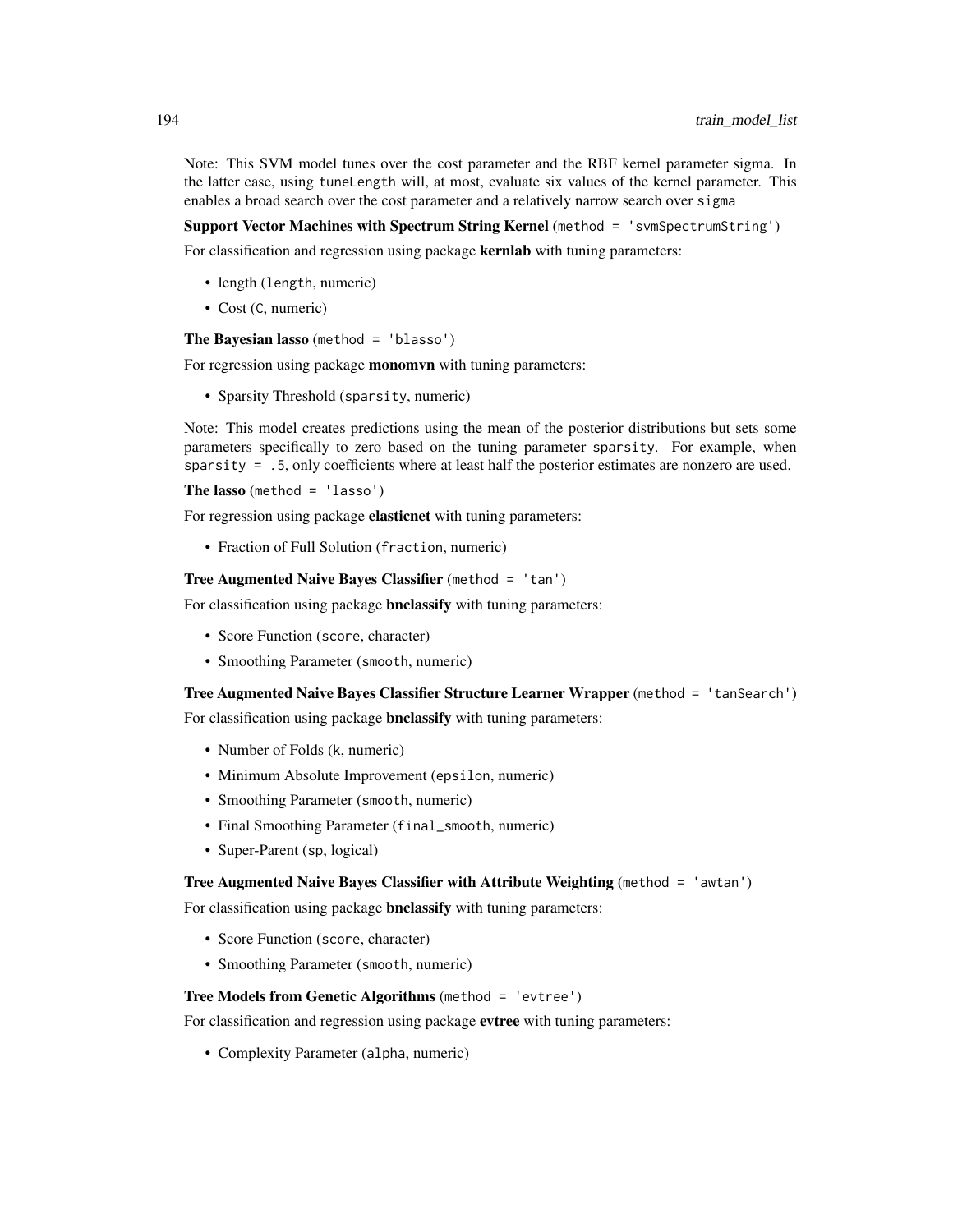#### <span id="page-194-0"></span>Tree-Based Ensembles (method = 'nodeHarvest')

For classification and regression using package **nodeHarvest** with tuning parameters:

- Maximum Interaction Depth (maxinter, numeric)
- Prediction Mode (mode, character)

#### Variational Bayesian Multinomial Probit Regression (method = 'vbmpRadial')

For classification using package vbmp with tuning parameters:

• Theta Estimated (estimateTheta, character)

Wang and Mendel Fuzzy Rules (method  $=$  'WM')

For regression using package frbs with tuning parameters:

- Number of Fuzzy Terms (num. labels, numeric)
- Membership Function (type.mf, character)

Weighted Subspace Random Forest (method = 'wsrf')

For classification using package wsrf with tuning parameters:

• Number of Randomly Selected Predictors (mtry, numeric)

# References

"Using your own model in [train](#page-153-0)" ([https://topepo.github.io/caret/using-your-own-model](https://topepo.github.io/caret/using-your-own-model-in-train.html)-in-train. [html](https://topepo.github.io/caret/using-your-own-model-in-train.html))

update.safs *Update or Re-fit a SA or GA Model*

# **Description**

update allows a user to over-ride the search iteration selection process.

Based on the results of plotting a [gafs](#page-51-0) or [safs](#page-132-0) object, these functions can be used to supersede the number of iterations determined analytically from the resamples.

Any values of ... originally passed to [gafs](#page-51-0) or [safs](#page-132-0) are automatically passed on to the updated model (i.e. they do not need to be supplied again to update.

#### Usage

```
## S3 method for class 'safs'
update(object, iter, x, y, ...)
```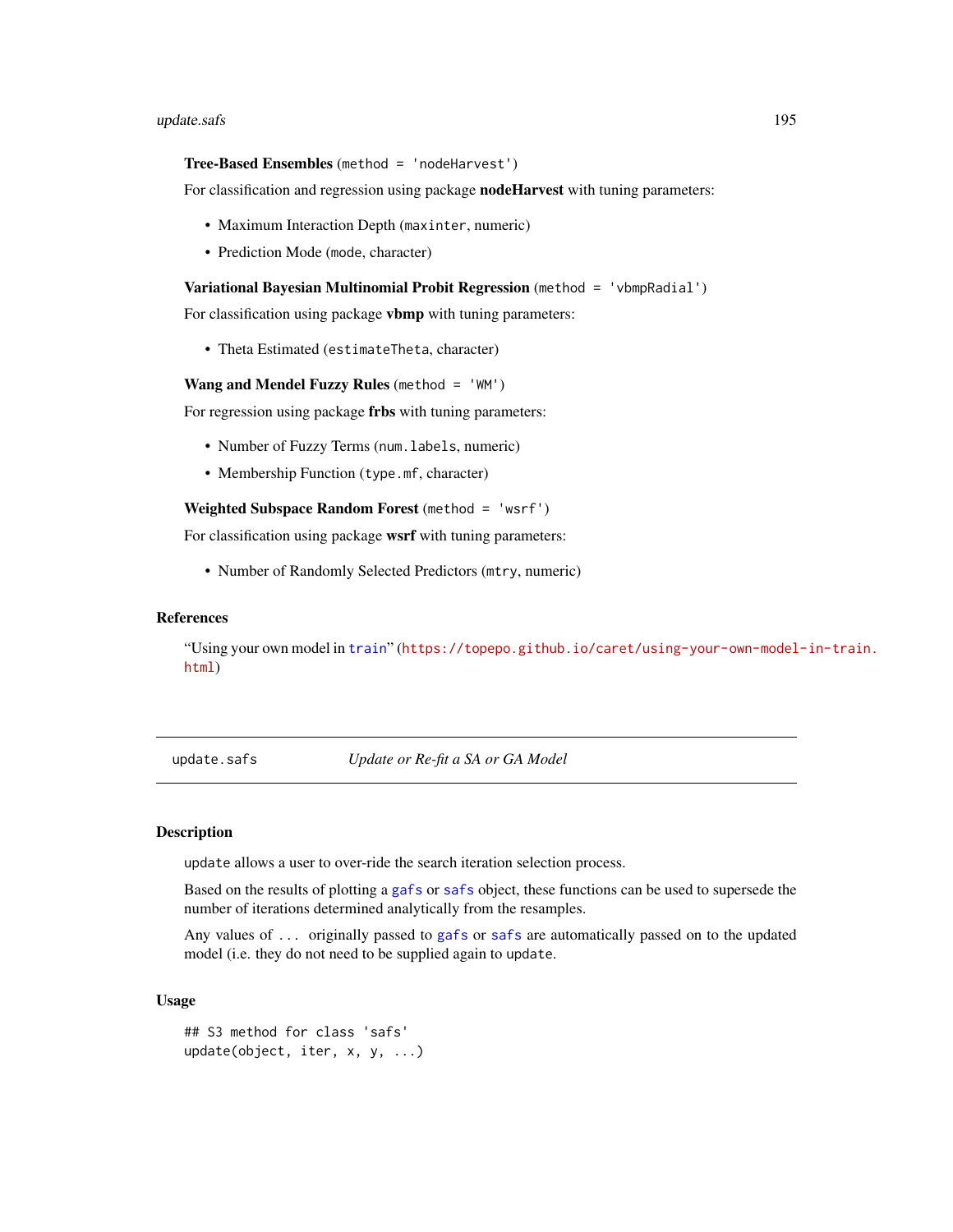# <span id="page-195-0"></span>Arguments

| object | An object produced by gafs or safs                          |
|--------|-------------------------------------------------------------|
| iter   | a single numeric integer                                    |
| x, y   | the original training data used in the call to gafs or safs |
|        | not currently used                                          |

# Value

an object of class [gafs](#page-51-0) or [safs](#page-132-0)

# Author(s)

Max Kuhn

# See Also

[gafs](#page-51-0), [safs](#page-132-0)

# Examples

```
## Not run:
set.seed(1)
train_data <- twoClassSim(100, noiseVars = 10)
test_data <- twoClassSim(10, noiseVars = 10)
## A short example
ctrl <- safsControl(functions = rfSA,
                    \text{method} = "cv",number = 3rf_search <- safs(x = train_data[, -ncol(train_data)],
                  y = train_data$Class,
                  iters = 3,
                  safsControl = ctrl)
rf_search2 <- update(rf_search,
                 iter = 1,x = train_data[, -ncol(train_data)],
                    y = train_data$Class)
rf_search2
## End(Not run)
```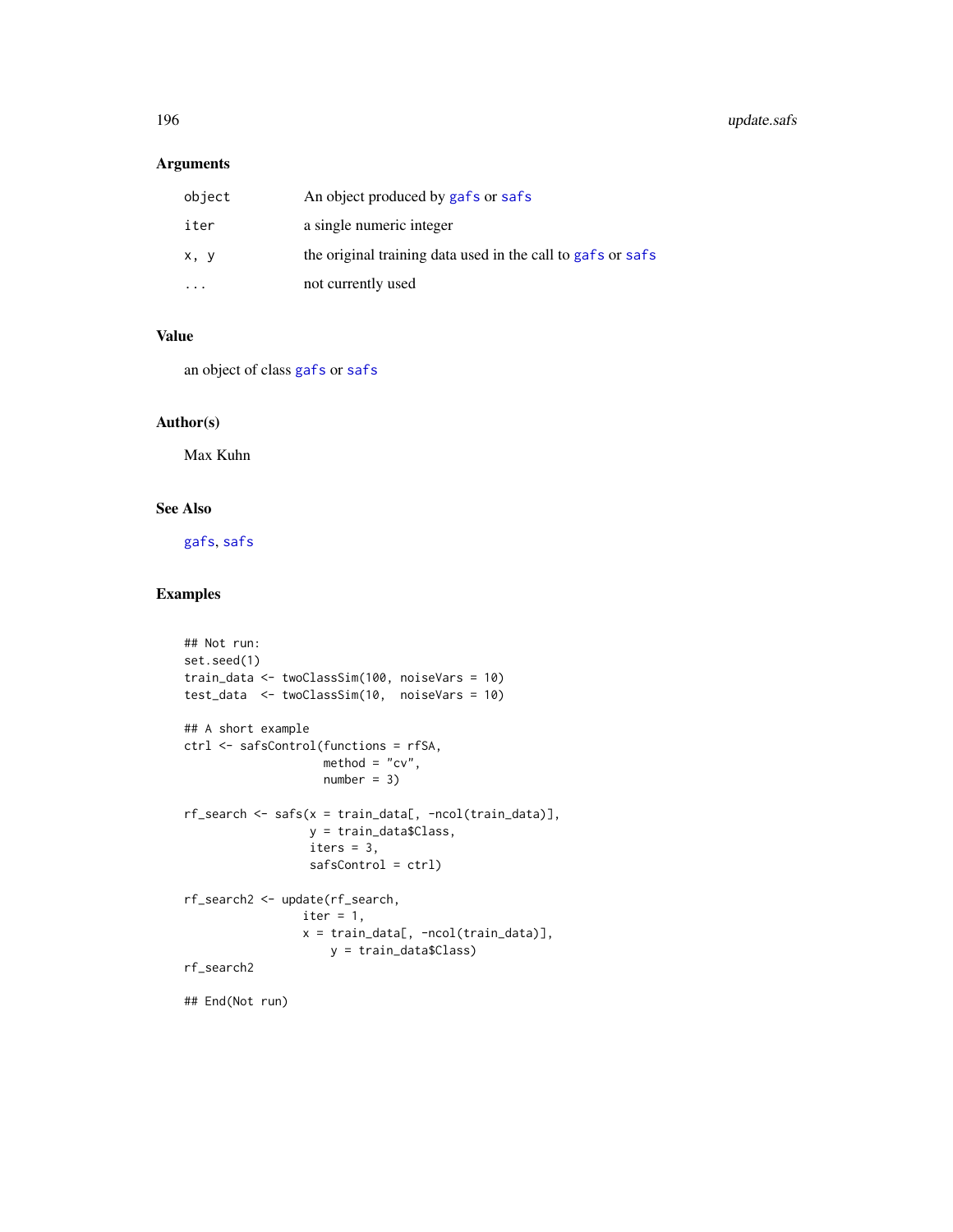<span id="page-196-0"></span>

#### Description

update allows a user to over-ride the tuning parameter selection process by specifying a set of tuning parameters or to update the model object to the latest version of this package.

#### Usage

```
## S3 method for class 'train'
update(object, param = NULL, ...)
```
#### Arguments

| object                  | an object of class train                            |
|-------------------------|-----------------------------------------------------|
| param                   | a data frame or named list of all tuning parameters |
| $\cdot$ $\cdot$ $\cdot$ | not currently used                                  |

#### **Details**

If the model object was created with version 5.17-7 or earlier, the underlying package structure was different. To make old [train](#page-153-0) objects consistent with the new structure, use param = NULL to get the same object back with updates.

To update the model parameters, the training data must be stored in the model object (see the option returnData in [trainControl](#page-158-0). Also, all tuning parameters must be specified in the param slot. All other options are held constant, including the original pre-processing (if any), options passed in using code... and so on. When printing, the verbiage "The tuning parameter was set manually." is used to describe how the tuning parameters were created.

#### Value

a new [train](#page-153-0) object

#### Author(s)

Max Kuhn

# See Also

[train](#page-153-0), [trainControl](#page-158-0)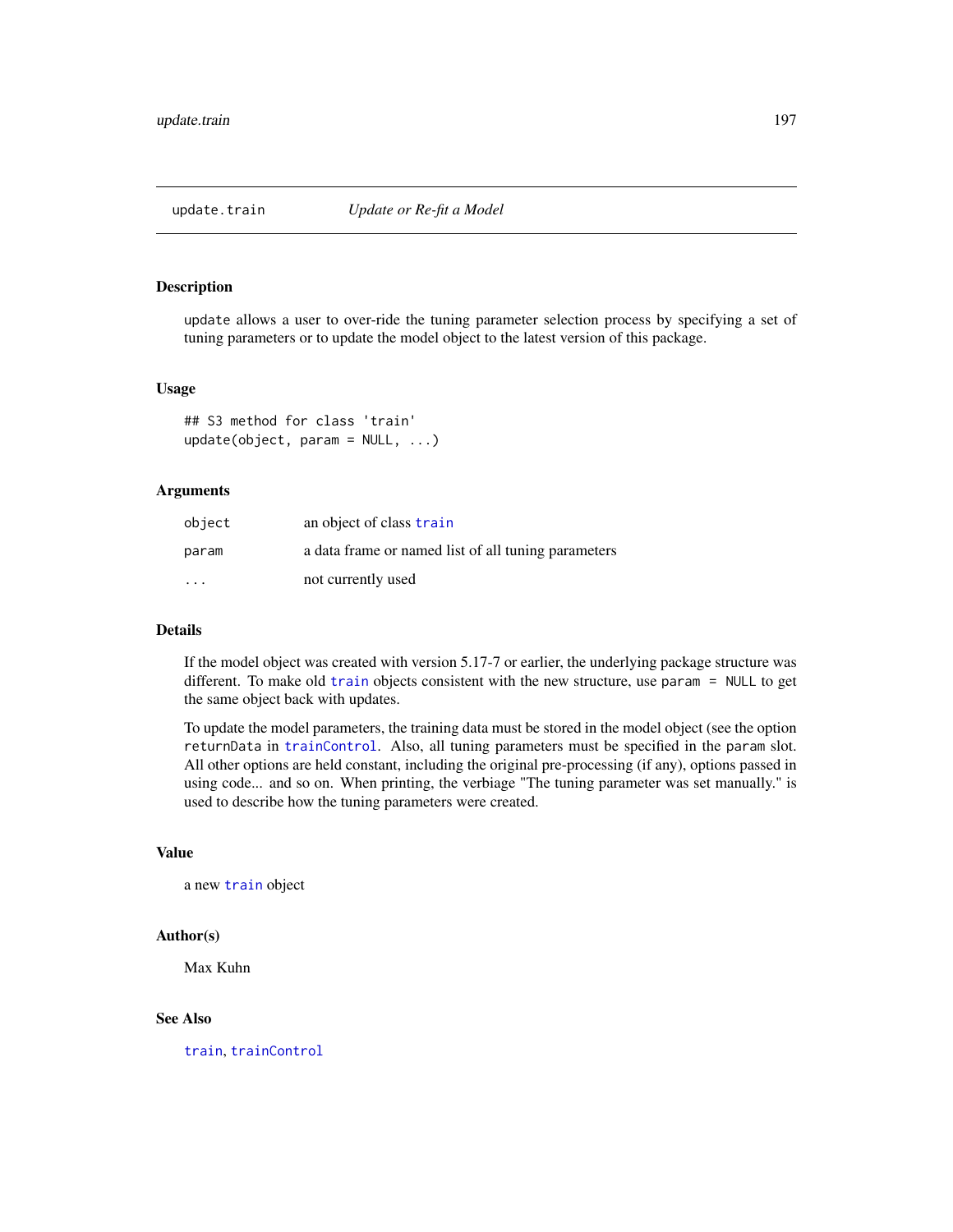198 varImp

# Examples

```
## Not run:
data(iris)
TrainData <- iris[,1:4]
TrainClasses <- iris[,5]
knnFit1 <- train(TrainData, TrainClasses,
                 method = "knn",
                 preProcess = c("center", "scale"),
                 tuneLength = 10,
                 trControl = trainControl(method = "cv"))
update(knnFit1, list(.k = 3))## End(Not run)
```
varImp *Calculation of variable importance for regression and classification models*

# Description

A generic method for calculating variable importance for objects produced by train and method specific methods

# Usage

```
varImp(object, ...)
## S3 method for class 'bagEarth'
varImp(object, ...)
## S3 method for class 'bagFDA'
varImp(object, ...)
## S3 method for class 'C5.0'
varImp(object, ...)
## S3 method for class 'cubist'
varImp(object, weights = c(0.5, 0.5), ...)## S3 method for class 'dsa'
varImp(object, cuts = NULL, ...)
## S3 method for class 'glm'
varImp(object, ...)
```
<span id="page-197-0"></span>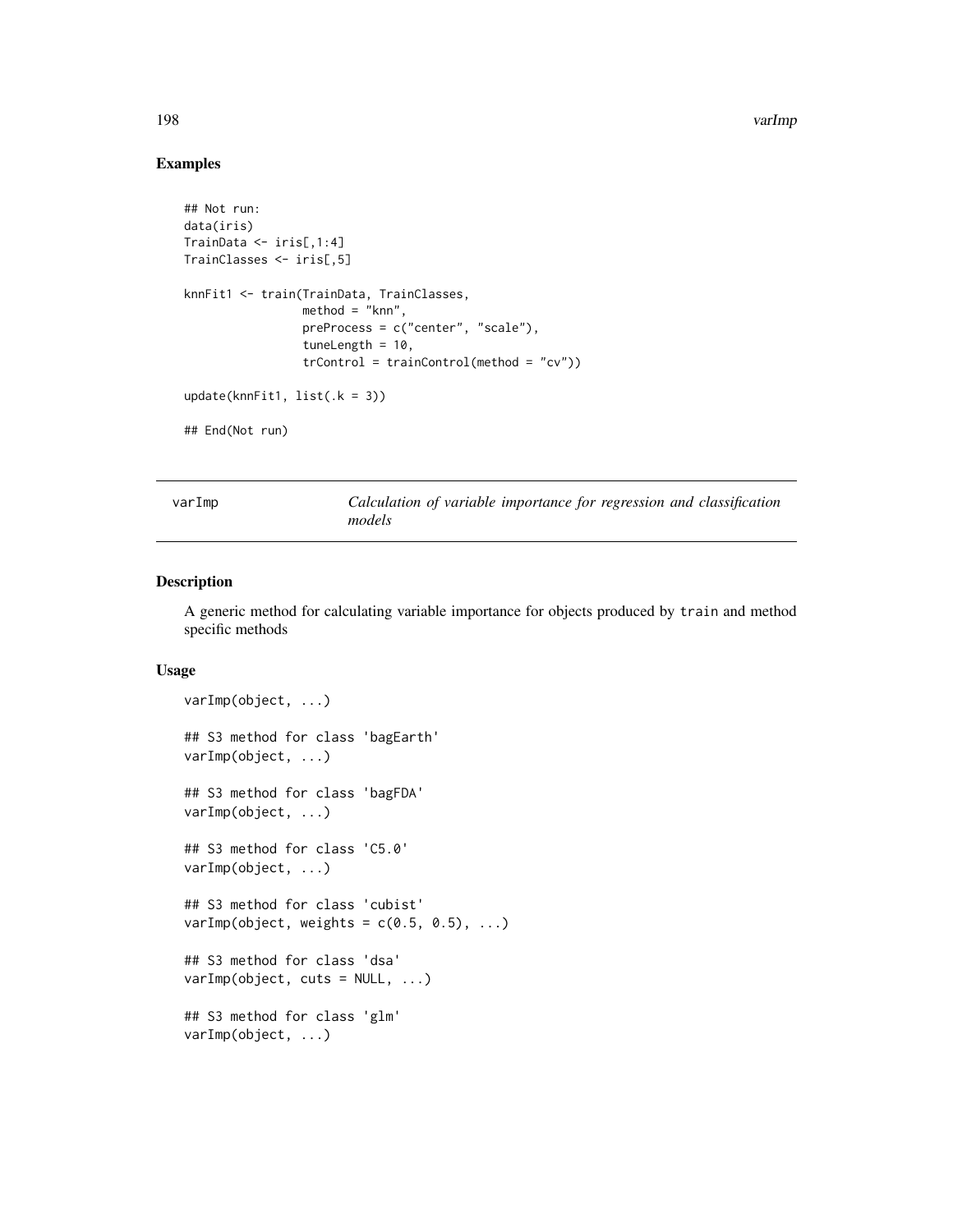#### varImp 2008 and 2009 and 2009 and 2009 and 2009 and 2009 and 2009 and 2009 and 2009 and 2009 and 2009 and 2009  $\mu$

```
## S3 method for class 'glmnet'
varImp(object, lambda = NULL, ...)
## S3 method for class 'JRip'
varImp(object, ...)
## S3 method for class 'multinom'
varImp(object, ...)
## S3 method for class 'nnet'
varImp(object, ...)
## S3 method for class 'avNNet'
varImp(object, ...)
## S3 method for class 'PART'
varImp(object, ...)
## S3 method for class 'RRF'
varImp(object, ...)
## S3 method for class 'rpart'
varImp(object, surrogates = FALSE, competes = TRUE, ...)
## S3 method for class 'randomForest'
varImp(object, ...)
## S3 method for class 'gbm'
varImp(object, numTrees = NULL, ...)
## S3 method for class 'classbagg'
varImp(object, ...)
## S3 method for class 'regbagg'
varImp(object, ...)
## S3 method for class 'pamrtrained'
varImp(object, threshold, data, ...)
## S3 method for class 'lm'
varImp(object, ...)
## S3 method for class 'mvr'
varImp(object, estimate = NULL, ...)
## S3 method for class 'earth'
varImp(object, value = "gcv", ...)
```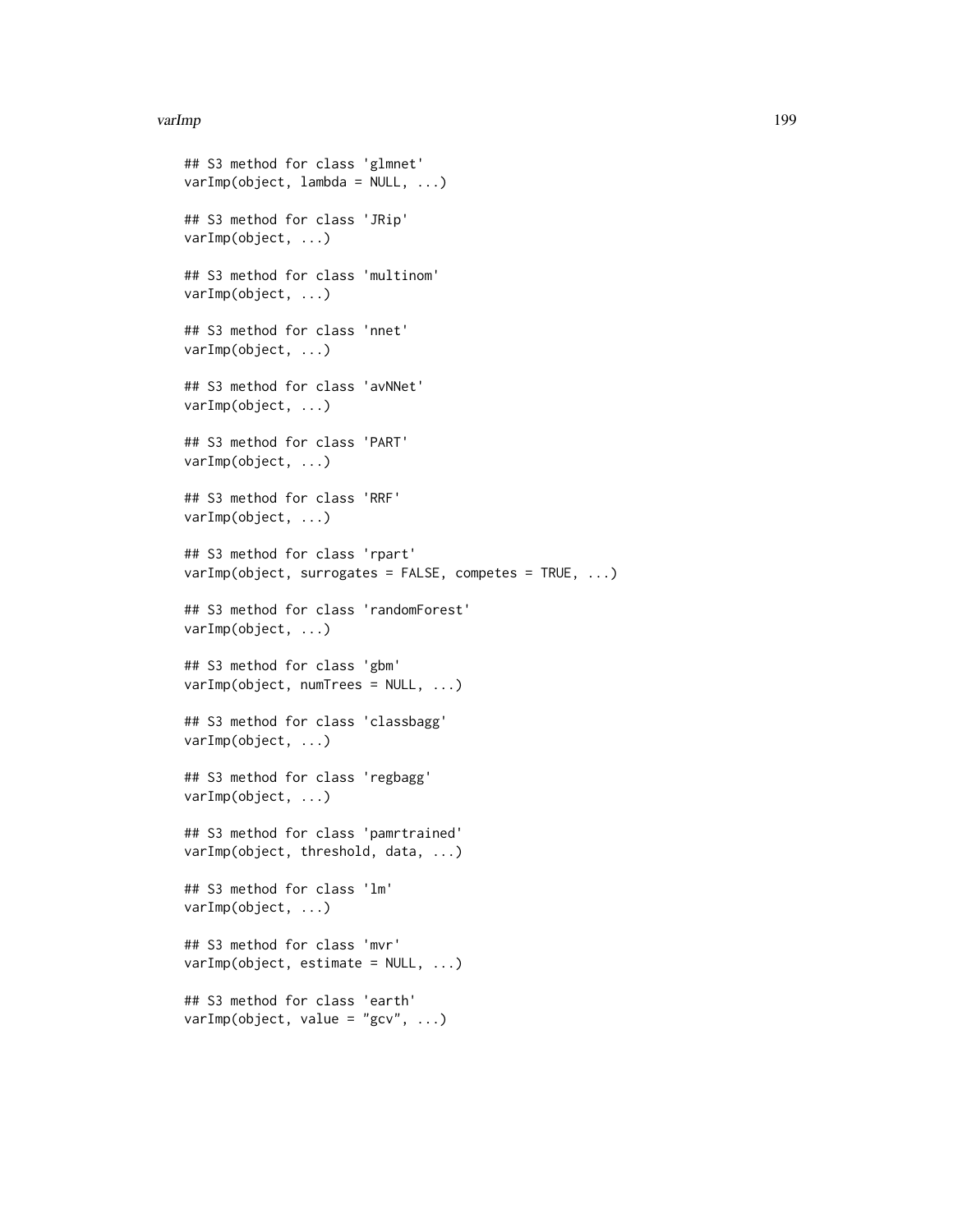#### 200 varImp

```
## S3 method for class 'RandomForest'
varImp(object, ...)
## S3 method for class 'plsda'
varImp(object, ...)
## S3 method for class 'fda'
varImp(object, value = "gcv", ...)
## S3 method for class 'gam'
varImp(object, ...)
## S3 method for class 'Gam'
varImp(object, ...)
## S3 method for class 'train'
varImp(object, useModel = TRUE, nonpara = TRUE,
  scale = TRUE, \ldots)
```
# Arguments

| object     | an object corresponding to a fitted model                                                                                                                                  |
|------------|----------------------------------------------------------------------------------------------------------------------------------------------------------------------------|
| $\ddotsc$  | parameters to pass to the specific varImp methods                                                                                                                          |
| weights    | a numeric vector of length two that weighs the usage of variables in the rule<br>conditions and the usage in the linear models (see details below).                        |
| cuts       | the number of rule sets to use in the model (for partDSA only)                                                                                                             |
| lambda     | a single value of the penalty parameter                                                                                                                                    |
| surrogates | should surrogate splits contribute to the importance calculation?                                                                                                          |
| competes   | should competing splits contribute to the importance calculation?                                                                                                          |
| numTrees   | the number of iterations (trees) to use in a boosted tree model                                                                                                            |
| threshold  | the shrinkage threshold (pamr models only)                                                                                                                                 |
| data       | the training set predictors (pamr models only)                                                                                                                             |
| estimate   | which estimate of performance should be used? See mvrVal                                                                                                                   |
| value      | the statistic that will be used to calculate importance: either gcv, nsubsets, or<br>rss                                                                                   |
| useModel   | use a model based technique for measuring variable importance? This is only<br>used for some models (lm, pls, rf, rpart, gbm, pam and mars)                                |
| nonpara    | should nonparametric methods be used to assess the relationship between the<br>features and response (only used with useModel = FALSE and only passed to<br>filterVarImp). |
| scale      | should the importance values be scaled to 0 and 100?                                                                                                                       |

<span id="page-199-0"></span>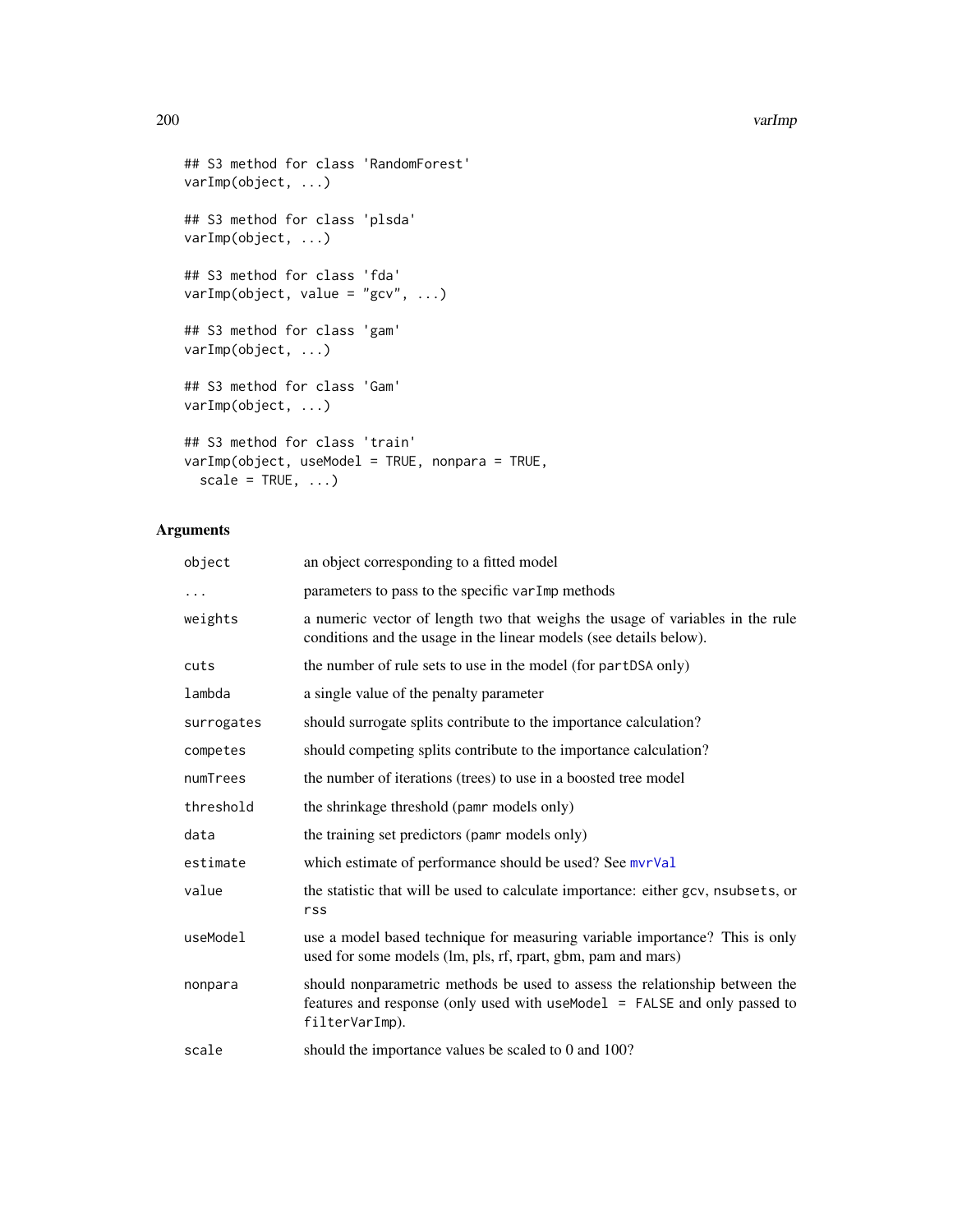#### <span id="page-200-0"></span>varImp 201

#### Details

For models that do not have corresponding varImp methods, see [filterVarImp](#page-46-0).

Otherwise:

Linear Models: the absolute value of the t-statistic for each model parameter is used.

glmboost and glmnet: the absolute value of the coefficients corresponding the the tuned model are used.

Random Forest: varImp.randomForest and varImp.RandomForest are wrappers around the importance functions from the **randomForest** and **party** packages, respectively.

Partial Least Squares: the variable importance measure here is based on weighted sums of the absolute regression coefficients. The weights are a function of the reduction of the sums of squares across the number of PLS components and are computed separately for each outcome. Therefore, the contribution of the coefficients are weighted proportionally to the reduction in the sums of squares.

Recursive Partitioning: The reduction in the loss function (e.g. mean squared error) attributed to each variable at each split is tabulated and the sum is returned. Also, since there may be candidate variables that are important but are not used in a split, the top competing variables are also tabulated at each split. This can be turned off using the maxcompete argument in rpart.control. This method does not currently provide class–specific measures of importance when the response is a factor.

**Bagged Trees:** The same methodology as a single tree is applied to all bootstrapped trees and the total importance is returned

**Boosted Trees:** varImp.gbm is a wrapper around the function from that package (see the **gbm** package vignette)

Multivariate Adaptive Regression Splines: MARS models include a backwards elimination feature selection routine that looks at reductions in the generalized cross-validation (GCV) estimate of error. The varImp function tracks the changes in model statistics, such as the GCV, for each predictor and accumulates the reduction in the statistic when each predictor's feature is added to the model. This total reduction is used as the variable importance measure. If a predictor was never used in any of the MARS basis functions in the final model (after pruning), it has an importance value of zero. Prior to June 2008, the package used an internal function for these calculations. Currently, the varImp is a wrapper to the [evimp](#page-0-0) function in the earth package. There are three statistics that can be used to estimate variable importance in MARS models. Using varImp(object, value = "gcv") tracks the reduction in the generalized crossvalidation statistic as terms are added. However, there are some cases when terms are retained in the model that result in an increase in GCV. Negative variable importance values for MARS are set to zero. Alternatively, using varImp(object, value = "rss") monitors the change in the residual sums of squares (RSS) as terms are added, which will never be negative. Also, the option varImp(object,value =" nsubsets"), which counts the number of subsets where the variable is used (in the final, pruned model).

Nearest shrunken centroids: The difference between the class centroids and the overall centroid is used to measure the variable influence (see pamr.predict). The larger the difference between the class centroid and the overall center of the data, the larger the separation between the classes. The training set predictions must be supplied when an object of class pamrtrained is given to varImp.

Cubist: The Cubist output contains variable usage statistics. It gives the percentage of times where each variable was used in a condition and/or a linear model. Note that this output will probably be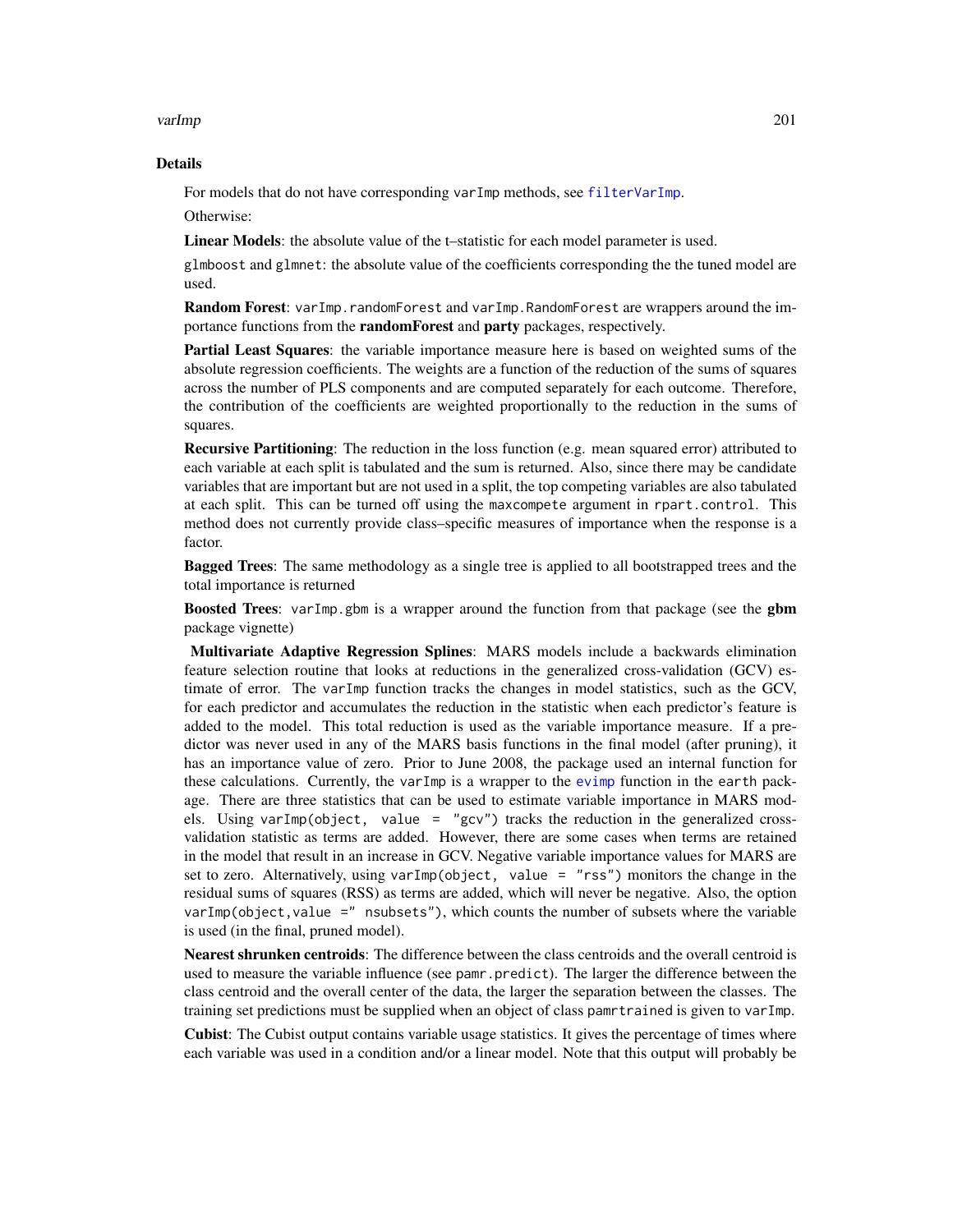<span id="page-201-0"></span>inconsistent with the rules shown in the output from [summary.cubist](#page-0-0). At each split of the tree, Cubist saves a linear model (after feature selection) that is allowed to have terms for each variable used in the current split or any split above it. Quinlan (1992) discusses a smoothing algorithm where each model prediction is a linear combination of the parent and child model along the tree. As such, the final prediction is a function of all the linear models from the initial node to the terminal node. The percentages shown in the Cubist output reflects all the models involved in prediction (as opposed to the terminal models shown in the output). The variable importance used here is a linear combination of the usage in the rule conditions and the model.

**PART** and **JRip**: For these rule-based models, the importance for a predictor is simply the number of rules that involve the predictor.

C5.0: C5.0 measures predictor importance by determining the percentage of training set samples that fall into all the terminal nodes after the split. For example, the predictor in the first split automatically has an importance measurement of 100 percent since all samples are affected by this split. Other predictors may be used frequently in splits, but if the terminal nodes cover only a handful of training set samples, the importance scores may be close to zero. The same strategy is applied to rule-based models and boosted versions of the model. The underlying function can also return the number of times each predictor was involved in a split by using the option metric = "usage".

Neural Networks: The method used here is based on Gevrey et al (2003), which uses combinations of the absolute values of the weights. For classification models, the class-specific importances will be the same.

**Recursive Feature Elimination:** Variable importance is computed using the ranking method used for feature selection. For the final subset size, the importances for the models across all resamples are averaged to compute an overall value.

Feature Selection via Univariate Filters, the percentage of resamples that a predictor was selected is determined. In other words, an importance of 0.50 means that the predictor survived the filter in half of the resamples.

# Value

A data frame with class c("varImp.train", "data.frame") for varImp.train or a matrix for other models.

# Author(s)

Max Kuhn

# References

Gevrey, M., Dimopoulos, I., & Lek, S. (2003). Review and comparison of methods to study the contribution of variables in artificial neural network models. Ecological Modelling, 160(3), 249- 264.

Quinlan, J. (1992). Learning with continuous classes. Proceedings of the 5th Australian Joint Conference On Artificial Intelligence, 343-348.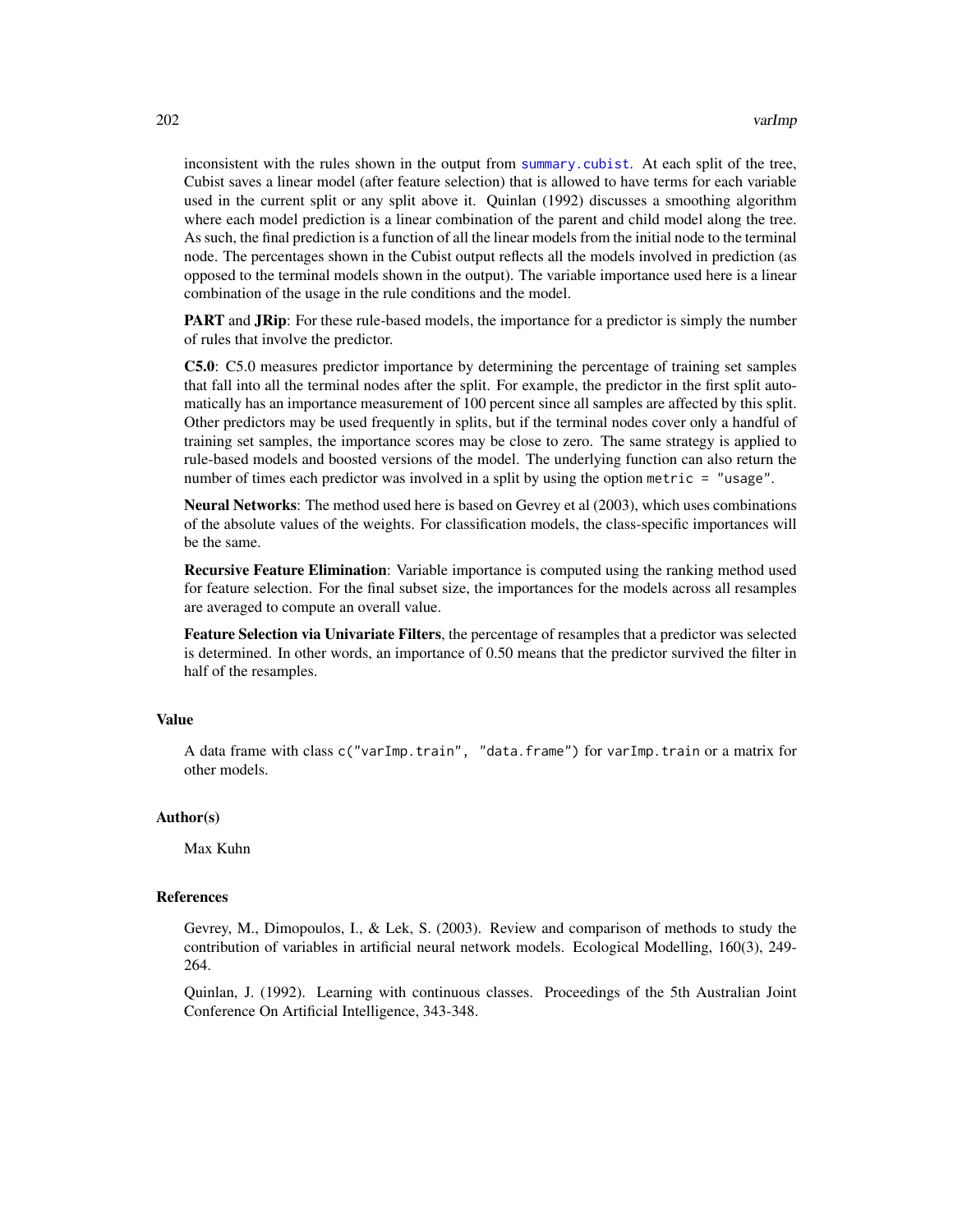<span id="page-202-0"></span>

#### Description

Variable importance scores for [safs](#page-132-0) and [gafs](#page-51-0) objects.

# Usage

```
## S3 method for class 'gafs'
varImp(object, metric = object$control$metric["external"],
 maximize = object$control$maximize["external"], ...)
```
# Arguments

| object   | an safs or gafs object                             |
|----------|----------------------------------------------------|
| metric   | a metric to compute importance (see Details below) |
| maximize | are larger values of the metric better?            |
|          | not currently uses                                 |

#### Details

A crude measure of importance is computed for thee two search procedures. At the end of a search process, the difference in the fitness values is computed for models with and without each feature (based on the search history). If a predictor has at least two subsets that include and did not include the predictor, a t-statistic is computed (otherwise a value of NA is assigned to the predictor).

This computation is done separately for each resample and the t-statistics are averaged (NA values are ignored) and this average is reported as the importance. If the fitness value should be minimized, the negative value of the t-statistic is used in the average.

As such, the importance score reflects the standardized increase in fitness that occurs when the predict is included in the subset. Values near zero (or negative) indicate that the predictor may not be important to the model.

# Value

a data frame where the rownames are the predictor names and the column is the average t-statistic

#### Author(s)

Max Kuhn

# See Also

[safs](#page-132-0), [gafs](#page-51-0)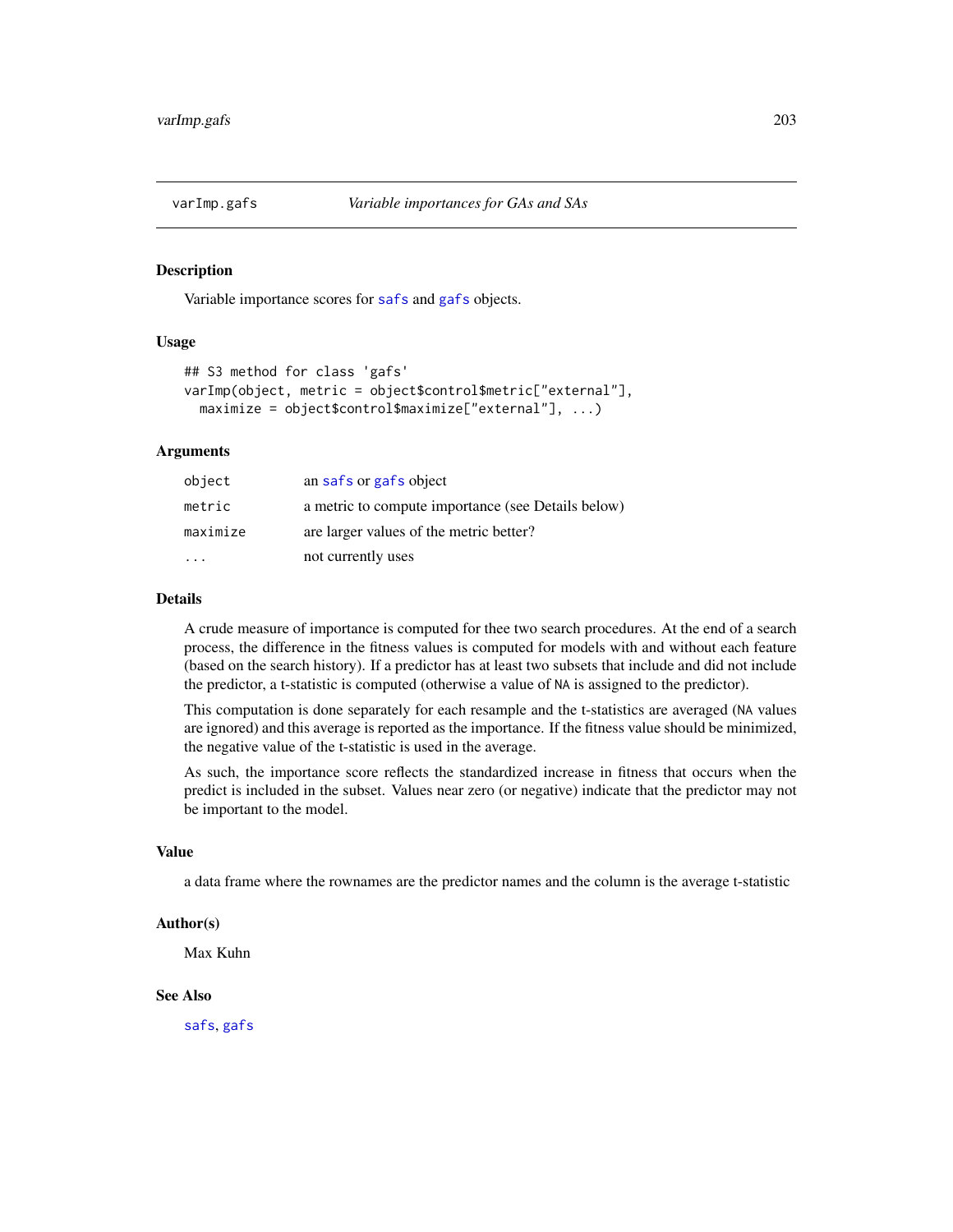<span id="page-203-0"></span>

# Description

This function generates a sequence of mtry values for random forests.

# Usage

 $var\_seq(p, classification = FALSE, len = 3)$ 

# Arguments

| p   | The number of predictors                                                     |
|-----|------------------------------------------------------------------------------|
|     | classification Is the outcome a factor (classification $=$ TRUE or numeric?) |
| len | The number of $m$ try values to generate.                                    |

# Details

If the number of predictors is less than 500, a simple sequence of values of length len is generated between 2 and p. For larger numbers of predictors, the sequence is created using log2 steps.

If len = 1, the defaults from the randomForest package are used.

# Value

a numeric vector

# Author(s)

Max Kuhn

# Examples

 $var\_seq(p = 100, len = 10)$  $var\_seq(p = 600, len = 10)$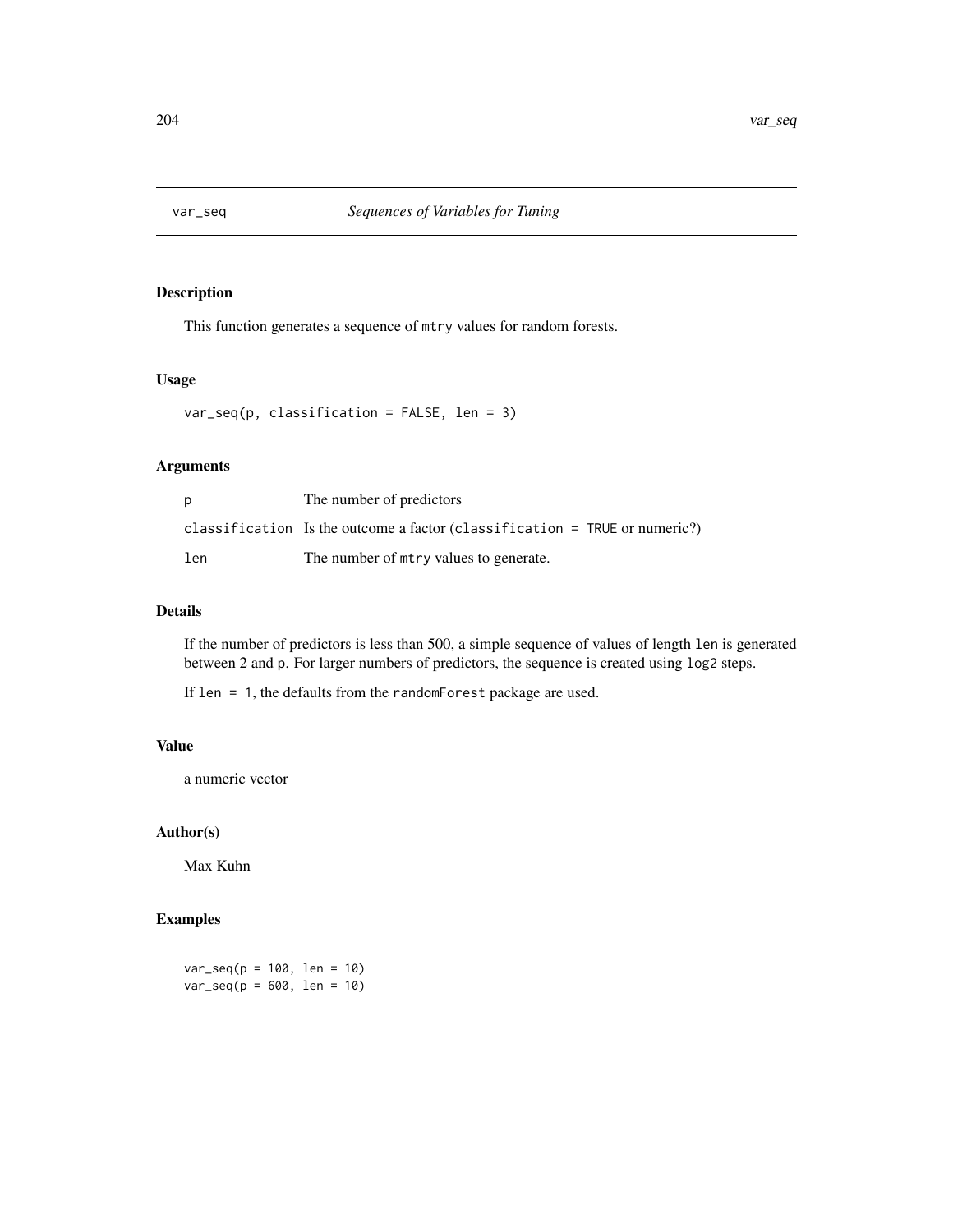<span id="page-204-0"></span>xyplot.resamples *Lattice Functions for Visualizing Resampling Results*

#### Description

Lattice and ggplot functions for visualizing resampling results across models

# Usage

```
## S3 method for class 'resamples'
xyplot(x, data = NULL, what = "scatter",models = NULL, metric = x$metric[1], units = "min", ...)
## S3 method for class 'resamples'
parallelplot(x, data = NULL, models = x$models,metric = x$metric[1], ...## S3 method for class 'resamples'
splom(x, data = NULL, variables = "models",models = x$models, metric = NULL, panelRange = NULL, ...)
## S3 method for class 'resamples'
densityplot(x, data = NULL, models = x$models,
 metric = x$metric, ...## S3 method for class 'resamples'
bwplot(x, data = NULL, models = x$models,
 metric = x$metric, ...## S3 method for class 'resamples'
dot(x, data = NULL, models = x$models,metric = x$metric, conf.level = 0.95, ...)
## S3 method for class 'resamples'
ggplot(data = NULL, mapping = NULL,
 environment = NULL, models = data$models, metric = data$metric[1],
 conf. level = 0.95, ...
```
#### Arguments

| x.   | an object generated by resamples                                                                                                                                                                                                                                                                                                     |
|------|--------------------------------------------------------------------------------------------------------------------------------------------------------------------------------------------------------------------------------------------------------------------------------------------------------------------------------------|
| data | Only used for the ggplot method; an object generated by resamples                                                                                                                                                                                                                                                                    |
| what | for xyplot, the type of plot. Valid options are: "scatter" (for a plot of the resam-<br>pled results between two models), "BlandAltman" (a Bland-Altman, aka MA<br>plot between two models), "tTime" (for the total time to run train versus the<br>metric), "mTime" (for the time to build the final model) or "pTime" (the time to |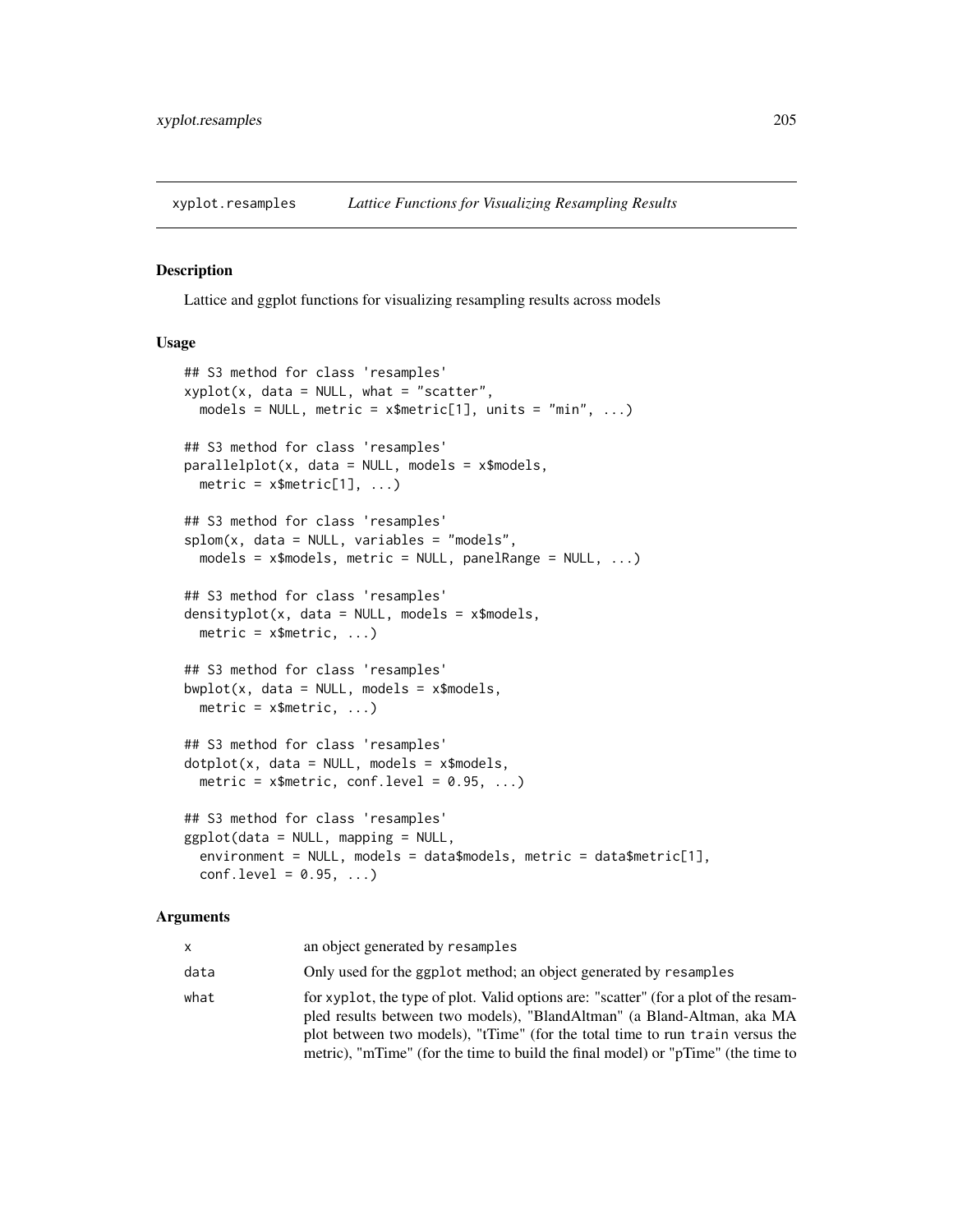<span id="page-205-0"></span>

|                      | predict samples - see the timing Samps options in train Control, rfe Control,<br>or sbfControl)                                                                                                     |
|----------------------|-----------------------------------------------------------------------------------------------------------------------------------------------------------------------------------------------------|
| models               | a character string for which models to plot. Note: xyplot requires one or two<br>models whereas the other methods can plot more than two.                                                           |
| metric               | a character string for which metrics to use as conditioning variables in the plot.<br>splom requires exactly one metric when variables = "models" and at least<br>two when variables = $"metrics".$ |
| units                | either "sec", "min" or "hour"; which what is either "tTime", "mTime" or "pTime",<br>how should the timings be scaled?                                                                               |
|                      | further arguments to pass to either histogram, densityplot, xyplot, dotplot<br>or splom                                                                                                             |
| variables            | either "models" or "metrics"; which variable should be treated as the scatter plot<br>variables?                                                                                                    |
| panelRange           | a common range for the panels. If NULL, the panel ranges are derived from the<br>values across all the models                                                                                       |
| conf.level           | the confidence level for intervals about the mean (obtained using $t.test$ )                                                                                                                        |
| mapping, environment |                                                                                                                                                                                                     |
|                      | Not used.                                                                                                                                                                                           |

# Details

The ideas and methods here are based on Hothorn et al. (2005) and Eugster et al. (2008).

dotplot and ggplot plots the average performance value (with two-sided confidence limits) for each model and metric.

densityplot and bwplot display univariate visualizations of the resampling distributions while splom shows the pair-wise relationships.

# Value

a lattice object

# Author(s)

Max Kuhn

# References

Hothorn et al. The design and analysis of benchmark experiments. Journal of Computational and Graphical Statistics (2005) vol. 14 (3) pp. 675-699

Eugster et al. Exploratory and inferential analysis of benchmark experiments. Ludwigs-Maximilians-Universitat Munchen, Department of Statistics, Tech. Rep (2008) vol. 30

# See Also

[resamples](#page-121-0), [dotplot](#page-0-0), [bwplot](#page-0-0), [densityplot](#page-0-0), [xyplot](#page-0-0), [splom](#page-0-0)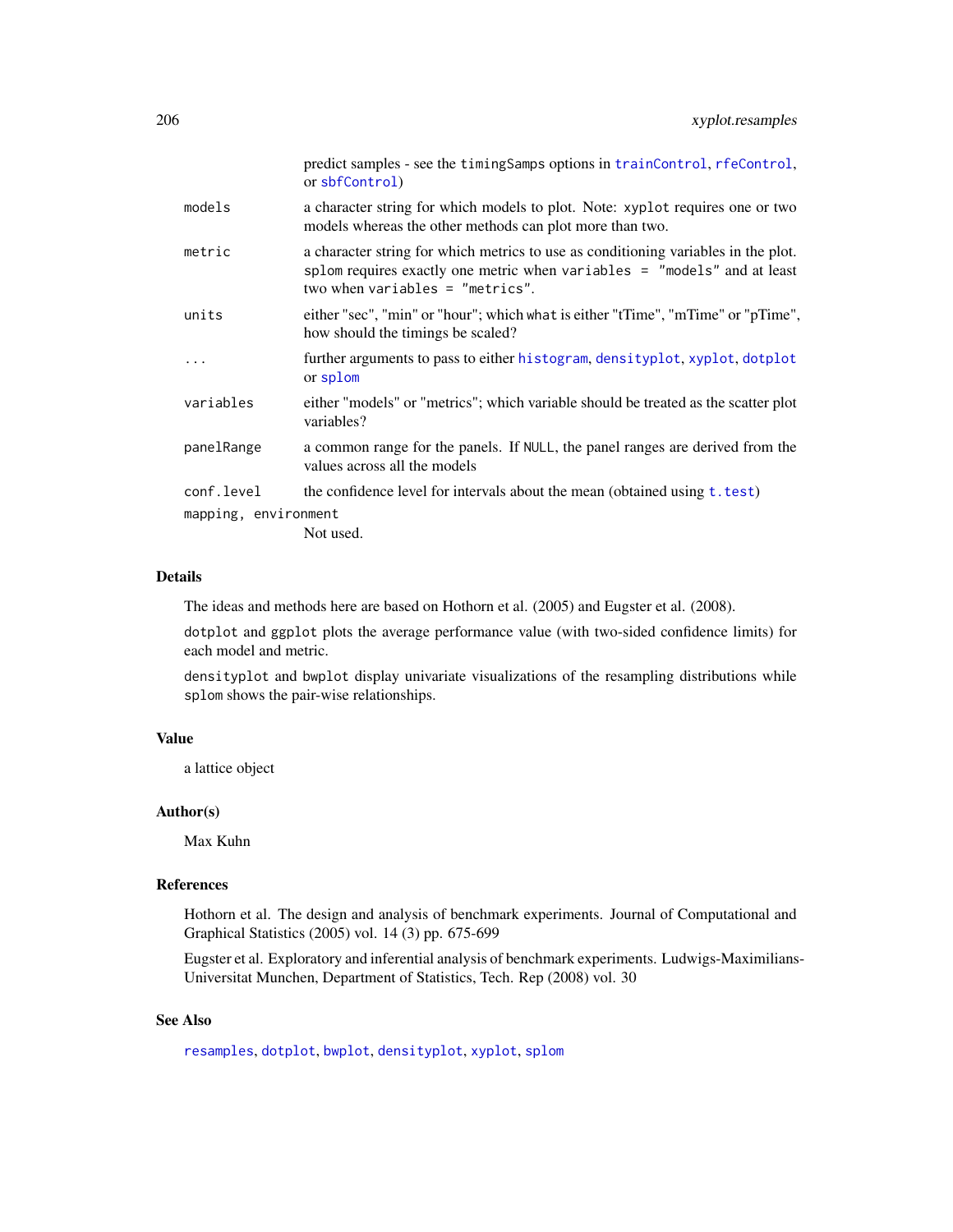# xyplot.resamples 207

# Examples

```
## Not run:
#load(url("http://topepo.github.io/caret/exampleModels.RData"))
resamps <- resamples(list(CART = rpartFit,
                         CondInfTree = ctreeFit,
                         MARS = earthFit))
dotplot(resamps,
       scales =list(x = list(relation = "free")),
       between = list(x = 2))bwplot(resamps,
      metric = "RMSE")
densityplot(resamps,
            auto.key = list(columns = 3),
           pch = "|")
xyplot(resamps,
      models = c("CART", "MARS"),
      metric = "RMSE")
splom(resamps, metric = "RMSE")
splom(resamps, variables = "metrics")
parallelplot(resamps, metric = "RMSE")
```
## End(Not run)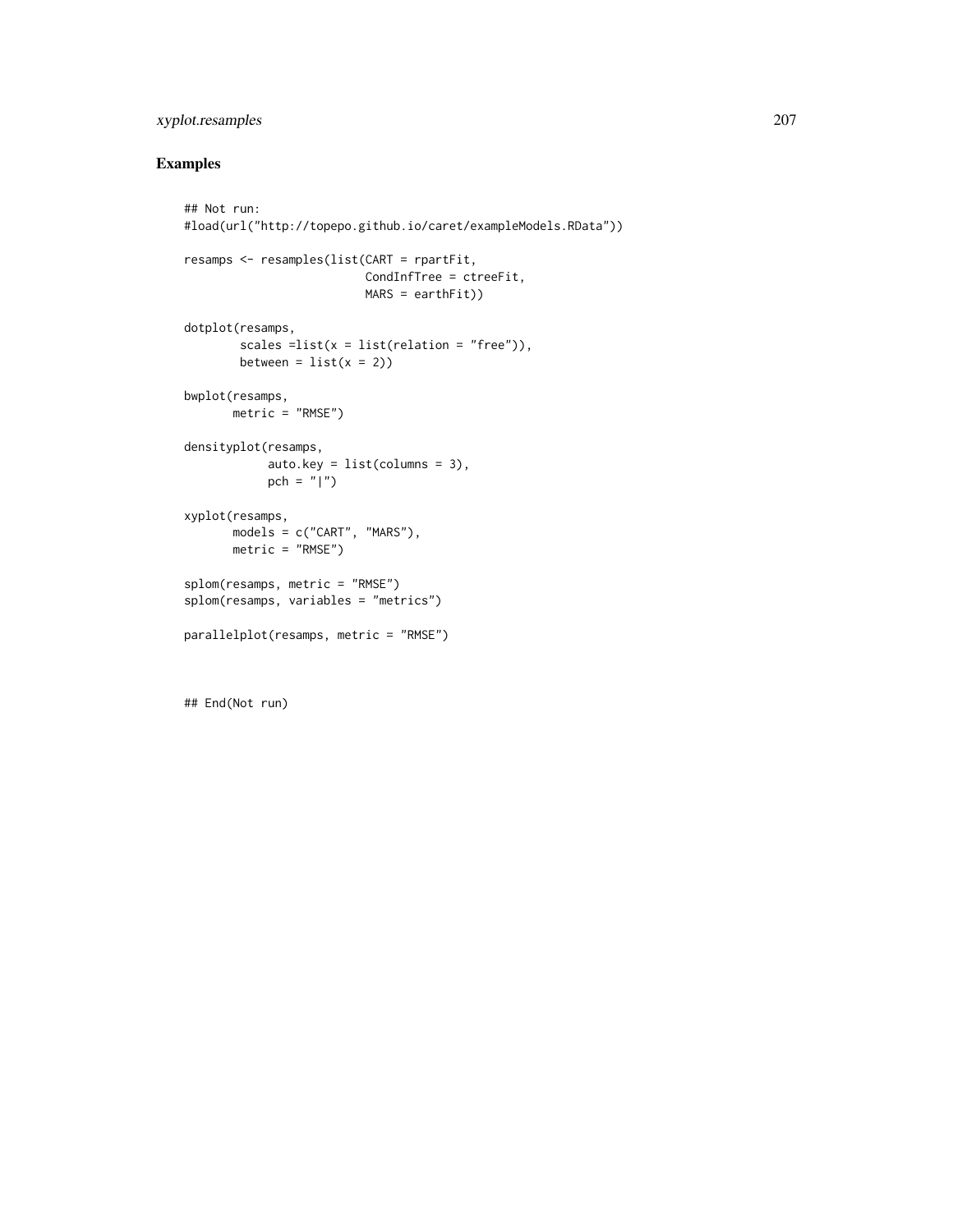# **Index**

∗Topic datasets bag, [7](#page-6-0) BloodBrain, [14](#page-13-0) cars, [20](#page-19-0) cox2, [27](#page-26-0) dhfr, [34](#page-33-0) GermanCredit, [60](#page-59-0) mdrr, [78](#page-77-0) oil, [88](#page-87-0) pickSizeBest, [95](#page-94-0) pottery, [105](#page-104-0) Sacramento, [132](#page-131-0) safs\_initial, [136](#page-135-0) scat, [144](#page-143-0) segmentationData, [145](#page-144-0) tecator, [151](#page-150-0) ∗Topic graphs panel.needle, [92](#page-91-0) ∗Topic hplot calibration, [16](#page-15-0) densityplot.rfe, [32](#page-31-0) dotPlot, [37](#page-36-0) dotplot.diff.resamples, [38](#page-37-0) featurePlot, [46](#page-45-0) ggplot.rfe, [61](#page-60-0) ggplot.train, [62](#page-61-0) histogram.train, [64](#page-63-0) lift, [73](#page-72-0) panel.lift2, [91](#page-90-0) plot.gafs, [97](#page-96-0) plot.varImp.train, [99](#page-98-0) plotClassProbs, [100](#page-99-0) plotObsVsPred, [101](#page-100-0) prcomp.resamples, [106](#page-105-0) resampleHist, [121](#page-120-0) xyplot.resamples, [205](#page-204-0) ∗Topic manip classDist, [20](#page-19-0) extractPrediction, [43](#page-42-0)

findCorrelation, [48](#page-47-0) findLinearCombos, [50](#page-49-0) negPredValue, [83](#page-82-0) oneSE, [88](#page-87-0) recall, [118](#page-117-0) spatialSign, [149](#page-148-0) summary.bagEarth, [150](#page-149-0) ∗Topic models bag, [7](#page-6-0) caretSBF, [19](#page-18-0) diff.resamples, [34](#page-33-0) dummyVars, [40](#page-39-0) filterVarImp, [47](#page-46-1) format.bagEarth, [51](#page-50-0) gafs.default, [52](#page-51-1) learing\_curve\_dat, [72](#page-71-0) nullModel, [86](#page-85-0) pickSizeBest, [95](#page-94-0) plsda, [103](#page-102-0) predictors, [112](#page-111-0) resamples, [122](#page-121-1) rfe, [126](#page-125-0) safs, [133](#page-132-1) sbf, [139](#page-138-0) SLC14\_1, [145](#page-144-0) train, [154](#page-153-1) train\_model\_list, [164](#page-163-0) update.safs, [195](#page-194-0) update.train, [197](#page-196-0) var\_seq, [204](#page-203-0) varImp, [198](#page-197-0) ∗Topic multivariate icr.formula, [66](#page-65-0) knn3, [68](#page-67-0) knnreg, [70](#page-69-0) predict.gafs, [109](#page-108-0) predict.knn3, [110](#page-109-0) predict.knnreg, [111](#page-110-0) ∗Topic neural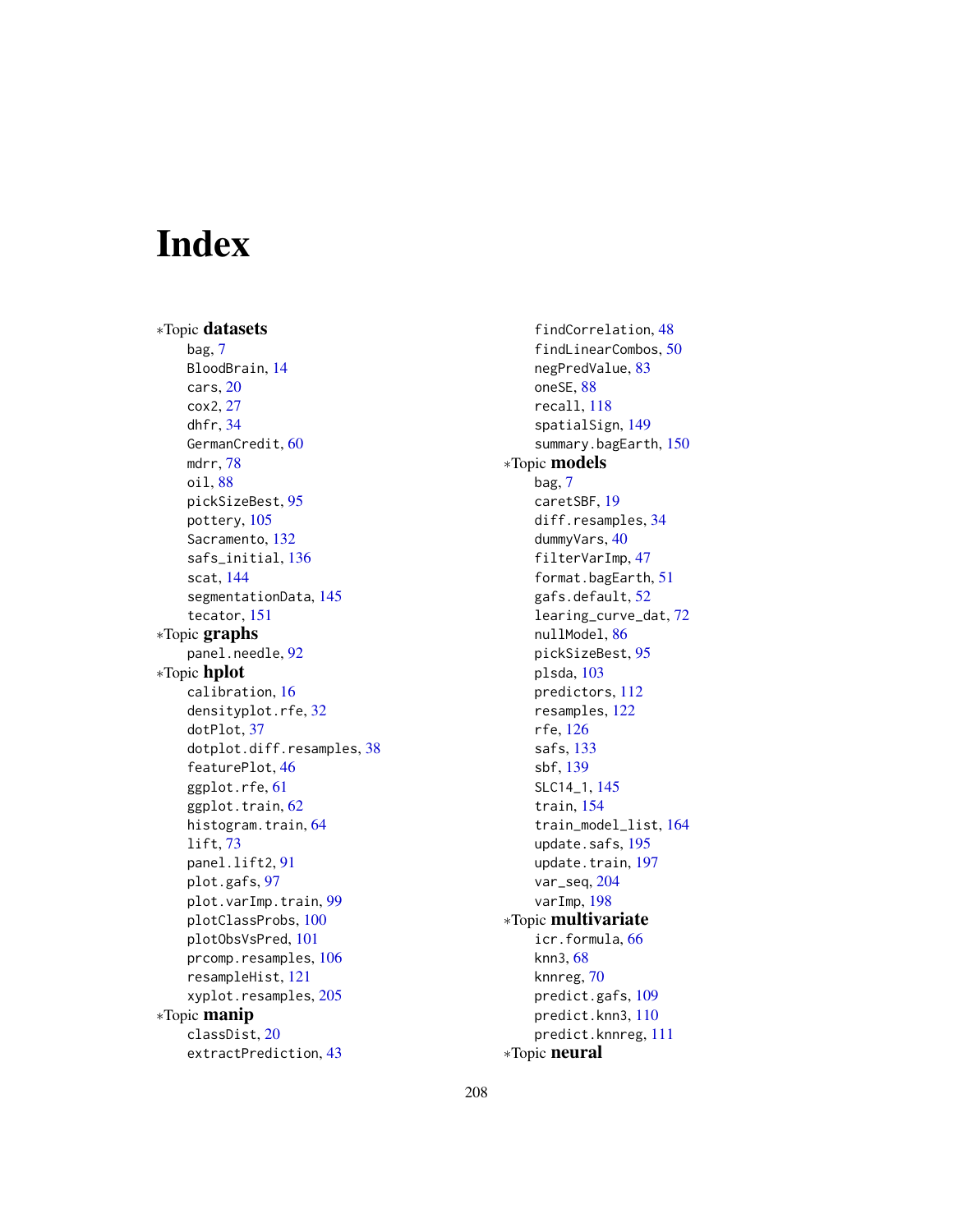avNNet, [5](#page-4-0) pcaNNet, [93](#page-92-0) ∗Topic print print.train, [117](#page-116-0) ∗Topic regression bagEarth, [10](#page-9-0) bagFDA, [12](#page-11-0) predict.bagEarth, [108](#page-107-0) ∗Topic utilities as.matrix.confusionMatrix, [4](#page-3-0) BoxCoxTrans, [14](#page-13-0) confusionMatrix, [22](#page-21-0) confusionMatrix.train, [25](#page-24-0) createDataPartition, [27](#page-26-0) defaultSummary, [30](#page-29-0) downSample, [39](#page-38-0) gafsControl, [55](#page-54-0) maxDissim, [76](#page-75-0) modelLookup, [79](#page-78-0) nearZeroVar, [81](#page-80-0) preProcess, [113](#page-112-0) print.confusionMatrix, [116](#page-115-0) resampleSummary, [125](#page-124-0) rfeControl, [129](#page-128-1) sbfControl, [141](#page-140-1) trainControl, [160](#page-159-0) absorp *(*tecator*)*, [151](#page-150-0)

```
anneal, 49
anovaScores, 143
anovaScores (caretSBF), 19
as.data.frame.resamples (resamples), 122
as.matrix.confusionMatrix, 4, 24
as.matrix.resamples (resamples), 122
as.table.confusionMatrix, 24
as.table.confusionMatrix
        (as.matrix.confusionMatrix), 4
avNNet, 5
```
# bag, [7](#page-6-0)

bagControl *(*bag*)*, [7](#page-6-0) bagEarth, [10,](#page-9-0) *[51](#page-50-0)*, *[109](#page-108-0)*, *[112](#page-111-0)* bagFDA, [12,](#page-11-0) *[112](#page-111-0)* bagging, *[112](#page-111-0)* barchart, *[107](#page-106-0)* bbbDescr *(*BloodBrain*)*, [14](#page-13-0) best, *[161](#page-160-0)* best *(*oneSE*)*, [88](#page-87-0) binom.test, *[18](#page-17-0)*, *[24](#page-23-0)*

BloodBrain, [14](#page-13-0) boxcox, *[15,](#page-14-0) [16](#page-15-0)*, *[116](#page-115-0)* BoxCoxTrans, [14,](#page-13-0) *[115,](#page-114-0) [116](#page-115-0)* bwplot, *[38](#page-37-0)*, *[206](#page-205-0)* bwplot.diff.resamples, *[36](#page-35-0)* bwplot.diff.resamples *(*dotplot.diff.resamples*)*, [38](#page-37-0) bwplot.resamples, *[124](#page-123-0)* bwplot.resamples *(*xyplot.resamples*)*, [205](#page-204-0) calibration, [16](#page-15-0) caretFuncs *(*pickSizeBest*)*, [95](#page-94-0) caretGA, *[54](#page-53-0)*, *[57](#page-56-0)* caretGA *(*gafs\_initial*)*, [58](#page-57-0) caretSA, *[57](#page-56-0)* caretSA *(*safs\_initial*)*, [136](#page-135-0) caretSBF, [19,](#page-18-0) *[143](#page-142-0)* cars, [20](#page-19-0) cat, *[51](#page-50-0)* cforest, *[112](#page-111-0)* checkConditionalX, *[114](#page-113-0)* checkConditionalX *(*nearZeroVar*)*, [81](#page-80-0) checkInstall *(*modelLookup*)*, [79](#page-78-0) checkResamples *(*nearZeroVar*)*, [81](#page-80-0) class2ind *(*dummyVars*)*, [40](#page-39-0) classDist, [20](#page-19-0) cluster *(*prcomp.resamples*)*, [106](#page-105-0) compare\_models *(*diff.resamples*)*, [34](#page-33-0) confusionMatrix, *[4](#page-3-0)*, [22,](#page-21-0) *[26](#page-25-0)*, *[31](#page-30-0)*, *[85](#page-84-0)*, *[117](#page-116-0)*, *[120](#page-119-0)* confusionMatrix.rfe *(*confusionMatrix.train*)*, [25](#page-24-0) confusionMatrix.sbf *(*confusionMatrix.train*)*, [25](#page-24-0) confusionMatrix.train, [25](#page-24-0) contr.dummy *(*dummyVars*)*, [40](#page-39-0) contr.ltfr *(*dummyVars*)*, [40](#page-39-0) contr.treatment, *[41,](#page-40-0) [42](#page-41-0)* contrasts, *[41,](#page-40-0) [42](#page-41-0)* cox2, [27](#page-26-0) cox2Class *(*cox2*)*, [27](#page-26-0) cox2Descr *(*cox2*)*, [27](#page-26-0) cox2IC50 *(*cox2*)*, [27](#page-26-0) createDataPartition, [27](#page-26-0) createFolds, *[157](#page-156-0)* createFolds *(*createDataPartition*)*, [27](#page-26-0) createMultiFolds *(*createDataPartition*)*,  $27$ createResample *(*createDataPartition*)*, [27](#page-26-0) createTimeSlices, *[160](#page-159-0)*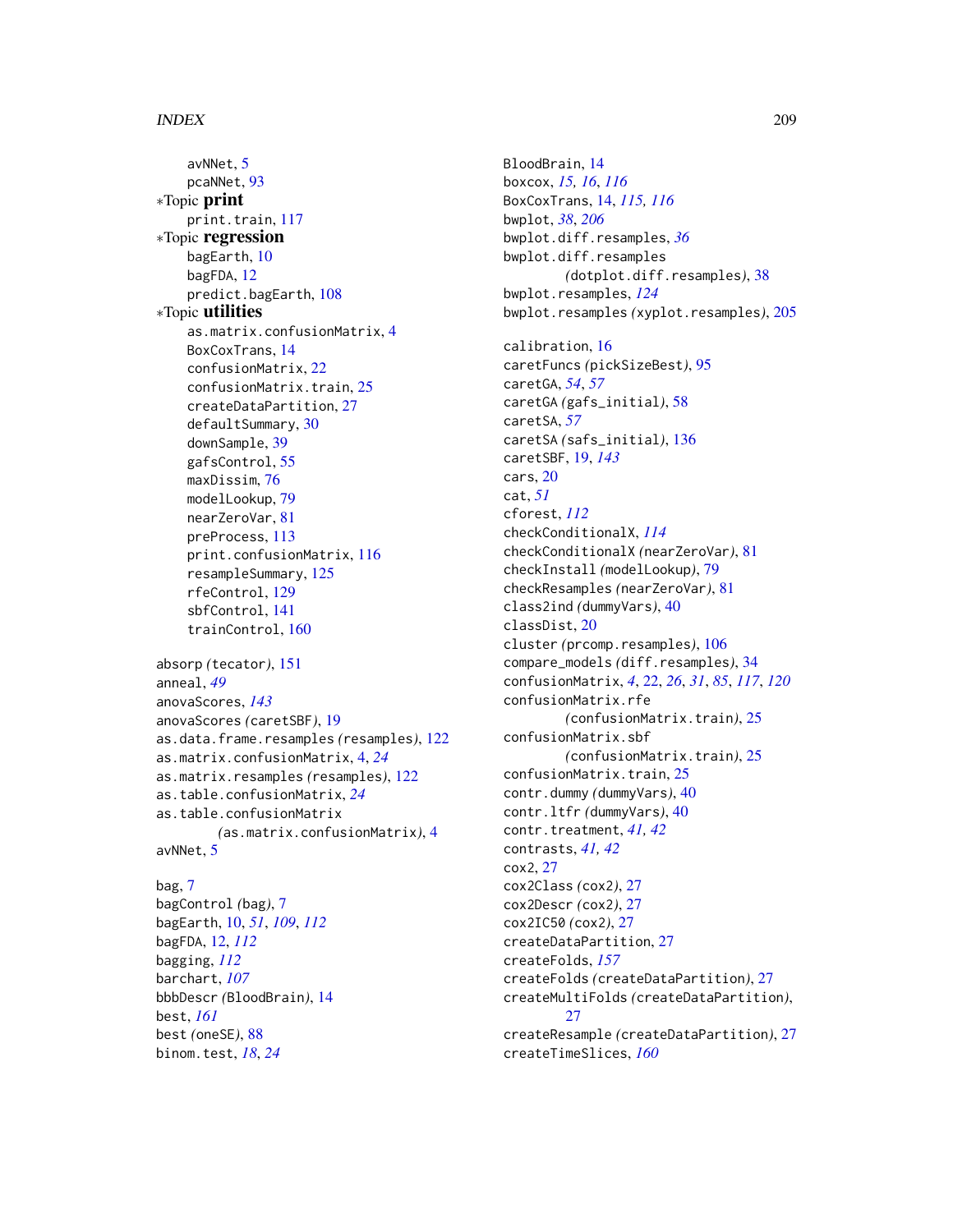createTimeSlices *(*createDataPartition*)*, [27](#page-26-0) ctree, *[112](#page-111-0)* ctreeBag *(*bag*)*, [7](#page-6-0)

defaultSummary, [30,](#page-29-0) *[161](#page-160-0)* densityplot, *[33](#page-32-0)*, *[38](#page-37-0)*, *[65](#page-64-0)*, *[100](#page-99-0)*, *[122](#page-121-1)*, *[206](#page-205-0)* densityplot.diff.resamples, *[36](#page-35-0)* densityplot.diff.resamples *(*dotplot.diff.resamples*)*, [38](#page-37-0) densityplot.resamples, *[124](#page-123-0)* densityplot.resamples *(*xyplot.resamples*)*, [205](#page-204-0) densityplot.rfe, [32](#page-31-0) densityplot.train, *[121,](#page-120-0) [122](#page-121-1)* densityplot.train *(*histogram.train*)*, [64](#page-63-0) dhfr, [34](#page-33-0) diff.resamples, [34,](#page-33-0) *[38](#page-37-0)*, *[124](#page-123-0)* dist, *[77](#page-76-0)* dotPlot, [37](#page-36-0) dotplot, *[37,](#page-36-0) [38](#page-37-0)*, *[93](#page-92-0)*, *[99](#page-98-0)*, *[101](#page-100-0)*, *[206](#page-205-0)* dotplot.diff.resamples, *[35,](#page-34-0) [36](#page-35-0)*, [38](#page-37-0) dotplot.resamples *(*xyplot.resamples*)*, [205](#page-204-0) downSample, [39](#page-38-0) dummyVars, [40](#page-39-0)

earth, *[11](#page-10-0)*, *[51](#page-50-0)*, *[108](#page-107-0)*, *[112](#page-111-0)* endpoints *(*tecator*)*, [151](#page-150-0) evimp, *[201](#page-200-0)* expoTrans, *[116](#page-115-0)* expoTrans *(*BoxCoxTrans*)*, [14](#page-13-0) extractPrediction, [43,](#page-42-0) *[101,](#page-100-0) [102](#page-101-0)* extractProb, *[100](#page-99-0)* extractProb *(*extractPrediction*)*, [43](#page-42-0)

```
F_meas (recall), 118
F_meas.table, 23
fastICA, 66, 67, 113, 115, 116
fattyAcids (oil), 88
fda, 13, 108, 112
featurePlot, 46
filterVarImp, 47, 201
findCorrelation, 48, 114
findLinearCombos, 49, 50
format, 117
format.bagEarth, 51
format.earth, 51
formula, 42
```
gafs, *[53](#page-52-0)*, *[55](#page-54-0)[–59](#page-58-0)*, *[98](#page-97-0)*, *[109,](#page-108-0) [110](#page-109-0)*, *[195,](#page-194-0) [196](#page-195-0)*, *[203](#page-202-0)* gafs *(*gafs.default*)*, [52](#page-51-1) gafs.default, [52](#page-51-1) gafs\_initial, [58](#page-57-0) gafs\_lrSelection *(*gafs\_initial*)*, [58](#page-57-0) gafs\_nlrSelection *(*gafs\_initial*)*, [58](#page-57-0) gafs\_raMutation *(*gafs\_initial*)*, [58](#page-57-0) gafs\_rwSelection *(*gafs\_initial*)*, [58](#page-57-0) gafs\_spCrossover *(*gafs\_initial*)*, [58](#page-57-0) gafs\_tourSelection *(*gafs\_initial*)*, [58](#page-57-0) gafs\_uCrossover *(*gafs\_initial*)*, [58](#page-57-0) gafsControl, *[53,](#page-52-0) [54](#page-53-0)*, [55,](#page-54-0) *[58,](#page-57-0) [59](#page-58-0)* gamFuncs *(*pickSizeBest*)*, [95](#page-94-0) gamScores, *[143](#page-142-0)* gamScores *(*caretSBF*)*, [19](#page-18-0) genetic, *[49](#page-48-0)* GermanCredit, [60](#page-59-0) getModelInfo, *[155](#page-154-0)* getModelInfo *(*modelLookup*)*, [79](#page-78-0) getSamplingInfo, [60](#page-59-0) getTrainPerf *(*defaultSummary*)*, [30](#page-29-0) ggplot, *[62](#page-61-0)*, *[64](#page-63-0)*, *[98](#page-97-0)* ggplot.calibration *(*calibration*)*, [16](#page-15-0) ggplot.lift *(*lift*)*, [73](#page-72-0) ggplot.resamples *(*xyplot.resamples*)*, [205](#page-204-0) ggplot.rfe, [61](#page-60-0) ggplot.train, [62](#page-61-0) ggplot.varImp.train *(*plot.varImp.train*)*, [99](#page-98-0) grepl, *[79,](#page-78-0) [80](#page-79-0)* groupKFold *(*createDataPartition*)*, [27](#page-26-0)

hclust, *[107](#page-106-0)* histogram, *[33](#page-32-0)*, *[65](#page-64-0)*, *[100](#page-99-0)*, *[122](#page-121-1)*, *[206](#page-205-0)* histogram.rfe *(*densityplot.rfe*)*, [32](#page-31-0) histogram.train, [64,](#page-63-0) *[121,](#page-120-0) [122](#page-121-1)*

icr *(*icr.formula*)*, [66](#page-65-0) icr.formula, [66](#page-65-0) index2vec, [68](#page-67-0) install.packages, *[80](#page-79-0)* ipredbagg, *[112](#page-111-0)* ipredknn, *[69](#page-68-0)[–71](#page-70-0)*

knn, *[69–](#page-68-0)[71](#page-70-0)*, *[112](#page-111-0)* knn3, [68,](#page-67-0) *[111](#page-110-0)* knn3Train *(*knn3*)*, [68](#page-67-0) knnreg, [70,](#page-69-0) *[111](#page-110-0)* knnregTrain *(*knnreg*)*, [70](#page-69-0)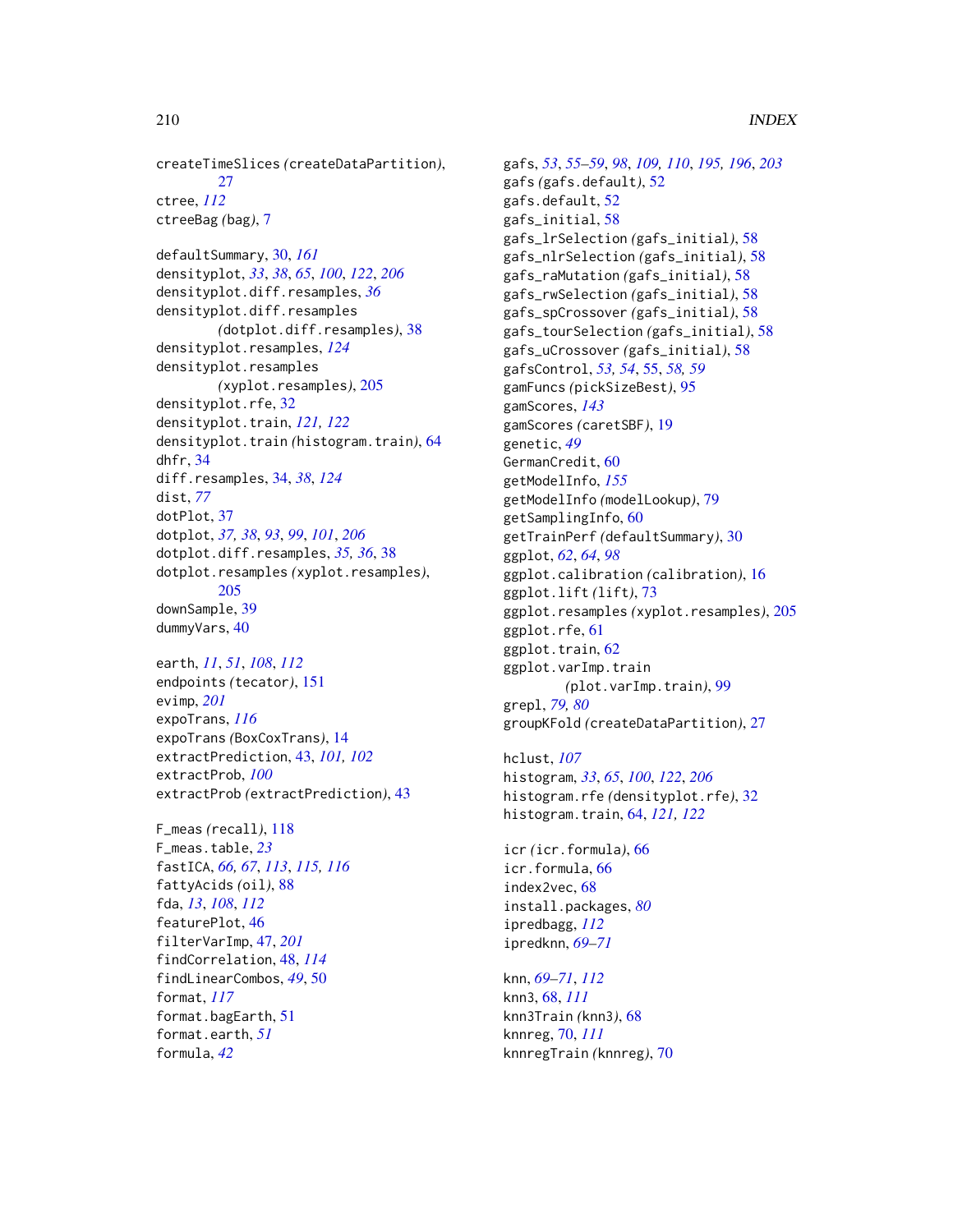lattice.options, *[17](#page-16-0)*, *[74](#page-73-0)* ldaBag *(*bag*)*, [7](#page-6-0) ldaFuncs *(*pickSizeBest*)*, [95](#page-94-0) ldaSBF, *[143](#page-142-0)* ldaSBF *(*caretSBF*)*, [19](#page-18-0) leaps, *[49](#page-48-0)* learing\_curve\_dat, [72](#page-71-0) levelplot, *[38](#page-37-0)*, *[63,](#page-62-0) [64](#page-63-0)* levelplot.diff.resamples, *[36](#page-35-0)* levelplot.diff.resamples *(*dotplot.diff.resamples*)*, [38](#page-37-0) lift, [73,](#page-72-0) *[91](#page-90-0)* lm, *[47](#page-46-1)*, *[67](#page-66-0)* lmFuncs, *[132](#page-131-0)* lmFuncs *(*pickSizeBest*)*, [95](#page-94-0) lmSBF, *[140](#page-139-0)*, *[143](#page-142-0)* lmSBF *(*caretSBF*)*, [19](#page-18-0) loess, *[47](#page-46-1)* logBBB *(*BloodBrain*)*, [14](#page-13-0) LPH07\_1 *(*SLC14\_1*)*, [145](#page-144-0) LPH07\_2 *(*SLC14\_1*)*, [145](#page-144-0) lrFuncs *(*pickSizeBest*)*, [95](#page-94-0) MAE *(*defaultSummary*)*, [30](#page-29-0) mahalanobis, *[22](#page-21-0)* maxDissim, [76](#page-75-0) mcnemar.test, *[24](#page-23-0)* mdrr, [78](#page-77-0) mdrrClass *(*mdrr*)*, [78](#page-77-0) mdrrDescr *(*mdrr*)*, [78](#page-77-0) minDiss *(*maxDissim*)*, [76](#page-75-0) mnLogLoss *(*defaultSummary*)*, [30](#page-29-0) model.matrix, *[41,](#page-40-0) [42](#page-41-0)* modelCor *(*resamples*)*, [122](#page-121-1) modelLookup, [79,](#page-78-0) *[157](#page-156-0)* models, *[157](#page-156-0)* models *(*train\_model\_list*)*, [164](#page-163-0) multiClassSummary *(*defaultSummary*)*, [30](#page-29-0) mvrVal, *[200](#page-199-0)* NaiveBayes, *[104](#page-103-0)*

nbBag *(*bag*)*, [7](#page-6-0) nbFuncs, *[132](#page-131-0)* nbFuncs *(*pickSizeBest*)*, [95](#page-94-0) nbSBF, *[143](#page-142-0)* nbSBF *(*caretSBF*)*, [19](#page-18-0) nearZeroVar, [81,](#page-80-0) *[114](#page-113-0)* negPredValue, *[24](#page-23-0)*, [83](#page-82-0) nnet, *[6,](#page-5-0) [7](#page-6-0)*, *[93](#page-92-0)[–95](#page-94-0)*, *[112](#page-111-0)*

nnetBag *(*bag*)*, [7](#page-6-0) nullModel, [86](#page-85-0) nzv *(*nearZeroVar*)*, [81](#page-80-0) oil, [88](#page-87-0) oilType *(*oil*)*, [88](#page-87-0) oneSE, [88](#page-87-0) optim, *[16](#page-15-0)* p.adjust, *[35](#page-34-0)* pamr.train, *[112](#page-111-0)* panel.calibration, *[18](#page-17-0)* panel.calibration *(*calibration*)*, [16](#page-15-0) panel.dotplot, *[93](#page-92-0)* panel.lift *(*panel.lift2*)*, [91](#page-90-0) panel.lift2, *[75](#page-74-0)*, [91](#page-90-0) panel.needle, [92,](#page-91-0) *[99](#page-98-0)* panel.xyplot, *[91](#page-90-0)* parallelplot.resamples *(*xyplot.resamples*)*, [205](#page-204-0) pcaNNet, [93](#page-92-0) pickSizeBest, [95,](#page-94-0) *[131,](#page-130-0) [132](#page-131-0)* pickSizeTolerance, *[131,](#page-130-0) [132](#page-131-0)* pickSizeTolerance *(*pickSizeBest*)*, [95](#page-94-0) pickVars *(*pickSizeBest*)*, [95](#page-94-0) plot.gafs, [97](#page-96-0) plot.prcomp.resamples *(*prcomp.resamples*)*, [106](#page-105-0) plot.rfe *(*ggplot.rfe*)*, [61](#page-60-0) plot.safs *(*plot.gafs*)*, [97](#page-96-0) plot.train *(*ggplot.train*)*, [62](#page-61-0) plot.varImp.train, [99](#page-98-0) plotClassProbs, *[44,](#page-43-0) [45](#page-44-0)*, [100](#page-99-0) plotObsVsPred, *[44,](#page-43-0) [45](#page-44-0)*, [101](#page-100-0) plsBag *(*bag*)*, [7](#page-6-0) plsda, [103](#page-102-0) plsr, *[103,](#page-102-0) [104](#page-103-0)* posPredValue, *[24](#page-23-0)* posPredValue *(*negPredValue*)*, [83](#page-82-0) postResample, *[125](#page-124-0)* postResample *(*defaultSummary*)*, [30](#page-29-0) pottery, [105](#page-104-0) potteryClass *(*pottery*)*, [105](#page-104-0) prcomp, *[21](#page-20-0)*, *[106,](#page-105-0) [107](#page-106-0)*, *[116](#page-115-0)* prcomp.resamples, [106](#page-105-0) precision, *[23](#page-22-0)* precision *(*recall*)*, [118](#page-117-0) predict, *[111](#page-110-0)* predict.avNNet *(*avNNet*)*, [5](#page-4-0)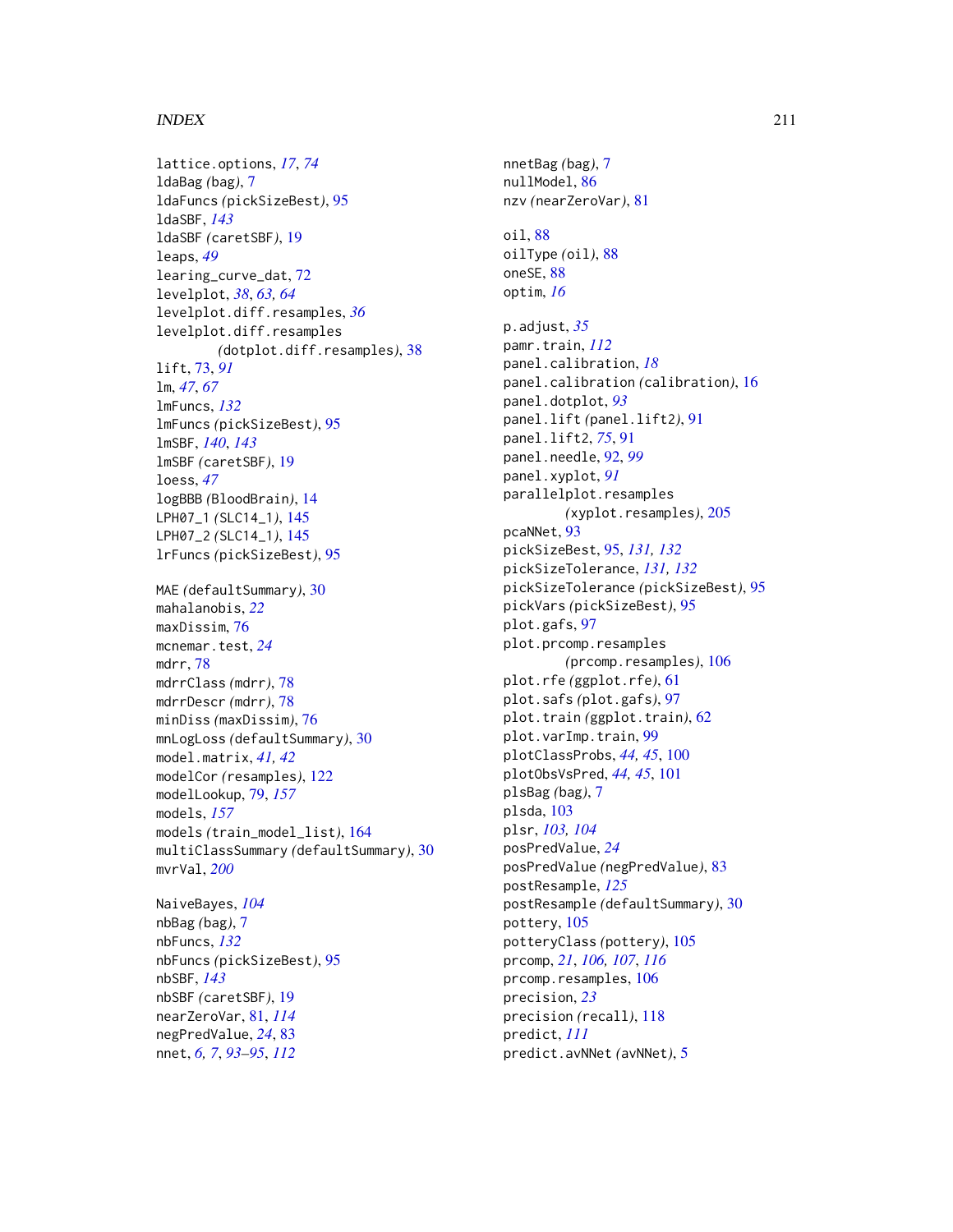predict.bag *(*bag*)*, [7](#page-6-0) predict.bagEarth, *[11](#page-10-0)*, [108](#page-107-0) predict.bagFDA, *[13](#page-12-0)* predict.bagFDA *(*predict.bagEarth*)*, [108](#page-107-0) predict.BoxCoxTrans *(*BoxCoxTrans*)*, [14](#page-13-0) predict.classDist *(*classDist*)*, [20](#page-19-0) predict.dummyVars *(*dummyVars*)*, [40](#page-39-0) predict.expoTrans *(*BoxCoxTrans*)*, [14](#page-13-0) predict.gafs, *[54](#page-53-0)*, [109](#page-108-0) predict.icr *(*icr.formula*)*, [66](#page-65-0) predict.ipredknn, *[111,](#page-110-0) [112](#page-111-0)* predict.knn3, *[70](#page-69-0)*, [110](#page-109-0) predict.knnreg, *[71](#page-70-0)*, [111](#page-110-0) predict.list *(*extractPrediction*)*, [43](#page-42-0) predict.nullModel *(*nullModel*)*, [86](#page-85-0) predict.pcaNNet *(*pcaNNet*)*, [93](#page-92-0) predict.plsda *(*plsda*)*, [103](#page-102-0) predict.preProcess *(*preProcess*)*, [113](#page-112-0) predict.rfe *(*rfe*)*, [126](#page-125-0) predict.safs, *[135](#page-134-0)* predict.safs *(*predict.gafs*)*, [109](#page-108-0) predict.sbf *(*sbf*)*, [139](#page-138-0) predict.splsda *(*plsda*)*, [103](#page-102-0) predict.train *(*extractPrediction*)*, [43](#page-42-0) predictors, [112](#page-111-0) preProcess, *[7](#page-6-0)*, *[16](#page-15-0)*, *[67](#page-66-0)*, *[94,](#page-93-0) [95](#page-94-0)*, [113,](#page-112-0) *[155,](#page-154-0) [156](#page-155-0)*, *[161](#page-160-0)* print.avNNet *(*avNNet*)*, [5](#page-4-0) print.bag *(*bag*)*, [7](#page-6-0) print.bagEarth *(*bagEarth*)*, [10](#page-9-0) print.bagFDA *(*bagFDA*)*, [12](#page-11-0) print.BoxCoxTrans *(*BoxCoxTrans*)*, [14](#page-13-0) print.calibration *(*calibration*)*, [16](#page-15-0) print.confusionMatrix, *[24](#page-23-0)*, [116](#page-115-0) print.dummyVars *(*dummyVars*)*, [40](#page-39-0) print.knn3 *(*knn3*)*, [68](#page-67-0) print.knnreg *(*knnreg*)*, [70](#page-69-0) print.lift *(*lift*)*, [73](#page-72-0) print.pcaNNet *(*pcaNNet*)*, [93](#page-92-0) print.resamples *(*resamples*)*, [122](#page-121-1) print.summary.bag *(*bag*)*, [7](#page-6-0) print.train, [117](#page-116-0) prSummary *(*defaultSummary*)*, [30](#page-29-0) R2 *(*defaultSummary*)*, [30](#page-29-0)

randomForest, *[112](#page-111-0)*, *[139](#page-138-0)*, *[155](#page-154-0)* recall, *[23](#page-22-0)*, [118](#page-117-0) recipe, *[154](#page-153-1)*, *[157](#page-156-0)* resampleHist, [121](#page-120-0)

resamples, *[36](#page-35-0)*, *[38](#page-37-0)*, *[106,](#page-105-0) [107](#page-106-0)*, [122,](#page-121-1) *[206](#page-205-0)* resampleSummary, [125](#page-124-0) rfe, *[25,](#page-24-0) [26](#page-25-0)*, *[33](#page-32-0)*, *[35](#page-34-0)*, *[61,](#page-60-0) [62](#page-61-0)*, *[96](#page-95-0)*, *[123](#page-122-0)*, [126,](#page-125-0) *[132](#page-131-0)* rfeControl, *[33](#page-32-0)*, *[96](#page-95-0)*, *[126,](#page-125-0) [127](#page-126-0)*, [129,](#page-128-1) *[206](#page-205-0)* rfeIter *(*rfe*)*, [126](#page-125-0) rfFuncs, *[132](#page-131-0)* rfFuncs *(*pickSizeBest*)*, [95](#page-94-0) rfGA, *[54](#page-53-0)*, *[57](#page-56-0)* rfGA *(*gafs\_initial*)*, [58](#page-57-0) rfSA, *[57](#page-56-0)* rfSA *(*safs\_initial*)*, [136](#page-135-0) rfSBF, *[143](#page-142-0)* rfSBF *(*caretSBF*)*, [19](#page-18-0) RMSE *(*defaultSummary*)*, [30](#page-29-0) rpart, *[112](#page-111-0)* Sacramento, [132](#page-131-0) safs, *[55–](#page-54-0)[57](#page-56-0)*, *[98](#page-97-0)*, *[109,](#page-108-0) [110](#page-109-0)*, *[133](#page-132-1)*, [133,](#page-132-1) *[136,](#page-135-0) [137](#page-136-0)*, *[195,](#page-194-0) [196](#page-195-0)*, *[203](#page-202-0)* safs\_initial, [136](#page-135-0) safs\_perturb *(*safs\_initial*)*, [136](#page-135-0) safs\_prob *(*safs\_initial*)*, [136](#page-135-0) safsControl, *[134](#page-133-0)[–137](#page-136-0)* safsControl *(*gafsControl*)*, [55](#page-54-0) sbf, *[20](#page-19-0)*, *[25,](#page-24-0) [26](#page-25-0)*, *[35](#page-34-0)*, *[123](#page-122-0)*, [139,](#page-138-0) *[143](#page-142-0)* sbfControl, *[19,](#page-18-0) [20](#page-19-0)*, *[139](#page-138-0)[–141](#page-140-1)*, [141,](#page-140-1) *[206](#page-205-0)* scat, [144](#page-143-0) scat\_orig *(*scat*)*, [144](#page-143-0) segmentationData, [145](#page-144-0) sensitivity, *[24](#page-23-0)* sensitivity *(*negPredValue*)*, [83](#page-82-0) SLC14\_1, [145](#page-144-0) SLC14\_2 *(*SLC14\_1*)*, [145](#page-144-0) sort.resamples *(*resamples*)*, [122](#page-121-1) spatialSign, *[116](#page-115-0)*, [149](#page-148-0) specificity, *[24](#page-23-0)* specificity *(*negPredValue*)*, [83](#page-82-0) splom, *[38](#page-37-0)*, *[107](#page-106-0)*, *[206](#page-205-0)* splom.resamples, *[124](#page-123-0)* splom.resamples *(*xyplot.resamples*)*, [205](#page-204-0) spls, *[103,](#page-102-0) [104](#page-103-0)* splsda *(*plsda*)*, [103](#page-102-0) stripplot, *[33](#page-32-0)*, *[63](#page-62-0)[–65](#page-64-0)* stripplot.rfe *(*densityplot.rfe*)*, [32](#page-31-0) stripplot.train, *[121,](#page-120-0) [122](#page-121-1)* stripplot.train *(*histogram.train*)*, [64](#page-63-0) sumDiss *(*maxDissim*)*, [76](#page-75-0) summary.bag *(*bag*)*, [7](#page-6-0) summary.bagEarth, [150](#page-149-0)